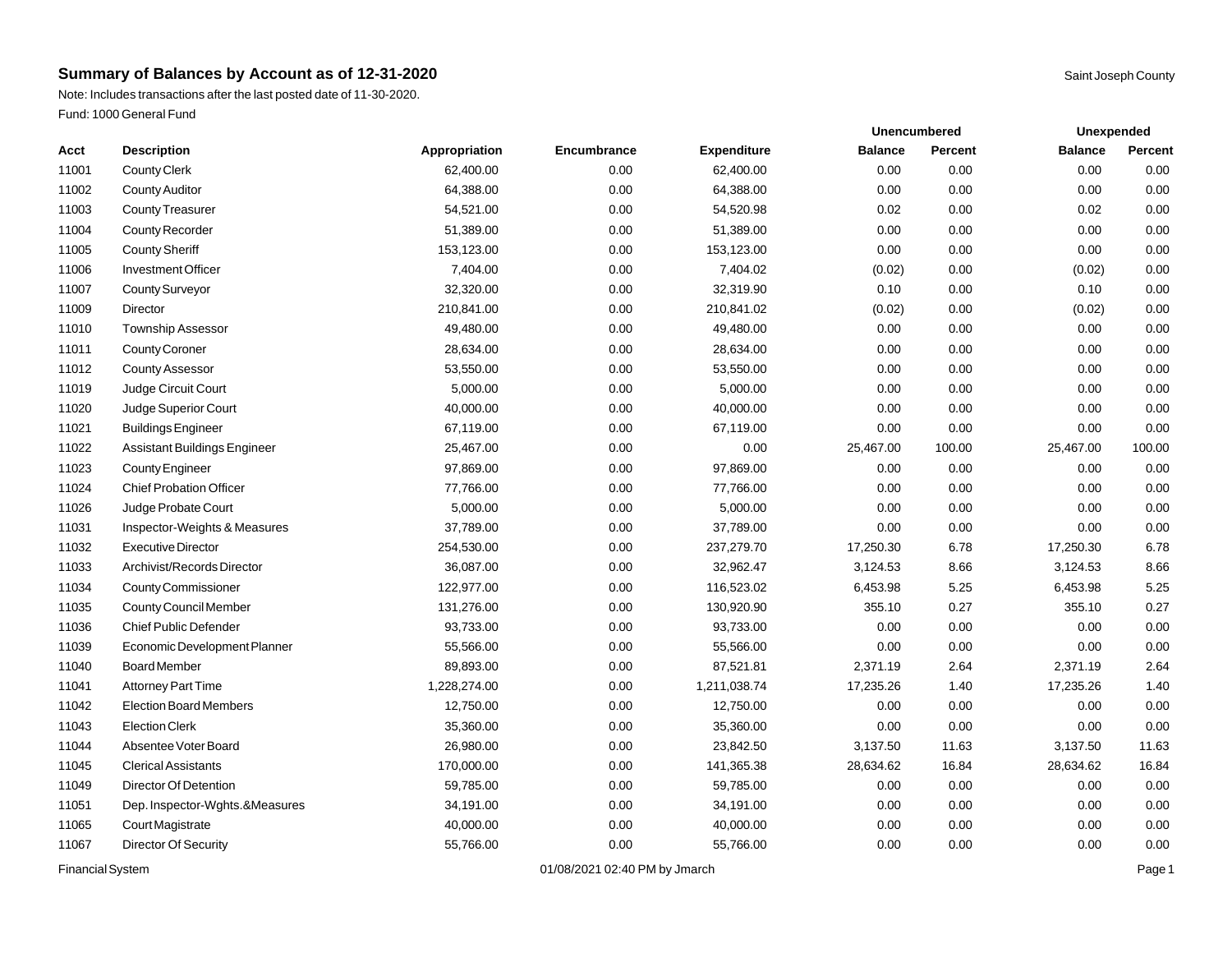Note: Includes transactions after the last posted date of 11-30-2020. Fund: 1000 General Fund

|       |                                     |               |             |                    |                | <b>Unencumbered</b> |                | Unexpended |  |
|-------|-------------------------------------|---------------|-------------|--------------------|----------------|---------------------|----------------|------------|--|
| Acct  | <b>Description</b>                  | Appropriation | Encumbrance | <b>Expenditure</b> | <b>Balance</b> | <b>Percent</b>      | <b>Balance</b> | Percent    |  |
| 11070 | <b>Chief Deputy</b>                 | 502,384.00    | 0.00        | 501,374.00         | 1,010.00       | 0.20                | 1,010.00       | 0.20       |  |
| 11075 | Deputy Director                     | 48,348.00     | 0.00        | 47,951.60          | 396.40         | 0.82                | 396.40         | 0.82       |  |
| 11077 | Admin, Assistant                    | 1,134,446.80  | 0.00        | 1,122,375.30       | 12,071.50      | 1.06                | 12,071.50      | 1.06       |  |
| 11078 | <b>Chief Probation Officer</b>      | 79,886.00     | 0.00        | 79,886.00          | 0.00           | 0.00                | 0.00           | 0.00       |  |
| 11079 | <b>Court Administrator</b>          | 160,810.00    | 0.00        | 160,810.00         | 0.00           | 0.00                | 0.00           | 0.00       |  |
| 11080 | Chief Of Admin/Finance              | 54,466.00     | 0.00        | 54,465.98          | 0.02           | 0.00                | 0.02           | 0.00       |  |
| 11081 | Asst. Chief - Admin./Finance        | 43,366.00     | 0.00        | 43,365.88          | 0.12           | 0.00                | 0.12           | 0.00       |  |
| 11082 | <b>Administrative Assistant</b>     | 35,875.00     | 0.00        | 35,875.00          | 0.00           | 0.00                | 0.00           | 0.00       |  |
| 11084 | Acct Pay/Payroll Manager            | 84,108.00     | 0.00        | 84,108.00          | 0.00           | 0.00                | 0.00           | 0.00       |  |
| 11086 | Reserve Deputy Coroner (P.T.)       | 10,204.00     | 0.00        | 6,247.50           | 3,956.50       | 38.77               | 3,956.50       | 38.77      |  |
| 11100 | <b>Director of Assessments</b>      | 45,450.00     | 0.00        | 43,900.70          | 1,549.30       | 3.41                | 1,549.30       | 3.41       |  |
| 11101 | Deputy                              | 1,652,151.00  | 0.00        | 1,589,633.71       | 62,517.29      | 3.78                | 62,517.29      | 3.78       |  |
| 11102 | Second Deputy                       | 316,380.00    | 0.00        | 271,150.90         | 45,229.10      | 14.30               | 45,229.10      | 14.30      |  |
| 11103 | <b>Third Deputy</b>                 | 227,250.00    | 0.00        | 200,911.01         | 26,338.99      | 11.59               | 26,338.99      | 11.59      |  |
| 11107 | Real Estate Deputy One              | 136,350.00    | 0.00        | 122,661.89         | 13,688.11      | 10.04               | 13,688.11      | 10.04      |  |
| 11108 | Real Estate Deputy Two              | 45,450.00     | 0.00        | 37,015.42          | 8,434.58       | 18.56               | 8,434.58       | 18.56      |  |
| 11109 | Real Mapping & Transfer Deputy      | 45,450.00     | 0.00        | 41,138.42          | 4,311.58       | 9.49                | 4,311.58       | 9.49       |  |
| 11110 | Sr. Commercial/Industrial Dep.      | 45,450.00     | 0.00        | 35,591.89          | 9,858.11       | 21.69               | 9,858.11       | 21.69      |  |
| 11120 | Commander                           | 393,005.00    | 0.00        | 383,791.93         | 9,213.07       | 2.34                | 9,213.07       | 2.34       |  |
| 11121 | Victim Advocate                     | 136,305.00    | 0.00        | 134,329.63         | 1,975.37       | 1.45                | 1,975.37       | 1.45       |  |
| 11142 | Finance Mgr./Exec. Assistant        | 35,360.00     | 0.00        | 35,360.00          | 0.00           | 0.00                | 0.00           | 0.00       |  |
| 11280 | Comp Ofcr/Client Service Coord      | 41,904.00     | 0.00        | 37,456.00          | 4,448.00       | 10.61               | 4,448.00       | 10.61      |  |
| 11290 | <b>Coordinator Support Services</b> | 114,054.00    | 0.00        | 114,054.00         | 0.00           | 0.00                | 0.00           | 0.00       |  |
| 11291 | Client Srv Coord/Drug Court         | 48,750.00     | 0.00        | 27,135.38          | 21,614.62      | 44.34               | 21,614.62      | 44.34      |  |
| 11302 | <b>Court Reporters</b>              | 708,049.00    | 0.00        | 703,097.62         | 4,951.38       | 0.70                | 4,951.38       | 0.70       |  |
| 11303 | <b>County Attorney</b>              | 27,525.00     | 0.00        | 23,290.36          | 4,234.64       | 15.38               | 4,234.64       | 15.38      |  |
| 11304 | <b>Asst County Attorney</b>         | 19,824.00     | 0.00        | 19,824.00          | 0.00           | 0.00                | 0.00           | 0.00       |  |
| 11305 | Deputy County Attorney              | 45,450.00     | 0.00        | 45,450.00          | 0.00           | 0.00                | 0.00           | 0.00       |  |
| 11306 | G.I.S. Manager                      | 58,691.00     | 0.00        | 58,691.00          | 0.00           | 0.00                | 0.00           | 0.00       |  |
| 11308 | Co Conservationist                  | 35,937.00     | 0.00        | 35,937.00          | 0.00           | 0.00                | 0.00           | 0.00       |  |
| 11310 | Environmental Education Coord.      | 34,961.00     | 0.00        | 26,355.18          | 8,605.82       | 24.62               | 8,605.82       | 24.62      |  |
| 11312 | I.T. Manager                        | 72,114.00     | 0.00        | 72,114.00          | 0.00           | 0.00                | 0.00           | 0.00       |  |
| 11313 | G.I.S. Technician                   | 48,450.00     | 0.00        | 48,450.00          | 0.00           | 0.00                | 0.00           | 0.00       |  |
| 11316 | Veterans' Service Officer           | 31,599.00     | 0.00        | 31,599.00          | 0.00           | 0.00                | 0.00           | 0.00       |  |
| 11317 | Director Victim Witness Prog        | 33,425.00     | 0.00        | 33,425.04          | (0.04)         | 0.00                | (0.04)         | 0.00       |  |
|       |                                     |               |             |                    |                |                     |                |            |  |

Financial System **Example 2** and the USA of the USA of the USA of the USA of the USA of the Page 2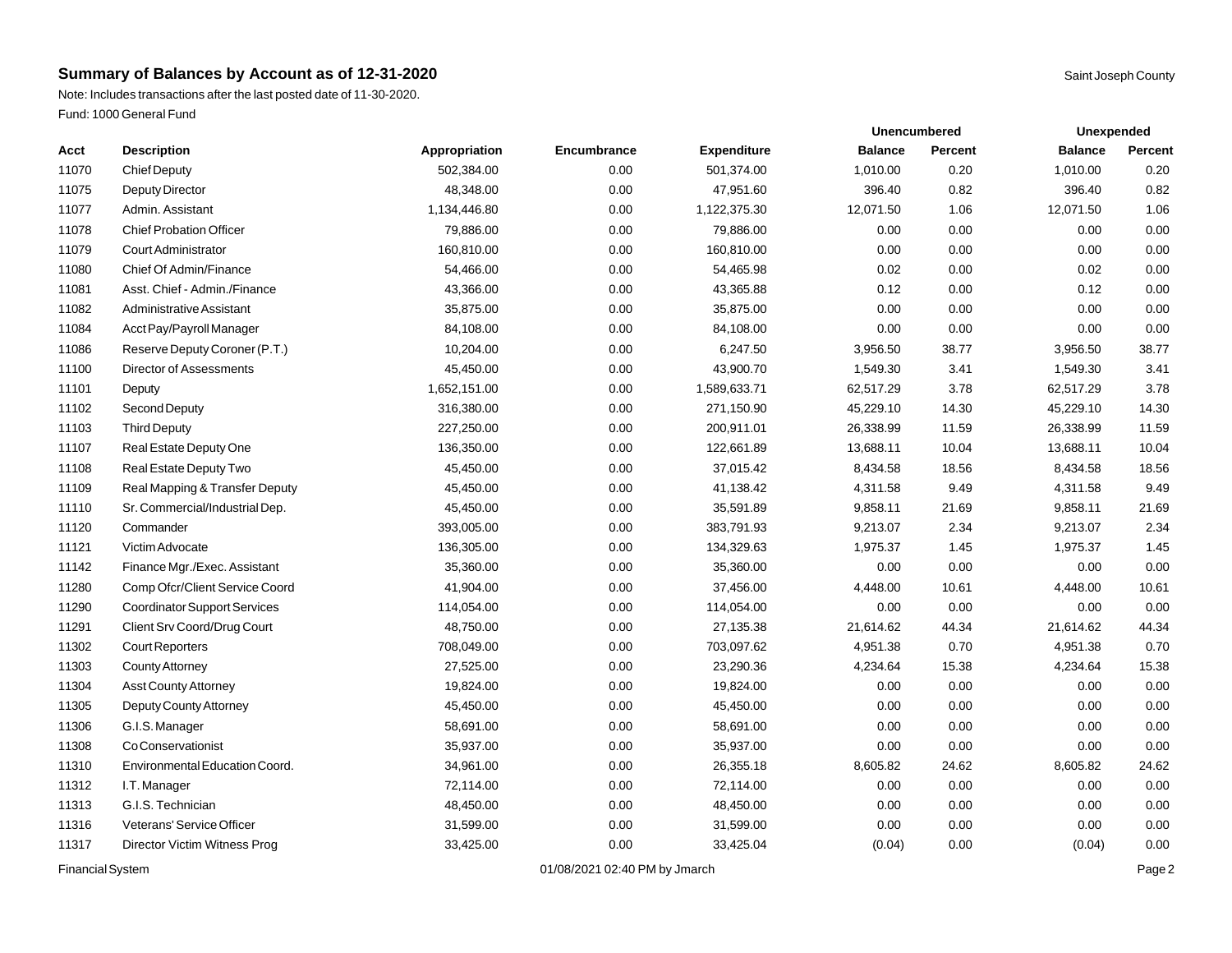Note: Includes transactions after the last posted date of 11-30-2020. Fund: 1000 General Fund

|       |                                 |               |             |                    |                | <b>Unencumbered</b> | Unexpended     |         |
|-------|---------------------------------|---------------|-------------|--------------------|----------------|---------------------|----------------|---------|
| Acct  | <b>Description</b>              | Appropriation | Encumbrance | <b>Expenditure</b> | <b>Balance</b> | Percent             | <b>Balance</b> | Percent |
| 11320 | Coordinator Pre-Trial           | 80,040.00     | 0.00        | 79,473.01          | 566.99         | 0.71                | 566.99         | 0.71    |
| 11321 | Dir. Str. Pros./Diversion       | 36,491.00     | 0.00        | 36,491.00          | 0.00           | 0.00                | 0.00           | 0.00    |
| 11326 | Deputy Prosecutor IV-D          | 231,514.00    | 0.00        | 231,514.04         | (0.04)         | 0.00                | (0.04)         | 0.00    |
| 11328 | <b>Child Support Clerk</b>      | 33,320.00     | 0.00        | 33,320.04          | (0.04)         | 0.00                | (0.04)         | 0.00    |
| 11330 | <b>Child Support Supervisor</b> | 459,407.00    | 0.00        | 451,467.32         | 7,939.68       | 1.73                | 7,939.68       | 1.73    |
| 11332 | Psychologist                    | 120,000.00    | 0.00        | 74,423.08          | 45,576.92      | 37.98               | 45,576.92      | 37.98   |
| 11334 | Controller - JJC                | 57,633.00     | 0.00        | 57,633.00          | 0.00           | 0.00                | 0.00           | 0.00    |
| 11338 | Youth Care Specialist           | 73,654.00     | 0.00        | 45,325.56          | 28,328.44      | 38.46               | 28,328.44      | 38.46   |
| 11344 | MS4 Conserv./Const. Tech IV     | 56,327.00     | 0.00        | 56,327.00          | 0.00           | 0.00                | 0.00           | 0.00    |
| 11346 | <b>HR</b> Generalist            | 0.00          | 0.00        | 0.00               | 0.00           | 0.00                | 0.00           | 0.00    |
| 11351 | Para Legals                     | 326,291.00    | 0.00        | 326,201.00         | 90.00          | 0.03                | 90.00          | 0.03    |
| 11352 | <b>Court Bailiff</b>            | 471,975.20    | 0.00        | 470,744.26         | 1,230.94       | 0.26                | 1,230.94       | 0.26    |
| 11355 | Investigator                    | 88,627.00     | 0.00        | 88,626.93          | 0.07           | 0.00                | 0.07           | 0.00    |
| 11362 | Technician                      | 375,896.00    | 0.00        | 372,295.50         | 3,600.50       | 0.96                | 3,600.50       | 0.96    |
| 11363 | <b>Technician III</b>           | 54,540.00     | 0.00        | 49,907.27          | 4,632.73       | 8.49                | 4,632.73       | 8.49    |
| 11365 | Curator                         | 27,270.00     | 0.00        | 27,270.00          | 0.00           | 0.00                | 0.00           | 0.00    |
| 11366 | Planner                         | 130,327.00    | 0.00        | 120,988.93         | 9,338.07       | 7.17                | 9,338.07       | 7.17    |
| 11367 | <b>Team Leaders</b>             | 590,866.00    | 0.00        | 579,378.66         | 11,487.34      | 1.94                | 11,487.34      | 1.94    |
| 11370 | <b>Detention Officers</b>       | 417,876.18    | 0.00        | 344,900.13         | 72,976.05      | 17.46               | 72,976.05      | 17.46   |
| 11375 | <b>Family Court Specialist</b>  | 129,804.00    | 0.00        | 125,643.52         | 4,160.48       | 3.21                | 4,160.48       | 3.21    |
| 11376 | <b>Education Coordinator</b>    | 45,000.00     | 0.00        | 45,000.00          | 0.00           | 0.00                | 0.00           | 0.00    |
| 11379 | Counselor/Caseworker            | 275,923.00    | 0.00        | 273,935.85         | 1,987.15       | 0.72                | 1,987.15       | 0.72    |
| 11385 | Probation Officer I             | 1,158,079.00  | 0.00        | 970,084.10         | 187,994.90     | 16.23               | 187,994.90     | 16.23   |
| 11386 | Probation Officer II            | 129,772.00    | 0.00        | 129,772.00         | 0.00           | 0.00                | 0.00           | 0.00    |
| 11387 | <b>Probation Officer III</b>    | 64,886.00     | 0.00        | 64,886.00          | 0.00           | 0.00                | 0.00           | 0.00    |
| 11388 | Probation Officer IV            | 136,428.00    | 0.00        | 128,636.00         | 7,792.00       | 5.71                | 7,792.00       | 5.71    |
| 11389 | <b>Probation Officer V</b>      | 53,625.00     | 0.00        | 53,625.00          | 0.00           | 0.00                | 0.00           | 0.00    |
| 11393 | Intensive Service Prob Officer  | 97,202.00     | 0.00        | 96,648.90          | 553.10         | 0.57                | 553.10         | 0.57    |
| 11396 | Educator                        | 5,422.00      | 0.00        | 1,068.76           | 4,353.24       | 80.29               | 4,353.24       | 80.29   |
| 11400 | Payroll Adm/Adm Assistant       | 33,139.00     | 0.00        | 33,139.00          | 0.00           | 0.00                | 0.00           | 0.00    |
| 11401 | Highway Engineer                | 82,820.00     | 0.00        | 82,820.00          | 0.00           | 0.00                | 0.00           | 0.00    |
| 11407 | Supervisor                      | 27,270.00     | 0.00        | 26,902.91          | 367.09         | 1.35                | 367.09         | 1.35    |
| 11439 | Overtime                        | 184,990.00    | 0.00        | 165,275.86         | 19,714.14      | 10.66               | 19,714.14      | 10.66   |
| 11440 | Chief Design Engineer           | 79,279.00     | 0.00        | 77,353.82          | 1,925.18       | 2.43                | 1,925.18       | 2.43    |
| 11442 | Proj Engineer I-III             | 67,711.00     | 0.00        | 59,214.83          | 8,496.17       | 12.55               | 8,496.17       | 12.55   |
|       |                                 |               |             |                    |                |                     |                |         |

Financial System **Example 3** Page 3 Contract 201/08/2021 02:40 PM by Jmarch **Page 3** Contract 201/08/2021 02:40 PM by Jmarch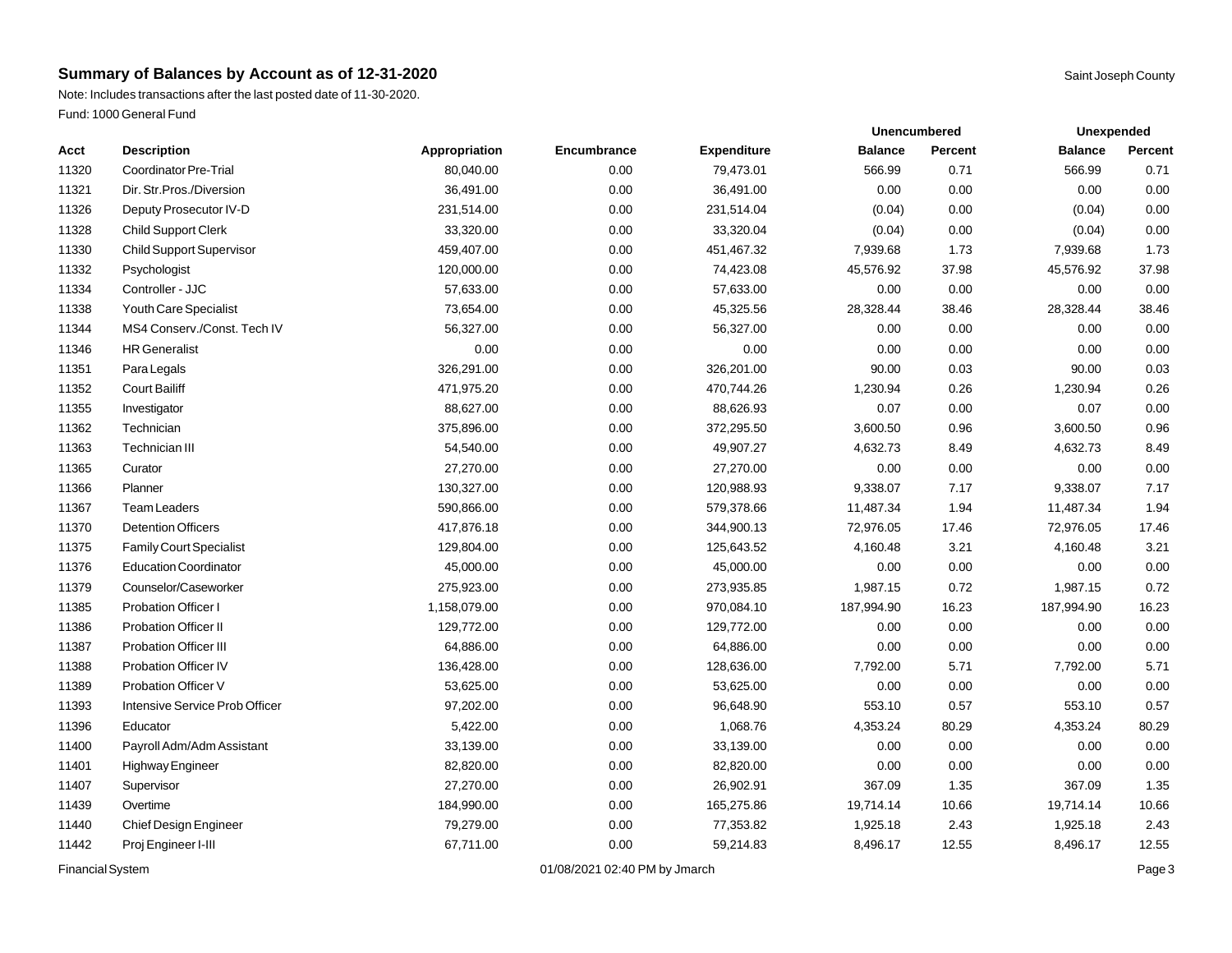Note: Includes transactions after the last posted date of 11-30-2020. Fund: 1000 General Fund

|       |                                      |               |             | <b>Unencumbered</b> |                | Unexpended |                |         |
|-------|--------------------------------------|---------------|-------------|---------------------|----------------|------------|----------------|---------|
| Acct  | <b>Description</b>                   | Appropriation | Encumbrance | <b>Expenditure</b>  | <b>Balance</b> | Percent    | <b>Balance</b> | Percent |
| 11444 | <b>Construction Supervisor</b>       | 124,249.00    | 0.00        | 124,249.00          | 0.00           | 0.00       | 0.00           | 0.00    |
| 11446 | Project Manager                      | 125,078.00    | 0.00        | 125,078.00          | 0.00           | 0.00       | 0.00           | 0.00    |
| 11447 | <b>Construction Technician IV</b>    | 56,328.00     | 0.00        | 56,328.00           | 0.00           | 0.00       | 0.00           | 0.00    |
| 11452 | Administrative Manager               | 57,176.00     | 0.00        | 57,176.00           | 0.00           | 0.00       | 0.00           | 0.00    |
| 11501 | <b>Chief Of Police</b>               | 86,811.00     | 0.00        | 86,811.00           | 0.00           | 0.00       | 0.00           | 0.00    |
| 11502 | Asst. Chief Of Police                | 82,014.00     | 0.00        | 82,014.00           | 0.00           | 0.00       | 0.00           | 0.00    |
| 11503 | Jail Commander/Major/Matron          | 66,382.00     | 0.00        | 66,382.00           | 0.00           | 0.00       | 0.00           | 0.00    |
| 11504 | Major                                | 73,086.00     | 0.00        | 73,085.94           | 0.06           | 0.00       | 0.06           | 0.00    |
| 11505 | Captain                              | 217,772.00    | 0.00        | 217,530.02          | 241.98         | 0.11       | 241.98         | 0.11    |
| 11507 | Deputy Jail Commander                | 61,332.00     | 0.00        | 61,332.00           | 0.00           | 0.00       | 0.00           | 0.00    |
| 11508 | Lieutenant                           | 169,344.25    | 0.00        | 168,788.26          | 555.99         | 0.33       | 555.99         | 0.33    |
| 11510 | Executive Officer/Major              | 73,086.00     | 0.00        | 73,086.00           | 0.00           | 0.00       | 0.00           | 0.00    |
| 11512 | Sergeant - Senior                    | 437,439.79    | 0.00        | 436,608.16          | 831.63         | 0.19       | 831.63         | 0.19    |
| 11515 | Corporal II Base                     | 155,183.94    | 0.00        | 155,175.44          | 8.50           | 0.01       | 8.50           | 0.01    |
| 11516 | Corporal II Senior                   | 522,003.47    | 0.00        | 521,987.83          | 15.64          | 0.00       | 15.64          | 0.00    |
| 11517 | Corporal Base                        | 271,404.45    | 0.00        | 271,365.10          | 39.35          | 0.01       | 39.35          | 0.01    |
| 11518 | Corporal Middle                      | 325,678.32    | 0.00        | 325,636.76          | 41.56          | 0.01       | 41.56          | 0.01    |
| 11520 | Patrol Officer                       | 436,479.16    | 0.00        | 433,309.93          | 3,169.23       | 0.73       | 3,169.23       | 0.73    |
| 11521 | Probationary Patrol Officer          | 251,737.58    | 0.00        | 251,736.84          | 0.74           | 0.00       | 0.74           | 0.00    |
| 11534 | <b>Correction Officer Sergeant</b>   | 194,840.53    | 0.00        | 194,826.55          | 13.98          | 0.01       | 13.98          | 0.01    |
| 11535 | <b>Special Deputy</b>                | 644,211.00    | 0.00        | 607,072.94          | 37,138.06      | 5.76       | 37,138.06      | 5.76    |
| 11536 | <b>Correction Officer Lieutenant</b> | 70,366.60     | 0.00        | 69,067.78           | 1,298.82       | 1.85       | 1,298.82       | 1.85    |
| 11538 | Prg/Grant Admin. - Chaplain          | 32,673.00     | 0.00        | 32,673.00           | 0.00           | 0.00       | 0.00           | 0.00    |
| 11541 | <b>Correction Officers</b>           | 2,223,415.84  | 0.00        | 2,203,983.11        | 19,432.73      | 0.87       | 19,432.73      | 0.87    |
| 11547 | School Patrol                        | 47,256.00     | 0.00        | 41,783.13           | 5,472.87       | 11.58      | 5,472.87       | 11.58   |
| 11560 | Mechanic Full Time                   | 85,678.00     | 0.00        | 85,678.00           | 0.00           | 0.00       | 0.00           | 0.00    |
| 11571 | Overtime                             | 1,609,316.65  | 0.00        | 1,588,793.03        | 20,523.62      | 1.28       | 20,523.62      | 1.28    |
| 11572 | Holiday Pay                          | 196,144.00    | 0.00        | 187,488.40          | 8,655.60       | 4.41       | 8,655.60       | 4.41    |
| 11576 | Night Incentive                      | 82,800.00     | 0.00        | 77,012.09           | 5,787.91       | 6.99       | 5,787.91       | 6.99    |
| 11577 | Special Service                      | 68,692.00     | 0.00        | 61,933.50           | 6,758.50       | 9.84       | 6,758.50       | 9.84    |
| 11600 | <b>Fixed Asset Specialist</b>        | 33,396.00     | 0.00        | 33,396.00           | 0.00           | 0.00       | 0.00           | 0.00    |
| 11601 | Supervisor                           | 542,290.00    | 0.00        | 535,791.48          | 6,498.52       | 1.20       | 6,498.52       | 1.20    |
| 11605 | <b>TransferDeputy</b>                | 30,123.00     | 0.00        | 30,068.70           | 54.30          | 0.18       | 54.30          | 0.18    |
| 11607 | Cashier Bookkeeper (Dep Fin)         | 35,000.00     | 0.00        | 35,000.00           | 0.00           | 0.00       | 0.00           | 0.00    |
| 11608 | Dep Treas/Finance                    | 44,322.00     | 0.00        | 44,322.00           | 0.00           | 0.00       | 0.00           | 0.00    |
|       |                                      |               |             |                     |                |            |                |         |

Financial System **Example 2019** 2021 02:40 PM by Jmarch **Page 4** 201/08/2021 02:40 PM by Jmarch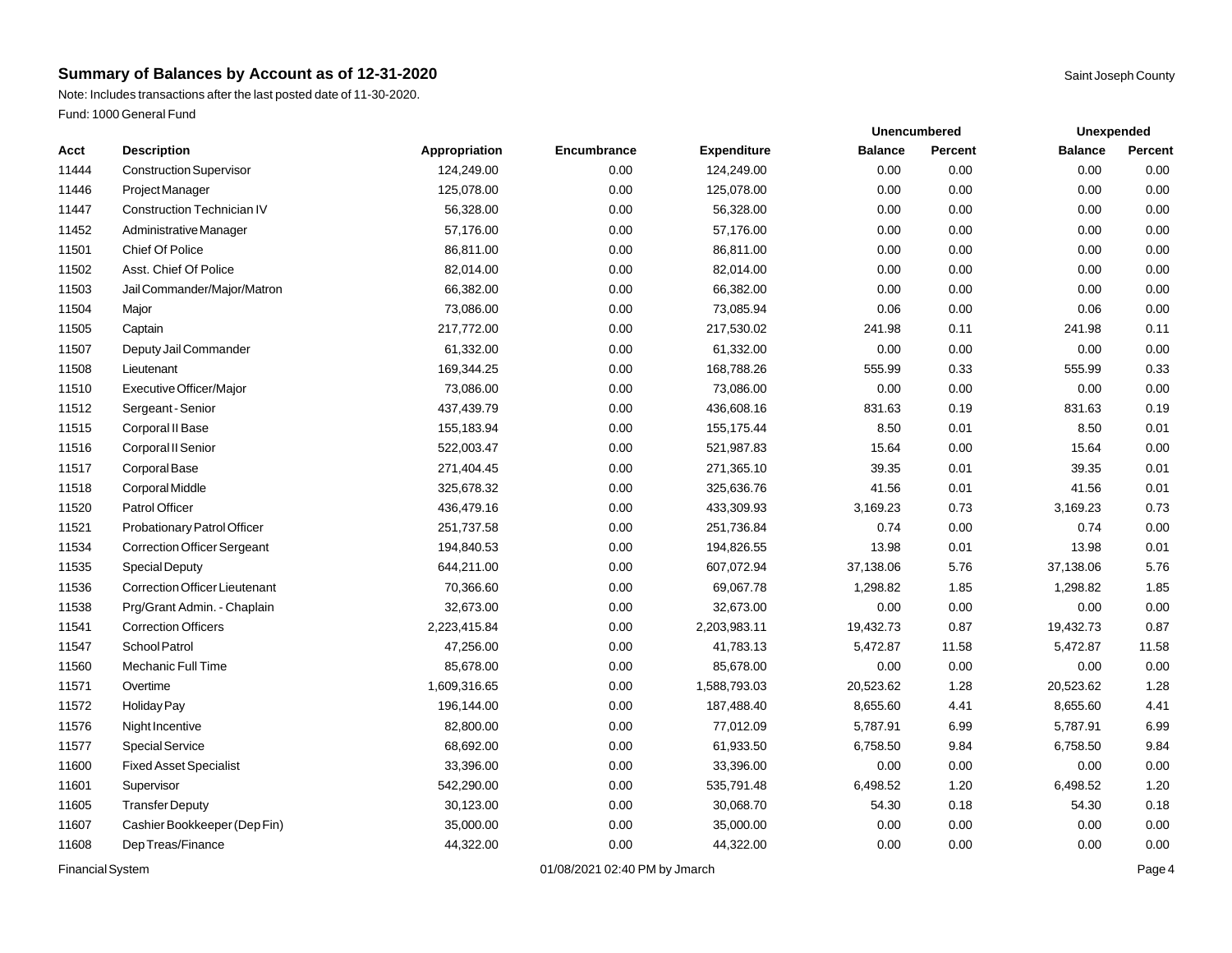Note: Includes transactions after the last posted date of 11-30-2020. Fund: 1000 General Fund

|       |                                   |               |             |                    | <b>Unencumbered</b> | Unexpended |                |         |
|-------|-----------------------------------|---------------|-------------|--------------------|---------------------|------------|----------------|---------|
| Acct  | <b>Description</b>                | Appropriation | Encumbrance | <b>Expenditure</b> | <b>Balance</b>      | Percent    | <b>Balance</b> | Percent |
| 11612 | <b>Asst Chief Adult Probation</b> | 71,489.00     | 0.00        | 71,488.92          | 0.08                | 0.00       | 0.08           | 0.00    |
| 11613 | <b>Probation Officer VI</b>       | 48,688.00     | 0.00        | 41,904.00          | 6,784.00            | 13.93      | 6,784.00       | 13.93   |
| 11614 | Probation Officer VII             | 166,069.00    | 0.00        | 166,069.00         | 0.00                | 0.00       | 0.00           | 0.00    |
| 11615 | <b>Probation Officer VIII</b>     | 501,538.00    | 0.00        | 482,938.04         | 18,599.96           | 3.71       | 18,599.96      | 3.71    |
| 11616 | Supervisor Of Probation           | 69,886.00     | 0.00        | 63,989.00          | 5,897.00            | 8.44       | 5,897.00       | 8.44    |
| 11619 | <b>Probation Officer IX</b>       | 20,708.00     | 0.00        | 16,547.18          | 4,160.82            | 20.09      | 4,160.82       | 20.09   |
| 11628 | Records Center Coordinator        | 27,054.00     | 0.00        | 23,789.85          | 3,264.15            | 12.07      | 3,264.15       | 12.07   |
| 11629 | Micrographics Coordinator         | 25,954.00     | 0.00        | 24,805.85          | 1,148.15            | 4.42       | 1,148.15       | 4.42    |
| 11630 | <b>Warehouse Specialist</b>       | 27,270.00     | 0.00        | 27,034.37          | 235.63              | 0.86       | 235.63         | 0.86    |
| 11633 | <b>Inventory Specialist</b>       | 27,270.00     | 0.00        | 26,250.40          | 1,019.60            | 3.74       | 1,019.60       | 3.74    |
| 11645 | Caseworker                        | 638,117.00    | 0.00        | 626,793.63         | 11,323.37           | 1.77       | 11,323.37      | 1.77    |
| 11647 | Tax & A/R Manager                 | 29,676.00     | 0.00        | 29,676.00          | 0.00                | 0.00       | 0.00           | 0.00    |
| 11650 | <b>Executive Secretary</b>        | 132,209.00    | 0.00        | 132,230.16         | (21.16)             | (0.02)     | (21.16)        | (0.02)  |
| 11651 | Executive Secretary-Data Board    | 2,061.00      | 0.00        | 2,039.96           | 21.04               | 1.02       | 21.04          | 1.02    |
| 11652 | Secretary I                       | 520,740.00    | 0.00        | 486,067.15         | 34,672.85           | 6.66       | 34,672.85      | 6.66    |
| 11653 | Secretary II                      | 81,996.00     | 0.00        | 74,948.24          | 7,047.76            | 8.60       | 7,047.76       | 8.60    |
| 11654 | Secretary III                     | 192,986.00    | 0.00        | 192,985.00         | 1.00                | 0.00       | 1.00           | 0.00    |
| 11655 | Receptionist                      | 30,000.00     | 0.00        | 2,769.23           | 27,230.77           | 90.77      | 27,230.77      | 90.77   |
| 11657 | Clerk                             | 58,457.00     | 0.00        | 58,457.00          | 0.00                | 0.00       | 0.00           | 0.00    |
| 11660 | Acct.Payable Clerk                | 37,440.00     | 0.00        | 37,440.00          | 0.00                | 0.00       | 0.00           | 0.00    |
| 11661 | <b>Corrections Clerk</b>          | 31,882.00     | 0.00        | 31,882.00          | 0.00                | 0.00       | 0.00           | 0.00    |
| 11664 | Property Tax Clerk                | 113,176.00    | 0.00        | 110,779.79         | 2,396.21            | 2.12       | 2,396.21       | 2.12    |
| 11670 | Bookkeeper                        | 74,320.00     | 0.00        | 74,320.00          | 0.00                | 0.00       | 0.00           | 0.00    |
| 11673 | Court Computer Operator II        | 1,088,140.00  | 0.00        | 1,012,824.81       | 75,315.19           | 6.92       | 75,315.19      | 6.92    |
| 11674 | Fiscal & Records Officer          | 70,165.00     | 0.00        | 69,495.58          | 669.42              | 0.95       | 669.42         | 0.95    |
| 11676 | Technician I/Deputy Rec I         | 33,348.00     | 0.00        | 33,348.00          | 0.00                | 0.00       | 0.00           | 0.00    |
| 11679 | Administrative Asst. (S&W)        | 27,270.00     | 0.00        | 27,270.00          | 0.00                | 0.00       | 0.00           | 0.00    |
| 11681 | <b>Accounting Clerk</b>           | 35,071.00     | 0.00        | 35,071.00          | 0.00                | 0.00       | 0.00           | 0.00    |
| 11682 | Cashier/Clerk                     | 68,122.00     | 0.00        | 68,122.00          | 0.00                | 0.00       | 0.00           | 0.00    |
| 11689 | Lead Maintenance Worker           | 175,250.00    | 0.00        | 105,099.45         | 70,150.55           | 40.03      | 70,150.55      | 40.03   |
| 11690 | Maintenance Worker                | 157,276.00    | 0.00        | 157,275.65         | 0.35                | 0.00       | 0.35           | 0.00    |
| 11691 | Maintenance Worker Class I        | 336,489.00    | 0.00        | 185,761.48         | 150,727.52          | 44.79      | 150,727.52     | 44.79   |
| 11694 | PTD Program Secretary             | 35,409.00     | 0.00        | 35,409.00          | 0.00                | 0.00       | 0.00           | 0.00    |
| 11699 | Human Resources Director          | 56,863.85     | 0.00        | 56,863.85          | 0.00                | 0.00       | 0.00           | 0.00    |
| 11706 | Food Service Supervisor           | 52,687.00     | 0.00        | 50,993.88          | 1,693.12            | 3.21       | 1,693.12       | 3.21    |
|       |                                   |               |             |                    |                     |            |                |         |

Financial System **Example 2014** Page 5 Contract 2014 02:40 PM by Jmarch Page 5 Contract 2016 2021 02:40 PM by Jmarch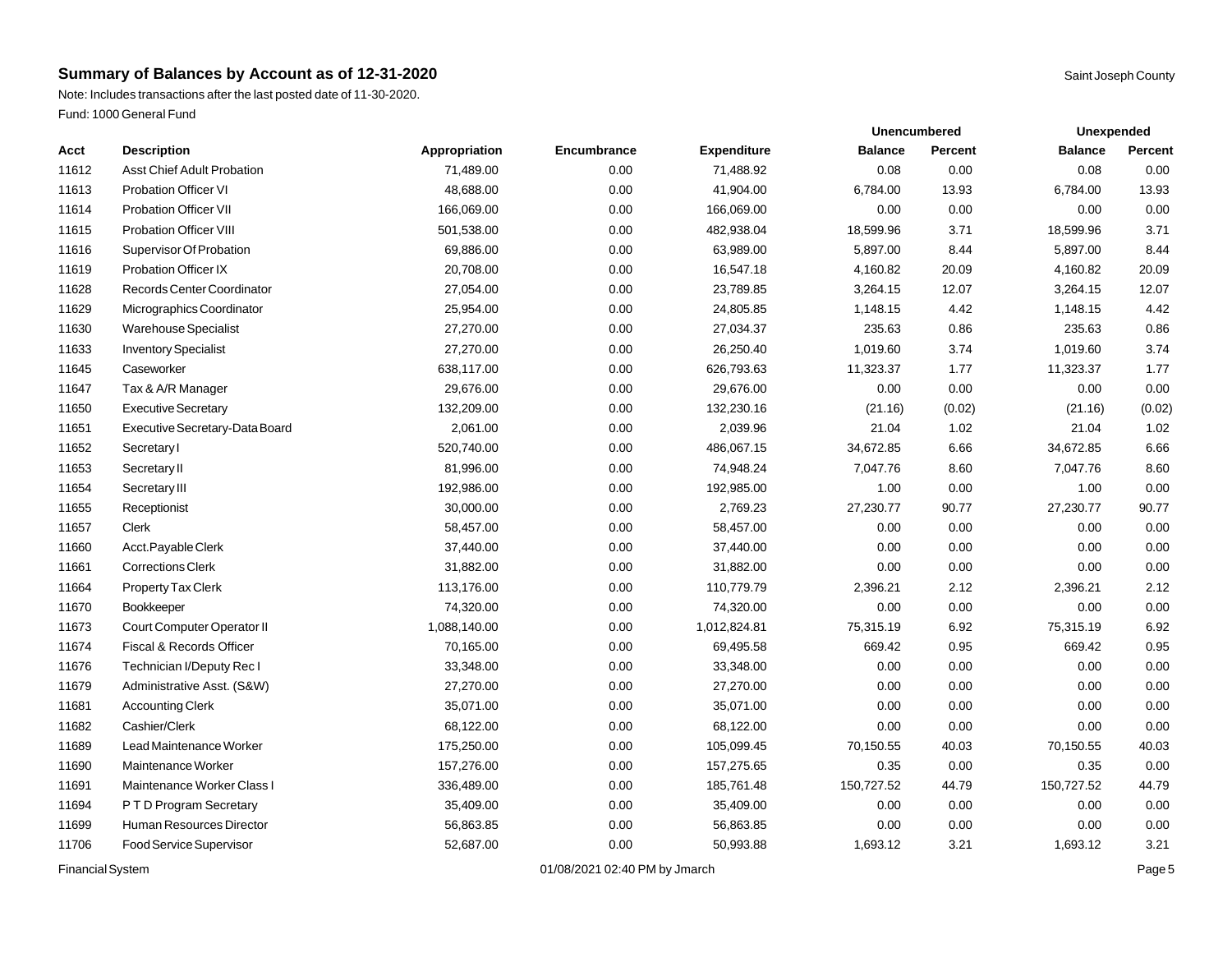Note: Includes transactions after the last posted date of 11-30-2020. Fund: 1000 General Fund

| Acct  | <b>Description</b>              | Appropriation | Encumbrance | <b>Expenditure</b> | <b>Balance</b> | Percent | <b>Balance</b> | Percent |
|-------|---------------------------------|---------------|-------------|--------------------|----------------|---------|----------------|---------|
| 11713 | Housekeeper                     | 91,862.00     | 0.00        | 70,012.33          | 21,849.67      | 23.79   | 21,849.67      | 23.79   |
| 11716 | Cooks                           | 120,000.00    | 0.00        | 115,091.22         | 4,908.78       | 4.09    | 4,908.78       | 4.09    |
| 11719 | Secretary                       | 28,520.00     | 0.00        | 28,520.02          | (0.02)         | 0.00    | (0.02)         | 0.00    |
| 11720 | <b>Recreation Officers</b>      | 35,242.00     | 0.00        | 33,610.24          | 1,631.76       | 4.63    | 1,631.76       | 4.63    |
| 11724 | <b>ExtraHire</b>                | 21,024.00     | 0.00        | 18,918.56          | 2,105.44       | 10.01   | 2,105.44       | 10.01   |
| 11770 | Casa Executive Director         | 65,000.00     | 0.00        | 63,794.30          | 1,205.70       | 1.85    | 1,205.70       | 1.85    |
| 11771 | Casa Program Coordinator        | 37,977.00     | 0.00        | 37,977.00          | 0.00           | 0.00    | 0.00           | 0.00    |
| 11772 | Casa Volunteer Supervisor I     | 240,474.00    | 0.00        | 237,372.15         | 3,101.85       | 1.29    | 3,101.85       | 1.29    |
| 11773 | Casa Recruiter/Trainer          | 40,079.00     | 0.00        | 40,079.00          | 0.00           | 0.00    | 0.00           | 0.00    |
| 11780 | Housekeeper/Security            | 107,710.00    | 0.00        | 91,759.58          | 15,950.42      | 14.81   | 15,950.42      | 14.81   |
| 11791 | Electronic File Clerk Suppl.    | 4,120.00      | 0.00        | 1,030.00           | 3,090.00       | 75.00   | 3,090.00       | 75.00   |
| 11900 | <b>Inspector</b> - Primary      | 1,920.00      | 0.00        | 1,920.00           | 0.00           | 0.00    | 0.00           | 0.00    |
| 11901 | Inspector - General             | 21,900.00     | 0.00        | 6,325.00           | 15,575.00      | 71.12   | 15,575.00      | 71.12   |
| 11910 | Judge-Primary                   | 2,570.00      | 0.00        | 2,570.00           | 0.00           | 0.00    | 0.00           | 0.00    |
| 11911 | Judge-General                   | 32,800.00     | 0.00        | 8,170.00           | 24,630.00      | 75.09   | 24,630.00      | 75.09   |
| 11920 | Sheriff-Primary                 | 1,050.00      | 0.00        | 1,050.00           | 0.00           | 0.00    | 0.00           | 0.00    |
| 11921 | Sheriff-General                 | 13,140.00     | 0.00        | 6,505.00           | 6,635.00       | 50.49   | 6,635.00       | 50.49   |
| 11930 | Clerk-Primary                   | 29,340.00     | 0.00        | 8,410.00           | 20,930.00      | 71.34   | 20,930.00      | 71.34   |
| 11931 | Clerk-General                   | 23,040.00     | 0.00        | 33,230.00          | (10, 190.00)   | (44.23) | (10, 190.00)   | (44.23) |
| 11932 | <b>HR Benefits Coordinator</b>  | 35,714.00     | 0.00        | 35,714.00          | 0.00           | 0.00    | 0.00           | 0.00    |
| 11933 | <b>HR Personnel Coordinator</b> | 33,914.00     | 0.00        | 3,241.22           | 30,672.78      | 90.44   | 30,672.78      | 90.44   |
| 11934 | Human Resources Assistant       | 25,665.15     | 0.00        | 15,236.88          | 10,428.27      | 40.63   | 10,428.27      | 40.63   |
| 11950 | Part Time                       | 883,539.08    | 0.00        | 764,170.32         | 119,368.76     | 13.51   | 119,368.76     | 13.51   |
| 11954 | <b>Registrar Part Time</b>      | 9,602.00      | 0.00        | 9,602.00           | 0.00           | 0.00    | 0.00           | 0.00    |
| 11957 | <b>Interns Part Time</b>        | 11,820.00     | 0.00        | 7,112.51           | 4,707.49       | 39.83   | 4,707.49       | 39.83   |
| 11959 | Maintenance Part Time Class 3   | 196,364.00    | 0.00        | 138,520.27         | 57,843.73      | 29.46   | 57,843.73      | 29.46   |
| 11972 | Budgeting Assistant - P.T.      | 10,692.00     | 0.00        | 9,687.73           | 1,004.27       | 9.39    | 1,004.27       | 9.39    |
| 11974 | Director of Procurement         | 50,000.00     | 0.00        | 48,253.60          | 1,746.40       | 3.49    | 1,746.40       | 3.49    |
| 11975 | Procurement Clerk               | 32,000.00     | 0.00        | 30,916.89          | 1,083.11       | 3.38    | 1,083.11       | 3.38    |
| 11978 | Judicial Referee                | 50,000.00     | 0.00        | 50,000.00          | 0.00           | 0.00    | 0.00           | 0.00    |
| 11980 | Chief. Dep. Treas/Office Man.   | 52,200.00     | 0.00        | 52,200.00          | 0.00           | 0.00    | 0.00           | 0.00    |
| 11981 | Judgement/Surplus Manager       | 38,222.00     | 0.00        | 38,222.00          | 0.00           | 0.00    | 0.00           | 0.00    |
| 11982 | Mortgage/Bankruptcy Manager     | 37,982.00     | 0.00        | 37,982.00          | 0.00           | 0.00    | 0.00           | 0.00    |
| 11983 | <b>Head Cashier</b>             | 34,627.00     | 0.00        | 34,627.00          | 0.00           | 0.00    | 0.00           | 0.00    |
| 11985 | Temp/Seasonal Help              | 19,431.00     | 0.00        | 18,270.89          | 1,160.11       | 5.97    | 1,160.11       | 5.97    |

Financial System **Example 2019** 2021 02:40 PM by Jmarch **Page 6** 201/08/2021 02:40 PM by Jmarch

**Unexpended**

**Unencumbered**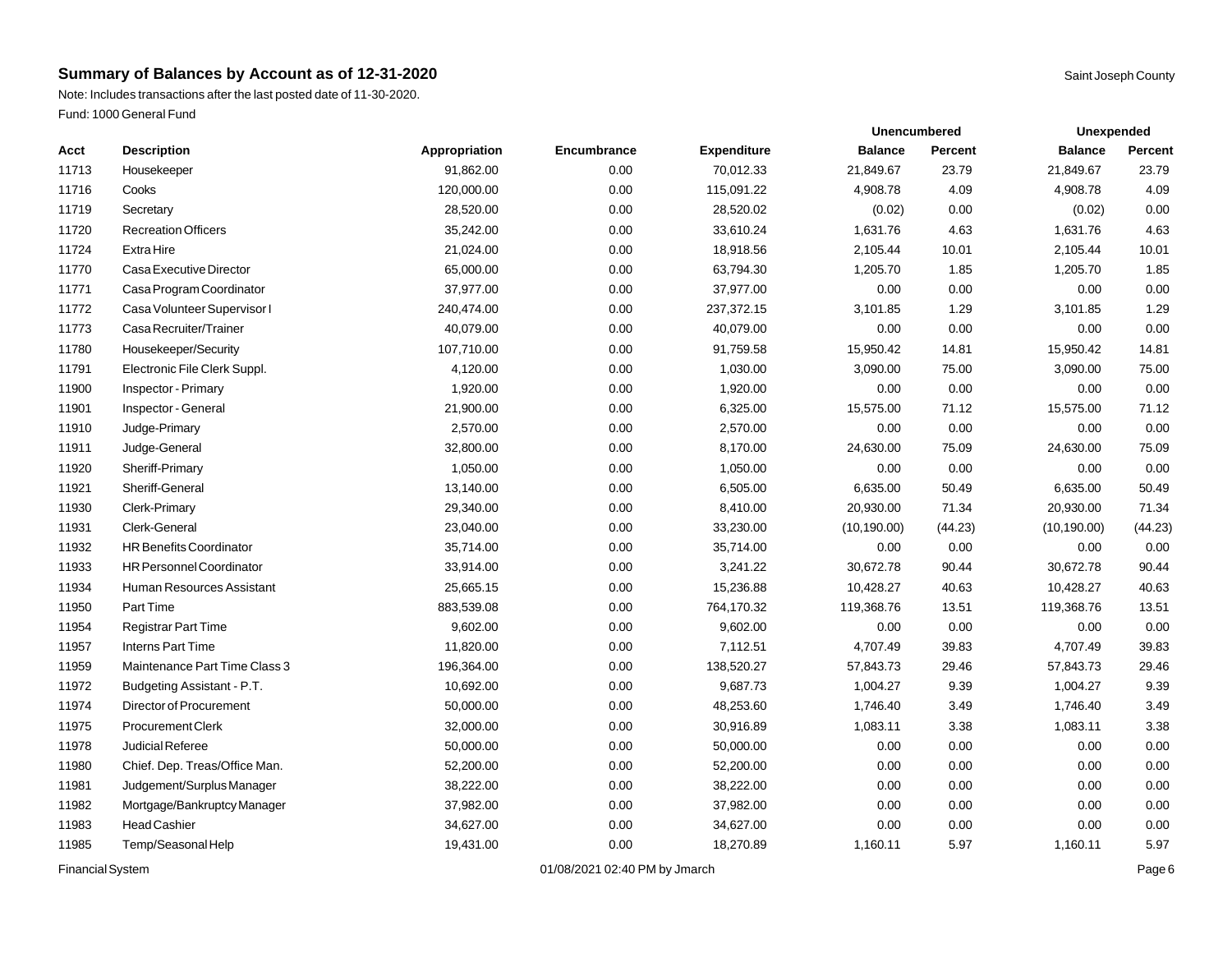Note: Includes transactions after the last posted date of 11-30-2020. Fund: 1000 General Fund

| Acct  | <b>Description</b>                  | Appropriation | Encumbrance | <b>Expenditure</b> | <b>Balance</b> | Percent | <b>Balance</b> | <b>Percent</b> |
|-------|-------------------------------------|---------------|-------------|--------------------|----------------|---------|----------------|----------------|
| 11986 | Compliance/Quality Ass. Coord.      | 47,701.00     | 0.00        | 14,677.32          | 33,023.68      | 69.23   | 33,023.68      | 69.23          |
| 11988 | <b>Finance Director</b>             | 46,000.00     | 0.00        | 41,269.24          | 4,730.76       | 10.28   | 4,730.76       | 10.28          |
| 11989 | Evidence and Property Manager       | 42,000.00     | 0.00        | 42,000.00          | 0.00           | 0.00    | 0.00           | 0.00           |
| 11990 | Program Assistant                   | 27,270.00     | 0.00        | 11,760.20          | 15,509.80      | 56.87   | 15,509.80      | 56.87          |
| 11995 | Regulatory Bldg Compliance Off      | 45,000.00     | 0.00        | 44,307.68          | 692.32         | 1.54    | 692.32         | 1.54           |
| 11    | $^{\star\star}$                     | 33,573,557.84 | 0.00        | 31,869,740.67      | 1,703,817.17   | 5.07    | 1,703,817.17   | 5.07           |
| 12009 | COVID-19 Administrator              | 16,410.00     | 0.00        | 14,999.98          | 1,410.02       | 8.59    | 1,410.02       | 8.59           |
| 12    | $^{\star\star}$                     | 16,410.00     | 0.00        | 14,999.98          | 1,410.02       | 8.59    | 1,410.02       | 8.59           |
| 14718 | Hazard Pay                          | 246,600.00    | 0.00        | 246,600.00         | 0.00           | 0.00    | 0.00           | 0.00           |
| 14719 | <b>Isolation Unit Pay</b>           | 50,000.00     | 0.00        | 19,509.50          | 30,490.50      | 60.98   | 30,490.50      | 60.98          |
| 14800 | <b>FICA Taxes</b>                   | 3,054,651.16  | 0.00        | 3,011,955.70       | 42,695.46      | 1.40    | 42,695.46      | 1.40           |
| 14810 | <b>PERF</b>                         | 3,486,171.53  | 0.00        | 3,449,730.63       | 36,440.90      | 1.05    | 36,440.90      | 1.05           |
| 14840 | Group Health Insurance              | 8,718,488.00  | 0.00        | 8,695,205.00       | 23,283.00      | 0.27    | 23,283.00      | 0.27           |
| 14850 | Unemployment                        | 135,000.00    | 0.00        | 139,447.03         | (4,447.03)     | (3.29)  | (4,447.03)     | (3.29)         |
| 14900 | Uniforms                            | 249,697.11    | 18,788.25   | 218,830.62         | 12,078.24      | 4.84    | 30,866.49      | 12.36          |
| 14    | $^{\star\star}$                     | 15,940,607.80 | 18,788.25   | 15,781,278.48      | 140,541.07     | 0.88    | 159,329.32     | 1.00           |
| 16019 | Judge Pro Tem                       | 100.00        | 0.00        | 0.00               | 100.00         | 100.00  | 100.00         | 100.00         |
| 16020 | Per Diem - Special Judges           | 500.00        | 0.00        | 0.00               | 500.00         | 100.00  | 500.00         | 100.00         |
| 16023 | <b>Emergency Employees</b>          | 3,200.00      | 0.00        | 300.00             | 2,900.00       | 90.63   | 2,900.00       | 90.63          |
| 16200 | Petit Jurors                        | 229,664.00    | 0.00        | 90,757.85          | 138,906.15     | 60.48   | 138,906.15     | 60.48          |
| 16    | $^{\star\star}$                     | 233,464.00    | 0.00        | 91,057.85          | 142,406.15     | 61.00   | 142,406.15     | 61.00          |
| 21010 | <b>Stationery &amp; Printing</b>    | 9,173.75      | 2,978.80    | 3,170.64           | 3,024.31       | 32.97   | 6,003.11       | 65.44          |
| 21020 | <b>Official Forms &amp; Records</b> | 35,094.80     | 1,665.00    | 19,269.72          | 14,160.08      | 40.35   | 15,825.08      | 45.09          |
| 21021 | <b>Election Supplies</b>            | 25,454.91     | 0.00        | 23,590.32          | 1,864.59       | 7.33    | 1,864.59       | 7.33           |
| 21022 | Seals & Seal Plug                   | 380.00        | 0.00        | 282.95             | 97.05          | 25.54   | 97.05          | 25.54          |
| 21030 | <b>Office Supplies</b>              | 181,944.22    | 15,070.23   | 118,698.58         | 48,175.41      | 26.48   | 63,245.64      | 34.76          |
| 21031 | Copy Paper                          | 44,550.00     | 22,251.60   | 22,251.60          | 46.80          | 0.11    | 22,298.40      | 50.05          |
| 21100 | Photographic Supplies               | 13,432.95     | 0.00        | 11,231.78          | 2,201.17       | 16.39   | 2,201.17       | 16.39          |

**Unexpended**

**Unencumbered**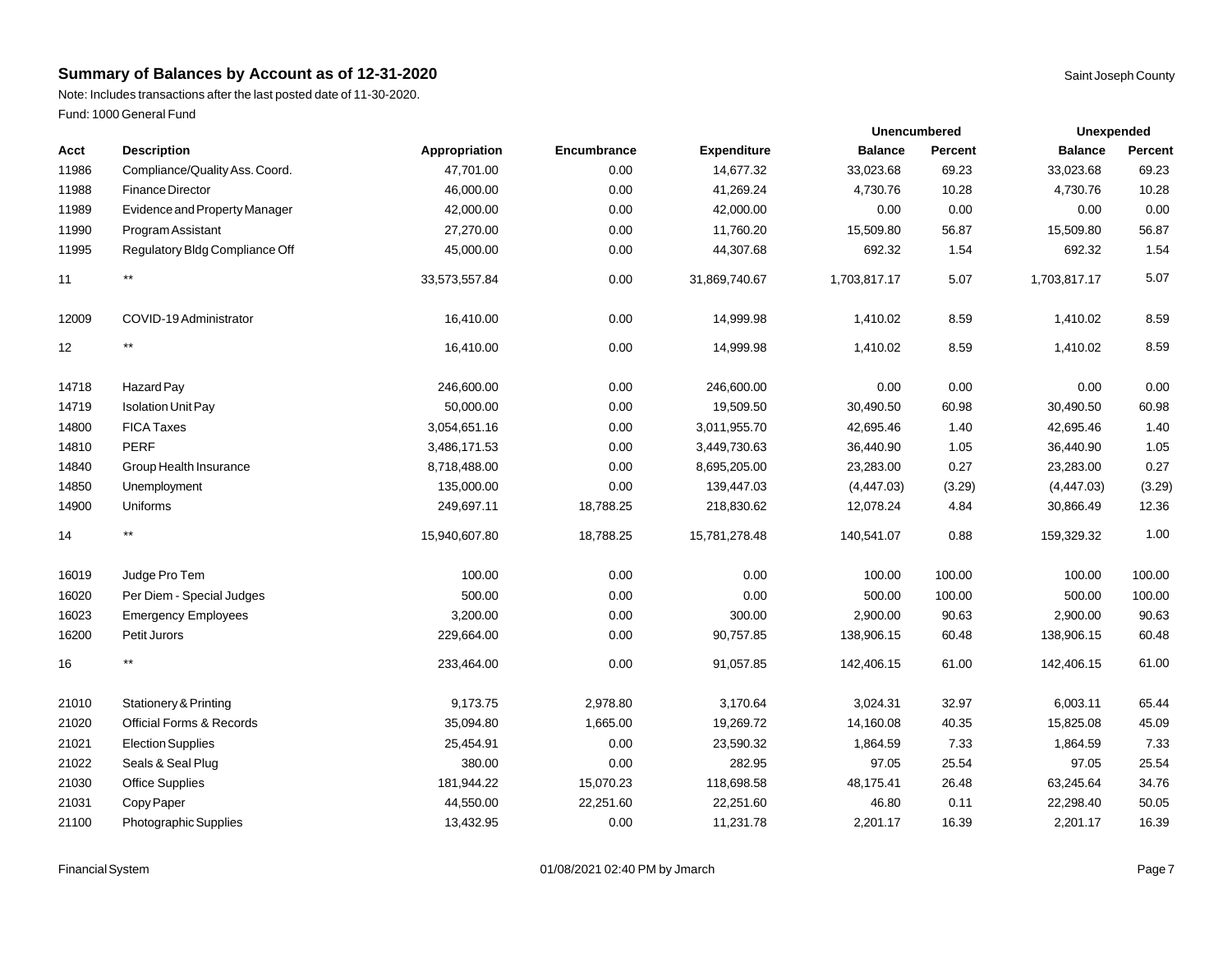Note: Includes transactions after the last posted date of 11-30-2020. Fund: 1000 General Fund

|       |                                  |               |             |                    |                | <b>Unencumbered</b> | <b>Unexpended</b> |         |
|-------|----------------------------------|---------------|-------------|--------------------|----------------|---------------------|-------------------|---------|
| Acct  | <b>Description</b>               | Appropriation | Encumbrance | <b>Expenditure</b> | <b>Balance</b> | Percent             | <b>Balance</b>    | Percent |
| 21    | $\star\star$                     | 310,030.63    | 41,965.63   | 198,495.59         | 69,569.41      | 22.44               | 111,535.04        | 35.98   |
| 22010 | Gas Oil & Lubricants             | 311,123.53    | 4,363.13    | 283,122.23         | 23,638.17      | 7.60                | 28,001.30         | 9.00    |
| 22011 | Diesel Fuel                      | 1,325.00      | 0.00        | 1,325.00           | 0.00           | 0.00                | 0.00              | 0.00    |
| 22100 | Tires & Tubes                    | 33,900.00     | 0.00        | 32,694.76          | 1,205.24       | 3.56                | 1,205.24          | 3.56    |
| 22119 | <b>Computer Supplies</b>         | 1,270.00      | 0.00        | 1,249.76           | 20.24          | 1.59                | 20.24             | 1.59    |
| 22120 | Garage & Motor Supplies          | 106,268.41    | 478.59      | 105,554.91         | 234.91         | 0.22                | 713.50            | 0.67    |
| 22121 | Small Office Equipment           | 900.00        | 0.00        | 350.95             | 549.05         | 61.01               | 549.05            | 61.01   |
| 22148 | <b>Field Supplies</b>            | 16,300.00     | 2,600.99    | 10,421.48          | 3,277.53       | 20.11               | 5,878.52          | 36.06   |
| 22200 | Household Supplies               | 39,047.53     | 13,621.81   | 24,383.33          | 1,042.39       | 2.67                | 14,664.20         | 37.55   |
| 22210 | <b>Institutional Supplies</b>    | 114,428.74    | 14,184.06   | 91,979.13          | 8,265.55       | 7.22                | 22,449.61         | 19.62   |
| 22225 | <b>Archival Supplies</b>         | 300.00        | 0.00        | 299.94             | 0.06           | 0.02                | 0.06              | 0.02    |
| 22226 | Microfilm Supplies               | 1,118.00      | 821.89      | 273.65             | 22.46          | 2.01                | 844.35            | 75.52   |
| 22401 | Flares                           | 2,500.00      | 0.00        | 2,474.45           | 25.55          | 1.02                | 25.55             | 1.02    |
| 22402 | <b>Investigative Supplies</b>    | 6,972.47      | 0.00        | 6,972.47           | 0.00           | 0.00                | 0.00              | 0.00    |
| 22404 | Canine Supplies                  | 1,000.00      | 0.00        | 0.00               | 1,000.00       | 100.00              | 1,000.00          | 100.00  |
| 22417 | <b>General Supplies</b>          | 153,069.19    | 4,741.68    | 100,776.24         | 47,551.27      | 31.07               | 52,292.95         | 34.16   |
| 22    | $^{\star\star}$                  | 789,522.87    | 40,812.15   | 661,878.30         | 86,832.42      | 11.00               | 127,644.57        | 16.17   |
| 23015 | <b>Construction Supplies</b>     | 1,570.00      | 912.56      | 596.00             | 61.44          | 3.91                | 974.00            | 62.04   |
| 23460 | <b>Other Materials</b>           | 110,000.00    | 0.00        | 101,643.22         | 8,356.78       | 7.60                | 8,356.78          | 7.60    |
| 23    | $***$                            | 111,570.00    | 912.56      | 102,239.22         | 8,418.22       | 7.55                | 9,330.78          | 8.36    |
| 24010 | <b>Other Supplies</b>            | 26,411.37     | 458.01      | 17,314.70          | 8,638.66       | 32.71               | 9,096.67          | 34.44   |
| 24012 | <b>Promotion Supplies</b>        | 0.00          | 0.00        | 0.00               | 0.00           | 0.00                | 0.00              | 0.00    |
| 24100 | Food                             | 220,696.08    | 11,116.90   | 203,824.88         | 5,754.30       | 2.61                | 16,871.20         | 7.64    |
| 24102 | Meals & Etc Jurors & Witnesses   | 6,200.00      | 0.00        | 2,284.16           | 3,915.84       | 63.16               | 3,915.84          | 63.16   |
| 24110 | Clothing/Wearing Apparel         | 28,876.59     | 14,081.32   | 14,518.20          | 277.07         | 0.96                | 14,358.39         | 49.72   |
| 24115 | <b>Expenses For Jail Inmates</b> | 47,229.25     | 4,311.56    | 42,905.72          | 11.97          | 0.03                | 4,323.53          | 9.15    |
| 24120 | <b>Medical Supplies</b>          | 4,612.63      | 2,223.68    | 2,388.95           | 0.00           | 0.00                | 2,223.68          | 48.21   |
| 24501 | Absentee/Election Brd Meals      | 20,640.00     | 0.00        | 9,334.49           | 11,305.51      | 54.77               | 11,305.51         | 54.77   |
| 24    | $***$                            | 354,665.92    | 32.191.47   | 292.571.10         | 29.903.35      | 8.43                | 62.094.82         | 17.51   |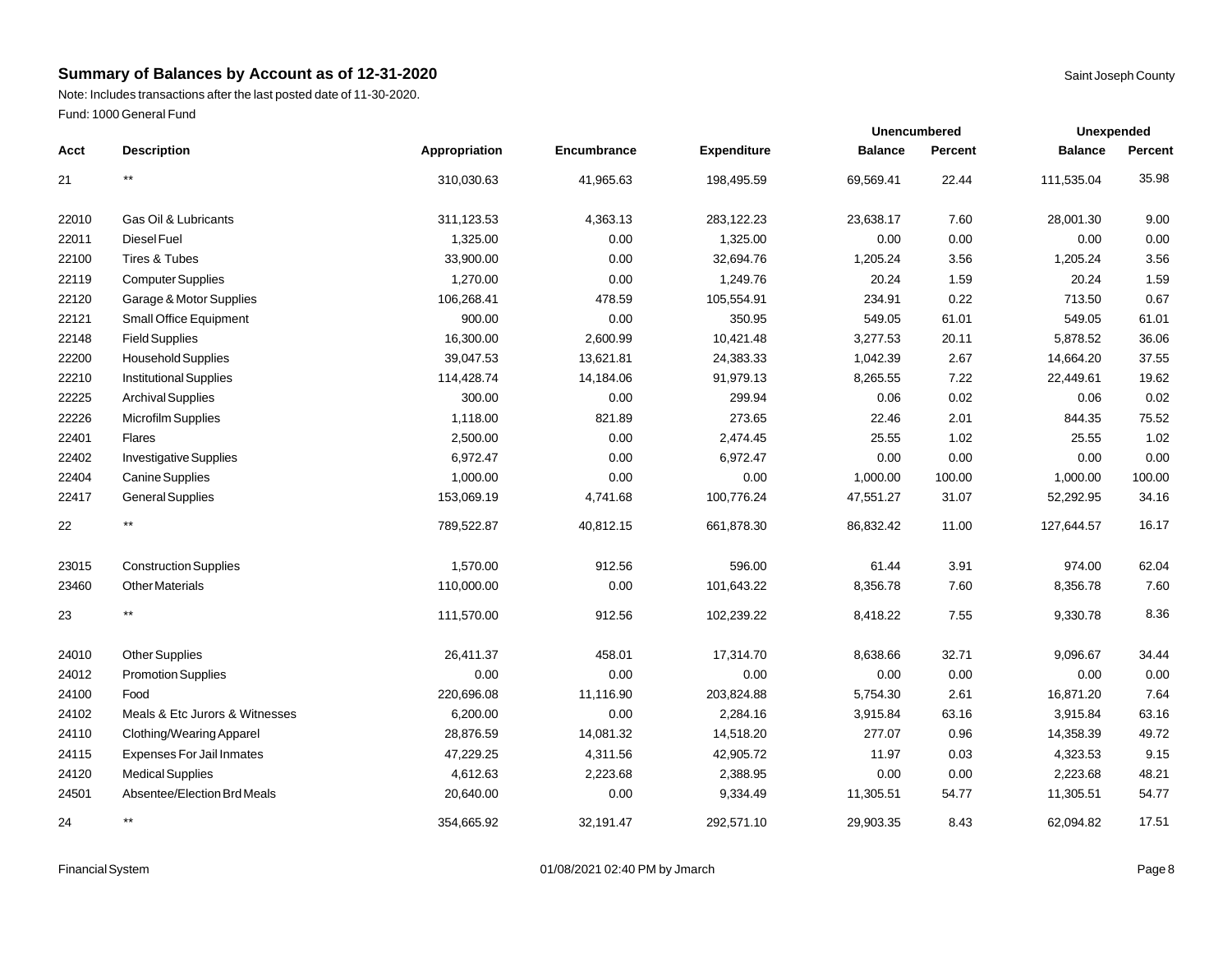Note: Includes transactions after the last posted date of 11-30-2020. Fund: 1000 General Fund

|       | Fund: TOOO General Fund               |               |             |                    |                |                     |                   |           |
|-------|---------------------------------------|---------------|-------------|--------------------|----------------|---------------------|-------------------|-----------|
|       |                                       |               |             |                    |                | <b>Unencumbered</b> | <b>Unexpended</b> |           |
| Acct  | <b>Description</b>                    | Appropriation | Encumbrance | <b>Expenditure</b> | <b>Balance</b> | Percent             | <b>Balance</b>    | Percent   |
| 31016 | <b>Grand Jury Court Reporters</b>     | 8,000.00      | 0.00        | 1,278.50           | 6,721.50       | 84.02               | 6,721.50          | 84.02     |
| 31060 | <b>Contractual Serv - Unifirst</b>    | 2,302.71      | 82.71       | 1,926.12           | 293.88         | 12.76               | 376.59            | 16.35     |
| 31061 | <b>Contractual Serv - SEA Results</b> | 24,450.00     | 16,561.00   | 7,889.00           | 0.00           | 0.00                | 16,561.00         | 67.73     |
| 31062 | Contractual Serv - Integra/Rec        | 10,000.00     | 0.00        | 8,009.00           | 1,991.00       | 19.91               | 1,991.00          | 19.91     |
| 31063 | Contractual Serv - Mail Fin           | 12,150.00     | 0.00        | 10,102.74          | 2,047.26       | 16.85               | 2,047.26          | 16.85     |
| 31064 | Contractual Serv - WNIT               | 29,000.00     | 0.00        | 29,000.00          | 0.00           | 0.00                | 0.00              | 0.00      |
| 31065 | <b>Contractual Serv - Security</b>    | 42,040.98     | 0.00        | 35,888.77          | 6,152.21       | 14.63               | 6,152.21          | 14.63     |
| 31070 | <b>Other Contractual Services</b>     | 1,403,112.93  | 21,735.29   | 1,003,923.21       | 377,454.43     | 26.90               | 399,189.72        | 28.45     |
| 31079 | <b>COVID Expenditures</b>             | 5,064,489.81  | 868,928.70  | 1,489,887.25       | 2,705,673.86   | 53.42               | 3,574,602.56      | 70.58     |
| 31150 | <b>Medical Services</b>               | 26,624.00     | 0.00        | 26,624.00          | 0.00           | 0.00                | 0.00              | 0.00      |
| 31152 | <b>Paramedic Services</b>             | 2,060,000.00  | 3,185.88    | 1,938,000.70       | 118,813.42     | 5.77                | 121,999.30        | 5.92      |
| 31158 | <b>Veterinary Services</b>            | 7,834.00      | 427.08      | 4,849.11           | 2,557.81       | 32.65               | 2,984.89          | 38.10     |
| 31200 | Autopsy Fees                          | 230,502.00    | 17,110.35   | 191,655.71         | 21,735.94      | 9.43                | 38,846.29         | 16.85     |
| 31210 | Pathological Services                 | 56,248.00     | 4,454.00    | 49,495.50          | 2,298.50       | 4.09                | 6,752.50          | 12.00     |
| 31211 | <b>Board Members</b>                  | 6,080.00      | 0.00        | 4,408.00           | 1,672.00       | 27.50               | 1,672.00          | 27.50     |
| ----- |                                       |               |             | -- --- --          | $\cdots$       | $- - -$             | .                 | $- - - -$ |

| <b>Financial System</b> |                                       |              | 01/08/2021 02:40 PM by Jmarch |              |              |       | Page 9       |       |
|-------------------------|---------------------------------------|--------------|-------------------------------|--------------|--------------|-------|--------------|-------|
| 33100                   | Printing                              | 113,862.00   | 3,417.50                      | 55,595.69    | 54,848.81    | 48.17 | 58,266.31    | 51.17 |
| 33010                   | <b>Publication Of Legal Notices</b>   | 94,113.06    | 0.00                          | 67,792.24    | 26,320.82    | 27.97 | 26,320.82    | 27.97 |
| 32                      | $***$                                 | 1,671,119.92 | 132,683.52                    | 1,356,951.57 | 181,484.83   | 10.86 | 314,168.35   | 18.80 |
| 32350                   | Postage                               | 287,508.15   | 24.21                         | 280,920.13   | 6,563.81     | 2.28  | 6,588.02     | 2.29  |
| 32209                   | Wireless Internet                     | 1,100.00     | 0.00                          | 1,034.00     | 66.00        | 6.00  | 66.00        | 6.00  |
| 32200                   | Telephone                             | 434,271.81   | 2,252.36                      | 359,800.52   | 72,218.93    | 16.63 | 74,471.29    | 17.15 |
| 32072                   | Technology - Inovations               | 726,950.00   | 123,480.79                    | 603,390.08   | 79.13        | 0.01  | 123,559.92   | 17.00 |
| 32052                   | <b>Treatment Contract Services</b>    | 12,258.91    | 0.00                          | 689.25       | 11,569.66    | 94.38 | 11,569.66    | 94.38 |
| 32051                   | Promotion                             | 3,211.86     | 0.00                          | 3,211.86     | 0.00         | 0.00  | 0.00         | 0.00  |
| 32050                   | Conferences & Training                | 61,604.19    | 6,326.16                      | 23,267.52    | 32,010.51    | 51.96 | 38,336.67    | 62.23 |
| 32022                   | <b>Return Of Fugitives</b>            | 59,805.00    | 0.00                          | 56,302.90    | 3,502.10     | 5.86  | 3,502.10     | 5.86  |
| 32020                   | Travel/Mileage                        | 78,010.00    | 600.00                        | 25,363.71    | 52,046.29    | 66.72 | 52,646.29    | 67.49 |
| 32010                   | Mileage/Mileage Allowance             | 6,400.00     | 0.00                          | 2,971.60     | 3,428.40     | 53.57 | 3,428.40     | 53.57 |
| 31                      |                                       | 9,260,496.39 | 949,851.94                    | 5,027,016.82 | 3,283,627.63 | 35.46 | 4,233,479.57 | 45.72 |
| 31400                   | <b>Mapping Services</b>               | 4,748.95     | 0.00                          | 4,748.95     | 0.00         | 0.00  | 0.00         | 0.00  |
| 31215                   | Drug Test Fees                        | 142,915.01   | 4,796.93                      | 131,235.26   | 6,882.82     | 4.82  | 11,679.75    | 8.17  |
| 31212                   | Ambulance Fees                        | 129,998.00   | 12,570.00                     | 88,095.00    | 29,333.00    | 22.56 | 41,903.00    | 32.23 |
| 31211                   | <b>Board Members</b>                  | 6,080.00     | 0.00                          | 4,408.00     | 1,672.00     | 27.50 | 1,672.00     | 27.50 |
| 31210                   | Pathological Services                 | 56,248.00    | 4,454.00                      | 49,495.50    | 2,298.50     | 4.09  | 6,752.50     | 12.00 |
| 31200                   | Autopsy Fees                          | 230,502.00   | 17,110.35                     | 191,655.71   | 21,735.94    | 9.43  | 38,846.29    | 16.85 |
| 31158                   | <b>Veterinary Services</b>            | 7,834.00     | 427.08                        | 4,849.11     | 2,557.81     | 32.65 | 2,984.89     | 38.10 |
| 31152                   | <b>Paramedic Services</b>             | 2,060,000.00 | 3,185.88                      | 1,938,000.70 | 118,813.42   | 5.77  | 121,999.30   | 5.92  |
| 31150                   | <b>Medical Services</b>               | 26,624.00    | 0.00                          | 26,624.00    | 0.00         | 0.00  | 0.00         | 0.00  |
| 31079                   | <b>COVID Expenditures</b>             | 5,064,489.81 | 868,928.70                    | 1,489,887.25 | 2,705,673.86 | 53.42 | 3,574,602.56 | 70.58 |
| 31070                   | <b>Other Contractual Services</b>     | 1,403,112.93 | 21,735.29                     | 1,003,923.21 | 377,454.43   | 26.90 | 399,189.72   | 28.45 |
| 31065                   | <b>Contractual Serv - Security</b>    | 42,040.98    | 0.00                          | 35,888.77    | 6,152.21     | 14.63 | 6,152.21     | 14.63 |
| 31064                   | Contractual Serv - WNIT               | 29,000.00    | 0.00                          | 29,000.00    | 0.00         | 0.00  | 0.00         | 0.00  |
| 31063                   | Contractual Serv - Mail Fin           | 12,150.00    | 0.00                          | 10,102.74    | 2,047.26     | 16.85 | 2,047.26     | 16.85 |
| 31062                   | Contractual Serv - Integra/Rec        | 10,000.00    | 0.00                          | 8,009.00     | 1,991.00     | 19.91 | 1,991.00     | 19.91 |
| 31061                   | <b>Contractual Serv - SEA Results</b> | 24,450.00    | 16,561.00                     | 7,889.00     | 0.00         | 0.00  | 16,561.00    | 67.73 |
| 31060                   | <b>Contractual Serv - Unifirst</b>    | 2,302.71     | 82.71                         | 1,926.12     | 293.88       | 12.76 | 376.59       | 16.35 |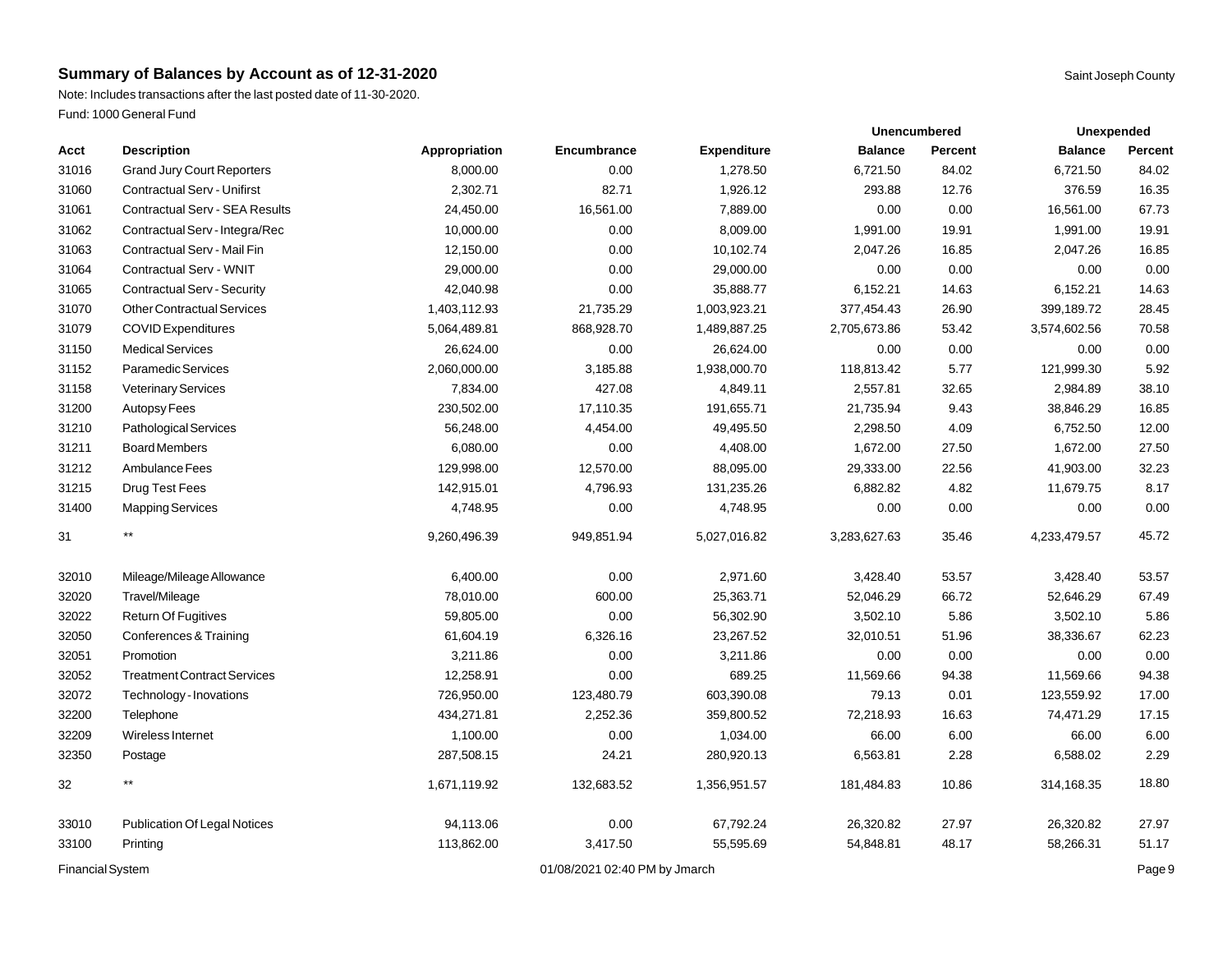Note: Includes transactions after the last posted date of 11-30-2020. Fund: 1000 General Fund

| Acct  | <b>Description</b>             | Appropriation | Encumbrance | <b>Expenditure</b> | <b>Balance</b> | Percent | <b>Balance</b> | Percent |
|-------|--------------------------------|---------------|-------------|--------------------|----------------|---------|----------------|---------|
| 33198 | Consultants & Contractual Serv | 152,195.23    | 36,441.50   | 99,493.50          | 16,260.23      | 10.68   | 52,701.73      | 34.63   |
| 33200 | Photo & Blueprinting           | 500.00        | 0.00        | 500.00             | 0.00           | 0.00    | 0.00           | 0.00    |
| 33    | $***$                          | 360,670.29    | 39,859.00   | 223,381.43         | 97,429.86      | 27.01   | 137,288.86     | 38.06   |
| 34030 | Liability Insurance Coverage   | 1,778,700.00  | 0.00        | 1,778,695.00       | 5.00           | 0.00    | 5.00           | 0.00    |
| 34    | **                             | 1,778,700.00  | 0.00        | 1,778,695.00       | 5.00           | 0.00    | 5.00           | 0.00    |
| 35010 | Electricity                    | 352,826.07    | 0.00        | 332,622.51         | 20,203.56      | 5.73    | 20,203.56      | 5.73    |
| 35015 | <b>Utilities</b>               | 548,700.00    | 999.71      | 544,845.66         | 2,854.63       | 0.52    | 3,854.34       | 0.70    |
| 35020 | Gas                            | 180,010.00    | 0.00        | 126,713.95         | 53,296.05      | 29.61   | 53,296.05      | 29.61   |
| 35030 | Water & Sewage                 | 130,000.00    | 0.00        | 107,190.69         | 22,809.31      | 17.55   | 22,809.31      | 17.55   |
| 35090 | <b>Trash Removal</b>           | 46,300.00     | 0.00        | 46,243.26          | 56.74          | 0.12    | 56.74          | 0.12    |
| 35    | $***$                          | 1,257,836.07  | 999.71      | 1,157,616.07       | 99,220.29      | 7.89    | 100,220.00     | 7.97    |
| 36010 | <b>Building Maintenance</b>    | 90,240.00     | 63,496.23   | 26,713.17          | 30.60          | 0.03    | 63,526.83      | 70.40   |
| 36011 | Repair Maintenance             | 35,610.00     | 1,235.00    | 31,943.70          | 2,431.30       | 6.83    | 3,666.30       | 10.30   |
| 36015 | <b>Contractual Services</b>    | 407,666.50    | 92,906.98   | 269,647.12         | 45,112.40      | 11.07   | 138,019.38     | 33.86   |
| 36016 | <b>Professional Contracts</b>  | 310,696.00    | 1,388.00    | 222,507.36         | 86,800.64      | 27.94   | 88,188.64      | 28.38   |
| 36017 | <b>Professional Services</b>   | 92,980.00     | 795.00      | 88,739.80          | 3,445.20       | 3.71    | 4,240.20       | 4.56    |
| 36100 | Repairs - Vehicles             | 85,754.80     | 427.83      | 73,658.26          | 11,668.71      | 13.61   | 12,096.54      | 14.11   |
| 36200 | Repairs - Other Equipment      | 220,893.68    | 21,991.99   | 153,533.16         | 45,368.53      | 20.54   | 67,360.52      | 30.49   |
| 36210 | Voting Machine Repairs         | 7,000.00      | 0.00        | 4,492.96           | 2,507.04       | 35.81   | 2,507.04       | 35.81   |
| 36300 | Repair - Office Equipment      | 22,964.90     | 2,137.63    | 9,561.70           | 11,265.57      | 49.06   | 13,403.20      | 58.36   |
| 36500 | Service Contract               | 83,645.50     | 3,455.53    | 78,092.74          | 2,097.23       | 2.51    | 5,552.76       | 6.64    |
| 36    | $***$                          | 1,357,451.38  | 187,834.19  | 958,889.97         | 210,727.22     | 15.52   | 398,561.41     | 29.36   |
| 37010 | Rent - Bldgs & Office Space    | 443,524.00    | 0.00        | 440,557.08         | 2,966.92       | 0.67    | 2,966.92       | 0.67    |
| 37100 | Auto Lease                     | 70,669.80     | 1,372.80    | 66,251.18          | 3,045.82       | 4.31    | 4,418.62       | 6.25    |
| 37210 | <b>Rental Of Equipment</b>     | 3,800.00      | 150.00      | 1,895.00           | 1,755.00       | 46.18   | 1,905.00       | 50.13   |
| 37400 | Leases - copiers               | 12,322.12     | 5,246.20    | 3,253.72           | 3,822.20       | 31.02   | 9,068.40       | 73.59   |
| 37410 | <b>GPS</b> Monitoring          | 120,000.00    | 0.00        | 120,000.00         | 0.00           | 0.00    | 0.00           | 0.00    |
| 37900 | Polling Places                 | 7,000.00      | 0.00        | 1,500.00           | 5,500.00       | 78.57   | 5,500.00       | 78.57   |

**Unexpended**

**Unencumbered**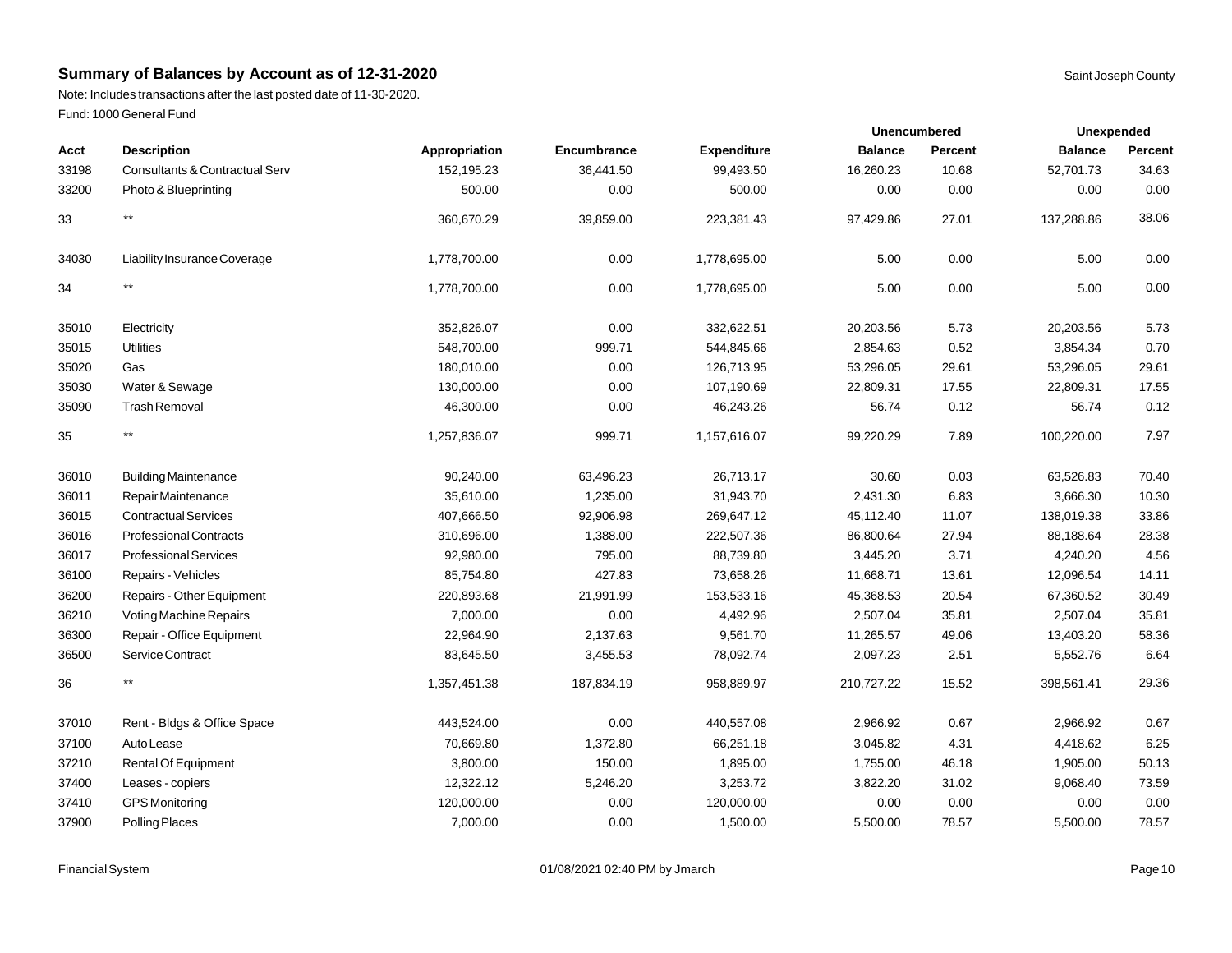Note: Includes transactions after the last posted date of 11-30-2020. Fund: 1000 General Fund

|       |                                   |               |              |                    | <b>Unencumbered</b> |         | Unexpended     |         |
|-------|-----------------------------------|---------------|--------------|--------------------|---------------------|---------|----------------|---------|
| Acct  | <b>Description</b>                | Appropriation | Encumbrance  | <b>Expenditure</b> | <b>Balance</b>      | Percent | <b>Balance</b> | Percent |
| 37    | $***$                             | 657,315.92    | 6,769.00     | 633,456.98         | 17,089.94           | 2.60    | 23,858.94      | 3.63    |
| 38012 | Interest on Debt                  | 53,853.24     | 338.67       | 52,013.28          | 1,501.29            | 2.79    | 1,839.96       | 3.42    |
| 38013 | Principal on Debt                 | 907,677.40    | 3,463.15     | 898,992.20         | 5,222.05            | 0.58    | 8,685.20       | 0.96    |
| 38    | $***$                             | 961,530.64    | 3,801.82     | 951,005.48         | 6,723.34            | 0.70    | 10,525.16      | 1.09    |
| 39010 | Dues & Subscription               | 58,634.20     | 3,755.00     | 50,322.62          | 4,556.58            | 7.77    | 8,311.58       | 14.18   |
| 39015 | Legal Books & Report Services     | 44,173.61     | 508.61       | 36,819.98          | 6,845.02            | 15.50   | 7,353.63       | 16.65   |
| 39201 | Mental Health                     | 3,202,152.00  | 0.00         | 3,198,897.41       | 3,254.59            | 0.10    | 3,254.59       | 0.10    |
| 39202 | <b>Council For Special Needs</b>  | 455,000.00    | 0.00         | 265,416.62         | 189,583.38          | 41.67   | 189,583.38     | 41.67   |
| 39241 | Memorial Day Expense              | 13,000.00     | 0.00         | 10,635.00          | 2,365.00            | 18.19   | 2,365.00       | 18.19   |
| 39242 | Cemetary Committee                | 1,500.00      | 0.00         | 750.00             | 750.00              | 50.00   | 750.00         | 50.00   |
| 39251 | Humane Society                    | 342,467.00    | 0.00         | 342,466.64         | 0.36                | 0.00    | 0.36           | 0.00    |
| 39261 | M.A.C.O.G.                        | 93,426.00     | 0.00         | 93,425.85          | 0.15                | 0.00    | 0.15           | 0.00    |
| 39401 | Court Ordered Exp (Mandates)      | 345,071.00    | 0.00         | 315,832.12         | 29,238.88           | 8.47    | 29,238.88      | 8.47    |
| 39402 | Care Patients & Inmates           | 75,000.00     | 417.00       | 12,294.56          | 62,288.44           | 83.05   | 62,705.44      | 83.61   |
| 39403 | <b>Burial</b>                     | 51,000.00     | 0.00         | 42,600.00          | 8,400.00            | 16.47   | 8,400.00       | 16.47   |
| 39405 | Human Rights                      | 30,000.00     | 0.00         | 30,000.00          | 0.00                | 0.00    | 0.00           | 0.00    |
| 39411 | <b>Animal Health Test</b>         | 0.00          | 0.00         | 0.00               | 0.00                | 0.00    | 0.00           | 0.00    |
| 39431 | Repair Drainage System            | 1,100.00      | 0.00         | 478.31             | 621.69              | 56.52   | 621.69         | 56.52   |
| 39491 | Change Of Venue                   | 1,000.00      | 0.00         | 0.00               | 1,000.00            | 100.00  | 1,000.00       | 100.00  |
| 39500 | Kankakee/Yellow River Basin       | 6,650.00      | 0.00         | 6,650.00           | 0.00                | 0.00    | 0.00           | 0.00    |
| 39501 | St. Joe River Basin Commission    | 2,880.00      | 0.00         | 2,880.00           | 0.00                | 0.00    | 0.00           | 0.00    |
| 39600 | Refunds, Awards & Indemnities     | 19,564.00     | 0.00         | 4,433.00           | 15,131.00           | 77.34   | 15,131.00      | 77.34   |
| 39601 | Interest On Refunds               | 0.00          | 0.00         | 110,794.91         | (110, 794.91)       | 0.00    | (110, 794.91)  | 0.00    |
| 39602 | <b>Property Tax Refunds</b>       | 0.00          | 0.00         | 2,403,650.83       | (2,403,650.83)      | 0.00    | (2,403,650.83) | 0.00    |
| 39605 | Informer Fees & Buy Money         | 1,900.00      | 0.00         | 1,900.00           | 0.00                | 0.00    | 0.00           | 0.00    |
| 39750 | Information Technology            | 71,497.68     | 33,702.48    | 26,360.78          | 11,434.42           | 15.99   | 45,136.90      | 63.13   |
| 39980 | Nonappropriated Expenditures      | 0.00          | 6,933.86     | 341,056.95         | (347,990.81)        | 0.00    | (341, 056.95)  | 0.00    |
| 39986 | <b>Fund Distribution to State</b> | 0.00          | 0.00         | 245,296.00         | (245, 296.00)       | 0.00    | (245, 296.00)  | 0.00    |
| 39    | $***$                             | 4,816,015.49  | 45,316.95    | 7,542,961.58       | (2,772,263.04)      | (57.56) | (2,726,946.09) | (56.62) |
| 42010 | <b>Buildings &amp; Structures</b> | 2,816,585.66  | 1.911.669.90 | 580.804.34         | 324,111.42          | 11.51   | 2,235,781.32   | 79.38   |

Financial System **Example 2014** 01/08/2021 02:40 PM by Jmarch **Page 11** Page 11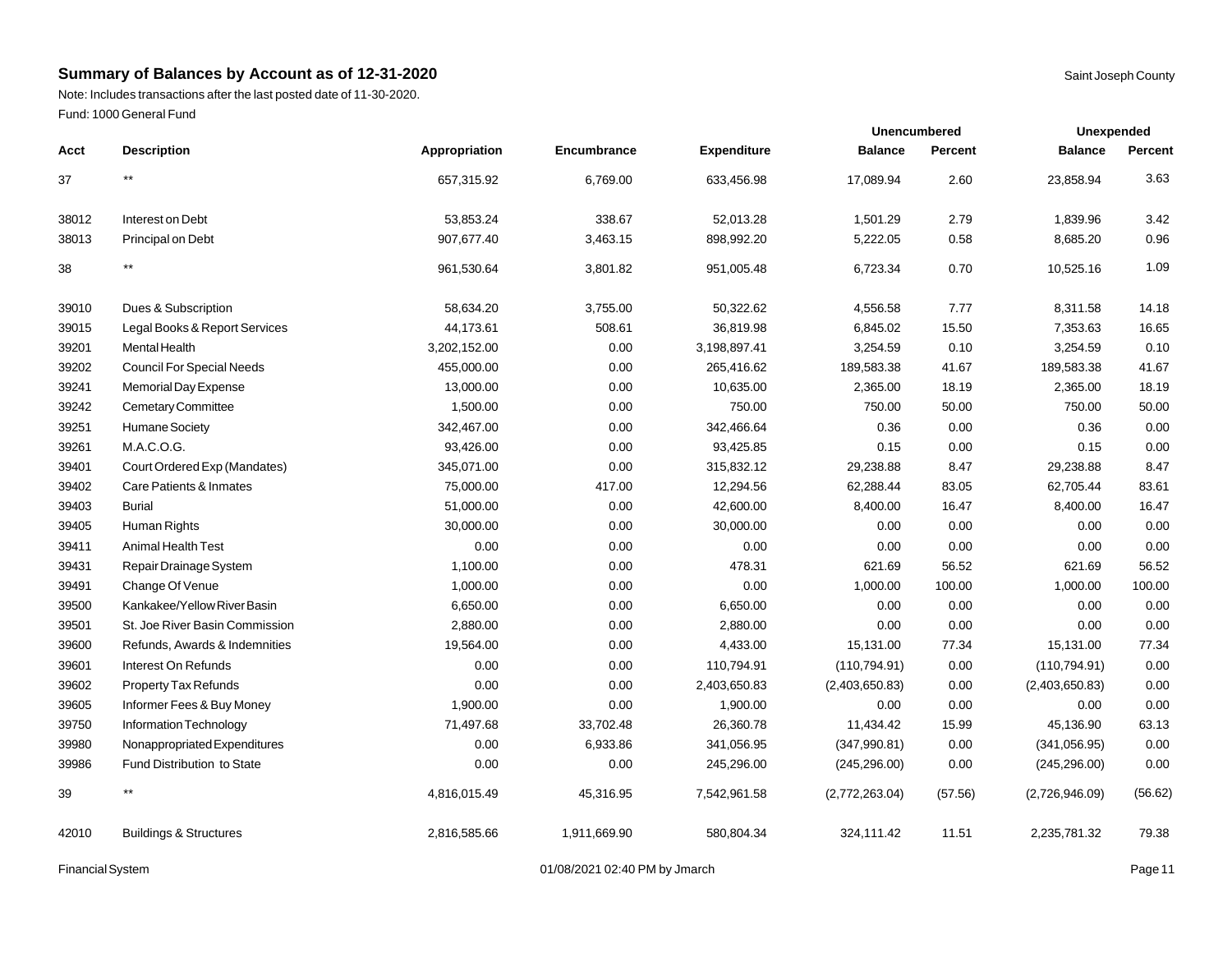Note: Includes transactions after the last posted date of 11-30-2020. Fund: 1000 General Fund

|       |                                  |               |              |                    |                | <b>Unencumbered</b> |                | <b>Unexpended</b> |  |  |
|-------|----------------------------------|---------------|--------------|--------------------|----------------|---------------------|----------------|-------------------|--|--|
| Acct  | <b>Description</b>               | Appropriation | Encumbrance  | <b>Expenditure</b> | <b>Balance</b> | Percent             | <b>Balance</b> | Percent           |  |  |
| 42050 | Elevator Refurbishment           | 390,000.00    | 215,665.53   | 174,334.47         | 0.00           | 0.00                | 215,665.53     | 55.30             |  |  |
| 42    | $***$                            | 3,206,585.66  | 2,127,335.43 | 755,138.81         | 324,111.42     | 10.11               | 2,451,446.85   | 76.45             |  |  |
| 44010 | Equipment                        | 328,164.90    | 228,762.91   | 91,284.86          | 8,117.13       | 2.47                | 236,880.04     | 72.18             |  |  |
| 44250 | Office Equipment                 | 46,885.00     | 43,490.59    | 375.66             | 3,018.75       | 6.44                | 46,509.34      | 99.20             |  |  |
| 44510 | Furniture & Fixtures             | 34,175.07     | 30,933.74    | 2,675.07           | 566.26         | 1.66                | 31,500.00      | 92.17             |  |  |
| 44600 | <b>Special Equipment</b>         | 31,112.10     | 0.00         | 31,112.10          | 0.00           | 0.00                | 0.00           | 0.00              |  |  |
| 44605 | <b>County Police Equipment</b>   | 2,807.84      | 2,807.84     | 0.00               | 0.00           | $0.00\,$            | 2,807.84       | 100.00            |  |  |
| 44    | $***$                            | 443,144.91    | 305,995.08   | 125,447.69         | 11,702.14      | 2.64                | 317,697.22     | 71.69             |  |  |
| 45010 | Vehicles                         | 12,630.00     | 20,671.00    | 12,478.20          | (20, 519.20)   | (162.46)            | 151.80         | 1.20              |  |  |
| 45510 | <b>Furniture &amp; Fixtures</b>  | 65,539.00     | 61,671.32    | 3,653.94           | 213.74         | 0.33                | 61,885.06      | 94.42             |  |  |
| 45520 | Computer Equipment               | 12,950.00     | 12,950.00    | 0.00               | 0.00           | 0.00                | 12,950.00      | 100.00            |  |  |
| 45523 | <b>ERP Software System</b>       | 6,000.00      | 0.00         | 6,000.00           | 0.00           | 0.00                | 0.00           | 0.00              |  |  |
| 45    | $***$                            | 97,119.00     | 95,292.32    | 22,132.14          | (20, 305.46)   | (20.91)             | 74,986.86      | 77.21             |  |  |
| 65030 | <b>Interfund Transfer</b>        | 1,400,000.00  | 0.00         | 1,400,000.00       | 0.00           | 0.00                | 0.00           | 0.00              |  |  |
| 65    | $***$                            | 1,400,000.00  | 0.00         | 1,400,000.00       | 0.00           | 0.00                | 0.00           | 0.00              |  |  |
|       | Fund Totals ******************** | 78.597.814.73 | 4,030,409.02 | 70.944.954.73      | 3,622,450.98   | 4.61                | 7,652,860.00   | 9.74              |  |  |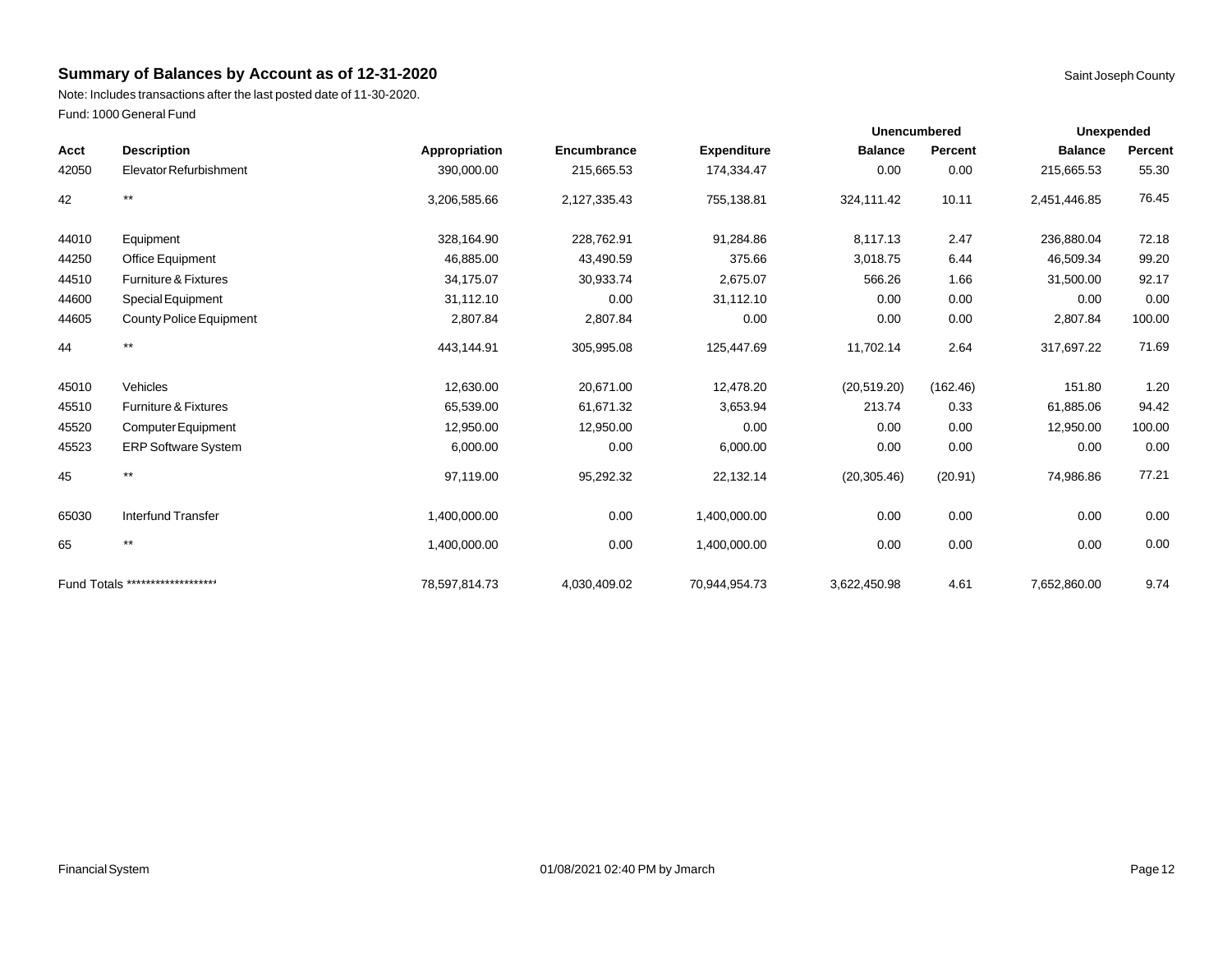Note: Includes transactions after the last posted date of 11-30-2020. Fund: 1112 LIT Economic Development

|       |                                     |               |             |                    |                | <b>Unencumbered</b> | <b>Unexpended</b> |         |
|-------|-------------------------------------|---------------|-------------|--------------------|----------------|---------------------|-------------------|---------|
| Acct  | <b>Description</b>                  | Appropriation | Encumbrance | <b>Expenditure</b> | <b>Balance</b> | Percent             | <b>Balance</b>    | Percent |
| 11032 | <b>Executive Director</b>           | 0.00          | 0.00        | 0.00               | 0.00           | 0.00                | 0.00              | 0.00    |
| 11    | $^{\star\star}$                     | 0.00          | 0.00        | 0.00               | 0.00           | 0.00                | 0.00              | 0.00    |
| 14718 | Hazard Pay                          | 850,000.00    | 0.00        | 494,000.00         | 356,000.00     | 41.88               | 356,000.00        | 41.88   |
| 14800 | <b>FICA Taxes</b>                   | 0.00          | 0.00        | 0.00               | 0.00           | 0.00                | 0.00              | 0.00    |
| 14810 | <b>PERF</b>                         | 0.00          | 0.00        | 0.00               | 0.00           | 0.00                | 0.00              | 0.00    |
| 14840 | Group Health Insurance              | 4,600,000.00  | 0.00        | 4,600,000.00       | 0.00           | 0.00                | 0.00              | 0.00    |
| 14    | $^{\star\star}$                     | 5,450,000.00  | 0.00        | 5,094,000.00       | 356,000.00     | 6.53                | 356,000.00        | 6.53    |
| 22010 | Gas Oil & Lubricants                | 1,057,452.00  | 53,084.68   | 580,653.90         | 423,713.42     | 40.07               | 476,798.10        | 45.09   |
| 22    | $^{\star\star}$                     | 1,057,452.00  | 53,084.68   | 580,653.90         | 423,713.42     | 40.07               | 476,798.10        | 45.09   |
| 31010 | Legal Services                      | 451,421.28    | 4,000.00    | 429,417.38         | 18,003.90      | 3.99                | 22,003.90         | 4.87    |
| 31020 | Administration                      | 0.00          | 0.00        | 0.00               | 0.00           | 0.00                | 0.00              | 0.00    |
| 31067 | <b>Contractual Serv - Cassie</b>    | 40,000.00     | 0.00        | 40,000.00          | 0.00           | 0.00                | 0.00              | 0.00    |
| 31068 | Contractual Serv - Leaf PU          | 904,750.00    | 428,977.67  | 415,247.33         | 60,525.00      | 6.69                | 489,502.67        | 54.10   |
| 31070 | <b>Other Contractual Services</b>   | 671,669.81    | 233,386.76  | 273,342.16         | 164,940.89     | 24.56               | 398,327.65        | 59.30   |
| 31    | $^{\star\star}$                     | 2,067,841.09  | 666,364.43  | 1,158,006.87       | 243,469.79     | 11.77               | 909,834.22        | 44.00   |
| 32020 | Travel/Mileage                      | 700.00        | 0.00        | 0.00               | 700.00         | 100.00              | 700.00            | 100.00  |
| 32050 | Conferences & Training              | 155.00        | 0.00        | 155.00             | 0.00           | 0.00                | 0.00              | 0.00    |
| 32    | $^{\star\star}$                     | 855.00        | 0.00        | 155.00             | 700.00         | 81.87               | 700.00            | 81.87   |
| 33010 | <b>Publication Of Legal Notices</b> | 23,069.67     | 39.89       | 2,348.98           | 20,680.80      | 89.64               | 20,720.69         | 89.82   |
| 33021 | <b>Help Wanted Advertising</b>      | 7,736.00      | 0.00        | 170.02             | 7,565.98       | 97.80               | 7,565.98          | 97.80   |
| 33    | $***$                               | 30,805.67     | 39.89       | 2,519.00           | 28,246.78      | 91.69               | 28,286.67         | 91.82   |
| 37012 | Parking Rental                      | 78,672.00     | 0.00        | 72,072.00          | 6,600.00       | 8.39                | 6,600.00          | 8.39    |
| 37100 | Auto Lease                          | 230,000.00    | 0.00        | 217,613.52         | 12,386.48      | 5.39                | 12,386.48         | 5.39    |
| 37    | $^{\star\star}$                     | 308,672.00    | 0.00        | 289,685.52         | 18,986.48      | 6.15                | 18,986.48         | 6.15    |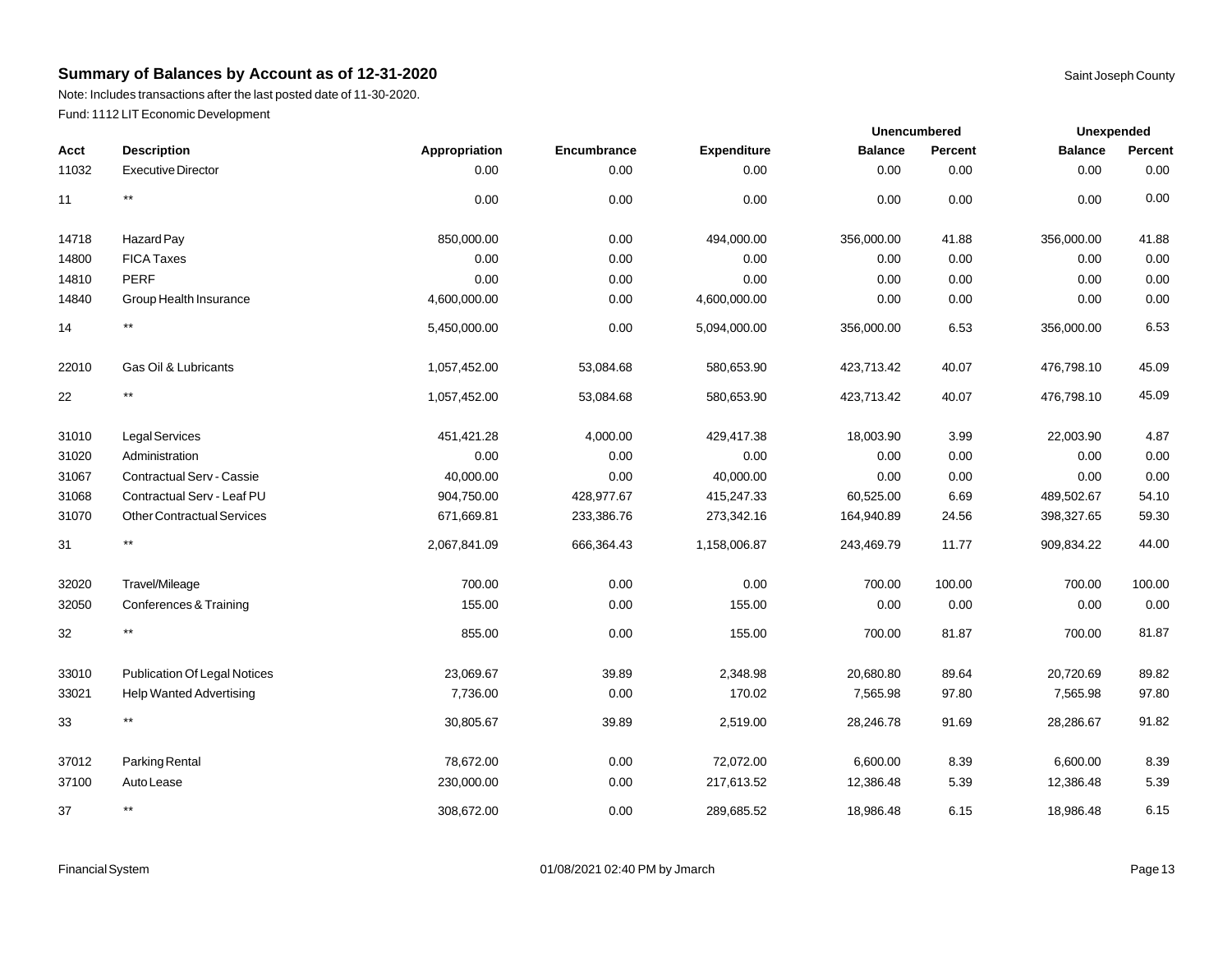Note: Includes transactions after the last posted date of 11-30-2020. Fund: 1112 LIT Economic Development

|       |                                   |               |             |                    |                | <b>Unencumbered</b> |                | <b>Unexpended</b> |  |
|-------|-----------------------------------|---------------|-------------|--------------------|----------------|---------------------|----------------|-------------------|--|
| Acct  | <b>Description</b>                | Appropriation | Encumbrance | <b>Expenditure</b> | <b>Balance</b> | Percent             | <b>Balance</b> | Percent           |  |
| 38012 | Interest on Debt                  | 400.00        | 0.00        | 0.00               | 400.00         | 100.00              | 400.00         | 100.00            |  |
| 38013 | Principal on Debt                 | 7,478.00      | 0.00        | 0.00               | 7,478.00       | 100.00              | 7,478.00       | 100.00            |  |
| 38015 | PSAP Assess Operating/Capital     | 3,954,700.00  | 0.00        | 3,949,432.00       | 5,268.00       | 0.13                | 5,268.00       | 0.13              |  |
| 38    | $***$                             | 3,962,578.00  | 0.00        | 3,949,432.00       | 13,146.00      | 0.33                | 13,146.00      | 0.33              |  |
| 39150 | Other Expense                     | 343,385.00    | 2,052.00    | 318,055.46         | 23,277.54      | 6.78                | 25,329.54      | 7.38              |  |
| 39215 | Economic Development              | 68,000.00     | 28,340.00   | 39,660.00          | 0.00           | 0.00                | 28,340.00      | 41.68             |  |
| 39450 | <b>Environmental Control</b>      | 876,451.62    | 74,717.50   | 78,885.27          | 722,848.85     | 82.47               | 797,566.35     | 91.00             |  |
| 39750 | Information Technology            | 92,000.00     | 0.00        | 86,814.48          | 5,185.52       | 5.64                | 5,185.52       | 5.64              |  |
| 39980 | Nonappropriated Expenditures      | 350.00        | 0.00        | 350.00             | 0.00           | 0.00                | 0.00           | 0.00              |  |
| 39    | $***$                             | 1,380,186.62  | 105,109.50  | 523,765.21         | 751,311.91     | 54.44               | 856,421.41     | 62.05             |  |
| 42010 | <b>Buildings &amp; Structures</b> | 2,711,276.91  | 80,201.36   | 2,562,749.76       | 68,325.79      | 2.52                | 148,527.15     | 5.48              |  |
| 42    | $***$                             | 2,711,276.91  | 80,201.36   | 2,562,749.76       | 68,325.79      | 2.52                | 148,527.15     | 5.48              |  |
| 44011 | Highway Equip.                    | 0.00          | 0.00        | 0.00               | 0.00           | 0.00                | 0.00           | 0.00              |  |
| 44510 | Furniture & Fixtures              | 0.00          | 0.00        | 0.00               | 0.00           | 0.00                | 0.00           | 0.00              |  |
| 44    | $***$                             | 0.00          | 0.00        | 0.00               | 0.00           | 0.00                | 0.00           | 0.00              |  |
| 45010 | Vehicles                          | 46,320.00     | 0.00        | 46,320.00          | 0.00           | 0.00                | 0.00           | 0.00              |  |
| 45510 | Furniture & Fixtures              | 180,000.00    | 0.00        | 177,153.40         | 2,846.60       | 1.58                | 2,846.60       | 1.58              |  |
| 45523 | <b>ERP Software System</b>        | 193,854.72    | 7,280.00    | 137,801.00         | 48,773.72      | 25.16               | 56,053.72      | 28.92             |  |
| 45    | $***$                             | 420,174.72    | 7,280.00    | 361,274.40         | 51,620.32      | 12.29               | 58,900.32      | 14.02             |  |
| 90001 | Jackson Road Landfill             | 74,398.67     | 0.00        | 33,470.61          | 40,928.06      | 55.01               | 40,928.06      | 55.01             |  |
| 90    | $***$                             | 74,398.67     | 0.00        | 33,470.61          | 40,928.06      | 55.01               | 40,928.06      | 55.01             |  |
|       | Fund Totals ********************  | 17,464,240.68 | 912,079.86  | 14,555,712.27      | 1,996,448.55   | 11.43               | 2,908,528.41   | 16.65             |  |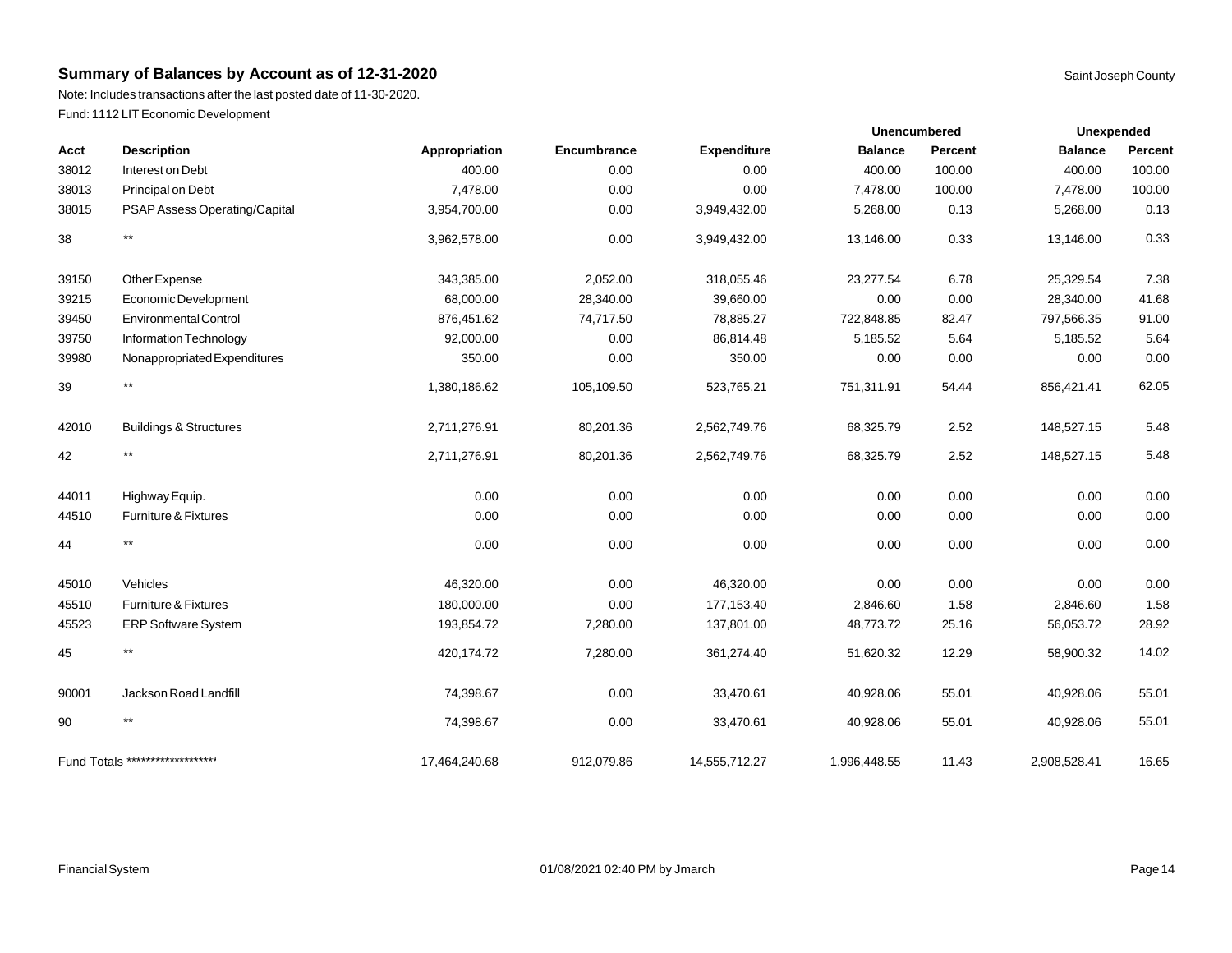Note: Includes transactions after the last posted date of 11-30-2020. Fund: 1119 Clerks Perpetuation Fund

| Acct  | <b>Description</b>               | Appropriation | Encumbrance | <b>Expenditure</b> | <b>Balance</b> | Percent    | <b>Balance</b> | Percent     |
|-------|----------------------------------|---------------|-------------|--------------------|----------------|------------|----------------|-------------|
| 11673 | Court Computer Operator II       | 60,320.00     | 0.00        | 60,320.00          | 0.00           | 0.00       | 0.00           | 0.00        |
| 11950 | Part Time                        | 20,000.00     | 0.00        | 11,340.39          | 8,659.61       | 43.30      | 8,659.61       | 43.30       |
| 11    | $***$                            | 80,320.00     | 0.00        | 71,660.39          | 8,659.61       | 10.78      | 8,659.61       | 10.78       |
| 14800 | <b>FICA Taxes</b>                | 6,144.00      | 0.00        | 5,323.12           | 820.88         | 13.36      | 820.88         | 13.36       |
| 14810 | <b>PERF</b>                      | 6,756.00      | 0.00        | 6,755.84           | 0.16           | 0.00       | 0.16           | 0.00        |
| 14840 | Group Health Insurance           | 33,860.00     | 0.00        | 33,860.00          | 0.00           | 0.00       | 0.00           | 0.00        |
| 14    | $^{\star\star}$                  | 46,760.00     | 0.00        | 45,938.96          | 821.04         | 1.76       | 821.04         | 1.76        |
| 21030 | <b>Office Supplies</b>           | 547.62        | 1,326.01    | 17,595.15          | (18, 373.54)   | (3,355.16) | (17, 047.53)   | (3, 113.02) |
| 21    | $^{\star\star}$                  | 547.62        | 1,326.01    | 17,595.15          | (18, 373.54)   | (3,355.16) | (17, 047.53)   | (3, 113.02) |
| 32010 | Mileage/Mileage Allowance        | 0.00          | 0.00        | 1,419.30           | (1,419.30)     | $0.00\,$   | (1,419.30)     | 0.00        |
| 32020 | Travel/Mileage                   | 0.00          | 0.00        | 2,636.04           | (2,636.04)     | 0.00       | (2,636.04)     | 0.00        |
| 32    | $^{\star\star}$                  | 0.00          | 0.00        | 4,055.34           | (4,055.34)     | 0.00       | (4,055.34)     | 0.00        |
| 39010 | Dues & Subscription              | 0.00          | 4,200.00    | 5,145.00           | (9,345.00)     | 0.00       | (5, 145.00)    | 0.00        |
| 39750 | Information Technology           | 0.00          | 0.00        | 8,050.22           | (8,050.22)     | $0.00\,$   | (8,050.22)     | 0.00        |
| 39    | $***$                            | 0.00          | 4,200.00    | 13,195.22          | (17, 395.22)   | 0.00       | (13, 195.22)   | $0.00\,$    |
| 44510 | Furniture & Fixtures             | 0.00          | 0.00        | 1,886.00           | (1,886.00)     | 0.00       | (1,886.00)     | 0.00        |
| 44    | $***$                            | 0.00          | 0.00        | 1,886.00           | (1,886.00)     | $0.00\,$   | (1,886.00)     | 0.00        |
| 65030 | <b>Interfund Transfer</b>        | 55,600.00     | 0.00        | 55,600.00          | 0.00           | $0.00\,$   | 0.00           | 0.00        |
| 65    | $^{\star\star}$                  | 55,600.00     | 0.00        | 55,600.00          | 0.00           | 0.00       | 0.00           | 0.00        |
|       | Fund Totals ******************** | 183,227.62    | 5,526.01    | 209,931.06         | (32, 229.45)   | (17.59)    | (26, 703.44)   | (14.57)     |

**Unexpended**

**Unencumbered**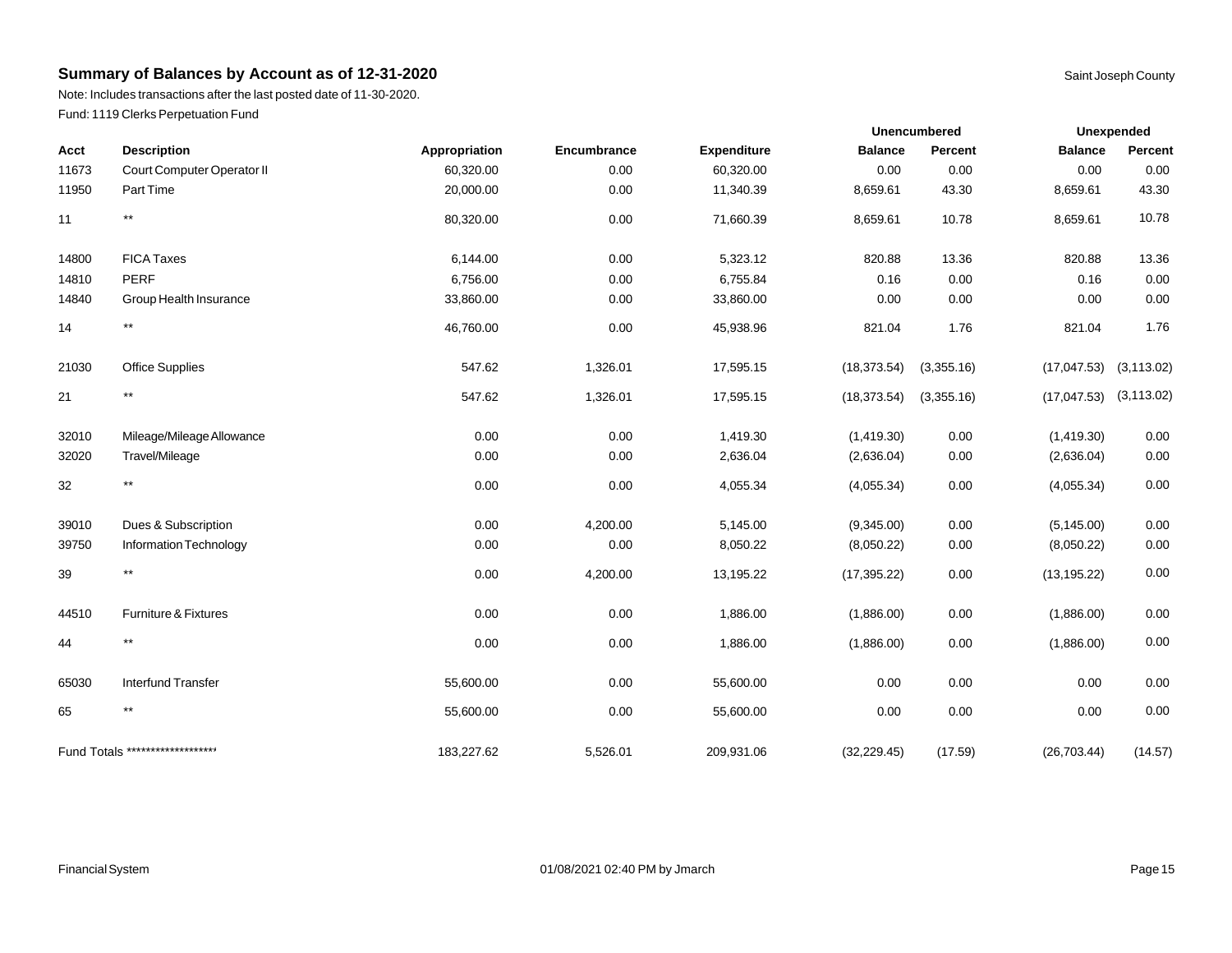Note: Includes transactions after the last posted date of 11-30-2020. Fund: 1131 County Disclosure Fees

|                                  |                        |               |             |                    | <b>Unencumbered</b> |         | Unexpended     |         |
|----------------------------------|------------------------|---------------|-------------|--------------------|---------------------|---------|----------------|---------|
| Acct                             | <b>Description</b>     | Appropriation | Encumbrance | <b>Expenditure</b> | <b>Balance</b>      | Percent | <b>Balance</b> | Percent |
| 11103                            | <b>Third Deputy</b>    | 45,450.00     | 0.00        | 1,645.00           | 43,805.00           | 96.38   | 43,805.00      | 96.38   |
| 11950                            | Part Time              | 30,080.00     | 0.00        | 5,421.50           | 24,658.50           | 81.98   | 24,658.50      | 81.98   |
| 11                               | $***$                  | 75,530.00     | 0.00        | 7,066.50           | 68,463.50           | 90.64   | 68,463.50      | 90.64   |
| 14800                            | <b>FICA Taxes</b>      | 5,778.00      | 0.00        | 540.54             | 5,237.46            | 90.64   | 5,237.46       | 90.64   |
| 14810                            | <b>PERF</b>            | 5,090.00      | 0.00        | 184.24             | 4,905.76            | 96.38   | 4,905.76       | 96.38   |
| 14840                            | Group Health Insurance | 16,930.00     | 0.00        | 16,930.00          | 0.00                | 0.00    | 0.00           | 0.00    |
| 14                               | $***$                  | 27.798.00     | 0.00        | 17.654.78          | 10.143.22           | 36.49   | 10.143.22      | 36.49   |
| Fund Totals ******************** |                        | 103,328.00    | 0.00        | 24.721.28          | 78,606.72           | 76.07   | 78,606.72      | 76.07   |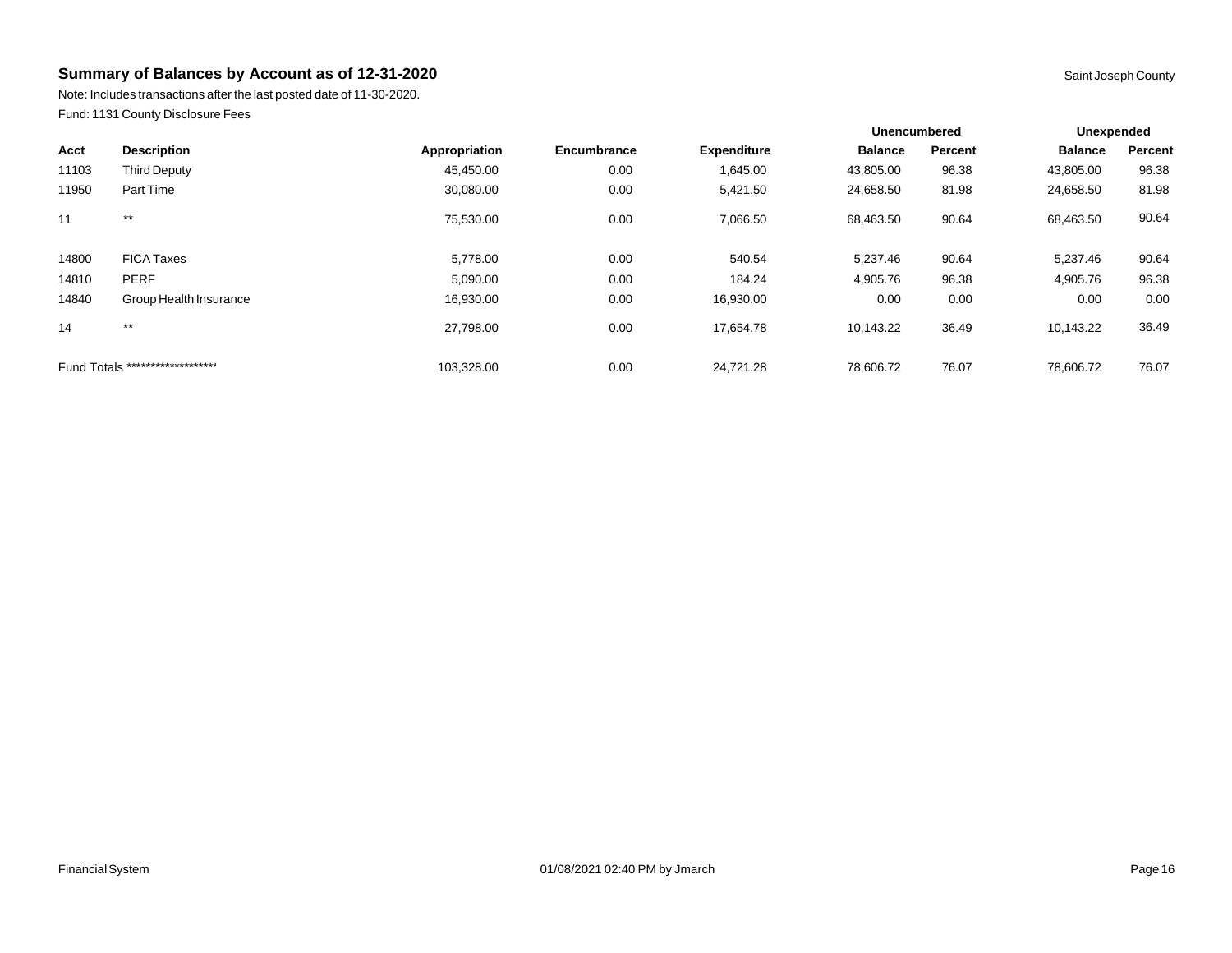Note: Includes transactions after the last posted date of 11-30-2020. Fund: 1135 Cumulative Bridge

|       |                                   |               |             |                    |                | <b>Unencumbered</b> | <b>Unexpended</b> |         |
|-------|-----------------------------------|---------------|-------------|--------------------|----------------|---------------------|-------------------|---------|
| Acct  | <b>Description</b>                | Appropriation | Encumbrance | <b>Expenditure</b> | <b>Balance</b> | Percent             | <b>Balance</b>    | Percent |
| 23401 | <b>Bridge Materials</b>           | 15,000.00     | 1,426.38    | 0.00               | 13,573.62      | 90.49               | 15,000.00         | 100.00  |
| 23    | $***$                             | 15,000.00     | 1,426.38    | 0.00               | 13,573.62      | 90.49               | 15,000.00         | 100.00  |
| 31014 | <b>Bridge Inspection Services</b> | 50,000.00     | 0.00        | 23,344.54          | 26,655.46      | 53.31               | 26,655.46         | 53.31   |
| 31030 | <b>Engineering Services</b>       | 150,000.00    | 3,146.82    | 146,135.29         | 717.89         | 0.48                | 3,864.71          | 2.58    |
| 31    | $\star\star$                      | 200,000.00    | 3,146.82    | 169,479.83         | 27,373.35      | 13.69               | 30,520.17         | 15.26   |
| 36005 | Darden Br. Hist. Grant Repairs    | 16,750.00     | 0.00        | 0.00               | 16,750.00      | 100.00              | 16,750.00         | 100.00  |
| 36015 | <b>Contractual Services</b>       | 30,000.00     | 1,900.00    | 28,063.03          | 36.97          | 0.12                | 1,936.97          | 6.46    |
| 36    | $***$                             | 46,750.00     | 1,900.00    | 28,063.03          | 16,786.97      | 35.91               | 18,686.97         | 39.97   |
| 39150 | Other Expense                     | 90,525.00     | 33,000.00   | 52,986.09          | 4,538.91       | 5.01                | 37,538.91         | 41.47   |
| 39    | $***$                             | 90,525.00     | 33,000.00   | 52,986.09          | 4,538.91       | 5.01                | 37,538.91         | 41.47   |
| 43507 | Walnut Rd over Yellow Bk Creek    | 10,000.00     | 0.00        | 10,000.00          | 0.00           | 0.00                | 0.00              | 0.00    |
| 43    | $***$                             | 10,000.00     | 0.00        | 10,000.00          | 0.00           | 0.00                | 0.00              | 0.00    |
| 45000 | Small Bridge Maintenance          | 870,758.82    | 230,000.00  | 636,120.72         | 4,638.10       | 0.53                | 234,638.10        | 26.95   |
| 45    | $***$                             | 870,758.82    | 230,000.00  | 636,120.72         | 4,638.10       | 0.53                | 234,638.10        | 26.95   |
| 90103 | Riley Road over Gross Ditch       | 410,000.00    | 0.00        | 242,191.13         | 167,808.87     | 40.93               | 167,808.87        | 40.93   |
| 90    | $***$                             | 410,000.00    | 0.00        | 242,191.13         | 167,808.87     | 40.93               | 167,808.87        | 40.93   |
|       | Fund Totals ********************  | 1,643,033.82  | 269,473.20  | 1,138,840.80       | 234,719.82     | 14.29               | 504,193.02        | 30.69   |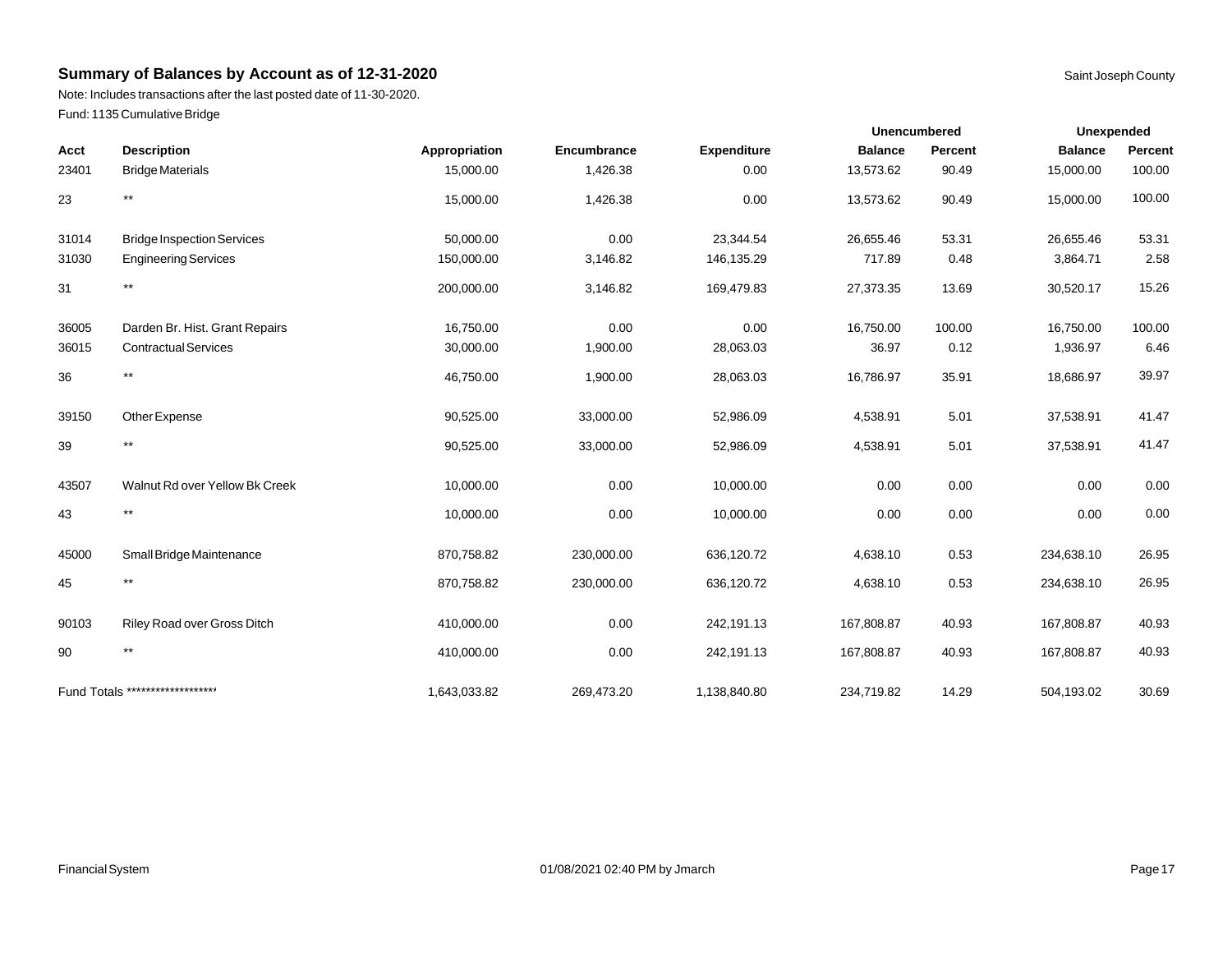Note: Includes transactions after the last posted date of 11-30-2020. Fund: 1138 Cummulative Capital Developmt

|       |                                   |               |             |                    |                | <b>Unencumbered</b> | <b>Unexpended</b> |         |
|-------|-----------------------------------|---------------|-------------|--------------------|----------------|---------------------|-------------------|---------|
| Acct  | <b>Description</b>                | Appropriation | Encumbrance | <b>Expenditure</b> | <b>Balance</b> | Percent             | <b>Balance</b>    | Percent |
| 31075 | IT Infrastructure                 | 450,000.00    | 322.85      | 449,661.49         | 15.66          | 0.00                | 338.51            | 0.08    |
| 31    | $***$                             | 450,000.00    | 322.85      | 449,661.49         | 15.66          | 0.00                | 338.51            | 0.08    |
| 32072 | Technology - Inovations           | 0.00          | 0.00        | 0.00               | 0.00           | 0.00                | 0.00              | 0.00    |
| 32    | $***$                             | 0.00          | 0.00        | 0.00               | 0.00           | 0.00                | 0.00              | 0.00    |
| 38012 | Interest on Debt                  | 60,932.00     | 0.00        | 60,932.24          | (0.24)         | 0.00                | (0.24)            | 0.00    |
| 38013 | Principal on Debt                 | 474,911.00    | 0.00        | 474,910.58         | 0.42           | 0.00                | 0.42              | 0.00    |
| 38    | $***$                             | 535,843.00    | 0.00        | 535,842.82         | 0.18           | 0.00                | 0.18              | 0.00    |
| 39750 | Information Technology            | 325,000.00    | 151,671.28  | 171,529.36         | 1,799.36       | 0.55                | 153,470.64        | 47.22   |
| 39    | $***$                             | 325,000.00    | 151,671.28  | 171,529.36         | 1,799.36       | 0.55                | 153,470.64        | 47.22   |
| 42010 | <b>Buildings &amp; Structures</b> | 573,521.92    | 33,206.20   | 533,517.08         | 6,798.64       | 1.19                | 40,004.84         | 6.98    |
| 42    | $\star\star$                      | 573,521.92    | 33,206.20   | 533,517.08         | 6,798.64       | 1.19                | 40,004.84         | 6.98    |
| 44250 | Office Equipment                  | 31,000.00     | 0.00        | 28,112.91          | 2,887.09       | 9.31                | 2,887.09          | 9.31    |
| 44    | $***$                             | 31,000.00     | 0.00        | 28,112.91          | 2,887.09       | 9.31                | 2,887.09          | 9.31    |
| 45010 | Vehicles                          | 963,343.00    | 43,714.00   | 919,629.00         | 0.00           | 0.00                | 43,714.00         | 4.54    |
| 45510 | Furniture & Fixtures              | 59,000.01     | 683.28      | 45,787.54          | 12,529.19      | 21.24               | 13,212.47         | 22.39   |
| 45    | $***$                             | 1,022,343.01  | 44,397.28   | 965,416.54         | 12,529.19      | 1.23                | 56,926.47         | 5.57    |
|       | Fund Totals ********************  | 2,937,707.93  | 229,597.61  | 2,684,080.20       | 24,030.12      | 0.82                | 253,627.73        | 8.63    |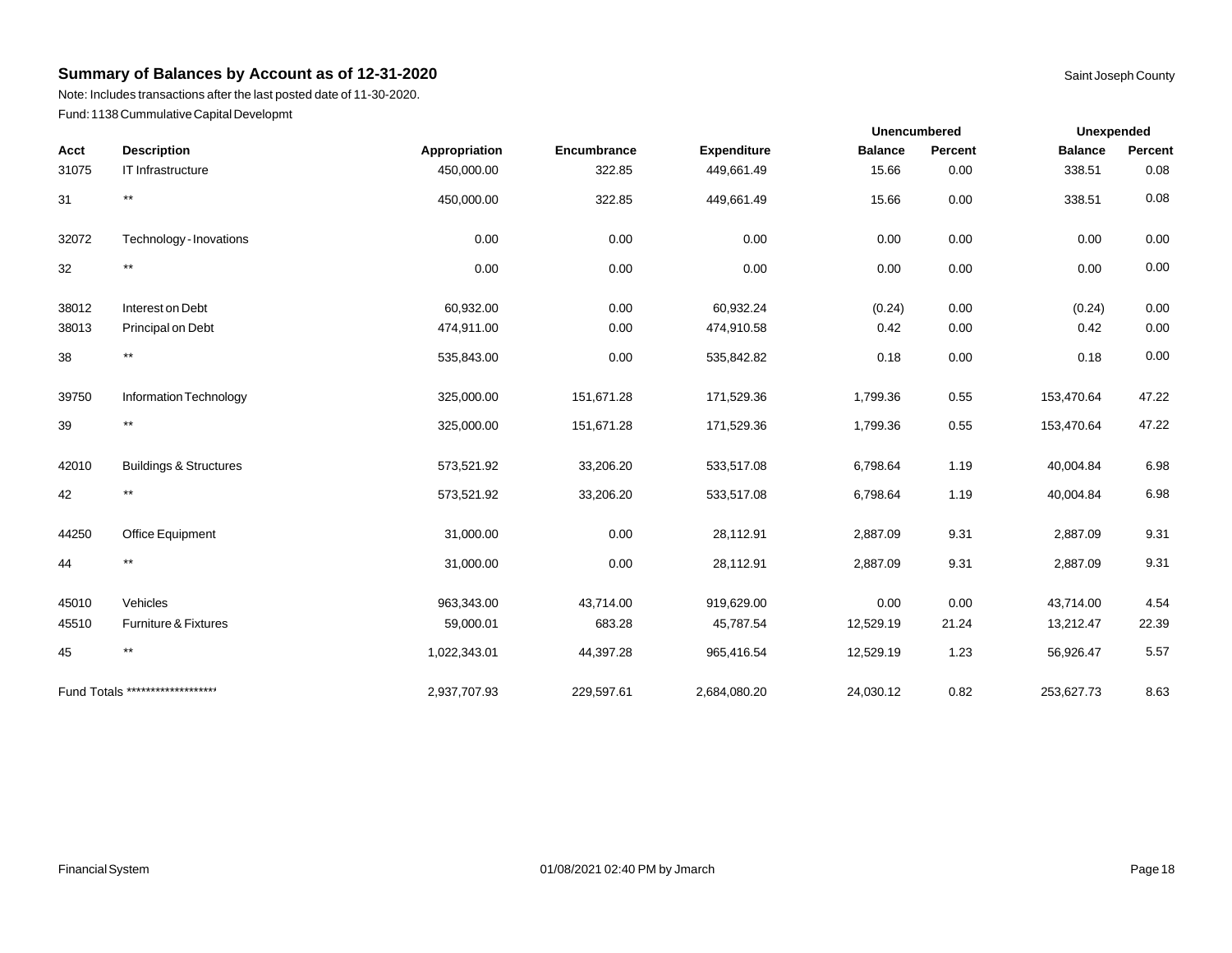Note: Includes transactions after the last posted date of 11-30-2020. Fund: 1152 Local Emergency Planning

|       |                                   |               |             |                    | <b>Unencumbered</b> |         | <b>Unexpended</b> |         |
|-------|-----------------------------------|---------------|-------------|--------------------|---------------------|---------|-------------------|---------|
| Acct  | <b>Description</b>                | Appropriation | Encumbrance | <b>Expenditure</b> | <b>Balance</b>      | Percent | <b>Balance</b>    | Percent |
| 31070 | <b>Other Contractual Services</b> | 400.00        | 0.00        | 360.12             | 39.88               | 9.97    | 39.88             | 9.97    |
| 31    | $***$                             | 400.00        | 0.00        | 360.12             | 39.88               | 9.97    | 39.88             | 9.97    |
| 32050 | Conferences & Training            | 4,050.00      | 0.00        | 4,050.00           | 0.00                | 0.00    | 0.00              | 0.00    |
| 32    | $***$                             | 4,050.00      | 0.00        | 4,050.00           | 0.00                | 0.00    | 0.00              | 0.00    |
| 33100 | Printing                          | 25.00         | 0.00        | 21.97              | 3.03                | 12.12   | 3.03              | 12.12   |
| 33    | $***$                             | 25.00         | 0.00        | 21.97              | 3.03                | 12.12   | 3.03              | 12.12   |
|       | Fund Totals ********************  | 4,475.00      | 0.00        | 4,432.09           | 42.91               | 0.96    | 42.91             | 0.96    |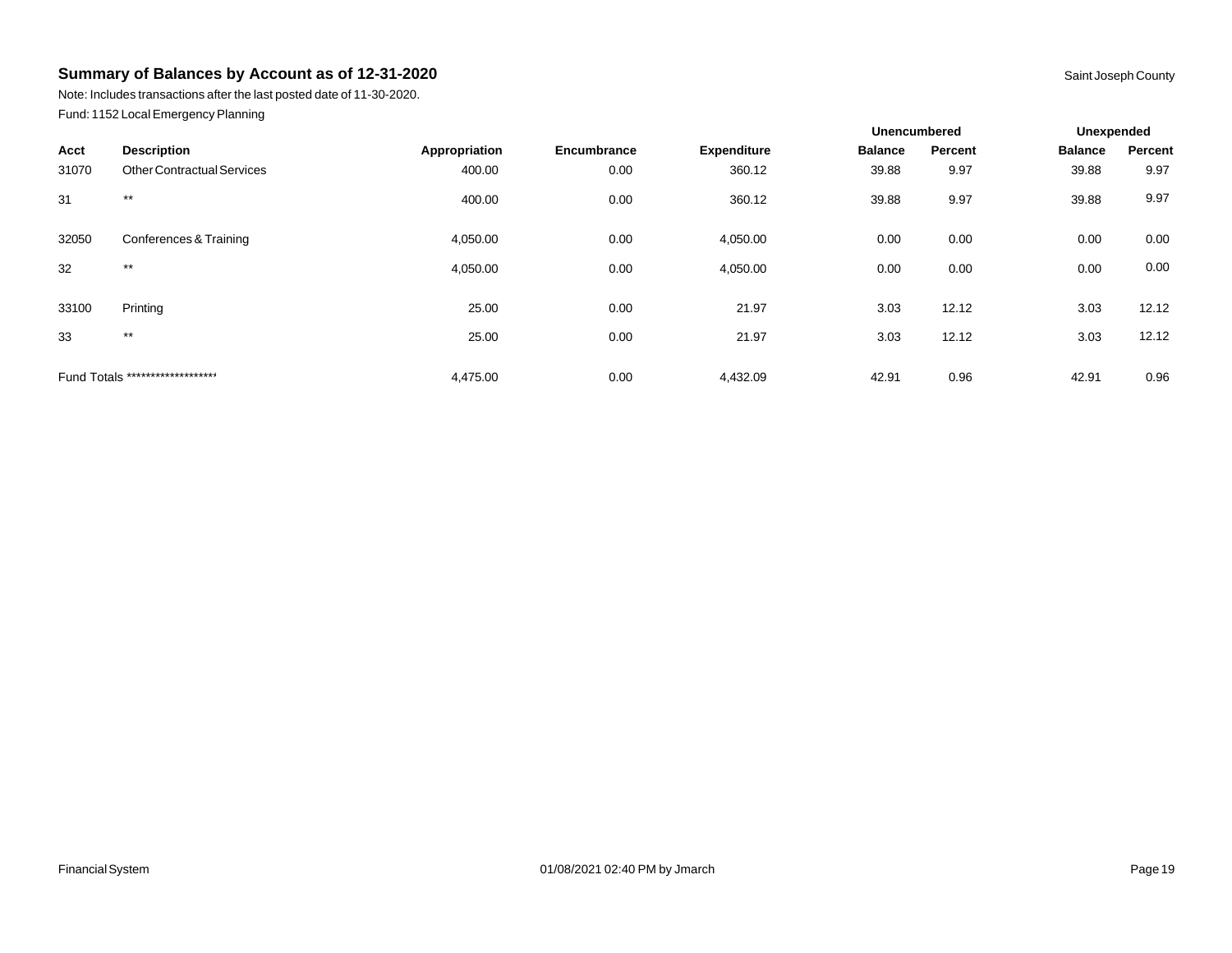Note: Includes transactions after the last posted date of 11-30-2020. Fund: 1154 Enhanced Access Fee

|       |                                  |               |             |                    | <b>Unencumbered</b> |         | Unexpended     |         |
|-------|----------------------------------|---------------|-------------|--------------------|---------------------|---------|----------------|---------|
| Acct  | <b>Description</b>               | Appropriation | Encumbrance | <b>Expenditure</b> | <b>Balance</b>      | Percent | <b>Balance</b> | Percent |
| 32072 | Technology - Inovations          | 10,000.00     | 0.00        | 0.00               | 10.000.00           | 100.00  | 10,000.00      | 100.00  |
| 32    | $***$                            | 10,000.00     | 0.00        | 0.00               | 10.000.00           | 100.00  | 10,000.00      | 100.00  |
|       | Fund Totals ******************** | 10,000.00     | 0.00        | 0.00               | 10,000.00           | 100.00  | 10,000.00      | 100.00  |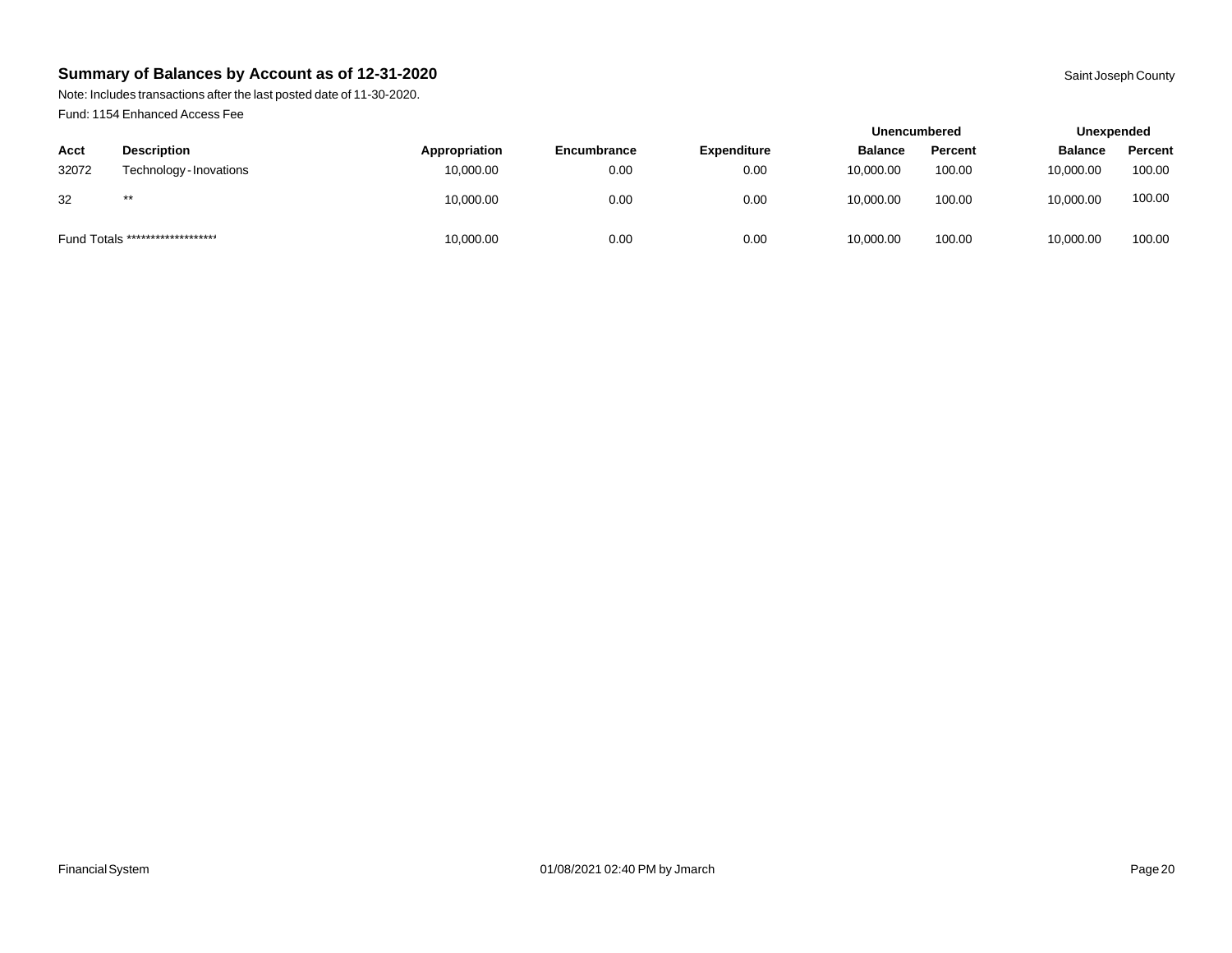Note: Includes transactions after the last posted date of 11-30-2020. Fund: 1156 Firearms Training & Police Ed.

|       |                                  | <b>Unencumbered</b> |             |                    | Unexpended     |         |                |         |
|-------|----------------------------------|---------------------|-------------|--------------------|----------------|---------|----------------|---------|
| Acct  | <b>Description</b>               | Appropriation       | Encumbrance | <b>Expenditure</b> | <b>Balance</b> | Percent | <b>Balance</b> | Percent |
| 22400 | Ammunition                       | 30,800.00           | 29,824.62   | 970.00             | 5.38           | 0.02    | 29,830.00      | 96.85   |
| 22417 | General Supplies                 | 4,200.00            | 3,317.40    | 873.09             | 9.51           | 0.23    | 3,326.91       | 79.21   |
| 22    | $***$                            | 35,000.00           | 33,142.02   | 1.843.09           | 14.89          | 0.04    | 33,156.91      | 94.73   |
| 32050 | Conferences & Training           | 50,000.00           | 3,581.25    | 44,939.58          | 1.479.17       | 2.96    | 5,060.42       | 10.12   |
| 32    | $***$                            | 50,000.00           | 3,581.25    | 44,939.58          | 1.479.17       | 2.96    | 5,060.42       | 10.12   |
|       | Fund Totals ******************** | 85,000.00           | 36,723.27   | 46,782.67          | 1.494.06       | 1.76    | 38,217.33      | 44.96   |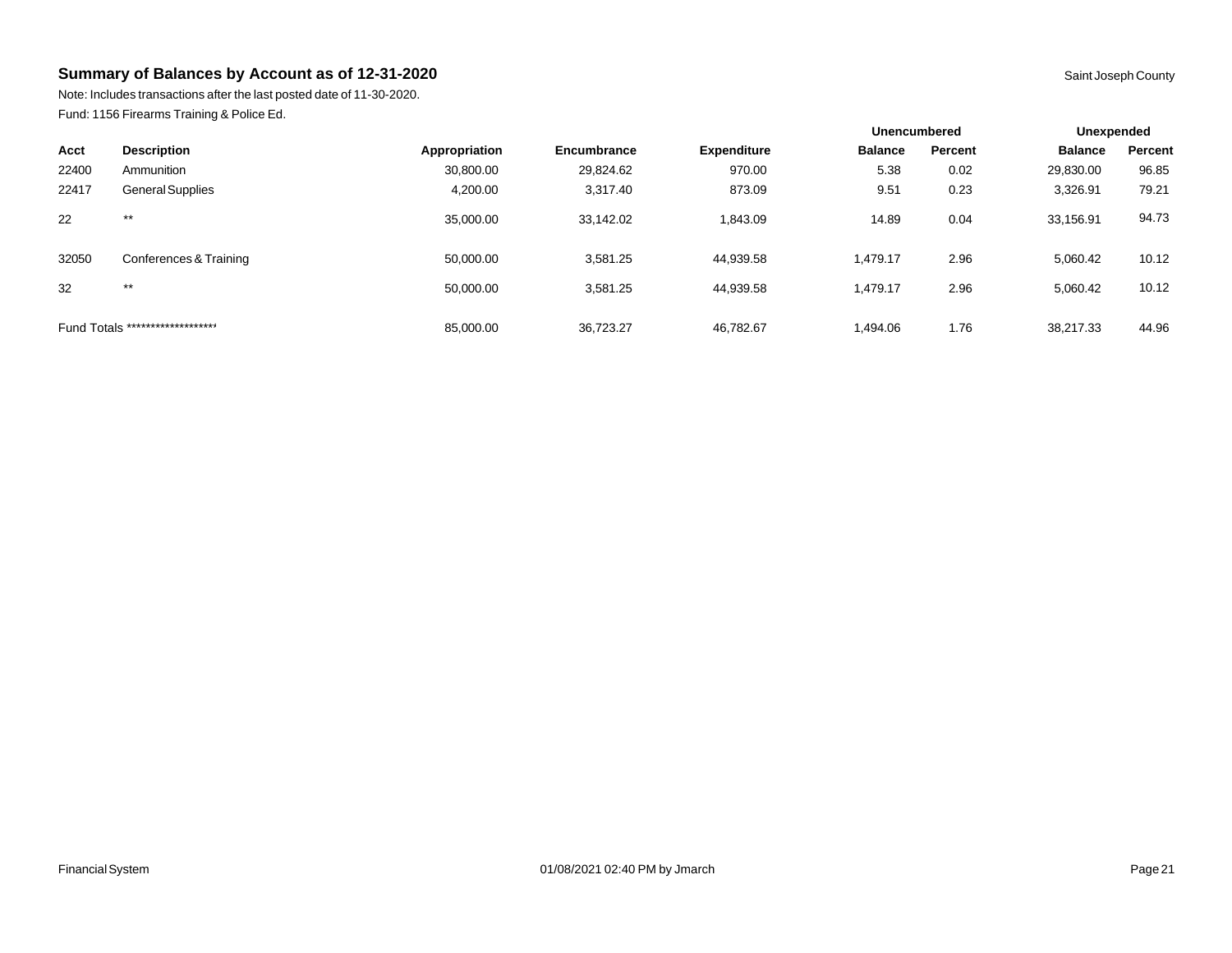Note: Includes transactions after the last posted date of 11-30-2020. Fund: 1158 General Drain Improvements

|                                  |                    |               |                    |                    | <b>Unencumbered</b> |         | Unexpended     |         |
|----------------------------------|--------------------|---------------|--------------------|--------------------|---------------------|---------|----------------|---------|
| Acct                             | <b>Description</b> | Appropriation | <b>Encumbrance</b> | <b>Expenditure</b> | <b>Balance</b>      | Percent | <b>Balance</b> | Percent |
| 97029                            | Rupe (29)          | (11,632.18)   | 0.00               | 0.00               | (11,632.18)         | 100.00  | (11,632.18)    | 100.00  |
| 97033                            | Walters (33)       | (9,869.34)    | 0.00               | 0.00               | (9,869.34)          | 100.00  | (9,869.34)     | 100.00  |
| 97055                            | Verkler (55)       | (1,269.41)    | 0.00               | 0.00               | (1,269.41)          | 100.00  | (1,269.41)     | 100.00  |
| 97998                            | Due to Drain Fund  | 23,067.27     | 0.00               | 0.00               | 23,067.27           | 100.00  | 23,067.27      | 100.00  |
| 97                               | $***$              | 296.34        | 0.00               | 0.00               | 296.34              | 100.00  | 296.34         | 100.00  |
| Fund Totals ******************** |                    | 296.34        | 0.00               | 0.00               | 296.34              | 100.00  | 296.34         | 100.00  |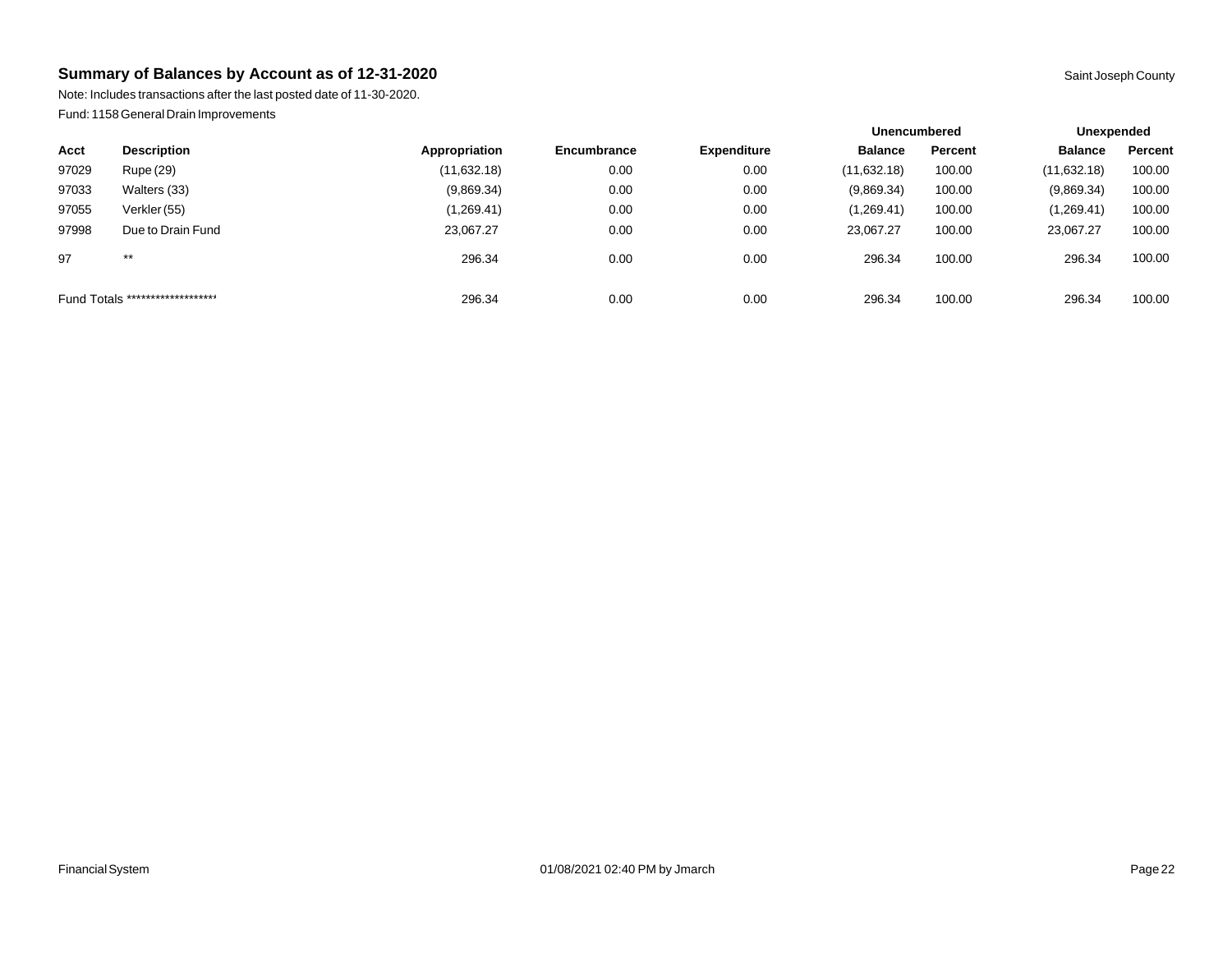Note: Includes transactions after the last posted date of 11-30-2020. Fund: 1159 County Health Department

|       |                                |               |             |                    |                | <b>Unencumbered</b> | <b>Unexpended</b> |         |
|-------|--------------------------------|---------------|-------------|--------------------|----------------|---------------------|-------------------|---------|
| Acct  | <b>Description</b>             | Appropriation | Encumbrance | <b>Expenditure</b> | <b>Balance</b> | Percent             | <b>Balance</b>    | Percent |
| 11041 | Attorney Part Time             | 17,787.00     | 0.00        | 17,581.76          | 205.24         | 1.15                | 205.24            | 1.15    |
| 11055 | <b>County Health Officer</b>   | 140,000.00    | 0.00        | 111,107.72         | 28,892.28      | 20.64               | 28,892.28         | 20.64   |
| 11073 | Finance Manager                | 51,510.00     | 0.00        | 51,510.00          | 0.00           | 0.00                | 0.00              | 0.00    |
| 11077 | Admin. Assistant               | 95,856.00     | 0.00        | 91,511.57          | 4,344.43       | 4.53                | 4,344.43          | 4.53    |
| 11143 | Registrars                     | 97,500.00     | 0.00        | 94,637.29          | 2,862.71       | 2.94                | 2,862.71          | 2.94    |
| 11144 | <b>Nursing Registrars</b>      | 83,325.00     | 0.00        | 65,209.00          | 18,116.00      | 21.74               | 18,116.00         | 21.74   |
| 11145 | <b>Staff Assistants</b>        | 57,718.00     | 0.00        | 57,718.00          | 0.00           | 0.00                | 0.00              | 0.00    |
| 11150 | Vital Records Supervisor       | 0.00          | 0.00        | 0.00               | 0.00           | 0.00                | 0.00              | 0.00    |
| 11151 | Director of Vital Records      | 51,510.00     | 0.00        | 51,510.00          | 0.00           | 0.00                | 0.00              | 0.00    |
| 11154 | Asst. Director Vital Records   | 47,470.00     | 0.00        | 47,470.00          | 0.00           | 0.00                | 0.00              | 0.00    |
| 11155 | <b>Nurses</b>                  | 335,825.00    | 0.00        | 140,401.08         | 195,423.92     | 58.19               | 195,423.92        | 58.19   |
| 11157 | Epidemiologist/EP Supervisor   | 51,510.00     | 0.00        | 34,280.41          | 17,229.59      | 33.45               | 17,229.59         | 33.45   |
| 11161 | Director of Env. Health        | 51,510.00     | 0.00        | 49,132.60          | 2,377.40       | 4.62                | 2,377.40          | 4.62    |
| 11162 | Asst. Dir Environmental Health | 47,470.00     | 0.00        | 47,470.00          | 0.00           | 0.00                | 0.00              | 0.00    |
| 11163 | Director of Food Services      | 51,510.00     | 0.00        | 51,510.00          | 0.00           | 0.00                | 0.00              | 0.00    |
| 11164 | Environmental/Food Specialist  | 586,810.00    | 0.00        | 524,275.54         | 62,534.46      | 10.66               | 62,534.46         | 10.66   |
| 11165 | <b>Asst Dir Food Services</b>  | 47,470.00     | 0.00        | 47,470.00          | 0.00           | 0.00                | 0.00              | 0.00    |
| 11192 | Director of Health Education   | 51,510.00     | 0.00        | 35,660.72          | 15,849.28      | 30.77               | 15,849.28         | 30.77   |
| 11193 | <b>Health Educator</b>         | 41,915.00     | 0.00        | 34,176.86          | 7,738.14       | 18.46               | 7,738.14          | 18.46   |
| 11650 | <b>Executive Secretary</b>     | 37,875.00     | 0.00        | 37,875.00          | 0.00           | 0.00                | 0.00              | 0.00    |
| 11701 | Director Of Nursing            | 60,095.00     | 0.00        | 58,939.25          | 1,155.75       | 1.92                | 1,155.75          | 1.92    |
| 11709 | Asst. Dir. Nursing             | 103,020.00    | 0.00        | 103,020.00         | 0.00           | 0.00                | 0.00              | 0.00    |
| 11950 | Part Time                      | 12,000.00     | 0.00        | 0.00               | 12,000.00      | 100.00              | 12,000.00         | 100.00  |
| 11976 | Deputy Health Officer          | 48,000.00     | 0.00        | 29,538.40          | 18,461.60      | 38.46               | 18,461.60         | 38.46   |
| 11    | $***$                          | 2,169,196.00  | 0.00        | 1,782,005.20       | 387,190.80     | 17.85               | 387,190.80        | 17.85   |
| 14800 | <b>FICA Taxes</b>              | 165,944.00    | 0.00        | 144,327.27         | 21,616.73      | 13.03               | 21,616.73         | 13.03   |
| 14810 | <b>PERF</b>                    | 234,238.00    | 0.00        | 208,289.43         | 25,948.57      | 11.08               | 25,948.57         | 11.08   |
| 14840 | Group Health Insurance         | 778,780.00    | 0.00        | 778,780.00         | 0.00           | 0.00                | 0.00              | 0.00    |
| 14    | $^{\star\star}$                | 1,178,962.00  | 0.00        | 1,131,396.70       | 47,565.30      | 4.03                | 47,565.30         | 4.03    |
| 21030 | <b>Office Supplies</b>         | 21,698.50     | 2,504.51    | 14,697.54          | 4,496.45       | 20.72               | 7,000.96          | 32.26   |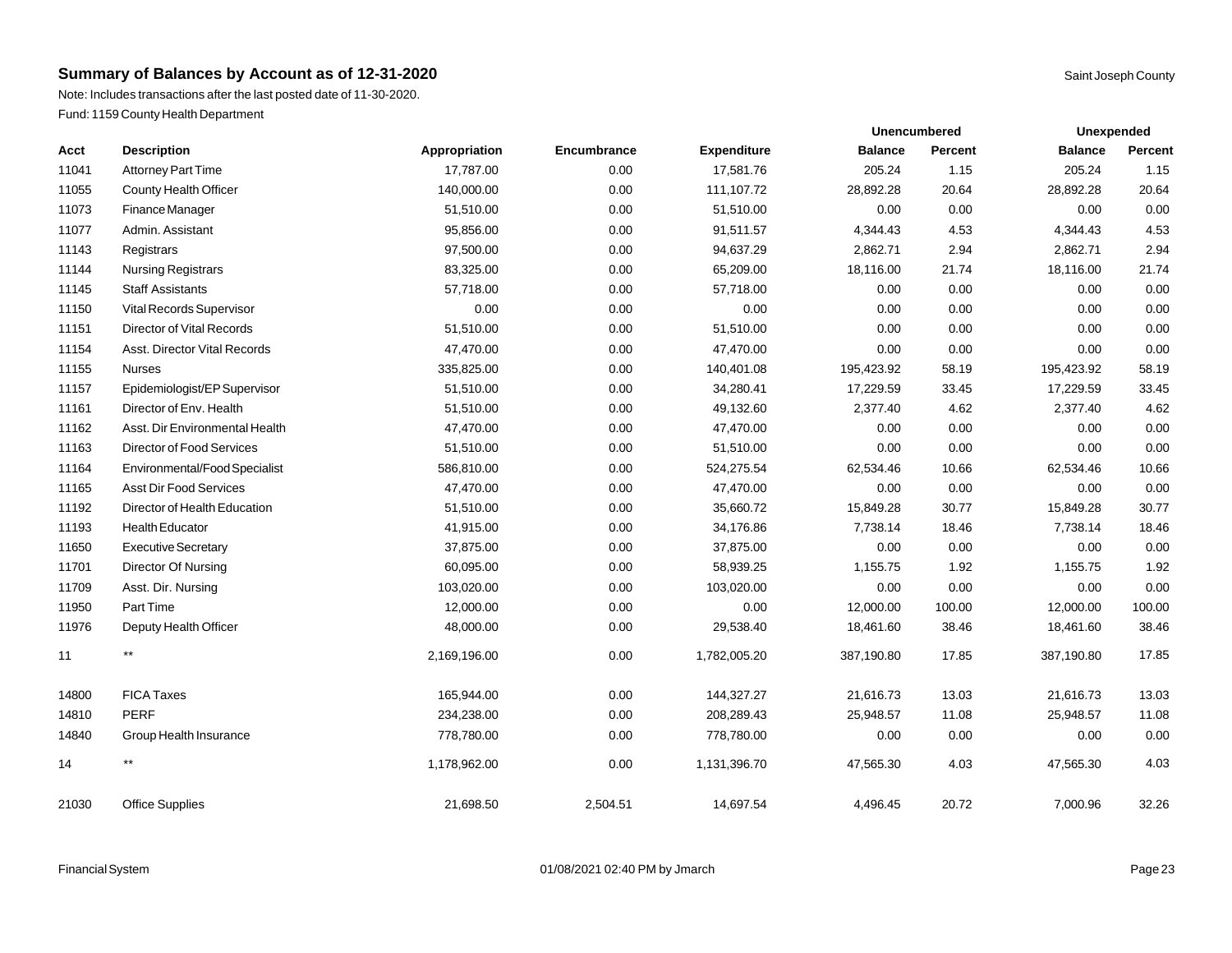Note: Includes transactions after the last posted date of 11-30-2020. Fund: 1159 County Health Department

|                         |                              |               |                               |             |                | <b>Unencumbered</b> | Unexpended     |         |
|-------------------------|------------------------------|---------------|-------------------------------|-------------|----------------|---------------------|----------------|---------|
| Acct                    | <b>Description</b>           | Appropriation | Encumbrance                   | Expenditure | <b>Balance</b> | <b>Percent</b>      | <b>Balance</b> | Percent |
| 21                      | $^{\star\star}$              | 21,698.50     | 2,504.51                      | 14,697.54   | 4,496.45       | 20.72               | 7,000.96       | 32.26   |
| 22120                   | Garage & Motor Supplies      | 9,480.00      | 0.00                          | 5,842.74    | 3,637.26       | 38.37               | 3,637.26       | 38.37   |
| 22148                   | <b>Field Supplies</b>        | 3,000.00      | 701.90                        | 2,206.55    | 91.55          | 3.05                | 793.45         | 26.45   |
| 22328                   | <b>Equipment Repairs</b>     | 2,250.00      | 0.00                          | 0.00        | 2,250.00       | 100.00              | 2,250.00       | 100.00  |
| 22448                   | <b>Education Books</b>       | 200.00        | 0.00                          | 60.00       | 140.00         | 70.00               | 140.00         | 70.00   |
| 22                      | $***$                        | 14,930.00     | 701.90                        | 8,109.29    | 6,118.81       | 40.98               | 6,820.71       | 45.68   |
| 24120                   | <b>Medical Supplies</b>      | 50.00         | 0.00                          | 0.00        | 50.00          | 100.00              | 50.00          | 100.00  |
| 24                      | $^{\star\star}$              | 50.00         | 0.00                          | 0.00        | 50.00          | 100.00              | 50.00          | 100.00  |
| 31150                   | <b>Medical Services</b>      | 1,750.00      | 0.00                          | 823.50      | 926.50         | 52.94               | 926.50         | 52.94   |
| 31                      | $^{\star\star}$              | 1,750.00      | 0.00                          | 823.50      | 926.50         | 52.94               | 926.50         | 52.94   |
| 32020                   | Travel/Mileage               | 10,841.47     | 0.00                          | 6,214.36    | 4,627.11       | 42.68               | 4,627.11       | 42.68   |
| 32050                   | Conferences & Training       | 3,867.50      | 0.00                          | 3,867.50    | 0.00           | 0.00                | 0.00           | 0.00    |
| 32200                   | Telephone                    | 20,221.66     | 1,427.82                      | 16,985.18   | 1,808.66       | 8.94                | 3,236.48       | 16.01   |
| 32350                   | Postage                      | 250.00        | 0.00                          | 17.44       | 232.56         | 93.02               | 232.56         | 93.02   |
| 32                      | $^{\star\star}$              | 35,180.63     | 1,427.82                      | 27,084.48   | 6,668.33       | 18.95               | 8,096.15       | 23.01   |
| 33118                   | <b>Immunization Supplies</b> | 112,714.62    | 2,964.93                      | 30,772.88   | 78,976.81      | 70.07               | 81,941.74      | 72.70   |
| 33128                   | Environmental Health         | 12,999.00     | 0.00                          | 1,469.43    | 11,529.57      | 88.70               | 11,529.57      | 88.70   |
| 33                      | $^{\star\star}$              | 125,713.62    | 2,964.93                      | 32,242.31   | 90,506.38      | 71.99               | 93,471.31      | 74.35   |
| 34030                   | Liability Insurance Coverage | 17,340.00     | 0.00                          | 17,340.00   | 0.00           | 0.00                | 0.00           | 0.00    |
| 34                      | $^{\star\star}$              | 17,340.00     | 0.00                          | 17,340.00   | 0.00           | 0.00                | 0.00           | 0.00    |
| 36500                   | Service Contract             | 16,842.23     | 0.00                          | 16,842.23   | 0.00           | 0.00                | 0.00           | 0.00    |
| 36                      | $^{\star\star}$              | 16,842.23     | 0.00                          | 16,842.23   | 0.00           | 0.00                | 0.00           | 0.00    |
| 37100                   | Auto Lease                   | 53,617.00     | 0.00                          | 53,616.72   | 0.28           | 0.00                | 0.28           | 0.00    |
| <b>Financial System</b> |                              |               | 01/08/2021 02:40 PM by Jmarch |             |                |                     |                | Page 24 |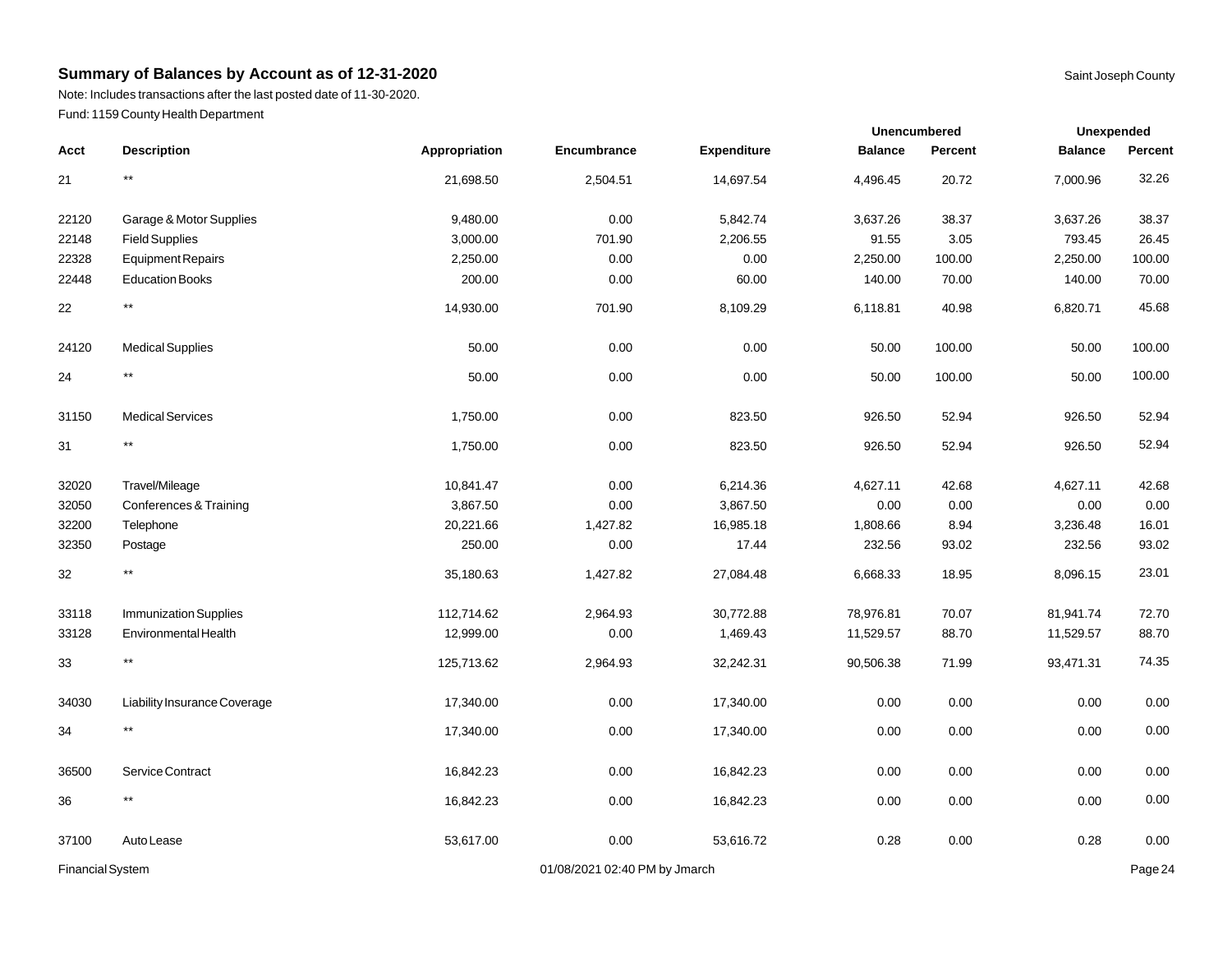Note: Includes transactions after the last posted date of 11-30-2020. Fund: 1159 County Health Department

|       |                                  |               |             |                    | <b>Unencumbered</b> |         | Unexpended     |         |
|-------|----------------------------------|---------------|-------------|--------------------|---------------------|---------|----------------|---------|
| Acct  | <b>Description</b>               | Appropriation | Encumbrance | <b>Expenditure</b> | <b>Balance</b>      | Percent | <b>Balance</b> | Percent |
| 37    | $***$                            | 53,617.00     | 0.00        | 53,616.72          | 0.28                | 0.00    | 0.28           | 0.00    |
| 39010 | Dues & Subscription              | 1,474.00      | 0.00        | 1,201.07           | 272.93              | 18.52   | 272.93         | 18.52   |
| 39600 | Refunds, Awards & Indemnities    | 0.00          | 0.00        | 435.00             | (435.00)            | 0.00    | (435.00)       | 0.00    |
| 39750 | Information Technology           | 6,691.19      | 0.00        | 4,887.81           | 1,803.38            | 26.95   | 1,803.38       | 26.95   |
| 39    | $***$                            | 8,165.19      | 0.00        | 6,523.88           | 1,641.31            | 20.10   | 1,641.31       | 20.10   |
| 45523 | <b>ERP Software System</b>       | 10,000.00     | 0.00        | 10,000.00          | 0.00                | 0.00    | 0.00           | 0.00    |
| 45    | $***$                            | 10,000.00     | 0.00        | 10,000.00          | 0.00                | 0.00    | 0.00           | 0.00    |
|       | Fund Totals ******************** | 3,653,445.17  | 7,599.16    | 3,100,681.85       | 545.164.16          | 14.92   | 552,763.32     | 15.13   |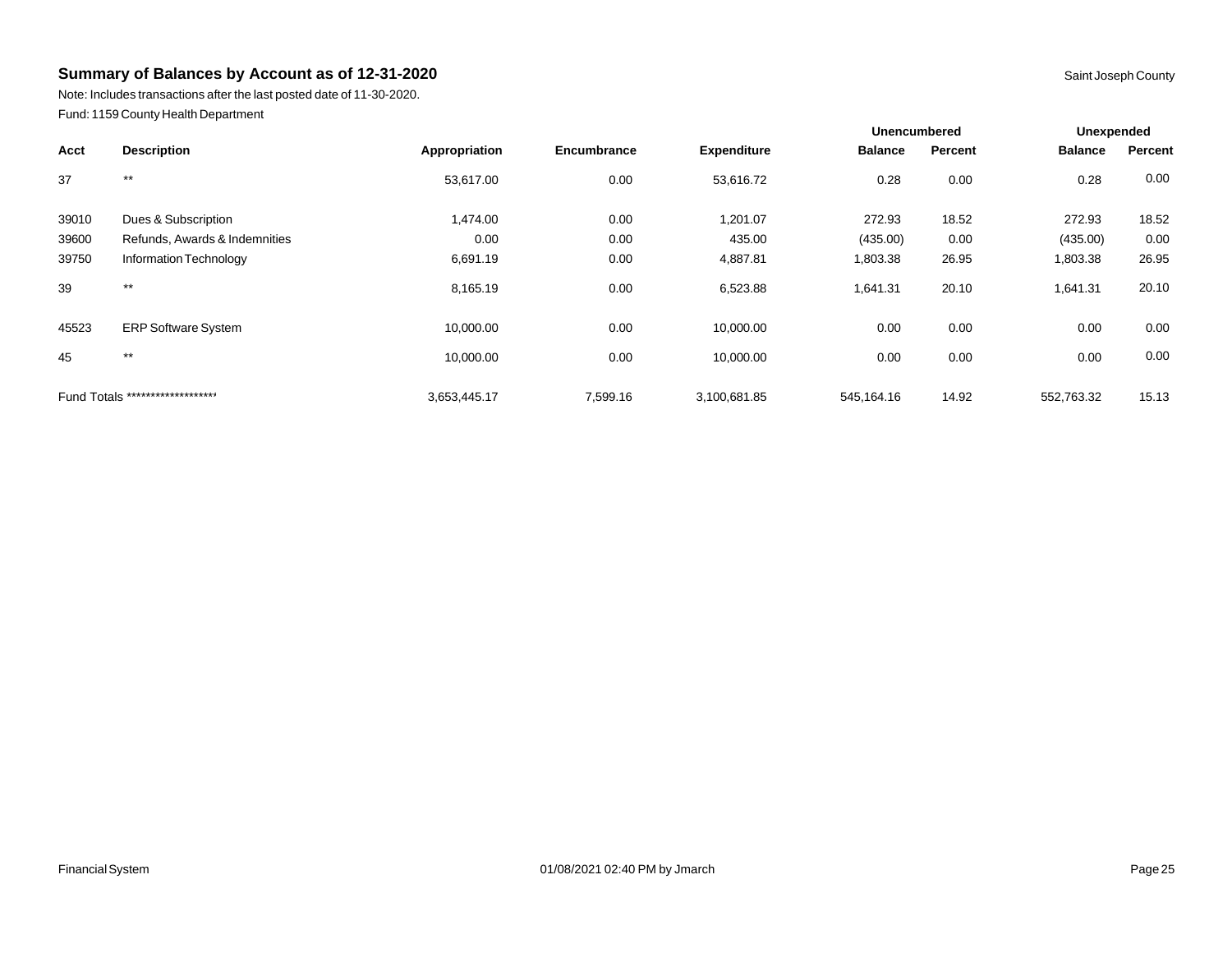Note: Includes transactions after the last posted date of 11-30-2020. Fund: 1169 Local Roads & Streets

|       |                                  |               |             |                    |                | <b>Unencumbered</b> | <b>Unexpended</b> |         |
|-------|----------------------------------|---------------|-------------|--------------------|----------------|---------------------|-------------------|---------|
| Acct  | <b>Description</b>               | Appropriation | Encumbrance | <b>Expenditure</b> | <b>Balance</b> | Percent             | <b>Balance</b>    | Percent |
| 90105 | Douglas Road                     | 1,000,000.00  | 670,000.00  | 321,118.36         | 8,881.64       | 0.89                | 678.881.64        | 67.89   |
| 90    | $***$                            | 1,000,000.00  | 670,000.00  | 321,118.36         | 8,881.64       | 0.89                | 678,881.64        | 67.89   |
| 91802 | Special Projects - 2018          | 0.00          | 0.00        | 0.00               | 0.00           | 0.00                | 0.00              | 0.00    |
| 91901 | Reconst/Resurface-2019           | 201,323.81    | 0.00        | 0.00               | 201,323.81     | 100.00              | 201,323.81        | 100.00  |
| 91902 | Special Projects - 2019          | 231,543.27    | 0.00        | 231,543.27         | 0.00           | 0.00                | 0.00              | 0.00    |
| 91903 | Reconst/Resurface-2020           | 1,000,000.00  | 0.00        | 473,858.49         | 526,141.51     | 52.61               | 526,141.51        | 52.61   |
| 91904 | Special Projects - 2020          | 1,000,000.00  | 71,581.43   | 336,588.37         | 591,830.20     | 59.18               | 663,411.63        | 66.34   |
| 91    | $***$                            | 2,432,867.08  | 71,581.43   | 1,041,990.13       | 1,319,295.52   | 54.23               | 1,390,876.95      | 57.17   |
|       | Fund Totals ******************** | 3,432,867.08  | 741,581.43  | 1,363,108.49       | 1,328,177.16   | 38.69               | 2,069,758.59      | 60.29   |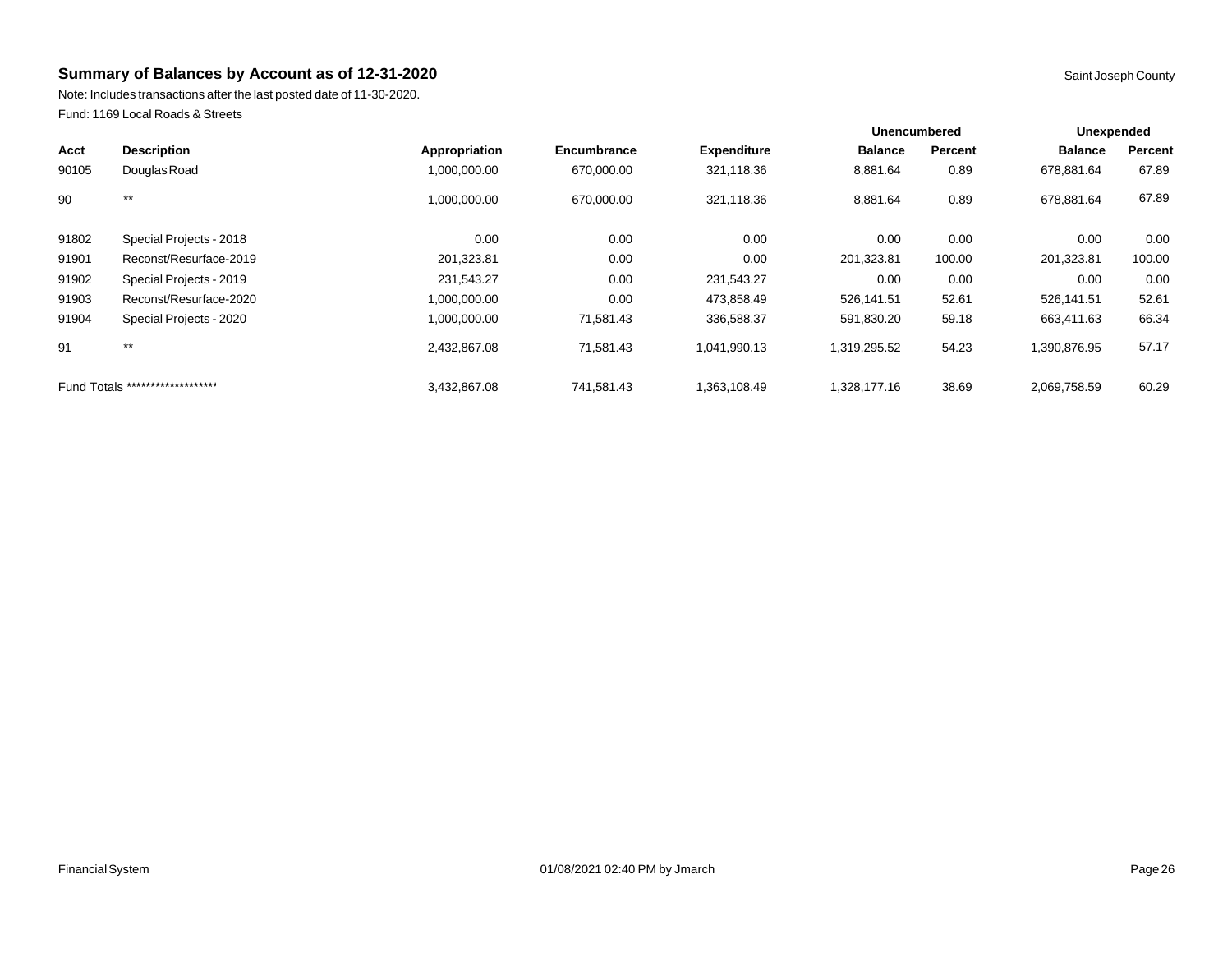Note: Includes transactions after the last posted date of 11-30-2020. Fund: 1170 LIT Public Safety

| Acct  | <b>Description</b>                | Appropriation | Encumbrance | <b>Expenditure</b> | <b>Balance</b> | Percent | <b>Balance</b> | Percent |
|-------|-----------------------------------|---------------|-------------|--------------------|----------------|---------|----------------|---------|
| 11030 | Administrator                     | 98,696.00     | 0.00        | 98,696.00          | 0.00           | 0.00    | 0.00           | 0.00    |
| 11155 | <b>Nurses</b>                     | 916,684.00    | 0.00        | 832,440.51         | 84,243.49      | 9.19    | 84,243.49      | 9.19    |
| 11958 | Radiology Clerk PT                | 27,040.00     | 0.00        | 0.00               | 27,040.00      | 100.00  | 27,040.00      | 100.00  |
| 11959 | Maintenance Part Time Class 3     | 0.00          | 0.00        | 0.00               | 0.00           | 0.00    | 0.00           | 0.00    |
| 11996 | Mgr Jail Health Services          | 0.00          | 0.00        | 0.00               | 0.00           | 0.00    | 0.00           | 0.00    |
| 11999 | County Jail/Clerk                 | 20,735.00     | 0.00        | 21,025.29          | (290.29)       | (1.40)  | (290.29)       | (1.40)  |
| 11    | $^{\star\star}$                   | 1,063,155.00  | 0.00        | 952,161.80         | 110,993.20     | 10.44   | 110,993.20     | 10.44   |
| 14800 | <b>FICA Taxes</b>                 | 81,331.00     | 0.00        | 72,456.81          | 8,874.19       | 10.91   | 8,874.19       | 10.91   |
| 14810 | <b>PERF</b>                       | 111,691.27    | 0.00        | 105,317.28         | 6,373.99       | 5.71    | 6,373.99       | 5.71    |
| 14830 | Police Pension                    | 2,422,175.00  | 0.00        | 2,422,175.00       | 0.00           | 0.00    | 0.00           | 0.00    |
| 14840 | Group Health Insurance            | 306,000.00    | 0.00        | 306,000.00         | 0.00           | 0.00    | 0.00           | 0.00    |
| 14    | $^{\star\star}$                   | 2,921,197.27  | 0.00        | 2,905,949.09       | 15,248.18      | 0.52    | 15,248.18      | 0.52    |
| 22400 | Ammunition                        | 0.00          | 0.00        | 0.00               | 0.00           | 0.00    | 0.00           | 0.00    |
| 22    | $***$                             | 0.00          | 0.00        | 0.00               | 0.00           | 0.00    | 0.00           | 0.00    |
| 24011 | Police Department Supplies        | 16,971.50     | 0.00        | 16,846.27          | 125.23         | 0.74    | 125.23         | 0.74    |
| 24100 | Food                              | 918,377.56    | 0.00        | 805,131.16         | 113,246.40     | 12.33   | 113,246.40     | 12.33   |
| 24    | $^{\star\star}$                   | 935,349.06    | 0.00        | 821,977.43         | 113,371.63     | 12.12   | 113,371.63     | 12.12   |
| 31070 | <b>Other Contractual Services</b> | 363,127.00    | 10,662.66   | 342,438.75         | 10,025.59      | 2.76    | 20,688.25      | 5.70    |
| 31150 | <b>Medical Services</b>           | 435,188.68    | 8,296.26    | 423,445.11         | 3,447.31       | 0.79    | 11,743.57      | 2.70    |
| 31    | $^{\star\star}$                   | 798,315.68    | 18,958.92   | 765,883.86         | 13,472.90      | 1.69    | 32,431.82      | 4.06    |
| 32050 | Conferences & Training            | 5,000.00      | 0.00        | 1,000.00           | 4,000.00       | 80.00   | 4,000.00       | 80.00   |
| 32    | $^{\star\star}$                   | 5,000.00      | 0.00        | 1,000.00           | 4,000.00       | 80.00   | 4,000.00       | 80.00   |
| 34030 | Liability Insurance Coverage      | 81,963.00     | 0.00        | 81,962.13          | 0.87           | 0.00    | 0.87           | 0.00    |
| 34    | $\star\star$                      | 81,963.00     | 0.00        | 81,962.13          | 0.87           | 0.00    | 0.87           | 0.00    |
|       |                                   |               |             |                    |                |         |                |         |

**Unexpended**

**Unencumbered**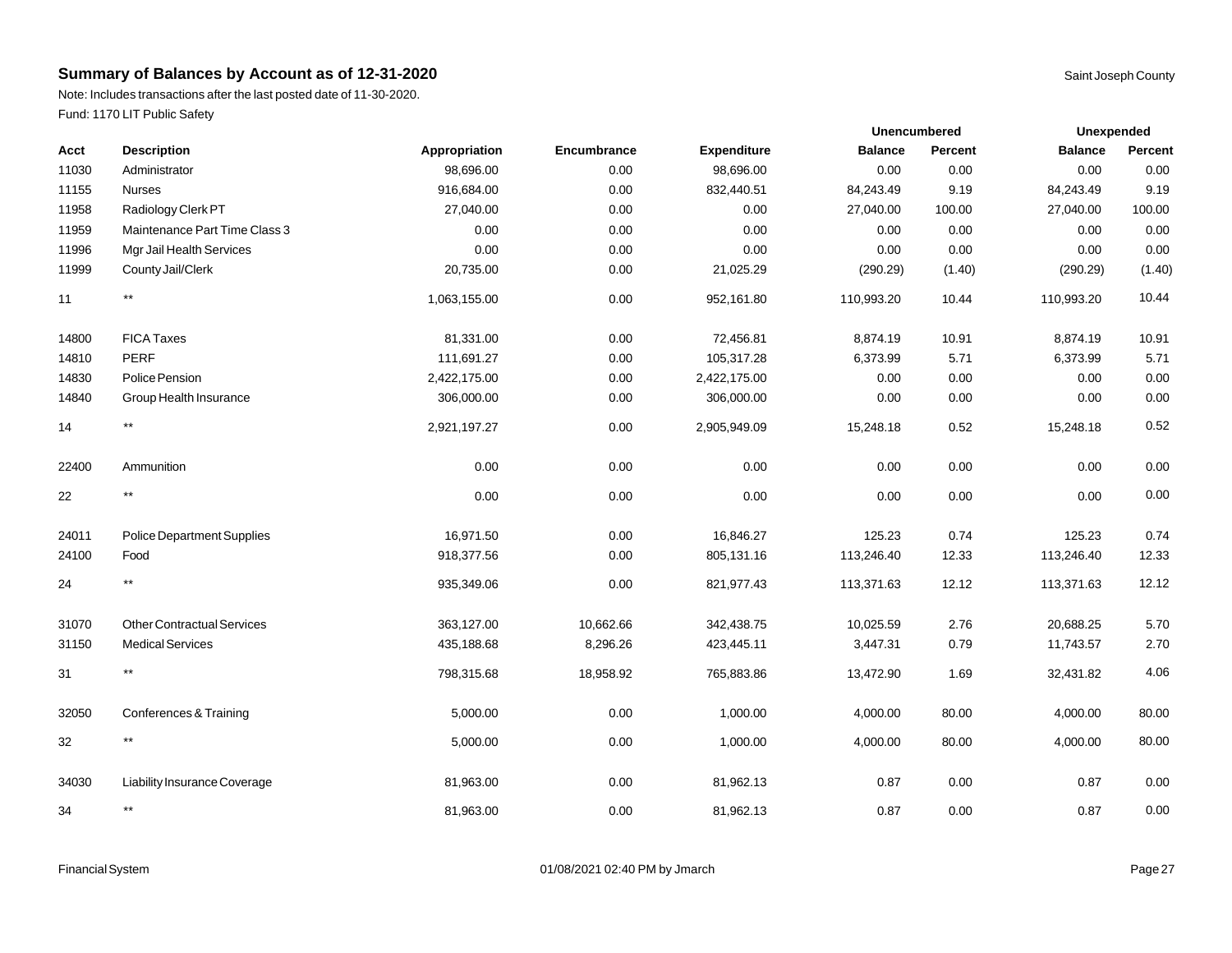Note: Includes transactions after the last posted date of 11-30-2020. Fund: 1170 LIT Public Safety

|       |                                  |               |             |                    | <b>Unencumbered</b> |         | Unexpended     |         |
|-------|----------------------------------|---------------|-------------|--------------------|---------------------|---------|----------------|---------|
| Acct  | <b>Description</b>               | Appropriation | Encumbrance | <b>Expenditure</b> | <b>Balance</b>      | Percent | <b>Balance</b> | Percent |
| 38012 | Interest on Debt                 | 42,450.00     | 0.00        | 42,449.95          | 0.05                | 0.00    | 0.05           | 0.00    |
| 38013 | Principal on Debt                | 233,126.00    | 0.00        | 233,125.03         | 0.97                | 0.00    | 0.97           | 0.00    |
| 38    | $***$                            | 275,576.00    | 0.00        | 275,574.98         | 1.02                | 0.00    | 1.02           | 0.00    |
| 44010 | Equipment                        | 193,046.51    | 22,571.82   | 166,358.71         | 4,115.98            | 2.13    | 26,687.80      | 13.82   |
| 44605 | County Police Equipment          | 46,936.84     | 3,850.95    | 43,027.52          | 58.37               | 0.12    | 3,909.32       | 8.33    |
| 44    | $***$                            | 239,983.35    | 26,422.77   | 209,386.23         | 4,174.35            | 1.74    | 30,597.12      | 12.75   |
| 45010 | Vehicles                         | 19,592.80     | 19,592.80   | 0.00               | 0.00                | 0.00    | 19,592.80      | 100.00  |
| 45    | $***$                            | 19,592.80     | 19,592.80   | 0.00               | 0.00                | 0.00    | 19,592.80      | 100.00  |
|       | Fund Totals ******************** | 6,340,132.16  | 64,974.49   | 6,013,895.52       | 261,262.15          | 4.12    | 326,236.64     | 5.15    |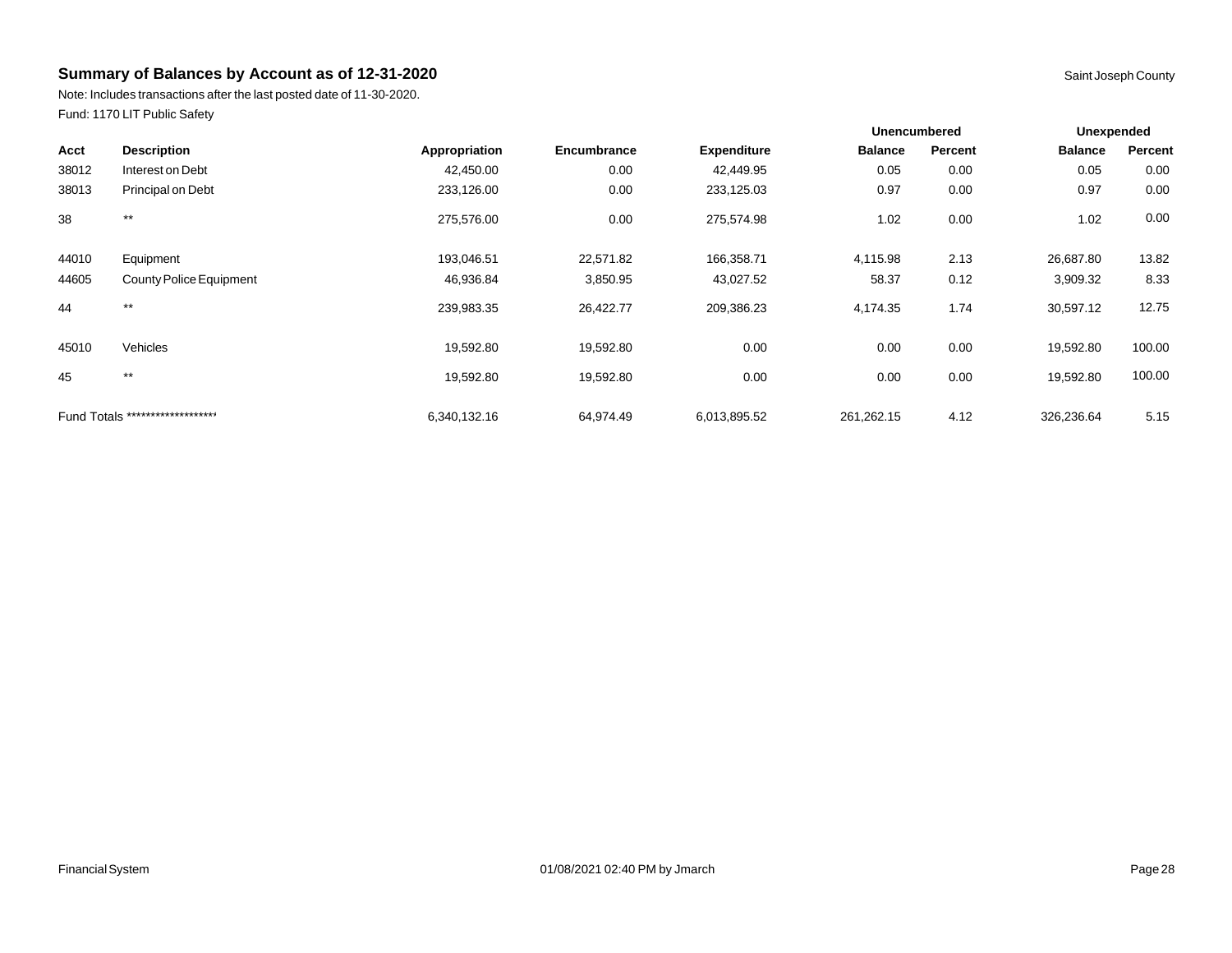Note: Includes transactions after the last posted date of 11-30-2020. Fund: 1171 Major Cumulative Bridge

|       |                                   |               |             |                    | <b>Unencumbered</b> |         | <b>Unexpended</b> |         |
|-------|-----------------------------------|---------------|-------------|--------------------|---------------------|---------|-------------------|---------|
| Acct  | <b>Description</b>                | Appropriation | Encumbrance | <b>Expenditure</b> | <b>Balance</b>      | Percent | <b>Balance</b>    | Percent |
| 31014 | <b>Bridge Inspection Services</b> | 30,000.00     | 0.00        | 1,701.39           | 28,298.61           | 94.33   | 28,298.61         | 94.33   |
| 31020 | Administration                    | 100,550.00    | 0.00        | 100,550.00         | 0.00                | 0.00    | 0.00              | 0.00    |
| 31    | $***$                             | 130,550.00    | 0.00        | 102,251.39         | 28,298.61           | 21.68   | 28,298.61         | 21.68   |
| 43050 | Major Bridge Maintenance/Rehab    | 2,713,300.00  | 0.00        | 1,801,232.00       | 912,068.00          | 33.61   | 912,068.00        | 33.61   |
| 43    | $***$                             | 2,713,300.00  | 0.00        | 1,801,232.00       | 912,068.00          | 33.61   | 912,068.00        | 33.61   |
| 65030 | Interfund Transfer                | 225,000.00    | 0.00        | 225,000.00         | 0.00                | 0.00    | 0.00              | 0.00    |
| 65    | $***$                             | 225,000.00    | 0.00        | 225,000.00         | 0.00                | 0.00    | 0.00              | 0.00    |
| 90002 | Mishawaka Grade Seperation        | 500,000.00    | 0.00        | 500,000.00         | 0.00                | 0.00    | 0.00              | 0.00    |
| 90102 | Cleveland over St. Joe River      | 20,277.82     | 0.00        | 19,965.14          | 312.68              | 1.54    | 312.68            | 1.54    |
| 90    | $***$                             | 520,277.82    | 0.00        | 519,965.14         | 312.68              | 0.06    | 312.68            | 0.06    |
|       | Fund Totals ********************  | 3,589,127.82  | 0.00        | 2,648,448.53       | 940,679.29          | 26.21   | 940,679.29        | 26.21   |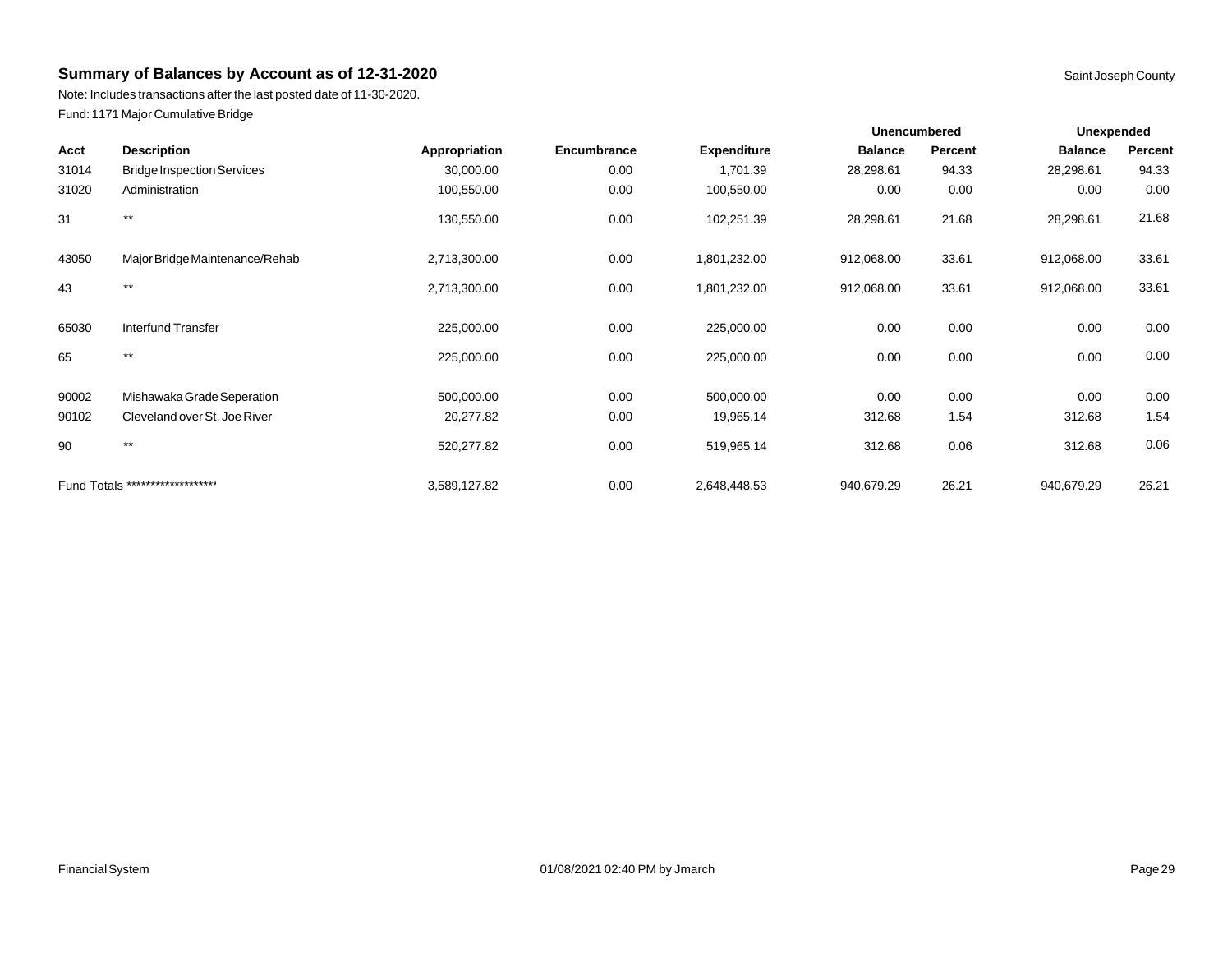Note: Includes transactions after the last posted date of 11-30-2020. Fund: 1172 Local Major Moves Construction

|                                  |                       |               |                    |                    | <b>Unencumbered</b> |         | Unexpended     |         |  |
|----------------------------------|-----------------------|---------------|--------------------|--------------------|---------------------|---------|----------------|---------|--|
| Acct                             | <b>Description</b>    | Appropriation | <b>Encumbrance</b> | <b>Expenditure</b> | <b>Balance</b>      | Percent | <b>Balance</b> | Percent |  |
| 43020                            | Engineering & Design  | 150,000.00    | 0.00               | 75.199.24          | 74.800.76           | 49.87   | 74,800.76      | 49.87   |  |
| 43031                            | Safety Projects       | 50.481.74     | 0.00               | 22.150.35          | 28,331.39           | 56.12   | 28,331.39      | 56.12   |  |
| 43032                            | <b>Trail Projects</b> | 84,707.36     | 0.00               | 23,927.03          | 60,780.33           | 71.75   | 60,780.33      | 71.75   |  |
| 43                               | $***$                 | 285.189.10    | 0.00               | 121.276.62         | 163.912.48          | 57.48   | 163.912.48     | 57.48   |  |
| Fund Totals ******************** |                       | 285,189.10    | 0.00               | 121.276.62         | 163.912.48          | 57.48   | 163.912.48     | 57.48   |  |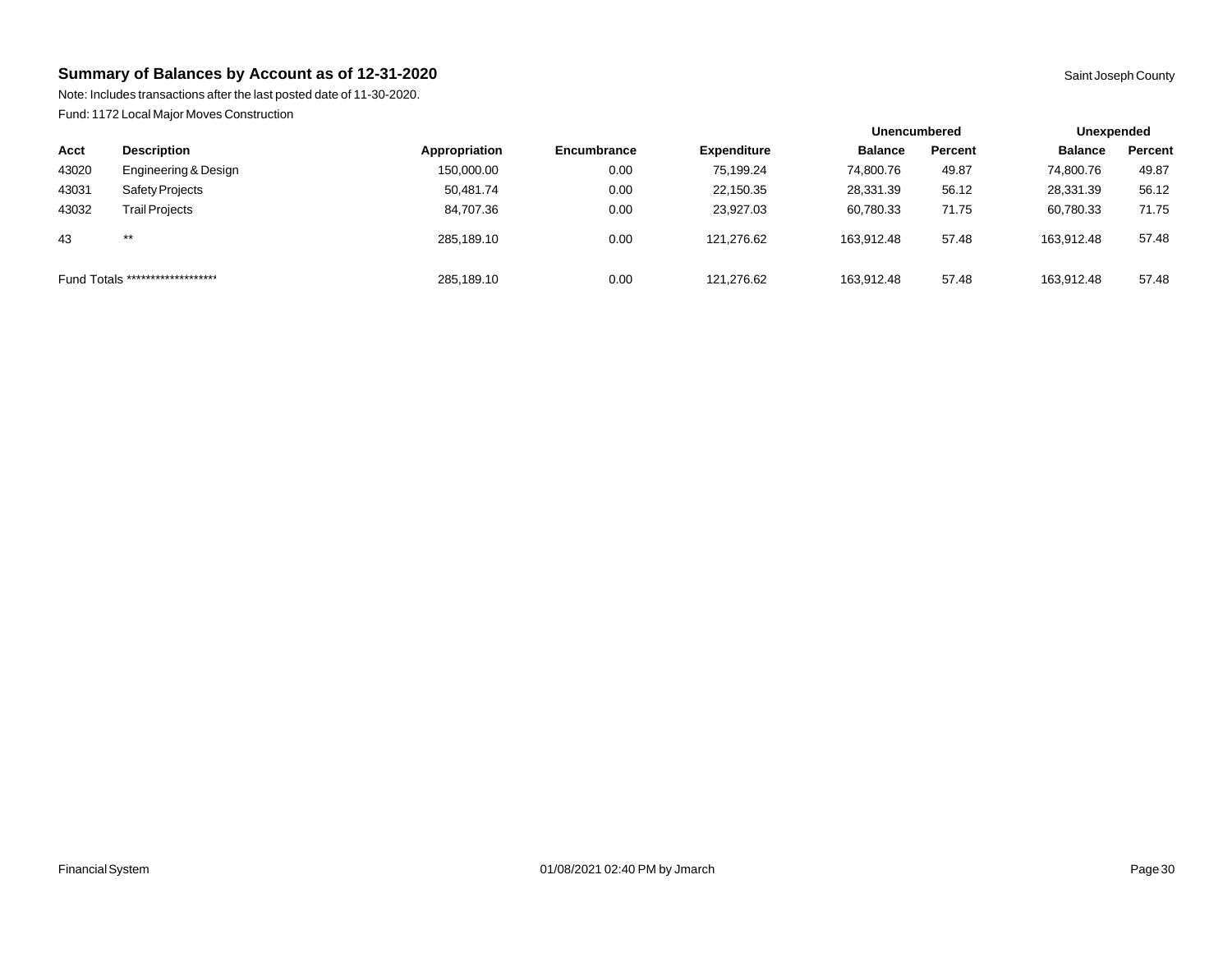Note: Includes transactions after the last posted date of 11-30-2020. Fund: 1173 MVH Restricted Fund

| Acct  | <b>Description</b>               | Appropriation | Encumbrance | <b>Expenditure</b> | <b>Balance</b> | Percent | <b>Balance</b> | Percent |
|-------|----------------------------------|---------------|-------------|--------------------|----------------|---------|----------------|---------|
| 23400 | Stone Gravel, Aggregates         | 165,000.00    | 0.00        | 138,361.94         | 26,638.06      | 16.14   | 26,638.06      | 16.14   |
| 23420 | <b>Bituminous</b>                | 800,000.00    | 0.00        | 746,475.29         | 53,524.71      | 6.69    | 53,524.71      | 6.69    |
| 23    | $***$                            | 965,000.00    | 0.00        | 884,837.23         | 80,162.77      | 8.31    | 80,162.77      | 8.31    |
| 31020 | Administration                   | 985,000.00    | 0.00        | 0.00               | 985,000.00     | 100.00  | 985,000.00     | 100.00  |
| 31    | $\star\star$                     | 985,000.00    | 0.00        | 0.00               | 985,000.00     | 100.00  | 985,000.00     | 100.00  |
| 36014 | <b>Road Repairs</b>              | 37,500.00     | 0.00        | 0.00               | 37,500.00      | 100.00  | 37,500.00      | 100.00  |
| 36    | $^{\star\star}$                  | 37,500.00     | 0.00        | 0.00               | 37,500.00      | 100.00  | 37,500.00      | 100.00  |
| 37210 | Rental Of Equipment              | 42,500.00     | 0.00        | 29,974.18          | 12,525.82      | 29.47   | 12,525.82      | 29.47   |
| 37    | $^{\star\star}$                  | 42,500.00     | 0.00        | 29,974.18          | 12,525.82      | 29.47   | 12,525.82      | 29.47   |
| 39150 | Other Expense                    | 10,000.00     | 0.00        | 7,711.84           | 2,288.16       | 22.88   | 2,288.16       | 22.88   |
| 39    | $***$                            | 10,000.00     | 0.00        | 7,711.84           | 2,288.16       | 22.88   | 2,288.16       | 22.88   |
| 91903 | Reconst/Resurface-2020           | 2,815,000.00  | 0.00        | 2,815,000.00       | 0.00           | 0.00    | 0.00           | 0.00    |
| 91    | $^{\star\star}$                  | 2,815,000.00  | 0.00        | 2,815,000.00       | 0.00           | 0.00    | 0.00           | 0.00    |
|       | Fund Totals ******************** | 4,855,000.00  | 0.00        | 3,737,523.25       | 1,117,476.75   | 23.02   | 1,117,476.75   | 23.02   |

**Unexpended**

**Unencumbered**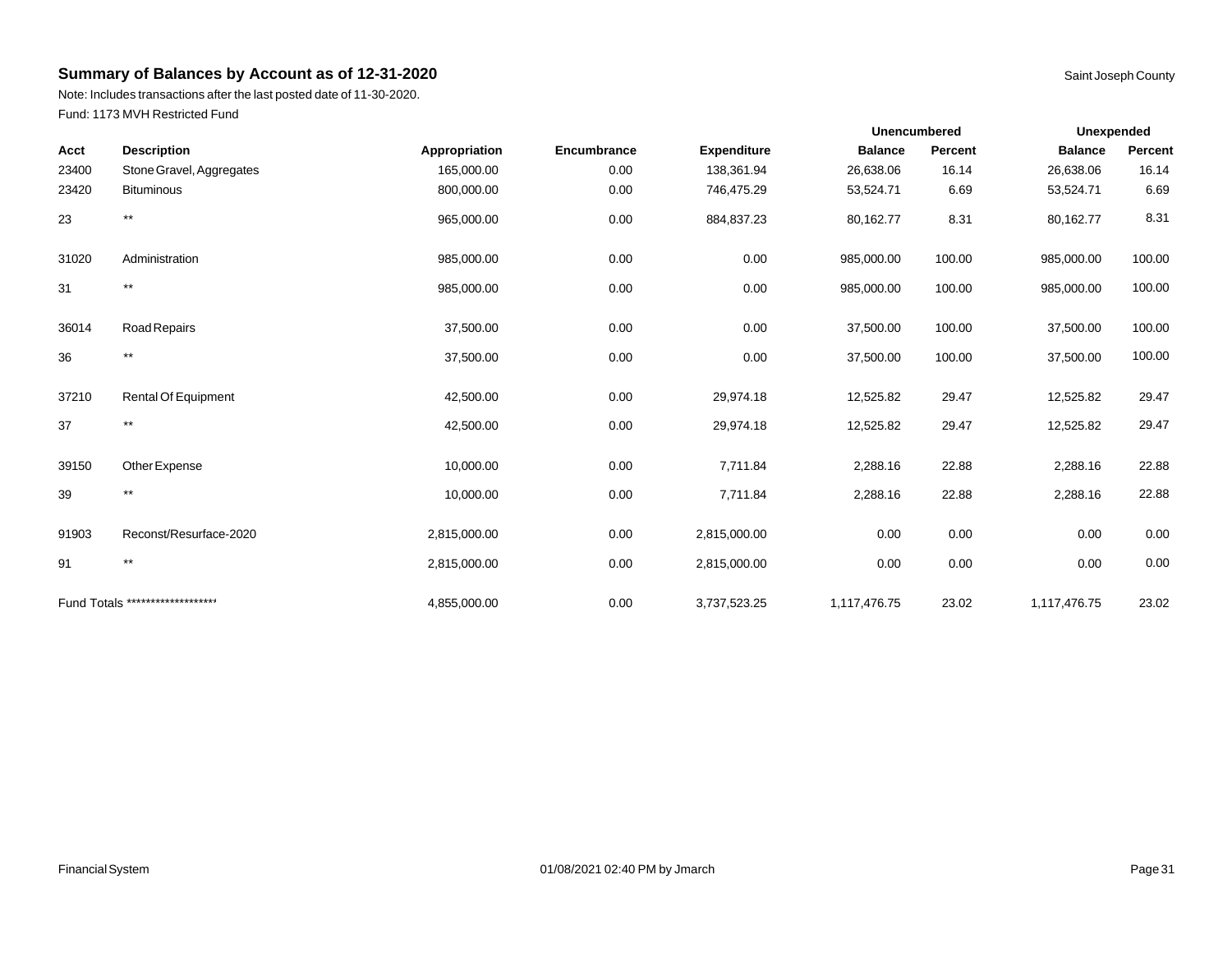Note: Includes transactions after the last posted date of 11-30-2020. Fund: 1175 County Misdemeanant Fund

|       |                                  |               |                    |                    | <b>Unencumbered</b> |                | Unexpended     |         |
|-------|----------------------------------|---------------|--------------------|--------------------|---------------------|----------------|----------------|---------|
| Acct  | <b>Description</b>               | Appropriation | <b>Encumbrance</b> | <b>Expenditure</b> | <b>Balance</b>      | <b>Percent</b> | <b>Balance</b> | Percent |
| 31150 | <b>Medical Services</b>          | 309,881.17    | 78,876.72          | 96,399.47          | 134,604.98          | 43.44          | 213.481.70     | 68.89   |
| 31    | $***$                            | 309.881.17    | 78.876.72          | 96,399.47          | 134.604.98          | 43.44          | 213.481.70     | 68.89   |
|       | Fund Totals ******************** | 309,881.17    | 78,876.72          | 96,399.47          | 134,604.98          | 43.44          | 213.481.70     | 68.89   |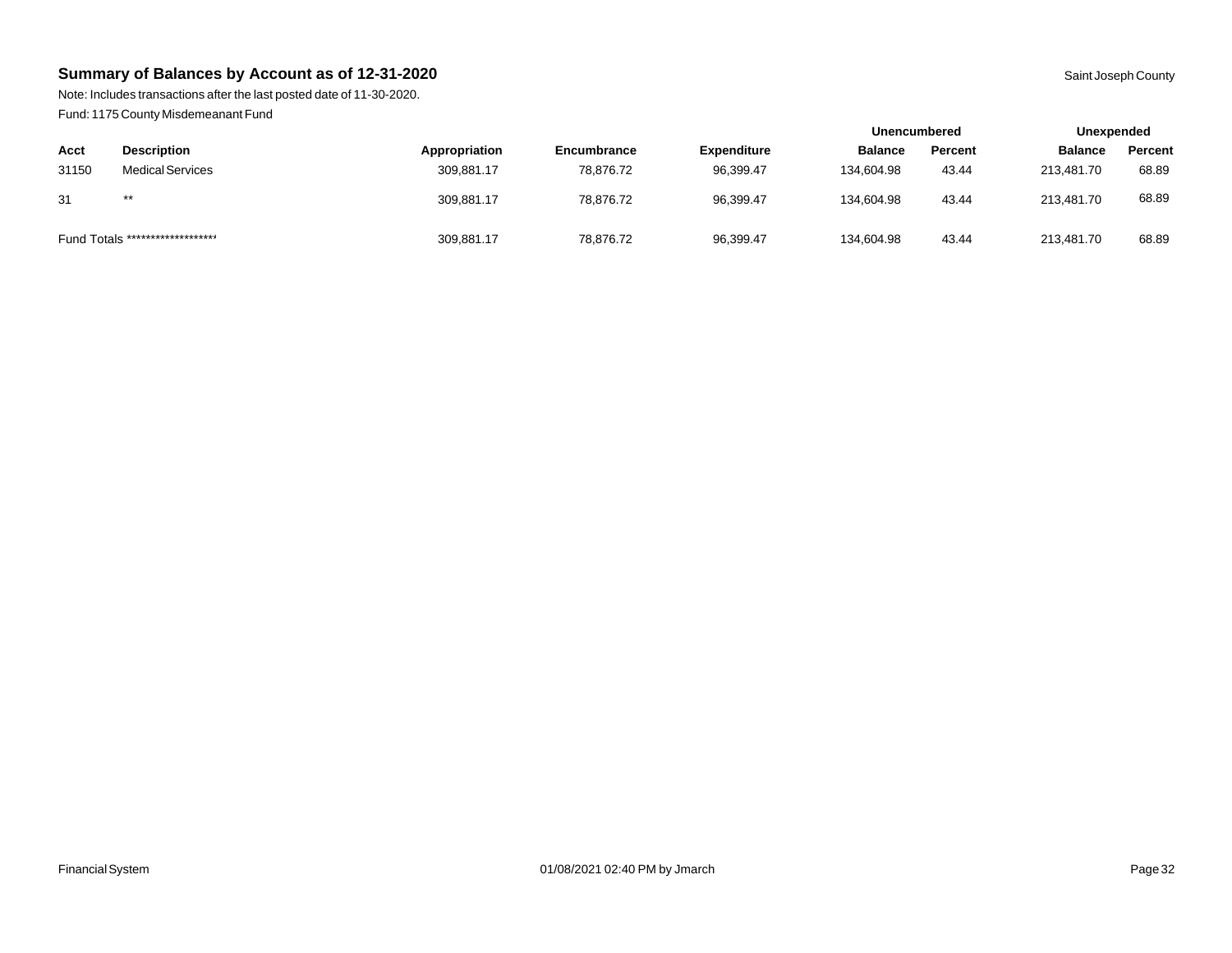Note: Includes transactions after the last posted date of 11-30-2020. Fund: 1176 County Highway (MVH)

|       |                         |               |             |                    |                | <b>Unencumbered</b> |                | <b>Unexpended</b> |  |
|-------|-------------------------|---------------|-------------|--------------------|----------------|---------------------|----------------|-------------------|--|
| Acct  | <b>Description</b>      | Appropriation | Encumbrance | <b>Expenditure</b> | <b>Balance</b> | Percent             | <b>Balance</b> | Percent           |  |
| 11402 | Asst. Supervisors       | 267,850.00    | 0.00        | 267,850.00         | 0.00           | 0.00                | 0.00           | 0.00              |  |
| 11407 | Supervisor              | 115,140.00    | 0.00        | 115,140.00         | 0.00           | 0.00                | 0.00           | 0.00              |  |
| 11421 | Group 5 (Hrly)          | 121,680.00    | 0.00        | 119,960.80         | 1,719.20       | 1.41                | 1,719.20       | 1.41              |  |
| 11422 | Group 4 (Hrly)          | 79,040.00     | 0.00        | 74,002.00          | 5,038.00       | 6.37                | 5,038.00       | 6.37              |  |
| 11423 | Group 3 (Hrly)          | 941,800.00    | 0.00        | 862,638.36         | 79,161.64      | 8.41                | 79,161.64      | 8.41              |  |
| 11424 | Group 2 (Hrly)          | 751,296.00    | 0.00        | 687,592.18         | 63,703.82      | 8.48                | 63,703.82      | 8.48              |  |
| 11425 | Group 1 (Hrly)          | 44,360.00     | 0.00        | 30,936.00          | 13,424.00      | 30.26               | 13,424.00      | 30.26             |  |
| 11428 | Part Time (Hrly)        | 92,648.00     | 0.00        | 80,757.17          | 11,890.83      | 12.83               | 11,890.83      | 12.83             |  |
| 11435 | Group A Mechanic        | 41,600.00     | 0.00        | 41,348.00          | 252.00         | 0.61                | 252.00         | 0.61              |  |
| 11436 | Group B Mechanic        | 123,240.00    | 0.00        | 122,612.00         | 628.00         | 0.51                | 628.00         | 0.51              |  |
| 11437 | Group C Mechanic        | 158,080.00    | 0.00        | 157,547.77         | 532.23         | 0.34                | 532.23         | 0.34              |  |
| 11438 | Group D Mechanic (Hrly) | 16,328.00     | 0.00        | 15,346.72          | 981.28         | 6.01                | 981.28         | 6.01              |  |
| 11439 | Overtime                | 126,500.00    | 0.00        | 65,029.31          | 61,470.69      | 48.59               | 61,470.69      | 48.59             |  |
| 11    | $\star\star$            | 2,879,562.00  | 0.00        | 2,640,760.31       | 238,801.69     | 8.29                | 238,801.69     | 8.29              |  |
| 14800 | <b>FICA Taxes</b>       | 240,500.00    | 0.00        | 193,863.10         | 46,636.90      | 19.39               | 46,636.90      | 19.39             |  |
| 14810 | <b>PERF</b>             | 326,750.00    | 0.00        | 280,648.49         | 46,101.51      | 14.11               | 46,101.51      | 14.11             |  |
| 14840 | Group Health Insurance  | 1,185,100.00  | 0.00        | 1,185,097.00       | 3.00           | 0.00                | 3.00           | 0.00              |  |
| 14900 | Uniforms                | 65,500.00     | 1,115.89    | 60,532.39          | 3,851.72       | 5.88                | 4,967.61       | 7.58              |  |
| 14910 | C.D.L. Compliance       | 250.00        | 0.00        | 0.00               | 250.00         | 100.00              | 250.00         | 100.00            |  |
| 14    | $^{\star\star}$         | 1,818,100.00  | 1,115.89    | 1,720,140.98       | 96,843.13      | 5.33                | 97,959.02      | 5.39              |  |
| 16801 | Incentive Pay Bonus     | 50,000.00     | 50,000.00   | 0.00               | 0.00           | 0.00                | 50,000.00      | 100.00            |  |
| 16    | $^{\star\star}$         | 50,000.00     | 50,000.00   | 0.00               | 0.00           | 0.00                | 50,000.00      | 100.00            |  |
| 21030 | <b>Office Supplies</b>  | 2,000.00      | 0.00        | 1,504.95           | 495.05         | 24.75               | 495.05         | 24.75             |  |
| 21    | $***$                   | 2,000.00      | 0.00        | 1,504.95           | 495.05         | 24.75               | 495.05         | 24.75             |  |
| 22010 | Gas Oil & Lubricants    | 425,686.01    | 3,098.00    | 296,557.90         | 126,030.11     | 29.61               | 129,128.11     | 30.33             |  |
| 22100 | Tires & Tubes           | 60,012.94     | 3,272.94    | 38,669.03          | 18,070.97      | 30.11               | 21,343.91      | 35.57             |  |
| 22120 | Garage & Motor Supplies | 295,000.99    | 1,931.03    | 290,712.06         | 2,357.90       | 0.80                | 4,288.93       | 1.45              |  |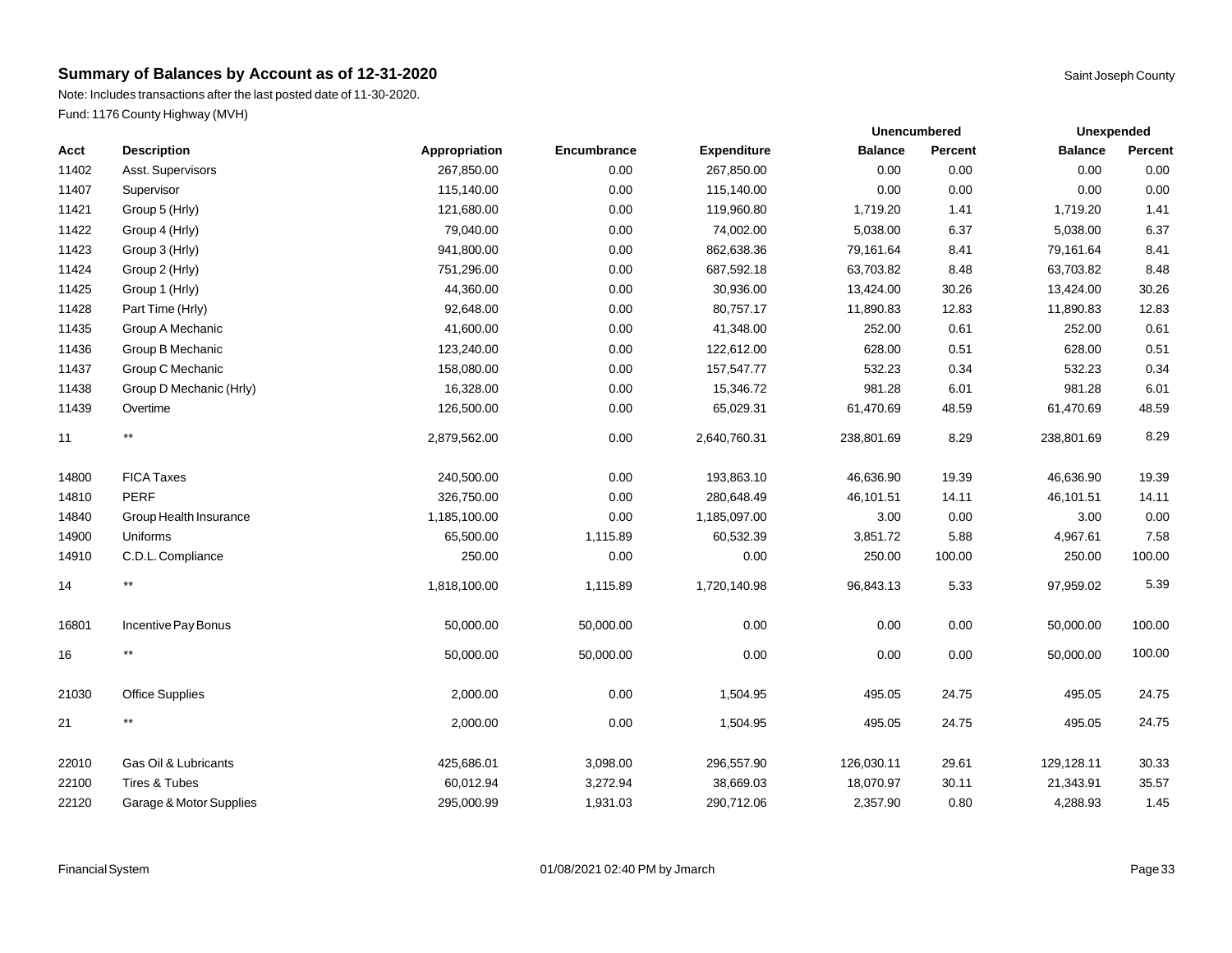Note: Includes transactions after the last posted date of 11-30-2020. Fund: 1176 County Highway (MVH)

|       |                              |               |             |                    | <b>Unencumbered</b> |         | Unexpended     |         |
|-------|------------------------------|---------------|-------------|--------------------|---------------------|---------|----------------|---------|
| Acct  | <b>Description</b>           | Appropriation | Encumbrance | <b>Expenditure</b> | <b>Balance</b>      | Percent | <b>Balance</b> | Percent |
| 22    | $^{\star\star}$              | 780,699.94    | 8,301.97    | 625,938.99         | 146,458.98          | 18.76   | 154,760.95     | 19.82   |
| 23200 | Hardware & Tools             | 4,793.50      | 0.00        | 4,756.67           | 36.83               | 0.77    | 36.83          | 0.77    |
| 23210 | Calcium Chloride             | 810,206.50    | 0.00        | 810,206.50         | 0.00                | 0.00    | 0.00           | 0.00    |
| 23220 | Weed Spray                   | 4,000.00      | 0.00        | 4,000.00           | 0.00                | 0.00    | 0.00           | 0.00    |
| 23240 | <b>Other Supplies</b>        | 5,000.00      | 0.00        | 5,000.00           | 0.00                | 0.00    | 0.00           | 0.00    |
| 23410 | Culverts, Tile & Sewer Pipes | 2,000.00      | 0.00        | 2,000.00           | 0.00                | 0.00    | 0.00           | 0.00    |
| 23420 | <b>Bituminous</b>            | 200,000.00    | 0.00        | 199,415.48         | 584.52              | 0.29    | 584.52         | 0.29    |
| 23460 | <b>Other Materials</b>       | 15,000.00     | 0.00        | 14,999.24          | 0.76                | 0.01    | 0.76           | 0.01    |
| 23    | $^{\star\star}$              | 1,041,000.00  | 0.00        | 1,040,377.89       | 622.11              | 0.06    | 622.11         | 0.06    |
| 24010 | <b>Other Supplies</b>        | 42,000.00     | 593.60      | 40,421.29          | 985.11              | 2.35    | 1,578.71       | 3.76    |
| 24    | $\star\star$                 | 42,000.00     | 593.60      | 40,421.29          | 985.11              | 2.35    | 1,578.71       | 3.76    |
| 31020 | Administration               | 18,170.00     | 0.00        | 18,170.00          | 0.00                | 0.00    | 0.00           | 0.00    |
| 31    | $^{\star\star}$              | 18,170.00     | 0.00        | 18,170.00          | 0.00                | 0.00    | 0.00           | 0.00    |
| 32020 | Travel/Mileage               | 1,000.00      | 0.00        | 10.69              | 989.31              | 98.93   | 989.31         | 98.93   |
| 32050 | Conferences & Training       | 10,000.00     | 0.00        | 3,008.40           | 6,991.60            | 69.92   | 6,991.60       | 69.92   |
| 32200 | Telephone                    | 70,000.00     | 0.00        | 69,981.72          | 18.28               | 0.03    | 18.28          | 0.03    |
| 32210 | Radio Maintenance            | 5,202.50      | 0.00        | 5,202.50           | 0.00                | 0.00    | 0.00           | 0.00    |
| 32    | $^{\star\star}$              | 86,202.50     | 0.00        | 78,203.31          | 7,999.19            | 9.28    | 7,999.19       | 9.28    |
| 34030 | Liability Insurance Coverage | 140,000.00    | 0.00        | 140,000.00         | 0.00                | 0.00    | 0.00           | 0.00    |
| 34    | $^{\star\star}$              | 140,000.00    | 0.00        | 140,000.00         | 0.00                | 0.00    | 0.00           | 0.00    |
| 35015 | <b>Utilities</b>             | 210,000.00    | 0.00        | 161,222.00         | 48,778.00           | 23.23   | 48,778.00      | 23.23   |
| 35090 | <b>Trash Removal</b>         | 25,000.00     | 0.00        | 23,455.56          | 1,544.44            | 6.18    | 1,544.44       | 6.18    |
| 35    | $^{\star\star}$              | 235,000.00    | 0.00        | 184,677.56         | 50,322.44           | 21.41   | 50,322.44      | 21.41   |
| 36010 | <b>Building Maintenance</b>  | 50,000.00     | 0.00        | 20,217.18          | 29,782.82           | 59.57   | 29,782.82      | 59.57   |

Financial System **Example 34** O1/08/2021 02:40 PM by Jmarch **Page 34** Page 34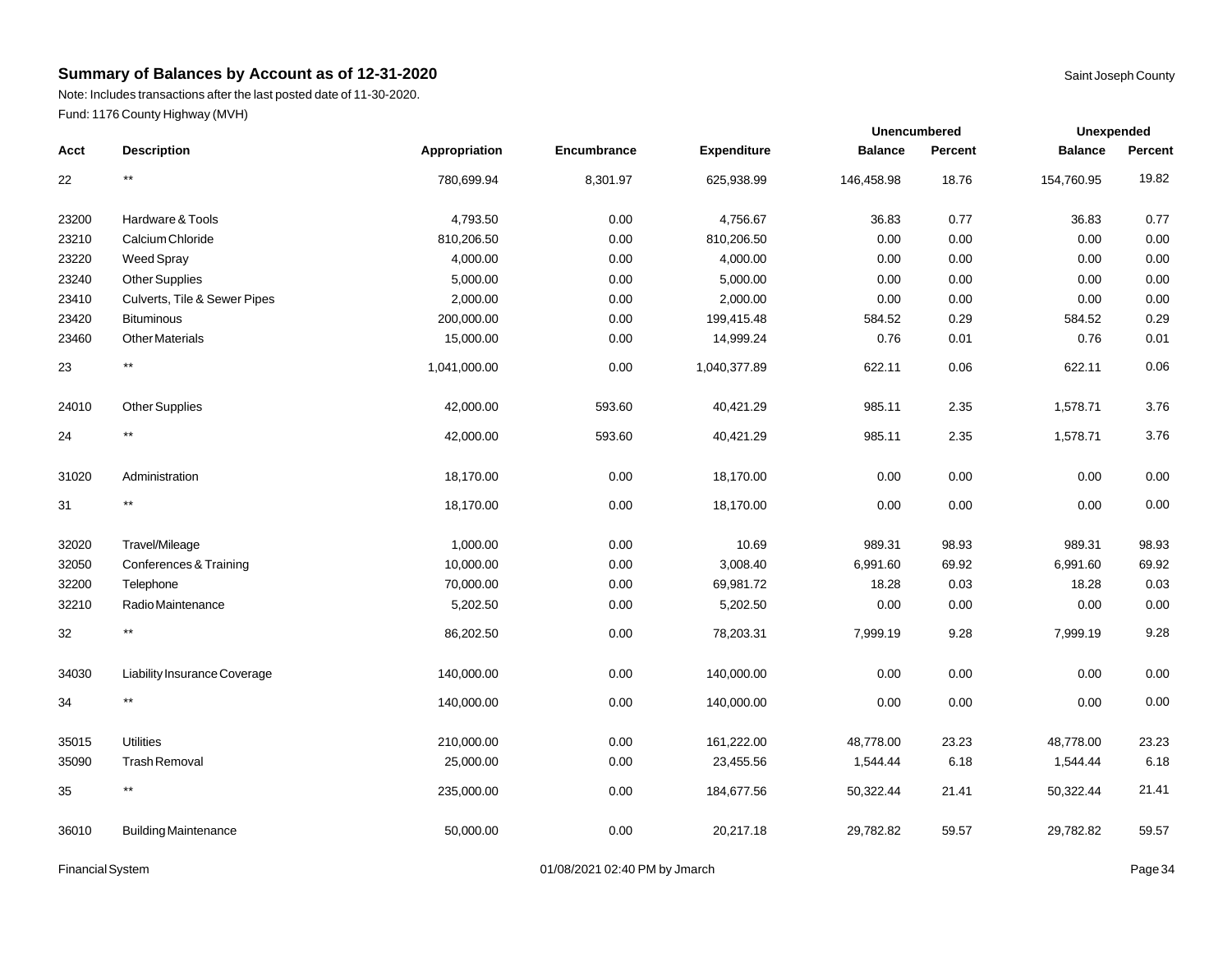Note: Includes transactions after the last posted date of 11-30-2020. Fund: 1176 County Highway (MVH)

| Acct  | <b>Description</b>                   | Appropriation | Encumbrance | <b>Expenditure</b> | <b>Balance</b> | Percent | <b>Balance</b> | Percent |
|-------|--------------------------------------|---------------|-------------|--------------------|----------------|---------|----------------|---------|
| 36014 | Road Repairs                         | 13,860.00     | 2,125.00    | 10,325.32          | 1,409.68       | 10.17   | 3,534.68       | 25.50   |
| 36015 | <b>Contractual Services</b>          | 5,567.27      | 405.59      | 4,906.03           | 255.65         | 4.59    | 661.24         | 11.88   |
| 36100 | Repairs - Vehicles                   | 19,774.99     | 274.99      | 10,022.43          | 9,477.57       | 47.93   | 9,752.56       | 49.32   |
| 36110 | Repairs - Road Equip                 | 109,500.99    | 6,605.18    | 89,907.62          | 12,988.19      | 11.86   | 19,593.37      | 17.89   |
| 36200 | Repairs - Other Equipment            | 19,297.50     | 151.10      | 9,766.63           | 9,379.77       | 48.61   | 9,530.87       | 49.39   |
| 36300 | Repair - Office Equipment            | 250.00        | 0.00        | 0.00               | 250.00         | 100.00  | 250.00         | 100.00  |
| 36    | $***$                                | 218,250.75    | 9,561.86    | 145,145.21         | 63,543.68      | 29.11   | 73,105.54      | 33.50   |
| 37100 | Auto Lease                           | 0.00          | 0.00        | 0.00               | 0.00           | 0.00    | 0.00           | 0.00    |
| 37210 | <b>Rental Of Equipment</b>           | 17,432.73     | 0.00        | 17,378.78          | 53.95          | 0.31    | 53.95          | 0.31    |
| 37    | $^{\star\star}$                      | 17,432.73     | 0.00        | 17,378.78          | 53.95          | 0.31    | 53.95          | 0.31    |
| 38012 | Interest on Debt                     | 33,499.01     | 0.00        | 24,686.64          | 8,812.37       | 26.31   | 8,812.37       | 26.31   |
| 38013 | Principal on Debt                    | 305,000.00    | 0.00        | 298,911.78         | 6,088.22       | 2.00    | 6,088.22       | 2.00    |
| 38    | $^{\star\star}$                      | 338,499.01    | 0.00        | 323,598.42         | 14,900.59      | 4.40    | 14,900.59      | 4.40    |
| 39010 | Dues & Subscription                  | 250.00        | 0.00        | 0.00               | 250.00         | 100.00  | 250.00         | 100.00  |
| 39014 | <b>Technical Books &amp; Manuals</b> | 250.00        | 0.00        | 0.00               | 250.00         | 100.00  | 250.00         | 100.00  |
| 39050 | Licenses                             | 200.00        | 0.00        | 0.00               | 200.00         | 100.00  | 200.00         | 100.00  |
| 39150 | Other Expense                        | 7,765.00      | 0.00        | 7,738.64           | 26.36          | 0.34    | 26.36          | 0.34    |
| 39510 | Drainage & Other Assessment          | 300.00        | 0.00        | 250.25             | 49.75          | 16.58   | 49.75          | 16.58   |
| 39750 | Information Technology               | 10,000.00     | 0.00        | 7,390.00           | 2,610.00       | 26.10   | 2,610.00       | 26.10   |
| 39    | $^{\star\star}$                      | 18,765.00     | 0.00        | 15,378.89          | 3,386.11       | 18.04   | 3,386.11       | 18.04   |
| 44250 | Office Equipment                     | 500.00        | 0.00        | 0.00               | 500.00         | 100.00  | 500.00         | 100.00  |
| 44510 | Furniture & Fixtures                 | 1,000.00      | 0.00        | 0.00               | 1,000.00       | 100.00  | 1,000.00       | 100.00  |
| 44    | $***$                                | 1,500.00      | 0.00        | 0.00               | 1,500.00       | 100.00  | 1,500.00       | 100.00  |
|       | Fund Totals ********************     | 7,687,181.93  | 69,573.32   | 6,991,696.58       | 625,912.03     | 8.14    | 695,485.35     | 9.05    |

**Unexpended**

**Unencumbered**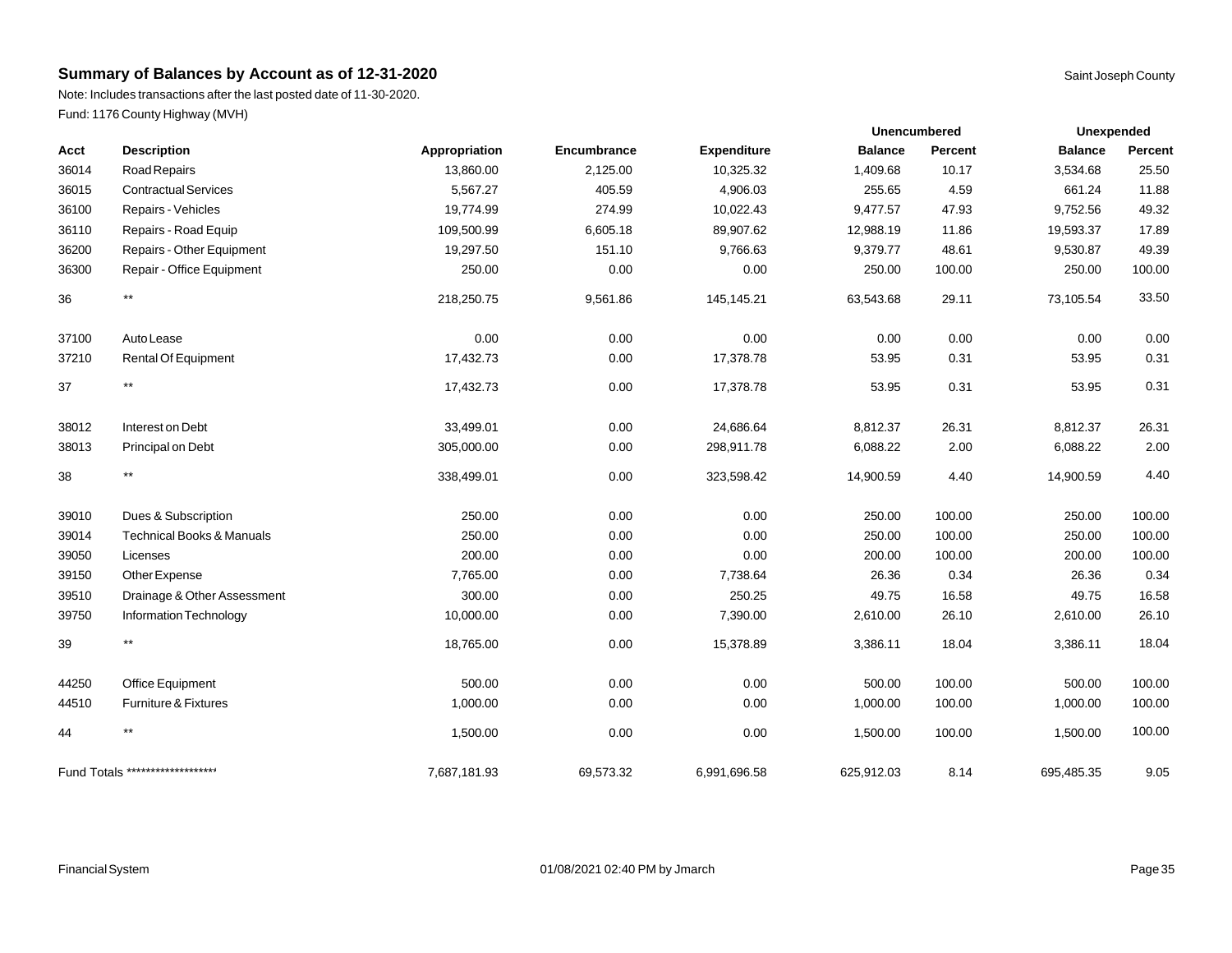Note: Includes transactions after the last posted date of 11-30-2020. Fund: 1177 Omitted Property Audits (TMA)

|                                  |                    |               |             |                    | <b>Unencumbered</b> |         | Unexpended     |         |
|----------------------------------|--------------------|---------------|-------------|--------------------|---------------------|---------|----------------|---------|
| Acct                             | <b>Description</b> | Appropriation | Encumbrance | <b>Expenditure</b> | <b>Balance</b>      | Percent | <b>Balance</b> | Percent |
| 31076                            | Contractual - TMA  | 297,875.00    | 0.00        | 297,875.00         | 0.00                | 0.00    | 0.00           | 0.00    |
| 31                               | $***$              | 297,875.00    | 0.00        | 297.875.00         | 0.00                | 0.00    | 0.00           | 0.00    |
| Fund Totals ******************** |                    | 297,875.00    | 0.00        | 297,875.00         | 0.00                | 0.00    | 0.00           | 0.00    |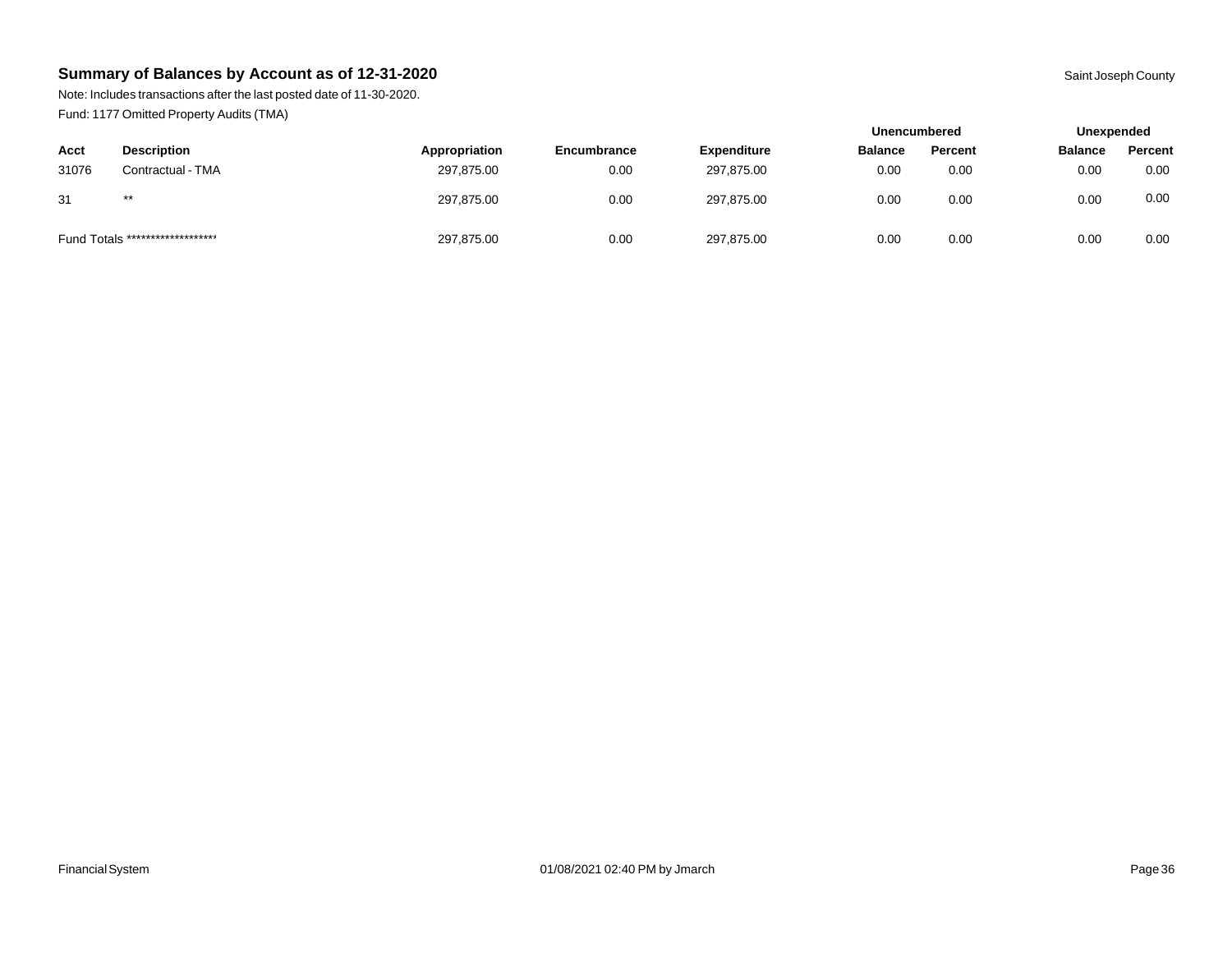Note: Includes transactions after the last posted date of 11-30-2020. Fund: 1179 Park & Recr Non Reverting

|       |                              |               |             |                    | Unencumbered   |         |                | Unexpended |  |
|-------|------------------------------|---------------|-------------|--------------------|----------------|---------|----------------|------------|--|
| Acct  | <b>Description</b>           | Appropriation | Encumbrance | <b>Expenditure</b> | <b>Balance</b> | Percent | <b>Balance</b> | Percent    |  |
| 11428 | Part Time (Hrly)             | 20,680.00     | 0.00        | 997.54             | 19,682.46      | 95.18   | 19,682.46      | 95.18      |  |
| 11439 | Overtime                     | 1,000.00      | 0.00        | 0.00               | 1,000.00       | 100.00  | 1,000.00       | 100.00     |  |
| 11476 | Gatekeepers/Security-P.T.    | 73,917.00     | 0.00        | 49,917.40          | 23,999.60      | 32.47   | 23,999.60      | 32.47      |  |
| 11477 | Interpretive - P.T.          | 16,968.00     | 0.00        | 1,846.80           | 15,121.20      | 89.12   | 15,121.20      | 89.12      |  |
| 11478 | Maintenance - P.T.           | 1,000.00      | 0.00        | 0.00               | 1,000.00       | 100.00  | 1,000.00       | 100.00     |  |
| 11    | $\star\star$                 | 113,565.00    | 0.00        | 52,761.74          | 60,803.26      | 53.54   | 60,803.26      | 53.54      |  |
| 14800 | <b>FICA Taxes</b>            | 8,688.00      | 0.00        | 3,919.17           | 4,768.83       | 54.89   | 4,768.83       | 54.89      |  |
| 14810 | <b>PERF</b>                  | 1,887.00      | 0.00        | 1,848.67           | 38.33          | 2.03    | 38.33          | 2.03       |  |
| 14900 | Uniforms                     | 1,700.00      | 308.38      | 316.52             | 1,075.10       | 63.24   | 1,383.48       | 81.38      |  |
| 14    | $^{\star\star}$              | 12,275.00     | 308.38      | 6,084.36           | 5,882.26       | 47.92   | 6,190.64       | 50.43      |  |
| 21030 | <b>Office Supplies</b>       | 50.00         | 0.00        | 10.54              | 39.46          | 78.92   | 39.46          | 78.92      |  |
| 21    | $***$                        | 50.00         | 0.00        | 10.54              | 39.46          | 78.92   | 39.46          | 78.92      |  |
| 22417 | <b>General Supplies</b>      | 3,677.00      | 0.00        | 2,306.41           | 1,370.59       | 37.27   | 1,370.59       | 37.27      |  |
| 22    | $^{\star\star}$              | 3,677.00      | 0.00        | 2,306.41           | 1,370.59       | 37.27   | 1,370.59       | 37.27      |  |
| 23010 | Maintenance Supplies         | 5,000.00      | 0.00        | 0.00               | 5,000.00       | 100.00  | 5,000.00       | 100.00     |  |
| 23015 | <b>Construction Supplies</b> | 5,000.00      | 0.00        | 0.00               | 5,000.00       | 100.00  | 5,000.00       | 100.00     |  |
| 23    | $***$                        | 10,000.00     | 0.00        | 0.00               | 10,000.00      | 100.00  | 10,000.00      | 100.00     |  |
| 24130 | <b>Recreation Supplies</b>   | 18,041.25     | 0.00        | 14,977.62          | 3,063.63       | 16.98   | 3,063.63       | 16.98      |  |
| 24    | $***$                        | 18,041.25     | 0.00        | 14,977.62          | 3,063.63       | 16.98   | 3,063.63       | 16.98      |  |
| 32020 | Travel/Mileage               | 7,000.00      | 0.00        | 714.70             | 6.285.30       | 89.79   | 6,285.30       | 89.79      |  |

Financial System **Example 37** Page 37 CHA by Jmarch 201/08/2021 02:40 PM by Jmarch 2010 PM by Jmarch 2010 PM by Jmarch 2010 PM by Jmarch 2010 PM by Jmarch 2010 PM by Jmarch 2010 PM by Jmarch 2010 PM by Jmarch 2010 PM by Jm

 Conferences & Training 7,000.00 0.00 982.50 6,017.50 85.96 6,017.50 85.96 32200 Telephone 5,000.00 0.00 1,890.00 3,110.00 62.20 3,110.00 62.20 Postage 1,100.00 0.00 1,000.00 100.00 9.09 100.00 9.09 \*\* 20,100.00 0.00 4,587.20 15,512.80 77.18 15,512.80 77.18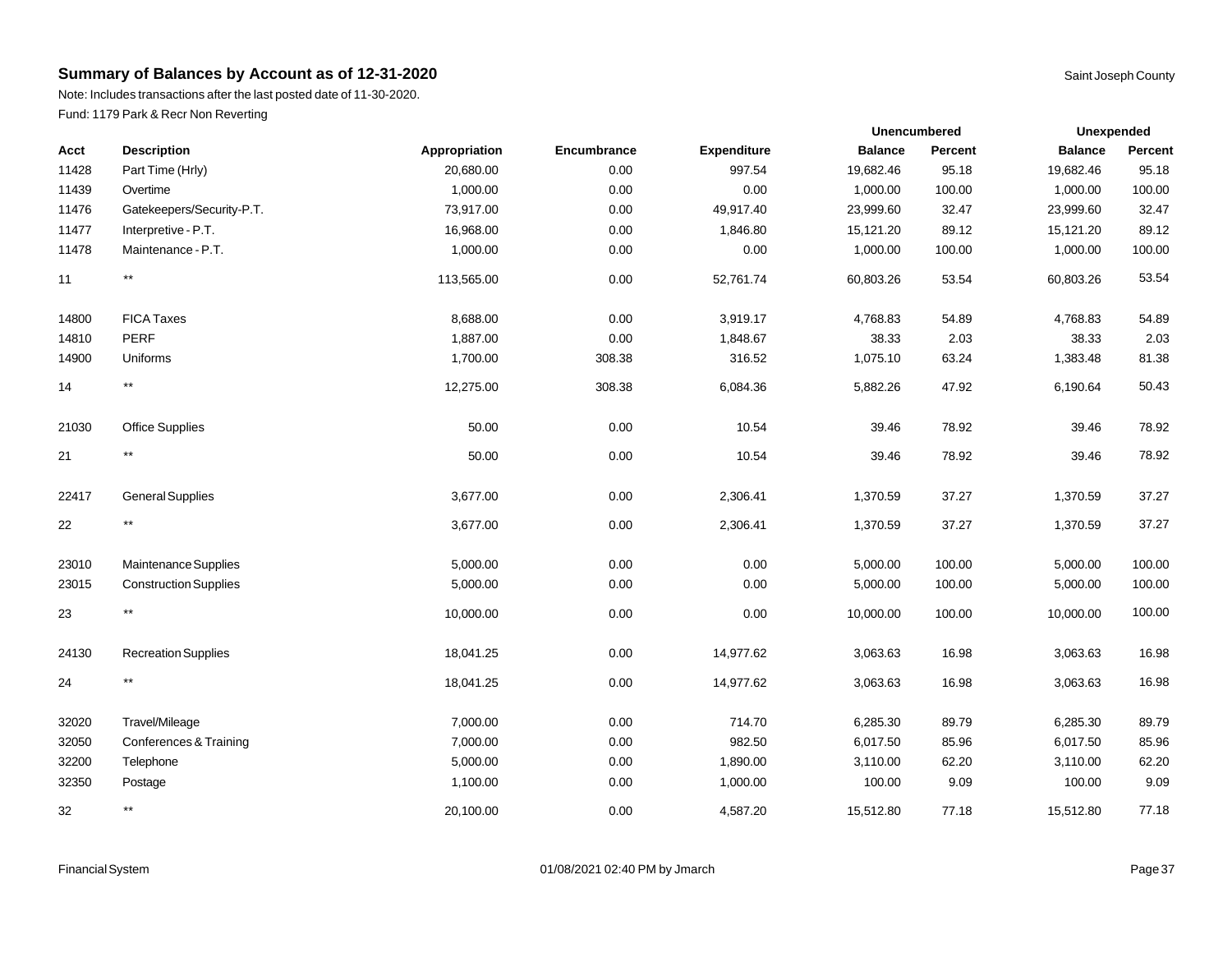Note: Includes transactions after the last posted date of 11-30-2020. Fund: 1179 Park & Recr Non Reverting

|       |                                  |               |             |                    | <b>Unencumbered</b> |          | Unexpended     |         |
|-------|----------------------------------|---------------|-------------|--------------------|---------------------|----------|----------------|---------|
| Acct  | <b>Description</b>               | Appropriation | Encumbrance | <b>Expenditure</b> | <b>Balance</b>      | Percent  | <b>Balance</b> | Percent |
| 33020 | Advertising                      | 8,000.00      | 0.00        | 4,532.95           | 3,467.05            | 43.34    | 3,467.05       | 43.34   |
| 33100 | Printing                         | 6,000.00      | 0.00        | 1,942.75           | 4,057.25            | 67.62    | 4,057.25       | 67.62   |
| 33    | $^{\star\star}$                  | 14,000.00     | 0.00        | 6,475.70           | 7,524.30            | 53.75    | 7,524.30       | 53.75   |
| 35090 | <b>Trash Removal</b>             | 2,000.00      | 0.00        | 0.00               | 2,000.00            | 100.00   | 2,000.00       | 100.00  |
| 35    | $^{\star\star}$                  | 2,000.00      | 0.00        | 0.00               | 2,000.00            | 100.00   | 2,000.00       | 100.00  |
| 36010 | <b>Building Maintenance</b>      | 22,245.00     | 0.00        | 20,175.08          | 2,069.92            | 9.31     | 2,069.92       | 9.31    |
| 36015 | <b>Contractual Services</b>      | 128,725.84    | 5,192.01    | 107,854.85         | 15,678.98           | 12.18    | 20,870.99      | 16.21   |
| 36200 | Repairs - Other Equipment        | 3,000.00      | 0.00        | 1,006.52           | 1,993.48            | 66.45    | 1,993.48       | 66.45   |
| 36    | $^{\star\star}$                  | 153,970.84    | 5,192.01    | 129,036.45         | 19,742.38           | 12.82    | 24,934.39      | 16.19   |
| 39150 | Other Expense                    | 15,751.20     | 0.00        | 9,592.93           | 6,158.27            | 39.10    | 6,158.27       | 39.10   |
| 39510 | Drainage & Other Assessment      | 600.00        | 0.00        | 482.32             | 117.68              | 19.61    | 117.68         | 19.61   |
| 39600 | Refunds, Awards & Indemnities    | 33,000.00     | 0.00        | 30,349.15          | 2,650.85            | 8.03     | 2,650.85       | 8.03    |
| 39960 | IN Dept. Revenue - Sales Tax     | 8,000.00      | 0.00        | 4,290.63           | 3,709.37            | 46.37    | 3,709.37       | 46.37   |
| 39    | $^{\star\star}$                  | 57,351.20     | 0.00        | 44,715.03          | 12,636.17           | 22.03    | 12,636.17      | 22.03   |
| 45010 | Vehicles                         | 14,188.00     | 0.00        | 14,188.00          | 0.00                | $0.00\,$ | 0.00           | 0.00    |
| 45    | $***$                            | 14,188.00     | 0.00        | 14,188.00          | 0.00                | 0.00     | 0.00           | 0.00    |
|       | Fund Totals ******************** | 419,218.29    | 5,500.39    | 275,143.05         | 138,574.85          | 33.06    | 144,075.24     | 34.37   |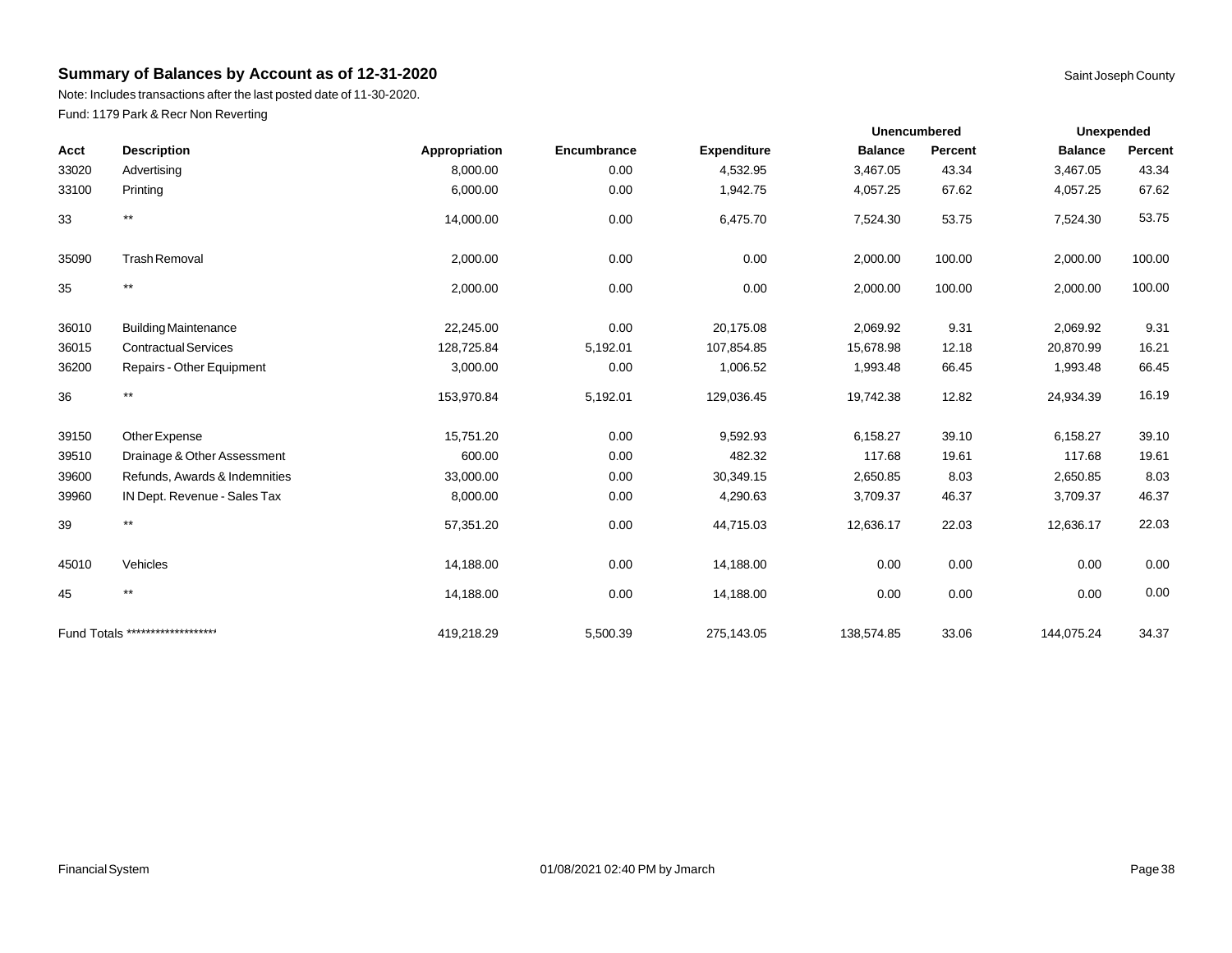Note: Includes transactions after the last posted date of 11-30-2020. Fund: 1181 Plat Book Maintenance

|       |                                     |               |             |                    | <b>Unencumbered</b> |         | Unexpended     |         |
|-------|-------------------------------------|---------------|-------------|--------------------|---------------------|---------|----------------|---------|
| Acct  | <b>Description</b>                  | Appropriation | Encumbrance | <b>Expenditure</b> | <b>Balance</b>      | Percent | <b>Balance</b> | Percent |
| 11609 | Plat Room Supervisor                | 38,700.00     | 0.00        | 38,697.80          | 2.20                | 0.01    | 2.20           | 0.01    |
| 11664 | Property Tax Clerk                  | 30,923.00     | 0.00        | 30,296.50          | 626.50              | 2.03    | 626.50         | 2.03    |
| 11    | $^{\star\star}$                     | 69,623.00     | 0.00        | 68,994.30          | 628.70              | 0.90    | 628.70         | 0.90    |
| 14800 | <b>FICA Taxes</b>                   | 5,326.00      | 0.00        | 4,836.70           | 489.30              | 9.19    | 489.30         | 9.19    |
| 14810 | <b>PERF</b>                         | 7,798.00      | 0.00        | 7,727.26           | 70.74               | 0.91    | 70.74          | 0.91    |
| 14840 | Group Health Insurance              | 33,860.00     | 0.00        | 33,860.00          | 0.00                | 0.00    | 0.00           | 0.00    |
| 14    | $^{\star\star}$                     | 46,984.00     | 0.00        | 46,423.96          | 560.04              | 1.19    | 560.04         | 1.19    |
| 21020 | <b>Official Forms &amp; Records</b> | 3,000.00      | 298.00      | 2,660.00           | 42.00               | 1.40    | 340.00         | 11.33   |
| 21030 | <b>Office Supplies</b>              | 2,000.00      | 0.00        | 0.00               | 2,000.00            | 100.00  | 2,000.00       | 100.00  |
| 21    | $^{\star\star}$                     | 5,000.00      | 298.00      | 2,660.00           | 2,042.00            | 40.84   | 2,340.00       | 46.80   |
| 32020 | Travel/Mileage                      | 2,500.00      | 0.00        | 0.00               | 2,500.00            | 100.00  | 2,500.00       | 100.00  |
| 32    | $***$                               | 2,500.00      | 0.00        | 0.00               | 2,500.00            | 100.00  | 2,500.00       | 100.00  |
| 36300 | Repair - Office Equipment           | 1,000.00      | 0.00        | 342.12             | 657.88              | 65.79   | 657.88         | 65.79   |
| 36    | $^{\star\star}$                     | 1,000.00      | 0.00        | 342.12             | 657.88              | 65.79   | 657.88         | 65.79   |
|       | Fund Totals ********************    | 125.107.00    | 298.00      | 118,420.38         | 6,388.62            | 5.11    | 6,686.62       | 5.34    |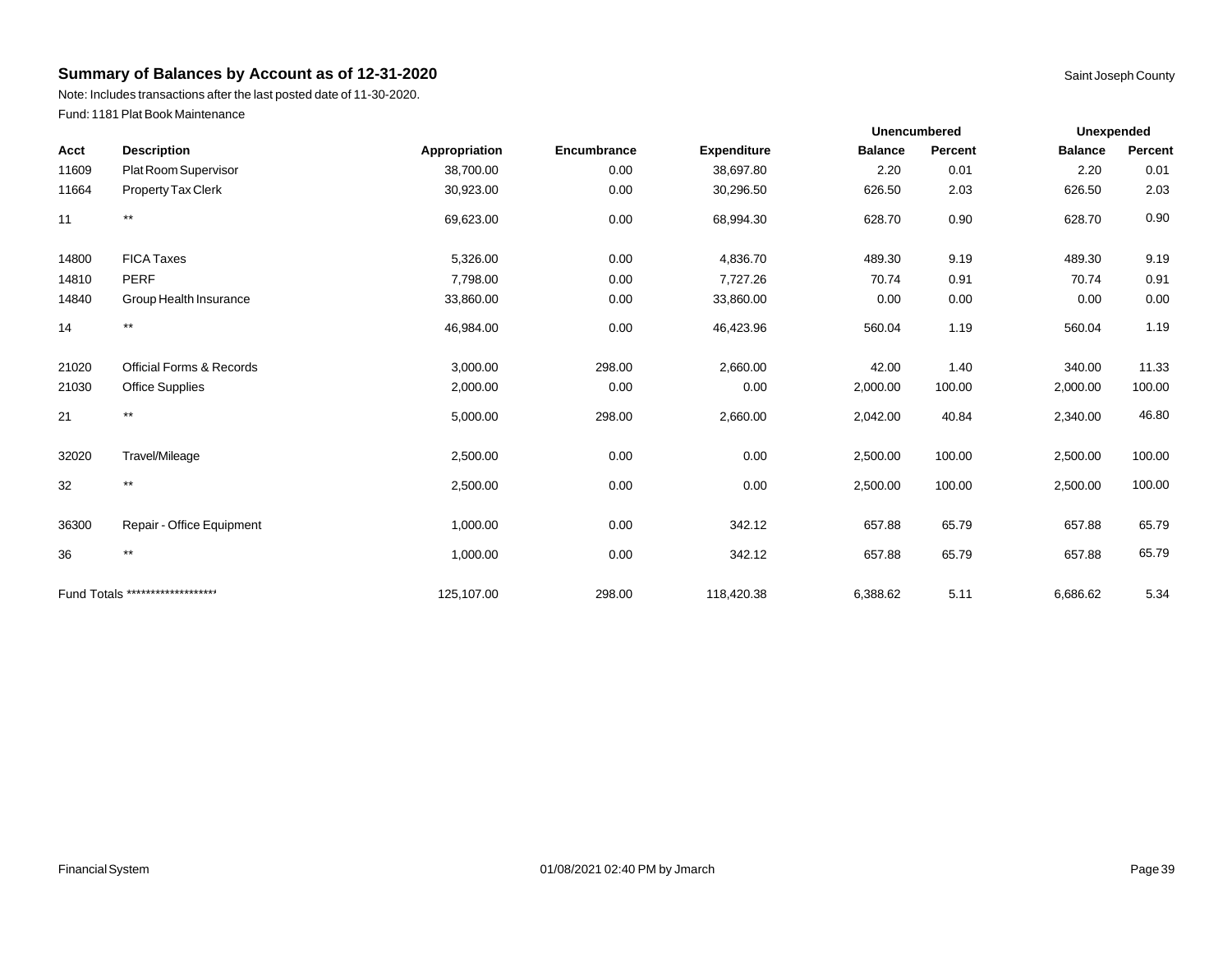Note: Includes transactions after the last posted date of 11-30-2020. Fund: 1186 County Rainy Day Fund

|       |                                  |               |             |                    | Unencumbered   |         | Unexpended     |         |
|-------|----------------------------------|---------------|-------------|--------------------|----------------|---------|----------------|---------|
| Acct  | <b>Description</b>               | Appropriation | Encumbrance | <b>Expenditure</b> | <b>Balance</b> | Percent | <b>Balance</b> | Percent |
| 45523 | <b>ERP Software System</b>       | 1,853,777.00  | 0.00        | 282.248.00         | 1,571,529.00   | 84.77   | 1,571,529.00   | 84.77   |
| 45    | $***$                            | 1,853,777.00  | 0.00        | 282.248.00         | 1.571.529.00   | 84.77   | 1.571.529.00   | 84.77   |
|       | Fund Totals ******************** | 1,853,777.00  | 0.00        | 282,248.00         | 1,571,529.00   | 84.77   | 1,571,529.00   | 84.77   |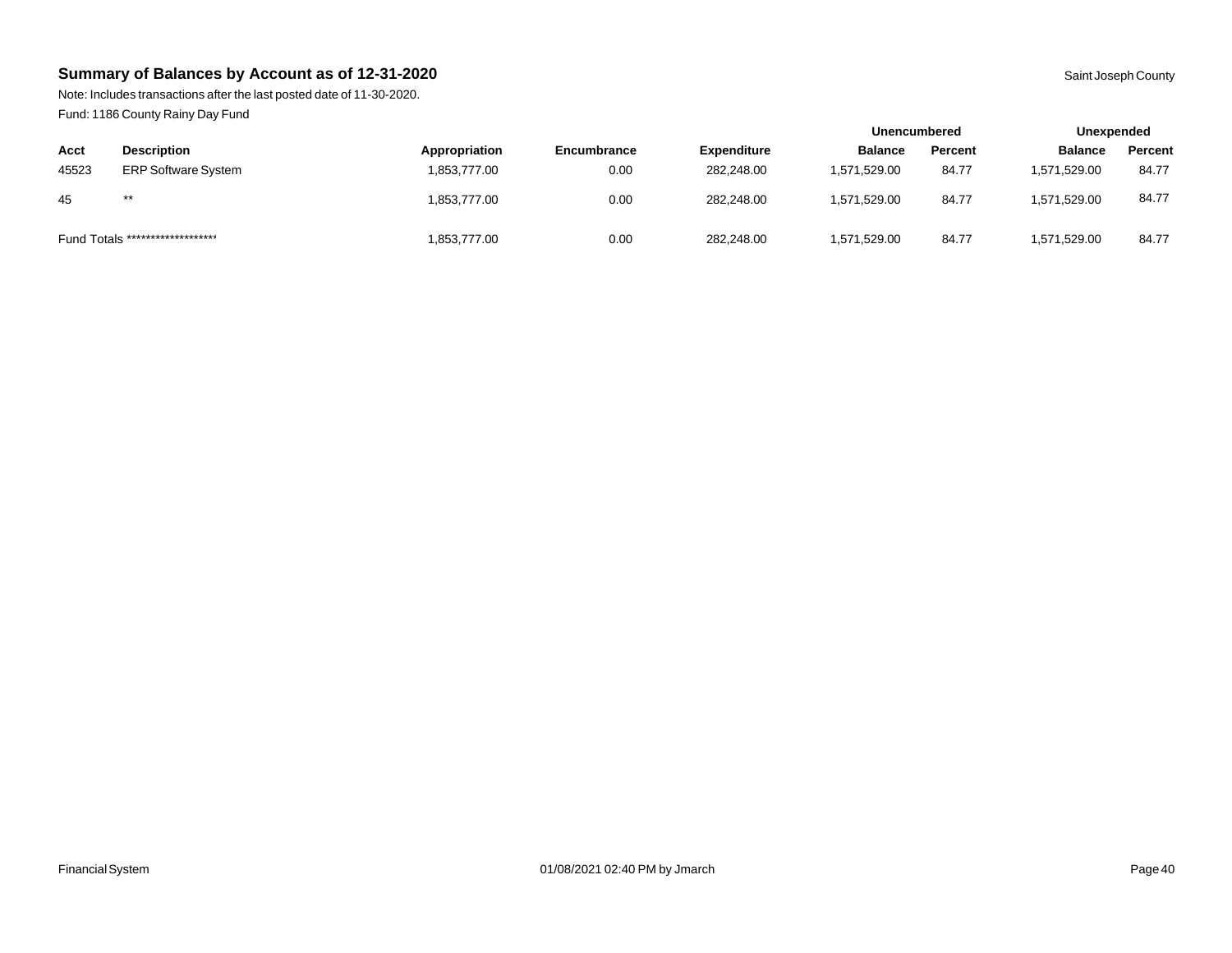Note: Includes transactions after the last posted date of 11-30-2020. Fund: 1188 Cumulative Reassessment

|       |                                   |               |             |                    | <b>Unencumbered</b> |         | <b>Unexpended</b> |         |
|-------|-----------------------------------|---------------|-------------|--------------------|---------------------|---------|-------------------|---------|
| Acct  | <b>Description</b>                | Appropriation | Encumbrance | <b>Expenditure</b> | <b>Balance</b>      | Percent | <b>Balance</b>    | Percent |
| 11040 | <b>Board Member</b>               | 50,000.00     | 0.00        | 7,092.00           | 42,908.00           | 85.82   | 42,908.00         | 85.82   |
| 11070 | <b>Chief Deputy</b>               | 48,480.00     | 0.00        | 46,165.43          | 2,314.57            | 4.77    | 2,314.57          | 4.77    |
| 11101 | Deputy                            | 90,900.00     | 0.00        | 55,602.45          | 35,297.55           | 38.83   | 35,297.55         | 38.83   |
| 11102 | Second Deputy                     | 181,800.00    | 0.00        | 147,788.67         | 34,011.33           | 18.71   | 34,011.33         | 18.71   |
| 11103 | <b>Third Deputy</b>               | 90,900.00     | 0.00        | 70,916.08          | 19,983.92           | 21.98   | 19,983.92         | 21.98   |
| 11625 | Prop. Tax Appeals Manager         | 45,450.00     | 0.00        | 41,138.52          | 4,311.48            | 9.49    | 4,311.48          | 9.49    |
| 11809 | Compliance Manager-Reasses.       | 45,450.00     | 0.00        | 42,345.55          | 3,104.45            | 6.83    | 3,104.45          | 6.83    |
| 11950 | Part Time                         | 215,280.00    | 0.00        | 119,793.04         | 95,486.96           | 44.35   | 95,486.96         | 44.35   |
| 11    | $\star\star$                      | 768,260.00    | 0.00        | 530,841.74         | 237,418.26          | 30.90   | 237,418.26        | 30.90   |
| 14800 | <b>FICA Taxes</b>                 | 56,943.00     | 0.00        | 39,124.67          | 17,818.33           | 31.29   | 17,818.33         | 31.29   |
| 14810 | <b>PERF</b>                       | 55,049.00     | 0.00        | 47,243.20          | 7,805.80            | 14.18   | 7,805.80          | 14.18   |
| 14840 | Group Health Insurance            | 220,090.00    | 0.00        | 220,090.00         | 0.00                | 0.00    | 0.00              | 0.00    |
| 14    | $\star\star$                      | 332,082.00    | 0.00        | 306,457.87         | 25,624.13           | 7.72    | 25,624.13         | 7.72    |
| 21010 | Stationery & Printing             | 4,000.00      | 0.00        | 0.00               | 4,000.00            | 100.00  | 4,000.00          | 100.00  |
| 21020 | Official Forms & Records          | 2,000.00      | 0.00        | 225.00             | 1,775.00            | 88.75   | 1,775.00          | 88.75   |
| 21030 | <b>Office Supplies</b>            | 8,000.00      | 0.00        | 3,425.69           | 4,574.31            | 57.18   | 4,574.31          | 57.18   |
| 21    | $\star\star$                      | 14,000.00     | 0.00        | 3,650.69           | 10,349.31           | 73.92   | 10,349.31         | 73.92   |
| 31010 | <b>Legal Services</b>             | 14,000.00     | 0.00        | 13,475.00          | 525.00              | 3.75    | 525.00            | 3.75    |
| 31070 | <b>Other Contractual Services</b> | 375,000.00    | 0.00        | 287,291.04         | 87,708.96           | 23.39   | 87,708.96         | 23.39   |
| 31300 | <b>Appraisers Fees</b>            | 21,000.00     | 0.00        | 0.00               | 21,000.00           | 100.00  | 21,000.00         | 100.00  |
| 31    | $^{\star\star}$                   | 410,000.00    | 0.00        | 300,766.04         | 109,233.96          | 26.64   | 109,233.96        | 26.64   |
| 32010 | Mileage/Mileage Allowance         | 10,000.00     | 0.00        | 5,686.18           | 4,313.82            | 43.14   | 4,313.82          | 43.14   |
| 32020 | Travel/Mileage                    | 17,000.00     | 0.00        | 1,561.27           | 15,438.73           | 90.82   | 15,438.73         | 90.82   |
| 32200 | Telephone                         | 6,000.00      | 0.00        | 480.14             | 5,519.86            | 92.00   | 5,519.86          | 92.00   |
| 32350 | Postage                           | 45,000.00     | 0.00        | 37,950.70          | 7,049.30            | 15.67   | 7,049.30          | 15.67   |
| 32    | $^{\star\star}$                   | 78,000.00     | 0.00        | 45,678.29          | 32,321.71           | 41.44   | 32,321.71         | 41.44   |
| 36300 | Repair - Office Equipment         | 1,000.00      | 0.00        | 0.00               | 1,000.00            | 100.00  | 1,000.00          | 100.00  |

Financial System **Example 2019** 2021 02:40 PM by Jmarch **Page 41** 201/08/2021 02:40 PM by Jmarch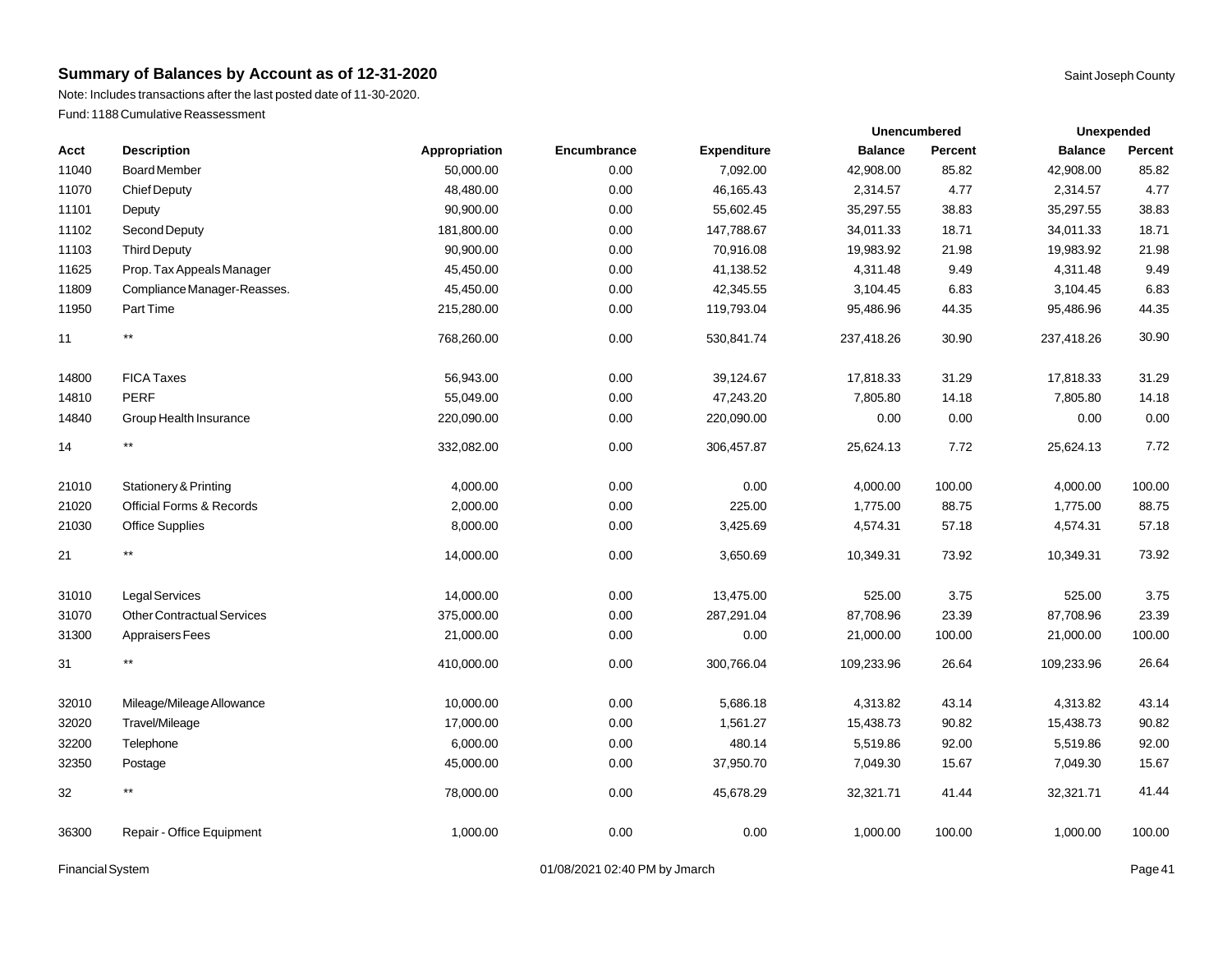Note: Includes transactions after the last posted date of 11-30-2020. Fund: 1188 Cumulative Reassessment

|       |                                  |               |             |                    | <b>Unencumbered</b> |         | Unexpended     |         |
|-------|----------------------------------|---------------|-------------|--------------------|---------------------|---------|----------------|---------|
| Acct  | <b>Description</b>               | Appropriation | Encumbrance | <b>Expenditure</b> | <b>Balance</b>      | Percent | <b>Balance</b> | Percent |
| 36    | $^{\star\star}$                  | 1,000.00      | 0.00        | 0.00               | 1,000.00            | 100.00  | 1,000.00       | 100.00  |
| 37100 | Auto Lease                       | 16,500.00     | 0.00        | 12,705.97          | 3,794.03            | 22.99   | 3,794.03       | 22.99   |
| 37400 | Leases - copiers                 | 2,000.00      | 0.00        | 855.65             | 1,144.35            | 57.22   | 1,144.35       | 57.22   |
| 37    | $***$                            | 18,500.00     | 0.00        | 13,561.62          | 4,938.38            | 26.69   | 4,938.38       | 26.69   |
| 39010 | Dues & Subscription              | 3,000.00      | 0.00        | 776.00             | 2,224.00            | 74.13   | 2,224.00       | 74.13   |
| 39750 | Information Technology           | 4,000.00      | 0.00        | 419.95             | 3,580.05            | 89.50   | 3,580.05       | 89.50   |
| 39    | $^{\star\star}$                  | 7,000.00      | 0.00        | 1,195.95           | 5,804.05            | 82.92   | 5,804.05       | 82.92   |
| 44010 | Equipment                        | 17,000.00     | 0.00        | 0.00               | 17,000.00           | 100.00  | 17,000.00      | 100.00  |
| 44    | $***$                            | 17,000.00     | 0.00        | 0.00               | 17,000.00           | 100.00  | 17,000.00      | 100.00  |
| 45510 | Furniture & Fixtures             | 8,000.00      | 0.00        | 638.68             | 7,361.32            | 92.02   | 7,361.32       | 92.02   |
| 45    | $***$                            | 8,000.00      | 0.00        | 638.68             | 7,361.32            | 92.02   | 7,361.32       | 92.02   |
|       | Fund Totals ******************** | 1,653,842.00  | 0.00        | 1,202,790.88       | 451,051.12          | 27.27   | 451,051.12     | 27.27   |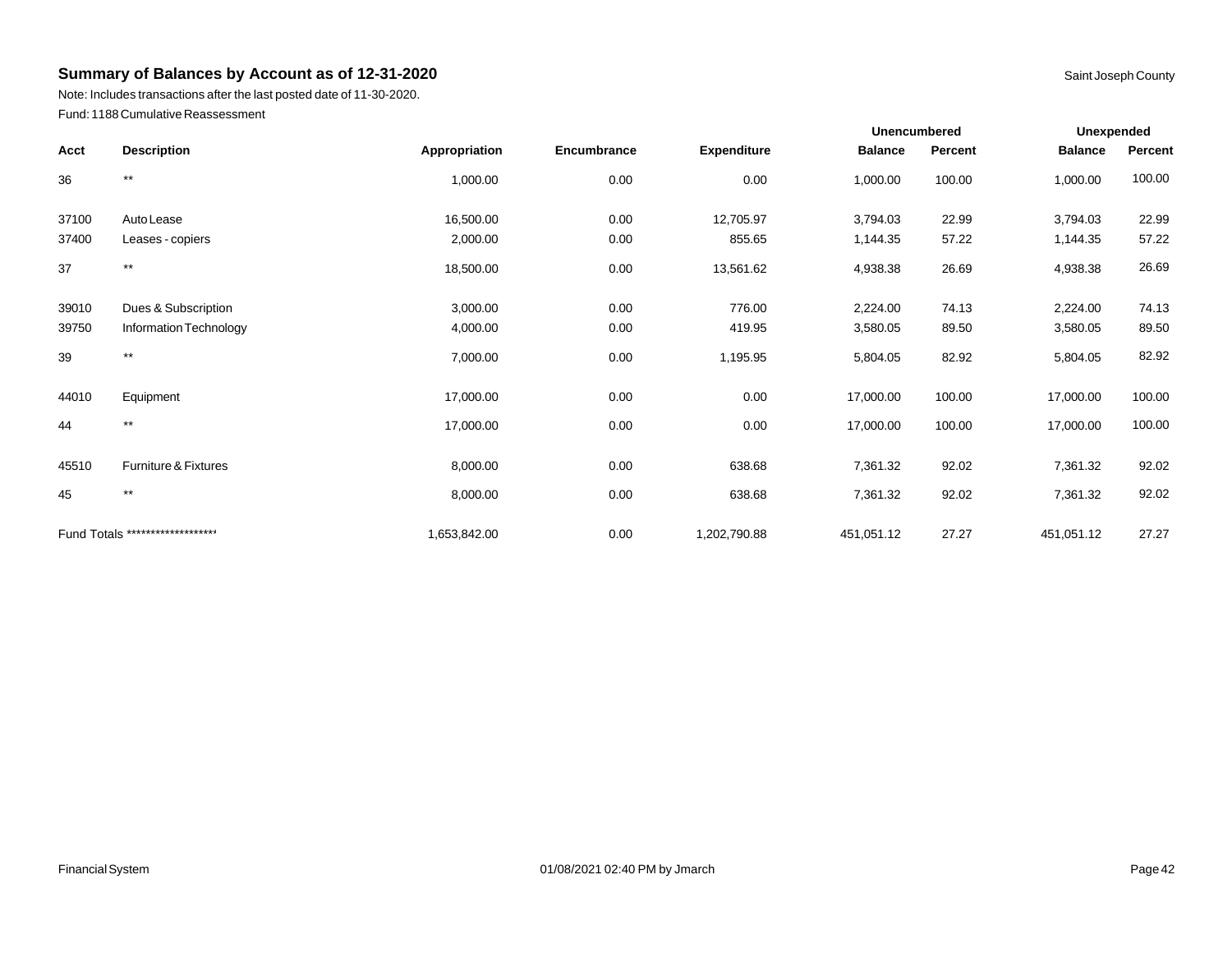Note: Includes transactions after the last posted date of 11-30-2020. Fund: 1189 Recorder Perpetuation

|       |                                  |               |             |                    | <b>Unencumbered</b> |          | Unexpended     |          |
|-------|----------------------------------|---------------|-------------|--------------------|---------------------|----------|----------------|----------|
| Acct  | <b>Description</b>               | Appropriation | Encumbrance | <b>Expenditure</b> | <b>Balance</b>      | Percent  | <b>Balance</b> | Percent  |
| 11360 | Technician I (Sr)                | 37,365.00     | 0.00        | 37,365.00          | 0.00                | 0.00     | 0.00           | 0.00     |
| 11676 | Technician I/Deputy Rec I        | 33,347.00     | 0.00        | 33,348.00          | (1.00)              | 0.00     | (1.00)         | 0.00     |
| 11    | $^{\star\star}$                  | 70,712.00     | 0.00        | 70,713.00          | (1.00)              | 0.00     | (1.00)         | 0.00     |
| 14800 | <b>FICA Taxes</b>                | 5,410.00      | 0.00        | 5,284.09           | 125.91              | 2.33     | 125.91         | 2.33     |
| 14810 | <b>PERF</b>                      | 7,920.00      | 0.00        | 7,919.83           | 0.17                | 0.00     | 0.17           | 0.00     |
| 14840 | Group Health Insurance           | 33,860.00     | 0.00        | 33,860.00          | 0.00                | 0.00     | 0.00           | 0.00     |
| 14    | $^{\star\star}$                  | 47,190.00     | 0.00        | 47,063.92          | 126.08              | 0.27     | 126.08         | 0.27     |
| 21030 | <b>Office Supplies</b>           | 0.00          | 0.00        | 4,020.09           | (4,020.09)          | 0.00     | (4,020.09)     | 0.00     |
| 21    | $^{\star\star}$                  | 0.00          | 0.00        | 4,020.09           | (4,020.09)          | 0.00     | (4,020.09)     | 0.00     |
| 36300 | Repair - Office Equipment        | 0.00          | 0.00        | 122.20             | (122.20)            | 0.00     | (122.20)       | 0.00     |
| 36    | $^{\star\star}$                  | 0.00          | 0.00        | 122.20             | (122.20)            | 0.00     | (122.20)       | 0.00     |
| 39010 | Dues & Subscription              | 0.00          | 0.00        | 613.89             | (613.89)            | 0.00     | (613.89)       | 0.00     |
| 39750 | Information Technology           | 0.00          | 9,334.95    | 244,091.82         | (253, 426.77)       | 0.00     | (244, 091.82)  | 0.00     |
| 39751 | <b>Credit Card Fees</b>          | 0.00          | 0.00        | 498.58             | (498.58)            | 0.00     | (498.58)       | 0.00     |
| 39    | $^{\star\star}$                  | 0.00          | 9,334.95    | 245,204.29         | (254, 539.24)       | 0.00     | (245, 204.29)  | 0.00     |
|       | Fund Totals ******************** | 117,902.00    | 9,334.95    | 367,123.50         | (258, 556.45)       | (219.30) | (249, 221.50)  | (211.38) |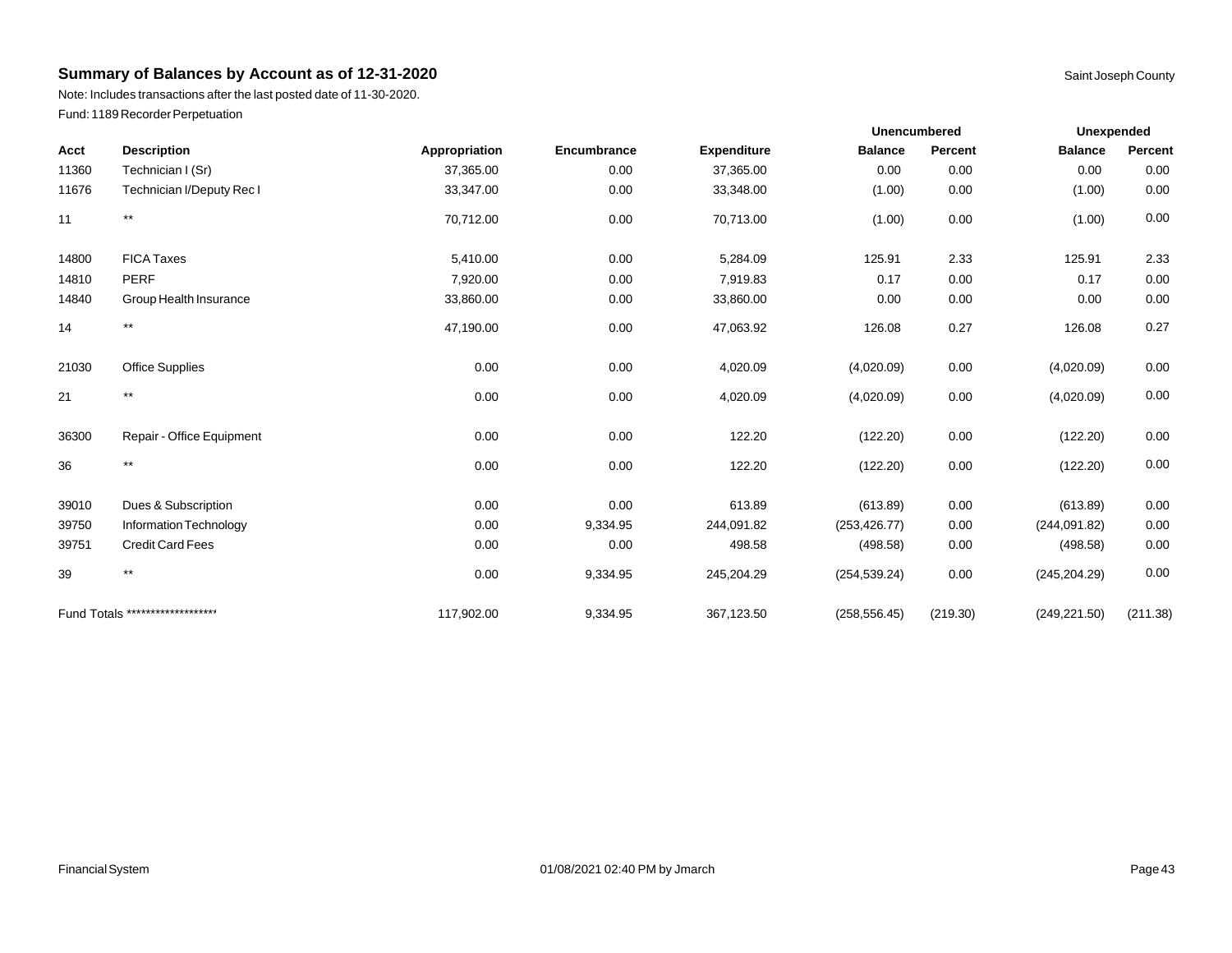Note: Includes transactions after the last posted date of 11-30-2020. Fund: 1193 County Police Pension Trust

|       |                                  |               |             |                    | <b>Unencumbered</b> |         | Unexpended     |         |
|-------|----------------------------------|---------------|-------------|--------------------|---------------------|---------|----------------|---------|
| Acct  | <b>Description</b>               | Appropriation | Encumbrance | <b>Expenditure</b> | <b>Balance</b>      | Percent | <b>Balance</b> | Percent |
| 14830 | Police Pension                   | 500,000.00    | 0.00        | 500,000.00         | 0.00                | 0.00    | 0.00           | 0.00    |
| 14    | $***$                            | 500,000.00    | 0.00        | 500,000.00         | 0.00                | 0.00    | 0.00           | 0.00    |
|       | Fund Totals ******************** | 500,000.00    | 0.00        | 500,000.00         | 0.00                | 0.00    | 0.00           | 0.00    |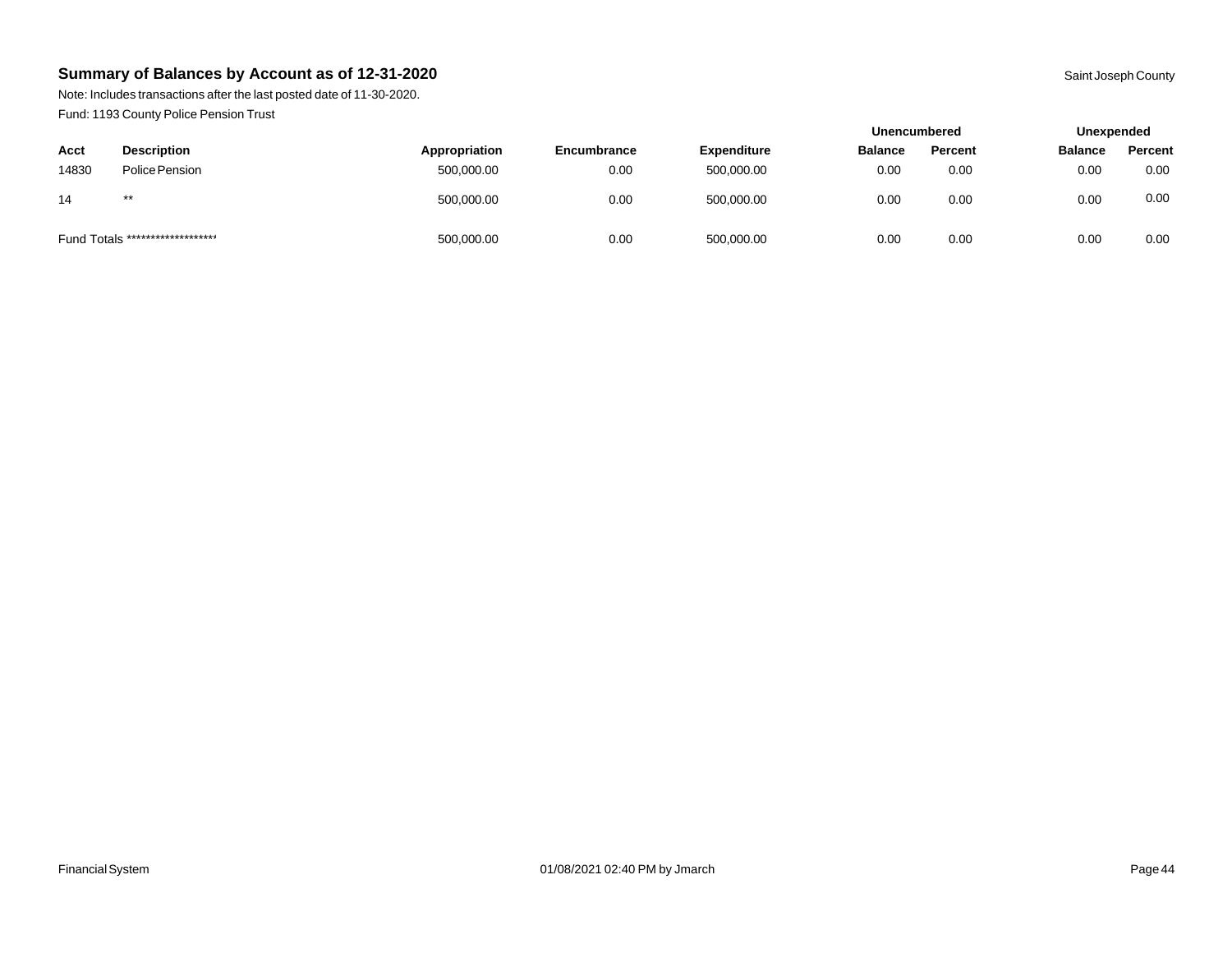Note: Includes transactions after the last posted date of 11-30-2020. Fund: 1194 Solid Waste Management

| Acct             | <b>Description</b>        | Appropriation | Encumbrance                   | <b>Expenditure</b> | <b>Balance</b> | Percent | <b>Balance</b> | Percent |
|------------------|---------------------------|---------------|-------------------------------|--------------------|----------------|---------|----------------|---------|
| 11985            | Temp/Seasonal Help        | 4,000.00      | 0.00                          | 462.00             | 3,538.00       | 88.45   | 3,538.00       | 88.45   |
| 11988            | Finance Director          | 51,821.00     | 0.00                          | 51,821.00          | 0.00           | 0.00    | 0.00           | 0.00    |
| 11990            | Program Assistant         | 16,839.00     | 0.00                          | 16,712.92          | 126.08         | 0.75    | 126.08         | 0.75    |
| 11991            | Outreach Coordinator      | 51,821.00     | 0.00                          | 51,821.00          | 0.00           | 0.00    | 0.00           | 0.00    |
| 11               | $^{\star\star}$           | 124,481.00    | 0.00                          | 120,816.92         | 3,664.08       | 2.94    | 3,664.08       | 2.94    |
| 12003            | Solid Waste Director      | 69,728.00     | 0.00                          | 69,728.00          | 0.00           | 0.00    | 0.00           | 0.00    |
| 12004            | HHH Worker I              | 34,727.00     | 0.00                          | 34,727.00          | 0.00           | 0.00    | 0.00           | 0.00    |
| 12005            | HHW Worker II             | 33,827.00     | 0.00                          | 30,823.90          | 3,003.10       | 8.88    | 3,003.10       | 8.88    |
| 12006            | <b>HHH Worker III</b>     | 34,727.00     | 0.00                          | 34,727.00          | 0.00           | 0.00    | 0.00           | 0.00    |
| 12007            | <b>HHW Laborer</b>        | 7,530.00      | 0.00                          | 0.00               | 7,530.00       | 100.00  | 7,530.00       | 100.00  |
| 12               | $\star\star$              | 180,539.00    | 0.00                          | 170,005.90         | 10,533.10      | 5.83    | 10,533.10      | 5.83    |
| 14800            | <b>FICA Taxes</b>         | 25,000.00     | 0.00                          | 21,943.17          | 3,056.83       | 12.23   | 3,056.83       | 12.23   |
| 14810            | PERF                      | 31,000.00     | $0.00\,$                      | 30,648.71          | 351.29         | 1.13    | 351.29         | 1.13    |
| 14840            | Group Health Insurance    | 140,000.00    | 0.00                          | 106,671.56         | 33,328.44      | 23.81   | 33,328.44      | 23.81   |
| 14850            | Unemployment              | 1,000.00      | 0.00                          | 381.95             | 618.05         | 61.80   | 618.05         | 61.80   |
| 14               | $\star\star$              | 197,000.00    | 0.00                          | 159,645.39         | 37,354.61      | 18.96   | 37,354.61      | 18.96   |
| 21010            | Stationery & Printing     | 0.00          | 0.00                          | 0.00               | 0.00           | 0.00    | 0.00           | 0.00    |
| 21030            | <b>Office Supplies</b>    | 4,000.00      | 0.00                          | 1,156.39           | 2,843.61       | 71.09   | 2,843.61       | 71.09   |
| 21               | $^{\star\star}$           | 4,000.00      | 0.00                          | 1,156.39           | 2,843.61       | 71.09   | 2,843.61       | 71.09   |
| 22010            | Gas Oil & Lubricants      | 2,000.00      | 0.00                          | 58.26              | 1,941.74       | 97.09   | 1,941.74       | 97.09   |
| 22               | $\star\star$              | 2,000.00      | 0.00                          | 58.26              | 1,941.74       | 97.09   | 1,941.74       | 97.09   |
| 31010            | <b>Legal Services</b>     | 21,000.00     | 0.00                          | 21,000.00          | 0.00           | 0.00    | 0.00           | 0.00    |
| 31011            | Other Legal Services      | 5,000.00      | 0.00                          | 600.00             | 4,400.00       | 88.00   | 4,400.00       | 88.00   |
| 31420            | <b>Billing Services</b>   | 25,000.00     | 0.00                          | 20,000.00          | 5,000.00       | 20.00   | 5,000.00       | 20.00   |
| 31               | $^{\star\star}$           | 51,000.00     | 0.00                          | 41,600.00          | 9,400.00       | 18.43   | 9,400.00       | 18.43   |
| 32010            | Mileage/Mileage Allowance | 2,000.00      | 0.00                          | 0.00               | 2,000.00       | 100.00  | 2,000.00       | 100.00  |
| Financial System |                           |               | 01/08/2021 02:40 PM by Jmarch |                    |                |         |                | Page 45 |

**Unexpended**

**Unencumbered**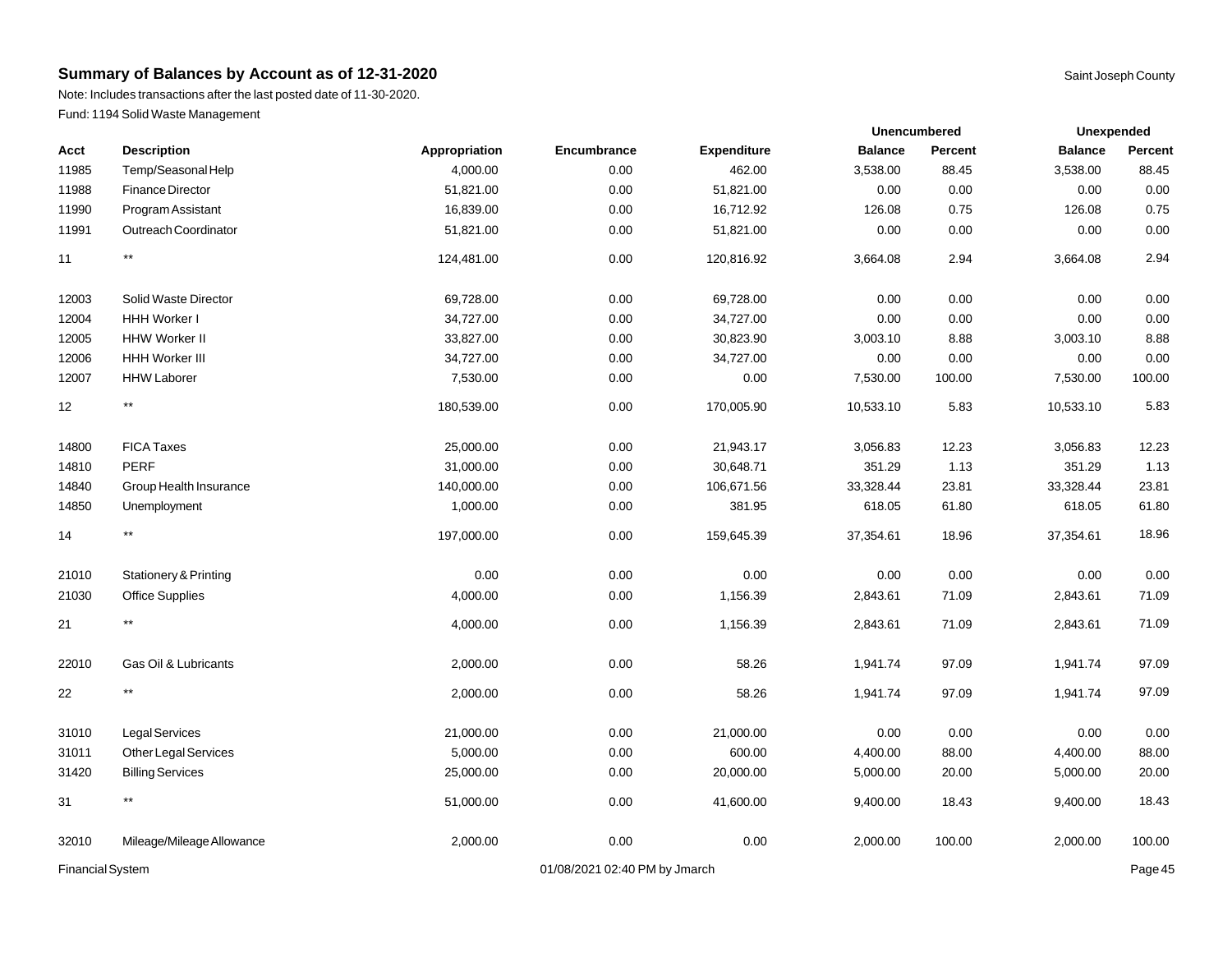Note: Includes transactions after the last posted date of 11-30-2020. Fund: 1194 Solid Waste Management

| Acct  | <b>Description</b>                  | Appropriation | Encumbrance | Expenditure  | <b>Balance</b> | <b>Percent</b> | <b>Balance</b> | Percent |
|-------|-------------------------------------|---------------|-------------|--------------|----------------|----------------|----------------|---------|
| 32020 | Travel/Mileage                      | 3,000.00      | 0.00        | 0.00         | 3,000.00       | 100.00         | 3,000.00       | 100.00  |
| 32049 | Education                           | 10,000.00     | 0.00        | 1,987.13     | 8,012.87       | 80.13          | 8,012.87       | 80.13   |
| 32059 | <b>Recycling Schedules</b>          | 35,000.00     | 0.00        | 23,671.26    | 11,328.74      | 32.37          | 11,328.74      | 32.37   |
| 32350 | Postage                             | 3,000.00      | 0.00        | 667.80       | 2,332.20       | 77.74          | 2,332.20       | 77.74   |
| 32    | $^{\star\star}$                     | 53,000.00     | 0.00        | 26,326.19    | 26,673.81      | 50.33          | 26,673.81      | 50.33   |
| 33010 | <b>Publication Of Legal Notices</b> | 1,000.00      | 0.00        | 282.01       | 717.99         | 71.80          | 717.99         | 71.80   |
| 33020 | Advertising                         | 5,000.00      | 0.00        | 0.00         | 5,000.00       | 100.00         | 5,000.00       | 100.00  |
| 33    | $^{\star\star}$                     | 6,000.00      | 0.00        | 282.01       | 5,717.99       | 95.30          | 5,717.99       | 95.30   |
| 34030 | Liability Insurance Coverage        | 55,000.00     | 0.00        | 54,574.91    | 425.09         | 0.77           | 425.09         | 0.77    |
| 34    | $^{\star\star}$                     | 55,000.00     | 0.00        | 54,574.91    | 425.09         | 0.77           | 425.09         | 0.77    |
| 35015 | <b>Utilities</b>                    | 10,000.00     | 0.00        | 6,343.11     | 3,656.89       | 36.57          | 3,656.89       | 36.57   |
| 35    | $^{\star\star}$                     | 10,000.00     | 0.00        | 6,343.11     | 3,656.89       | 36.57          | 3,656.89       | 36.57   |
| 36010 | <b>Building Maintenance</b>         | 50,000.00     | 0.00        | 6,394.12     | 43,605.88      | 87.21          | 43,605.88      | 87.21   |
| 36015 | <b>Contractual Services</b>         | 500,000.00    | 0.00        | 381,300.58   | 118,699.42     | 23.74          | 118,699.42     | 23.74   |
| 36500 | Service Contract                    | 500.00        | 0.00        | 0.00         | 500.00         | 100.00         | 500.00         | 100.00  |
| 36505 | Curbside Pickup                     | 2,315,000.00  | 0.00        | 2,249,916.48 | 65,083.52      | 2.81           | 65,083.52      | 2.81    |
| 36506 | Solid Waste Bins                    | 5,000.00      | 0.00        | 0.00         | 5,000.00       | 100.00         | 5,000.00       | 100.00  |
| 36507 | <b>Fiscal Assistance</b>            | 12,000.00     | 0.00        | 12,000.00    | 0.00           | 0.00           | 0.00           | 0.00    |
| 36    | $^{\star\star}$                     | 2,882,500.00  | 0.00        | 2,649,611.18 | 232,888.82     | 8.08           | 232,888.82     | 8.08    |
| 37052 | <b>Banking Charges</b>              | 1,200.00      | 0.00        | 0.00         | 1,200.00       | 100.00         | 1,200.00       | 100.00  |
| 37    | $^{\star\star}$                     | 1,200.00      | 0.00        | 0.00         | 1,200.00       | 100.00         | 1,200.00       | 100.00  |
| 38012 | Interest on Debt                    | 15,600.00     | 0.00        | 6,751.01     | 8,848.99       | 56.72          | 8,848.99       | 56.72   |
| 38013 | Principal on Debt                   | 280,000.00    | 0.00        | 273,233.74   | 6,766.26       | 2.42           | 6,766.26       | 2.42    |
| 38    | $^{\star\star}$                     | 295,600.00    | 0.00        | 279,984.75   | 15,615.25      | 5.28           | 15,615.25      | 5.28    |

**Unexpended**

**Unencumbered**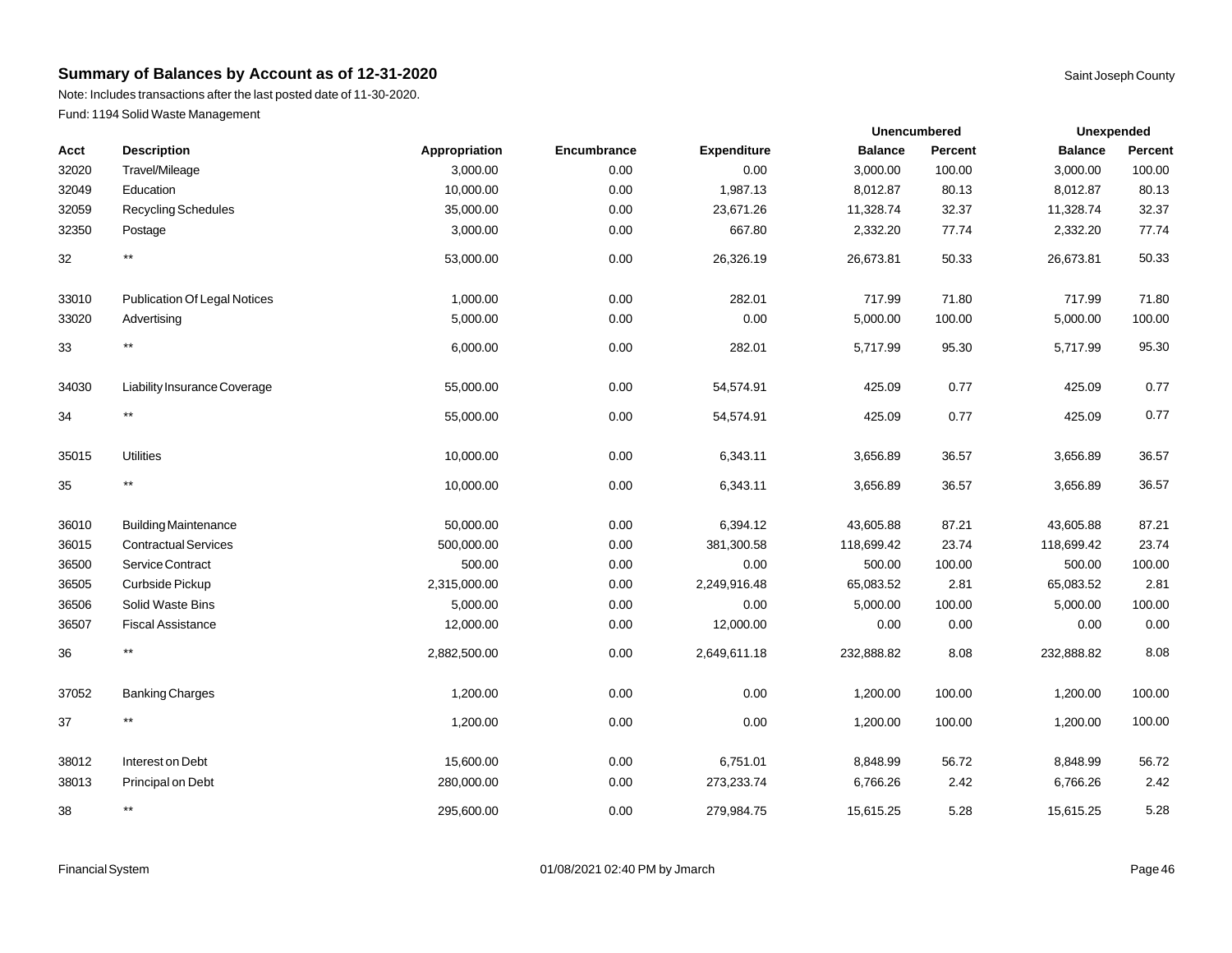Note: Includes transactions after the last posted date of 11-30-2020. Fund: 1194 Solid Waste Management

|       |                                  |               |             |                    | <b>Unencumbered</b> |         | <b>Unexpended</b> |         |
|-------|----------------------------------|---------------|-------------|--------------------|---------------------|---------|-------------------|---------|
| Acct  | <b>Description</b>               | Appropriation | Encumbrance | <b>Expenditure</b> | <b>Balance</b>      | Percent | <b>Balance</b>    | Percent |
| 39010 | Dues & Subscription              | 1,500.00      | 0.00        | 750.00             | 750.00              | 50.00   | 750.00            | 50.00   |
| 39600 | Refunds, Awards & Indemnities    | 0.00          | 0.00        | 416.49             | (416.49)            | 0.00    | (416.49)          | 0.00    |
| 39750 | Information Technology           | 20,000.00     | 0.00        | 17,667.93          | 2,332.07            | 11.66   | 2,332.07          | 11.66   |
| 39    | $***$                            | 21,500.00     | 0.00        | 18,834.42          | 2,665.58            | 12.40   | 2,665.58          | 12.40   |
| 44250 | Office Equipment                 | 2,000.00      | 0.00        | 0.00               | 2,000.00            | 100.00  | 2,000.00          | 100.00  |
| 44    | $***$                            | 2,000.00      | 0.00        | 0.00               | 2,000.00            | 100.00  | 2,000.00          | 100.00  |
| 45010 | Vehicles                         | 25,000.00     | 0.00        | 23,758.42          | 1,241.58            | 4.97    | 1,241.58          | 4.97    |
| 45510 | Furniture & Fixtures             | 1,000.00      | 0.00        | 0.00               | 1,000.00            | 100.00  | 1,000.00          | 100.00  |
| 45520 | Computer Equipment               | 4,000.00      | 0.00        | 1,035.91           | 2,964.09            | 74.10   | 2,964.09          | 74.10   |
| 45    | $***$                            | 30,000.00     | 0.00        | 24,794.33          | 5,205.67            | 17.35   | 5,205.67          | 17.35   |
|       | Fund Totals ******************** | 3,915,820.00  | 0.00        | 3,554,033.76       | 361,786.24          | 9.24    | 361,786.24        | 9.24    |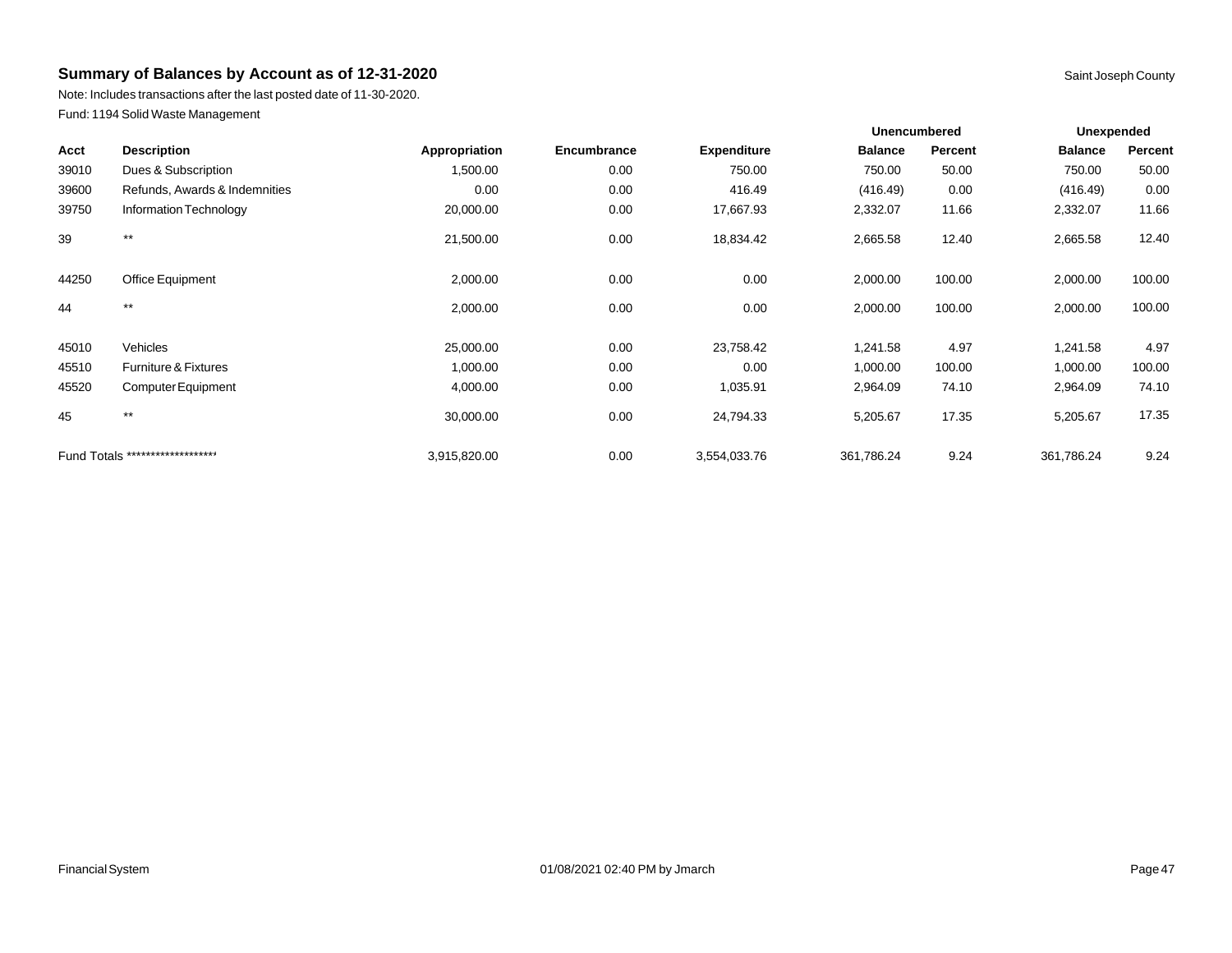Note: Includes transactions after the last posted date of 11-30-2020. Fund: 1202 Surveyor Corner Fund

|       |                                   |               |             |                    | <b>Unencumbered</b> |         | Unexpended     |         |
|-------|-----------------------------------|---------------|-------------|--------------------|---------------------|---------|----------------|---------|
| Acct  | <b>Description</b>                | Appropriation | Encumbrance | <b>Expenditure</b> | <b>Balance</b>      | Percent | <b>Balance</b> | Percent |
| 11007 | County Surveyor                   | 34,550.00     | 0.00        | 34,550.10          | (0.10)              | 0.00    | (0.10)         | 0.00    |
| 11    | $***$                             | 34,550.00     | 0.00        | 34,550.10          | (0.10)              | 0.00    | (0.10)         | 0.00    |
| 31070 | <b>Other Contractual Services</b> | 125,000.00    | 34,063.00   | 88,890.06          | 2,046.94            | 1.64    | 36,109.94      | 28.89   |
| 31    | $***$                             | 125,000.00    | 34,063.00   | 88,890.06          | 2.046.94            | 1.64    | 36,109.94      | 28.89   |
| 37100 | Auto Lease                        | 4,680.00      | 0.00        | 2,968.98           | 1,711.02            | 36.56   | 1,711.02       | 36.56   |
| 37    | $***$                             | 4,680.00      | 0.00        | 2,968.98           | 1,711.02            | 36.56   | 1,711.02       | 36.56   |
|       | Fund Totals ********************  | 164,230.00    | 34,063.00   | 126.409.14         | 3.757.86            | 2.29    | 37,820.86      | 23.03   |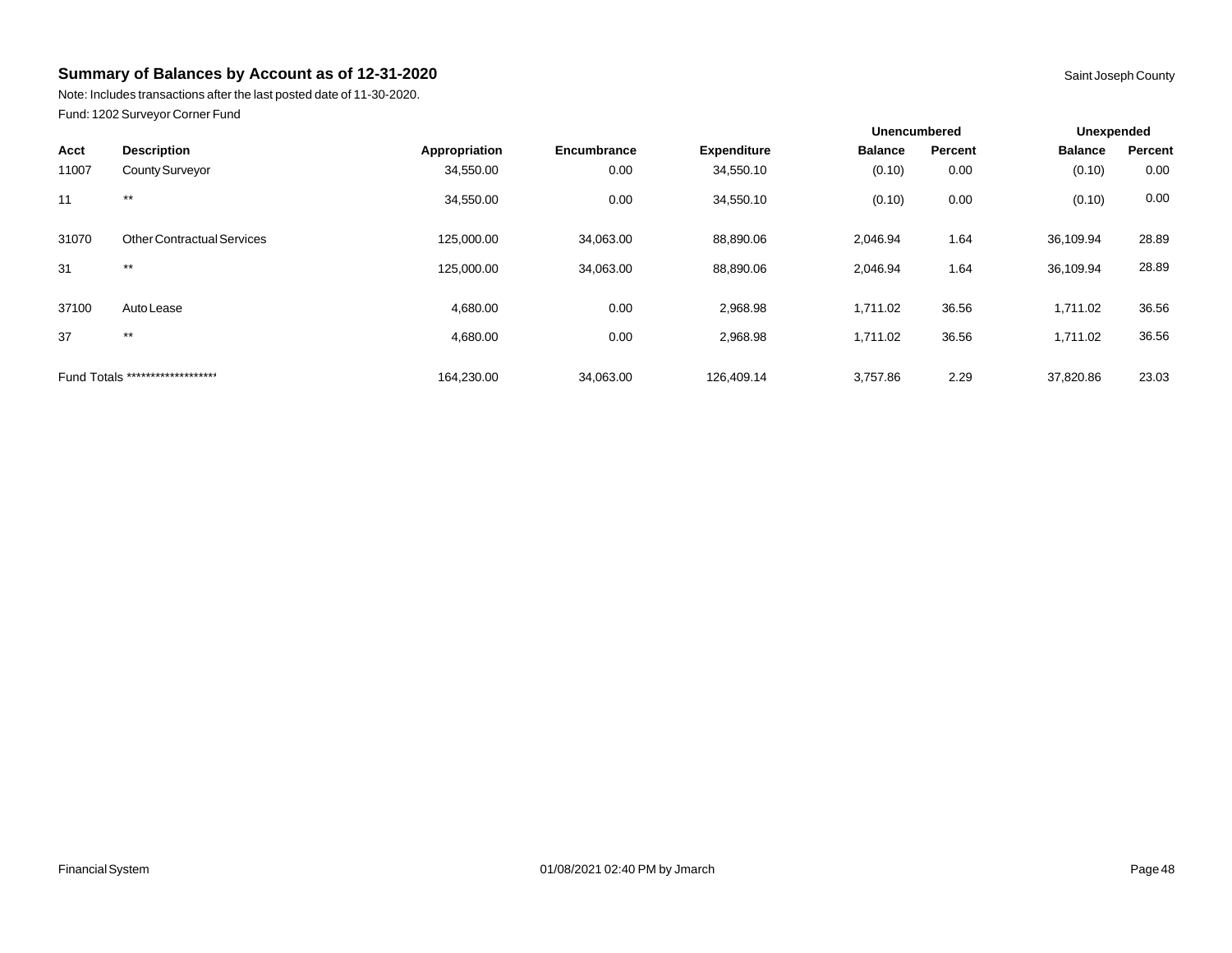Note: Includes transactions after the last posted date of 11-30-2020. Fund: 1213 GAL/CASA Program

|       |                                   |               |             |                    | Unencumbered   |         | <b>Unexpended</b> |         |
|-------|-----------------------------------|---------------|-------------|--------------------|----------------|---------|-------------------|---------|
| Acct  | <b>Description</b>                | Appropriation | Encumbrance | <b>Expenditure</b> | <b>Balance</b> | Percent | <b>Balance</b>    | Percent |
| 11772 | Casa Volunteer Supervisor I       | 158,415.47    | 0.00        | 106,939.73         | 51,475.74      | 32.49   | 51,475.74         | 32.49   |
| 11994 | <b>CASA Data Specialist</b>       | 37,230.84     | 0.00        | 37,230.84          | 0.00           | 0.00    | 0.00              | 0.00    |
| 11    | $^{\star\star}$                   | 195,646.31    | 0.00        | 144,170.57         | 51,475.74      | 26.31   | 51,475.74         | 26.31   |
| 14800 | <b>FICA Taxes</b>                 | 14,967.84     | 0.00        | 13,059.37          | 1,908.47       | 12.75   | 1,908.47          | 12.75   |
| 14810 | <b>PERF</b>                       | 24,545.54     | 0.00        | 22,170.98          | 2,374.56       | 9.67    | 2,374.56          | 9.67    |
| 14840 | Group Health Insurance            | 101,580.00    | 0.00        | 42,325.00          | 59,255.00      | 58.33   | 59,255.00         | 58.33   |
| 14    | $^{\star\star}$                   | 141,093.38    | 0.00        | 77,555.35          | 63,538.03      | 45.03   | 63,538.03         | 45.03   |
| 21030 | <b>Office Supplies</b>            | 2,018.75      | 13.00       | 977.94             | 1,027.81       | 50.91   | 1,040.81          | 51.56   |
| 21    | $^{\star\star}$                   | 2,018.75      | 13.00       | 977.94             | 1,027.81       | 50.91   | 1,040.81          | 51.56   |
| 31070 | <b>Other Contractual Services</b> | 50,000.00     | 0.00        | 27,300.00          | 22,700.00      | 45.40   | 22,700.00         | 45.40   |
| 31    | $^{\star\star}$                   | 50,000.00     | 0.00        | 27,300.00          | 22,700.00      | 45.40   | 22,700.00         | 45.40   |
| 32020 | Travel/Mileage                    | 8,000.00      | 0.00        | 1,261.32           | 6,738.68       | 84.23   | 6,738.68          | 84.23   |
| 32050 | Conferences & Training            | 5,000.00      | 0.00        | 213.88             | 4,786.12       | 95.72   | 4,786.12          | 95.72   |
| 32051 | Promotion                         | 50,000.00     | 0.00        | 22,946.16          | 27,053.84      | 54.11   | 27,053.84         | 54.11   |
| 32    | $^{\star\star}$                   | 63,000.00     | 0.00        | 24,421.36          | 38,578.64      | 61.24   | 38,578.64         | 61.24   |
| 44250 | Office Equipment                  | 5,000.00      | 0.00        | 0.00               | 5,000.00       | 100.00  | 5,000.00          | 100.00  |
| 44510 | Furniture & Fixtures              | 2,000.00      | 0.00        | 0.00               | 2,000.00       | 100.00  | 2,000.00          | 100.00  |
| 44    | $^{\star\star}$                   | 7,000.00      | 0.00        | 0.00               | 7,000.00       | 100.00  | 7,000.00          | 100.00  |
|       | Fund Totals ********************  | 458,758.44    | 13.00       | 274,425.22         | 184,320.22     | 40.18   | 184,333.22        | 40.18   |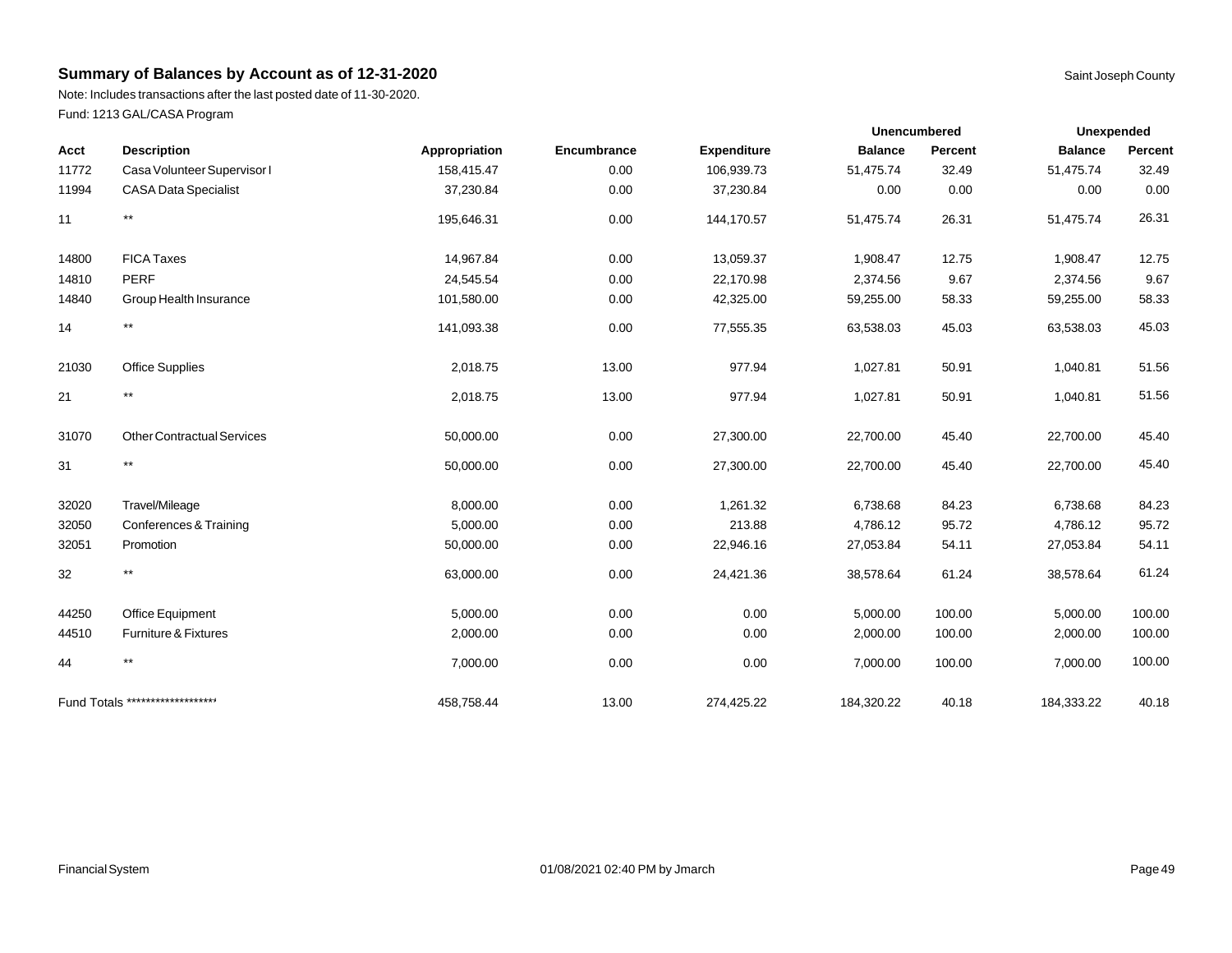Note: Includes transactions after the last posted date of 11-30-2020. Fund: 1216 Ineligible Deductions Fund

|       |                                   |               |             |                    | <b>Unencumbered</b> |         | Unexpended     |         |
|-------|-----------------------------------|---------------|-------------|--------------------|---------------------|---------|----------------|---------|
| Acct  | <b>Description</b>                | Appropriation | Encumbrance | <b>Expenditure</b> | <b>Balance</b>      | Percent | <b>Balance</b> | Percent |
| 11626 | <b>Property Tax Specialist</b>    | 38,000.00     | 0.00        | 37,593.51          | 406.49              | 1.07    | 406.49         | 1.07    |
| 11    | $***$                             | 38,000.00     | 0.00        | 37,593.51          | 406.49              | 1.07    | 406.49         | 1.07    |
| 14800 | <b>FICA Taxes</b>                 | 2,907.00      | 0.00        | 2,695.00           | 212.00              | 7.29    | 212.00         | 7.29    |
| 14810 | <b>PERF</b>                       | 4,256.00      | 0.00        | 4,210.42           | 45.58               | 1.07    | 45.58          | 1.07    |
| 14    | $***$                             | 7,163.00      | 0.00        | 6,905.42           | 257.58              | 3.60    | 257.58         | 3.60    |
| 39986 | <b>Fund Distribution to State</b> | 0.00          | 0.00        | 9.23               | (9.23)              | 0.00    | (9.23)         | 0.00    |
| 39    | $***$                             | 0.00          | 0.00        | 9.23               | (9.23)              | 0.00    | (9.23)         | 0.00    |
|       | Fund Totals ********************  | 45,163.00     | 0.00        | 44,508.16          | 654.84              | 1.45    | 654.84         | 1.45    |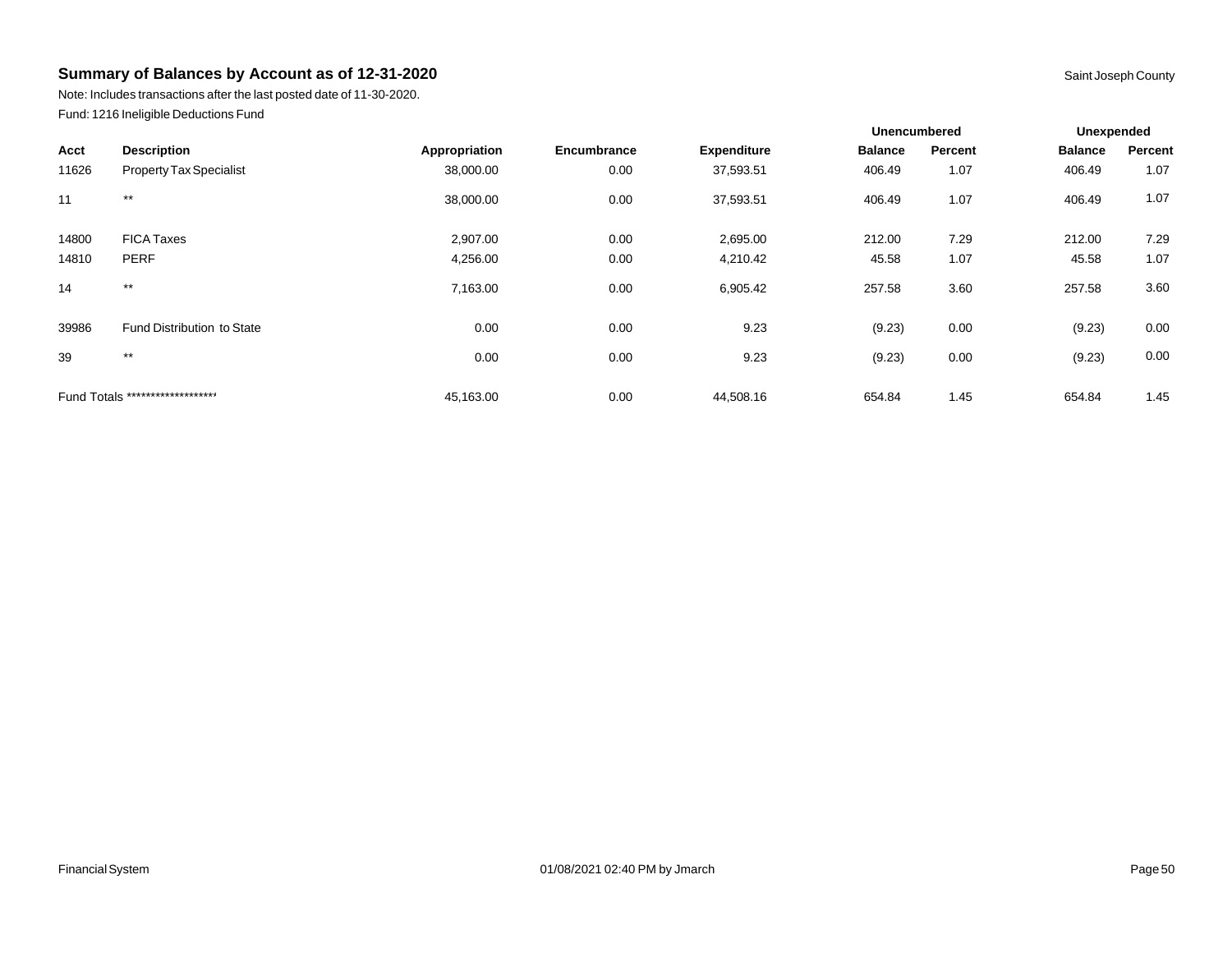Note: Includes transactions after the last posted date of 11-30-2020. Fund: 1217 Co. Elected Official Training

|                                  |                        |               |                    |                    | <b>Unencumbered</b> |         | Unexpended     |         |
|----------------------------------|------------------------|---------------|--------------------|--------------------|---------------------|---------|----------------|---------|
| Acct                             | <b>Description</b>     | Appropriation | <b>Encumbrance</b> | <b>Expenditure</b> | <b>Balance</b>      | Percent | <b>Balance</b> | Percent |
| 32020                            | Travel/Mileage         | 6,000.00      | 0.00               | 497.76             | 5.502.24            | 91.70   | 5,502.24       | 91.70   |
| 32050                            | Conferences & Training | 6,210.00      | 549.00             | 2.881.49           | 2.779.51            | 44.76   | 3,328.51       | 53.60   |
| 32                               | $***$                  | 12,210.00     | 549.00             | 3,379.25           | 8,281.75            | 67.83   | 8,830.75       | 72.32   |
| Fund Totals ******************** |                        | 12,210.00     | 549.00             | 3,379.25           | 8,281.75            | 67.83   | 8,830.75       | 72.32   |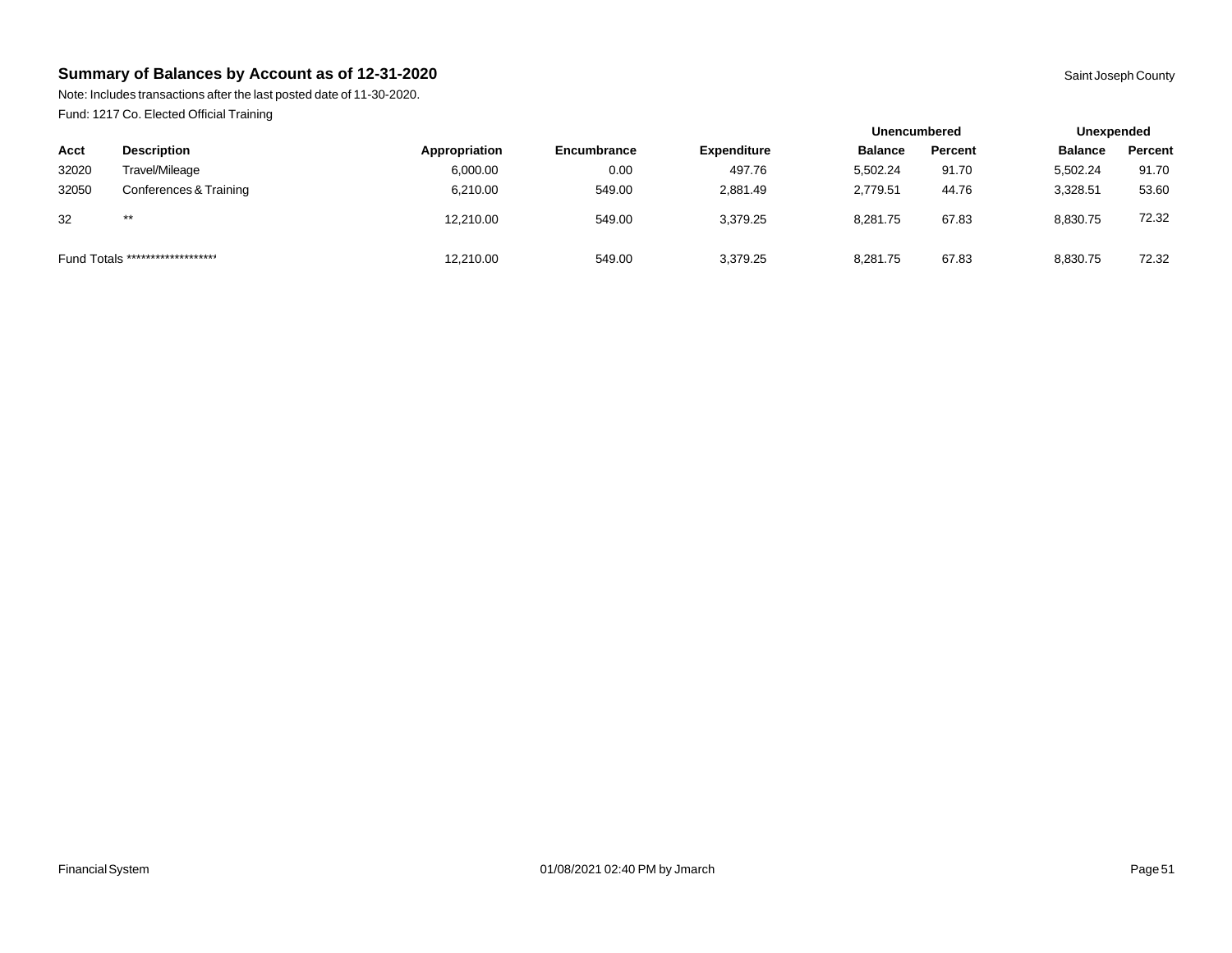Note: Includes transactions after the last posted date of 11-30-2020. Fund: 1219 Park & Recreation Fund

| Acct  | <b>Description</b>            | Appropriation | Encumbrance | <b>Expenditure</b> | <b>Balance</b> | Percent | <b>Balance</b> | Percent |
|-------|-------------------------------|---------------|-------------|--------------------|----------------|---------|----------------|---------|
| 11009 | Director                      | 65,450.00     | 0.00        | 65,283.41          | 166.59         | 0.25    | 166.59         | 0.25    |
| 11075 | Deputy Director               | 55,167.00     | 0.00        | 49,650.33          | 5,516.67       | 10.00   | 5,516.67       | 10.00   |
| 11439 | Overtime                      | 11,332.00     | 0.00        | 5,544.89           | 5,787.11       | 51.07   | 5,787.11       | 51.07   |
| 11451 | <b>Board Members</b>          | 2,163.00      | 0.00        | 1,545.00           | 618.00         | 28.57   | 618.00         | 28.57   |
| 11452 | Administrative Manager        | 41,206.00     | 0.00        | 41,206.00          | 0.00           | 0.00    | 0.00           | 0.00    |
| 11454 | Secretary/Receptionist        | 55,104.00     | 0.00        | 53,545.40          | 1,558.60       | 2.83    | 1,558.60       | 2.83    |
| 11455 | Finance Leader                | 35,173.00     | 0.00        | 35,173.00          | 0.00           | 0.00    | 0.00           | 0.00    |
| 11456 | Interpretive Services Manager | 41,206.00     | 0.00        | 39,621.22          | 1,584.78       | 3.85    | 1,584.78       | 3.85    |
| 11458 | <b>Operations Manager</b>     | 41,206.00     | 0.00        | 41,206.00          | 0.00           | 0.00    | 0.00           | 0.00    |
| 11461 | Program Leader                | 70,346.00     | 0.00        | 70,346.00          | 0.00           | 0.00    | 0.00           | 0.00    |
| 11462 | Interpreter                   | 70,346.00     | 0.00        | 64,224.59          | 6,121.41       | 8.70    | 6,121.41       | 8.70    |
| 11464 | <b>Facilities Manager</b>     | 41,206.00     | 0.00        | 40,179.17          | 1,026.83       | 2.49    | 1,026.83       | 2.49    |
| 11465 | Mechanic                      | 35,173.00     | 0.00        | 35,172.80          | 0.20           | 0.00    | 0.20           | 0.00    |
| 11467 | Park Leader                   | 140,692.00    | 0.00        | 140,691.20         | 0.80           | 0.00    | 0.80           | 0.00    |
| 11470 | Park Technician               | 162,515.00    | 0.00        | 148,938.26         | 13,576.74      | 8.35    | 13,576.74      | 8.35    |
| 11475 | Carpenter Leader              | 35,173.00     | 0.00        | 34,606.32          | 566.68         | 1.61    | 566.68         | 1.61    |
| 11476 | Gatekeepers/Security-P.T.     | 20,089.00     | 0.00        | 20,044.82          | 44.18          | 0.22    | 44.18          | 0.22    |
| 11477 | Interpretive - P.T.           | 2,253.00      | 0.00        | 2,253.00           | 0.00           | 0.00    | 0.00           | 0.00    |
| 11478 | Maintenance - P.T.            | 20,886.00     | 0.00        | 17,835.44          | 3,050.56       | 14.61   | 3,050.56       | 14.61   |
| 11479 | Leisure Services Manager      | 41,206.00     | 0.00        | 41,206.00          | 0.00           | 0.00    | 0.00           | 0.00    |
| 11    | $***$                         | 987,892.00    | 0.00        | 948,272.85         | 39,619.15      | 4.01    | 39,619.15      | 4.01    |
| 14800 | <b>FICA Taxes</b>             | 75,574.00     | 0.00        | 70,351.18          | 5,222.82       | 6.91    | 5,222.82       | 6.91    |
| 14810 | <b>PERF</b>                   | 105,560.00    | 0.00        | 95,279.09          | 10,280.91      | 9.74    | 10,280.91      | 9.74    |
| 14840 | Group Health Insurance        | 372,460.00    | 0.00        | 372,460.00         | 0.00           | 0.00    | 0.00           | 0.00    |
| 14900 | Uniforms                      | 2,693.00      | 75.62       | 2,617.38           | 0.00           | 0.00    | 75.62          | 2.81    |
| 14    | $***$                         | 556,287.00    | 75.62       | 540,707.65         | 15,503.73      | 2.79    | 15,579.35      | 2.80    |
| 21030 | <b>Office Supplies</b>        | 3,500.00      | 344.50      | 942.91             | 2,212.59       | 63.22   | 2,557.09       | 73.06   |
| 21    | $***$                         | 3,500.00      | 344.50      | 942.91             | 2,212.59       | 63.22   | 2,557.09       | 73.06   |
| 22010 | Gas Oil & Lubricants          | 30,500.00     | 405.09      | 13,076.64          | 17,018.27      | 55.80   | 17,423.36      | 57.13   |
| 22011 | Diesel Fuel                   | 7,000.00      | 0.00        | 2,262.61           | 4,737.39       | 67.68   | 4,737.39       | 67.68   |

Financial System **Example 2** Page 52 Contract 201/08/2021 02:40 PM by Jmarch Page 12 Contract Page 52

**Unexpended**

**Unencumbered**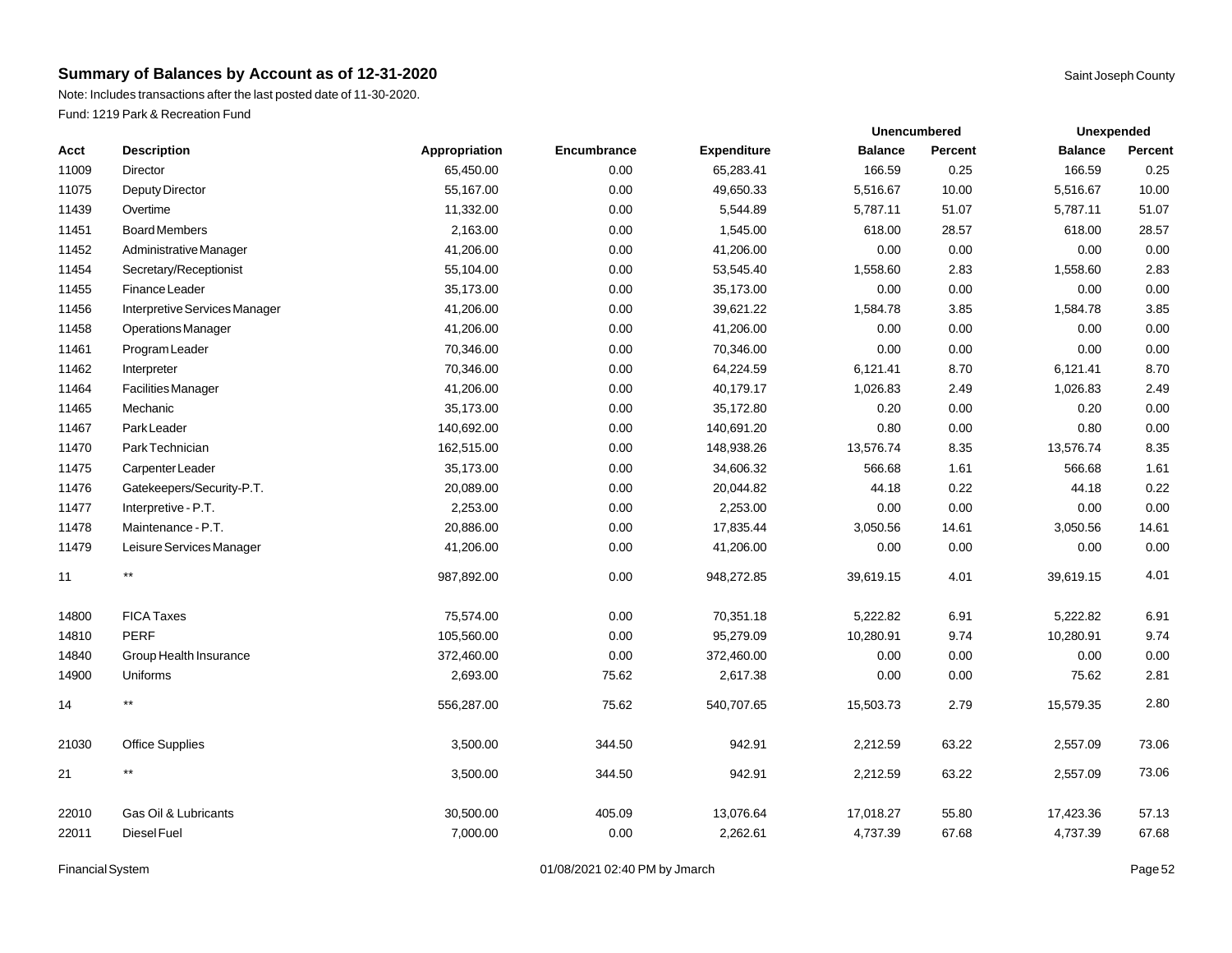Note: Includes transactions after the last posted date of 11-30-2020. Fund: 1219 Park & Recreation Fund

| Acct  | <b>Description</b>            | Appropriation | Encumbrance | <b>Expenditure</b> | <b>Balance</b> | <b>Percent</b> | <b>Balance</b> | Percent |
|-------|-------------------------------|---------------|-------------|--------------------|----------------|----------------|----------------|---------|
| 22100 | Tires & Tubes                 | 4,000.00      | 0.00        | 3,627.40           | 372.60         | 9.31           | 372.60         | 9.31    |
| 22120 | Garage & Motor Supplies       | 14,000.00     | 0.00        | 8,322.26           | 5,677.74       | 40.56          | 5,677.74       | 40.56   |
| 22210 | <b>Institutional Supplies</b> | 10,558.07     | 0.00        | 5,296.15           | 5,261.92       | 49.84          | 5,261.92       | 49.84   |
| 22    | $^{\star\star}$               | 66,058.07     | 405.09      | 32,585.06          | 33,067.92      | 50.06          | 33,473.01      | 50.67   |
| 23010 | Maintenance Supplies          | 20,000.00     | 284.05      | 14,354.64          | 5,361.31       | 26.81          | 5,645.36       | 28.23   |
| 23015 | <b>Construction Supplies</b>  | 15,000.00     | 1,636.98    | 13,174.72          | 188.30         | 1.26           | 1,825.28       | 12.17   |
| 23    | $\star\star$                  | 35,000.00     | 1,921.03    | 27,529.36          | 5,549.61       | 15.86          | 7,470.64       | 21.34   |
| 24130 | <b>Recreation Supplies</b>    | 591.13        | 0.00        | 315.25             | 275.88         | 46.67          | 275.88         | 46.67   |
| 24    | $\star\star$                  | 591.13        | 0.00        | 315.25             | 275.88         | 46.67          | 275.88         | 46.67   |
| 31010 | Legal Services                | 2,040.00      | 0.00        | 0.00               | 2,040.00       | 100.00         | 2,040.00       | 100.00  |
| 31    | $\star\star$                  | 2,040.00      | 0.00        | 0.00               | 2,040.00       | 100.00         | 2,040.00       | 100.00  |
| 32200 | Telephone                     | 25,200.00     | 0.00        | 24,974.37          | 225.63         | 0.90           | 225.63         | 0.90    |
| 32350 | Postage                       | 2,998.00      | 0.00        | 2,199.64           | 798.36         | 26.63          | 798.36         | 26.63   |
| 32    | $^{\star\star}$               | 28,198.00     | 0.00        | 27,174.01          | 1,023.99       | 3.63           | 1,023.99       | 3.63    |
| 33100 | Printing                      | 2,000.00      | 0.00        | 1,660.00           | 340.00         | 17.00          | 340.00         | 17.00   |
| 33    | $^{\star\star}$               | 2,000.00      | 0.00        | 1,660.00           | 340.00         | 17.00          | 340.00         | 17.00   |
| 34030 | Liability Insurance Coverage  | 37,640.00     | 0.00        | 37,640.00          | 0.00           | 0.00           | 0.00           | 0.00    |
| 34    | $***$                         | 37,640.00     | 0.00        | 37,640.00          | 0.00           | 0.00           | 0.00           | 0.00    |
| 35015 | <b>Utilities</b>              | 103,000.00    | 0.00        | 100,407.50         | 2,592.50       | 2.52           | 2,592.50       | 2.52    |
| 35090 | <b>Trash Removal</b>          | 5,500.00      | 0.00        | 5,016.67           | 483.33         | 8.79           | 483.33         | 8.79    |
| 35    | $^{\star\star}$               | 108,500.00    | 0.00        | 105,424.17         | 3,075.83       | 2.83           | 3,075.83       | 2.83    |
| 36010 | <b>Building Maintenance</b>   | 6,300.00      | 0.00        | 3,317.79           | 2,982.21       | 47.34          | 2,982.21       | 47.34   |
| 36015 | <b>Contractual Services</b>   | 24,961.00     | 1,278.47    | 20,165.18          | 3,517.35       | 14.09          | 4,795.82       | 19.21   |

Financial System **Example 2011** Controller 12:40 PM by Jmarch **Page 53** Page 53

|  | age by |  |
|--|--------|--|
|  |        |  |

**Unexpended**

**Unencumbered**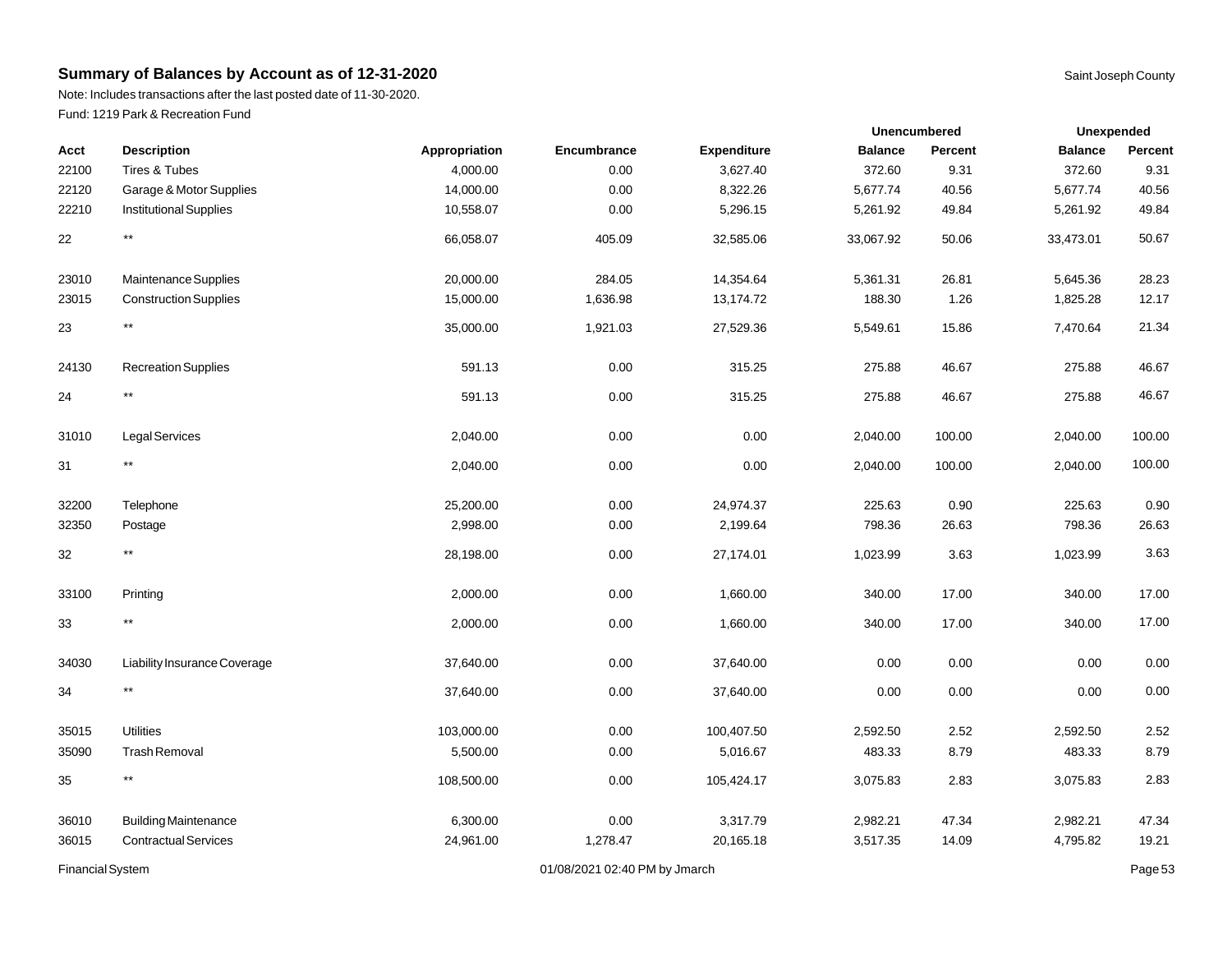Note: Includes transactions after the last posted date of 11-30-2020. Fund: 1219 Park & Recreation Fund

|       |                                      |               |             |                    |                | <b>Unencumbered</b> | <b>Unexpended</b> |         |
|-------|--------------------------------------|---------------|-------------|--------------------|----------------|---------------------|-------------------|---------|
| Acct  | <b>Description</b>                   | Appropriation | Encumbrance | <b>Expenditure</b> | <b>Balance</b> | Percent             | <b>Balance</b>    | Percent |
| 36200 | Repairs - Other Equipment            | 8,000.00      | 0.00        | 4,913.58           | 3,086.42       | 38.58               | 3,086.42          | 38.58   |
| 36    | $***$                                | 39,261.00     | 1,278.47    | 28,396.55          | 9,585.98       | 24.42               | 10,864.45         | 27.67   |
| 37300 | Lease - Office Equipment             | 5,800.00      | 0.00        | 5,758.80           | 41.20          | 0.71                | 41.20             | 0.71    |
| 37    | $***$                                | 5,800.00      | 0.00        | 5,758.80           | 41.20          | 0.71                | 41.20             | 0.71    |
| 39010 | Dues & Subscription                  | 725.00        | 0.00        | 725.00             | 0.00           | 0.00                | 0.00              | 0.00    |
| 39014 | <b>Technical Books &amp; Manuals</b> | 25.00         | 0.00        | 0.00               | 25.00          | 100.00              | 25.00             | 100.00  |
| 39750 | Information Technology               | 5,000.00      | 830.33      | 3,754.70           | 414.97         | 8.30                | 1,245.30          | 24.91   |
| 39    | $***$                                | 5,750.00      | 830.33      | 4,479.70           | 439.97         | 7.65                | 1,270.30          | 22.09   |
| 45010 | Vehicles                             | 100,000.00    | 0.00        | 100,000.00         | 0.00           | 0.00                | 0.00              | 0.00    |
| 45500 | <b>Office Furniture</b>              | 919.00        | 0.00        | 475.00             | 444.00         | 48.31               | 444.00            | 48.31   |
| 45    | $***$                                | 100,919.00    | 0.00        | 100,475.00         | 444.00         | 0.44                | 444.00            | 0.44    |
|       | Fund Totals ********************     | 1,979,436.20  | 4,855.04    | 1,861,361.31       | 113,219.85     | 5.72                | 118,074.89        | 5.97    |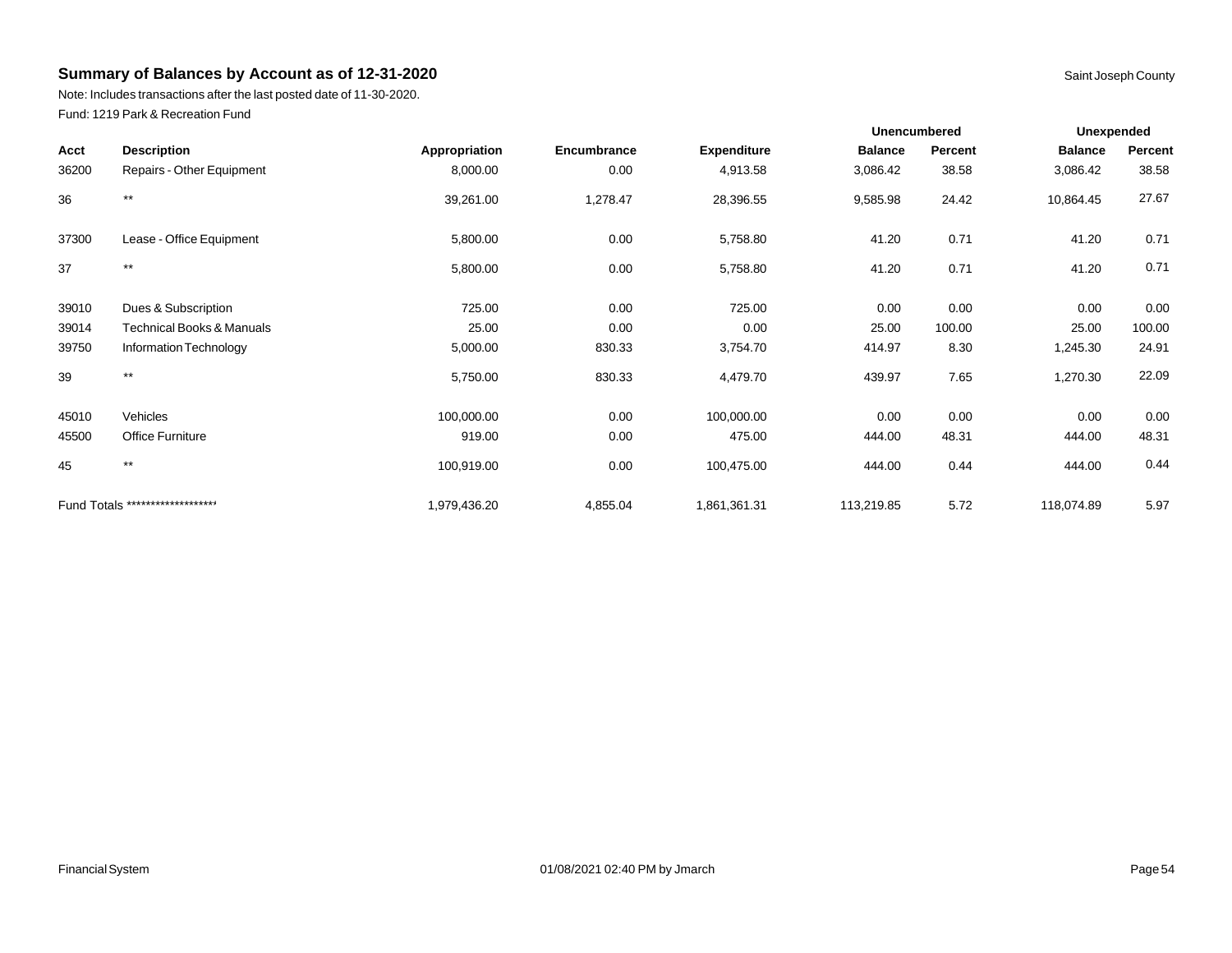Note: Includes transactions after the last posted date of 11-30-2020. Fund: 1222 Statewide 911 Dispatch

|       |                                   |               |             |                    | <b>Unencumbered</b> |         | <b>Unexpended</b> |         |
|-------|-----------------------------------|---------------|-------------|--------------------|---------------------|---------|-------------------|---------|
| Acct  | <b>Description</b>                | Appropriation | Encumbrance | <b>Expenditure</b> | <b>Balance</b>      | Percent | <b>Balance</b>    | Percent |
| 11032 | <b>Executive Director</b>         | 92,700.00     | 0.00        | 92,700.00          | 0.00                | 0.00    | 0.00              | 0.00    |
| 11312 | I.T. Manager                      | 72,100.00     | 0.00        | 72,100.00          | 0.00                | 0.00    | 0.00              | 0.00    |
| 11410 | <b>Communications Supervisor</b>  | 169,950.00    | 0.00        | 161,644.70         | 8,305.30            | 4.89    | 8,305.30          | 4.89    |
| 11415 | On-Call Employee                  | 25,000.00     | 0.00        | 8,424.28           | 16,575.72           | 66.30   | 16,575.72         | 66.30   |
| 11452 | Administrative Manager            | 47,277.00     | 0.00        | 47,277.00          | 0.00                | 0.00    | 0.00              | 0.00    |
| 11458 | <b>Operations Manager</b>         | 144,200.00    | 0.00        | 144,200.00         | 0.00                | 0.00    | 0.00              | 0.00    |
| 11509 | <b>Public Information Officer</b> | 42,024.00     | 0.00        | 42,024.00          | 0.00                | 0.00    | 0.00              | 0.00    |
| 11578 | <b>Education Overtime</b>         | 9,200.00      | 0.00        | 0.00               | 9,200.00            | 100.00  | 9,200.00          | 100.00  |
| 11973 | Quality Assurance Manager         | 46,350.00     | 0.00        | 42,784.62          | 3,565.38            | 7.69    | 3,565.38          | 7.69    |
| 11979 | <b>CAD/Radio Specialist</b>       | 60,000.00     | 0.00        | 55,384.62          | 4,615.38            | 7.69    | 4,615.38          | 7.69    |
| 11    | $***$                             | 708,801.00    | 0.00        | 666,539.22         | 42,261.78           | 5.96    | 42,261.78         | 5.96    |
| 14800 | <b>FICA Taxes</b>                 | 360,725.00    | 0.00        | 320,462.53         | 40,262.47           | 11.16   | 40,262.47         | 11.16   |
| 14810 | <b>PERF</b>                       | 528,121.00    | 0.00        | 486,814.90         | 41,306.10           | 7.82    | 41,306.10         | 7.82    |
| 14840 | Group Health Insurance            | 1,371,330.00  | 0.00        | 1,371,330.00       | 0.00                | 0.00    | 0.00              | 0.00    |
| 14    | $***$                             | 2,260,176.00  | 0.00        | 2,178,607.43       | 81,568.57           | 3.61    | 81,568.57         | 3.61    |
|       | Fund Totals ********************  | 2,968,977.00  | 0.00        | 2,845,146.65       | 123,830.35          | 4.17    | 123,830.35        | 4.17    |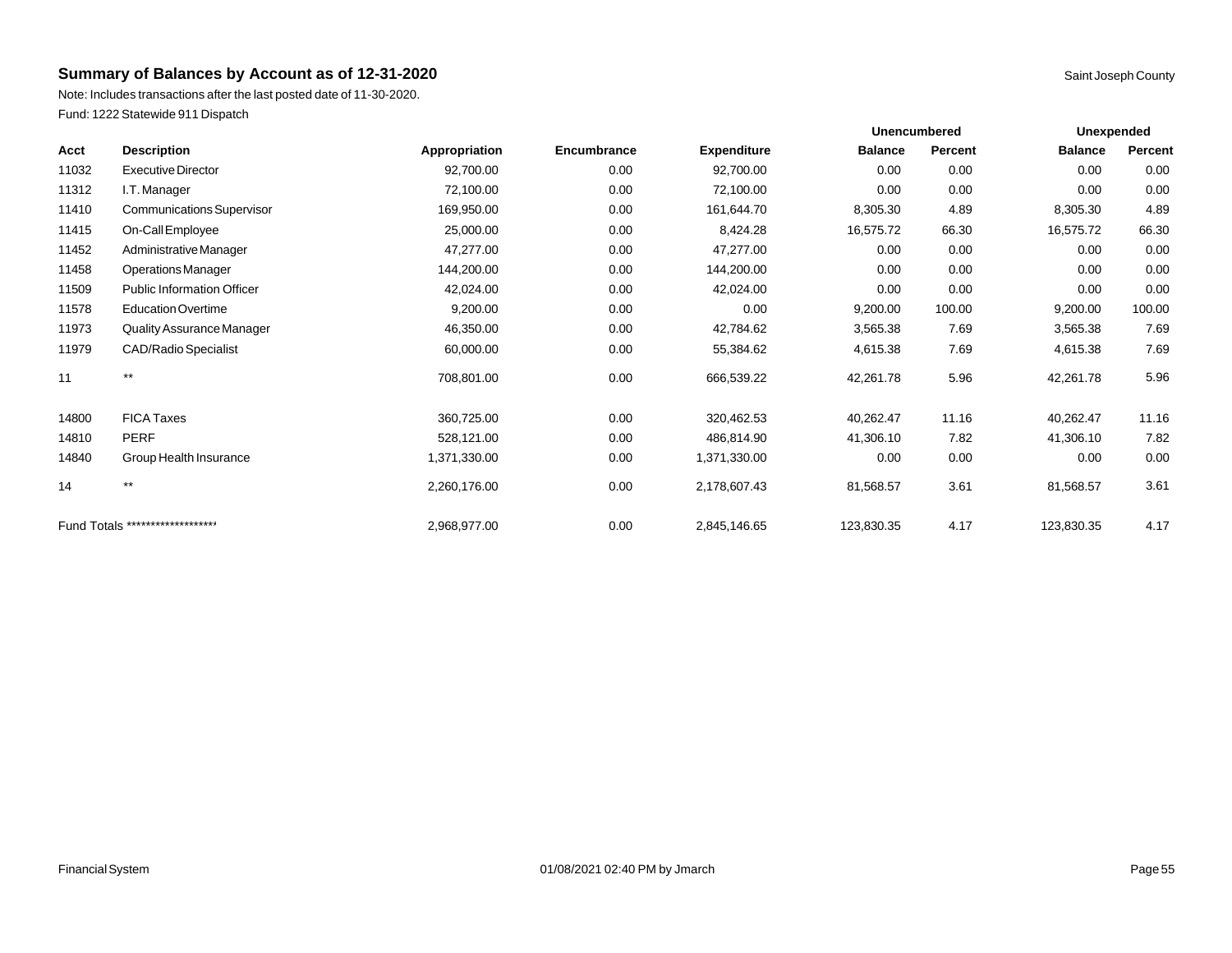Note: Includes transactions after the last posted date of 11-30-2020. Fund: 1229 LOIT Special Distribution

|       |                                  |               |                    |                    | <b>Unencumbered</b> |         | Unexpended     |         |
|-------|----------------------------------|---------------|--------------------|--------------------|---------------------|---------|----------------|---------|
| Acct  | <b>Description</b>               | Appropriation | <b>Encumbrance</b> | <b>Expenditure</b> | <b>Balance</b>      | Percent | <b>Balance</b> | Percent |
| 91901 | Reconst/Resurface-2019           | 1,720,086.07  | 0.00               | 1,720,086.07       | 0.00                | 0.00    | 0.00           | 0.00    |
| 91904 | Special Projects - 2020          | 1,000,000.00  | 0.00               | 1,000,000.00       | 0.00                | 0.00    | 0.00           | 0.00    |
| 91    | $***$                            | 2.720.086.07  | 0.00               | 2.720.086.07       | 0.00                | 0.00    | 0.00           | 0.00    |
|       | Fund Totals ******************** | 2,720,086.07  | 0.00               | 2,720,086.07       | 0.00                | 0.00    | 0.00           | 0.00    |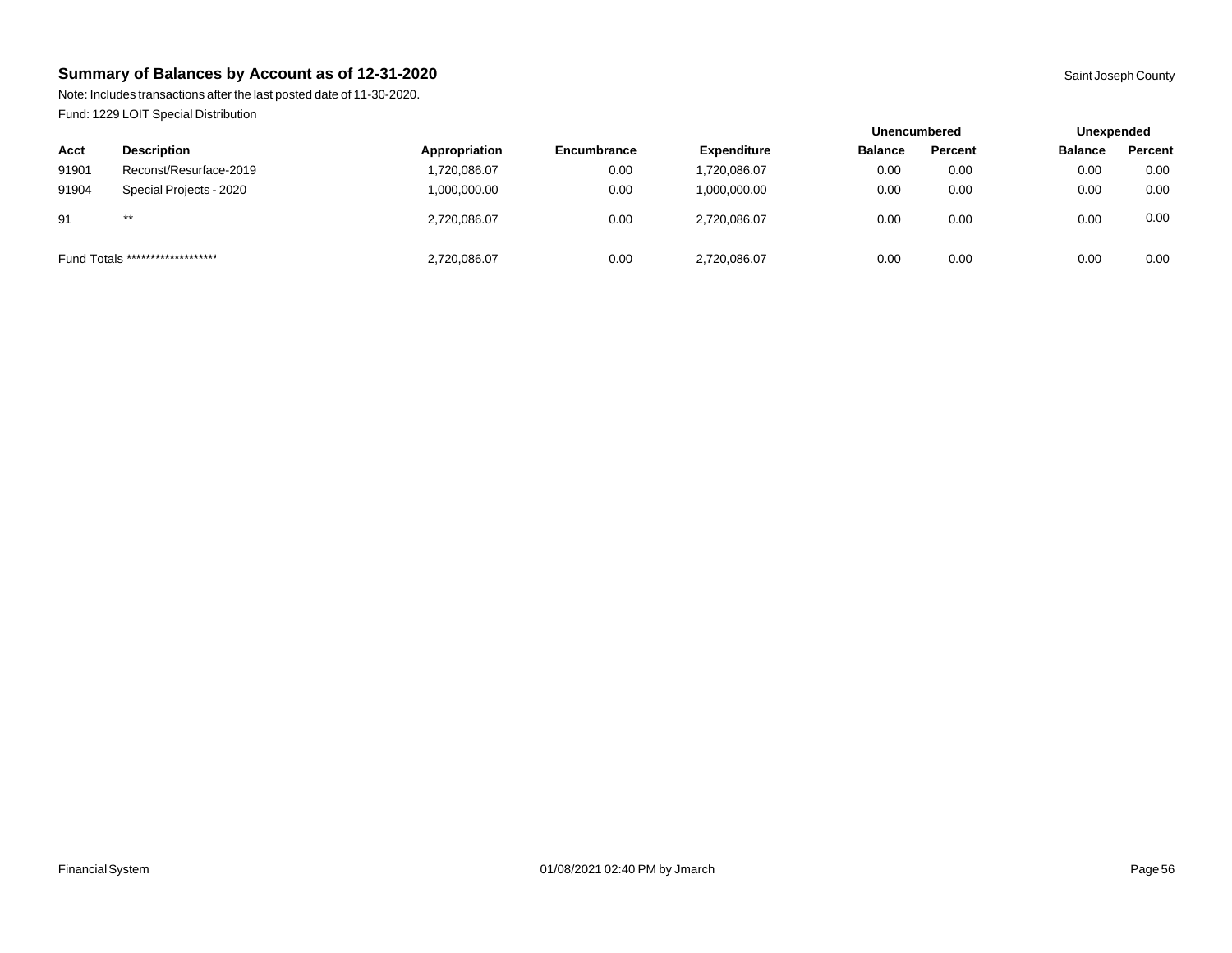Note: Includes transactions after the last posted date of 11-30-2020. Fund: 1300 Ineligible Deduction - 7/1/13

|       |                                  |               |             |                    |                | <b>Unencumbered</b> |                | <b>Unexpended</b> |
|-------|----------------------------------|---------------|-------------|--------------------|----------------|---------------------|----------------|-------------------|
| Acct  | <b>Description</b>               | Appropriation | Encumbrance | <b>Expenditure</b> | <b>Balance</b> | Percent             | <b>Balance</b> | Percent           |
| 11602 | Office Mgr/Settlmnt Specialist   | 51,510.00     | 0.00        | 51,510.00          | 0.00           | 0.00                | 0.00           | 0.00              |
| 11603 | <b>Property Tax Supervisor</b>   | 45,000.00     | 0.00        | 45,000.00          | 0.00           | 0.00                | 0.00           | 0.00              |
| 11663 | <b>Tax Sales Clerk</b>           | 34,500.00     | 0.00        | 34,500.00          | 0.00           | 0.00                | 0.00           | 0.00              |
| 11671 | Financial Coordinator            | 41,000.00     | 0.00        | 4,730.76           | 36,269.24      | 88.46               | 36,269.24      | 88.46             |
| 11    | $***$                            | 172,010.00    | 0.00        | 135,740.76         | 36,269.24      | 21.09               | 36,269.24      | 21.09             |
| 14800 | <b>FICA Taxes</b>                | 12,982.00     | 0.00        | 9,965.08           | 3,016.92       | 23.24               | 3,016.92       | 23.24             |
| 14810 | <b>PERF</b>                      | 19,007.00     | 0.00        | 15,203.22          | 3,803.78       | 20.01               | 3,803.78       | 20.01             |
| 14840 | Group Health Insurance           | 38,718.00     | 0.00        | 38,718.00          | 0.00           | 0.00                | 0.00           | 0.00              |
| 14    | $^{\star\star}$                  | 70,707.00     | 0.00        | 63,886.30          | 6,820.70       | 9.65                | 6,820.70       | 9.65              |
| 21030 | <b>Office Supplies</b>           | 0.00          | 0.00        | 0.00               | 0.00           | 0.00                | 0.00           | 0.00              |
| 21    | $^{\star\star}$                  | 0.00          | 0.00        | 0.00               | 0.00           | 0.00                | 0.00           | 0.00              |
| 32020 | Travel/Mileage                   | 494.00        | 0.00        | 0.00               | 494.00         | 100.00              | 494.00         | 100.00            |
| 32021 | Parking Rental                   | 8,000.00      | 0.00        | 7,094.00           | 906.00         | 11.32               | 906.00         | 11.32             |
| 32    | $\star\star$                     | 8,494.00      | 0.00        | 7,094.00           | 1,400.00       | 16.48               | 1,400.00       | 16.48             |
| 39010 | Dues & Subscription              | 500.00        | 0.00        | 0.00               | 500.00         | 100.00              | 500.00         | 100.00            |
| 39    | $\star\star$                     | 500.00        | 0.00        | 0.00               | 500.00         | 100.00              | 500.00         | 100.00            |
| 44510 | <b>Furniture &amp; Fixtures</b>  | 3,007.80      | 0.00        | 3,007.80           | 0.00           | 0.00                | 0.00           | 0.00              |
| 44    | $***$                            | 3,007.80      | 0.00        | 3,007.80           | 0.00           | 0.00                | 0.00           | 0.00              |
|       | Fund Totals ******************** | 254,718.80    | 0.00        | 209,728.86         | 44,989.94      | 17.66               | 44,989.94      | 17.66             |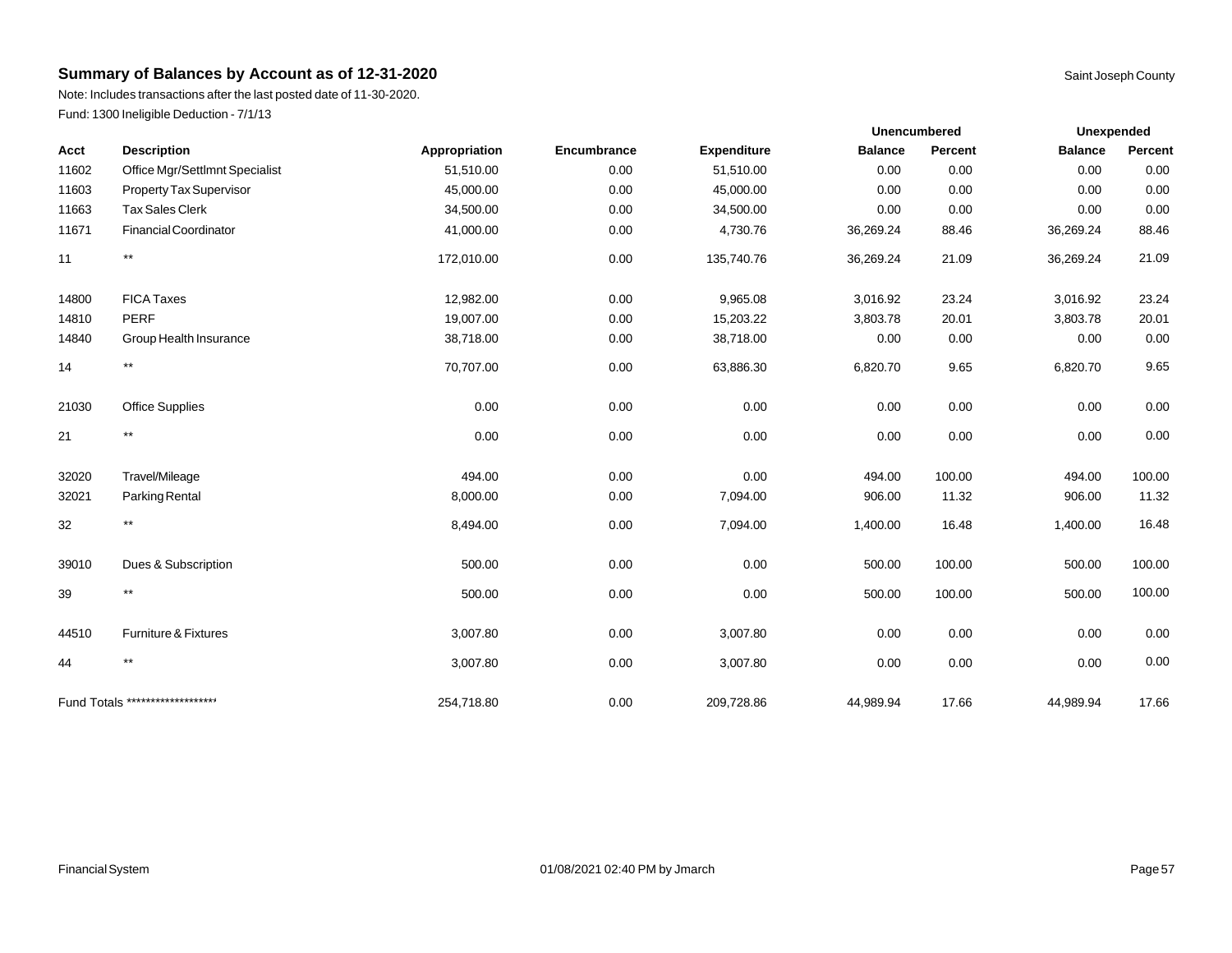Note: Includes transactions after the last posted date of 11-30-2020. Fund: 2000 Adult Probation Fees

|       |                              |               |             |                    | <b>Unencumbered</b> |                |                | <b>Unexpended</b> |  |
|-------|------------------------------|---------------|-------------|--------------------|---------------------|----------------|----------------|-------------------|--|
| Acct  | <b>Description</b>           | Appropriation | Encumbrance | <b>Expenditure</b> | <b>Balance</b>      | <b>Percent</b> | <b>Balance</b> | Percent           |  |
| 11652 | Secretary                    | 27,270.00     | 0.00        | 27,270.00          | 0.00                | 0.00           | 0.00           | 0.00              |  |
| 11719 | Secretary                    | 54,540.00     | 0.00        | 54,540.00          | 0.00                | 0.00           | 0.00           | 0.00              |  |
| 11727 | Secretary                    | 27,270.00     | 0.00        | 9,054.07           | 18,215.93           | 66.80          | 18,215.93      | 66.80             |  |
| 11    | $\star\star$                 | 109,080.00    | 0.00        | 90,864.07          | 18,215.93           | 16.70          | 18,215.93      | 16.70             |  |
| 32010 | Mileage/Mileage Allowance    | 2,500.00      | 0.00        | 324.00             | 2,176.00            | 87.04          | 2,176.00       | 87.04             |  |
| 32050 | Conferences & Training       | 13,000.00     | 0.00        | 3,240.02           | 9,759.98            | 75.08          | 9,759.98       | 75.08             |  |
| 32    | $***$                        | 15,500.00     | 0.00        | 3,564.02           | 11,935.98           | 77.01          | 11,935.98      | 77.01             |  |
| 33118 | <b>Immunization Supplies</b> | 300.00        | 0.00        | 0.00               | 300.00              | 100.00         | 300.00         | 100.00            |  |
| 33    | $^{\star\star}$              | 300.00        | 0.00        | 0.00               | 300.00              | 100.00         | 300.00         | 100.00            |  |
| 36300 | Repair - Office Equipment    | 5,000.00      | 0.00        | 0.00               | 5,000.00            | 100.00         | 5,000.00       | 100.00            |  |
| 36    | $***$                        | 5,000.00      | 0.00        | 0.00               | 5,000.00            | 100.00         | 5,000.00       | 100.00            |  |
| 39010 | Dues & Subscription          | 500.00        | 80.75       | 76.75              | 342.50              | 68.50          | 423.25         | 84.65             |  |
| 39750 | Information Technology       | 15,742.00     | 523.62      | 6,060.13           | 9,158.25            | 58.18          | 9,681.87       | 61.50             |  |
| 39    | $^{\star\star}$              | 16,242.00     | 604.37      | 6,136.88           | 9,500.75            | 58.49          | 10,105.12      | 62.22             |  |

Fund Totals \*\*\*\*\*\*\*\*\*\*\*\*\*\*\*\*\*\*\*\* 146,122.00 604.37 100,564.97 44,952.66 30.76 45,557.03 31.18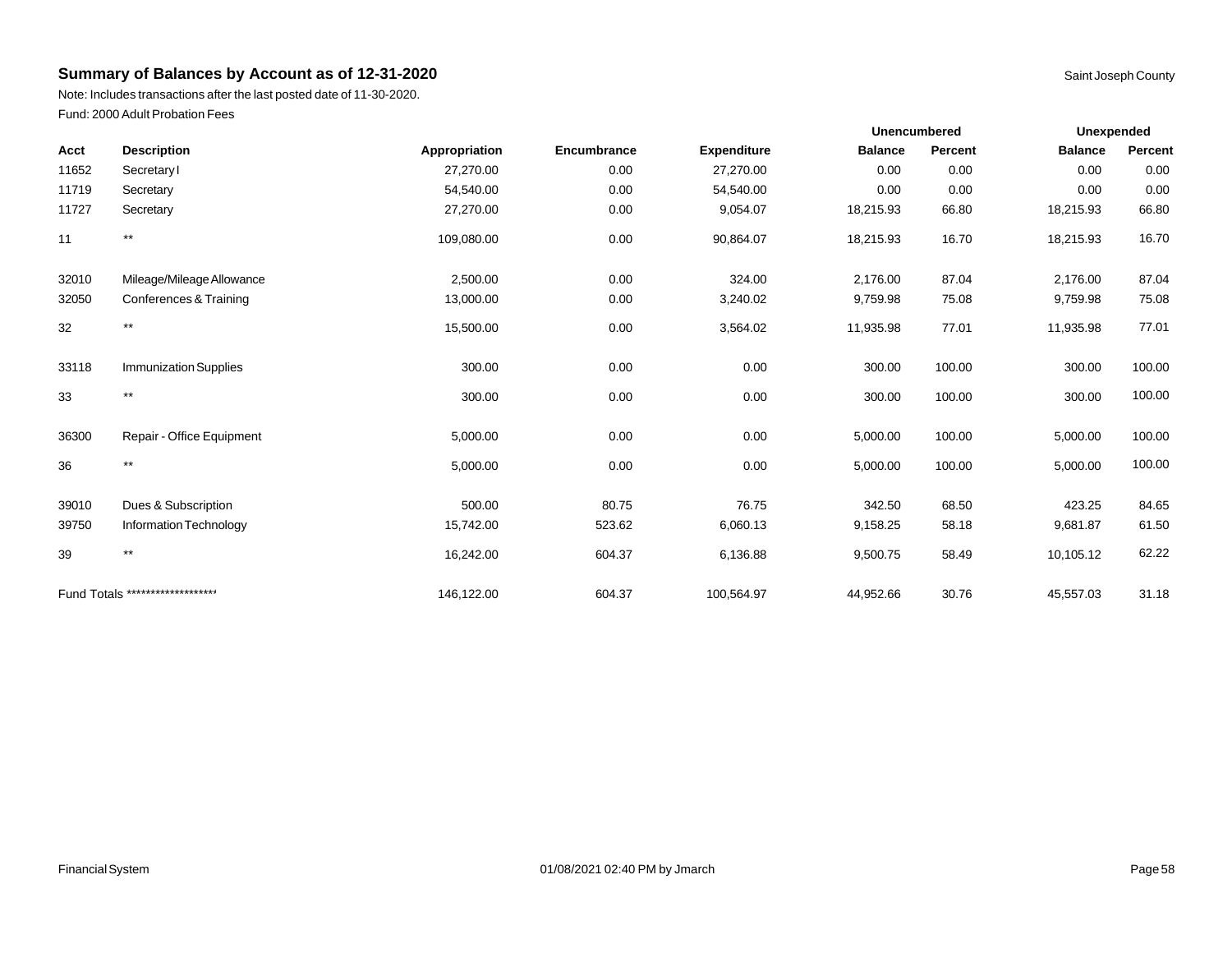Note: Includes transactions after the last posted date of 11-30-2020. Fund: 2050 Juvenile Probation Fees

|       |                                   |               |             |                    | <b>Unencumbered</b> |         | Unexpended     |         |
|-------|-----------------------------------|---------------|-------------|--------------------|---------------------|---------|----------------|---------|
| Acct  | <b>Description</b>                | Appropriation | Encumbrance | <b>Expenditure</b> | <b>Balance</b>      | Percent | <b>Balance</b> | Percent |
| 11986 | Compliance/Quality Ass. Coord.    | 7,849.00      | 0.00        | 2,245.84           | 5,603.16            | 71.39   | 5,603.16       | 71.39   |
| 11    | $***$                             | 7,849.00      | 0.00        | 2,245.84           | 5,603.16            | 71.39   | 5,603.16       | 71.39   |
| 31070 | <b>Other Contractual Services</b> | 25,000.00     | 0.00        | 0.00               | 25,000.00           | 100.00  | 25,000.00      | 100.00  |
| 31    | $***$                             | 25,000.00     | 0.00        | 0.00               | 25,000.00           | 100.00  | 25,000.00      | 100.00  |
| 32050 | Conferences & Training            | 20,000.00     | 0.00        | 0.00               | 20,000.00           | 100.00  | 20,000.00      | 100.00  |
| 32    | $***$                             | 20,000.00     | 0.00        | 0.00               | 20,000.00           | 100.00  | 20,000.00      | 100.00  |
| 36015 | <b>Contractual Services</b>       | 40,000.00     | 0.00        | 0.00               | 40,000.00           | 100.00  | 40,000.00      | 100.00  |
| 36    | $***$                             | 40,000.00     | 0.00        | 0.00               | 40,000.00           | 100.00  | 40,000.00      | 100.00  |
|       | Fund Totals ********************  | 92,849.00     | 0.00        | 2,245.84           | 90,603.16           | 97.58   | 90,603.16      | 97.58   |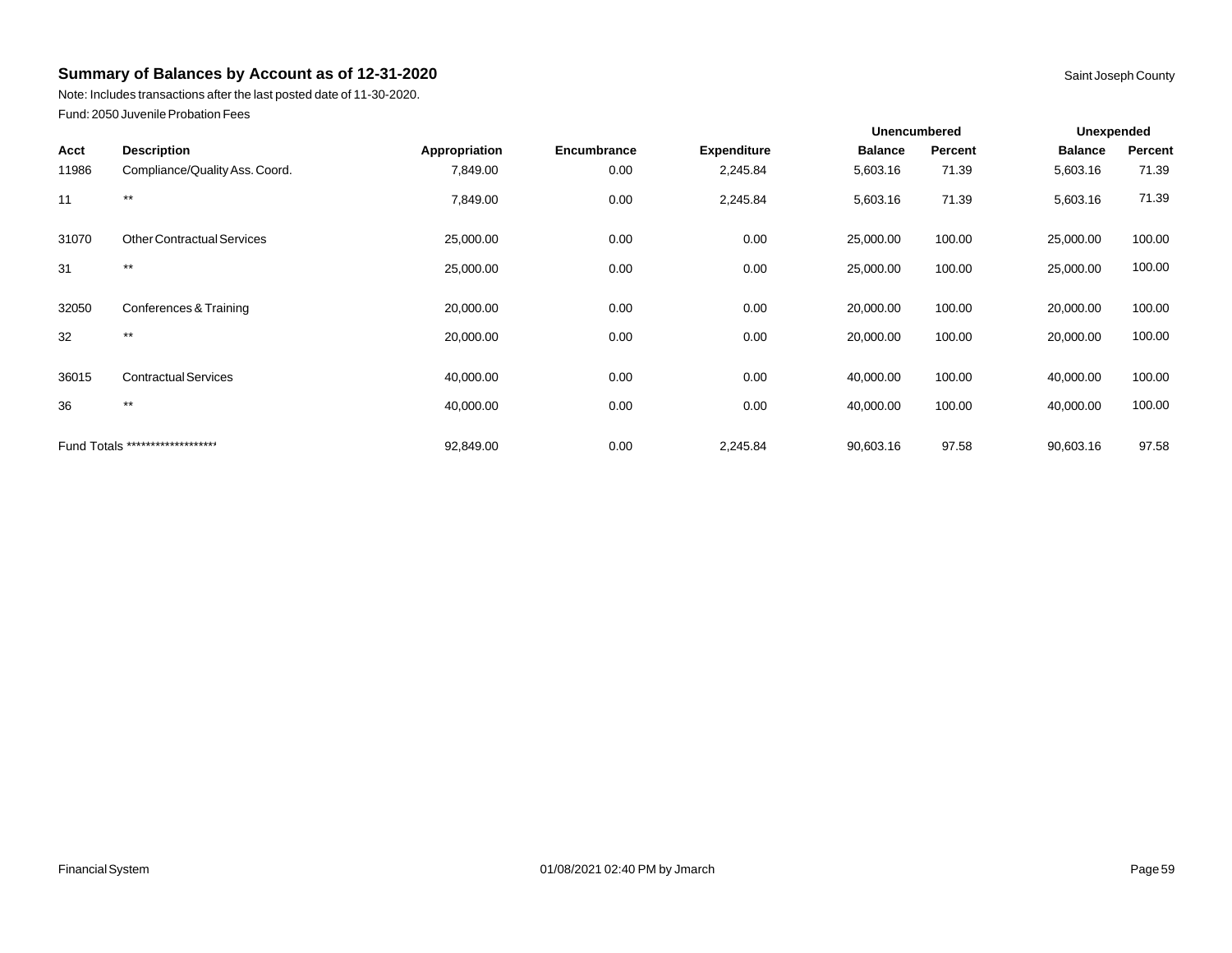Note: Includes transactions after the last posted date of 11-30-2020. Fund: 2501 CSAP Problem Solving Court Fee

|       |                                  |               |             |                    | Unencumbered   |         | Unexpended     |         |
|-------|----------------------------------|---------------|-------------|--------------------|----------------|---------|----------------|---------|
| Acct  | <b>Description</b>               | Appropriation | Encumbrance | <b>Expenditure</b> | <b>Balance</b> | Percent | <b>Balance</b> | Percent |
| 32050 | Conferences & Training           | 6,000.00      | 0.00        | 0.00               | 6,000.00       | 100.00  | 6,000.00       | 100.00  |
| 32    | $***$                            | 6,000.00      | 0.00        | 0.00               | 6,000.00       | 100.00  | 6,000.00       | 100.00  |
| 39600 | Refunds, Awards & Indemnities    | 12,000.00     | 0.00        | 0.00               | 12,000.00      | 100.00  | 12,000.00      | 100.00  |
| 39    | $***$                            | 12,000.00     | 0.00        | 0.00               | 12,000.00      | 100.00  | 12,000.00      | 100.00  |
|       | Fund Totals ******************** | 18,000.00     | 0.00        | 0.00               | 18,000.00      | 100.00  | 18,000.00      | 100.00  |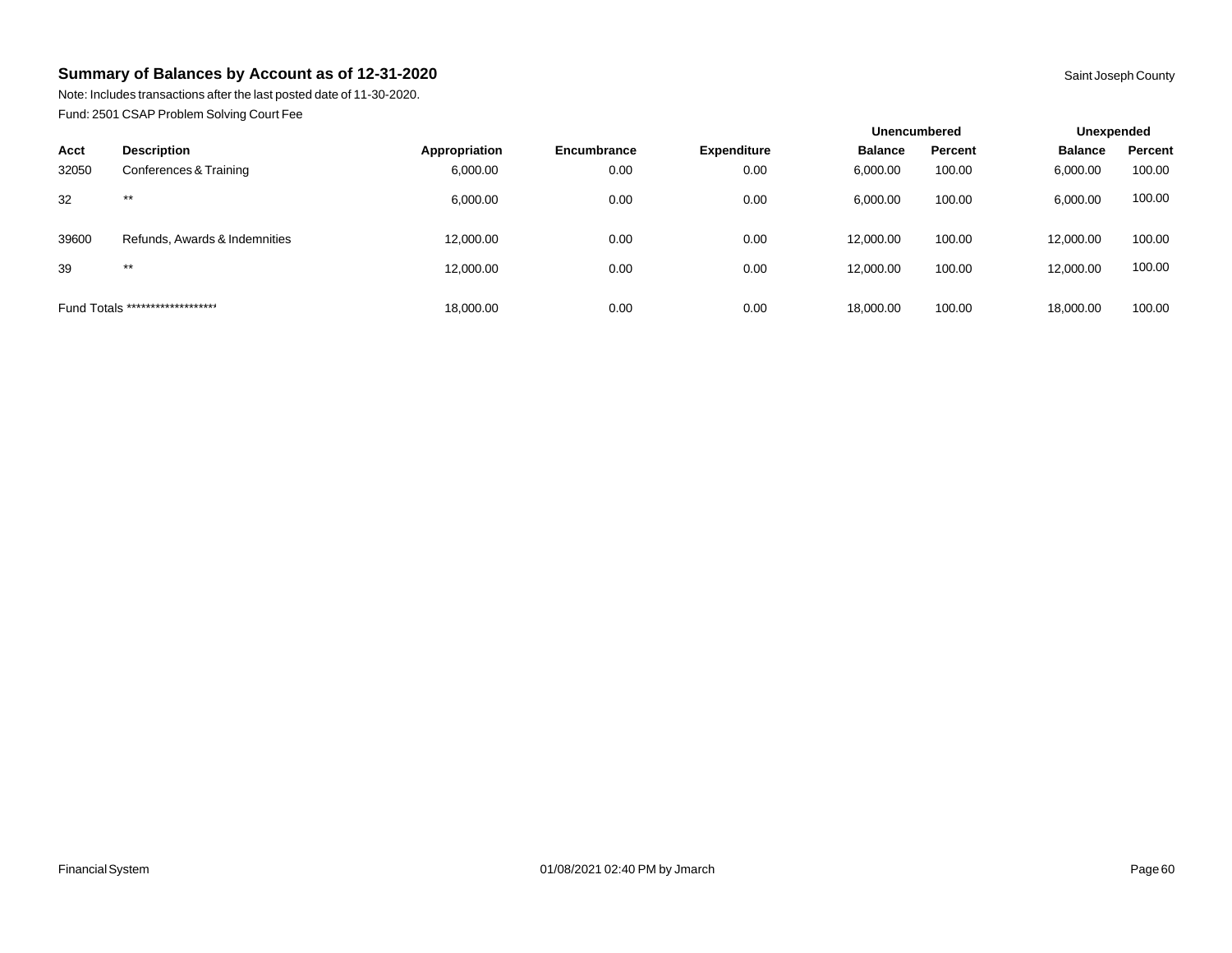Note: Includes transactions after the last posted date of 11-30-2020. Fund: 2502 Alcohol & Drug Service Program

| Unexpended<br><b>Unencumbered</b> |
|-----------------------------------|

| Acct  | <b>Description</b>               | Appropriation | Encumbrance | <b>Expenditure</b> | <b>Balance</b> | Percent | <b>Balance</b> | Percent |
|-------|----------------------------------|---------------|-------------|--------------------|----------------|---------|----------------|---------|
| 11379 | Counselor/Caseworker             | 102,376.00    | 0.00        | 60,817.69          | 41,558.31      | 40.59   | 41,558.31      | 40.59   |
| 11652 | Secretary                        | 27,270.00     | 0.00        | 24,683.03          | 2,586.97       | 9.49    | 2,586.97       | 9.49    |
| 11    | $\star\star$                     | 129,646.00    | 0.00        | 85,500.72          | 44,145.28      | 34.05   | 44,145.28      | 34.05   |
| 14810 | <b>PERF</b>                      | 0.00          | 0.00        | 0.00               | 0.00           | 0.00    | 0.00           | 0.00    |
| 14    | $^{\star\star}$                  | 0.00          | 0.00        | 0.00               | 0.00           | 0.00    | 0.00           | 0.00    |
| 22448 | <b>Education Books</b>           | 7,000.00      | 0.00        | 0.00               | 7,000.00       | 100.00  | 7,000.00       | 100.00  |
| 22    | $^{\star\star}$                  | 7,000.00      | 0.00        | 0.00               | 7,000.00       | 100.00  | 7,000.00       | 100.00  |
| 32010 | Mileage/Mileage Allowance        | 3,050.00      | 0.00        | 134.55             | 2,915.45       | 95.59   | 2,915.45       | 95.59   |
| 32050 | Conferences & Training           | 6,000.00      | 0.00        | 59.00              | 5,941.00       | 99.02   | 5,941.00       | 99.02   |
| 32    | $^{\star\star}$                  | 9,050.00      | 0.00        | 193.55             | 8,856.45       | 97.86   | 8,856.45       | 97.86   |
| 36015 | <b>Contractual Services</b>      | 5,000.00      | 0.00        | 0.00               | 5,000.00       | 100.00  | 5,000.00       | 100.00  |
| 36    | $***$                            | 5,000.00      | 0.00        | 0.00               | 5,000.00       | 100.00  | 5,000.00       | 100.00  |
| 39750 | Information Technology           | 6,000.00      | 0.00        | 225.64             | 5,774.36       | 96.24   | 5,774.36       | 96.24   |
| 39    | $***$                            | 6,000.00      | 0.00        | 225.64             | 5,774.36       | 96.24   | 5,774.36       | 96.24   |
| 45500 | Office Furniture                 | 500.00        | 0.00        | 0.00               | 500.00         | 100.00  | 500.00         | 100.00  |
| 45    | $***$                            | 500.00        | 0.00        | 0.00               | 500.00         | 100.00  | 500.00         | 100.00  |
|       | Fund Totals ******************** | 157,196.00    | 0.00        | 85,919.91          | 71,276.09      | 45.34   | 71,276.09      | 45.34   |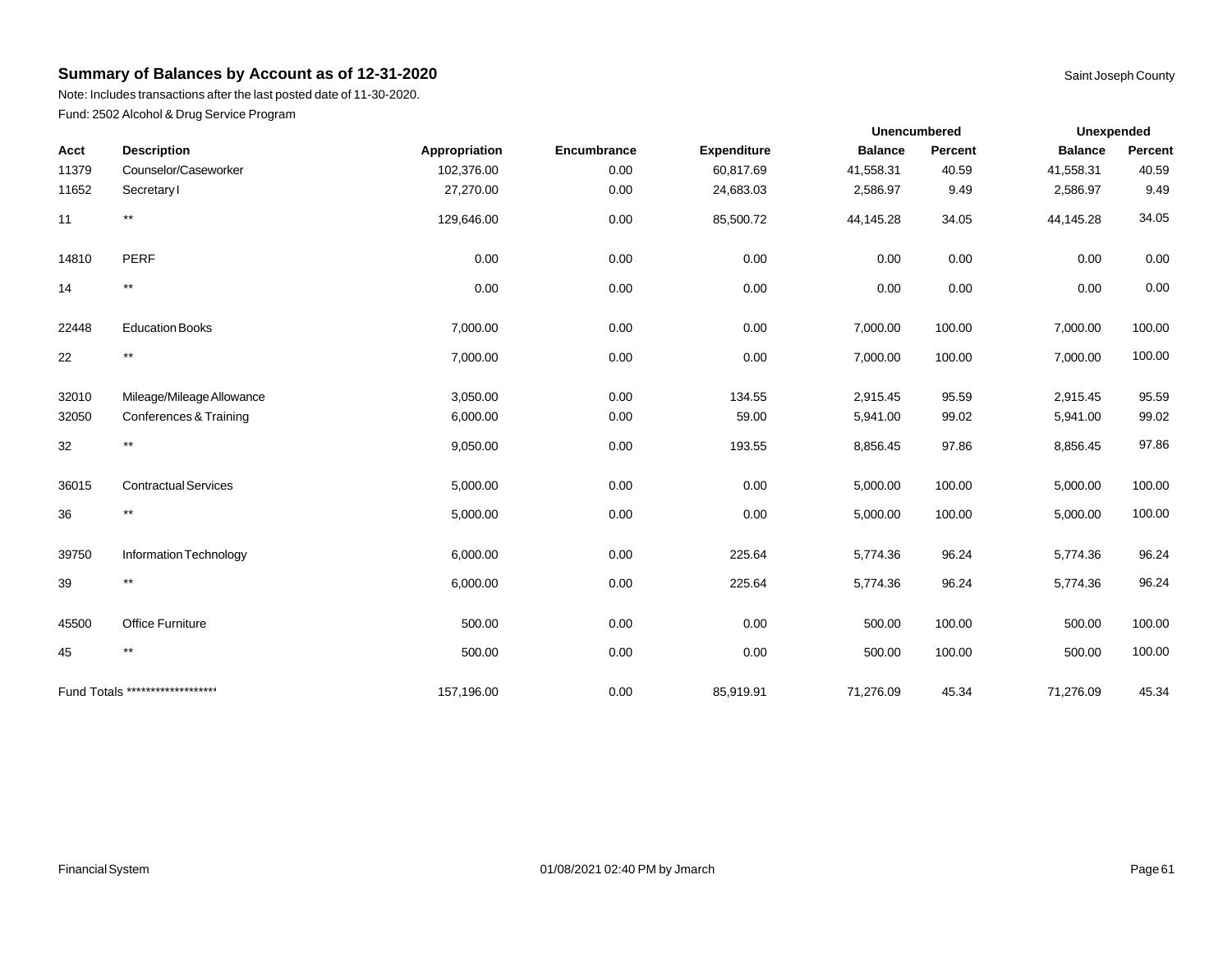|                         |                                |               |                               |                    |                | <b>Unencumbered</b> | <b>Unexpended</b> |         |
|-------------------------|--------------------------------|---------------|-------------------------------|--------------------|----------------|---------------------|-------------------|---------|
| Acct                    | <b>Description</b>             | Appropriation | Encumbrance                   | <b>Expenditure</b> | <b>Balance</b> | <b>Percent</b>      | <b>Balance</b>    | Percent |
| 97001                   | Aldrich (1)                    | 6,203.29      | 0.00                          | 0.00               | 6,203.29       | 100.00              | 6,203.29          | 100.00  |
| 97002                   | Auten (2)                      | 28,666.00     | 0.00                          | 22,700.00          | 5,966.00       | 20.81               | 5,966.00          | 20.81   |
| 97005                   | Birk 6 (5)                     | 40.00         | 0.00                          | 0.00               | 40.00          | 100.00              | 40.00             | 100.00  |
| 97006                   | East Bunch (6)                 | 32,206.65     | 0.00                          | 7,119.99           | 25,086.66      | 77.89               | 25,086.66         | 77.89   |
| 97007                   | Ulrich (7)                     | 1,025.89      | 0.00                          | 0.00               | 1,025.89       | 100.00              | 1,025.89          | 100.00  |
| 97008                   | Crofoot (8)                    | (1,669.00)    | 0.00                          | 855.00             | (2,524.00)     | 151.23              | (2,524.00)        | 151.23  |
| 97009                   | Drielbelbis (9)                | 34,624.71     | 0.00                          | 19,982.00          | 14,642.71      | 42.29               | 14,642.71         | 42.29   |
| 97010                   | Eller (10)                     | 28,434.45     | 0.00                          | 24,245.00          | 4,189.45       | 14.73               | 4,189.45          | 14.73   |
| 97011                   | Gast (11)                      | (6, 289.56)   | 0.00                          | 0.00               | (6, 289.56)    | 100.00              | (6,289.56)        | 100.00  |
| 97013                   | Grapevine (13)                 | 102,644.54    | 0.00                          | 76,200.20          | 26,444.34      | 25.76               | 26,444.34         | 25.76   |
| 97014                   | Twin Branch Energy Park (14)   | 11,550.59     | 0.00                          | 0.00               | 11,550.59      | 100.00              | 11,550.59         | 100.00  |
| 97015                   | Shidler Hoffman (15)           | (8,613.28)    | 0.00                          | 9,675.00           | (18, 288.28)   | 212.33              | (18, 288.28)      | 212.33  |
| 97016                   | Kiefer (16)                    | 73,170.33     | 0.00                          | 17,490.00          | 55,680.33      | 76.10               | 55,680.33         | 76.10   |
| 97017                   | Sherwood Forest (17)           | (9,331.25)    | 0.00                          | 413.00             | (9,744.25)     | 104.43              | (9,744.25)        | 104.43  |
| 97018                   | Laing $(18)$                   | 14,750.25     | 0.00                          | 8,000.00           | 6,750.25       | 45.76               | 6,750.25          | 45.76   |
| 97020                   | Mud River (20)                 | 7,241.32      | 0.00                          | 2,868.57           | 4,372.75       | 60.39               | 4,372.75          | 60.39   |
| 97021                   | Chamberlain Shores (21)        | 5,278.50      | 0.00                          | 0.00               | 5,278.50       | 100.00              | 5,278.50          | 100.00  |
| 97023                   | Niespodziany (23)              | 83,440.48     | 0.00                          | 55,836.00          | 27,604.48      | 33.08               | 27,604.48         | 33.08   |
| 97024                   | Pinewood (24)                  | 5,012.15      | 0.00                          | 0.00               | 5,012.15       | 100.00              | 5,012.15          | 100.00  |
| 97025                   | Pine Creek (25)                | 190,450.23    | 0.00                          | 212,900.00         | (22, 449.77)   | (11.79)             | (22, 449.77)      | (11.79) |
| 97026                   | River Commons (26)             | 3,939.70      | 0.00                          | 0.00               | 3,939.70       | 100.00              | 3,939.70          | 100.00  |
| 97027                   | Row (27)                       | 4,533.85      | 0.00                          | 0.00               | 4,533.85       | 100.00              | 4,533.85          | 100.00  |
| 97028                   | Robbins (28)                   | 6,460.01      | 0.00                          | 6,460.01           | 0.00           | 0.00                | 0.00              | 0.00    |
| 97029                   | Rupe (29)                      | (839.75)      | 0.00                          | 0.00               | (839.75)       | 100.00              | (839.75)          | 100.00  |
| 97030                   | Shidler Lateral to Heston (30) | 6,977.81      | 0.00                          | 0.00               | 6,977.81       | 100.00              | 6,977.81          | 100.00  |
| 97031                   | Stock Heston (31)              | 2,810.50      | 0.00                          | 2,111.12           | 699.38         | 24.88               | 699.38            | 24.88   |
| 97032                   | Upper Heston (32)              | 37,016.39     | 0.00                          | 9,327.25           | 27,689.14      | 74.80               | 27,689.14         | 74.80   |
| 97033                   | Walters (33)                   | (6,549.87)    | 0.00                          | 0.00               | (6,549.87)     | 100.00              | (6,549.87)        | 100.00  |
| 97034                   | Willow Creek (34)              | 111,390.10    | 0.00                          | 5,300.00           | 106,090.10     | 95.24               | 106,090.10        | 95.24   |
| 97035                   | Woodward (35)                  | 68,988.00     | 0.00                          | 5,025.00           | 63,963.00      | 92.72               | 63,963.00         | 92.72   |
| 97036                   | Wright (36)                    | 19,780.41     | 0.00                          | 2,665.00           | 17,115.41      | 86.53               | 17,115.41         | 86.53   |
| 97037                   | Chamberlain Gardens (37)       | 3,854.59      | 0.00                          | 0.00               | 3,854.59       | 100.00              | 3,854.59          | 100.00  |
| 97038                   | Birch Lake Estates (38)        | 737.00        | 0.00                          | 0.00               | 737.00         | 100.00              | 737.00            | 100.00  |
| 97039                   | Rerrick (39)                   | 2,845.01      | 0.00                          | 0.00               | 2,845.01       | 100.00              | 2,845.01          | 100.00  |
| 97040                   | Phillips (40)                  | 36,938.63     | 0.00                          | 8,654.00           | 28,284.63      | 76.57               | 28,284.63         | 76.57   |
| <b>Financial System</b> |                                |               | 01/08/2021 02:40 PM by Jmarch |                    |                |                     |                   | Page 62 |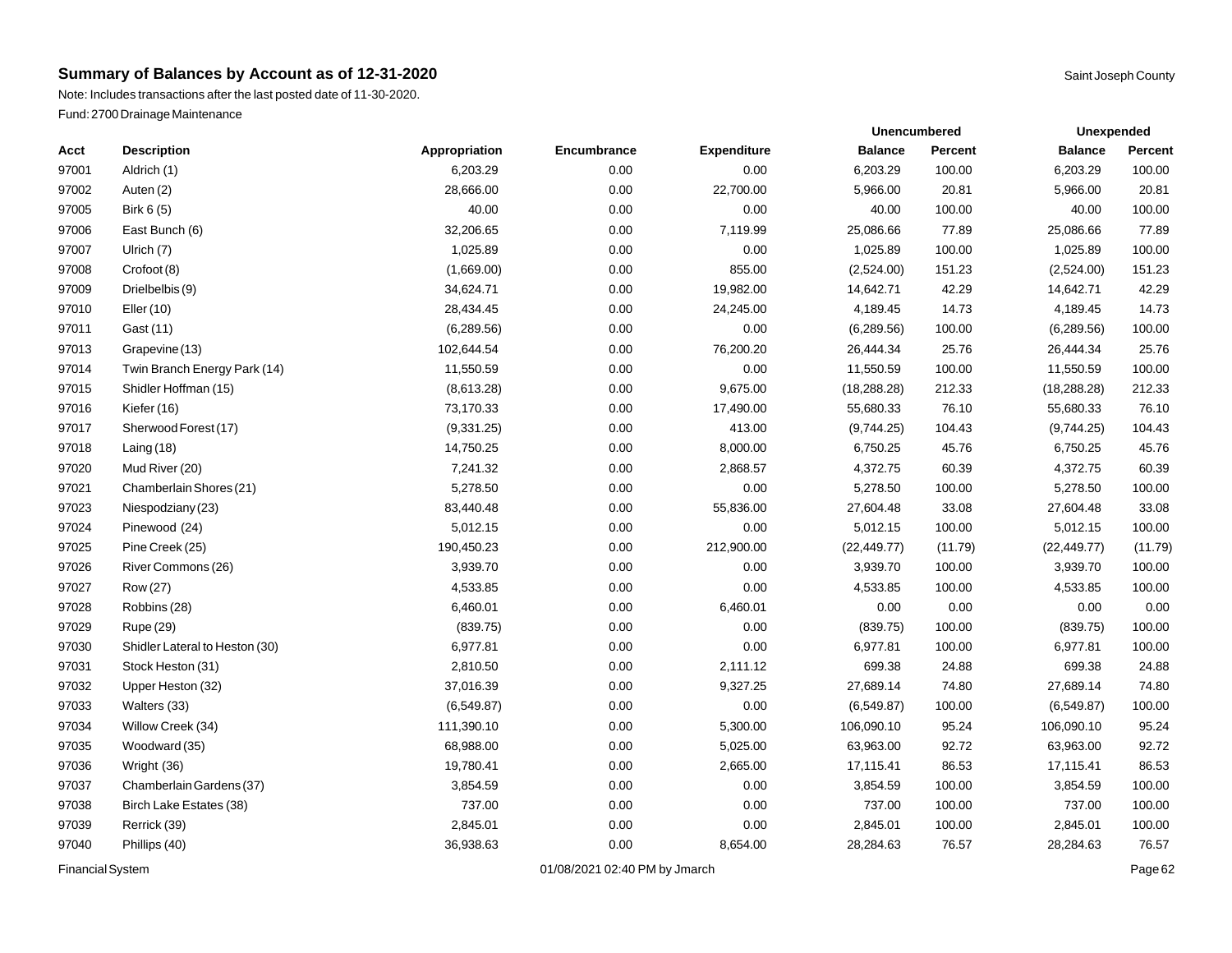|                         |                             |               |                               |                    |                | <b>Unencumbered</b> | <b>Unexpended</b> |         |  |
|-------------------------|-----------------------------|---------------|-------------------------------|--------------------|----------------|---------------------|-------------------|---------|--|
| Acct                    | <b>Description</b>          | Appropriation | Encumbrance                   | <b>Expenditure</b> | <b>Balance</b> | <b>Percent</b>      | <b>Balance</b>    | Percent |  |
| 97041                   | Kingsman Heights (41)       | 2,199.00      | 0.00                          | 0.00               | 2,199.00       | 100.00              | 2,199.00          | 100.00  |  |
| 97042                   | Birchwood (42)              | 8,918.37      | 0.00                          | 0.00               | 8,918.37       | 100.00              | 8,918.37          | 100.00  |  |
| 97043                   | Beechwood (43)              | (697.83)      | 0.00                          | 0.00               | (697.83)       | 100.00              | (697.83)          | 100.00  |  |
| 97044                   | Ireland Hills (44)          | 1,729.44      | 0.00                          | 0.00               | 1,729.44       | 100.00              | 1,729.44          | 100.00  |  |
| 97045                   | Kingsmen Acres (45)         | 566.60        | 0.00                          | 0.00               | 566.60         | 100.00              | 566.60            | 100.00  |  |
| 97046                   | Carriage Acres Estates (46) | 1,570.14      | 0.00                          | 0.00               | 1,570.14       | 100.00              | 1,570.14          | 100.00  |  |
| 97047                   | Ashwood Forest (47)         | 3,528.71      | 0.00                          | 440.00             | 3,088.71       | 87.53               | 3,088.71          | 87.53   |  |
| 97050                   | Nature's Gate-Pin Oak (50)  | (885.78)      | 0.00                          | 1,548.00           | (2,433.78)     | 274.76              | (2,433.78)        | 274.76  |  |
| 97051                   | Creston Hills (51)          | 1,018.00      | 0.00                          | 0.00               | 1,018.00       | 100.00              | 1,018.00          | 100.00  |  |
| 97052                   | Baneberry (52)              | 3,409.26      | 0.00                          | 0.00               | 3,409.26       | 100.00              | 3,409.26          | 100.00  |  |
| 97053                   | Peppermint Hills (53)       | 1,037.25      | 0.00                          | 0.00               | 1,037.25       | 100.00              | 1,037.25          | 100.00  |  |
| 97054                   | Pioneer Heights (54)        | 7,248.00      | 0.00                          | 0.00               | 7,248.00       | 100.00              | 7,248.00          | 100.00  |  |
| 97055                   | Verkler (55)                | (3,269.21)    | 0.00                          | 1,080.00           | (4,349.21)     | 133.04              | (4,349.21)        | 133.04  |  |
| 97056                   | Sarah Hershberger (56)      | 933.49        | 0.00                          | 933.49             | 0.00           | 0.00                | 0.00              | 0.00    |  |
| 97057                   | Whispering Hills (57)       | 5,573.31      | 0.00                          | 0.00               | 5,573.31       | 100.00              | 5,573.31          | 100.00  |  |
| 97058                   | Chapman's 2nd (58)          | 4,758.70      | 0.00                          | 0.00               | 4,758.70       | 100.00              | 4,758.70          | 100.00  |  |
| 97059                   | Yoder Ditch (59)            | (3, 182.13)   | 0.00                          | 0.00               | (3, 182.13)    | 100.00              | (3, 182.13)       | 100.00  |  |
| 97060                   | Sawmill Creek West (60)     | 3,425.95      | 0.00                          | 0.00               | 3,425.95       | 100.00              | 3,425.95          | 100.00  |  |
| 97061                   | Kern Road Estates (61)      | 2,884.00      | 0.00                          | 0.00               | 2,884.00       | 100.00              | 2,884.00          | 100.00  |  |
| 97062                   | Birk-Newcomer (62)          | 51,358.99     | 0.00                          | 3,948.78           | 47,410.21      | 92.31               | 47,410.21         | 92.31   |  |
| 97063                   | High Pointe Estates (63)    | 4,280.00      | 0.00                          | 0.00               | 4,280.00       | 100.00              | 4,280.00          | 100.00  |  |
| 97064                   | Crown Ridge (64)            | (2,530.59)    | 0.00                          | 0.00               | (2,530.59)     | 100.00              | (2,530.59)        | 100.00  |  |
| 97065                   | Woodfield Downs (65)        | 7,162.00      | 0.00                          | 0.00               | 7,162.00       | 100.00              | 7,162.00          | 100.00  |  |
| 97066                   | Rivers Landing (66)         | 917.00        | 0.00                          | 0.00               | 917.00         | 100.00              | 917.00            | 100.00  |  |
| 97067                   | Sandybrook North (67)       | 2,355.70      | 0.00                          | 0.00               | 2,355.70       | 100.00              | 2,355.70          | 100.00  |  |
| 97068                   | County Line Ditch (68)      | 4,448.00      | 0.00                          | 4,448.00           | 0.00           | 0.00                | 0.00              | 0.00    |  |
| 97069                   | Woomer (69)                 | 7,432.81      | 0.00                          | 0.00               | 7,432.81       | 100.00              | 7,432.81          | 100.00  |  |
| 97070                   | Greenlawn (70)              | 8,043.76      | 0.00                          | 0.00               | 8,043.76       | 100.00              | 8,043.76          | 100.00  |  |
| 97072                   | Manion (72)                 | 23,592.63     | 0.00                          | 0.00               | 23,592.63      | 100.00              | 23,592.63         | 100.00  |  |
| 97073                   | Pittman (73)                | 7,864.91      | 0.00                          | 0.00               | 7,864.91       | 100.00              | 7,864.91          | 100.00  |  |
| 97074                   | St. Patrick's (74)          | 15,263.13     | 0.00                          | 0.00               | 15,263.13      | 100.00              | 15,263.13         | 100.00  |  |
| 97075                   | Birchwood No. (75)          | 5,447.00      | 0.00                          | 0.00               | 5,447.00       | 100.00              | 5,447.00          | 100.00  |  |
| 97076                   | Sunrise Park (76)           | 2,490.00      | 0.00                          | 0.00               | 2,490.00       | 100.00              | 2,490.00          | 100.00  |  |
| 97078                   | Pleasant Valley North (78)  | 4,269.62      | 0.00                          | 0.00               | 4,269.62       | 100.00              | 4,269.62          | 100.00  |  |
| 97079                   | Westwood Forest (79)        | 1,208.00      | 0.00                          | 0.00               | 1,208.00       | 100.00              | 1,208.00          | 100.00  |  |
| <b>Financial System</b> |                             |               | 01/08/2021 02:40 PM by Jmarch |                    |                |                     |                   | Page 63 |  |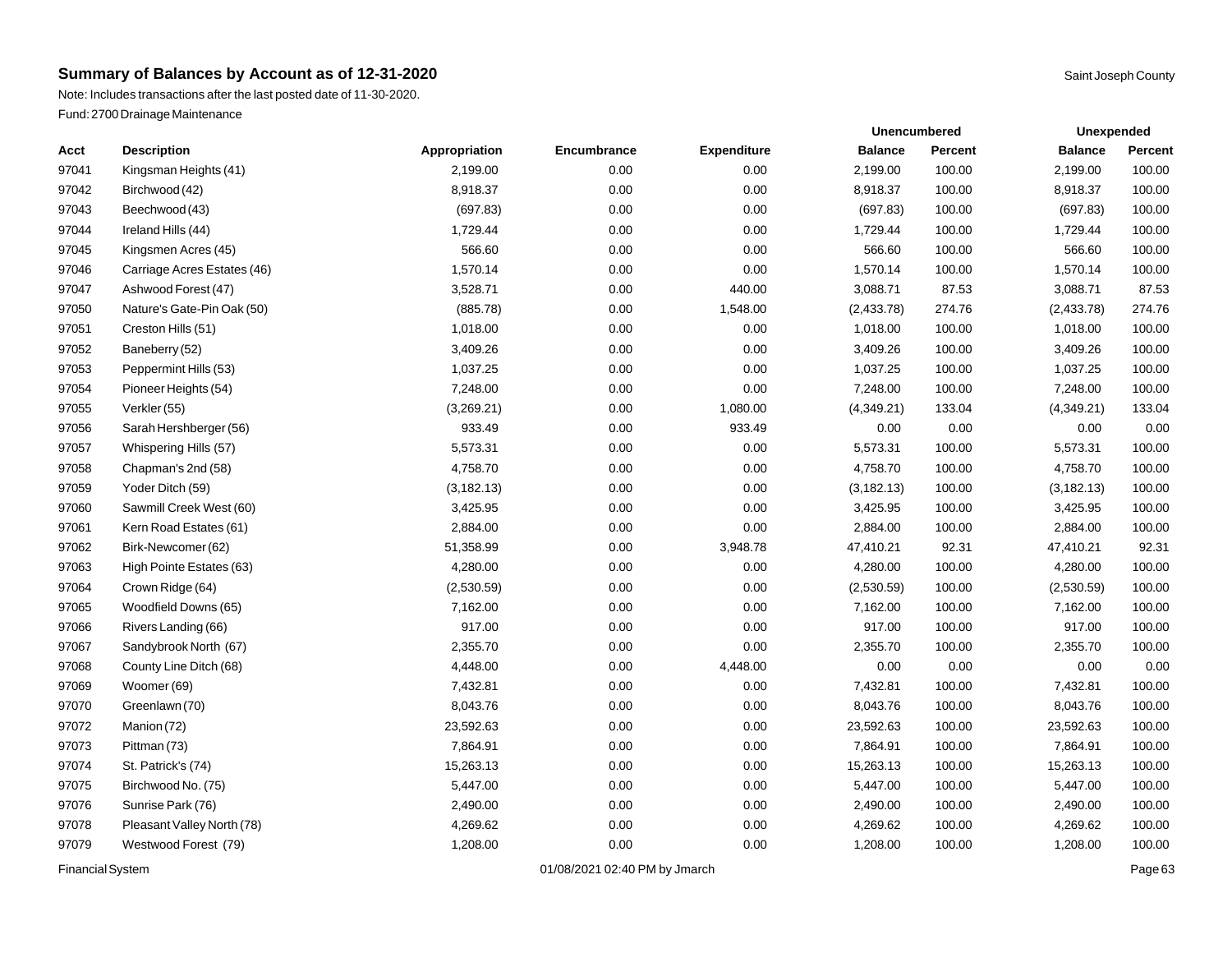|                         |                                |               |                               |                    |                | <b>Unencumbered</b> | <b>Unexpended</b> |         |  |
|-------------------------|--------------------------------|---------------|-------------------------------|--------------------|----------------|---------------------|-------------------|---------|--|
| Acct                    | <b>Description</b>             | Appropriation | Encumbrance                   | <b>Expenditure</b> | <b>Balance</b> | <b>Percent</b>      | <b>Balance</b>    | Percent |  |
| 97081                   | Juday Creek (81)               | 378,393.15    | 0.00                          | 91,182.34          | 287,210.81     | 75.90               | 287,210.81        | 75.90   |  |
| 97082                   | Jefferson Knolls (82)          | 2,961.67      | 0.00                          | 0.00               | 2,961.67       | 100.00              | 2,961.67          | 100.00  |  |
| 97083                   | Horizons Edge aka Green M (83) | 5,840.50      | 0.00                          | 0.00               | 5,840.50       | 100.00              | 5,840.50          | 100.00  |  |
| 97084                   | Fieldstone Trails (84)         | 11,348.79     | 0.00                          | 0.00               | 11,348.79      | 100.00              | 11,348.79         | 100.00  |  |
| 97085                   | No. Liberty Indust. Park (85)  | 2,417.15      | 0.00                          | 0.00               | 2,417.15       | 100.00              | 2,417.15          | 100.00  |  |
| 97086                   | Meadows (86)                   | 2,610.03      | 0.00                          | 400.00             | 2,210.03       | 84.67               | 2,210.03          | 84.67   |  |
| 97087                   | Toll Road Industrial Park (87) | 10,029.72     | 0.00                          | 0.00               | 10,029.72      | 100.00              | 10,029.72         | 100.00  |  |
| 97088                   | Geyers Riddles Lake (88)       | 2,100.05      | 0.00                          | 0.00               | 2,100.05       | 100.00              | 2,100.05          | 100.00  |  |
| 97089                   | Luan Acres (89)                | 1,724.79      | 0.00                          | 0.00               | 1,724.79       | 100.00              | 1,724.79          | 100.00  |  |
| 97091                   | Vrielyncks McKinley Ave (91)   | 1,141.00      | 0.00                          | 0.00               | 1,141.00       | 100.00              | 1,141.00          | 100.00  |  |
| 97092                   | Pine Tree Estates (92)         | 7,714.58      | 0.00                          | 840.00             | 6,874.58       | 89.11               | 6,874.58          | 89.11   |  |
| 97093                   | Partridge Woods (93)           | 8,054.70      | 0.00                          | 0.00               | 8,054.70       | 100.00              | 8,054.70          | 100.00  |  |
| 97094                   | Terri Brooke (94)              | 5,724.73      | 0.00                          | 0.00               | 5,724.73       | 100.00              | 5,724.73          | 100.00  |  |
| 97095                   | Sandybrook Estates (95)        | 8,914.60      | 0.00                          | 0.00               | 8,914.60       | 100.00              | 8,914.60          | 100.00  |  |
| 97096                   | Pleasant Valley (96)           | 5,531.18      | 0.00                          | 3,125.00           | 2,406.18       | 43.50               | 2,406.18          | 43.50   |  |
| 97097                   | Stonehedge (97)                | 2,441.56      | 0.00                          | 0.00               | 2,441.56       | 100.00              | 2,441.56          | 100.00  |  |
| 97098                   | Matterhorn Estates (98)        | 454.00        | 0.00                          | 0.00               | 454.00         | 100.00              | 454.00            | 100.00  |  |
| 97099                   | Kankakee River Basin (99)      | 167,465.73    | 0.00                          | 22,370.00          | 145,095.73     | 86.64               | 145,095.73        | 86.64   |  |
| 97102                   | Meadow Wood (102)              | 2,567.50      | 0.00                          | 0.00               | 2,567.50       | 100.00              | 2,567.50          | 100.00  |  |
| 97103                   | Morningside (103)              | 5,892.00      | 0.00                          | 0.00               | 5,892.00       | 100.00              | 5,892.00          | 100.00  |  |
| 97104                   | Boulder Bay @ Blackethorn(104) | 4,213.09      | 0.00                          | 0.00               | 4,213.09       | 100.00              | 4,213.09          | 100.00  |  |
| 97105                   | Kingswood Estates (105)        | 2,595.62      | 0.00                          | 0.00               | 2,595.62       | 100.00              | 2,595.62          | 100.00  |  |
| 97107                   | Terre Verde Hills (107)        | 3,426.00      | 0.00                          | 0.00               | 3,426.00       | 100.00              | 3,426.00          | 100.00  |  |
| 97108                   | Westwood Estates (108)         | 341.50        | 0.00                          | 0.00               | 341.50         | 100.00              | 341.50            | 100.00  |  |
| 97109                   | Sandy Hill (109)               | 1,361.45      | 0.00                          | 0.00               | 1,361.45       | 100.00              | 1,361.45          | 100.00  |  |
| 97110                   | Apple Manor (110)              | 352.00        | 0.00                          | 0.00               | 352.00         | 100.00              | 352.00            | 100.00  |  |
| 97111                   | Fox Run (111)                  | 6,606.08      | 0.00                          | 946.00             | 5,660.08       | 85.68               | 5,660.08          | 85.68   |  |
| 97112                   | Arbor Pointe (112)             | 5,267.04      | 0.00                          | 1,518.00           | 3,749.04       | 71.18               | 3,749.04          | 71.18   |  |
| 97113                   | Steeplechase (113)             | 1,331.10      | 0.00                          | 0.00               | 1,331.10       | 100.00              | 1,331.10          | 100.00  |  |
| 97114                   | Creston Hills East (114)       | (5,509.25)    | 0.00                          | 0.00               | (5,509.25)     | 100.00              | (5,509.25)        | 100.00  |  |
| 97115                   | Westwood Shores At Elbel (115) | 2,237.20      | 0.00                          | 0.00               | 2,237.20       | 100.00              | 2,237.20          | 100.00  |  |
| 97116                   | Whippoorwill Valley (116)      | 1,308.00      | 0.00                          | 0.00               | 1,308.00       | 100.00              | 1,308.00          | 100.00  |  |
| 97117                   | West Pointe Est (117)          | 2,592.00      | 0.00                          | 0.00               | 2,592.00       | 100.00              | 2,592.00          | 100.00  |  |
| 97118                   | Cranberry Est (118)            | 2,012.96      | 0.00                          | 0.00               | 2,012.96       | 100.00              | 2,012.96          | 100.00  |  |
| 97119                   | Pheasant Point (119)           | 9,699.57      | 0.00                          | 2,497.00           | 7,202.57       | 74.26               | 7,202.57          | 74.26   |  |
| <b>Financial System</b> |                                |               | 01/08/2021 02:40 PM by Jmarch |                    |                |                     |                   | Page 64 |  |

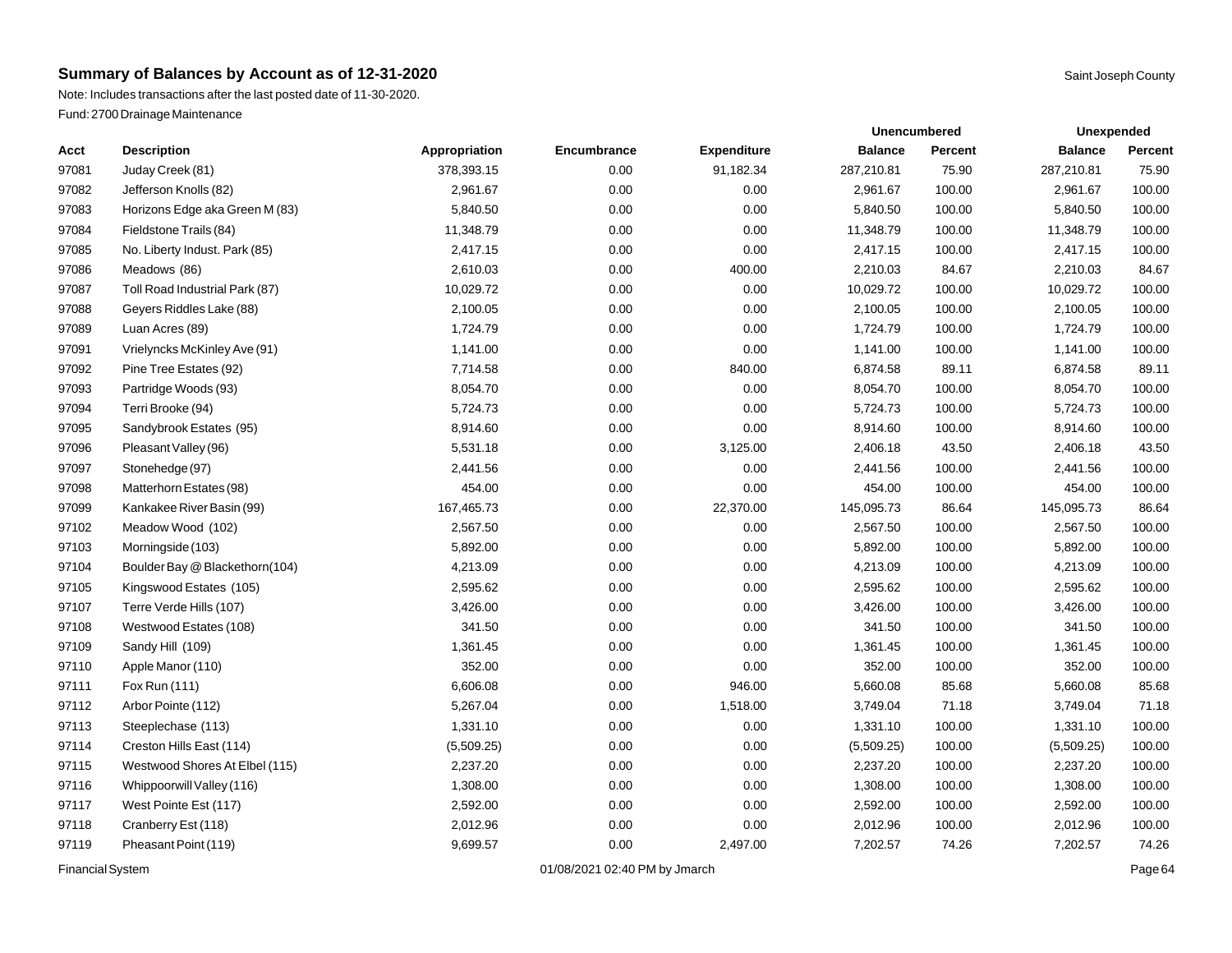|                         |                                |               |                               |                    |                | <b>Unencumbered</b> | <b>Unexpended</b> |          |  |
|-------------------------|--------------------------------|---------------|-------------------------------|--------------------|----------------|---------------------|-------------------|----------|--|
| Acct                    | <b>Description</b>             | Appropriation | Encumbrance                   | <b>Expenditure</b> | <b>Balance</b> | <b>Percent</b>      | <b>Balance</b>    | Percent  |  |
| 97120                   | Tamarack Knolls (120)          | 6,240.50      | 0.00                          | 0.00               | 6,240.50       | 100.00              | 6,240.50          | 100.00   |  |
| 97121                   | Northwood Hills (121)          | (261.53)      | 0.00                          | 1,835.00           | (2,096.53)     | 801.64              | (2,096.53)        | 801.64   |  |
| 97122                   | Westwood Hills At Elbel (122)  | 9,674.10      | 0.00                          | 0.00               | 9,674.10       | 100.00              | 9,674.10          | 100.00   |  |
| 97123                   | Baugo Maple Hill (123)         | 467.50        | 0.00                          | 0.00               | 467.50         | 100.00              | 467.50            | 100.00   |  |
| 97126                   | Yellow River (126)             | 2,738.82      | 0.00                          | 2,738.82           | 0.00           | 0.00                | 0.00              | 0.00     |  |
| 97127                   | New Prairie Knolls (127)       | 6,163.40      | 0.00                          | 0.00               | 6,163.40       | 100.00              | 6,163.40          | 100.00   |  |
| 97128                   | Baugo Creek (128)              | 3,893.67      | 0.00                          | 3,694.02           | 199.65         | 5.13                | 199.65            | 5.13     |  |
| 97130                   | Rosewood (130)                 | 18,887.49     | 0.00                          | 2,745.00           | 16,142.49      | 85.47               | 16,142.49         | 85.47    |  |
| 97132                   | Walnut Farm (132)              | 1,201.00      | 0.00                          | 0.00               | 1,201.00       | 100.00              | 1,201.00          | 100.00   |  |
| 97133                   | Patrician Park (133)           | 725.72        | 0.00                          | 1,035.00           | (309.28)       | (42.62)             | (309.28)          | (42.62)  |  |
| 97135                   | Pleasant Valley South (135)    | 5,110.23      | 0.00                          | 0.00               | 5,110.23       | 100.00              | 5,110.23          | 100.00   |  |
| 97136                   | Cloverleaf Farms (136)         | 4,738.00      | 0.00                          | 0.00               | 4,738.00       | 100.00              | 4,738.00          | 100.00   |  |
| 97137                   | Logan St. Duplex Project (137) | 2,613.90      | 0.00                          | 0.00               | 2,613.90       | 100.00              | 2,613.90          | 100.00   |  |
| 97138                   | Birchwood Farms (138)          | (32,516.00)   | 0.00                          | 0.00               | (32, 516.00)   | 100.00              | (32,516.00)       | 100.00   |  |
| 97139                   | Heather Ridge Estates (139)    | 2,519.99      | 0.00                          | 0.00               | 2,519.99       | 100.00              | 2,519.99          | 100.00   |  |
| 97140                   | Riverwood Landing (140)        | 2,302.00      | 0.00                          | 0.00               | 2,302.00       | 100.00              | 2,302.00          | 100.00   |  |
| 97141                   | Hospitality Hub (141)          | 6,887.12      | 0.00                          | 0.00               | 6,887.12       | 100.00              | 6,887.12          | 100.00   |  |
| 97142                   | Wild Wing Plantation (142)     | 3,408.00      | 0.00                          | 0.00               | 3,408.00       | 100.00              | 3,408.00          | 100.00   |  |
| 97143                   | Ridgemont Crossing (143)       | 14,491.13     | 0.00                          | 0.00               | 14,491.13      | 100.00              | 14,491.13         | 100.00   |  |
| 97145                   | Summer Hill (145)              | 2,328.00      | 0.00                          | 0.00               | 2,328.00       | 100.00              | 2,328.00          | 100.00   |  |
| 97147                   | Spyglass Valley (147)          | 2,980.00      | 0.00                          | 0.00               | 2,980.00       | 100.00              | 2,980.00          | 100.00   |  |
| 97148                   | Edge Of The Woods (148)        | 5,545.92      | 0.00                          | 0.00               | 5,545.92       | 100.00              | 5,545.92          | 100.00   |  |
| 97149                   | Carrington Place (149)         | 3,489.16      | 0.00                          | 0.00               | 3,489.16       | 100.00              | 3,489.16          | 100.00   |  |
| 97150                   | Berry Knolls (150)             | 3,524.00      | 0.00                          | 0.00               | 3,524.00       | 100.00              | 3,524.00          | 100.00   |  |
| 97151                   | White Pine Trails (151)        | (729.50)      | 0.00                          | 410.00             | (1, 139.50)    | 156.20              | (1, 139.50)       | 156.20   |  |
| 97152                   | Shepherd's Cove (152)          | 14,502.01     | 0.00                          | 435.00             | 14,067.01      | 97.00               | 14,067.01         | 97.00    |  |
| 97153                   | Heather Lake Estates (153)     | (4,073.98)    | 0.00                          | 1,064.27           | (5, 138.25)    | 126.12              | (5, 138.25)       | 126.12   |  |
| 97154                   | Ireland Ridge (154)            | 1,534.00      | 0.00                          | 0.00               | 1,534.00       | 100.00              | 1,534.00          | 100.00   |  |
| 97155                   | Heritage Point (155)           | 840.16        | 0.00                          | 1,972.00           | (1, 131.84)    | (134.72)            | (1, 131.84)       | (134.72) |  |
| 97156                   | Hollyhock Trails (156)         | 1,773.95      | 0.00                          | 500.00             | 1,273.95       | 71.81               | 1,273.95          | 71.81    |  |
| 97157                   | Northbrook Shores (157)        | 9,860.99      | 0.00                          | 0.00               | 9,860.99       | 100.00              | 9,860.99          | 100.00   |  |
| 97158                   | Willow at Mayflower (158)      | 4,328.25      | 0.00                          | 968.00             | 3,360.25       | 77.64               | 3,360.25          | 77.64    |  |
| 97159                   | Potato Creek Crossing (159)    | 5,325.51      | 0.00                          | 0.00               | 5,325.51       | 100.00              | 5,325.51          | 100.00   |  |
| 97160                   | Evergreen Plaza (160)          | 2,022.50      | 0.00                          | 0.00               | 2,022.50       | 100.00              | 2,022.50          | 100.00   |  |
| 97161                   | Rosetta Place (161)            | 5,600.00      | 0.00                          | 0.00               | 5,600.00       | 100.00              | 5,600.00          | 100.00   |  |
| <b>Financial System</b> |                                |               | 01/08/2021 02:40 PM by Jmarch |                    |                |                     |                   | Page 65  |  |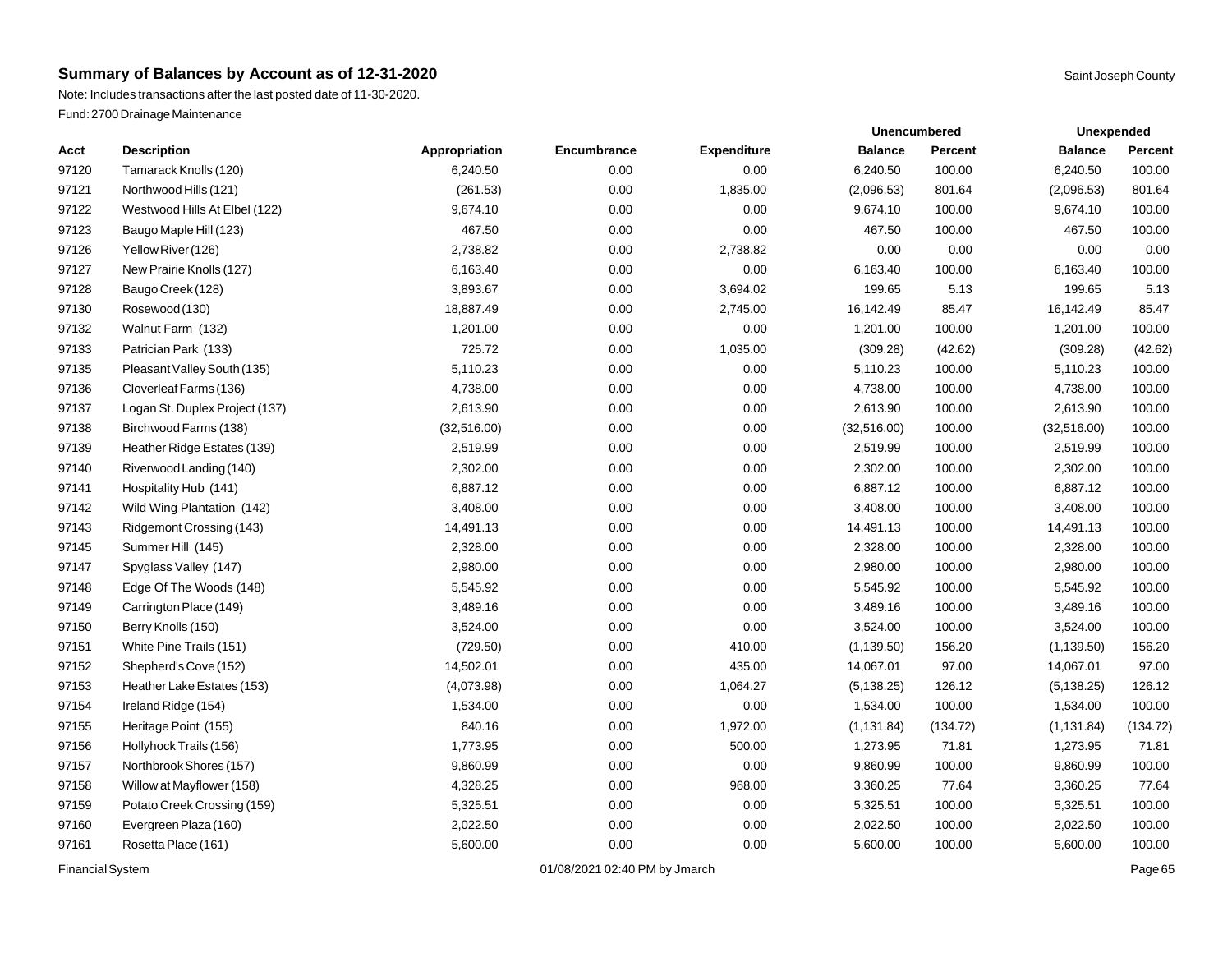Note: Includes transactions after the last posted date of 11-30-2020. Fund: 2700 Drainage Maintenance

| Acct  | <b>Description</b>               | Appropriation | Encumbrance | <b>Expenditure</b> | <b>Balance</b> | <b>Percent</b> | <b>Balance</b> | Percent |
|-------|----------------------------------|---------------|-------------|--------------------|----------------|----------------|----------------|---------|
| 97162 | Inverness Woods (162)            | 4,365.00      | 0.00        | 0.00               | 4,365.00       | 100.00         | 4,365.00       | 100.00  |
| 97163 | Newbury Pointe (163)             | 10,367.69     | 0.00        | 540.00             | 9,827.69       | 94.79          | 9,827.69       | 94.79   |
| 97164 | Willowgate Trails (164)          | 11,974.16     | 0.00        | 0.00               | 11,974.16      | 100.00         | 11,974.16      | 100.00  |
| 97165 | Audubon Woods (165)              | 3,561.00      | 0.00        | 0.00               | 3,561.00       | 100.00         | 3,561.00       | 100.00  |
| 97166 | Northbridge Valley (166)         | 13,455.00     | 0.00        | 0.00               | 13,455.00      | 100.00         | 13,455.00      | 100.00  |
| 97167 | Hartfield Bay (167)              | 2,007.00      | 0.00        | 0.00               | 2,007.00       | 100.00         | 2,007.00       | 100.00  |
| 97168 | Augustine Lake (168)             | 11,087.50     | 0.00        | 0.00               | 11,087.50      | 100.00         | 11,087.50      | 100.00  |
| 97169 | Firefly Meadows (169)            | 2,453.00      | 0.00        | 0.00               | 2,453.00       | 100.00         | 2,453.00       | 100.00  |
| 97171 | Zmyslo's Prairie View (171)      | 1,411.58      | 0.00        | 0.00               | 1,411.58       | 100.00         | 1,411.58       | 100.00  |
| 97172 | County Farm Estates (172)        | 2,002.00      | 0.00        | 0.00               | 2,002.00       | 100.00         | 2,002.00       | 100.00  |
| 97173 | Portage Woods (173)              | 4,999.50      | 0.00        | 0.00               | 4,999.50       | 100.00         | 4,999.50       | 100.00  |
| 97176 | Clayton's Glen (176)             | 1,657.51      | 0.00        | 0.00               | 1,657.51       | 100.00         | 1,657.51       | 100.00  |
| 97177 | Westwood Knolls (177)            | 1,047.72      | 0.00        | 990.00             | 57.72          | 5.51           | 57.72          | 5.51    |
| 97178 | Fields at Highland (178)         | 760.00        | 0.00        | 0.00               | 760.00         | 100.00         | 760.00         | 100.00  |
| 97179 | Kline Creek Estates (179)        | 0.00          | 0.00        | 0.00               | 0.00           | 0.00           | 0.00           | 0.00    |
| 97999 | Gen'l Unallocated Drain/Ditch    | 348.752.33    | 0.00        | 0.00               | 348,752.33     | 100.00         | 348,752.33     | 100.00  |
| 97    | $***$                            | 2,291,285.69  | 0.00        | 652,030.86         | 1,639,254.83   | 71.54          | 1,639,254.83   | 71.54   |
|       | Fund Totals ******************** | 2,291,285.69  | 0.00        | 652,030.86         | 1,639,254.83   | 71.54          | 1,639,254.83   | 71.54   |

**Unexpended**

**Unencumbered**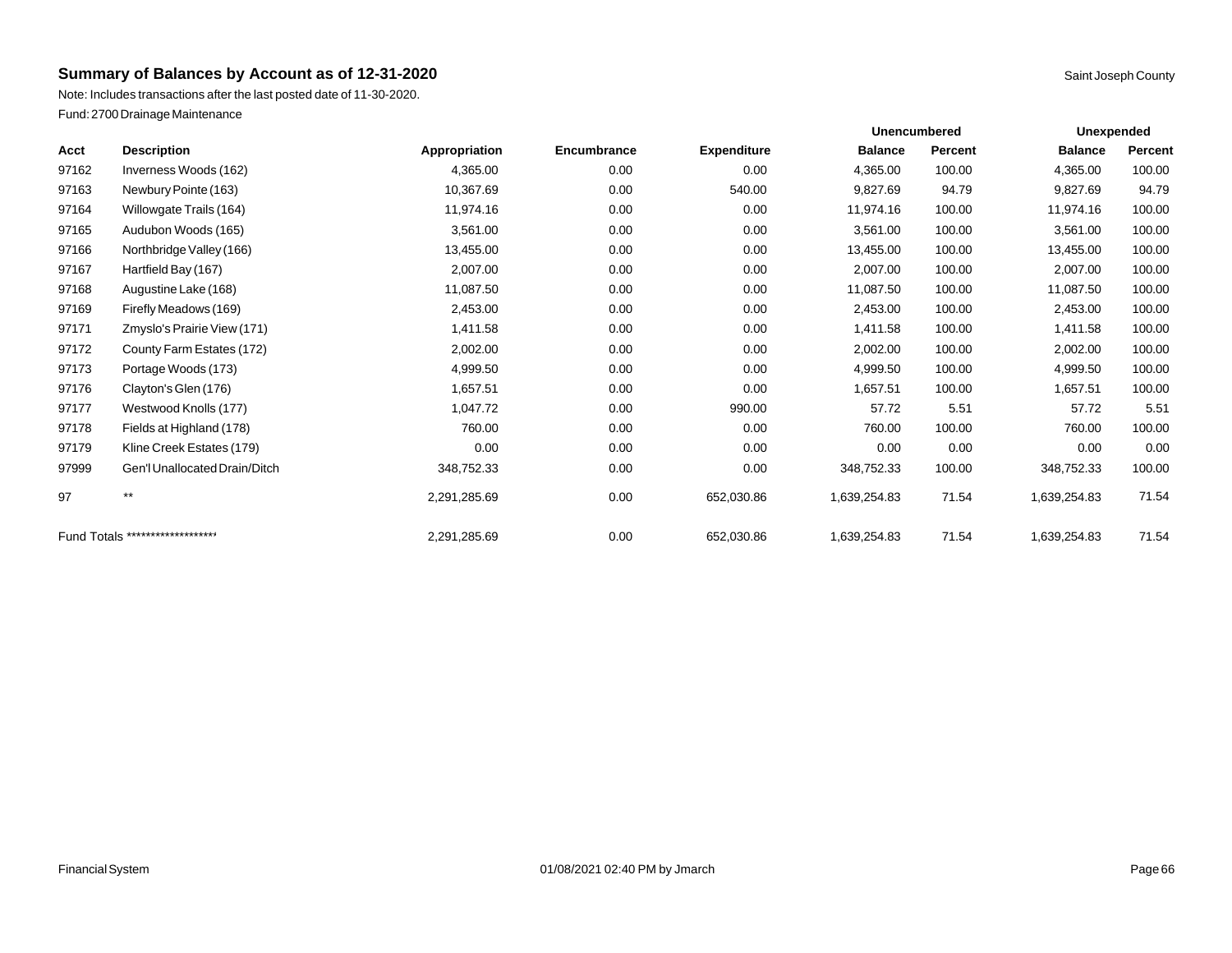Note: Includes transactions after the last posted date of 11-30-2020. Fund: 4019 Portage Manor Fund

| Acct  | <b>Description</b>                 | Appropriation | Encumbrance | <b>Expenditure</b> | <b>Balance</b> | <b>Percent</b> | <b>Balance</b> | <b>Percent</b> |
|-------|------------------------------------|---------------|-------------|--------------------|----------------|----------------|----------------|----------------|
| 11009 | Director                           | 80,000.00     | 0.00        | 80,000.00          | 0.00           | 0.00           | 0.00           | 0.00           |
| 11439 | Overtime                           | 0.00          | 0.00        | 0.00               | 0.00           | 0.00           | 0.00           | 0.00           |
| 11571 | Overtime                           | 20,000.00     | 0.00        | 20,000.00          | 0.00           | 0.00           | 0.00           | 0.00           |
| 11700 | <b>Medical Director</b>            | 21,119.04     | 0.00        | 21,119.00          | 0.04           | 0.00           | 0.04           | 0.00           |
| 11701 | Director Of Nursing                | 55,079.96     | 0.00        | 52,304.93          | 2,775.03       | 5.04           | 2,775.03       | 5.04           |
| 11702 | Lic Pract'L Nurse/ Med Records     | 39,661.00     | 0.00        | 38,933.65          | 727.35         | 1.83           | 727.35         | 1.83           |
| 11704 | Dir. Of Bldgs. & Grounds           | 41,910.00     | 0.00        | 39,513.64          | 2,396.36       | 5.72           | 2,396.36       | 5.72           |
| 11706 | Food Service Supervisor            | 34,353.00     | 0.00        | 32,247.16          | 2,105.84       | 6.13           | 2,105.84       | 6.13           |
| 11707 | <b>Activity Director</b>           | 33,613.00     | 0.00        | 28,124.00          | 5,489.00       | 16.33          | 5,489.00       | 16.33          |
| 11708 | Admission Counselor                | 36,851.00     | 0.00        | 34,781.43          | 2,069.57       | 5.62           | 2,069.57       | 5.62           |
| 11709 | Asst. Dir. Nursing                 | 33,601.00     | 0.00        | 26,289.44          | 7,311.56       | 21.76          | 7,311.56       | 21.76          |
| 11710 | Executive Housekeeper              | 36,239.00     | 0.00        | 29,818.73          | 6,420.27       | 17.72          | 6,420.27       | 17.72          |
| 11711 | Qualified Medication Aide          | 215,382.00    | 0.00        | 213,573.44         | 1,808.56       | 0.84           | 1,808.56       | 0.84           |
| 11712 | Maintenance Class I                | 31,512.00     | 0.00        | 29,658.89          | 1,853.11       | 5.88           | 1,853.11       | 5.88           |
| 11713 | Housekeeper                        | 81,810.00     | 0.00        | 78,773.30          | 3,036.70       | 3.71           | 3,036.70       | 3.71           |
| 11714 | <b>Maintenance Class III</b>       | 7,242.00      | 0.00        | 4,643.24           | 2,598.76       | 35.88          | 2,598.76       | 35.88          |
| 11715 | Maintenance Class II               | 30,004.00     | 0.00        | 28,289.05          | 1,714.95       | 5.72           | 1,714.95       | 5.72           |
| 11716 | Cooks                              | 54,540.00     | 0.00        | 54,222.55          | 317.45         | 0.58           | 317.45         | 0.58           |
| 11717 | Dietary Aide                       | 54,540.00     | 0.00        | 53,054.27          | 1,485.73       | 2.72           | 1,485.73       | 2.72           |
| 11720 | <b>Recreation Officers</b>         | 0.00          | 0.00        | 0.00               | 0.00           | 0.00           | 0.00           | 0.00           |
| 11722 | Data Processor                     | 0.00          | 0.00        | 0.00               | 0.00           | 0.00           | 0.00           | 0.00           |
| 11723 | Stockroom Clerk                    | (4,480.00)    | 0.00        | 0.00               | (4,480.00)     | 100.00         | (4,480.00)     | 100.00         |
| 11724 | <b>ExtraHire</b>                   | 4,000.00      | 0.00        | 0.00               | 4,000.00       | 100.00         | 4,000.00       | 100.00         |
| 11725 | Holiday Pay                        | 60,000.00     | 0.00        | 55,622.71          | 4,377.29       | 7.30           | 4,377.29       | 7.30           |
| 11729 | <b>Certified Nursing Assistant</b> | 31,720.00     | 0.00        | 29,733.98          | 1,986.02       | 6.26           | 1,986.02       | 6.26           |
| 11730 | Unit Coordinator                   | 12,100.00     | 0.00        | 9,340.00           | 2,760.00       | 22.81          | 2,760.00       | 22.81          |
| 11731 | License Practical Nurse            | 36,360.00     | 0.00        | 33,268.92          | 3,091.08       | 8.50           | 3,091.08       | 8.50           |
| 11733 | Certified Nursing Assist.-P.T.     | 26,432.00     | 0.00        | 18,554.75          | 7,877.25       | 29.80          | 7,877.25       | 29.80          |
| 11734 | Recreation Officers-P.T.           | 39,578.00     | 0.00        | 33,763.34          | 5,814.66       | 14.69          | 5,814.66       | 14.69          |
| 11735 | Dietary Aide-P.T.                  | 43,909.00     | 0.00        | 38,152.01          | 5,756.99       | 13.11          | 5,756.99       | 13.11          |
| 11736 | Houskeepers-P.T.                   | 11,654.00     | 0.00        | 3,533.24           | 8,120.76       | 69.68          | 8,120.76       | 69.68          |
| 11737 | Qualified Medical Aide-P.T.        | 98,018.00     | 0.00        | 92,886.49          | 5,131.51       | 5.24           | 5,131.51       | 5.24           |
| 11780 | Housekeeper/Security               | 27,813.00     | 0.00        | 26,539.33          | 1,273.67       | 4.58           | 1,273.67       | 4.58           |
| 11987 | Quality Assurance Coordinator      | 50,000.00     | 0.00        | 45,317.01          | 4,682.99       | 9.37           | 4,682.99       | 9.37           |
| 11992 | Operations Coord/Bookkeeper        | 37,440.00     | 0.00        | 35,406.00          | 2,034.00       | 5.43           | 2,034.00       | 5.43           |
|       |                                    |               |             |                    |                |                |                |                |

Financial System **Example 201/08/2021 02:40 PM by Jmarch** Page 67

**Unexpended**

**Unencumbered**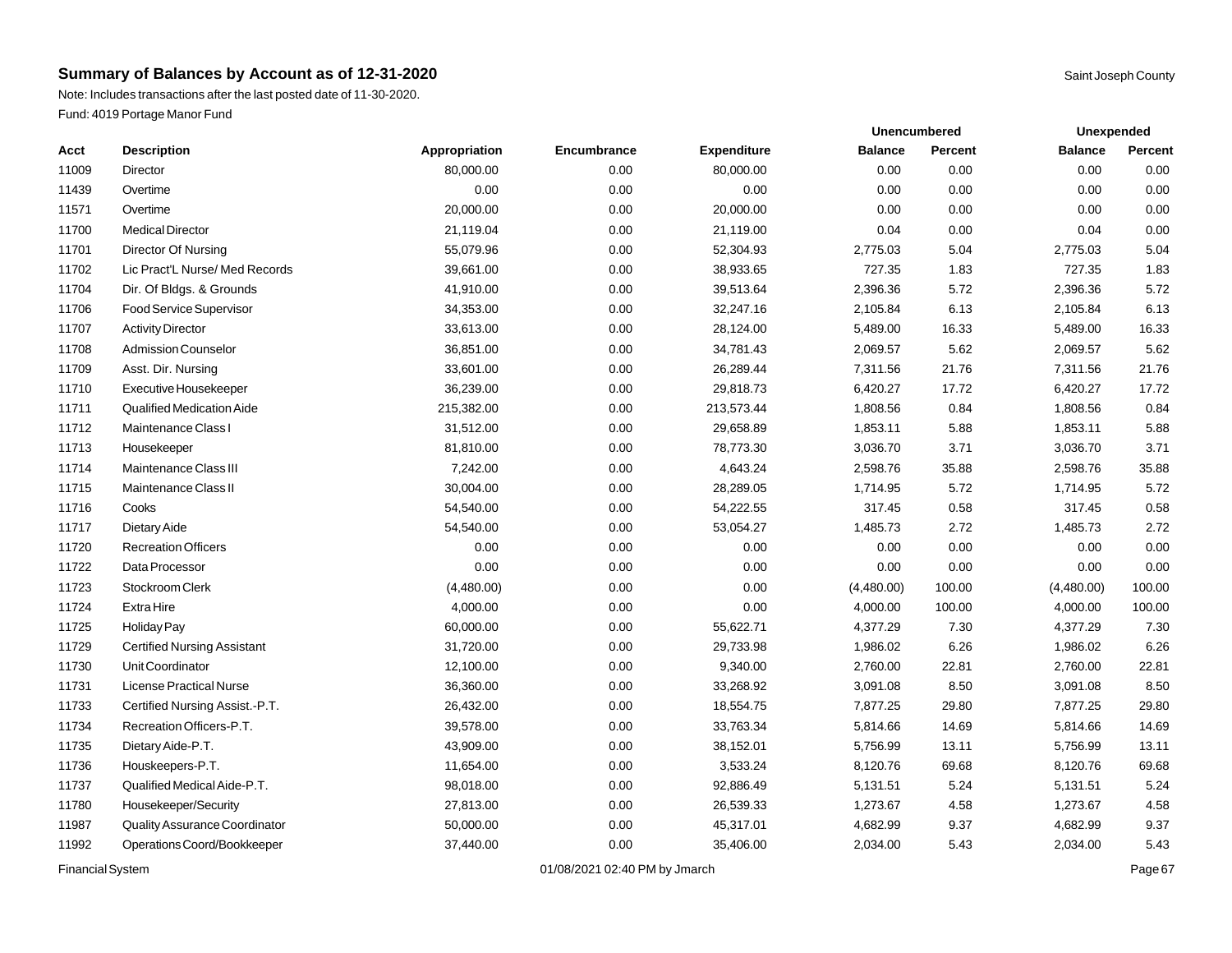Note: Includes transactions after the last posted date of 11-30-2020. Fund: 4019 Portage Manor Fund

|       |                            |               |                    |                    | Unencumbered   |                | Unexpended     |          |  |
|-------|----------------------------|---------------|--------------------|--------------------|----------------|----------------|----------------|----------|--|
| Acct  | <b>Description</b>         | Appropriation | <b>Encumbrance</b> | <b>Expenditure</b> | <b>Balance</b> | <b>Percent</b> | <b>Balance</b> | Percent  |  |
| 11    | $^{\star\star}$            | 1,382,001.00  | 0.00               | 1,287,464.50       | 94,536.50      | 6.84           | 94,536.50      | 6.84     |  |
| 14800 | <b>FICA Taxes</b>          | 91,323.00     | 0.00               | 95,862.93          | (4,539.93)     | (4.97)         | (4,539.93)     | (4.97)   |  |
| 14810 | <b>PERF</b>                | 137,037.00    | 0.00               | 128,306.60         | 8,730.40       | 6.37           | 8,730.40       | 6.37     |  |
| 14840 | Group Health Insurance     | 482,505.00    | 0.00               | 482,505.00         | 0.00           | 0.00           | 0.00           | $0.00\,$ |  |
| 14    | $^{\star\star}$            | 710,865.00    | 0.00               | 706,674.53         | 4,190.47       | 0.59           | 4,190.47       | 0.59     |  |
| 21010 | Stationery & Printing      | 1,000.00      | 0.00               | 990.63             | 9.37           | 0.94           | 9.37           | 0.94     |  |
| 21030 | <b>Office Supplies</b>     | 1,000.00      | 0.00               | 993.02             | 6.98           | 0.70           | 6.98           | 0.70     |  |
| 21    | $^{\star\star}$            | 2,000.00      | 0.00               | 1,983.65           | 16.35          | 0.82           | 16.35          | 0.82     |  |
| 22010 | Gas Oil & Lubricants       | 4,000.00      | 0.00               | 1,987.91           | 2,012.09       | 50.30          | 2,012.09       | 50.30    |  |
| 22100 | Tires & Tubes              | 200.00        | 0.00               | 0.00               | 200.00         | 100.00         | 200.00         | 100.00   |  |
| 22    | $^{\star\star}$            | 4,200.00      | 0.00               | 1,987.91           | 2,212.09       | 52.67          | 2,212.09       | 52.67    |  |
| 23011 | <b>Boiler Supplies</b>     | 1,000.00      | 0.00               | 694.63             | 305.37         | 30.54          | 305.37         | 30.54    |  |
| 23230 | Paint                      | 1,500.00      | 0.00               | 588.43             | 911.57         | 60.77          | 911.57         | 60.77    |  |
| 23    | $^{\star\star}$            | 2,500.00      | 0.00               | 1,283.06           | 1,216.94       | 48.68          | 1,216.94       | 48.68    |  |
| 24010 | <b>Other Supplies</b>      | 7,400.00      | 108.00             | 7,200.00           | 92.00          | 1.24           | 200.00         | 2.70     |  |
| 24100 | Food                       | 244,000.00    | 0.00               | 243,348.29         | 651.71         | 0.27           | 651.71         | 0.27     |  |
| 24120 | <b>Medical Supplies</b>    | 6,000.00      | 0.00               | 5,757.07           | 242.93         | 4.05           | 242.93         | 4.05     |  |
| 24130 | <b>Recreation Supplies</b> | 4,500.00      | 0.00               | 4,385.92           | 114.08         | 2.54           | 114.08         | 2.54     |  |
| 24    | $^{\star\star}$            | 261,900.00    | 108.00             | 260,691.28         | 1,100.72       | 0.42           | 1,208.72       | 0.46     |  |
| 31010 | Legal Services             | 112.00        | 0.00               | 112.00             | 0.00           | 0.00           | 0.00           | 0.00     |  |
| 31150 | <b>Medical Services</b>    | 3,000.00      | 0.00               | 2,295.09           | 704.91         | 23.50          | 704.91         | 23.50    |  |
| 31    | $^{\star\star}$            | 3,112.00      | 0.00               | 2,407.09           | 704.91         | 22.65          | 704.91         | 22.65    |  |
| 32050 | Conferences & Training     | 788.00        | 0.00               | 660.62             | 127.38         | 16.16          | 127.38         | 16.16    |  |
| 32200 | Telephone                  | 12,000.00     | 0.00               | 6,833.93           | 5,166.07       | 43.05          | 5,166.07       | 43.05    |  |

Financial System **Example 2014** Page 68 Contract 2014 02:40 PM by Jmarch Page 101/08/2021 02:40 PM by Jmarch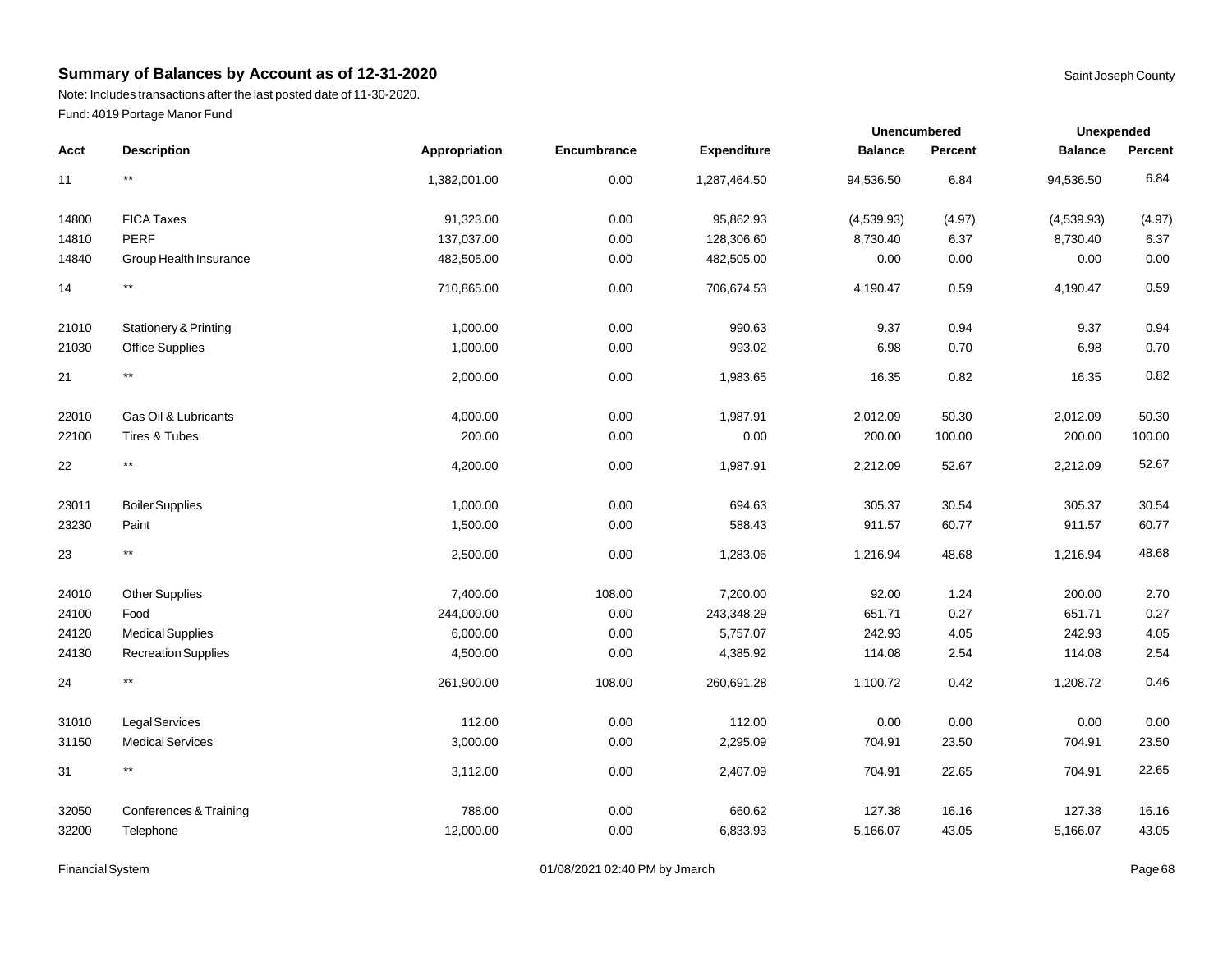Note: Includes transactions after the last posted date of 11-30-2020. Fund: 4019 Portage Manor Fund

| Acct  | <b>Description</b>               | Appropriation | Encumbrance | <b>Expenditure</b> | <b>Balance</b> | Percent | <b>Balance</b> | Percent |
|-------|----------------------------------|---------------|-------------|--------------------|----------------|---------|----------------|---------|
| 32350 | Postage                          | 1,200.00      | 0.00        | 646.85             | 553.15         | 46.10   | 553.15         | 46.10   |
| 32    | **                               | 13,988.00     | 0.00        | 8,141.40           | 5,846.60       | 41.80   | 5,846.60       | 41.80   |
| 35010 | Electricity                      | 52,400.00     | 0.00        | 45,320.19          | 7,079.81       | 13.51   | 7,079.81       | 13.51   |
| 35030 | Water & Sewage                   | 27,600.00     | 0.00        | 27,559.90          | 40.10          | 0.15    | 40.10          | 0.15    |
| 35040 | Heating & Fuel Oil               | 30,000.00     | 0.00        | 17,706.54          | 12,293.46      | 40.98   | 12,293.46      | 40.98   |
| 35    | $***$                            | 110,000.00    | 0.00        | 90,586.63          | 19,413.37      | 17.65   | 19,413.37      | 17.65   |
| 36010 | <b>Building Maintenance</b>      | 20,000.00     | 0.00        | 11,422.18          | 8,577.82       | 42.89   | 8,577.82       | 42.89   |
| 36015 | <b>Contractual Services</b>      | 92,000.00     | 0.00        | 78,892.77          | 13,107.23      | 14.25   | 13,107.23      | 14.25   |
| 36100 | Repairs - Vehicles               | 6,000.00      | 0.00        | 1,289.14           | 4,710.86       | 78.51   | 4,710.86       | 78.51   |
| 36200 | Repairs - Other Equipment        | 5,000.00      | 0.00        | 4,434.32           | 565.68         | 11.31   | 565.68         | 11.31   |
| 36    | $***$                            | 123,000.00    | 0.00        | 96,038.41          | 26,961.59      | 21.92   | 26,961.59      | 21.92   |
| 39050 | Licenses                         | 1,100.00      | 0.00        | 156.55             | 943.45         | 85.77   | 943.45         | 85.77   |
| 39100 | Laundry & Cleaning               | 31,200.00     | 307.90      | 31,158.57          | (266.47)       | (0.85)  | 41.43          | 0.13    |
| 39750 | Information Technology           | 150.00        | 0.00        | 126.24             | 23.76          | 15.84   | 23.76          | 15.84   |
| 39    | $***$                            | 32,450.00     | 307.90      | 31,441.36          | 700.74         | 2.16    | 1,008.64       | 3.11    |
| 44510 | Furniture & Fixtures             | 0.00          | 0.00        | 0.00               | 0.00           | 0.00    | 0.00           | 0.00    |
| 44600 | Special Equipment                | 10,000.00     | 0.00        | 0.00               | 10,000.00      | 100.00  | 10,000.00      | 100.00  |
| 44601 | Maintenance Equipment            | 7,929.05      | 0.00        | 1,742.44           | 6,186.61       | 78.02   | 6,186.61       | 78.02   |
| 44    | $***$                            | 17,929.05     | 0.00        | 1,742.44           | 16,186.61      | 90.28   | 16,186.61      | 90.28   |
| 45010 | Vehicles                         | 60,000.00     | 0.00        | 18,627.60          | 41,372.40      | 68.95   | 41,372.40      | 68.95   |
| 45510 | Furniture & Fixtures             | 20,000.00     | 0.00        | 3,753.60           | 16,246.40      | 81.23   | 16,246.40      | 81.23   |
| 45523 | ERP Software System              | 6,250.00      | 0.00        | 6,250.00           | 0.00           | 0.00    | 0.00           | 0.00    |
| 45    | $***$                            | 86,250.00     | 0.00        | 28,631.20          | 57,618.80      | 66.80   | 57,618.80      | 66.80   |
|       | Fund Totals ******************** | 2,750,195.05  | 415.90      | 2,519,073.46       | 230,705.69     | 8.39    | 231,121.59     | 8.40    |

**Unexpended**

**Unencumbered**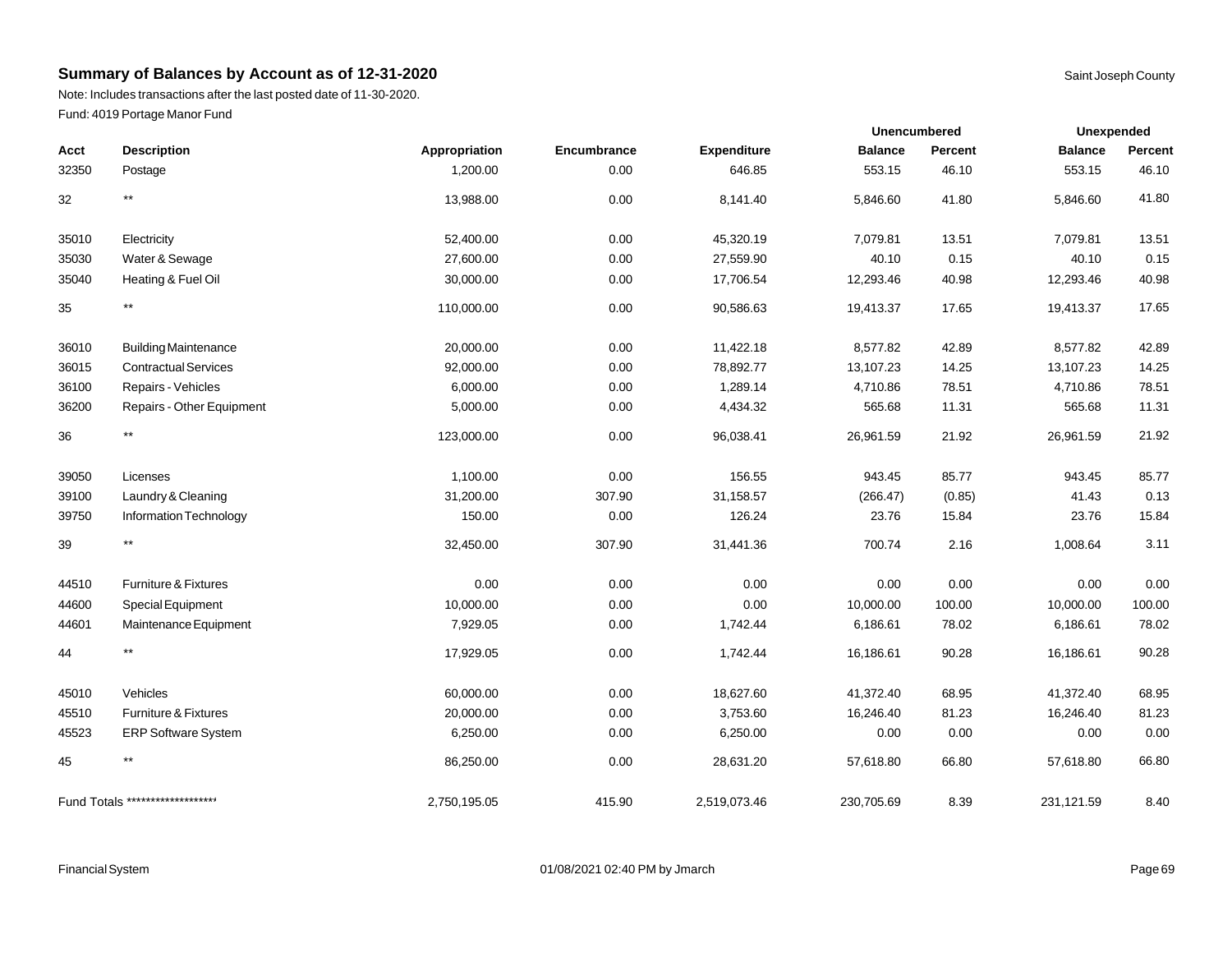Note: Includes transactions after the last posted date of 11-30-2020. Fund: 4300 Wyatt Economic Dev Area #1

|       |                                  |               |                    |                    | <b>Unencumbered</b> |         | Unexpended     |         |
|-------|----------------------------------|---------------|--------------------|--------------------|---------------------|---------|----------------|---------|
| Acct  | <b>Description</b>               | Appropriation | <b>Encumbrance</b> | <b>Expenditure</b> | <b>Balance</b>      | Percent | <b>Balance</b> | Percent |
| 39150 | Other Expense                    | 9,000.00      | 0.00               | 3,022.50           | 5.977.50            | 66.42   | 5,977.50       | 66.42   |
| 39215 | Economic Development             | 50,000.00     | 0.00               | 7.500.00           | 42,500.00           | 85.00   | 42,500.00      | 85.00   |
| 39    | $***$                            | 59,000.00     | 0.00               | 10,522.50          | 48,477.50           | 82.17   | 48,477.50      | 82.17   |
|       | Fund Totals ******************** | 59,000.00     | 0.00               | 10,522.50          | 48,477.50           | 82.17   | 48,477.50      | 82.17   |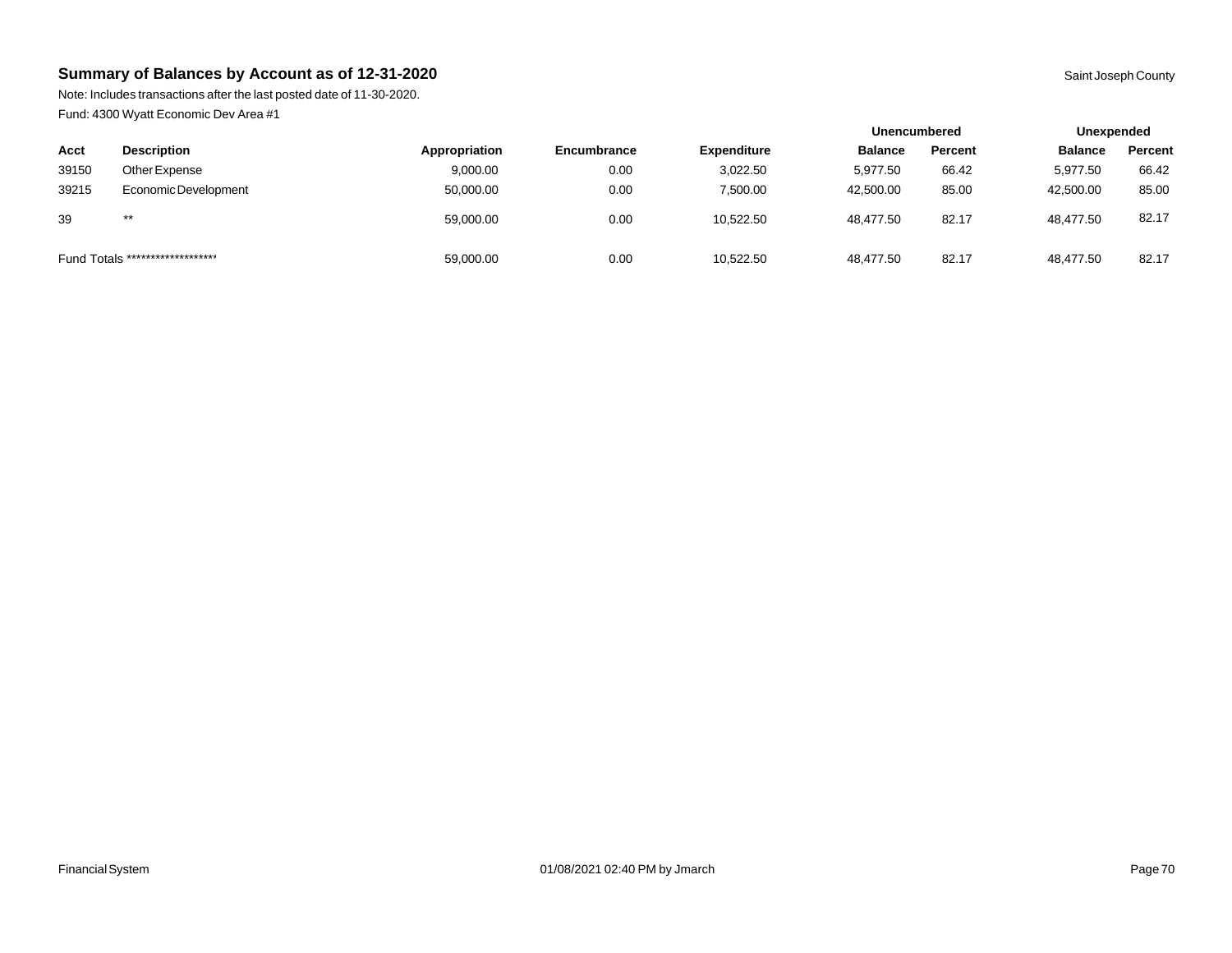Note: Includes transactions after the last posted date of 11-30-2020. Fund: 4301 New Carlisle Develop Area #2

| Saint Joseph G |
|----------------|
|                |

|       |                                  |               |             |                    | <b>Unencumbered</b> |         | Unexpended     |         |
|-------|----------------------------------|---------------|-------------|--------------------|---------------------|---------|----------------|---------|
| Acct  | <b>Description</b>               | Appropriation | Encumbrance | <b>Expenditure</b> | <b>Balance</b>      | Percent | <b>Balance</b> | Percent |
| 39150 | Other Expense                    | 30,000.00     | 0.00        | 0.00               | 30,000.00           | 100.00  | 30,000.00      | 100.00  |
| 39215 | Economic Development             | 317,240.00    | 112,240.00  | 10,000.00          | 195,000.00          | 61.47   | 307,240.00     | 96.85   |
| 39    | $***$                            | 347,240.00    | 112,240.00  | 10,000.00          | 225,000.00          | 64.80   | 337,240.00     | 97.12   |
| 65030 | Interfund Transfer               | 485,928.00    | 0.00        | 485,928.00         | 0.00                | 0.00    | 0.00           | 0.00    |
| 65    | $***$                            | 485,928.00    | 0.00        | 485,928.00         | 0.00                | 0.00    | 0.00           | 0.00    |
| 91904 | Special Projects - 2020          | 650,000.00    | 0.00        | 266,999.86         | 383,000.14          | 58.92   | 383,000.14     | 58.92   |
| 91    | $***$                            | 650,000.00    | 0.00        | 266,999.86         | 383,000.14          | 58.92   | 383,000.14     | 58.92   |
|       | Fund Totals ******************** | 1,483,168.00  | 112,240.00  | 762,927.86         | 608,000.14          | 40.99   | 720,240.14     | 48.56   |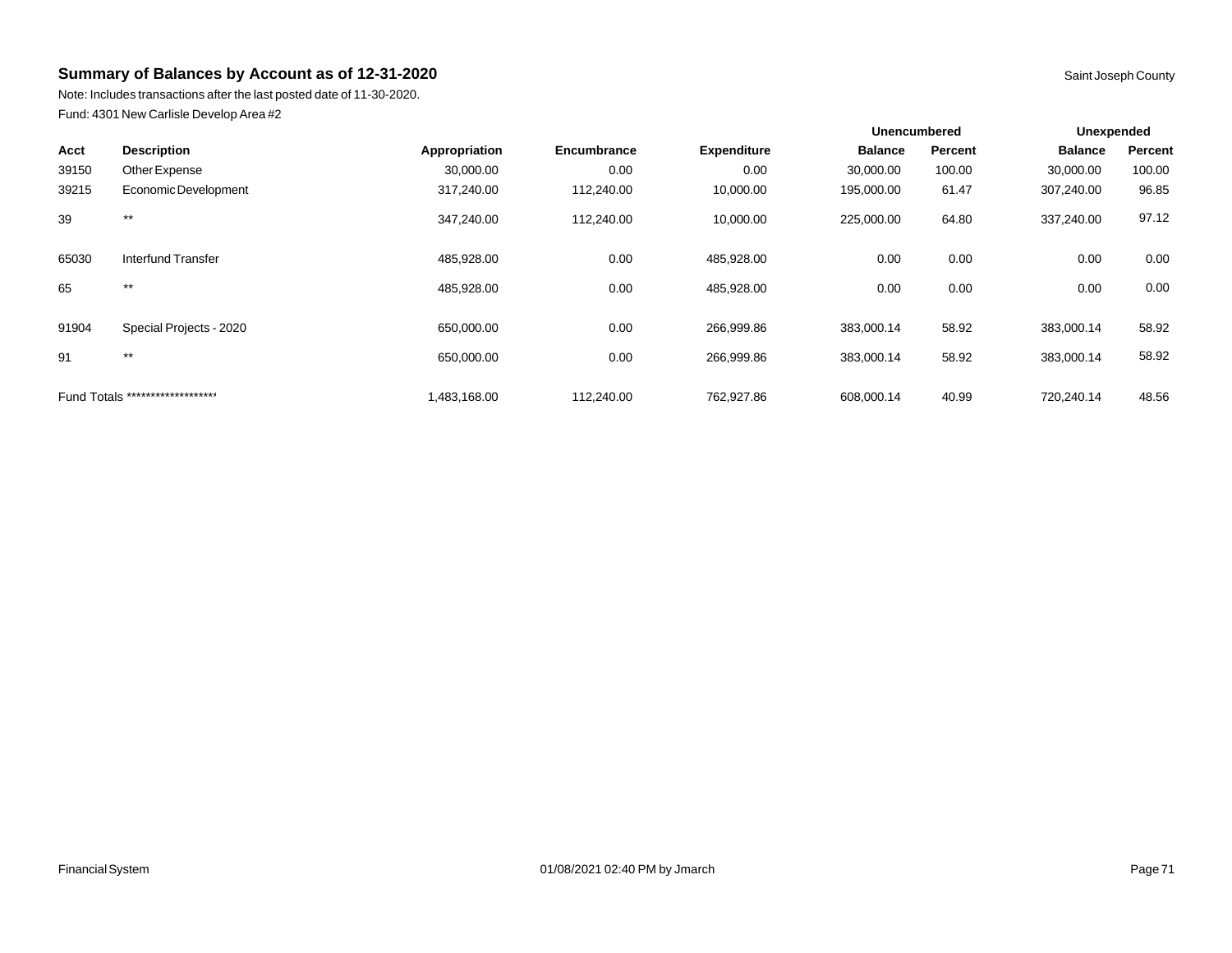Note: Includes transactions after the last posted date of 11-30-2020. Fund: 4302 New Carlisle Develop Area #1

| <b>Description</b><br>Acct |                                  | Appropriation | <b>Encumbrance</b> | <b>Expenditure</b> | <b>Unencumbered</b> |         | <b>Unexpended</b> |         |
|----------------------------|----------------------------------|---------------|--------------------|--------------------|---------------------|---------|-------------------|---------|
|                            |                                  |               |                    |                    | <b>Balance</b>      | Percent | <b>Balance</b>    | Percent |
| 33198                      | Consultants & Contractual Serv   | 577,423.96    | 178,340.00         | 392,698.13         | 6,385.83            | 1.11    | 184,725.83        | 31.99   |
| 33                         | $***$                            | 577,423.96    | 178,340.00         | 392,698.13         | 6,385.83            | 1.11    | 184,725.83        | 31.99   |
| 38010                      | Paying Agent Fees                | 1,000.00      | 0.00               | 800.00             | 200.00              | 20.00   | 200.00            | 20.00   |
| 38012                      | Interest on Debt                 | 269,550.00    | 0.00               | 269,550.00         | 0.00                | 0.00    | 0.00              | 0.00    |
| 38013                      | Principal on Debt                | 490,000.00    | 0.00               | 490,000.00         | 0.00                | 0.00    | 0.00              | 0.00    |
| 38                         | $^{\star\star}$                  | 760,550.00    | 0.00               | 760,350.00         | 200.00              | 0.03    | 200.00            | 0.03    |
| 39150                      | Other Expense                    | 115,000.00    | 0.00               | 46,130.02          | 68,869.98           | 59.89   | 68,869.98         | 59.89   |
| 39215                      | Economic Development             | 1,315,585.75  | 25,238.75          | 1,262,228.92       | 28,118.08           | 2.14    | 53,356.83         | 4.06    |
| 39                         | $***$                            | 1,430,585.75  | 25,238.75          | 1,308,358.94       | 96,988.06           | 6.78    | 122,226.81        | 8.54    |
| 91902                      | Special Projects - 2019          | 87,309.53     | 0.00               | 87,309.53          | 0.00                | 0.00    | 0.00              | 0.00    |
| 91904                      | Special Projects - 2020          | 1,190,814.01  | 155,224.67         | 962,857.62         | 72,731.72           | 6.11    | 227,956.39        | 19.14   |
| 91                         | $***$                            | 1,278,123.54  | 155,224.67         | 1,050,167.15       | 72,731.72           | 5.69    | 227,956.39        | 17.84   |
|                            | Fund Totals ******************** | 4,046,683.25  | 358,803.42         | 3,511,574.22       | 176,305.61          | 4.36    | 535,109.03        | 13.22   |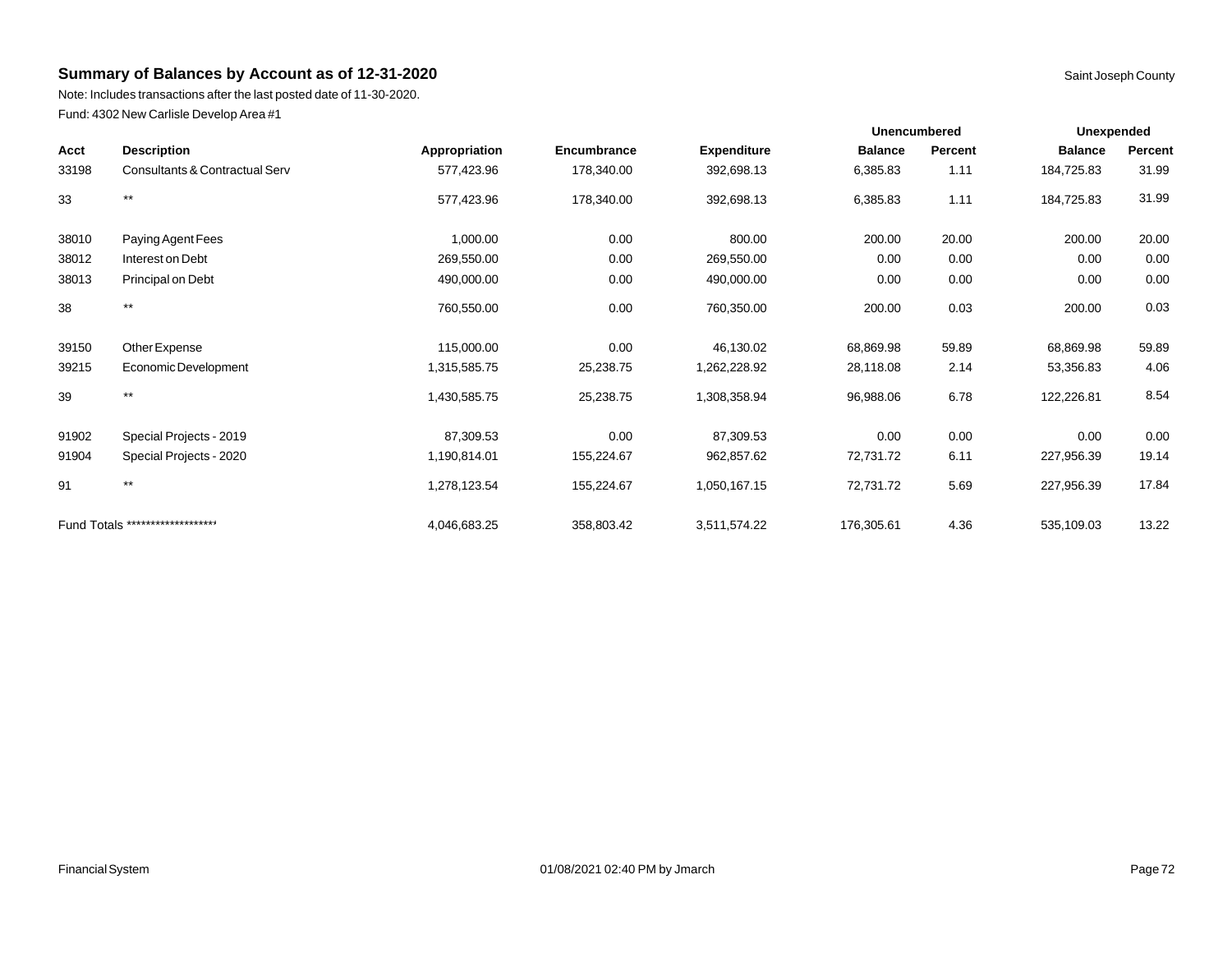Note: Includes transactions after the last posted date of 11-30-2020. Fund: 4303 2016 Special Tax District Bond

|       |                                  |               |              |                    | <b>Unencumbered</b> |         | Unexpended     |         |
|-------|----------------------------------|---------------|--------------|--------------------|---------------------|---------|----------------|---------|
| Acct  | <b>Description</b>               | Appropriation | Encumbrance  | <b>Expenditure</b> | <b>Balance</b>      | Percent | <b>Balance</b> | Percent |
| 33198 | Consultants & Contractual Serv   | 1,145,752.68  | 0.00         | 574,286.66         | 571,466.02          | 49.88   | 571,466.02     | 49.88   |
| 33    | $***$                            | 1,145,752.68  | 0.00         | 574,286.66         | 571,466.02          | 49.88   | 571,466.02     | 49.88   |
| 39215 | Economic Development             | 710,000.00    | 0.00         | 0.00               | 710,000.00          | 100.00  | 710,000.00     | 100.00  |
| 39    | $***$                            | 710.000.00    | 0.00         | 0.00               | 710.000.00          | 100.00  | 710,000.00     | 100.00  |
| 91904 | Special Projects - 2020          | 2,150,000.00  | 1,731,662.50 | 0.00               | 418,337.50          | 19.46   | 2,150,000.00   | 100.00  |
| 91    | $***$                            | 2,150,000.00  | 1,731,662.50 | 0.00               | 418,337.50          | 19.46   | 2,150,000.00   | 100.00  |
|       | Fund Totals ******************** | 4,005,752.68  | 1,731,662.50 | 574,286.66         | 1,699,803.52        | 42.43   | 3,431,466.02   | 85.66   |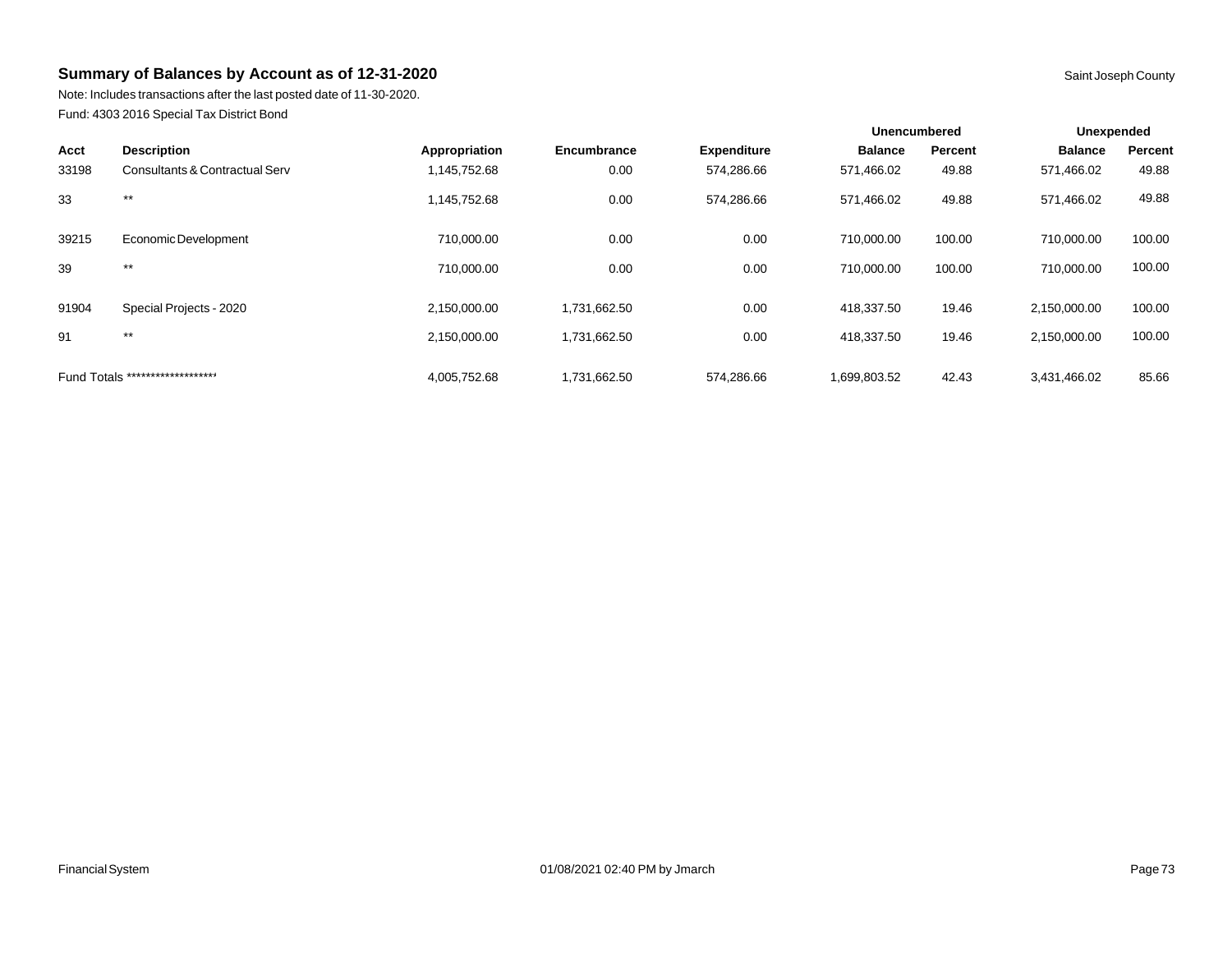Note: Includes transactions after the last posted date of 11-30-2020. Fund: 4401 AM General Allocation Area

|       |                                  |               |             |                    | <b>Unencumbered</b> |         | Unexpended     |         |
|-------|----------------------------------|---------------|-------------|--------------------|---------------------|---------|----------------|---------|
| Acct  | <b>Description</b>               | Appropriation | Encumbrance | <b>Expenditure</b> | <b>Balance</b>      | Percent | <b>Balance</b> | Percent |
| 33198 | Consultants & Contractual Serv   | 376,326.54    | 59,220.00   | 248,540.71         | 68,565.83           | 18.22   | 127,785.83     | 33.96   |
| 33    | $***$                            | 376,326.54    | 59,220.00   | 248,540.71         | 68,565.83           | 18.22   | 127,785.83     | 33.96   |
| 39150 | Other Expense                    | 45,000.00     | 0.00        | 15,000.00          | 30,000.00           | 66.67   | 30,000.00      | 66.67   |
| 39    | $***$                            | 45,000.00     | 0.00        | 15,000.00          | 30,000.00           | 66.67   | 30,000.00      | 66.67   |
| 91904 | Special Projects - 2020          | 1,200,000.00  | 0.00        | 117,030.35         | 1,082,969.65        | 90.25   | 1,082,969.65   | 90.25   |
| 91    | $***$                            | 1,200,000.00  | 0.00        | 117,030.35         | 1,082,969.65        | 90.25   | 1,082,969.65   | 90.25   |
|       | Fund Totals ******************** | 1.621.326.54  | 59,220.00   | 380.571.06         | 1.181.535.48        | 72.87   | 1.240.755.48   | 76.53   |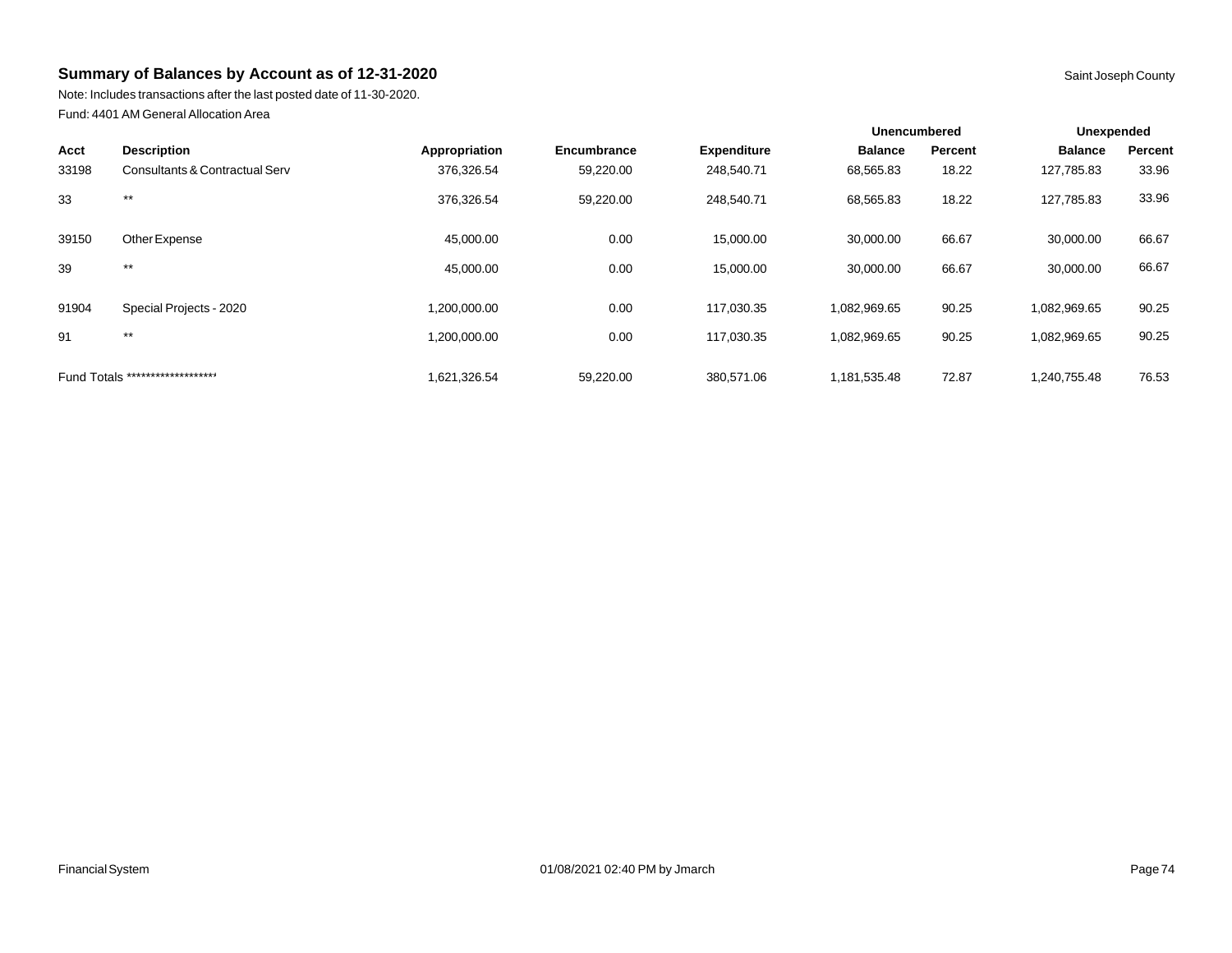Note: Includes transactions after the last posted date of 11-30-2020. Fund: 4402 NW Cleveland Road Dev Area

|       |                                  |               |                    | <b>Unencumbered</b> |                | Unexpended |                |         |
|-------|----------------------------------|---------------|--------------------|---------------------|----------------|------------|----------------|---------|
| Acct  | <b>Description</b>               | Appropriation | <b>Encumbrance</b> | <b>Expenditure</b>  | <b>Balance</b> | Percent    | <b>Balance</b> | Percent |
| 38010 | Paying Agent Fees                | 250.00.       | 0.00               | 1.250.00            | 0.00           | 0.00       | 0.00           | 0.00    |
| 38012 | Interest on Debt                 | 88,575.00     | 0.00               | 82,223.56           | 6,351.44       | 7.17       | 6,351.44       | 7.17    |
| 38013 | Principal on Debt                | 210,000.00    | 0.00               | 210,000.00          | 0.00           | 0.00       | 0.00           | 0.00    |
| 38    | $***$                            | 299.825.00    | 0.00               | 293.473.56          | 6.351.44       | 2.12       | 6.351.44       | 2.12    |
|       | Fund Totals ******************** | 299,825.00    | 0.00               | 293,473.56          | 6,351.44       | 2.12       | 6,351.44       | 2.12    |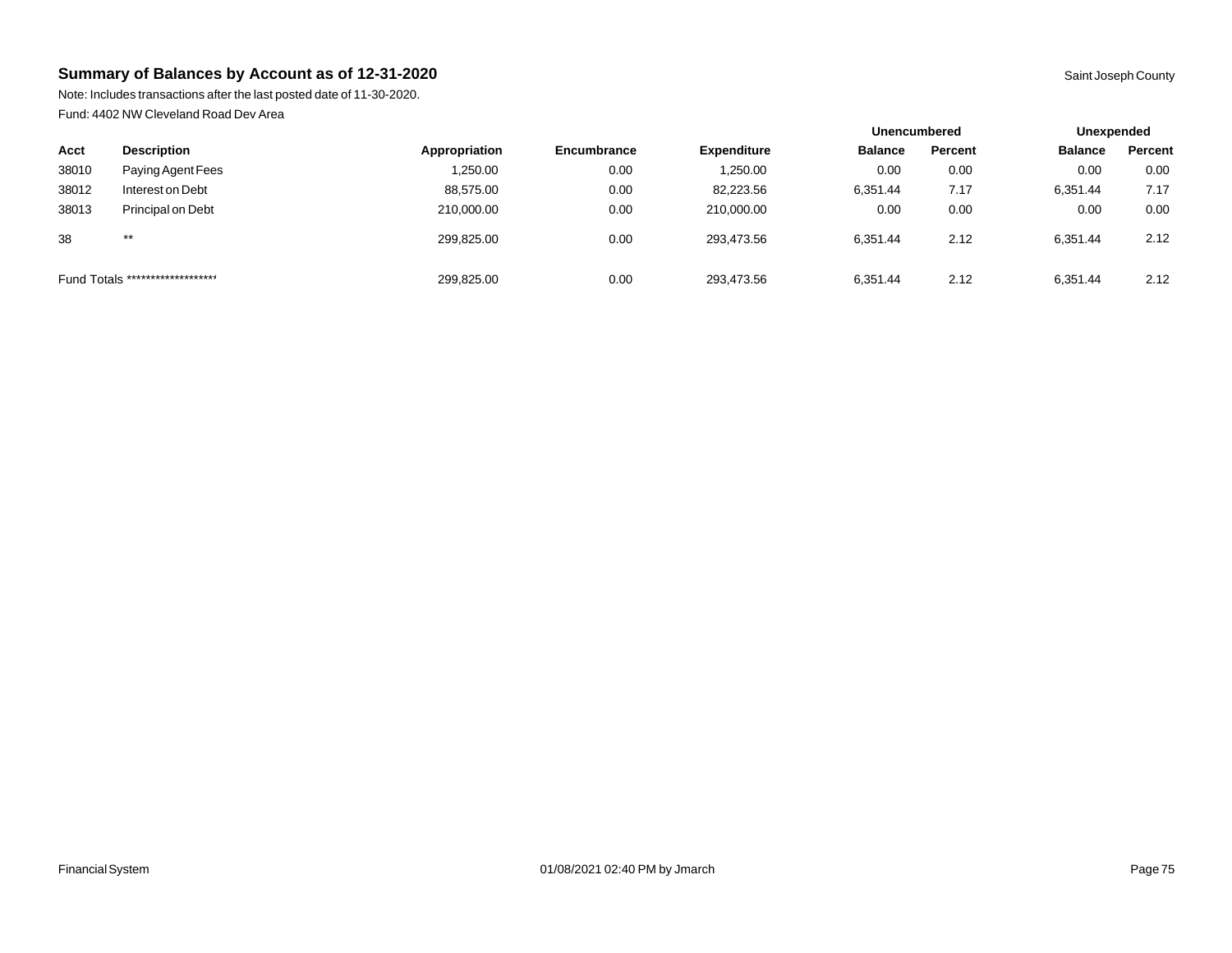Note: Includes transactions after the last posted date of 11-30-2020. Fund: 4403 Red. Commission General

|       |                                  |               |                    |                    | Unencumbered   |         | Unexpended     |         |
|-------|----------------------------------|---------------|--------------------|--------------------|----------------|---------|----------------|---------|
| Acct  | <b>Description</b>               | Appropriation | <b>Encumbrance</b> | <b>Expenditure</b> | <b>Balance</b> | Percent | <b>Balance</b> | Percent |
| 33198 | Consultants & Contractual Serv   | 43,000.00     | 0.00               | 42,061.20          | 938.80         | 2.18    | 938.80         | 2.18    |
| 33    | $***$                            | 43,000.00     | 0.00               | 42,061.20          | 938.80         | 2.18    | 938.80         | 2.18    |
| 39150 | Other Expense                    | 20,000.00     | 0.00               | 9,888.50           | 10,111.50      | 50.56   | 10,111.50      | 50.56   |
| 39215 | Economic Development             | 40.000.00     | 10.596.19          | 12,003.81          | 17.400.00      | 43.50   | 27,996.19      | 69.99   |
| 39    | $***$                            | 60.000.00     | 10.596.19          | 21,892.31          | 27.511.50      | 45.85   | 38,107.69      | 63.51   |
|       | Fund Totals ******************** | 103,000.00    | 10,596.19          | 63,953.51          | 28,450.30      | 27.62   | 39,046.49      | 37.91   |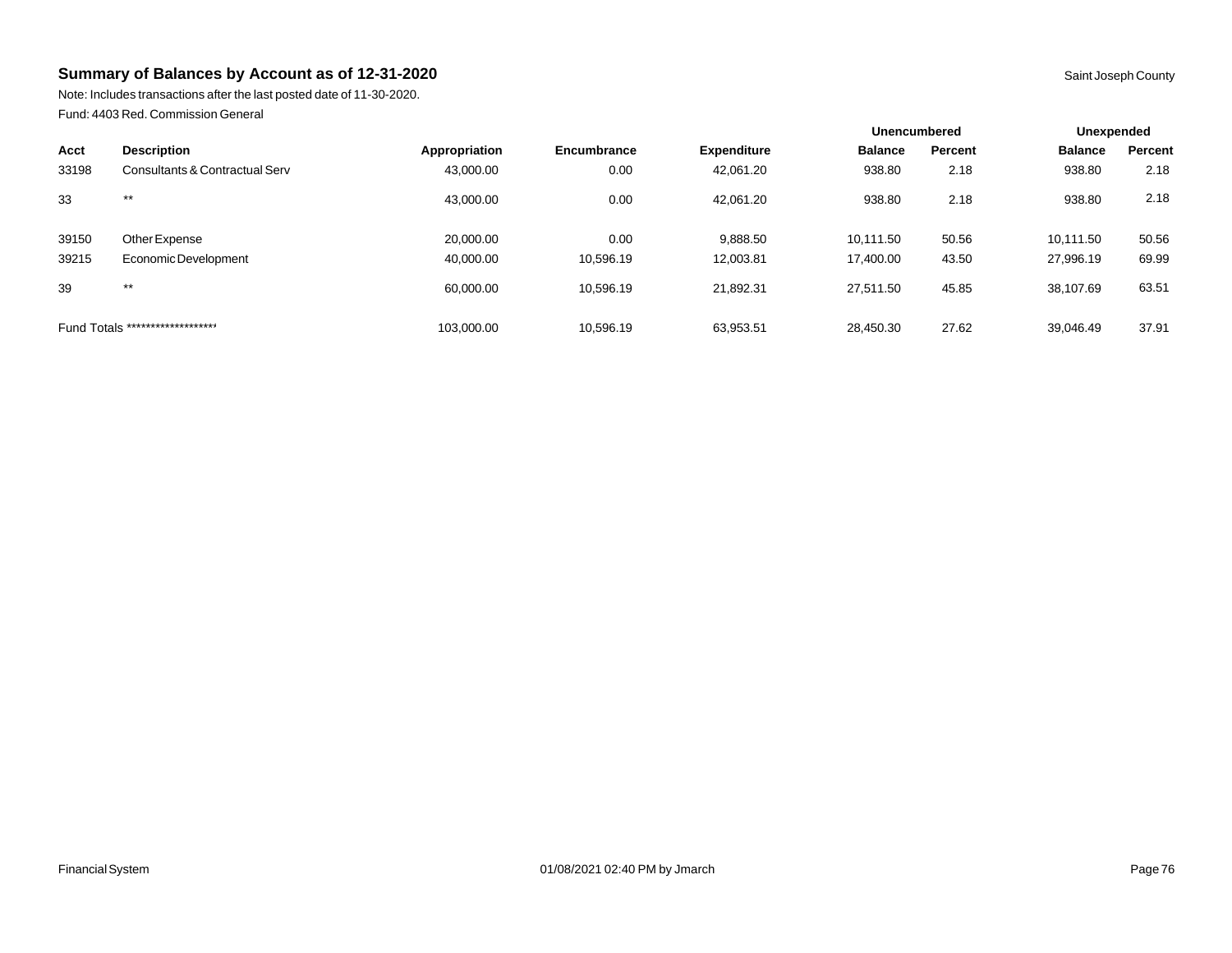Note: Includes transactions after the last posted date of 11-30-2020. Fund: 4404 2019 Red. Bond Debt Service

|                                  |                    |               |                    |                    | <b>Unencumbered</b> |         | Unexpended     |         |
|----------------------------------|--------------------|---------------|--------------------|--------------------|---------------------|---------|----------------|---------|
| Acct                             | <b>Description</b> | Appropriation | <b>Encumbrance</b> | <b>Expenditure</b> | <b>Balance</b>      | Percent | <b>Balance</b> | Percent |
| 38010                            | Paying Agent Fees  | ,250.00       | 0.00               | 550.00             | 700.00              | 56.00   | 700.00         | 56.00   |
| 38012                            | Interest on Debt   | 349,209.00    | 0.00               | 213.739.58         | 135,469.42          | 38.79   | 135,469.42     | 38.79   |
| 38                               | $***$              | 350.459.00    | 0.00               | 214.289.58         | 136,169.42          | 38.85   | 136,169.42     | 38.85   |
| Fund Totals ******************** |                    | 350,459.00    | 0.00               | 214,289.58         | 136,169.42          | 38.85   | 136,169.42     | 38.85   |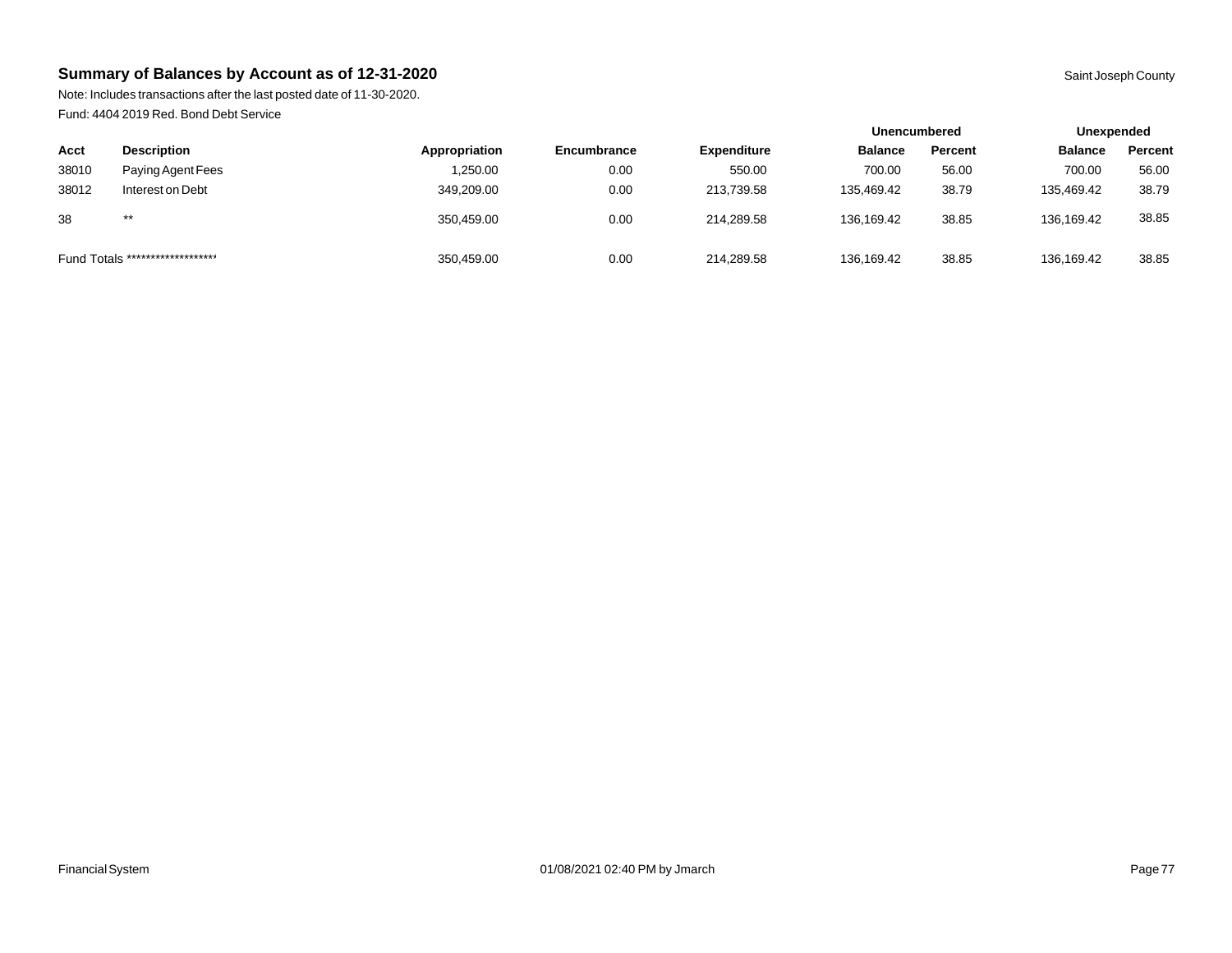Note: Includes transactions after the last posted date of 11-30-2020. Fund: 4603 2017 Energy Savings Debt

|       |                                  |               |                    |                    | <b>Unencumbered</b> |         | Unexpended     |         |
|-------|----------------------------------|---------------|--------------------|--------------------|---------------------|---------|----------------|---------|
| Acct  | <b>Description</b>               | Appropriation | <b>Encumbrance</b> | <b>Expenditure</b> | <b>Balance</b>      | Percent | <b>Balance</b> | Percent |
| 38010 | Paying Agent Fees                | 2,000.00      | 0.00               | 0.00               | 2,000.00            | 100.00  | 2,000.00       | 100.00  |
| 38012 | Interest on Debt                 | 217,250.00    | 0.00               | 217,250.02         | (0.02)              | 0.00    | (0.02)         | 0.00    |
| 38013 | Principal on Debt                | 655,000.00    | 0.00               | 655,000.00         | 0.00                | 0.00    | 0.00           | 0.00    |
| 38    | $***$                            | 874.250.00    | 0.00               | 872.250.02         | 1.999.98            | 0.23    | 999.98         | 0.23    |
|       | Fund Totals ******************** | 874,250.00    | 0.00               | 872.250.02         | 1,999.98            | 0.23    | 99.98.98       | 0.23    |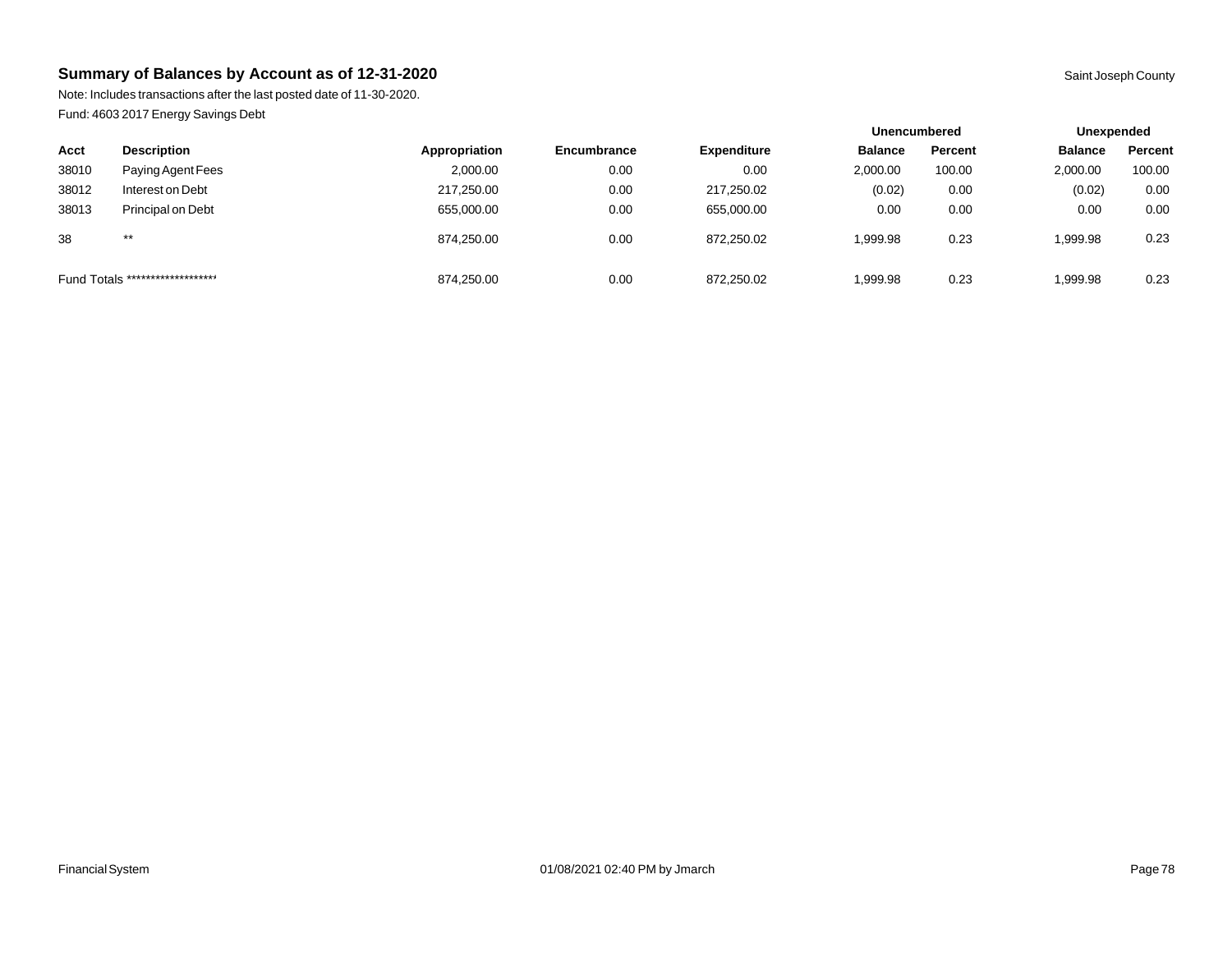Note: Includes transactions after the last posted date of 11-30-2020. Fund: 4901 Alternate Dispute Resolution

|       |                                  |               |                    |                    | <b>Unencumbered</b> |         | Unexpended     |         |
|-------|----------------------------------|---------------|--------------------|--------------------|---------------------|---------|----------------|---------|
| Acct  | <b>Description</b>               | Appropriation | <b>Encumbrance</b> | <b>Expenditure</b> | <b>Balance</b>      | Percent | <b>Balance</b> | Percent |
| 31070 | Other Contractual Services       | 20,600.00     | 600.00             | 5,646.00           | 14.354.00           | 69.68   | 14.954.00      | 72.59   |
| 31    | $***$                            | 20,600.00     | 600.00             | 5,646.00           | 14.354.00           | 69.68   | 14.954.00      | 72.59   |
|       | Fund Totals ******************** | 20,600.00     | 600.00             | 5,646.00           | 14.354.00           | 69.68   | 14,954.00      | 72.59   |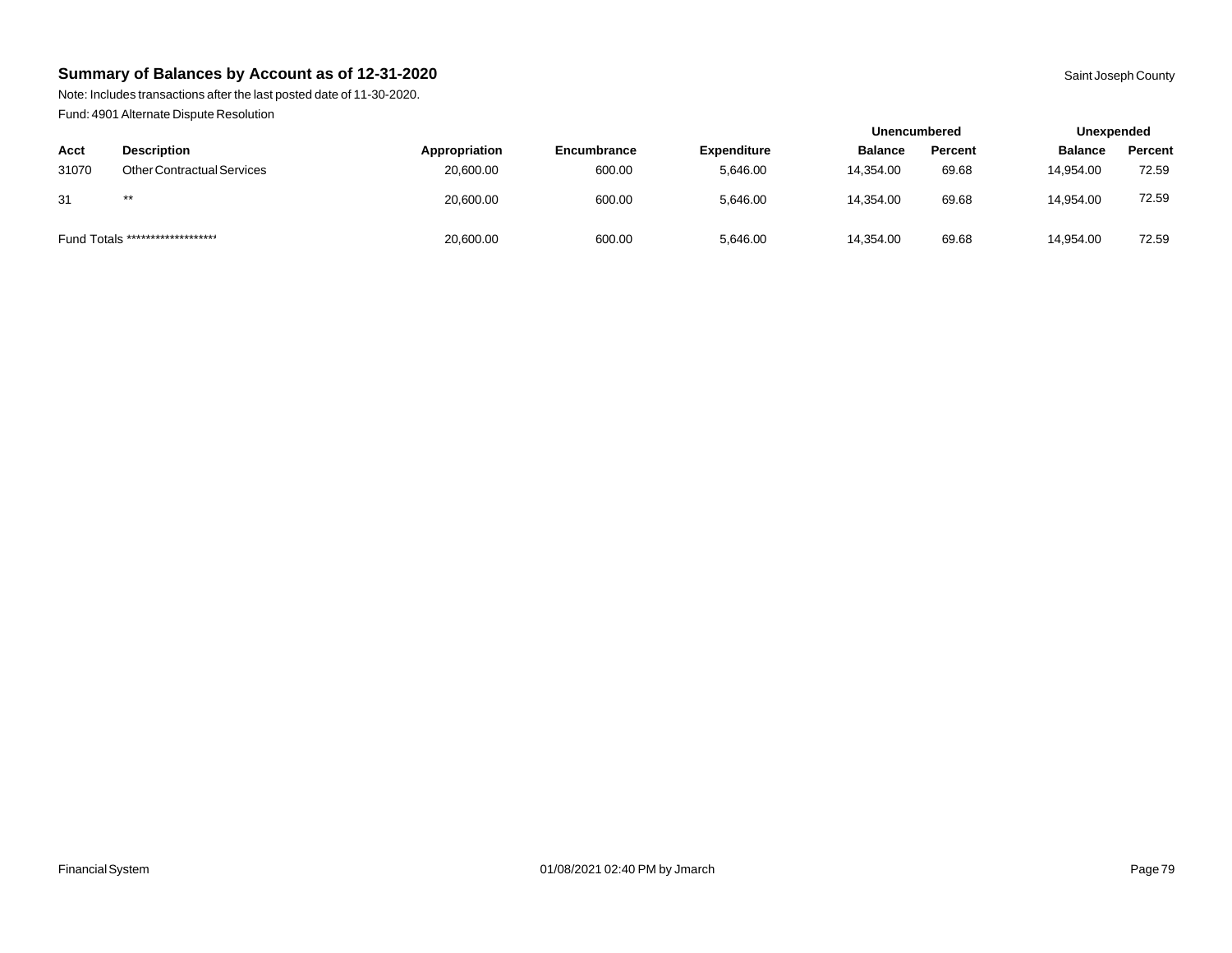Note: Includes transactions after the last posted date of 11-30-2020. Fund: 4906 Portage Manor Farm

|       |                                  |               |             |                    | <b>Unencumbered</b> |         | Unexpended     |         |
|-------|----------------------------------|---------------|-------------|--------------------|---------------------|---------|----------------|---------|
| Acct  | <b>Description</b>               | Appropriation | Encumbrance | <b>Expenditure</b> | <b>Balance</b>      | Percent | <b>Balance</b> | Percent |
| 31158 | <b>Veterinary Services</b>       | 1,736.00      | 0.00        | 1,069.97           | 666.03              | 38.37   | 666.03         | 38.37   |
| 31    | $***$                            | 1,736.00      | 0.00        | 1,069.97           | 666.03              | 38.37   | 666.03         | 38.37   |
| 36015 | <b>Contractual Services</b>      | 5,000.00      | 0.00        | 3,169.75           | 1,830.25            | 36.60   | 830.25         | 36.60   |
| 36    | $***$                            | 5,000.00      | 0.00        | 3,169.75           | 1.830.25            | 36.60   | 830.25         | 36.60   |
|       | Fund Totals ******************** | 6,736.00      | 0.00        | 4,239.72           | 2,496.28            | 37.06   | 2,496.28       | 37.06   |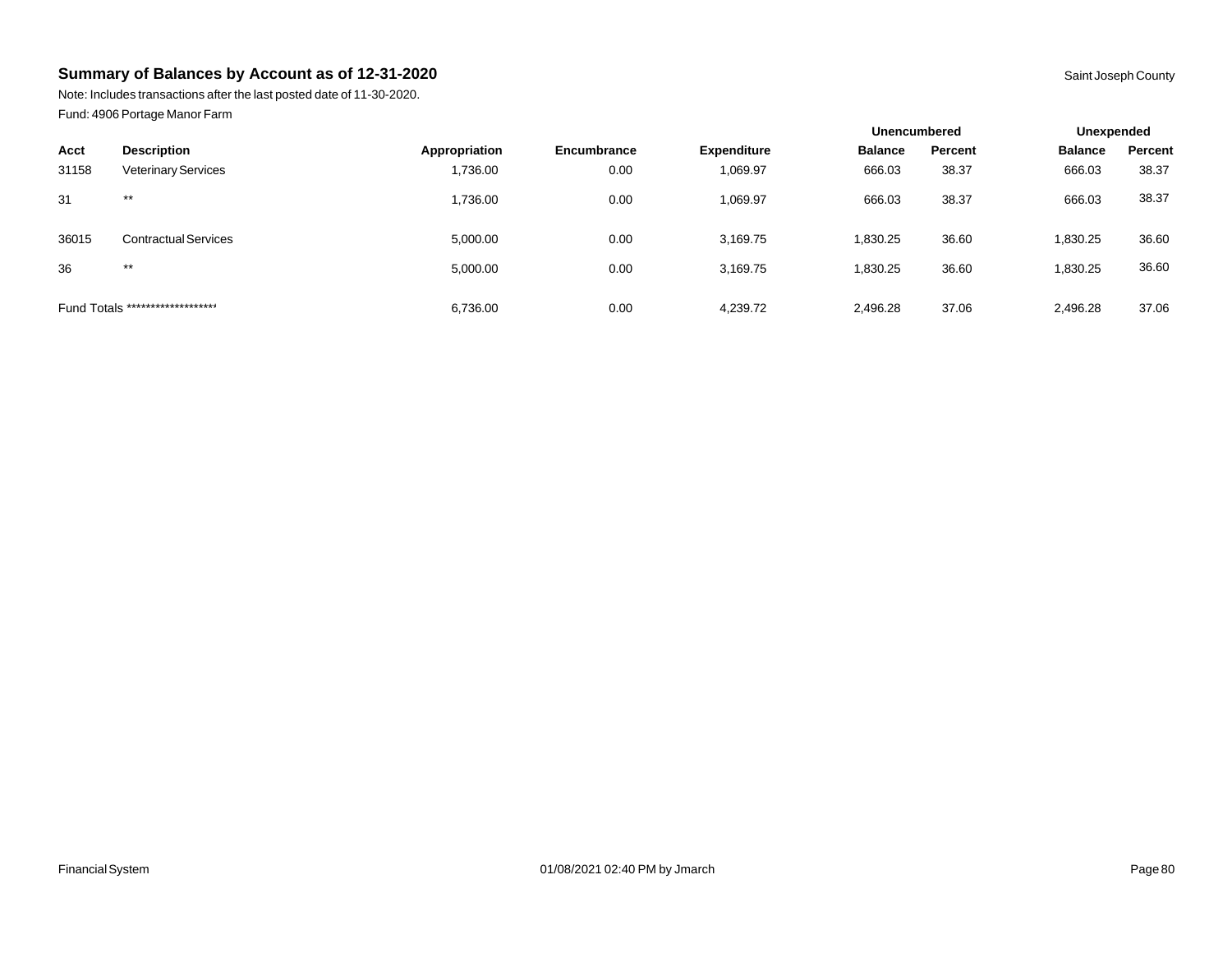Note: Includes transactions after the last posted date of 11-30-2020. Fund: 4909 JJC Drug Testing Fees

| . .   |                                  |               |             |                    | <b>Unencumbered</b> |         | Unexpended     |         |
|-------|----------------------------------|---------------|-------------|--------------------|---------------------|---------|----------------|---------|
| Acct  | <b>Description</b>               | Appropriation | Encumbrance | <b>Expenditure</b> | <b>Balance</b>      | Percent | <b>Balance</b> | Percent |
| 22215 | <b>Drug Testing Supplies</b>     | 40,050.00     | 0.00        | 23.681.44          | 16.368.56           | 40.87   | 16,368.56      | 40.87   |
| 22    | $***$                            | 40,050.00     | 0.00        | 23.681.44          | 16,368.56           | 40.87   | 16,368.56      | 40.87   |
|       | Fund Totals ******************** | 40,050.00     | 0.00        | 23,681.44          | 16,368.56           | 40.87   | 16,368.56      | 40.87   |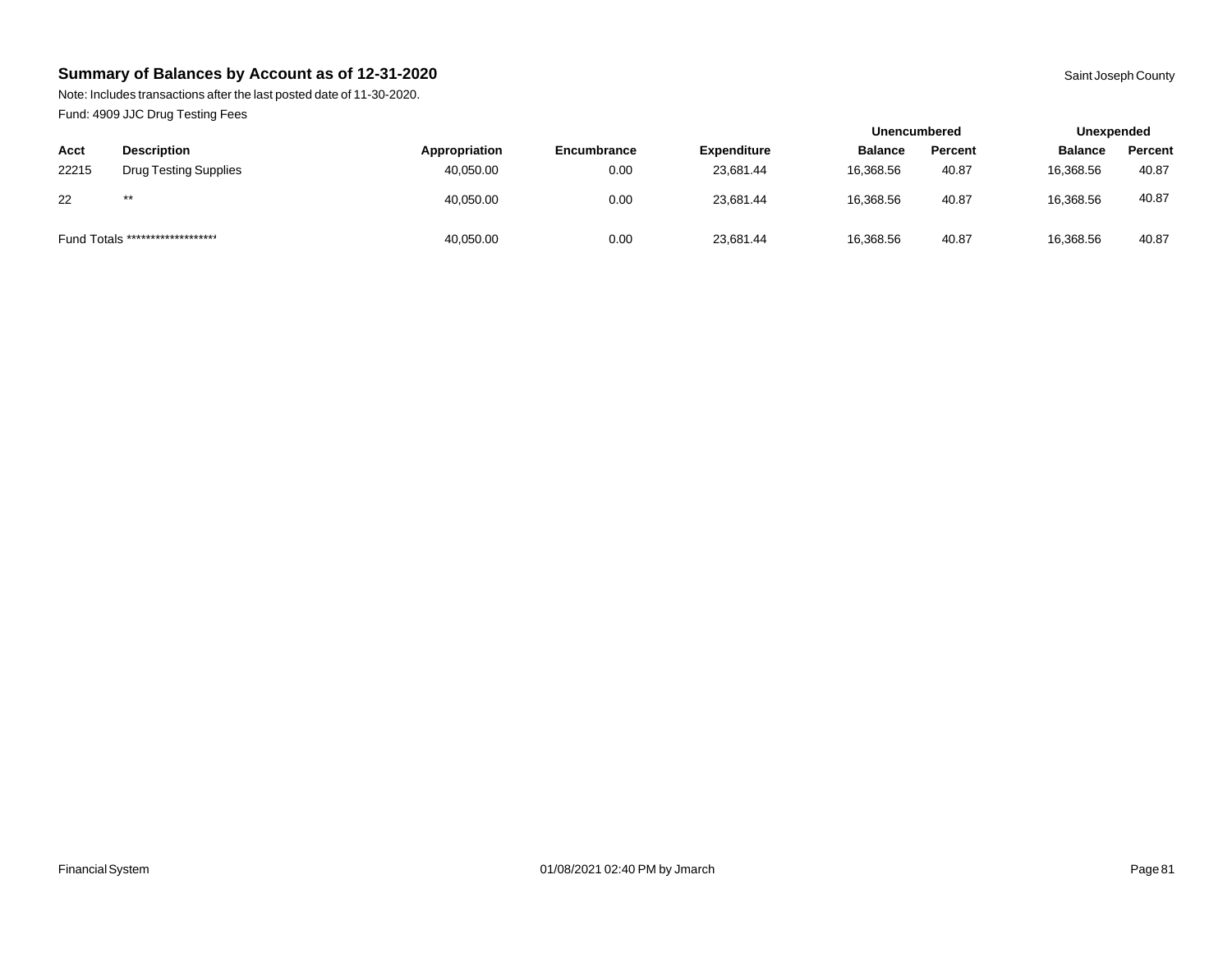Note: Includes transactions after the last posted date of 11-30-2020. Fund: 4916 Healthwin

|                                  |                                   |               |             |                    | Unencumbered   |         | Unexpended     |         |
|----------------------------------|-----------------------------------|---------------|-------------|--------------------|----------------|---------|----------------|---------|
| Acct                             | <b>Description</b>                | Appropriation | Encumbrance | <b>Expenditure</b> | <b>Balance</b> | Percent | <b>Balance</b> | Percent |
| 31070                            | <b>Other Contractual Services</b> | 416.813.00    | 49.800.00   | 52,212.70          | 314.800.30     | 75.53   | 364.600.30     | 87.47   |
| 31                               | $***$                             | 416.813.00    | 49,800.00   | 52.212.70          | 314,800.30     | 75.53   | 364,600.30     | 87.47   |
| Fund Totals ******************** |                                   | 416,813.00    | 49,800.00   | 52,212.70          | 314,800.30     | 75.53   | 364,600.30     | 87.47   |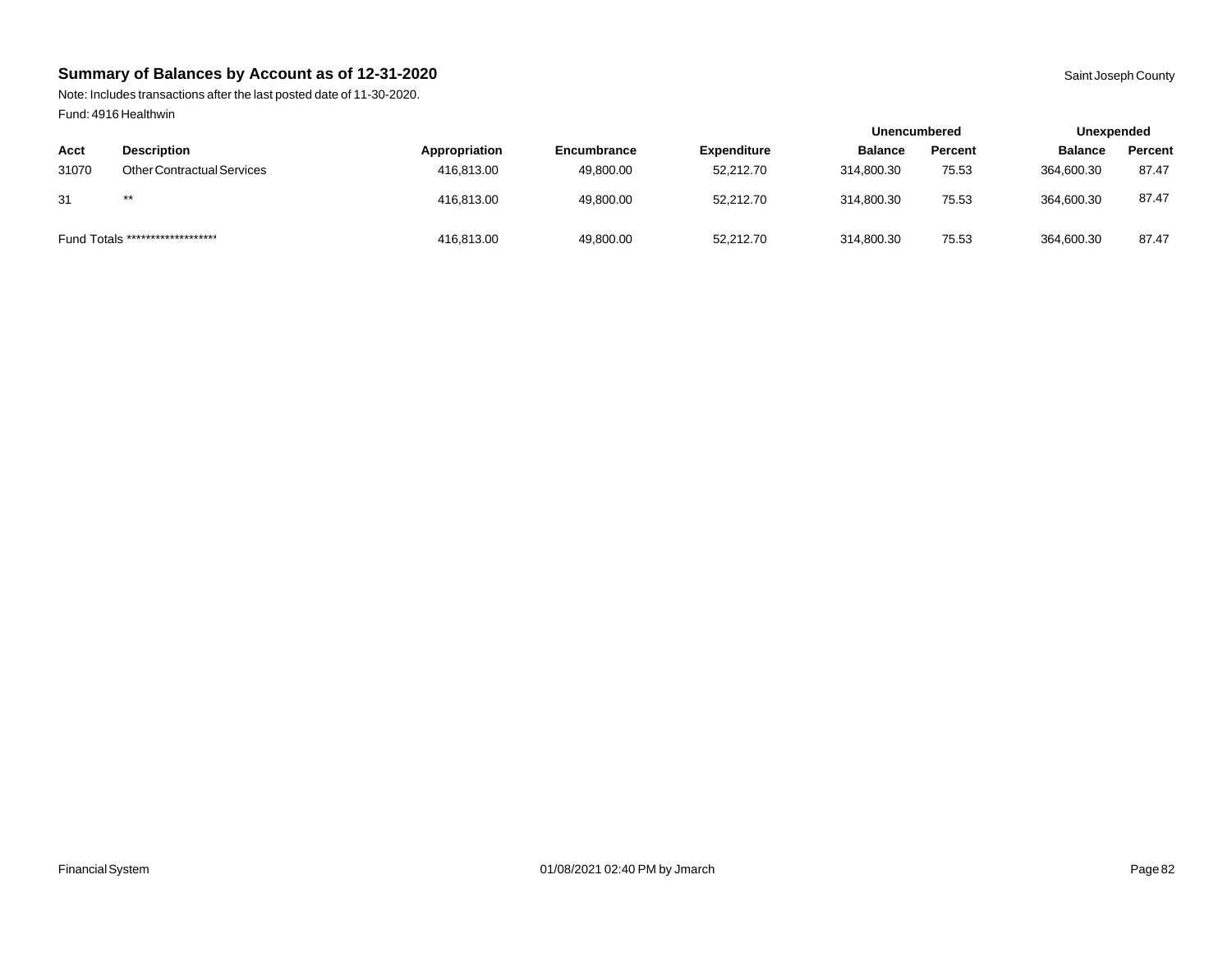Note: Includes transactions after the last posted date of 11-30-2020. Fund: 4919 Public Defenders Fees

|       |                                  |               |             |                    | <b>Unencumbered</b> |         |                | Unexpended |  |
|-------|----------------------------------|---------------|-------------|--------------------|---------------------|---------|----------------|------------|--|
| Acct  | <b>Description</b>               | Appropriation | Encumbrance | <b>Expenditure</b> | <b>Balance</b>      | Percent | <b>Balance</b> | Percent    |  |
| 32050 | Conferences & Training           | 25,390.76     | 345.76      | 17,587.30          | 7.457.70            | 29.37   | 7.803.46       | 30.73      |  |
| 32    | $***$                            | 25.390.76     | 345.76      | 17.587.30          | 7.457.70            | 29.37   | 7.803.46       | 30.73      |  |
|       | Fund Totals ******************** | 25,390.76     | 345.76      | 17,587.30          | 7.457.70            | 29.37   | 7,803.46       | 30.73      |  |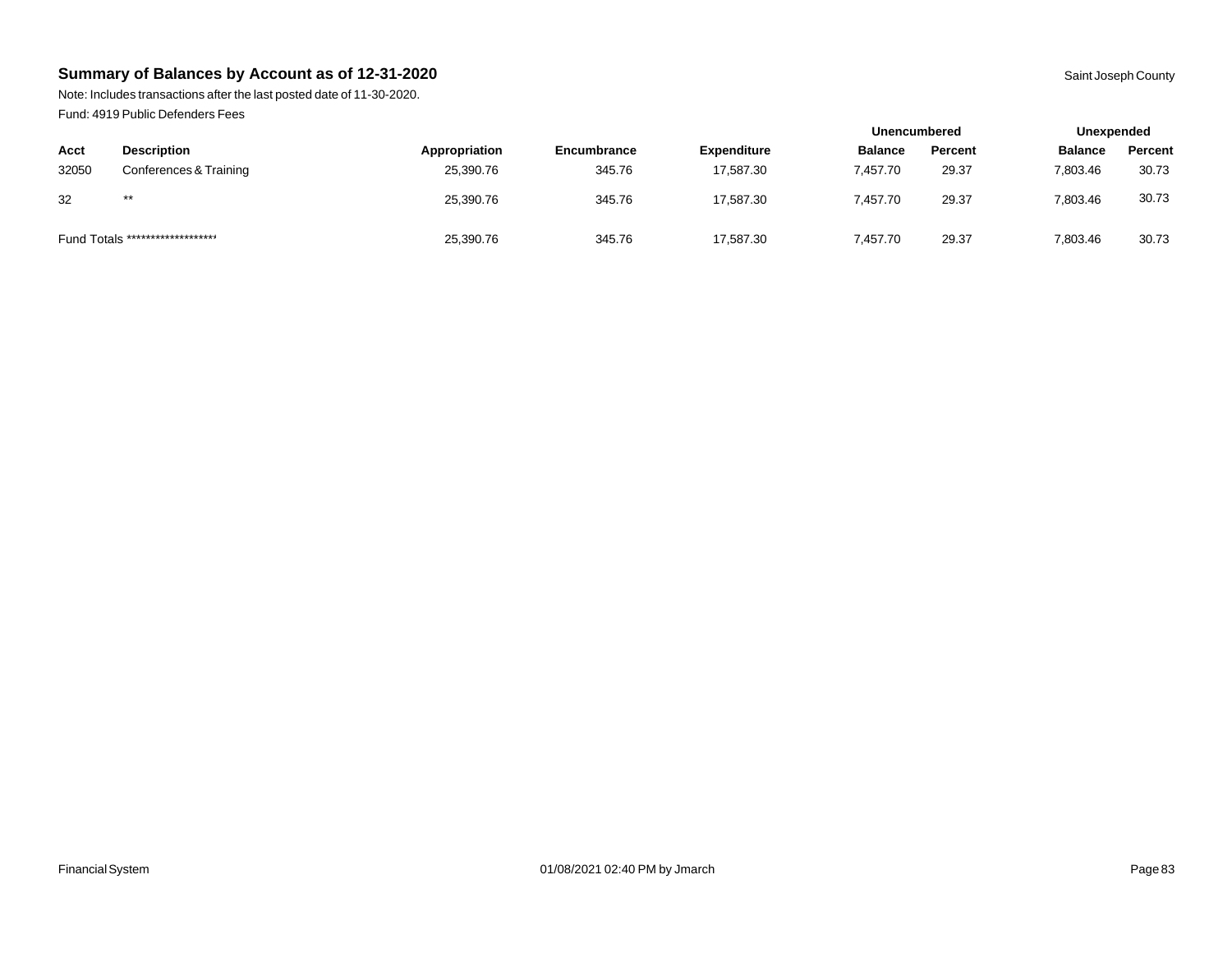Note: Includes transactions after the last posted date of 11-30-2020. Fund: 4920 Co. Emergncy Command Center

| - -   |                                  |               |                    |                    |                | <b>Unencumbered</b> |                | Unexpended |
|-------|----------------------------------|---------------|--------------------|--------------------|----------------|---------------------|----------------|------------|
| Acct  | <b>Description</b>               | Appropriation | <b>Encumbrance</b> | <b>Expenditure</b> | <b>Balance</b> | Percent             | <b>Balance</b> | Percent    |
| 36200 | Repairs - Other Equipment        | 12,695.00     | 0.00               | 12,527.26          | 167.74         | 1.32                | 167.74         | 1.32       |
| 36    | $***$                            | 12,695.00     | 0.00               | 12,527.26          | 167.74         | 1.32                | 167.74         | 1.32       |
|       | Fund Totals ******************** | 12,695.00     | 0.00               | 12,527.26          | 167.74         | 1.32                | 167.74         | 1.32       |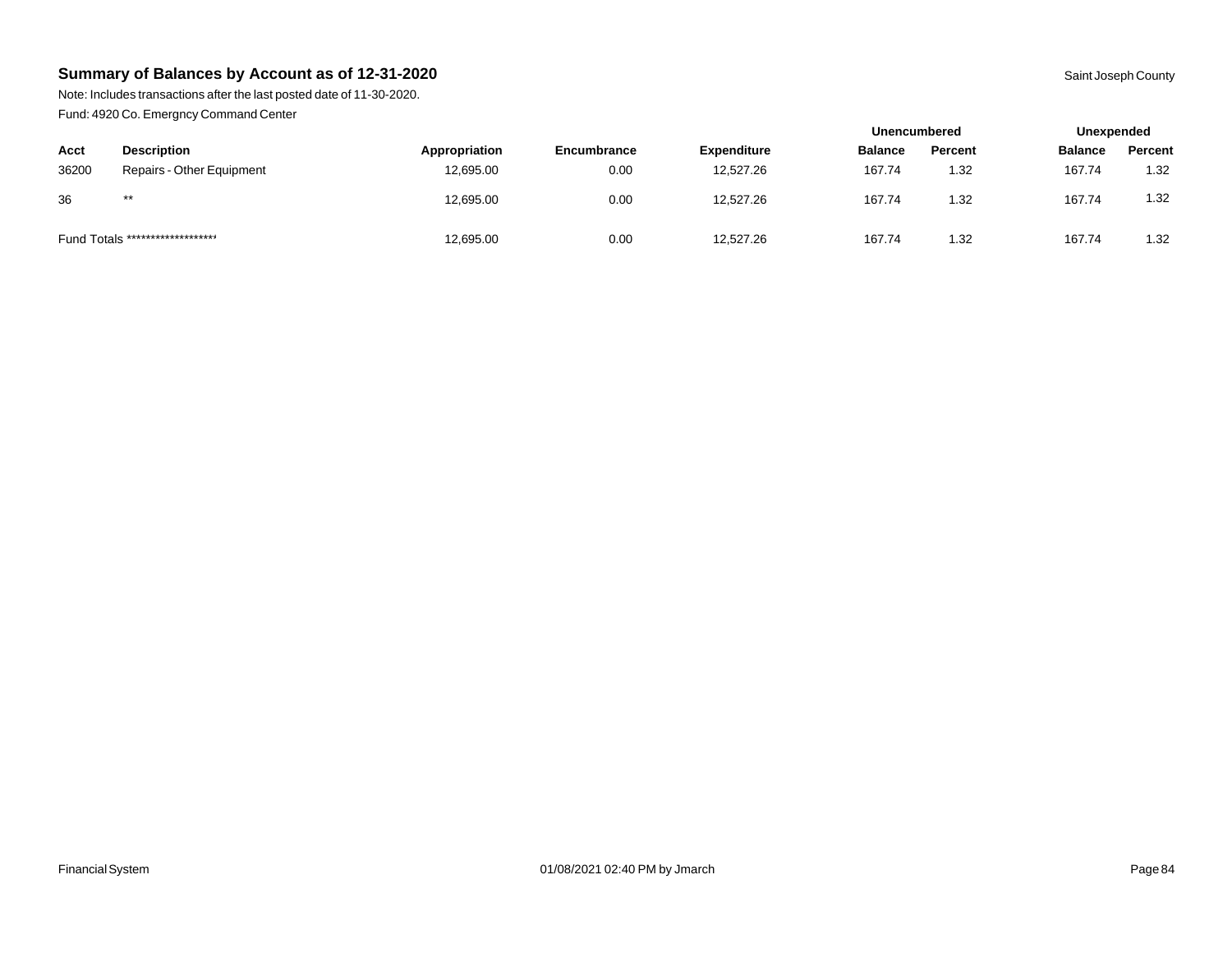Note: Includes transactions after the last posted date of 11-30-2020. Fund: 4923 Local Highway User (Wheel) Tax

|       |                                  |               |             |                    |                | <b>Unencumbered</b> |                | Unexpended |
|-------|----------------------------------|---------------|-------------|--------------------|----------------|---------------------|----------------|------------|
| Acct  | <b>Description</b>               | Appropriation | Encumbrance | <b>Expenditure</b> | <b>Balance</b> | Percent             | <b>Balance</b> | Percent    |
| 23230 | Paint                            | 99,248.60     | 0.00        | 99,248.60          | 0.00           | 0.00                | 0.00           | 0.00       |
| 23440 | Road Signs                       | 60,751.40     | 0.00        | 15,664.77          | 45,086.63      | 74.21               | 45,086.63      | 74.21      |
| 23    | $***$                            | 160,000.00    | 0.00        | 114,913.37         | 45,086.63      | 28.18               | 45,086.63      | 28.18      |
| 31020 | Administration                   | 2,000,000.00  | 0.00        | 2,000,000.00       | 0.00           | 0.00                | 0.00           | 0.00       |
| 31    | $***$                            | 2,000,000.00  | 0.00        | 2,000,000.00       | 0.00           | 0.00                | 0.00           | 0.00       |
| 91903 | Reconst/Resurface-2020           | 740,000.00    | 0.00        | 740,000.00         | 0.00           | 0.00                | 0.00           | 0.00       |
| 91    | $***$                            | 740,000.00    | 0.00        | 740,000.00         | 0.00           | 0.00                | 0.00           | 0.00       |
|       | Fund Totals ******************** | 2,900,000.00  | 0.00        | 2,854,913.37       | 45,086.63      | 1.55                | 45,086.63      | 1.55       |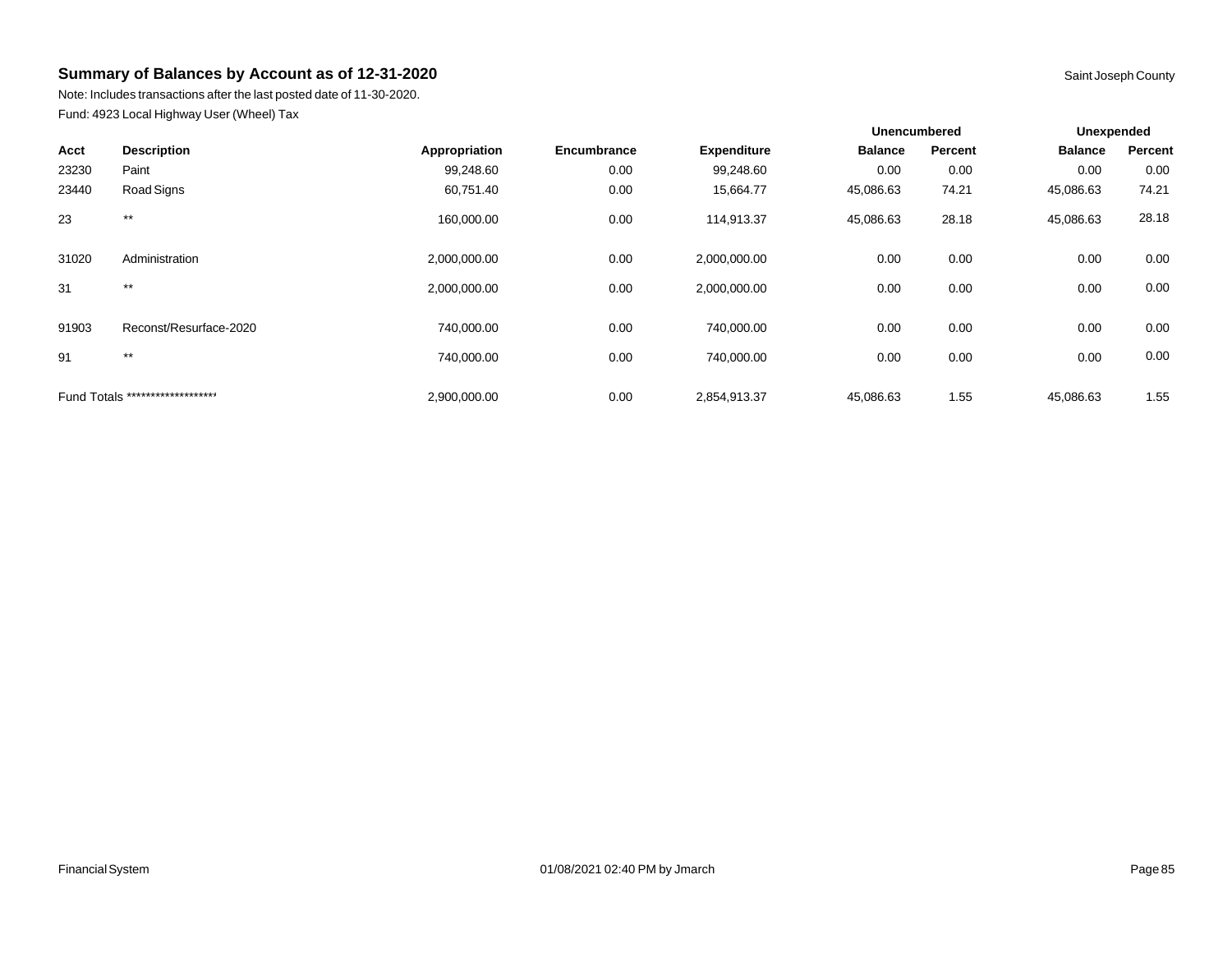Note: Includes transactions after the last posted date of 11-30-2020. Fund: 4925 Adult Probation Admin Fee

|       |                                  |               |                    |                    | <b>Unencumbered</b> |         | Unexpended     |         |
|-------|----------------------------------|---------------|--------------------|--------------------|---------------------|---------|----------------|---------|
| Acct  | <b>Description</b>               | Appropriation | <b>Encumbrance</b> | <b>Expenditure</b> | <b>Balance</b>      | Percent | <b>Balance</b> | Percent |
| 11384 | State Mandate Prob Ofcr Salary   | 56,340.00     | 0.00               | 0.00               | 56.340.00           | 100.00  | 56,340.00      | 100.00  |
| 11    | $***$                            | 56,340.00     | 0.00               | 0.00               | 56,340.00           | 100.00  | 56,340.00      | 100.00  |
|       | Fund Totals ******************** | 56,340.00     | 0.00               | 0.00               | 56,340.00           | 100.00  | 56,340.00      | 100.00  |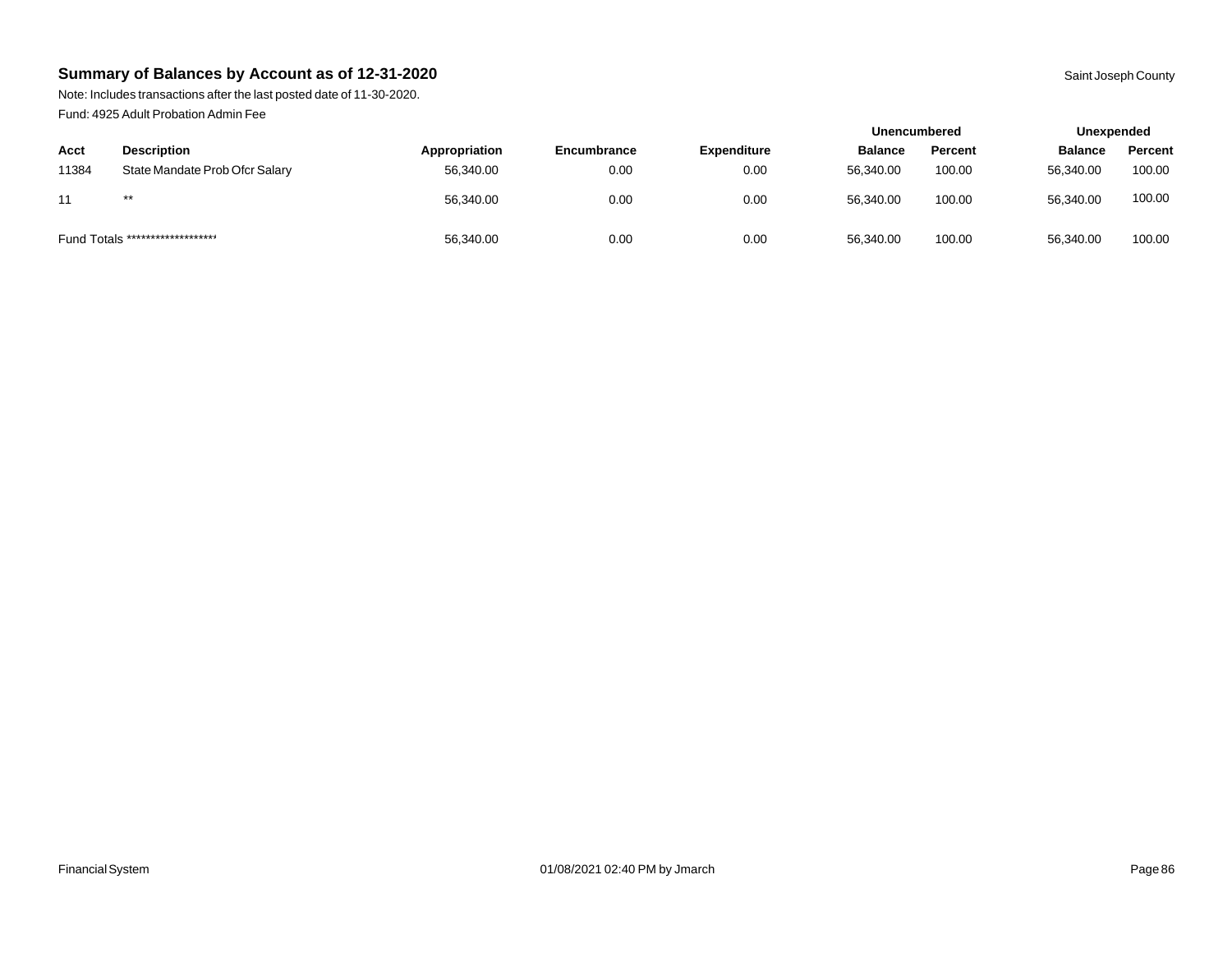Note: Includes transactions after the last posted date of 11-30-2020. Fund: 4926 Mishawaka Sports Complex

|       |                                   |               |             |                    | <b>Unencumbered</b> |                | Unexpended     |         |
|-------|-----------------------------------|---------------|-------------|--------------------|---------------------|----------------|----------------|---------|
| Acct  | <b>Description</b>                | Appropriation | Encumbrance | <b>Expenditure</b> | <b>Balance</b>      | <b>Percent</b> | <b>Balance</b> | Percent |
| 31070 | <b>Other Contractual Services</b> | 600,000.00    | 0.00        | 0.00               | 600,000.00          | 100.00         | 600.000.00     | 100.00  |
| 31    | $***$                             | 600,000.00    | 0.00        | 0.00               | 600,000.00          | 100.00         | 600.000.00     | 100.00  |
|       | Fund Totals ********************  | 600,000.00    | 0.00        | 0.00               | 600,000.00          | 100.00         | 600,000.00     | 100.00  |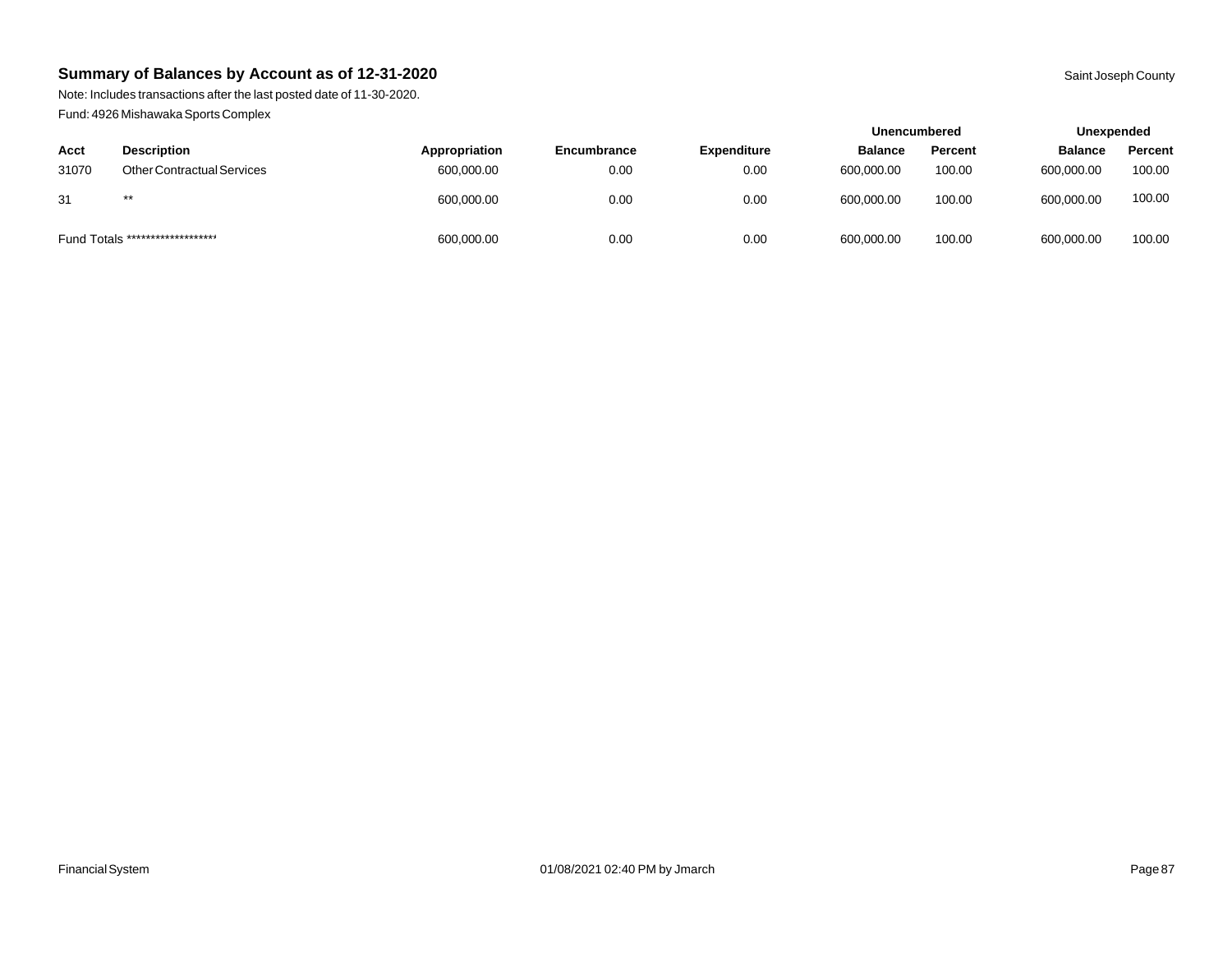Note: Includes transactions after the last posted date of 11-30-2020. Fund: 4927 Potawatomi Zoo Capital

|       |                                   |               |             |                    | <b>Unencumbered</b> |         |                | Unexpended |  |
|-------|-----------------------------------|---------------|-------------|--------------------|---------------------|---------|----------------|------------|--|
| Acct  | <b>Description</b>                | Appropriation | Encumbrance | <b>Expenditure</b> | <b>Balance</b>      | Percent | <b>Balance</b> | Percent    |  |
| 31070 | <b>Other Contractual Services</b> | 400,000.00    | 0.00        | 0.00               | 400,000.00          | 100.00  | 400,000.00     | 100.00     |  |
| 31    | $***$                             | 400,000.00    | 0.00        | 0.00               | 400,000.00          | 100.00  | 400,000.00     | 100.00     |  |
|       | Fund Totals ********************  | 400,000.00    | 0.00        | 0.00               | 400,000.00          | 100.00  | 400,000.00     | 100.00     |  |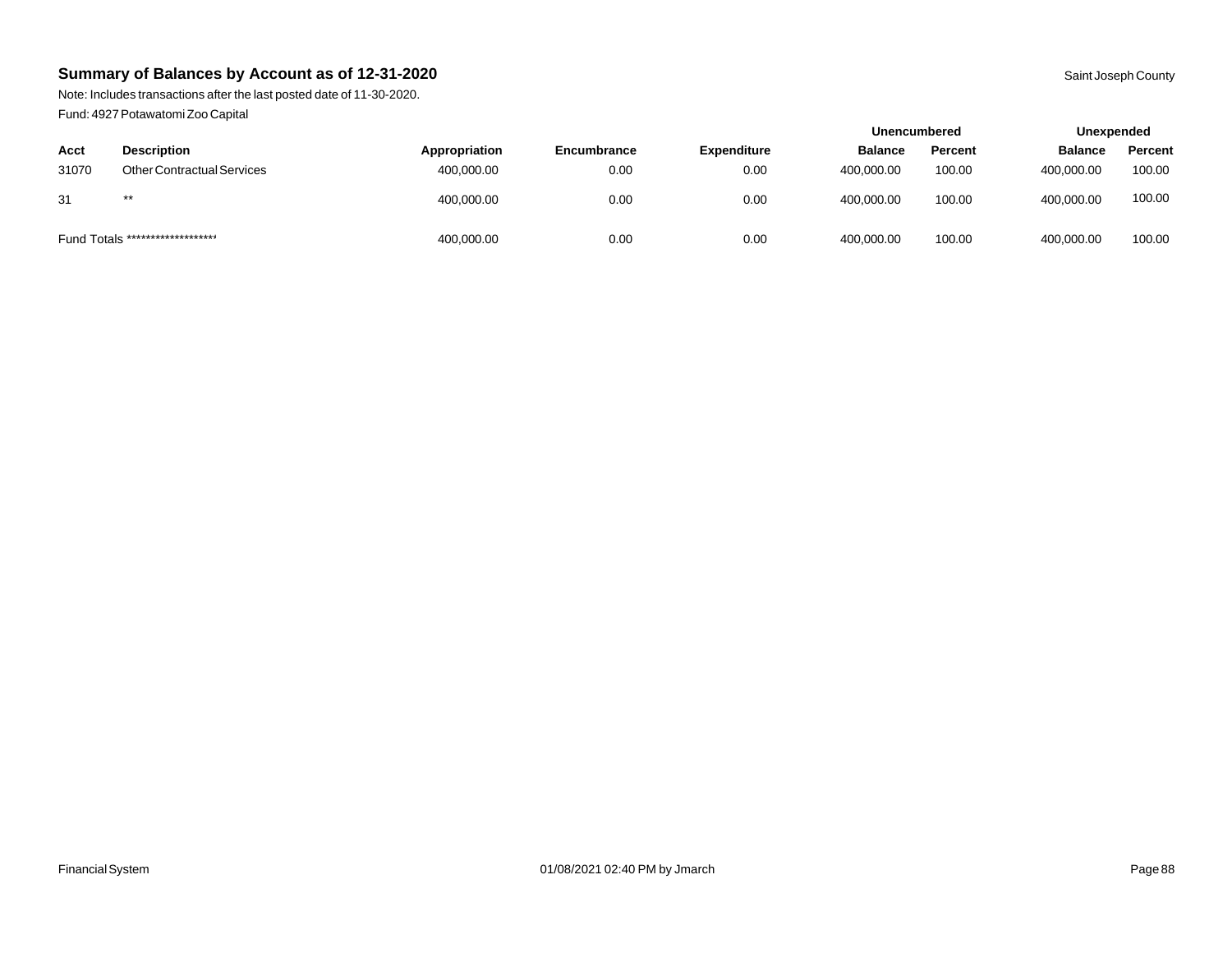Note: Includes transactions after the last posted date of 11-30-2020. Fund: 4930 Dispatch Operating

| Acct                    | <b>Description</b>                | Appropriation | Encumbrance                   | <b>Expenditure</b> | <b>Balance</b> | Percent | <b>Balance</b> | Percent |
|-------------------------|-----------------------------------|---------------|-------------------------------|--------------------|----------------|---------|----------------|---------|
| 11411                   | Telecommunicator III              | 1,345,926.00  | 0.00                          | 1,296,990.76       | 48,935.24      | 3.64    | 48,935.24      | 3.64    |
| 11412                   | Telecommunicator II               | 807,760.00    | 0.00                          | 715,436.79         | 92,323.21      | 11.43   | 92,323.21      | 11.43   |
| 11413                   | Telecommunicator I                | 378,359.00    | 0.00                          | 268,956.35         | 109,402.65     | 28.92   | 109,402.65     | 28.92   |
| 11415                   | On-Call Employee                  | 26,000.00     | 0.00                          | 25,200.17          | 799.83         | 3.08    | 799.83         | 3.08    |
| 11416                   | Telecommunicator IV               | 338,870.00    | 0.00                          | 329,080.02         | 9,789.98       | 2.89    | 9,789.98       | 2.89    |
| 11571                   | Overtime                          | 827,000.00    | 0.00                          | 820,082.96         | 6,917.04       | 0.84    | 6,917.04       | 0.84    |
| 11                      | $\star\star$                      | 3,723,915.00  | 0.00                          | 3,455,747.05       | 268,167.95     | 7.20    | 268,167.95     | 7.20    |
| 14711                   | Longevity Pay                     | 22,150.00     | 0.00                          | 16,595.06          | 5,554.94       | 25.08   | 5,554.94       | 25.08   |
| 14712                   | QA Pay                            | 14,000.00     | 0.00                          | 13,320.11          | 679.89         | 4.86    | 679.89         | 4.86    |
| 14713                   | CTO Pay                           | 72,000.00     | 0.00                          | 58,900.14          | 13,099.86      | 18.19   | 13,099.86      | 18.19   |
| 14714                   | Holiday Pay                       | 80,000.00     | 0.00                          | 54,851.42          | 25,148.58      | 31.44   | 25,148.58      | 31.44   |
| 14715                   | Shift Differential Pay            | 22,000.00     | 0.00                          | 20,091.83          | 1,908.17       | 8.67    | 1,908.17       | 8.67    |
| 14716                   | Foreign Language Pay              | 3,600.00      | 0.00                          | 2,436.05           | 1,163.95       | 32.33   | 1,163.95       | 32.33   |
| 14717                   | Certification Pay                 | 7,600.00      | 0.00                          | 0.00               | 7,600.00       | 100.00  | 7,600.00       | 100.00  |
| 14718                   | Hazard Pay                        | 42,000.00     | 0.00                          | 42,000.00          | 0.00           | 0.00    | 0.00           | 0.00    |
| 14                      | $\star\star$                      | 263,350.00    | 0.00                          | 208,194.61         | 55,155.39      | 20.94   | 55,155.39      | 20.94   |
| 21030                   | <b>Office Supplies</b>            | 11,262.70     | 134.16                        | 9,461.85           | 1,666.69       | 14.80   | 1,800.85       | 15.99   |
| 21                      | $\star\star$                      | 11,262.70     | 134.16                        | 9,461.85           | 1,666.69       | 14.80   | 1,800.85       | 15.99   |
| 22010                   | Gas Oil & Lubricants              | 8,000.00      | 0.00                          | 4,123.95           | 3,876.05       | 48.45   | 3,876.05       | 48.45   |
| 22                      | $^{\star\star}$                   | 8,000.00      | 0.00                          | 4,123.95           | 3,876.05       | 48.45   | 3,876.05       | 48.45   |
| 23460                   | <b>Other Materials</b>            | 12,000.00     | 107.68                        | 3,066.63           | 8,825.69       | 73.55   | 8,933.37       | 74.44   |
| 23                      | $\star\star$                      | 12,000.00     | 107.68                        | 3,066.63           | 8,825.69       | 73.55   | 8,933.37       | 74.44   |
| 31010                   | Legal Services                    | 22,500.00     | 0.00                          | 9,486.65           | 13,013.35      | 57.84   | 13,013.35      | 57.84   |
| 31070                   | <b>Other Contractual Services</b> | 30,000.00     | 0.00                          | 27,905.17          | 2,094.83       | 6.98    | 2,094.83       | 6.98    |
| 31                      | $^{\star\star}$                   | 52,500.00     | 0.00                          | 37,391.82          | 15,108.18      | 28.78   | 15,108.18      | 28.78   |
| 32010                   | Mileage/Mileage Allowance         | 1,000.00      | 0.00                          | 745.02             | 254.98         | 25.50   | 254.98         | 25.50   |
| <b>Financial System</b> |                                   |               | 01/08/2021 02:40 PM by Jmarch |                    |                |         |                | Page 89 |

**Unexpended**

**Unencumbered**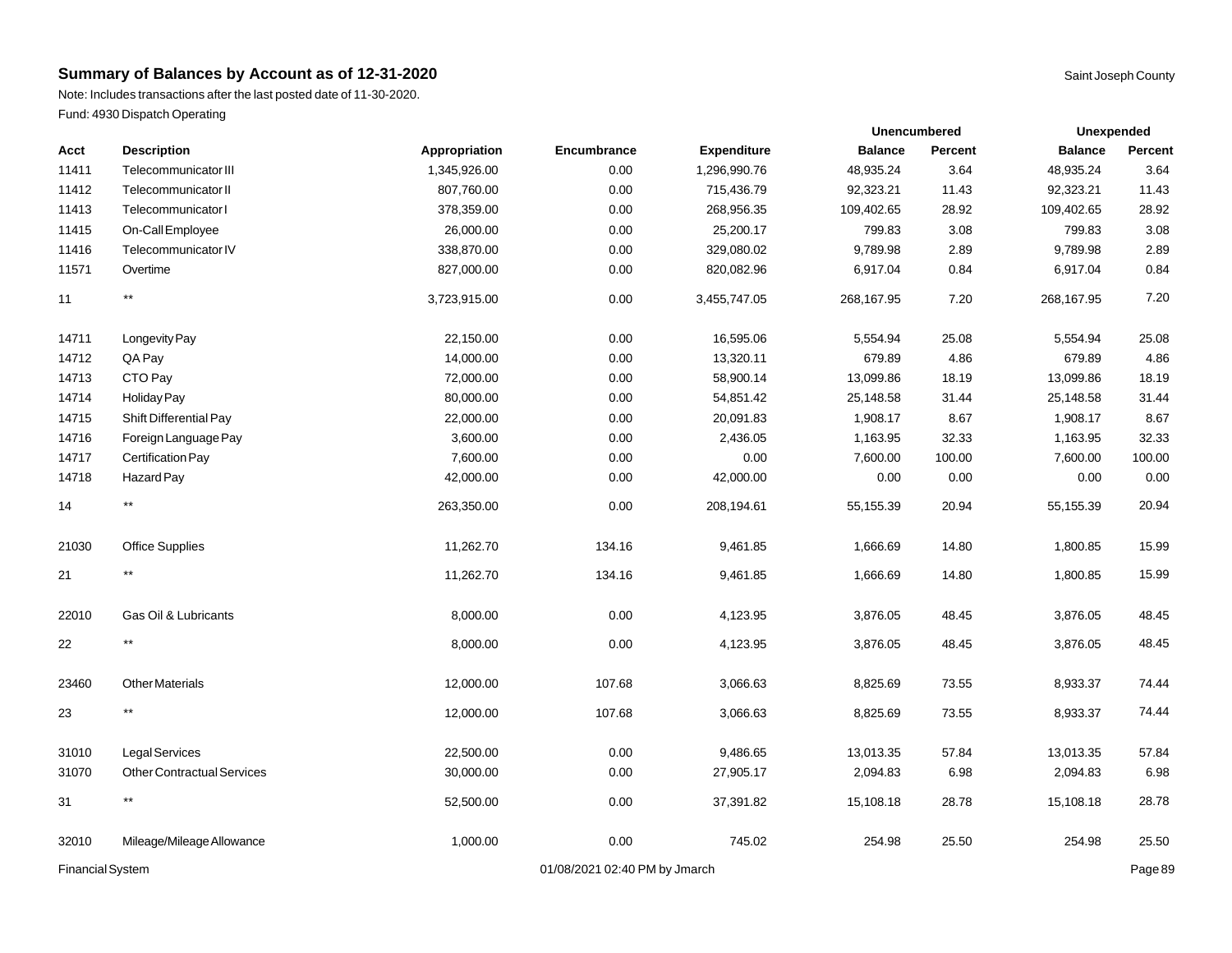Note: Includes transactions after the last posted date of 11-30-2020. Fund: 4930 Dispatch Operating

| Acct  | <b>Description</b>               | Appropriation | Encumbrance | <b>Expenditure</b> | <b>Balance</b> | Percent | <b>Balance</b> | Percent |
|-------|----------------------------------|---------------|-------------|--------------------|----------------|---------|----------------|---------|
| 32050 | Conferences & Training           | 65,000.00     | 4,211.61    | 54,386.06          | 6,402.33       | 9.85    | 10,613.94      | 16.33   |
| 32055 | Public Education                 | 5,000.00      | 0.00        | 0.00               | 5,000.00       | 100.00  | 5,000.00       | 100.00  |
| 32071 | Technology - Maint. & Support    | 618,705.88    | 6,647.00    | 576,081.91         | 35,976.97      | 5.81    | 42,623.97      | 6.89    |
| 32200 | Telephone                        | 116,000.00    | 0.00        | 87,942.40          | 28,057.60      | 24.19   | 28,057.60      | 24.19   |
| 32350 | Postage                          | 232.00        | 0.00        | 51.00              | 181.00         | 78.02   | 181.00         | 78.02   |
| 32    | $^{\star\star}$                  | 805,937.88    | 10,858.61   | 719,206.39         | 75,872.88      | 9.41    | 86,731.49      | 10.76   |
| 34030 | Liability Insurance Coverage     | 105,000.00    | 0.00        | 105,000.00         | 0.00           | 0.00    | 0.00           | 0.00    |
| 34    | $^{\star\star}$                  | 105,000.00    | 0.00        | 105,000.00         | 0.00           | 0.00    | 0.00           | 0.00    |
| 35015 | <b>Utilities</b>                 | 119,059.90    | 0.00        | 94,251.47          | 24,808.43      | 20.84   | 24,808.43      | 20.84   |
| 35    | $\star\star$                     | 119,059.90    | 0.00        | 94,251.47          | 24,808.43      | 20.84   | 24,808.43      | 20.84   |
| 36011 | Repair Maintenance               | 25,277.00     | 2,646.11    | 24,725.21          | (2,094.32)     | (8.29)  | 551.79         | 2.18    |
| 36015 | <b>Contractual Services</b>      | 110,000.00    | 1,600.00    | 106,106.30         | 2,293.70       | 2.09    | 3,893.70       | 3.54    |
| 36018 | <b>Tower Maintenance</b>         | 5,000.00      | 0.00        | 2,149.79           | 2,850.21       | 57.00   | 2,850.21       | 57.00   |
| 36100 | Repairs - Vehicles               | 2,000.00      | 0.00        | 34.95              | 1,965.05       | 98.25   | 1,965.05       | 98.25   |
| 36300 | Repair - Office Equipment        | 5,000.00      | 706.00      | 846.25             | 3,447.75       | 68.95   | 4,153.75       | 83.08   |
| 36    | $***$                            | 147,277.00    | 4,952.11    | 133,862.50         | 8,462.39       | 5.75    | 13,414.50      | 9.11    |
| 38010 | Paying Agent Fees                | 0.00          | 0.00        | 600.00             | (600.00)       | 0.00    | (600.00)       | 0.00    |
| 38012 | Interest on Debt                 | 190,354.00    | 0.00        | 190,016.94         | 337.06         | 0.18    | 337.06         | 0.18    |
| 38013 | Principal on Debt                | 1,478,418.00  | 0.00        | 1,479,511.19       | (1,093.19)     | (0.07)  | (1,093.19)     | (0.07)  |
| 38    | $***$                            | 1,668,772.00  | 0.00        | 1,670,128.13       | (1,356.13)     | (0.08)  | (1,356.13)     | (0.08)  |
| 45523 | <b>ERP Software System</b>       | 16,750.00     | 0.00        | 16,750.00          | 0.00           | 0.00    | 0.00           | 0.00    |
| 45    | $^{\star\star}$                  | 16,750.00     | 0.00        | 16,750.00          | 0.00           | 0.00    | 0.00           | 0.00    |
|       | Fund Totals ******************** | 6,933,824.48  | 16,052.56   | 6,457,184.40       | 460,587.52     | 6.64    | 476,640.08     | 6.87    |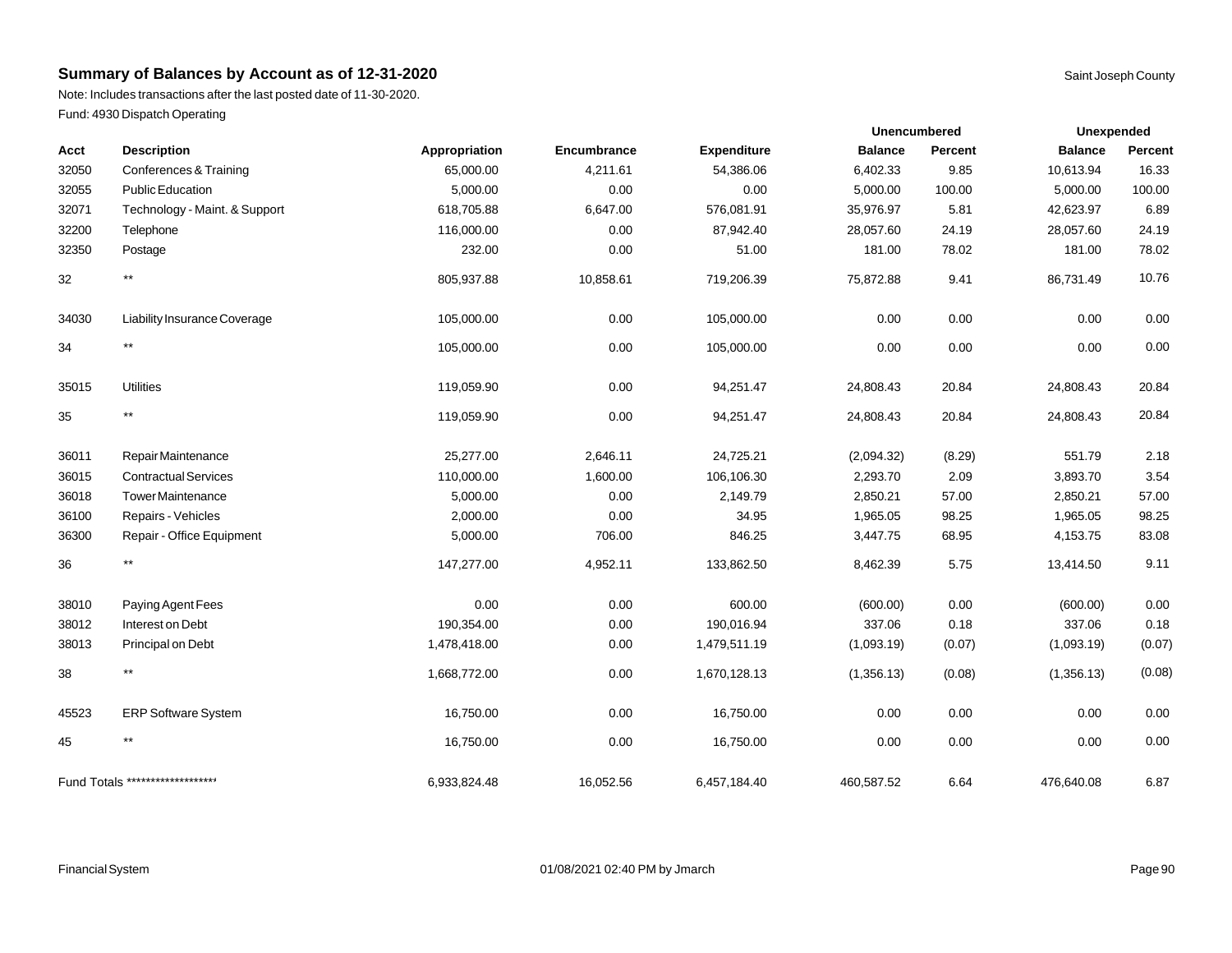Note: Includes transactions after the last posted date of 11-30-2020. Fund: 4931 Dispatch Capital Non-Reverting

|                                  |                    |               |                    |                    | <b>Unencumbered</b> |         | Unexpended     |         |
|----------------------------------|--------------------|---------------|--------------------|--------------------|---------------------|---------|----------------|---------|
| Acct                             | <b>Description</b> | Appropriation | <b>Encumbrance</b> | <b>Expenditure</b> | <b>Balance</b>      | Percent | <b>Balance</b> | Percent |
| 38012                            | Interest on Debt   | 116,367.00    | 0.00               | 116,366.72         | 0.28                | 0.00    | 0.28           | 0.00    |
| 38013                            | Principal on Debt  | 377,838.00    | 0.00               | 377,837.42         | 0.58                | 0.00    | 0.58           | 0.00    |
| 38                               | $***$              | 494,205.00    | 0.00               | 494,204.14         | 0.86                | 0.00    | 0.86           | 0.00    |
| Fund Totals ******************** |                    | 494,205.00    | 0.00               | 494.204.14         | 0.86                | 0.00    | 0.86           | 0.00    |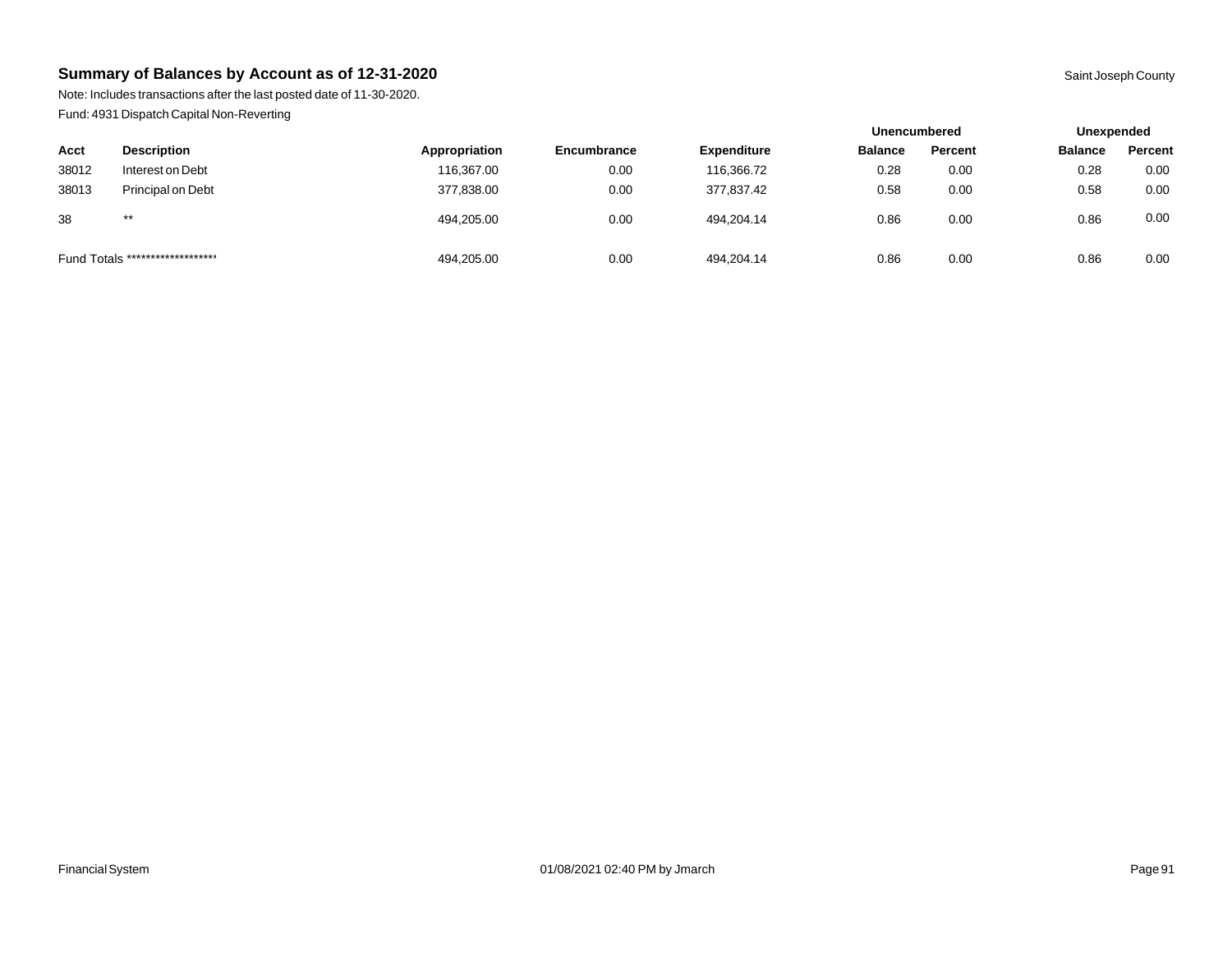Note: Includes transactions after the last posted date of 11-30-2020. Fund: 4932 2014 Dispatch Bond Fund

|                                  |                    |               |                    | <b>Unencumbered</b> |                | Unexpended |                |         |
|----------------------------------|--------------------|---------------|--------------------|---------------------|----------------|------------|----------------|---------|
| Acct                             | <b>Description</b> | Appropriation | <b>Encumbrance</b> | <b>Expenditure</b>  | <b>Balance</b> | Percent    | <b>Balance</b> | Percent |
| 38010                            | Paying Agent Fees  | 500.00        | 0.00               | 500.00              | 0.00           | 0.00       | 0.00           | 0.00    |
| 38012                            | Interest on Debt   | 217,082.00    | 0.00               | 217,081.26          | 0.74           | 0.00       | 0.74           | 0.00    |
| 38013                            | Principal on Debt  | 470,000.00    | 0.00               | 470,000.00          | 0.00           | 0.00       | 0.00           | 0.00    |
| 38                               | $***$              | 687.582.00    | 0.00               | 687.581.26          | 0.74           | 0.00       | 0.74           | 0.00    |
| Fund Totals ******************** |                    | 687,582.00    | 0.00               | 687,581.26          | 0.74           | 0.00       | 0.74           | 0.00    |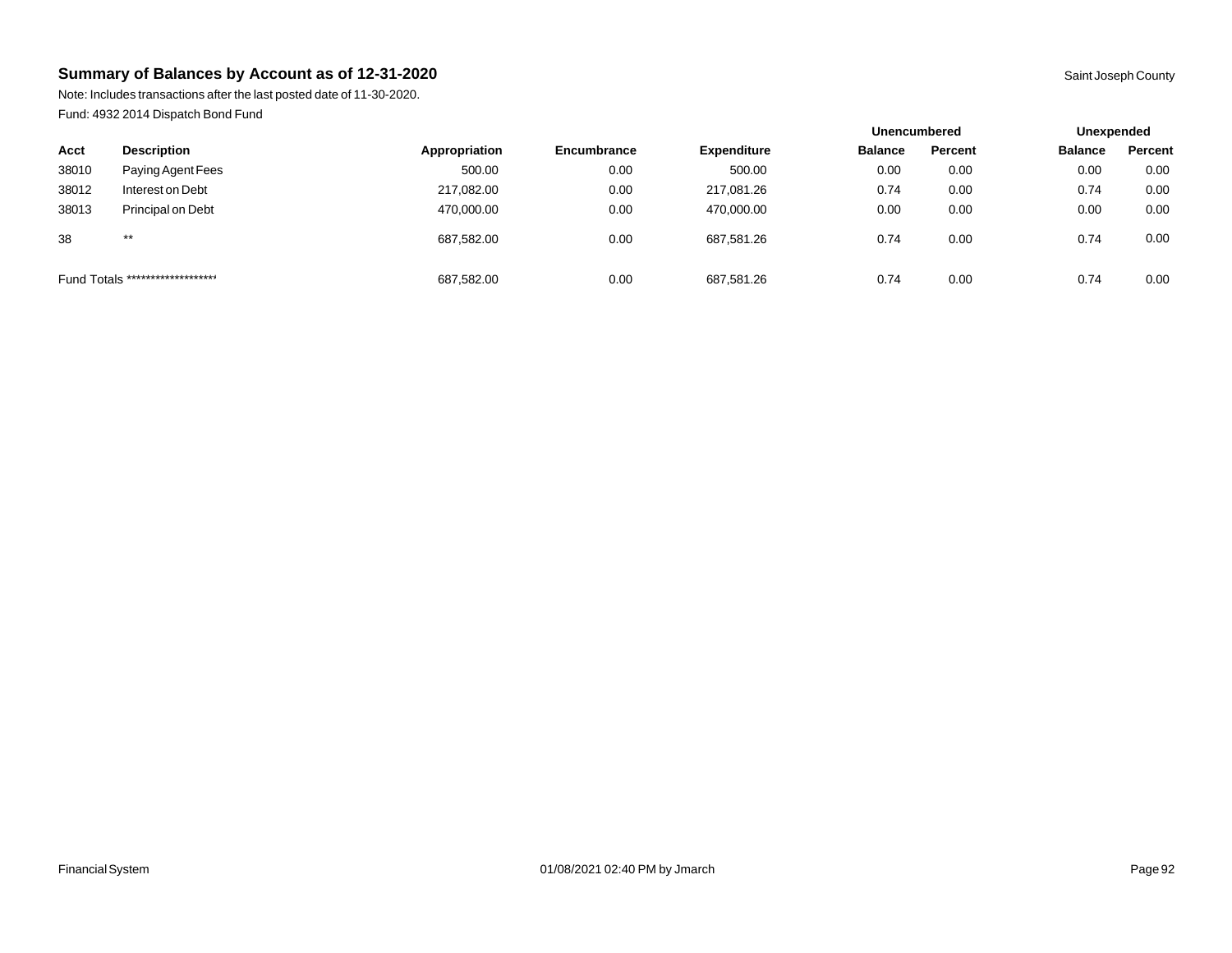Note: Includes transactions after the last posted date of 11-30-2020. Fund: 4934 Coroner Non-Reverting

|                                  |                       |               |                    |                    | <b>Unencumbered</b> |         |                | Unexpended |  |
|----------------------------------|-----------------------|---------------|--------------------|--------------------|---------------------|---------|----------------|------------|--|
| Acct                             | <b>Description</b>    | Appropriation | <b>Encumbrance</b> | <b>Expenditure</b> | <b>Balance</b>      | Percent | <b>Balance</b> | Percent    |  |
| 22010                            | Gas Oil & Lubricants  | 500.00        | 0.00               | 313.86             | 186.14              | 37.23   | 186.14         | 37.23      |  |
| 22148                            | <b>Field Supplies</b> | .100.00       | 0.00               | 0.00               | 1.100.00            | 100.00  | .100.00        | 100.00     |  |
| 22                               | $***$                 | 00.00.1       | 0.00               | 313.86             | 1.286.14            | 80.38   | ,286.14        | 80.38      |  |
| Fund Totals ******************** |                       | 00.00.00      | 0.00               | 313.86             | 1,286.14            | 80.38   | ,286.14        | 80.38      |  |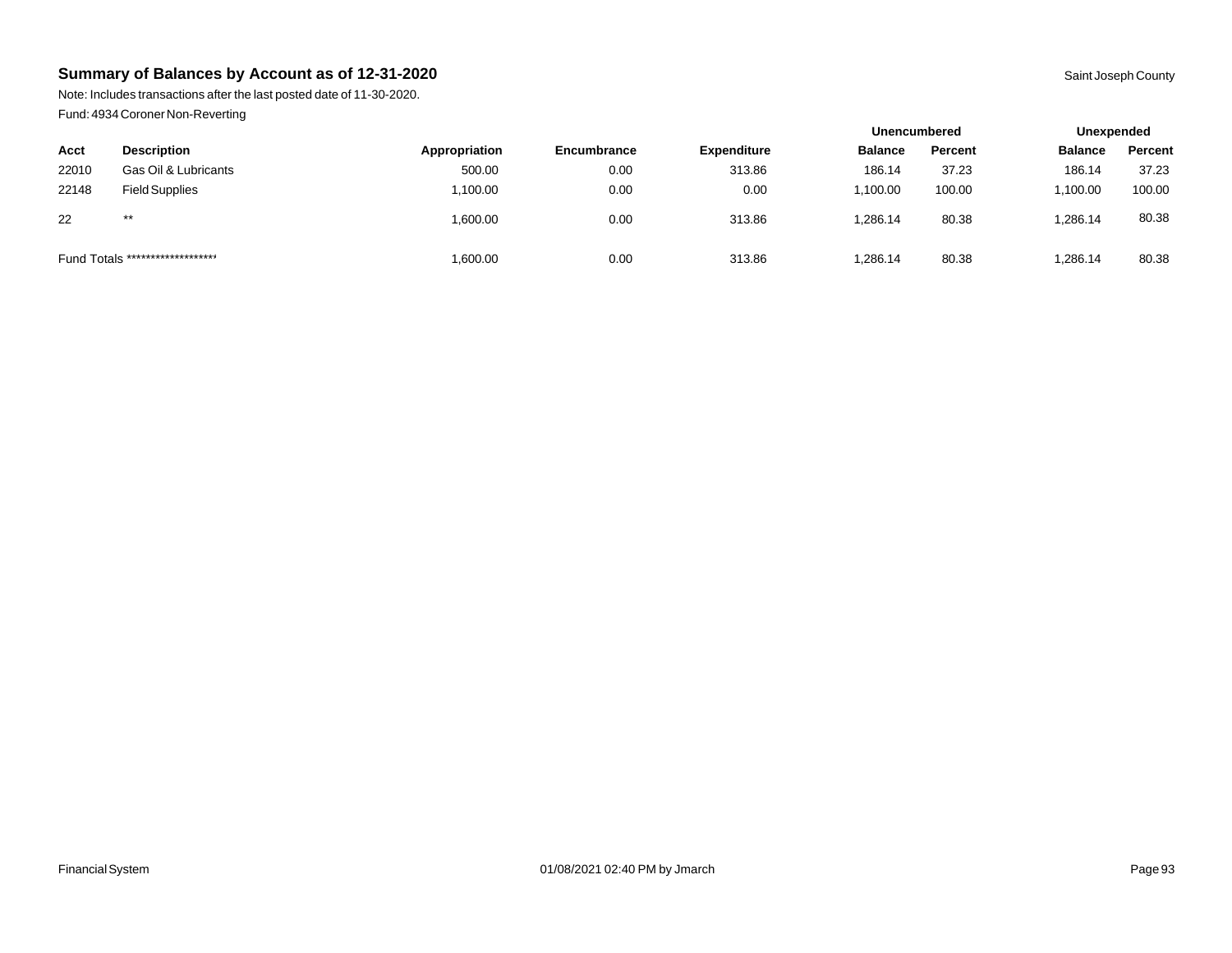Note: Includes transactions after the last posted date of 11-30-2020. Fund: 4935 Prosecutor Invest Interlocal

| Acct  | <b>Description</b>               | Appropriation | Encumbrance | <b>Expenditure</b> | <b>Balance</b> | Percent | <b>Balance</b> | Percent |
|-------|----------------------------------|---------------|-------------|--------------------|----------------|---------|----------------|---------|
| 11355 | Investigator                     | 184,800.00    | 0.00        | 169,557.70         | 15,242.30      | 8.25    | 15,242.30      | 8.25    |
| 11571 | Overtime                         | 19,200.00     | 0.00        | 12,714.02          | 6,485.98       | 33.78   | 6,485.98       | 33.78   |
| 11    | $^{\star\star}$                  | 204,000.00    | 0.00        | 182,271.72         | 21,728.28      | 10.65   | 21,728.28      | 10.65   |
| 14800 | <b>FICA Taxes</b>                | 15,606.00     | 0.00        | 13,560.53          | 2,045.47       | 13.11   | 2,045.47       | 13.11   |
| 14810 | <b>PERF</b>                      | 22,848.00     | 0.00        | 20,414.49          | 2,433.51       | 10.65   | 2,433.51       | 10.65   |
| 14840 | Group Health Insurance           | 50,073.00     | 0.00        | 25,036.50          | 25,036.50      | 50.00   | 25,036.50      | 50.00   |
| 14    | $***$                            | 88,527.00     | 0.00        | 59,011.52          | 29,515.48      | 33.34   | 29,515.48      | 33.34   |
| 22010 | Gas Oil & Lubricants             | 4,500.00      | 0.00        | 4,363.67           | 136.33         | 3.03    | 136.33         | 3.03    |
| 22    | $***$                            | 4,500.00      | 0.00        | 4,363.67           | 136.33         | 3.03    | 136.33         | 3.03    |
| 32200 | Telephone                        | 3,223.00      | 0.00        | 0.00               | 3,223.00       | 100.00  | 3,223.00       | 100.00  |
| 32    | $***$                            | 3,223.00      | 0.00        | 0.00               | 3,223.00       | 100.00  | 3,223.00       | 100.00  |
| 44600 | Special Equipment                | 8,250.00      | 0.00        | 0.00               | 8,250.00       | 100.00  | 8,250.00       | 100.00  |
| 44    | $***$                            | 8,250.00      | 0.00        | 0.00               | 8,250.00       | 100.00  | 8,250.00       | 100.00  |
|       | Fund Totals ******************** | 308,500.00    | 0.00        | 245,646.91         | 62,853.09      | 20.37   | 62,853.09      | 20.37   |

**Unexpended**

**Unencumbered**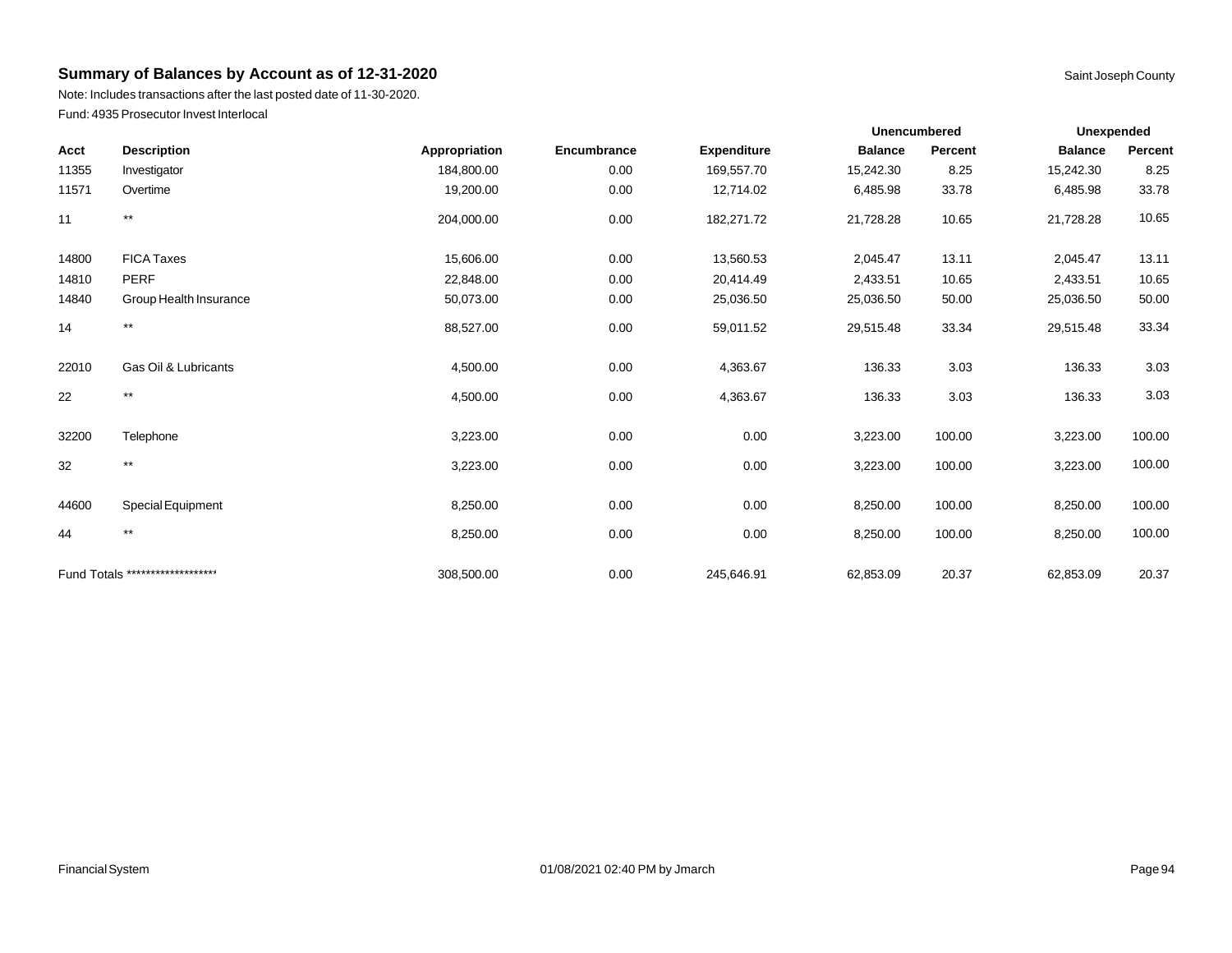Note: Includes transactions after the last posted date of 11-30-2020. Fund: 4940 County-Wide Lead Initiative

|       |                                  |               |             |                    | Unencumbered   |         |                | <b>Unexpended</b> |  |
|-------|----------------------------------|---------------|-------------|--------------------|----------------|---------|----------------|-------------------|--|
| Acct  | <b>Description</b>               | Appropriation | Encumbrance | <b>Expenditure</b> | <b>Balance</b> | Percent | <b>Balance</b> | Percent           |  |
| 11164 | Environmental/Food Specialist    | 0.00          | 0.00        | 0.00               | 0.00           | 0.00    | 0.00           | 0.00              |  |
| 11167 | <b>Community Health Worker</b>   | 32,000.00     | 0.00        | 5,538.47           | 26,461.53      | 82.69   | 26,461.53      | 82.69             |  |
| 11991 | Outreach Coordinator             | 45,335.00     | 0.00        | 3,835.99           | 41,499.01      | 91.54   | 41,499.01      | 91.54             |  |
| 11    | $***$                            | 77,335.00     | 0.00        | 9,374.46           | 67,960.54      | 87.88   | 67,960.54      | 87.88             |  |
| 14800 | <b>FICA Taxes</b>                | 9,123.00      | 0.00        | 717.16             | 8,405.84       | 92.14   | 8,405.84       | 92.14             |  |
| 14810 | <b>PERF</b>                      | 13,356.00     | 0.00        | 1,049.96           | 12,306.04      | 92.14   | 12,306.04      | 92.14             |  |
| 14840 | Group Health Insurance           | 50,790.00     | 0.00        | 0.00               | 50,790.00      | 100.00  | 50,790.00      | 100.00            |  |
| 14    | $***$                            | 73,269.00     | 0.00        | 1,767.12           | 71,501.88      | 97.59   | 71,501.88      | 97.59             |  |
| 31059 | Lead Program                     | 49,396.00     | 282.68      | 10,346.04          | 38,767.28      | 78.48   | 39,049.96      | 79.05             |  |
| 31    | $***$                            | 49,396.00     | 282.68      | 10,346.04          | 38,767.28      | 78.48   | 39,049.96      | 79.05             |  |
|       | Fund Totals ******************** | 200,000.00    | 282.68      | 21,487.62          | 178,229.70     | 89.11   | 178,512.38     | 89.26             |  |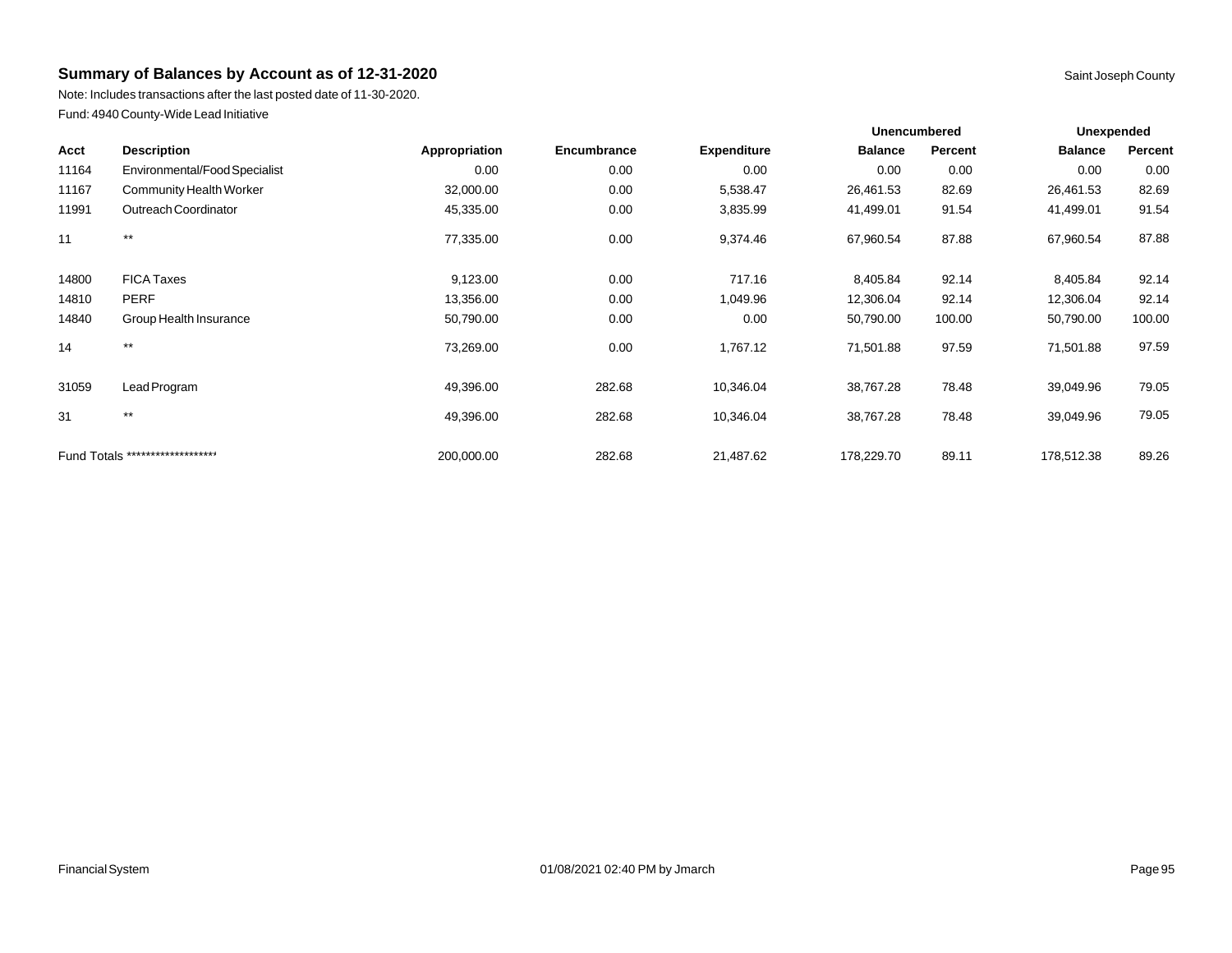Note: Includes transactions after the last posted date of 11-30-2020. Fund: 7304 Hotel/Motel Tax

|       |                                   |               |             |                    | Unencumbered   |         | <b>Unexpended</b> |         |
|-------|-----------------------------------|---------------|-------------|--------------------|----------------|---------|-------------------|---------|
| Acct  | <b>Description</b>                | Appropriation | Encumbrance | <b>Expenditure</b> | <b>Balance</b> | Percent | <b>Balance</b>    | Percent |
| 24010 | <b>Other Supplies</b>             | 0.00          | 0.00        | 0.00               | 0.00           | 0.00    | 0.00              | 0.00    |
| 24    | $***$                             | 0.00          | 0.00        | 0.00               | 0.00           | 0.00    | 0.00              | 0.00    |
| 33032 | Conv. & Visitors Bureau           | 1,350,000.00  | 0.00        | 1,012,500.00       | 337,500.00     | 25.00   | 337,500.00        | 25.00   |
| 33033 | C.V.B. - Special Allocation       | 525,000.00    | 112,561.22  | 169,069.78         | 243,369.00     | 46.36   | 355,930.22        | 67.80   |
| 33034 | Grant                             | 129,000.00    | 32,823.00   | 39,338.00          | 56,839.00      | 44.06   | 89,662.00         | 69.51   |
| 33    | $\star\star$                      | 2,004,000.00  | 145,384.22  | 1,220,907.78       | 637,708.00     | 31.82   | 783,092.22        | 39.08   |
| 35102 | Tourism Capital Development Gr    | 500,000.00    | 195,289.25  | 120,648.00         | 184,062.75     | 36.81   | 379,352.00        | 75.87   |
| 35    | $***$                             | 500,000.00    | 195,289.25  | 120,648.00         | 184,062.75     | 36.81   | 379,352.00        | 75.87   |
| 37013 | Lease-Century Center              | 221,437.00    | 0.00        | 221,437.00         | 0.00           | 0.00    | 0.00              | 0.00    |
| 37    | $^{\star\star}$                   | 221,437.00    | 0.00        | 221,437.00         | 0.00           | 0.00    | 0.00              | 0.00    |
| 38529 | Debt Service Commitment           | 381,500.00    | 0.00        | 381,500.00         | 0.00           | 0.00    | 0.00              | 0.00    |
| 38    | $^{\star\star}$                   | 381,500.00    | 0.00        | 381,500.00         | 0.00           | 0.00    | 0.00              | 0.00    |
| 39265 | <b>Century Center Operations</b>  | 1,275,000.00  | 0.00        | 956,250.00         | 318,750.00     | 25.00   | 318,750.00        | 25.00   |
| 39    | $\star\star$                      | 1,275,000.00  | 0.00        | 956,250.00         | 318,750.00     | 25.00   | 318,750.00        | 25.00   |
| 42010 | <b>Buildings &amp; Structures</b> | 1,771,005.32  | 240,973.66  | 1,220,953.45       | 309,078.21     | 17.45   | 550,051.87        | 31.06   |
| 42    | $\star\star$                      | 1,771,005.32  | 240,973.66  | 1,220,953.45       | 309,078.21     | 17.45   | 550,051.87        | 31.06   |
|       | Fund Totals ********************  | 6,152,942.32  | 581,647.13  | 4,121,696.23       | 1,449,598.96   | 23.56   | 2,031,246.09      | 33.01   |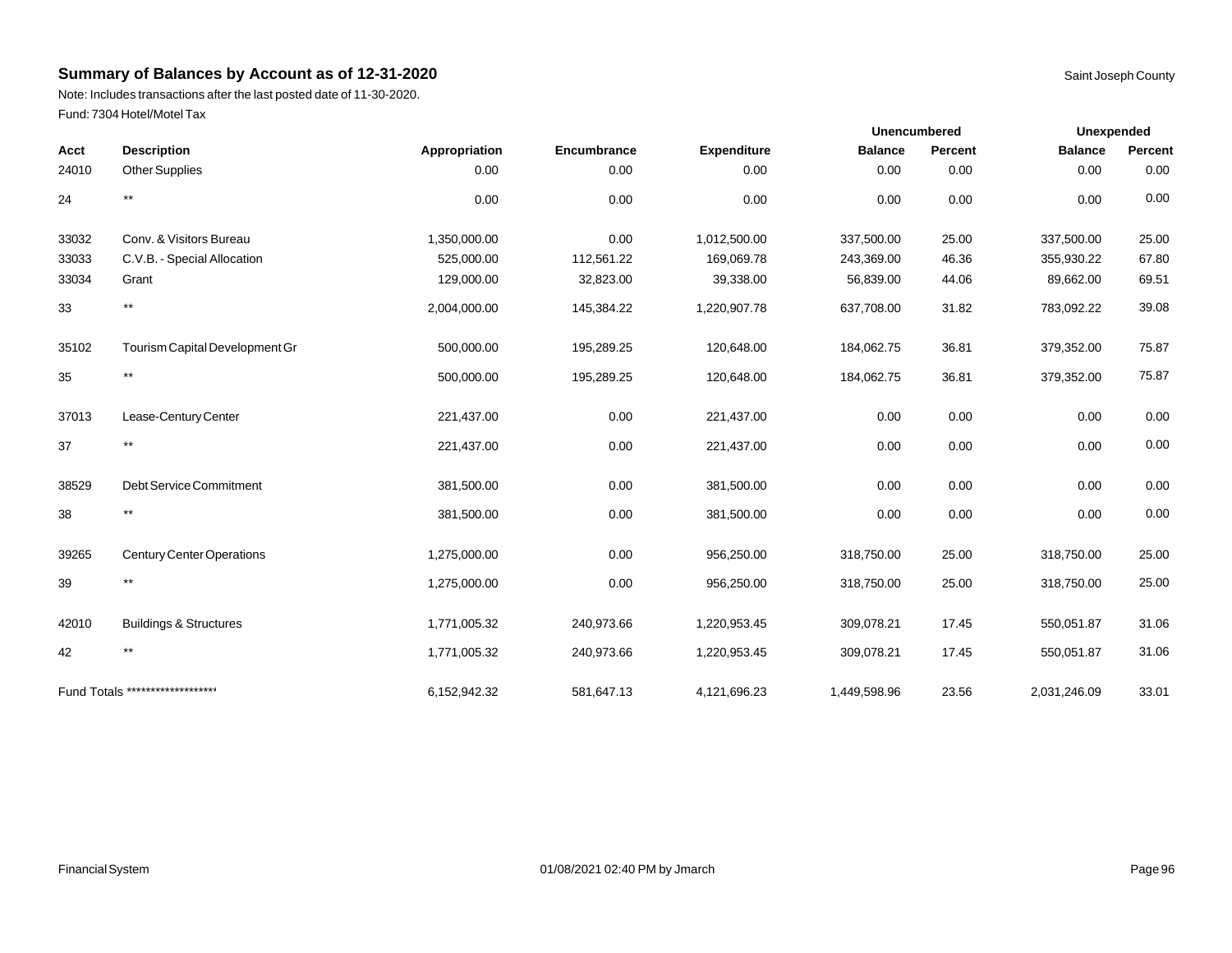Note: Includes transactions after the last posted date of 11-30-2020. Fund: 7402 County Tourism Development

|       |                                   |               |                    |                    | <b>Unencumbered</b> |         | Unexpended     |         |
|-------|-----------------------------------|---------------|--------------------|--------------------|---------------------|---------|----------------|---------|
| Acct  | <b>Description</b>                | Appropriation | <b>Encumbrance</b> | <b>Expenditure</b> | <b>Balance</b>      | Percent | <b>Balance</b> | Percent |
| 31070 | <b>Other Contractual Services</b> | 109,087.29    | 0.00               | 109,087.29         | 0.00                | 0.00    | 0.00           | 0.00    |
| 31    | $***$                             | 109,087.29    | 0.00               | 109,087.29         | 0.00                | 0.00    | 0.00           | 0.00    |
| 39150 | Other Expense                     | 11,265.46     | 0.00               | 11,265.46          | 0.00                | 0.00    | 0.00           | 0.00    |
| 39    | $***$                             | 11,265.46     | 0.00               | 11,265.46          | 0.00                | 0.00    | 0.00           | 0.00    |
|       | Fund Totals ********************  | 120,352.75    | 0.00               | 120.352.75         | 0.00                | 0.00    | 0.00           | 0.00    |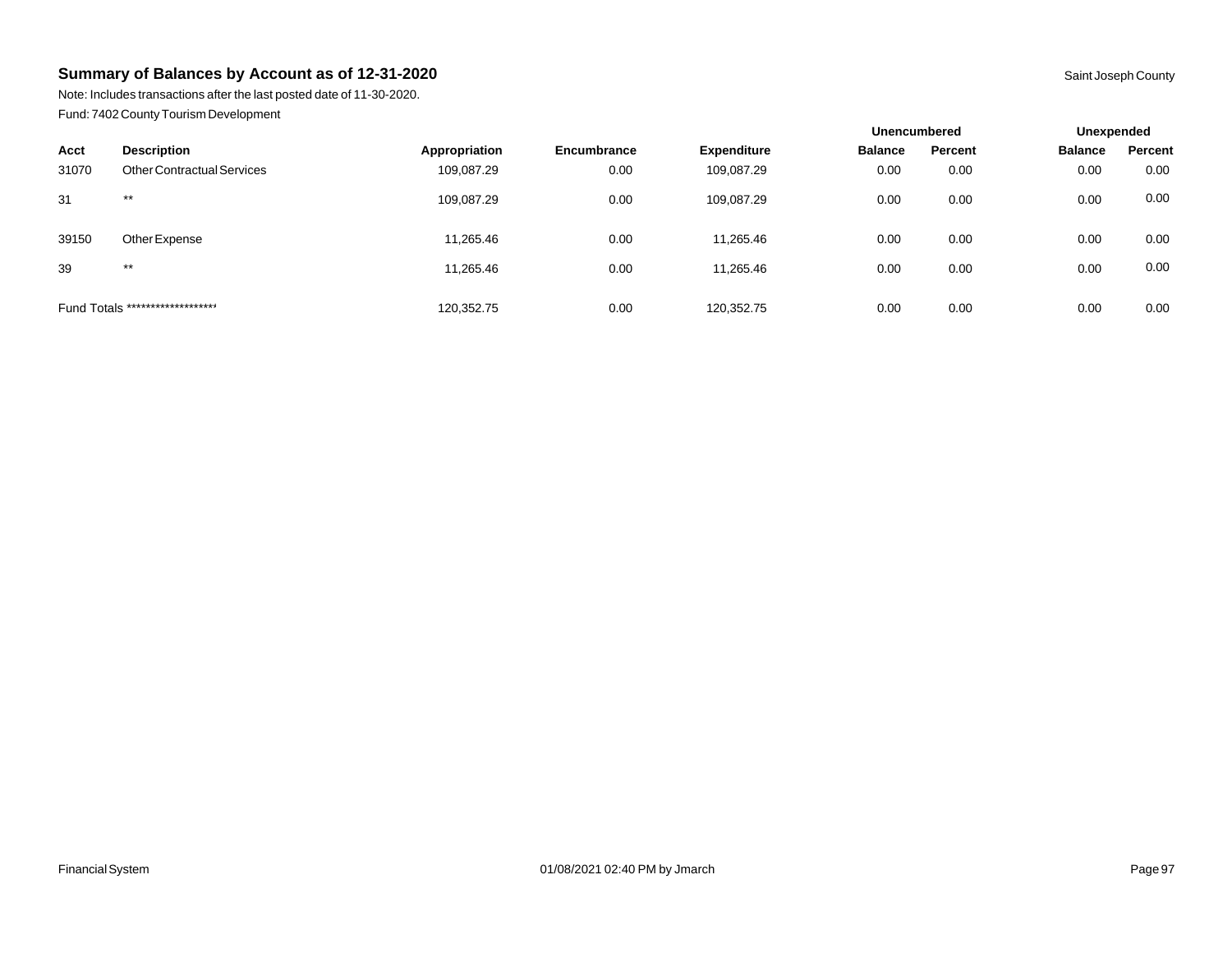Note: Includes transactions after the last posted date of 11-30-2020. Fund: 8099 Prosecutor PCA

|       |                                  |               |             |                    | <b>Unencumbered</b> |         | Unexpended     |         |
|-------|----------------------------------|---------------|-------------|--------------------|---------------------|---------|----------------|---------|
| Acct  | <b>Description</b>               | Appropriation | Encumbrance | <b>Expenditure</b> | <b>Balance</b>      | Percent | <b>Balance</b> | Percent |
| 11326 | Deputy Prosecutor IV-D           | 5,202.00      | 0.00        | 5,201.04           | 0.96                | 0.02    | 0.96           | 0.02    |
| 11330 | <b>Child Support Supervisor</b>  | 32,525.00     | 0.00        | 31,852.72          | 672.28              | 2.07    | 672.28         | 2.07    |
| 11645 | Caseworker                       | 27,927.00     | 0.00        | 23,320.45          | 4,606.55            | 16.49   | 4,606.55       | 16.49   |
| 11    | $***$                            | 65,654.00     | 0.00        | 60,374.21          | 5,279.79            | 8.04    | 5,279.79       | 8.04    |
| 14800 | <b>FICA Taxes</b>                | 5,022.00      | 0.00        | 4,440.39           | 581.61              | 11.58   | 581.61         | 11.58   |
| 14810 | <b>PERF</b>                      | 7,353.00      | 0.00        | 6,761.24           | 591.76              | 8.05    | 591.76         | 8.05    |
| 14    | $***$                            | 12,375.00     | 0.00        | 11,201.63          | 1,173.37            | 9.48    | 1,173.37       | 9.48    |
| 36013 | Private Collection Agency        | 18,200.00     | 0.00        | 17,619.84          | 580.16              | 3.19    | 580.16         | 3.19    |
| 36    | $\star\star$                     | 18,200.00     | 0.00        | 17,619.84          | 580.16              | 3.19    | 580.16         | 3.19    |
|       | Fund Totals ******************** | 96,229.00     | 0.00        | 89,195.68          | 7,033.32            | 7.31    | 7,033.32       | 7.31    |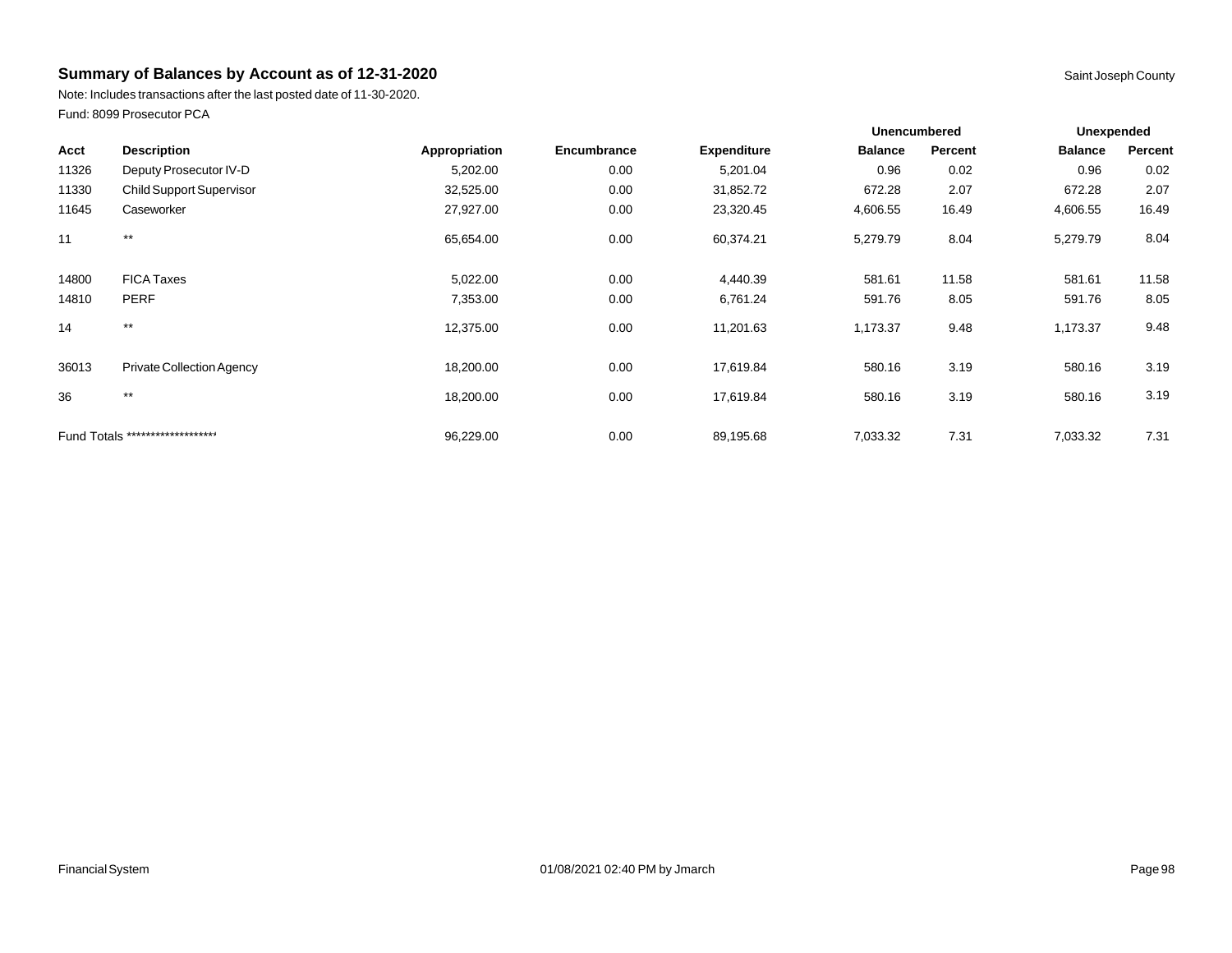Note: Includes transactions after the last posted date of 11-30-2020. Fund: 8106 STOP Violence Against Women

|       |                                   |               |             |                    | <b>Unencumbered</b> |         | Unexpended     |         |
|-------|-----------------------------------|---------------|-------------|--------------------|---------------------|---------|----------------|---------|
| Acct  | <b>Description</b>                | Appropriation | Encumbrance | <b>Expenditure</b> | <b>Balance</b>      | Percent | <b>Balance</b> | Percent |
| 11101 | Deputy                            | 112,044.71    | 0.00        | 74,623.90          | 37,420.81           | 33.40   | 37,420.81      | 33.40   |
| 11121 | Victim Advocate                   | 103.045.75    | 0.00        | 75,333.98          | 27.711.77           | 26.89   | 27,711.77      | 26.89   |
| 11351 | Para Legals                       | 54,283.20     | 0.00        | 36,188.10          | 18,095.10           | 33.33   | 18,095.10      | 33.33   |
| 11    | $***$                             | 269,373.66    | 0.00        | 186.145.98         | 83.227.68           | 30.90   | 83,227.68      | 30.90   |
| 31070 | <b>Other Contractual Services</b> | 51,170.36     | 0.00        | 0.00               | 51.170.36           | 100.00  | 51,170.36      | 100.00  |
| 31    | $***$                             | 51,170.36     | 0.00        | 0.00               | 51,170.36           | 100.00  | 51,170.36      | 100.00  |
|       | Fund Totals ********************  | 320.544.02    | 0.00        | 186.145.98         | 134.398.04          | 41.93   | 134.398.04     | 41.93   |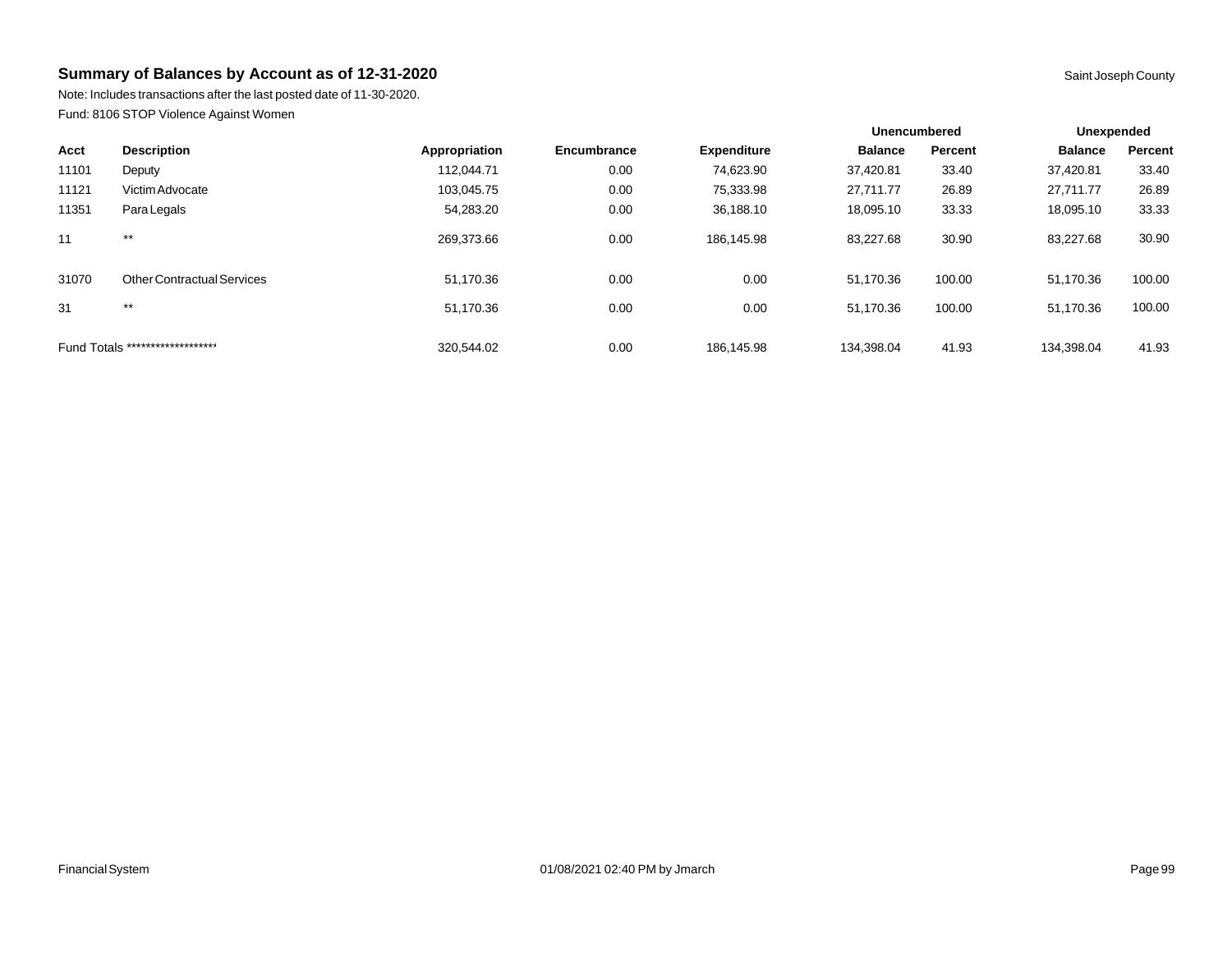Note: Includes transactions after the last posted date of 11-30-2020. Fund: 8117 Victims of Crime Act Assist.

|       |                                  |               |             |                    | Unencumbered   |         | Unexpended     |         |
|-------|----------------------------------|---------------|-------------|--------------------|----------------|---------|----------------|---------|
| Acct  | <b>Description</b>               | Appropriation | Encumbrance | <b>Expenditure</b> | <b>Balance</b> | Percent | <b>Balance</b> | Percent |
| 11121 | Victim Advocate                  | 166,560.90    | 0.00        | 55,519.10          | 111.041.80     | 66.67   | 111,041.80     | 66.67   |
| 11317 | Director Victim Witness Prog     | 106,739.78    | 0.00        | 35,579.96          | 71,159.82      | 66.67   | 71,159.82      | 66.67   |
| 11    | $***$                            | 273,300.68    | 0.00        | 91,099.06          | 182,201.62     | 66.67   | 182,201.62     | 66.67   |
| 32020 | Travel/Mileage                   | 2,966.00      | 0.00        | 0.00               | 2.966.00       | 100.00  | 2,966.00       | 100.00  |
| 32    | $***$                            | 2.966.00      | 0.00        | 0.00               | 2.966.00       | 100.00  | 2,966.00       | 100.00  |
|       | Fund Totals ******************** | 276,266.68    | 0.00        | 91,099.06          | 185,167.62     | 67.02   | 185,167.62     | 67.02   |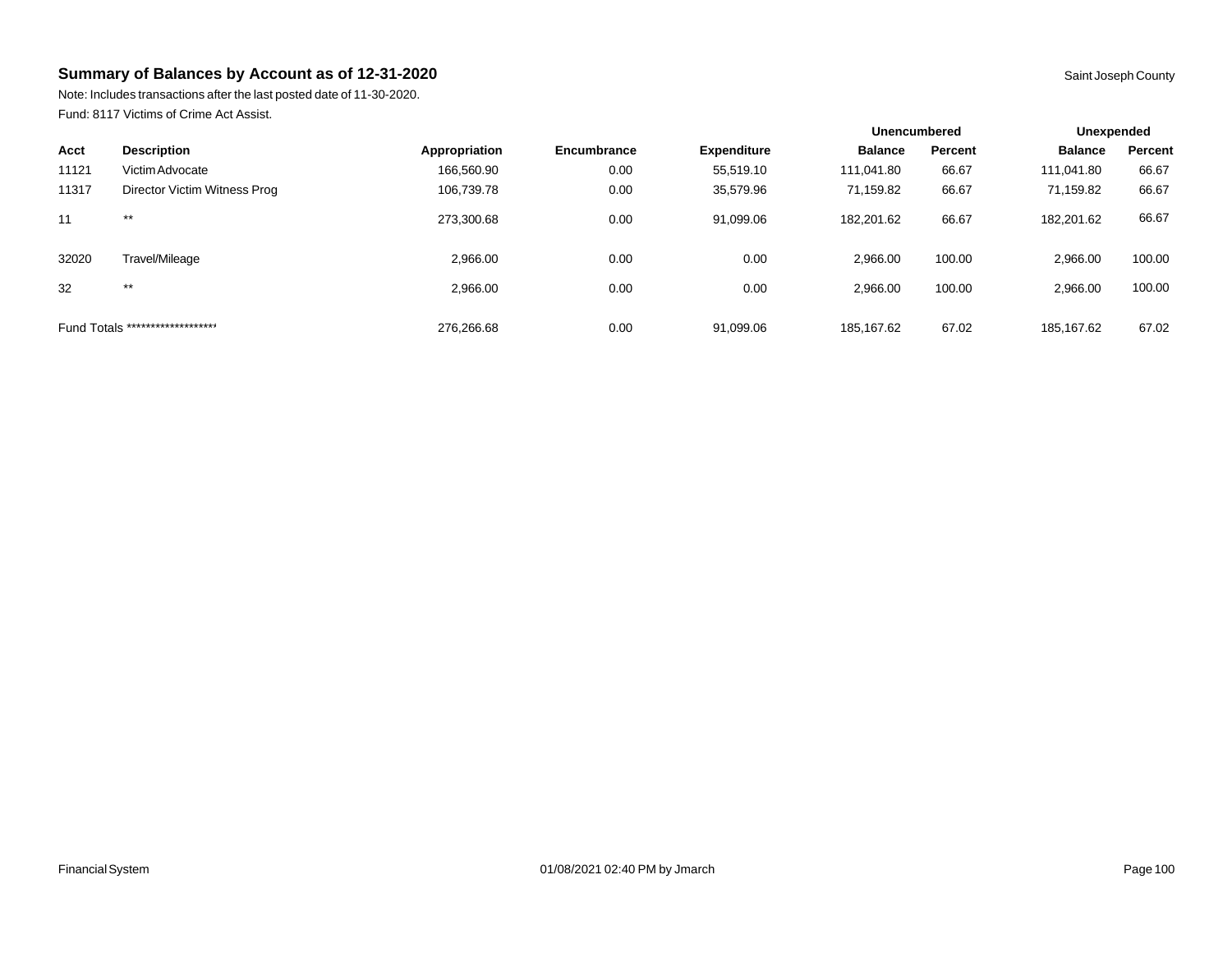Note: Includes transactions after the last posted date of 11-30-2020. Fund: 8126 Health Ebola

|       |                                  |               |             |                    |                | <b>Unencumbered</b> |                | <b>Unexpended</b> |  |
|-------|----------------------------------|---------------|-------------|--------------------|----------------|---------------------|----------------|-------------------|--|
| Acct  | <b>Description</b>               | Appropriation | Encumbrance | <b>Expenditure</b> | <b>Balance</b> | Percent             | <b>Balance</b> | Percent           |  |
| 32020 | Travel/Mileage                   | 142.08        | 0.00        | 106.95             | 35.13          | 24.73               | 35.13          | 24.73             |  |
| 32203 | Cell Phones                      | 1,325.87      | 84.08       | 1,095.58           | 146.21         | 11.03               | 230.29         | 17.37             |  |
| 32    | $***$                            | 1,467.95      | 84.08       | 1,202.53           | 181.34         | 12.35               | 265.42         | 18.08             |  |
| 33368 | Public Info. & Educ.             | 6,594.69      | 0.00        | 4,577.28           | 2,017.41       | 30.59               | 2,017.41       | 30.59             |  |
| 33    | $***$                            | 6,594.69      | 0.00        | 4,577.28           | 2,017.41       | 30.59               | 2,017.41       | 30.59             |  |
| 39750 | Information Technology           | 12,283.98     | 9,256.13    | 43.98              | 2,983.87       | 24.29               | 12,240.00      | 99.64             |  |
| 39    | $***$                            | 12,283.98     | 9,256.13    | 43.98              | 2,983.87       | 24.29               | 12,240.00      | 99.64             |  |
|       | Fund Totals ******************** | 20,346.62     | 9,340.21    | 5,823.79           | 5,182.62       | 25.47               | 14,522.83      | 71.38             |  |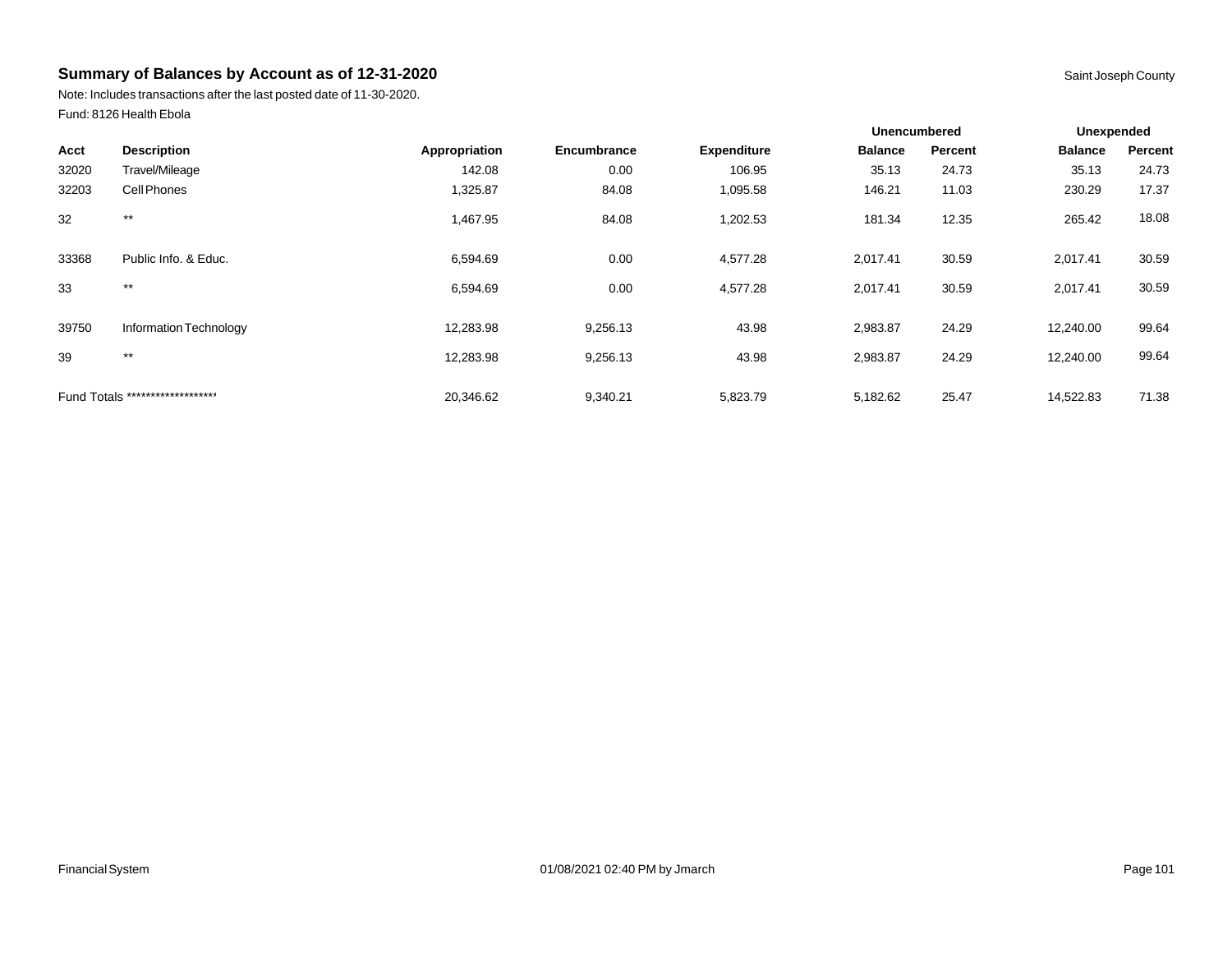Note: Includes transactions after the last posted date of 11-30-2020. Fund: 8129 Health FIMR

|       |                                  |               |             |                    |                | <b>Unencumbered</b> | <b>Unexpended</b> |         |
|-------|----------------------------------|---------------|-------------|--------------------|----------------|---------------------|-------------------|---------|
| Acct  | <b>Description</b>               | Appropriation | Encumbrance | <b>Expenditure</b> | <b>Balance</b> | Percent             | <b>Balance</b>    | Percent |
| 11446 | Project Manager                  | 71,065.00     | 0.00        | 36,414.15          | 34,650.85      | 48.76               | 34,650.85         | 48.76   |
| 11990 | Program Assistant                | 6,300.00      | 0.00        | 0.00               | 6,300.00       | 100.00              | 6,300.00          | 100.00  |
| 11    | $***$                            | 77,365.00     | 0.00        | 36,414.15          | 40,950.85      | 52.93               | 40,950.85         | 52.93   |
| 14800 | <b>FICA Taxes</b>                | 3,464.21      | 0.00        | 2,773.56           | 690.65         | 19.94               | 690.65            | 19.94   |
| 14    | $^{\star\star}$                  | 3,464.21      | 0.00        | 2,773.56           | 690.65         | 19.94               | 690.65            | 19.94   |
| 21030 | <b>Office Supplies</b>           | 4,764.95      | 0.00        | 0.00               | 4,764.95       | 100.00              | 4,764.95          | 100.00  |
| 21    | $^{\star\star}$                  | 4,764.95      | 0.00        | 0.00               | 4,764.95       | 100.00              | 4,764.95          | 100.00  |
| 32020 | Travel/Mileage                   | 2,939.93      | 0.00        | 200.00             | 2,739.93       | 93.20               | 2,739.93          | 93.20   |
| 32203 | Cell Phones                      | 717.04        | 41.27       | 492.40             | 183.37         | 25.57               | 224.64            | 31.33   |
| 32    | $^{\star\star}$                  | 3,656.97      | 41.27       | 692.40             | 2,923.30       | 79.94               | 2,964.57          | 81.07   |
| 36015 | <b>Contractual Services</b>      | 9,791.00      | 844.20      | 7,998.44           | 948.36         | 9.69                | 1,792.56          | 18.31   |
| 36    | $^{\star\star}$                  | 9,791.00      | 844.20      | 7,998.44           | 948.36         | 9.69                | 1,792.56          | 18.31   |
| 44010 | Equipment                        | 0.00          | 0.00        | 0.00               | 0.00           | 0.00                | 0.00              | 0.00    |
| 44    | $^{\star\star}$                  | 0.00          | 0.00        | 0.00               | 0.00           | 0.00                | 0.00              | 0.00    |
|       | Fund Totals ******************** | 99,042.13     | 885.47      | 47,878.55          | 50,278.11      | 50.76               | 51,163.58         | 51.66   |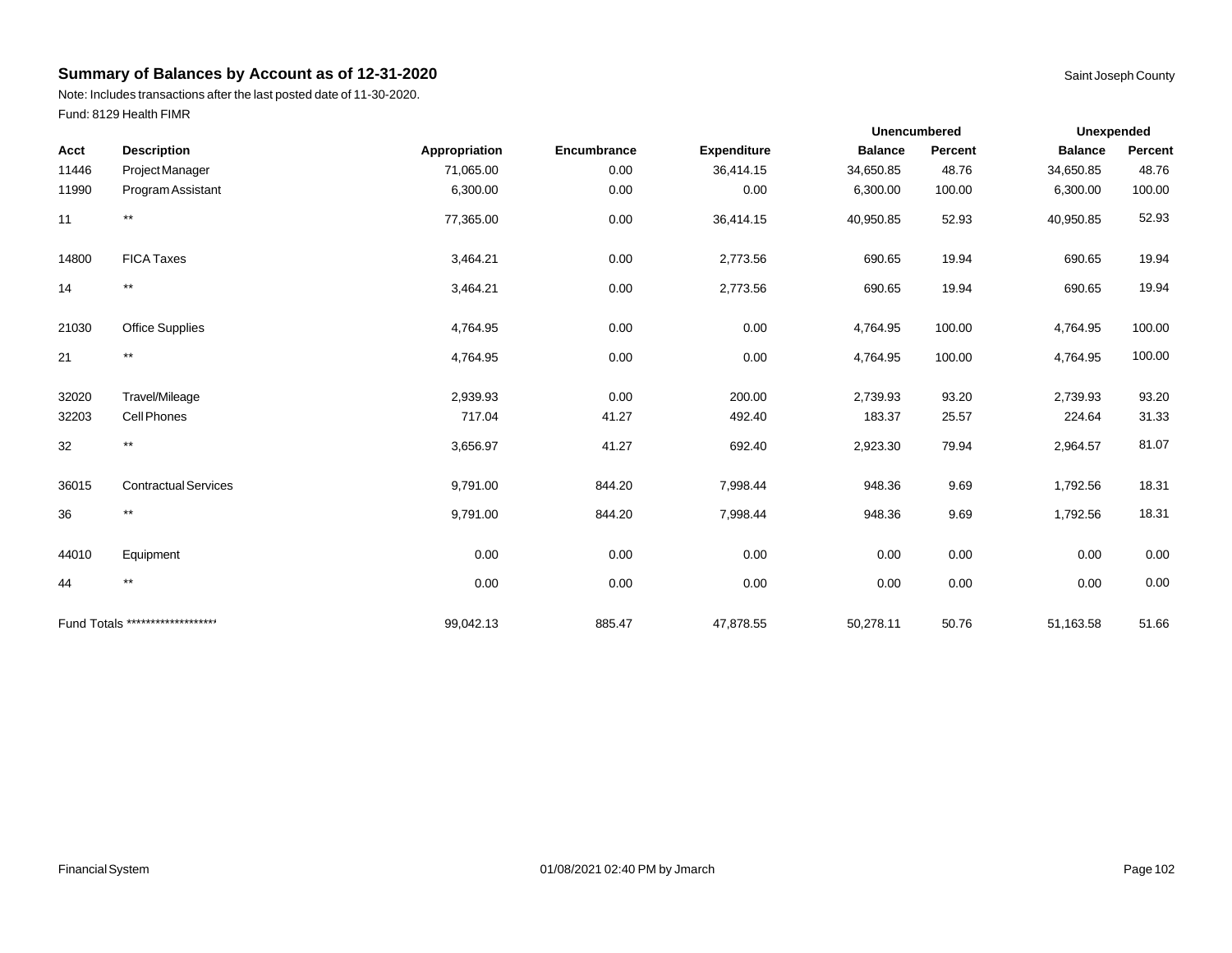Note: Includes transactions after the last posted date of 11-30-2020. Fund: 8131 Health Immunization CoAg

|       |                                  |               |             |                    |                | <b>Unencumbered</b> | Unexpended     |          |
|-------|----------------------------------|---------------|-------------|--------------------|----------------|---------------------|----------------|----------|
| Acct  | <b>Description</b>               | Appropriation | Encumbrance | <b>Expenditure</b> | <b>Balance</b> | Percent             | <b>Balance</b> | Percent  |
| 11950 | Part Time                        | 82,893.62     | 0.00        | 46,360.08          | 36,533.54      | 44.07               | 36,533.54      | 44.07    |
| 11    | $***$                            | 82,893.62     | 0.00        | 46,360.08          | 36,533.54      | 44.07               | 36,533.54      | 44.07    |
| 14800 | <b>FICA Taxes</b>                | 6,342.63      | 0.00        | 3,546.55           | 2,796.08       | 44.08               | 2,796.08       | 44.08    |
| 14    | $^{\star\star}$                  | 6,342.63      | 0.00        | 3,546.55           | 2,796.08       | 44.08               | 2,796.08       | 44.08    |
| 21030 | <b>Office Supplies</b>           | 5,074.25      | 0.00        | 2,948.42           | 2,125.83       | 41.89               | 2,125.83       | 41.89    |
| 21    | $^{\star\star}$                  | 5,074.25      | 0.00        | 2,948.42           | 2,125.83       | 41.89               | 2,125.83       | 41.89    |
| 22406 | <b>Immunization Supplies</b>     | 14,000.00     | 0.00        | 3,501.27           | 10,498.73      | 74.99               | 10,498.73      | 74.99    |
| 22    | $^{\star\star}$                  | 14,000.00     | 0.00        | 3,501.27           | 10,498.73      | 74.99               | 10,498.73      | 74.99    |
| 32020 | Travel/Mileage                   | 2,314.40      | 0.00        | 86.40              | 2,228.00       | 96.27               | 2,228.00       | 96.27    |
| 32203 | Cell Phones                      | 823.83        | 40.91       | 488.08             | 294.84         | 35.79               | 335.75         | 40.75    |
| 32    | $^{\star\star}$                  | 3,138.23      | 40.91       | 574.48             | 2,522.84       | 80.39               | 2,563.75       | 81.69    |
| 33118 | <b>Immunization Supplies</b>     | 6,243.83      | 0.00        | 6,243.83           | 0.00           | 0.00                | 0.00           | 0.00     |
| 33368 | Public Info. & Educ.             | 76,459.10     | 0.00        | 13,999.10          | 62,460.00      | 81.69               | 62,460.00      | 81.69    |
| 33    | $^{\star\star}$                  | 82,702.93     | 0.00        | 20,242.93          | 62,460.00      | 75.52               | 62,460.00      | 75.52    |
| 36500 | Service Contract                 | 50,540.00     | 0.00        | 25,000.00          | 25,540.00      | 50.53               | 25,540.00      | 50.53    |
| 36    | $^{\star\star}$                  | 50,540.00     | 0.00        | 25,000.00          | 25,540.00      | 50.53               | 25,540.00      | 50.53    |
| 39980 | Nonappropriated Expenditures     | 0.00          | 0.00        | 6,000.00           | (6,000.00)     | $0.00\,$            | (6,000.00)     | 0.00     |
| 39    | $^{\star\star}$                  | 0.00          | 0.00        | 6,000.00           | (6,000.00)     | $0.00\,$            | (6,000.00)     | $0.00\,$ |
| 44010 | Equipment                        | 0.00          | 0.00        | 0.00               | 0.00           | 0.00                | 0.00           | 0.00     |
| 44    | $***$                            | 0.00          | 0.00        | 0.00               | 0.00           | 0.00                | 0.00           | 0.00     |
|       | Fund Totals ******************** | 244,691.66    | 40.91       | 108,173.73         | 136,477.02     | 55.78               | 136,517.93     | 55.79    |

Financial System **Example 2019** 2021 02:40 PM by Jmarch **Page 103** 2021 02:40 PM by Jmarch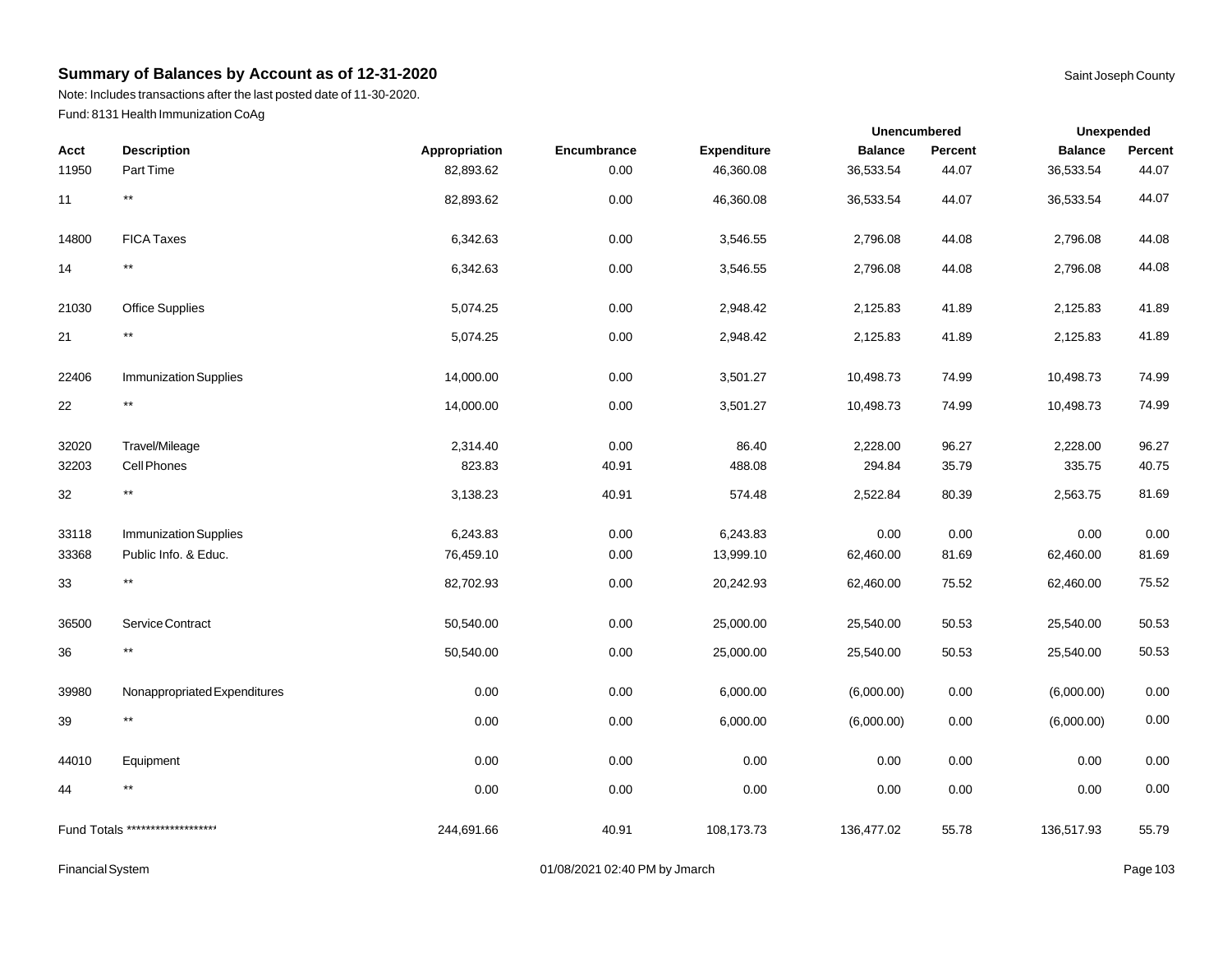Note: Includes transactions after the last posted date of 11-30-2020. Fund: 8133 Cyber Crimes Against Children

|       |                                  |               |             |                    | <b>Unencumbered</b> |         | Unexpended     |         |
|-------|----------------------------------|---------------|-------------|--------------------|---------------------|---------|----------------|---------|
| Acct  | <b>Description</b>               | Appropriation | Encumbrance | <b>Expenditure</b> | <b>Balance</b>      | Percent | <b>Balance</b> | Percent |
| 39750 | Information Technology           | 2,890.00      | 0.00        | 2,890.00           | 0.00                | 0.00    | 0.00           | 0.00    |
| 39    | $***$                            | 2,890.00      | 0.00        | 2,890.00           | 0.00                | 0.00    | 0.00           | 0.00    |
| 44600 | <b>Special Equipment</b>         | 11,133.00     | 0.00        | 11,132.08          | 0.92                | 0.01    | 0.92           | 0.01    |
| 44602 | Garage Equipment                 | 7,625.00      | 0.00        | 7,625.00           | 0.00                | 0.00    | 0.00           | 0.00    |
| 44    | $***$                            | 18,758.00     | 0.00        | 18,757.08          | 0.92                | 0.00    | 0.92           | 0.00    |
|       | Fund Totals ******************** | 21.648.00     | 0.00        | 21.647.08          | 0.92                | 0.00    | 0.92           | 0.00    |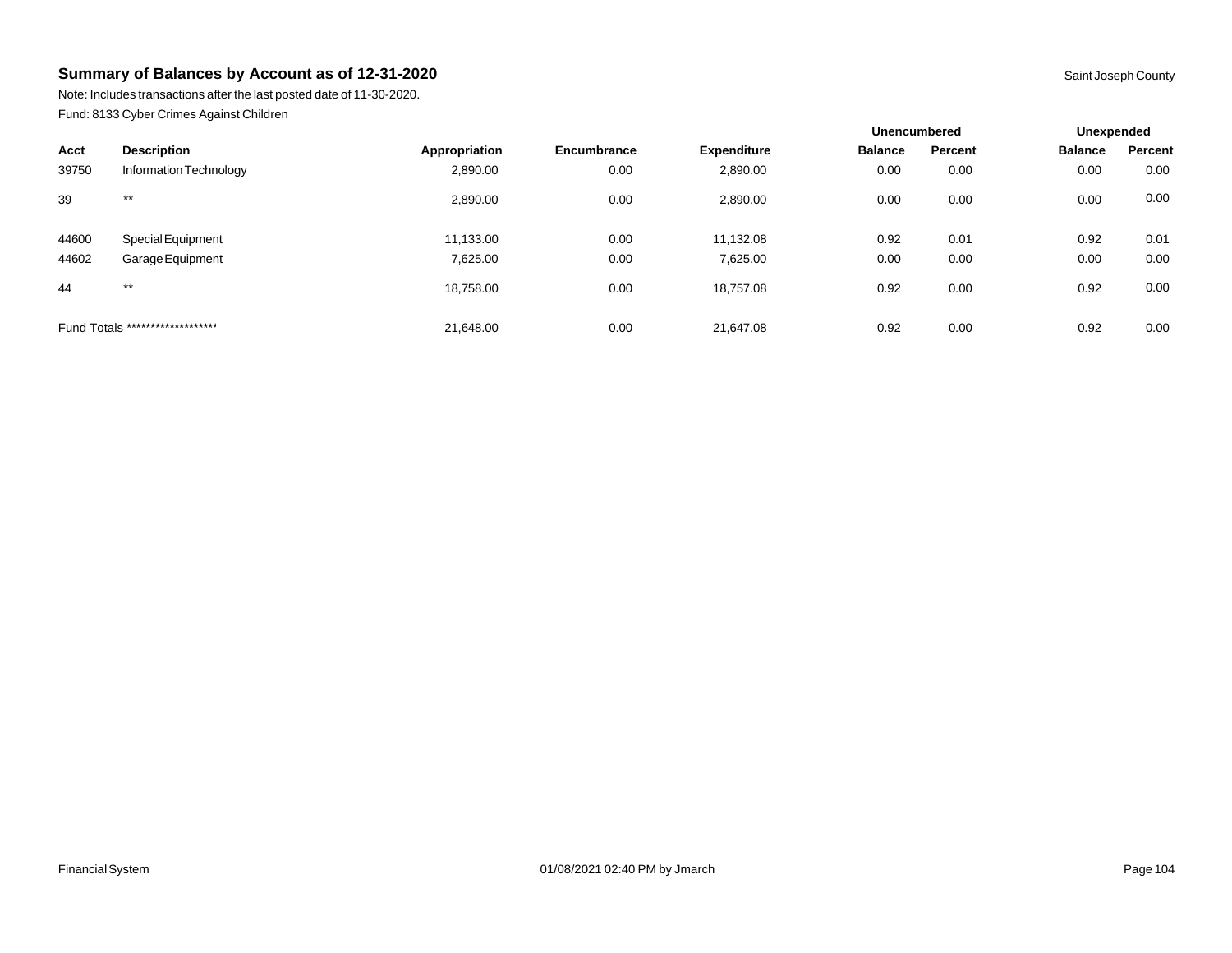Note: Includes transactions after the last posted date of 11-30-2020. Fund: 8134 Health PHEP

|                                  |                       |               |                    |                    | <b>Unencumbered</b> |         | Unexpended     |         |
|----------------------------------|-----------------------|---------------|--------------------|--------------------|---------------------|---------|----------------|---------|
| Acct                             | <b>Description</b>    | Appropriation | <b>Encumbrance</b> | <b>Expenditure</b> | <b>Balance</b>      | Percent | <b>Balance</b> | Percent |
| 22148                            | <b>Field Supplies</b> | 7.809.22      | 0.00               | 2,809.22           | 5,000.00            | 64.03   | 5,000.00       | 64.03   |
| 22410                            | <b>COVID Supplies</b> | 20,000.00     | 0.00               | 9,069.91           | 10,930.09           | 54.65   | 10,930.09      | 54.65   |
| 22                               | $***$                 | 27,809.22     | 0.00               | 11.879.13          | 15,930.09           | 57.28   | 15,930.09      | 57.28   |
| Fund Totals ******************** |                       | 27,809.22     | 0.00               | 11,879.13          | 15,930.09           | 57.28   | 15,930.09      | 57.28   |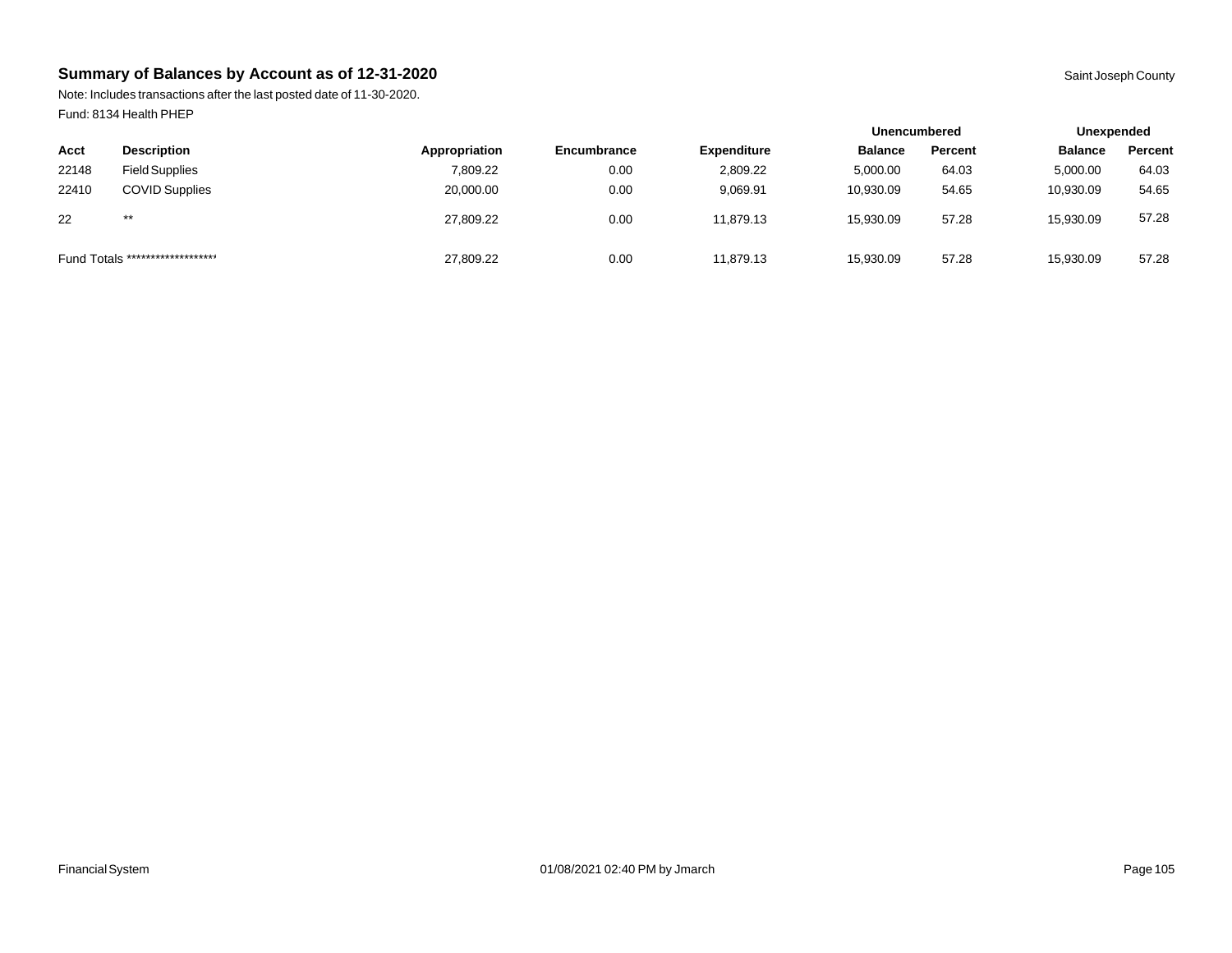Note: Includes transactions after the last posted date of 11-30-2020. Fund: 8137 Justice Assistance Grant

|       |                                  |               |             |                    | <b>Unencumbered</b> |         | Unexpended     |         |
|-------|----------------------------------|---------------|-------------|--------------------|---------------------|---------|----------------|---------|
| Acct  | <b>Description</b>               | Appropriation | Encumbrance | <b>Expenditure</b> | <b>Balance</b>      | Percent | <b>Balance</b> | Percent |
| 44010 | Equipment                        | 12.244.00     | 0.00        | 12,244.00          | 0.00                | 0.00    | 0.00           | 0.00    |
| -44   | $***$                            | 12,244.00     | 0.00        | 12,244.00          | 0.00                | 0.00    | 0.00           | 0.00    |
|       | Fund Totals ******************** | 12,244.00     | 0.00        | 12,244.00          | 0.00                | 0.00    | 0.00           | 0.00    |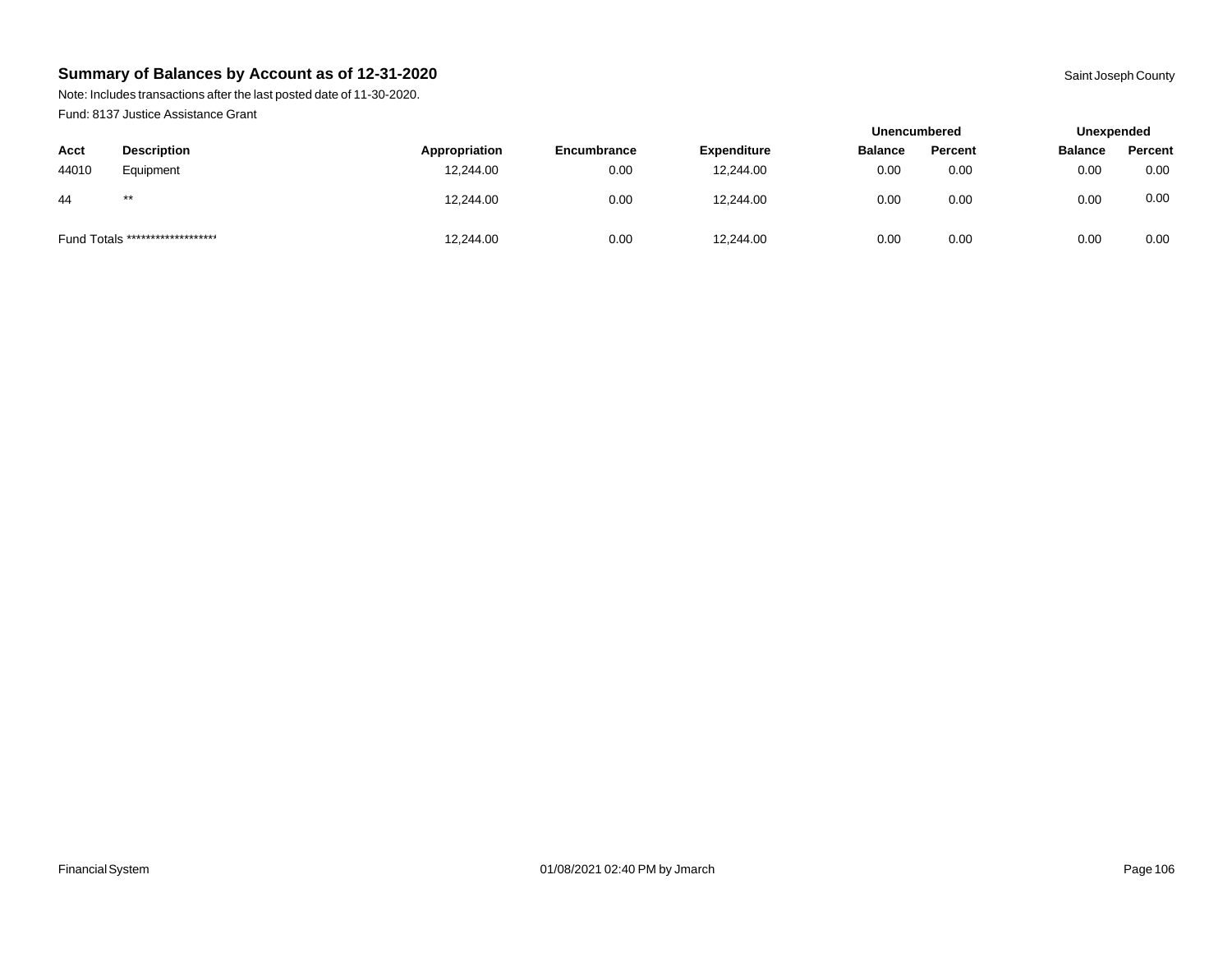Note: Includes transactions after the last posted date of 11-30-2020. Fund: 8138 Federal Grants Public Works

|       |                                   |               |             |                    | <b>Unencumbered</b> |                | <b>Unexpended</b> |         |
|-------|-----------------------------------|---------------|-------------|--------------------|---------------------|----------------|-------------------|---------|
| Acct  | <b>Description</b>                | Appropriation | Encumbrance | <b>Expenditure</b> | <b>Balance</b>      | <b>Percent</b> | <b>Balance</b>    | Percent |
| 31014 | <b>Bridge Inspection Services</b> | 200,000.00    | 0.00        | 106,989.23         | 93,010.77           | 46.51          | 93,010.77         | 46.51   |
| 31    | $***$                             | 200,000.00    | 0.00        | 106,989.23         | 93,010.77           | 46.51          | 93,010.77         | 46.51   |
| 39450 | <b>Environmental Control</b>      | 2,000,000.00  | 224,152.50  | 116,557.79         | 1,659,289.71        | 82.96          | 1,883,442.21      | 94.17   |
| 39    | $***$                             | 2,000,000.00  | 224,152.50  | 116,557.79         | 1,659,289.71        | 82.96          | 1,883,442.21      | 94.17   |
| 43031 | <b>Safety Projects</b>            | 301,926.96    | 0.00        | 88,601.35          | 213,325.61          | 70.65          | 213,325.61        | 70.65   |
| 43032 | <b>Trail Projects</b>             | 250,542.86    | 0.00        | 85,902.09          | 164,640.77          | 65.71          | 164,640.77        | 65.71   |
| 43507 | Walnut Rd over Yellow Bk Creek    | 15,000.00     | 0.00        | 0.00               | 15,000.00           | 100.00         | 15,000.00         | 100.00  |
| 43508 | Pierce Road Corridor              | 500,000.00    | 0.00        | 185,014.96         | 314,985.04          | 63.00          | 314,985.04        | 63.00   |
| 43    | $***$                             | 1,067,469.82  | 0.00        | 359,518.40         | 707,951.42          | 66.32          | 707,951.42        | 66.32   |
| 90102 | Cleveland over St. Joe River      | 205,000.00    | 0.00        | 203,421.87         | 1,578.13            | 0.77           | 1,578.13          | 0.77    |
| 90105 | Douglas Road                      | 1,607,886.39  | 0.00        | 1,100,791.81       | 507,094.58          | 31.54          | 507,094.58        | 31.54   |
| 90    | $***$                             | 1,812,886.39  | 0.00        | 1,304,213.68       | 508,672.71          | 28.06          | 508,672.71        | 28.06   |
| 91902 | Special Projects - 2019           | 68,575.05     | 0.00        | 12,899.50          | 55,675.55           | 81.19          | 55,675.55         | 81.19   |
| 91    | $***$                             | 68,575.05     | 0.00        | 12,899.50          | 55,675.55           | 81.19          | 55,675.55         | 81.19   |
|       | Fund Totals ********************  | 5,148,931.26  | 224,152.50  | 1,900,178.60       | 3,024,600.16        | 58.74          | 3,248,752.66      | 63.10   |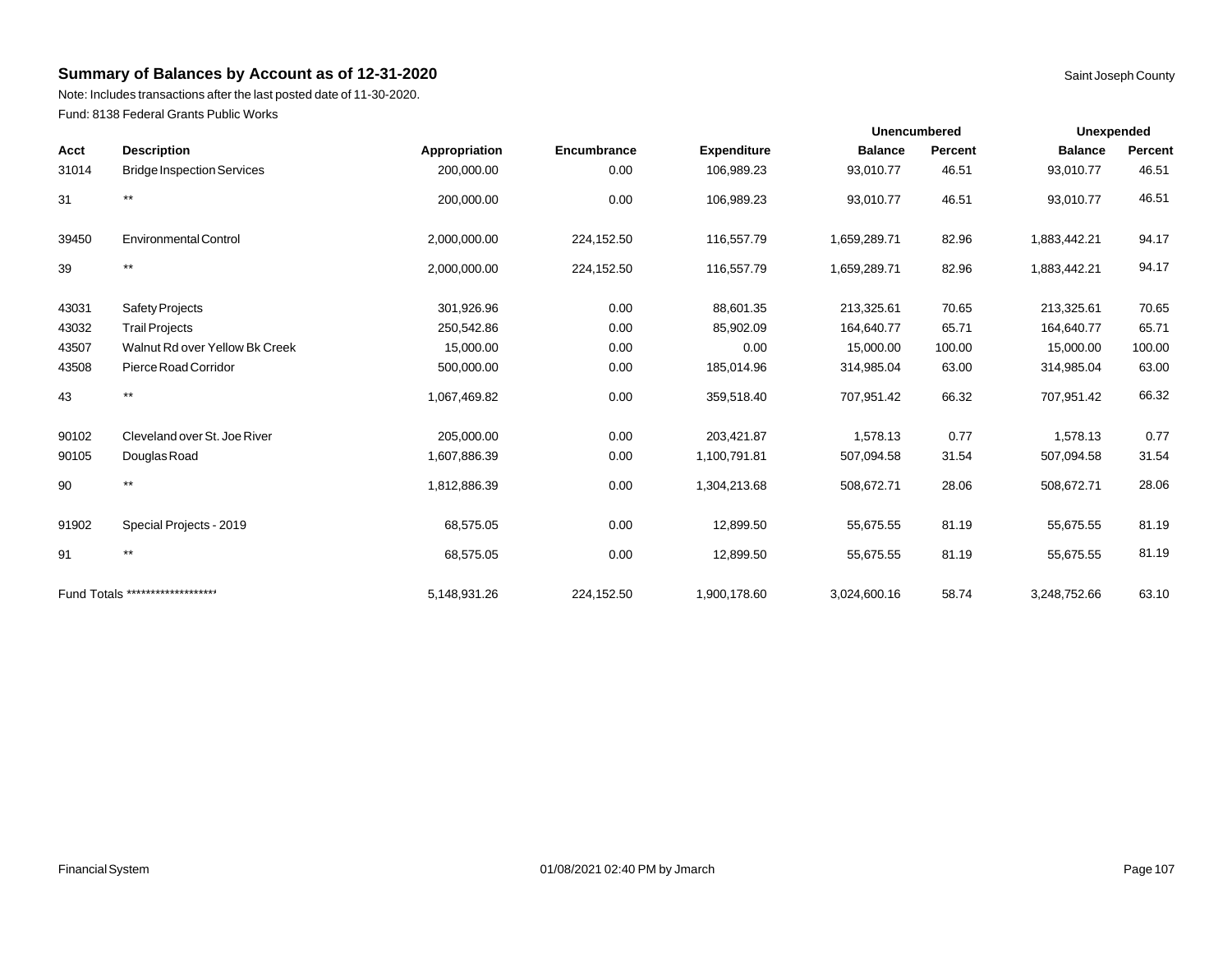Note: Includes transactions after the last posted date of 11-30-2020. Fund: 8142 SHSP SJC Collaborative Radio

|       |                                  |               |             |                    | <b>Unencumbered</b> |         | Unexpended     |         |
|-------|----------------------------------|---------------|-------------|--------------------|---------------------|---------|----------------|---------|
| Acct  | <b>Description</b>               | Appropriation | Encumbrance | <b>Expenditure</b> | <b>Balance</b>      | Percent | <b>Balance</b> | Percent |
| 44010 | Equipment                        | 52,717.34     | 0.00        | 26,358.67          | 26,358.67           | 50.00   | 26,358.67      | 50.00   |
| 44    | $***$                            | 52,717.34     | 0.00        | 26,358.67          | 26,358.67           | 50.00   | 26,358.67      | 50.00   |
|       | Fund Totals ******************** | 52,717.34     | 0.00        | 26,358.67          | 26,358.67           | 50.00   | 26,358.67      | 50.00   |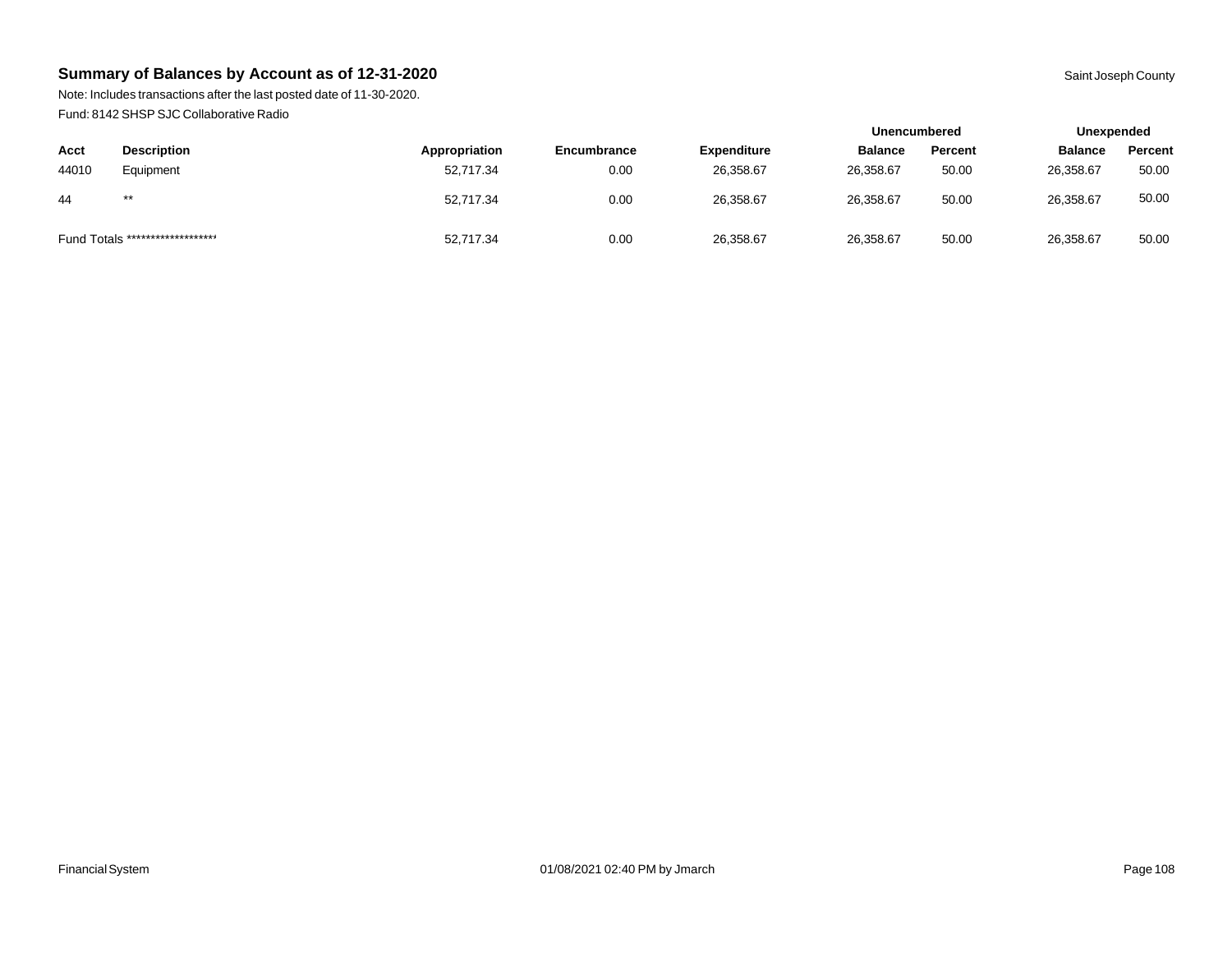Note: Includes transactions after the last posted date of 11-30-2020. Fund: 8143 Rapid Deployment Kit Deo

|       |                                  |               |                    |                    | <b>Unencumbered</b> |         | Unexpended     |         |
|-------|----------------------------------|---------------|--------------------|--------------------|---------------------|---------|----------------|---------|
| Acct  | <b>Description</b>               | Appropriation | <b>Encumbrance</b> | <b>Expenditure</b> | <b>Balance</b>      | Percent | <b>Balance</b> | Percent |
| 44010 | Equipment                        | 0.00          | 0.00               | 0.00               | 0.00                | 0.00    | 0.00           | 0.00    |
| 44    | $***$                            | 0.00          | 0.00               | 0.00               | 0.00                | 0.00    | 0.00           | 0.00    |
|       | Fund Totals ******************** | 0.00          | 0.00               | 0.00               | 0.00                | 0.00    | 0.00           | 0.00    |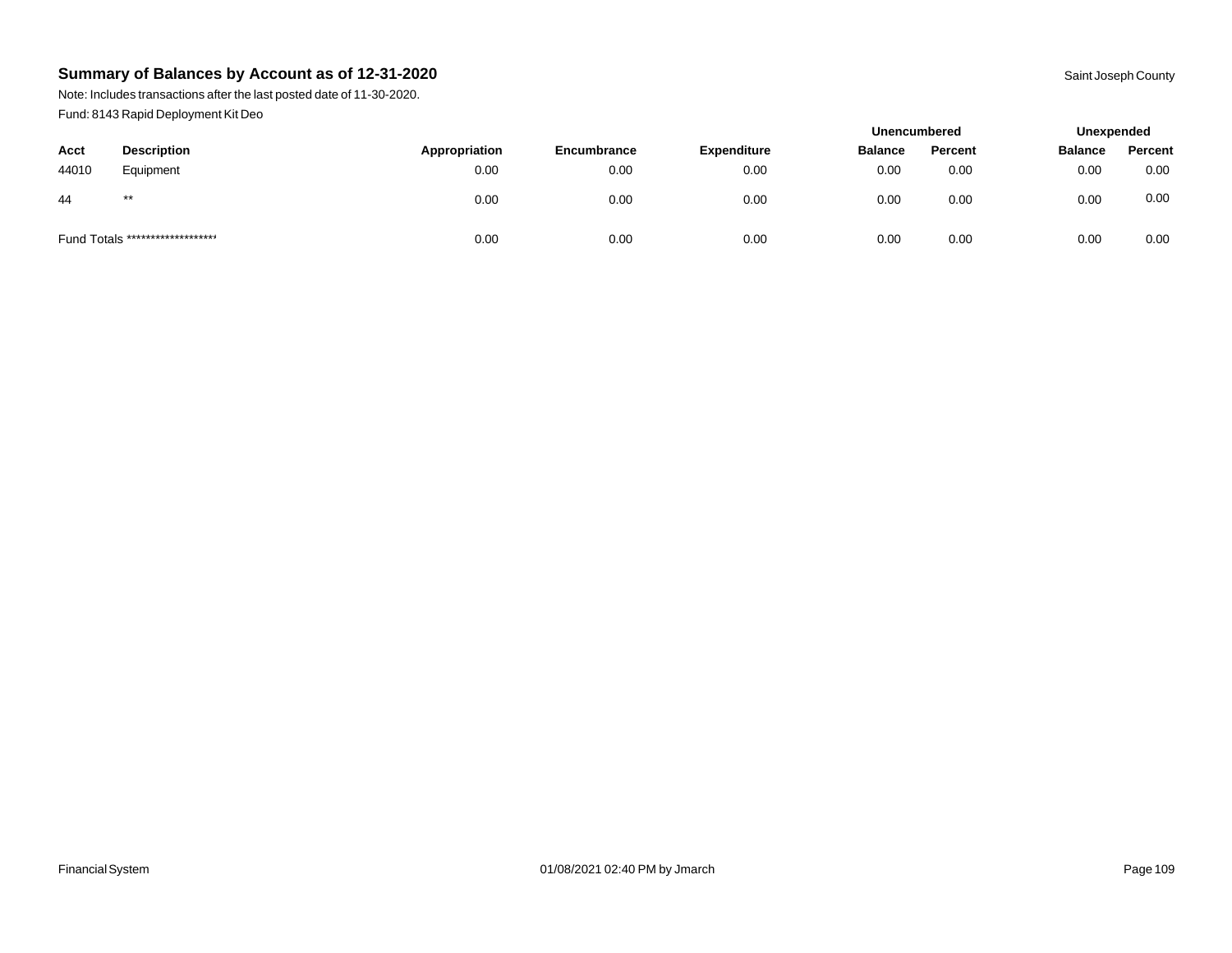Note: Includes transactions after the last posted date of 11-30-2020. Fund: 8144 Cybercrimes ND Grant

|       |                                  |               |             |                    | <b>Unencumbered</b> |                | Unexpended     |         |
|-------|----------------------------------|---------------|-------------|--------------------|---------------------|----------------|----------------|---------|
| Acct  | <b>Description</b>               | Appropriation | Encumbrance | <b>Expenditure</b> | <b>Balance</b>      | <b>Percent</b> | <b>Balance</b> | Percent |
| 11355 | Investigator                     | 120,000.00    | 0.00        | 46,153.85          | 73,846.15           | 61.54          | 73,846.15      | 61.54   |
| 11    | $***$                            | 120.000.00    | 0.00        | 46,153.85          | 73,846.15           | 61.54          | 73,846.15      | 61.54   |
| 14800 | <b>FICA Taxes</b>                | 9,180.00      | 0.00        | 3,371.07           | 5,808.93            | 63.28          | 5,808.93       | 63.28   |
| 14810 | <b>PERF</b>                      | 13,680.00     | 0.00        | 5,169.21           | 8.510.79            | 62.21          | 8,510.79       | 62.21   |
| 14840 | Group Health Insurance           | 32,200.00     | 0.00        | 0.00               | 32,200.00           | 100.00         | 32,200.00      | 100.00  |
| 14    | $***$                            | 55.060.00     | 0.00        | 8.540.28           | 46.519.72           | 84.49          | 46,519.72      | 84.49   |
|       | Fund Totals ******************** | 175.060.00    | 0.00        | 54,694.13          | 120.365.87          | 68.76          | 120.365.87     | 68.76   |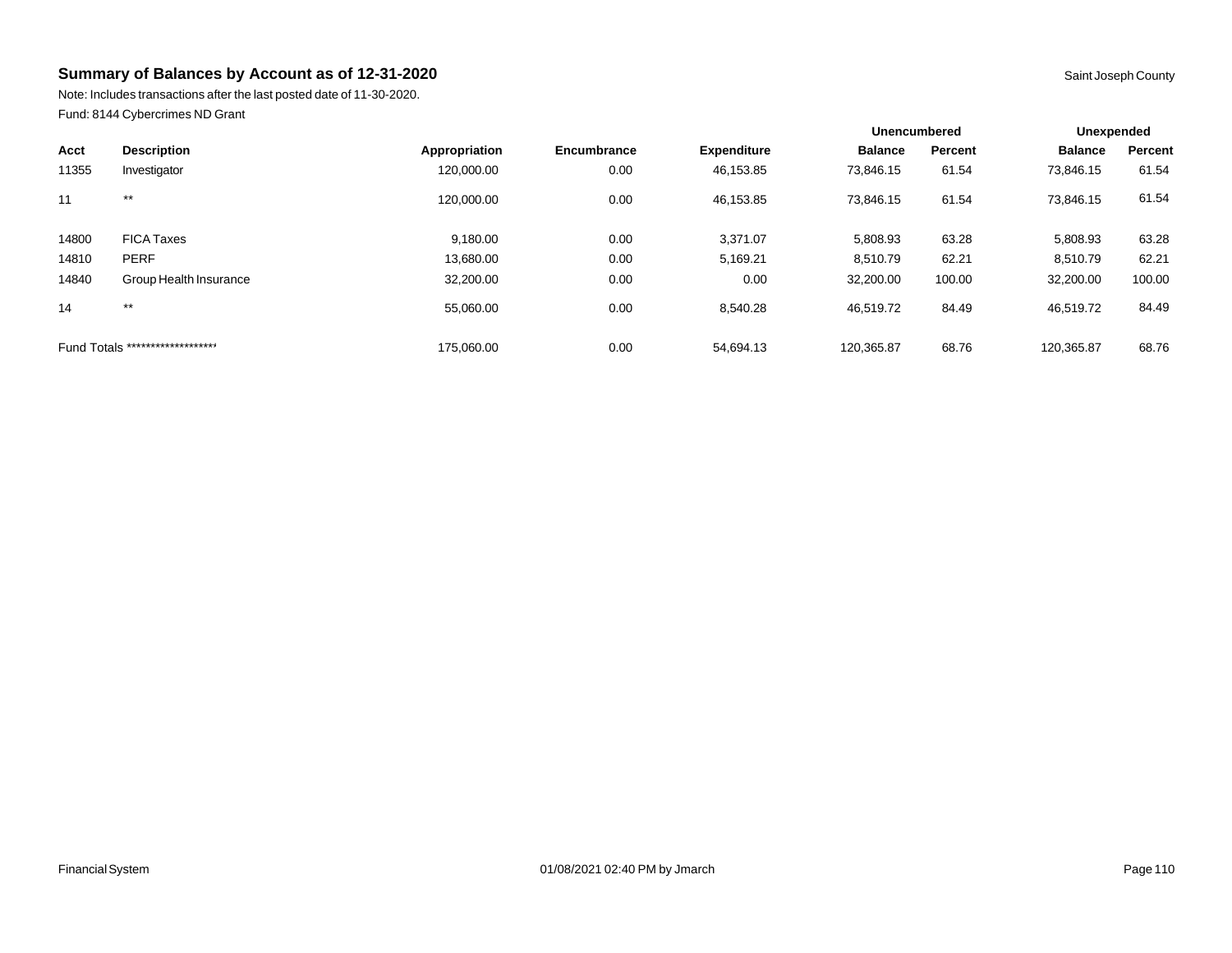Note: Includes transactions after the last posted date of 11-30-2020. Fund: 8145 Health IN Cares Echo

|       |                                  |               |             |                    | Unencumbered   |         | Unexpended     |         |
|-------|----------------------------------|---------------|-------------|--------------------|----------------|---------|----------------|---------|
| Acct  | <b>Description</b>               | Appropriation | Encumbrance | <b>Expenditure</b> | <b>Balance</b> | Percent | <b>Balance</b> | Percent |
| 36015 | <b>Contractual Services</b>      | 60,432.00     | 0.00        | 50,432.00          | 10,000.00      | 16.55   | 10,000.00      | 16.55   |
| 36    | $***$                            | 60,432.00     | 0.00        | 50,432.00          | 10,000.00      | 16.55   | 10,000.00      | 16.55   |
|       | Fund Totals ******************** | 60,432.00     | 0.00        | 50,432.00          | 10,000.00      | 16.55   | 10,000.00      | 16.55   |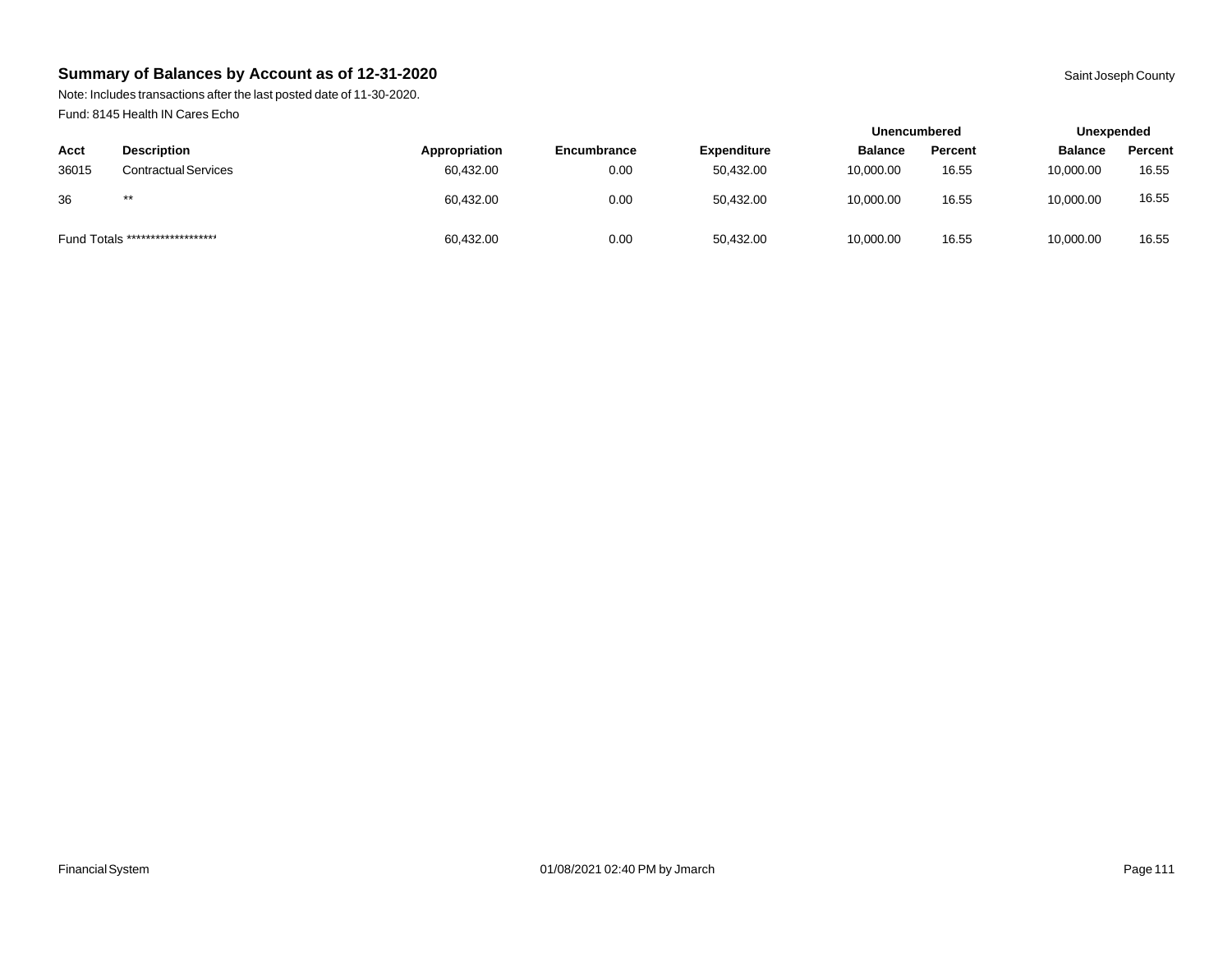Note: Includes transactions after the last posted date of 11-30-2020. Fund: 8901 Police COVID Supp Grant

|       |                                  |               |             |                    | <b>Unencumbered</b> |         | Unexpended     |         |
|-------|----------------------------------|---------------|-------------|--------------------|---------------------|---------|----------------|---------|
| Acct  | <b>Description</b>               | Appropriation | Encumbrance | <b>Expenditure</b> | <b>Balance</b>      | Percent | <b>Balance</b> | Percent |
| 31079 | <b>COVID Expenditures</b>        | 41,125.00     | 37,302.93   | 3.791.62           | 30.45               | 0.07    | 37,333.38      | 90.78   |
| 31    | $***$                            | 41,125.00     | 37,302.93   | 3,791.62           | 30.45               | 0.07    | 37,333.38      | 90.78   |
|       | Fund Totals ******************** | 41,125.00     | 37,302.93   | 3,791.62           | 30.45               | 0.07    | 37,333.38      | 90.78   |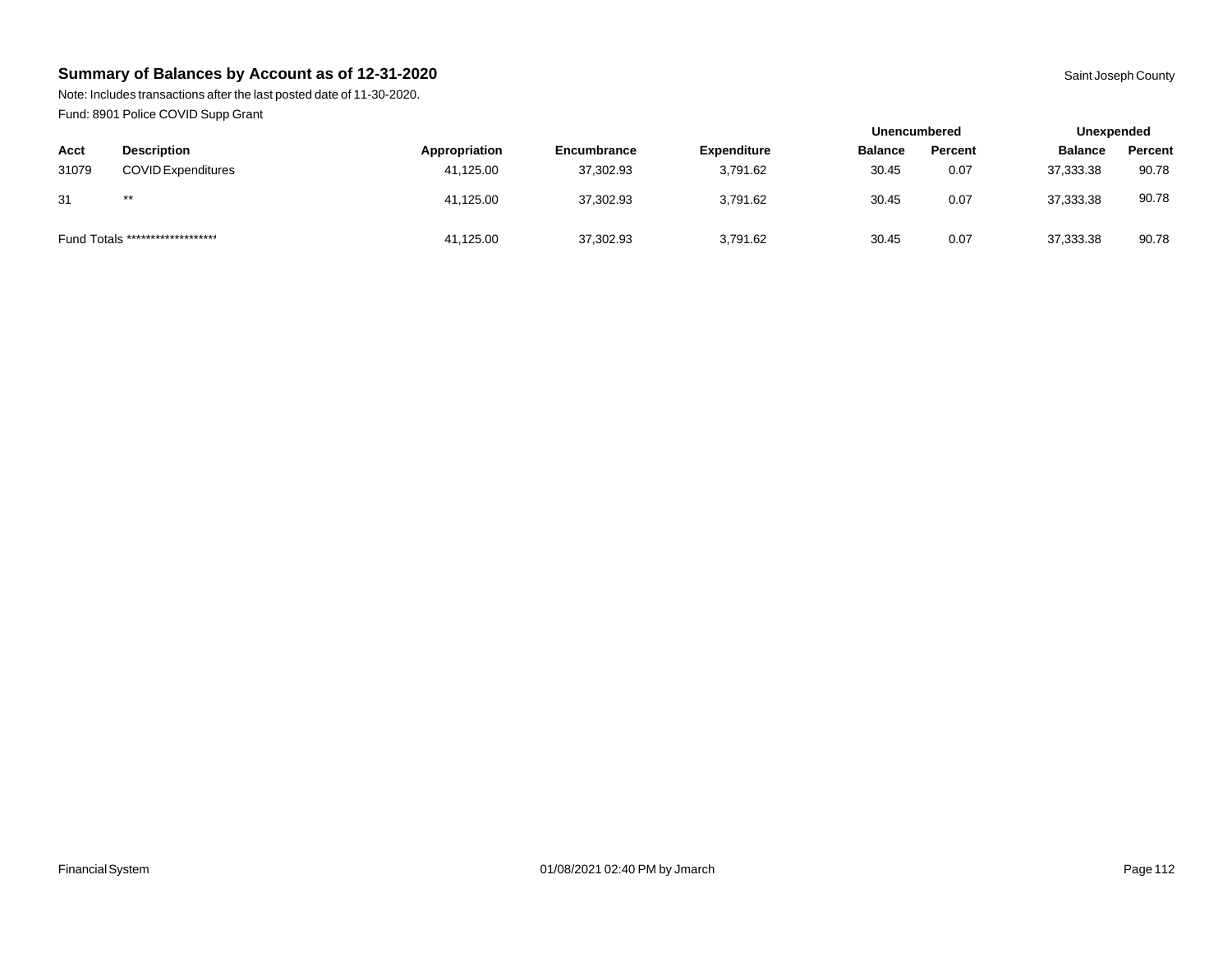Note: Includes transactions after the last posted date of 11-30-2020. Fund: 8902 COVID CARES Act Grant

|       |                                  |               |             |                    | Unencumbered   |         | <b>Unexpended</b> |         |  |
|-------|----------------------------------|---------------|-------------|--------------------|----------------|---------|-------------------|---------|--|
| Acct  | <b>Description</b>               | Appropriation | Encumbrance | <b>Expenditure</b> | <b>Balance</b> | Percent | <b>Balance</b>    | Percent |  |
| 11571 | Overtime                         | 0.00          | 0.00        | 0.00               | 0.00           | 0.00    | 0.00              | 0.00    |  |
| 11713 | Housekeeper                      | 0.00          | 0.00        | 0.00               | 0.00           | 0.00    | 0.00              | 0.00    |  |
| 11    | $***$                            | 0.00          | 0.00        | 0.00               | 0.00           | 0.00    | 0.00              | 0.00    |  |
| 12009 | COVID-19 Administrator           | 4,423.00      | 0.00        | 4,423.00           | 0.00           | 0.00    | 0.00              | 0.00    |  |
| 12    | $\star\star$                     | 4,423.00      | 0.00        | 4,423.00           | 0.00           | 0.00    | 0.00              | 0.00    |  |
| 14719 | <b>Isolation Unit Pay</b>        | 0.00          | 0.00        | 0.00               | 0.00           | 0.00    | 0.00              | 0.00    |  |
| 14800 | <b>FICA Taxes</b>                | 338.35        | 0.00        | 338.35             | 0.00           | 0.00    | 0.00              | 0.00    |  |
| 14810 | <b>PERF</b>                      | 473.84        | 0.00        | 473.84             | 0.00           | 0.00    | 0.00              | 0.00    |  |
| 14840 | Group Health Insurance           | 0.00          | 0.00        | 0.00               | 0.00           | 0.00    | 0.00              | 0.00    |  |
| 14    | $^{\star\star}$                  | 812.19        | 0.00        | 812.19             | 0.00           | 0.00    | 0.00              | 0.00    |  |
| 16802 | Public Safety/Health COVID Sal   | 7,628,593.52  | 0.00        | 7,628,593.52       | 0.00           | 0.00    | 0.00              | 0.00    |  |
| 16    | $^{\star\star}$                  | 7,628,593.52  | 0.00        | 7,628,593.52       | 0.00           | 0.00    | 0.00              | 0.00    |  |
| 22410 | <b>COVID Supplies</b>            | 0.00          | 0.00        | 0.00               | 0.00           | 0.00    | 0.00              | 0.00    |  |
| 22    | $^{\star\star}$                  | 0.00          | 0.00        | 0.00               | 0.00           | 0.00    | 0.00              | 0.00    |  |
| 31079 | <b>COVID Expenditures</b>        | 1,151,006.29  | 0.00        | 1,151,006.29       | 0.00           | 0.00    | 0.00              | 0.00    |  |
| 31    | $***$                            | 1,151,006.29  | 0.00        | 1,151,006.29       | 0.00           | 0.00    | 0.00              | 0.00    |  |
|       | Fund Totals ******************** | 8,784,835.00  | 0.00        | 8,784,835.00       | 0.00           | 0.00    | 0.00              | 0.00    |  |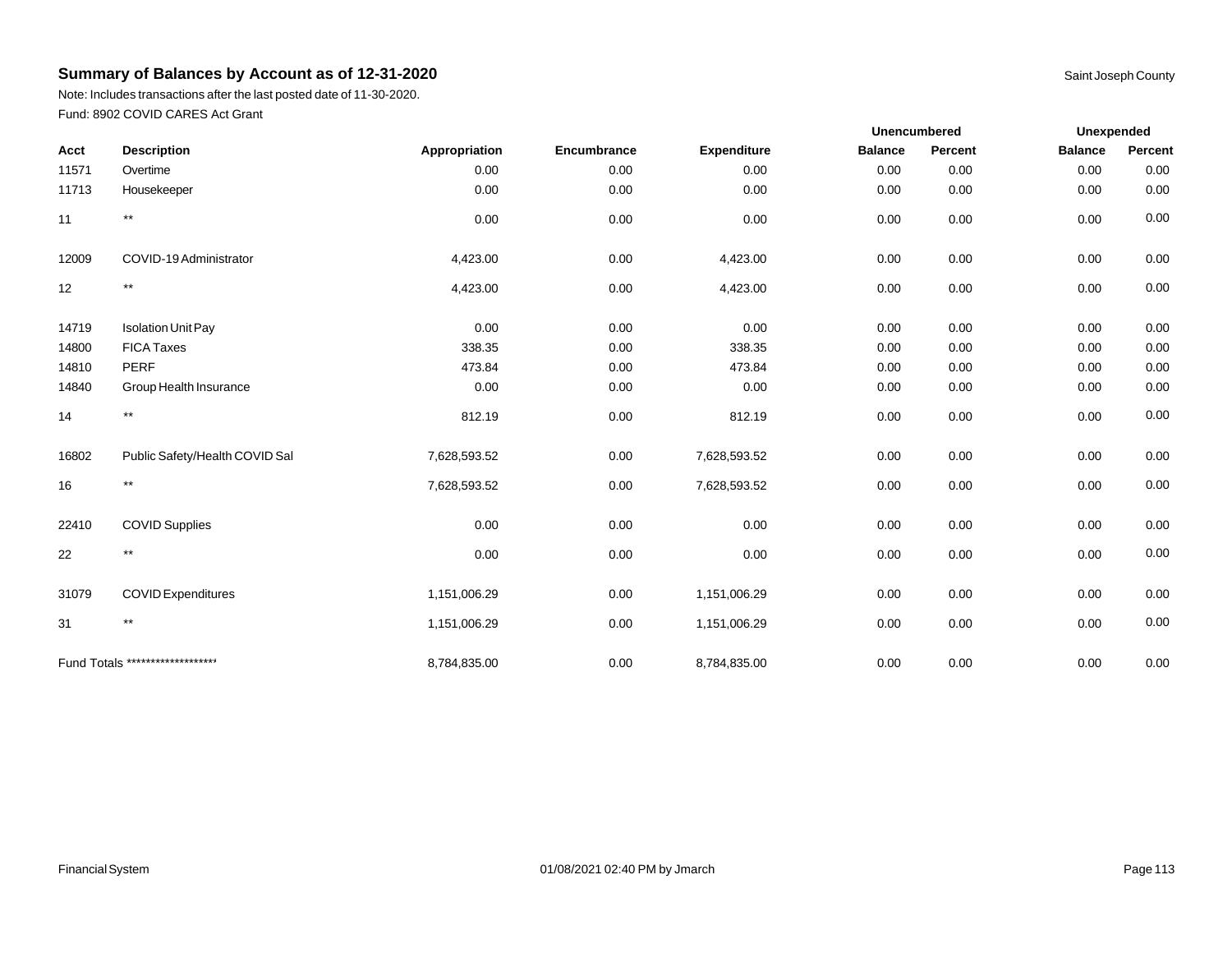Note: Includes transactions after the last posted date of 11-30-2020. Fund: 8903 Health COVID Cares Act

|       |                                  |               |                    |                    | <b>Unencumbered</b> |         | Unexpended     |         |
|-------|----------------------------------|---------------|--------------------|--------------------|---------------------|---------|----------------|---------|
| Acct  | <b>Description</b>               | Appropriation | <b>Encumbrance</b> | <b>Expenditure</b> | <b>Balance</b>      | Percent | <b>Balance</b> | Percent |
| 39750 | Information Technology           | 0.00          | 0.00               | 0.00               | 0.00                | 0.00    | 0.00           | 0.00    |
| 39    | $***$                            | 0.00          | 0.00               | 0.00               | 0.00                | 0.00    | 0.00           | 0.00    |
|       | Fund Totals ******************** | 0.00          | 0.00               | 0.00               | 0.00                | 0.00    | 0.00           | 0.00    |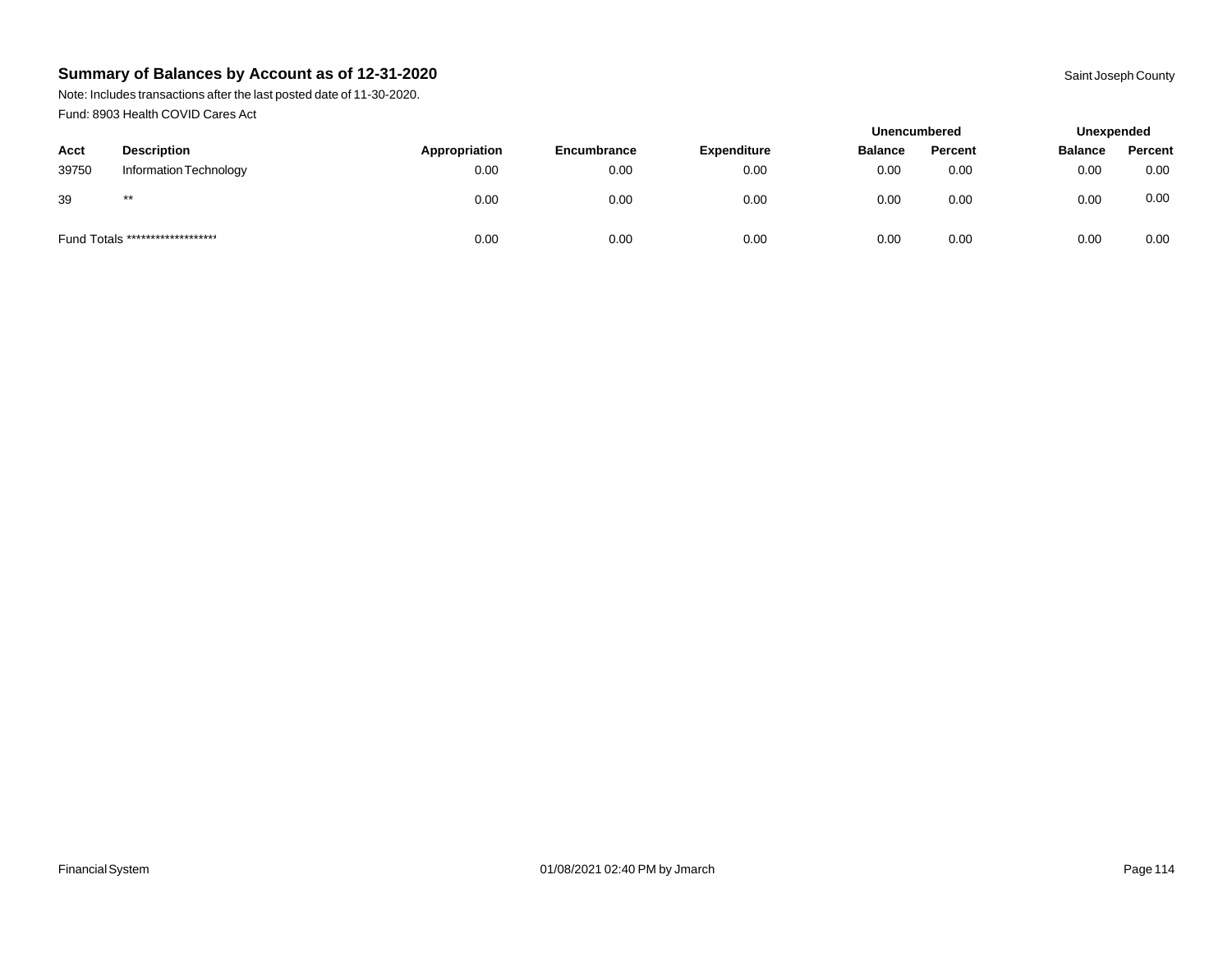Note: Includes transactions after the last posted date of 11-30-2020. Fund: 8904 Elections COVID CARES Act

|       |                                  |               |             |                    | <b>Unencumbered</b> |         | Unexpended     |         |
|-------|----------------------------------|---------------|-------------|--------------------|---------------------|---------|----------------|---------|
| Acct  | <b>Description</b>               | Appropriation | Encumbrance | <b>Expenditure</b> | <b>Balance</b>      | Percent | <b>Balance</b> | Percent |
| 11045 | <b>Clerical Assistants</b>       | 0.00          | 0.00        | 2,648.11           | (2,648.11)          | 0.00    | (2,648.11)     | 0.00    |
| 11571 | Overtime                         | 3,499.01      | 0.00        | 2,029.43           | 1,469.58            | 42.00   | 1,469.58       | 42.00   |
| 11    | $***$                            | 3,499.01      | 0.00        | 4,677.54           | (1, 178.53)         | (33.68) | (1, 178.53)    | (33.68) |
| 31079 | <b>COVID Expenditures</b>        | 132,120.03    | 0.00        | 102.744.77         | 29,375.26           | 22.23   | 29,375.26      | 22.23   |
| 31    | $***$                            | 132.120.03    | 0.00        | 102.744.77         | 29.375.26           | 22.23   | 29,375.26      | 22.23   |
|       | Fund Totals ******************** | 135.619.04    | 0.00        | 107.422.31         | 28.196.73           | 20.79   | 28,196.73      | 20.79   |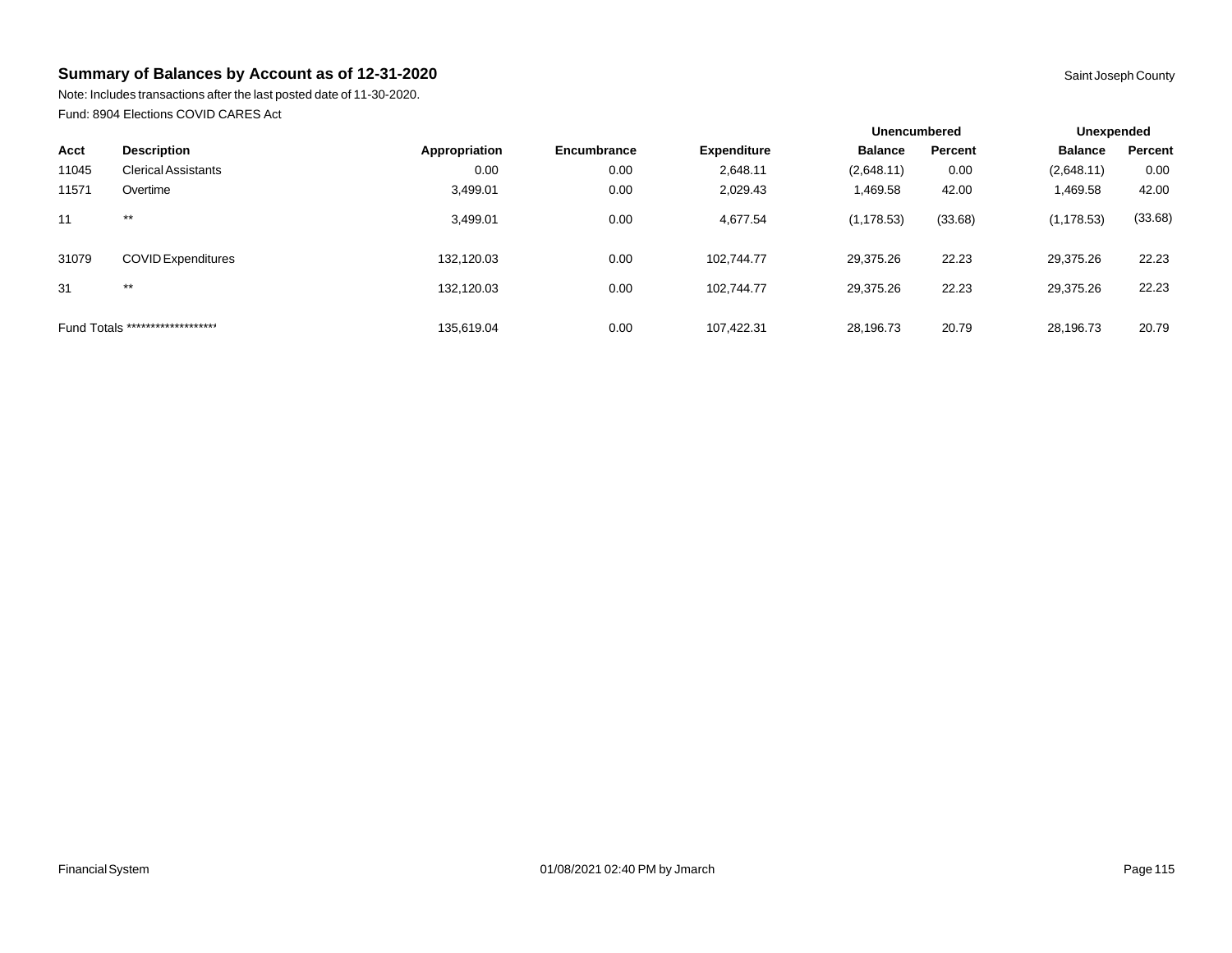Note: Includes transactions after the last posted date of 11-30-2020. Fund: 8905 Health COVID Cares Act Testing

|       |                                   |               |                    |                    | <b>Unencumbered</b> |                | Unexpended     |         |
|-------|-----------------------------------|---------------|--------------------|--------------------|---------------------|----------------|----------------|---------|
| Acct  | <b>Description</b>                | Appropriation | <b>Encumbrance</b> | <b>Expenditure</b> | <b>Balance</b>      | <b>Percent</b> | <b>Balance</b> | Percent |
| 31070 | <b>Other Contractual Services</b> | 300,000.00    | 0.00               | 300,000.00         | 0.00                | 0.00           | 0.00           | 0.00    |
| 31    | $***$                             | 300,000.00    | 0.00               | 300,000.00         | 0.00                | 0.00           | 0.00           | 0.00    |
|       | Fund Totals ********************  | 300,000.00    | 0.00               | 300,000.00         | 0.00                | 0.00           | 0.00           | 0.00    |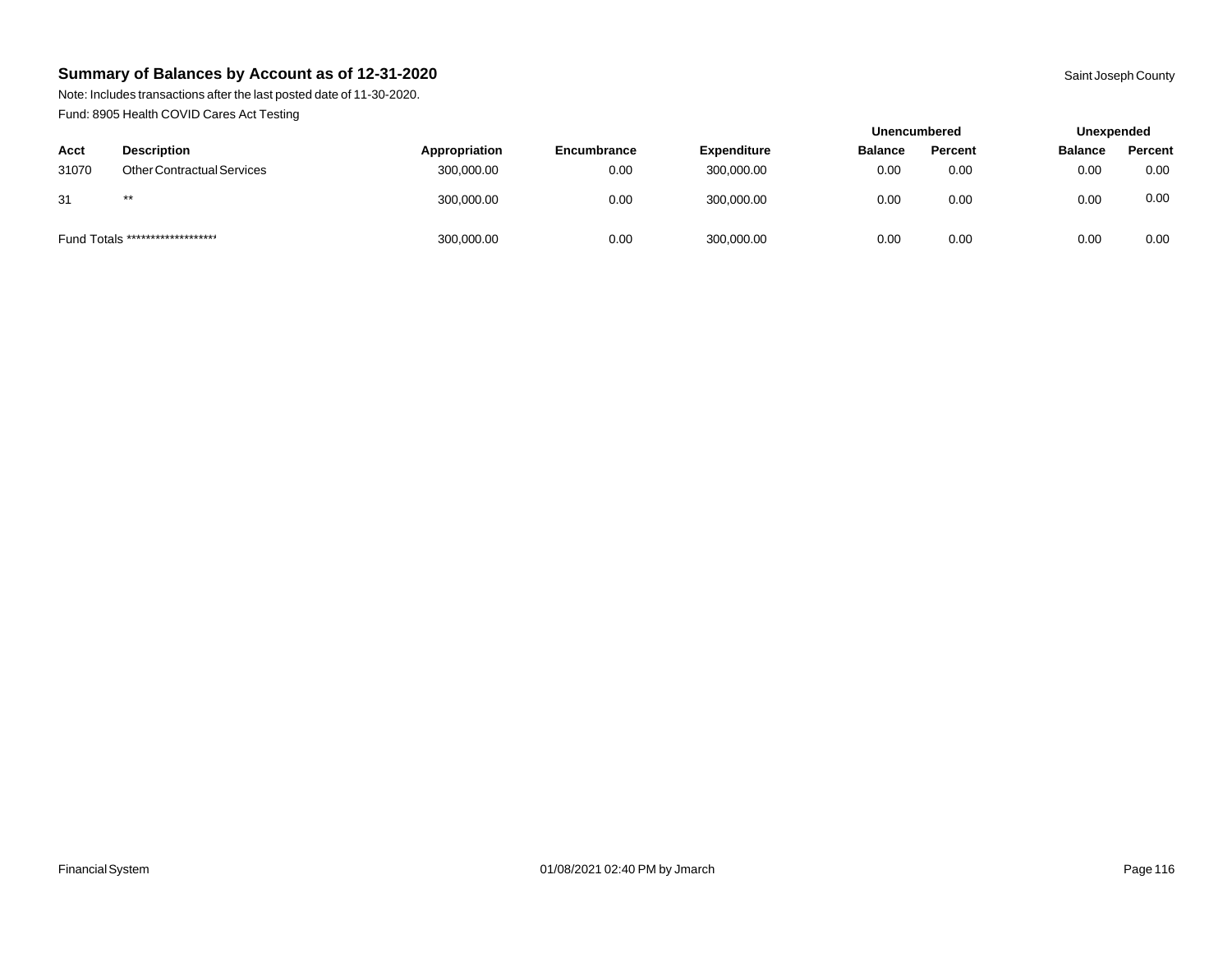Note: Includes transactions after the last posted date of 11-30-2020. Fund: 8906 Portage Man COVID HRSA Relief

|       |                                  |               |             |                    | <b>Unencumbered</b> |         | <b>Unexpended</b> |         |
|-------|----------------------------------|---------------|-------------|--------------------|---------------------|---------|-------------------|---------|
| Acct  | <b>Description</b>               | Appropriation | Encumbrance | <b>Expenditure</b> | <b>Balance</b>      | Percent | <b>Balance</b>    | Percent |
| 11571 | Overtime                         | 33,659.99     | 0.00        | 29,154.28          | 4,505.71            | 13.39   | 4,505.71          | 13.39   |
| 11    | $***$                            | 33,659.99     | 0.00        | 29,154.28          | 4,505.71            | 13.39   | 4,505.71          | 13.39   |
| 14800 | <b>FICA Taxes</b>                | 572.00        | 0.00        | 217.05             | 354.95              | 62.05   | 354.95            | 62.05   |
| 14810 | <b>PERF</b>                      | 641.00        | 0.00        | 301.41             | 339.59              | 52.98   | 339.59            | 52.98   |
| 14    | $^{\star\star}$                  | 1,213.00      | 0.00        | 518.46             | 694.54              | 57.26   | 694.54            | 57.26   |
| 36010 | <b>Building Maintenance</b>      | 5,500.00      | 0.00        | 5,500.00           | 0.00                | 0.00    | 0.00              | 0.00    |
| 36    | $^{\star\star}$                  | 5,500.00      | 0.00        | 5,500.00           | 0.00                | 0.00    | 0.00              | 0.00    |
| 45520 | Computer Equipment               | 7,239.68      | 0.00        | 0.00               | 7,239.68            | 100.00  | 7,239.68          | 100.00  |
| 45    | $***$                            | 7,239.68      | 0.00        | 0.00               | 7,239.68            | 100.00  | 7,239.68          | 100.00  |
|       | Fund Totals ******************** | 47,612.67     | 0.00        | 35,172.74          | 12,439.93           | 26.13   | 12,439.93         | 26.13   |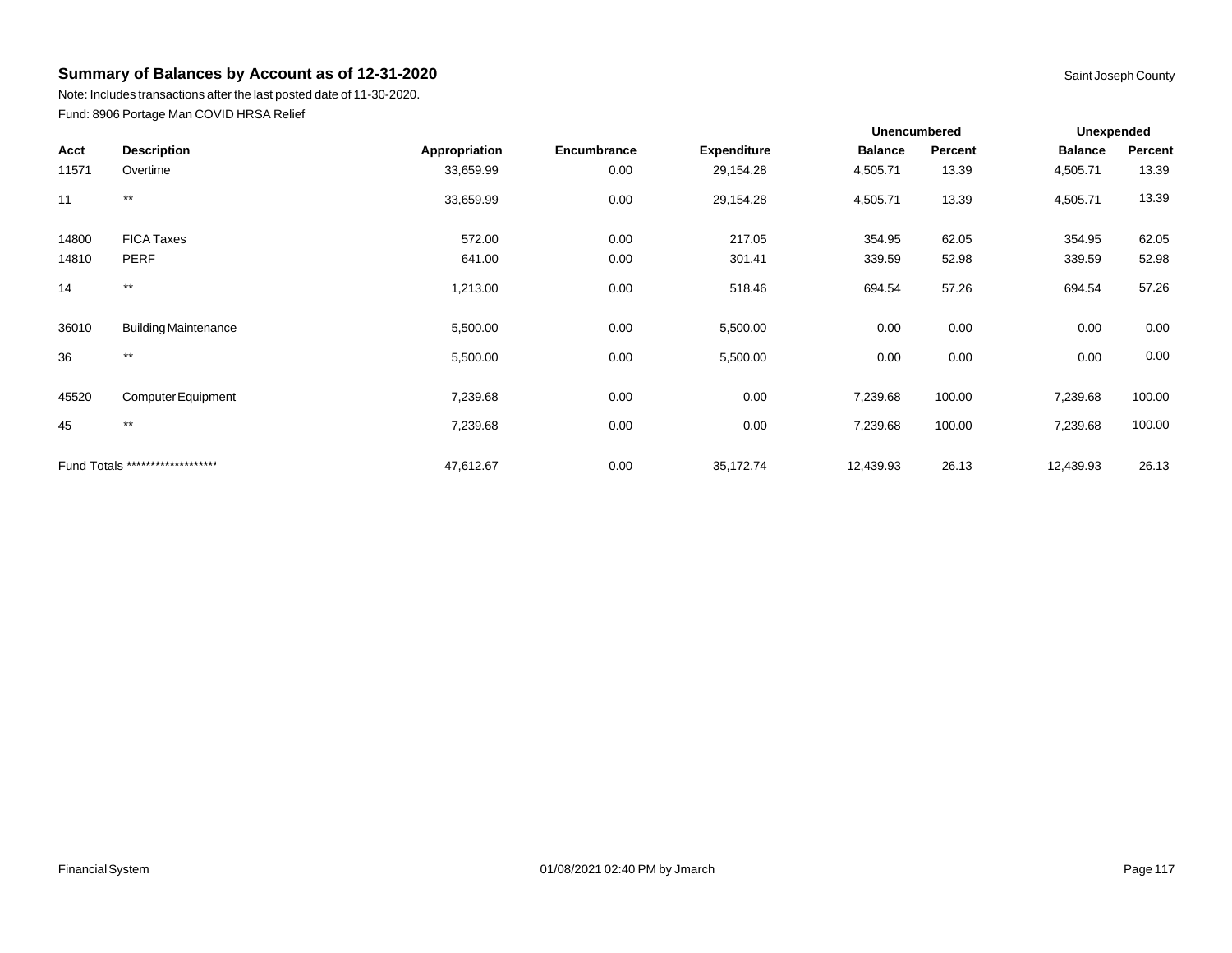**Acct Description Appropriation Encumbrance** 

11034 County Commissioner 6,500.00 6,500.00 0.00

Note: Includes transactions after the last posted date of 11-30-2020. Fund: 8907 CARES Act Safety Awareness

|                |                | Unexpended     |                |  |
|----------------|----------------|----------------|----------------|--|
| <b>Balance</b> | <b>Percent</b> | <b>Balance</b> | <b>Percent</b> |  |
| 46.02          | 0.71           | 46.02          | 0.71           |  |
| 44.90          | 11.22          | 44.90          | 11.22          |  |
| 39.54          | 0.84           | 39.54          | 0.84           |  |
|                |                | Unencumbered   |                |  |

| 11035  | County Council Member                 | 400.00     | 0.00 | 355.10     | 44.90      | 11.22  | 44.90      | 11.22  |
|--------|---------------------------------------|------------|------|------------|------------|--------|------------|--------|
| 11041  | <b>Attorney Part Time</b>             | 4,700.00   | 0.00 | 4,660.46   | 39.54      | 0.84   | 39.54      | 0.84   |
| 11055  | County Health Officer                 | 17,461.64  | 0.00 | 10,769.22  | 6,692.42   | 38.33  | 6,692.42   | 38.33  |
| 11161  | Director of Env. Health               | 2,400.00   | 0.00 | 2,377.40   | 22.60      | 0.94   | 22.60      | 0.94   |
| 11164  | Environmental/Food Specialist         | 198,613.08 | 0.00 | 0.00       | 198,613.08 | 100.00 | 198,613.08 | 100.00 |
| 11172  | <b>Environmental Health Specialis</b> | 17,000.00  | 0.00 | 16,939.04  | 60.96      | 0.36   | 60.96      | 0.36   |
| 11174  | <b>Food Service Specialist</b>        | 22,000.00  | 0.00 | 21,968.09  | 31.91      | 0.15   | 31.91      | 0.15   |
| 11192  | Director of Health Education          | 43,585.30  | 0.00 | 0.00       | 43,585.30  | 100.00 | 43,585.30  | 100.00 |
| 11193  | <b>Health Educator</b>                | 70,933.28  | 0.00 | 0.00       | 70,933.28  | 100.00 | 70,933.28  | 100.00 |
| 11196  | <b>Health Promotion Specialist</b>    | 8,000.00   | 0.00 | 7,738.14   | 261.86     | 3.27   | 261.86     | 3.27   |
| 11197  | Director of HOPE                      | 16,000.00  | 0.00 | 15,849.28  | 150.72     | 0.94   | 150.72     | 0.94   |
| 11303  | <b>County Attorney</b>                | 5,000.00   | 0.00 | 4,234.64   | 765.36     | 15.31  | 765.36     | 15.31  |
| 11571  | Overtime                              | 15,000.00  | 0.00 | 9,639.40   | 5,360.60   | 35.74  | 5,360.60   | 35.74  |
| 11976  | Deputy Health Officer                 | 40,615.30  | 0.00 | 18,461.58  | 22,153.72  | 54.55  | 22,153.72  | 54.55  |
| 11985  | Temp/Seasonal Help                    | 70,000.00  | 0.00 | 0.00       | 70,000.00  | 100.00 | 70,000.00  | 100.00 |
| 11     | $***$                                 | 538,208.60 | 0.00 | 119,446.33 | 418,762.27 | 77.81  | 418,762.27 | 77.81  |
| 14800  | <b>FICA Taxes</b>                     | 9,000.00   | 0.00 | 8,400.23   | 599.77     | 6.66   | 599.77     | 6.66   |
| 14810  | PERF                                  | 10,000.00  | 0.00 | 9,756.40   | 243.60     | 2.44   | 243.60     | 2.44   |
| 14     | $***$                                 | 19,000.00  | 0.00 | 18,156.63  | 843.37     | 4.44   | 843.37     | 4.44   |
| 22410  | <b>COVID Supplies</b>                 | 106,175.40 | 0.00 | 95.88      | 106,079.52 | 99.91  | 106,079.52 | 99.91  |
| 22     | $***$                                 | 106,175.40 | 0.00 | 95.88      | 106,079.52 | 99.91  | 106,079.52 | 99.91  |
| 31070  | <b>Other Contractual Services</b>     | 15,200.00  | 0.00 | 12,291.03  | 2,908.97   | 19.14  | 2,908.97   | 19.14  |
| 31     | $***$                                 | 15,200.00  | 0.00 | 12,291.03  | 2,908.97   | 19.14  | 2,908.97   | 19.14  |
| 32020  | Travel/Mileage                        | 1,000.00   | 0.00 | 499.49     | 500.51     | 50.05  | 500.51     | 50.05  |
| $32\,$ | $\star\star$                          | 1,000.00   | 0.00 | 499.49     | 500.51     | 50.05  | 500.51     | 50.05  |
| 36015  | <b>Contractual Services</b>           | 66,000.00  | 0.00 | 65,253.50  | 746.50     | 1.13   | 746.50     | 1.13   |

Financial System **Example 2014** Page 118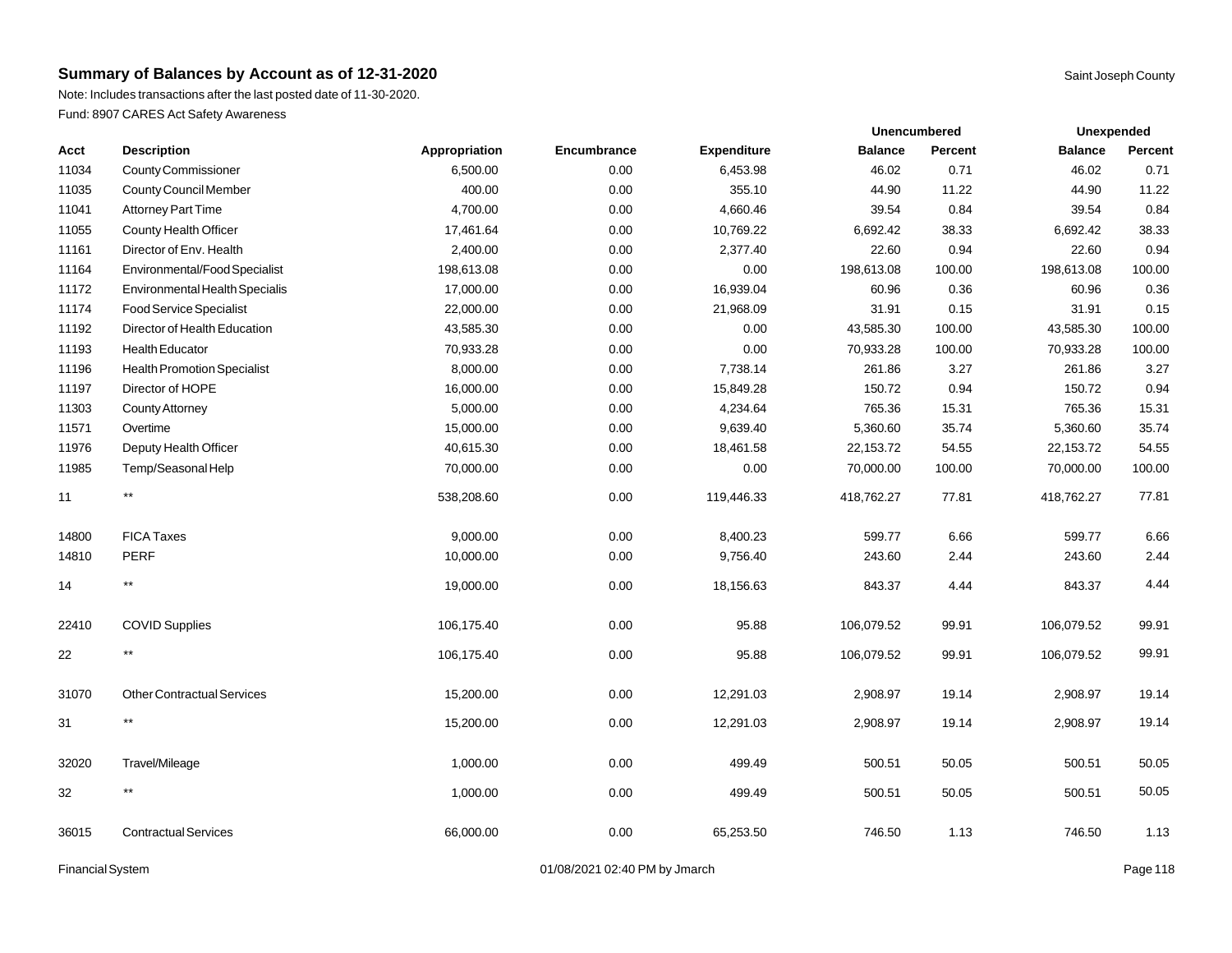Note: Includes transactions after the last posted date of 11-30-2020. Fund: 8907 CARES Act Safety Awareness

|       |                                  |               |                    |                    | <b>Unencumbered</b> |         | Unexpended     |         |  |
|-------|----------------------------------|---------------|--------------------|--------------------|---------------------|---------|----------------|---------|--|
| Acct  | <b>Description</b>               | Appropriation | <b>Encumbrance</b> | <b>Expenditure</b> | <b>Balance</b>      | Percent | <b>Balance</b> | Percent |  |
| 36    | $***$                            | 66,000.00     | 0.00               | 65,253.50          | 746.50              | 1.13    | 746.50         | 1.13    |  |
| 39750 | Information Technology           | 132,900.00    | 0.00               | 103,092.96         | 29,807.04           | 22.43   | 29,807.04      | 22.43   |  |
| 39    | $***$                            | 132,900.00    | 0.00               | 103,092.96         | 29,807.04           | 22.43   | 29,807.04      | 22.43   |  |
|       | Fund Totals ******************** | 878.484.00    | 0.00               | 318,835.82         | 559.648.18          | 63.71   | 559,648.18     | 63.71   |  |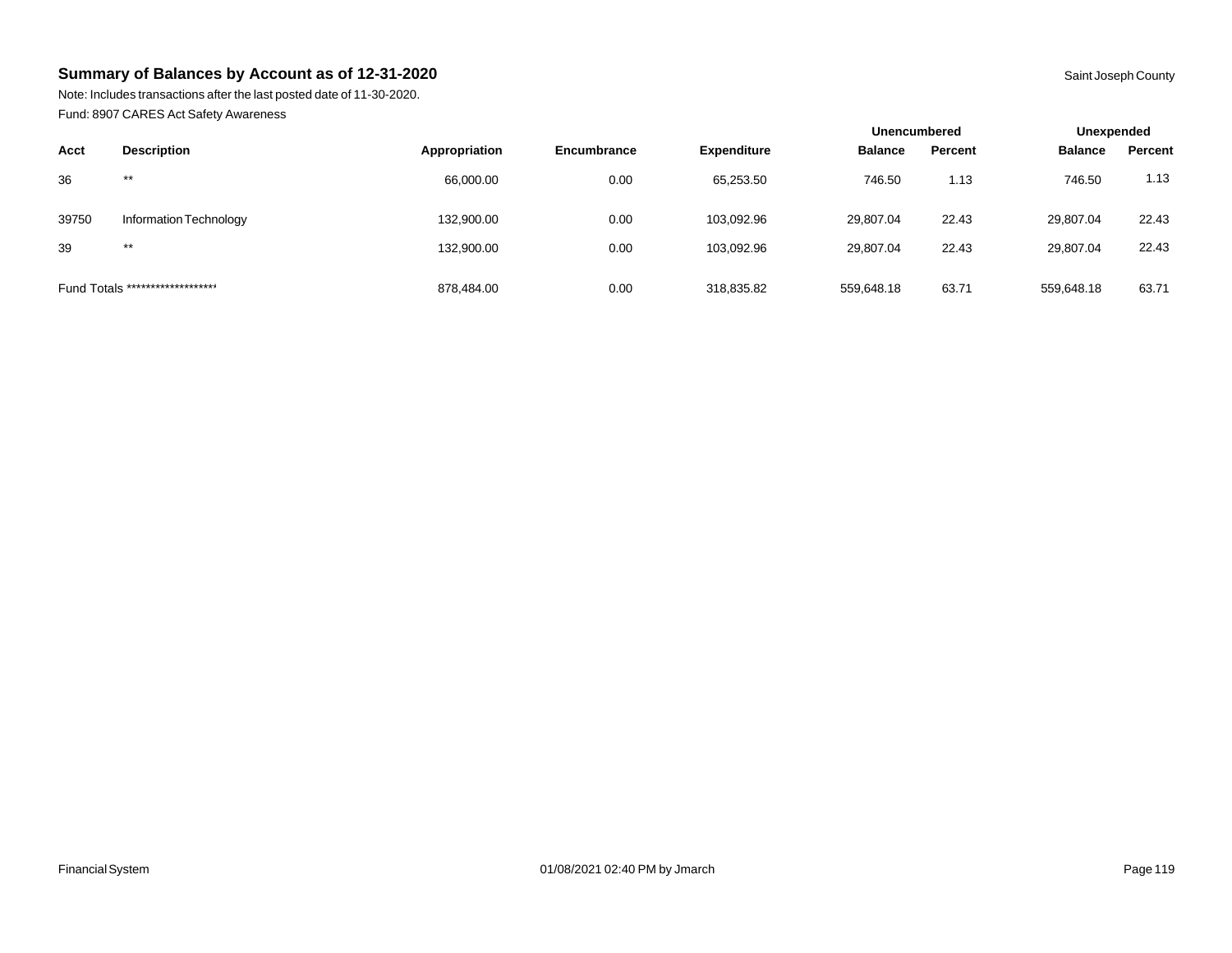Note: Includes transactions after the last posted date of 11-30-2020. Fund: 9101 Health Local Health Services

| <b>Description</b><br>Acct |                                  |               |             |                    |                | <b>Unencumbered</b><br><b>Unexpended</b> |                |         |
|----------------------------|----------------------------------|---------------|-------------|--------------------|----------------|------------------------------------------|----------------|---------|
|                            |                                  | Appropriation | Encumbrance | <b>Expenditure</b> | <b>Balance</b> | Percent                                  | <b>Balance</b> | Percent |
| 11167                      | <b>Community Health Worker</b>   | 35,000.00     | 0.00        | 4,711.49           | 30,288.51      | 86.54                                    | 30,288.51      | 86.54   |
| 11193                      | <b>Health Educator</b>           | 41,915.00     | 0.00        | 41,915.00          | 0.00           | 0.00                                     | 0.00           | 0.00    |
| 11                         | $\star\star$                     | 76,915.00     | 0.00        | 46,626.49          | 30,288.51      | 39.38                                    | 30,288.51      | 39.38   |
| 14800                      | <b>FICA Taxes</b>                | 5,885.00      | 0.00        | 3,423.95           | 2,461.05       | 41.82                                    | 2,461.05       | 41.82   |
| 14810                      | <b>PERF</b>                      | 8,615.00      | 0.00        | 5,222.23           | 3,392.77       | 39.38                                    | 3,392.77       | 39.38   |
| 14840                      | Group Health Insurance           | 33,860.00     | 0.00        | 16,930.00          | 16,930.00      | 50.00                                    | 16,930.00      | 50.00   |
| 14                         | $\star\star$                     | 48,360.00     | 0.00        | 25,576.18          | 22,783.82      | 47.11                                    | 22,783.82      | 47.11   |
| 21030                      | Office Supplies                  | 2,500.00      | 0.00        | 346.66             | 2,153.34       | 86.13                                    | 2,153.34       | 86.13   |
| 21                         | $\star\star$                     | 2,500.00      | 0.00        | 346.66             | 2,153.34       | 86.13                                    | 2,153.34       | 86.13   |
| 32020                      | Travel/Mileage                   | 5,266.33      | 40.00       | 274.42             | 4,951.91       | 94.03                                    | 4,991.91       | 94.79   |
| 32203                      | Cell Phones                      | 1,088.67      | 84.08       | 1,004.59           | 0.00           | 0.00                                     | 84.08          | 7.72    |
| 32                         | $***$                            | 6,355.00      | 124.08      | 1,279.01           | 4,951.91       | 77.92                                    | 5,075.99       | 79.87   |
| 33368                      | Public Info. & Educ.             | 7,300.00      | 0.00        | 0.00               | 7,300.00       | 100.00                                   | 7,300.00       | 100.00  |
| 33                         | $\star\star$                     | 7,300.00      | 0.00        | 0.00               | 7,300.00       | 100.00                                   | 7,300.00       | 100.00  |
|                            | Fund Totals ******************** | 141,430.00    | 124.08      | 73,828.34          | 67,477.58      | 47.71                                    | 67,601.66      | 47.80   |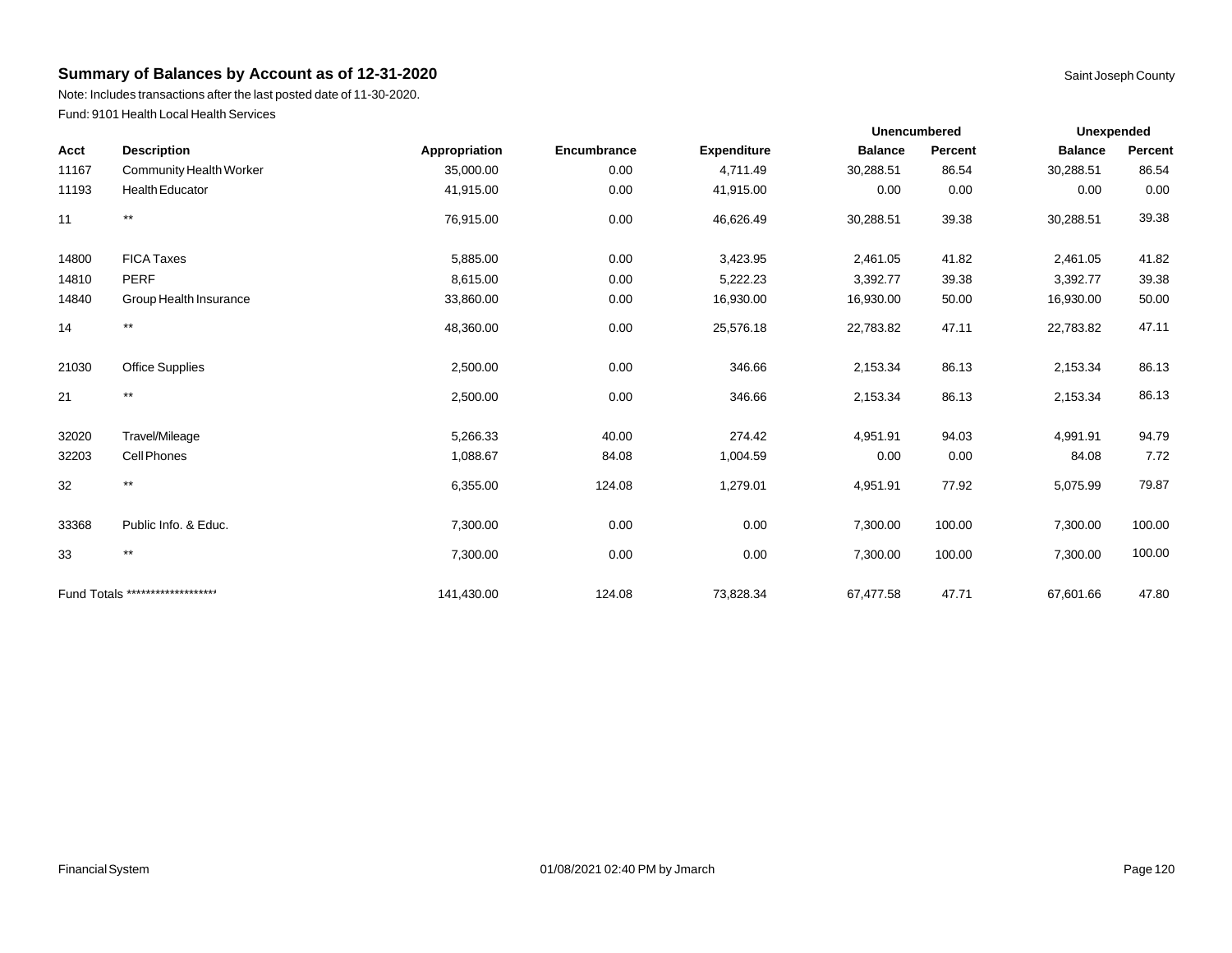Note: Includes transactions after the last posted date of 11-30-2020. Fund: 9102 Drug Free Comm. Council Grant

|                                  |                                    |               |             |                    | <b>Unencumbered</b> |         | Unexpended     |         |
|----------------------------------|------------------------------------|---------------|-------------|--------------------|---------------------|---------|----------------|---------|
| Acct                             | <b>Description</b>                 | Appropriation | Encumbrance | <b>Expenditure</b> | <b>Balance</b>      | Percent | <b>Balance</b> | Percent |
| 31215                            | Drug Test Fees                     | 14,288.80     | 2,978.00    | 4,390.00           | 6,920.80            | 48.44   | 9,898.80       | 69.28   |
| 31                               | $***$                              | 14,288.80     | 2,978.00    | 4,390.00           | 6,920.80            | 48.44   | 9,898.80       | 69.28   |
| 32052                            | <b>Treatment Contract Services</b> | 225.00        | 0.00        | 0.00               | 225.00              | 100.00  | 225.00         | 100.00  |
| 32                               | $***$                              | 225.00        | 0.00        | 0.00               | 225.00              | 100.00  | 225.00         | 100.00  |
| 39600                            | Refunds, Awards & Indemnities      | 16.680.27     | 0.00        | 4,921.00           | 11.759.27           | 70.50   | 11,759.27      | 70.50   |
| 39                               | $***$                              | 16,680.27     | 0.00        | 4,921.00           | 11,759.27           | 70.50   | 11,759.27      | 70.50   |
| Fund Totals ******************** |                                    | 31.194.07     | 2.978.00    | 9,311.00           | 18.905.07           | 60.60   | 21,883.07      | 70.15   |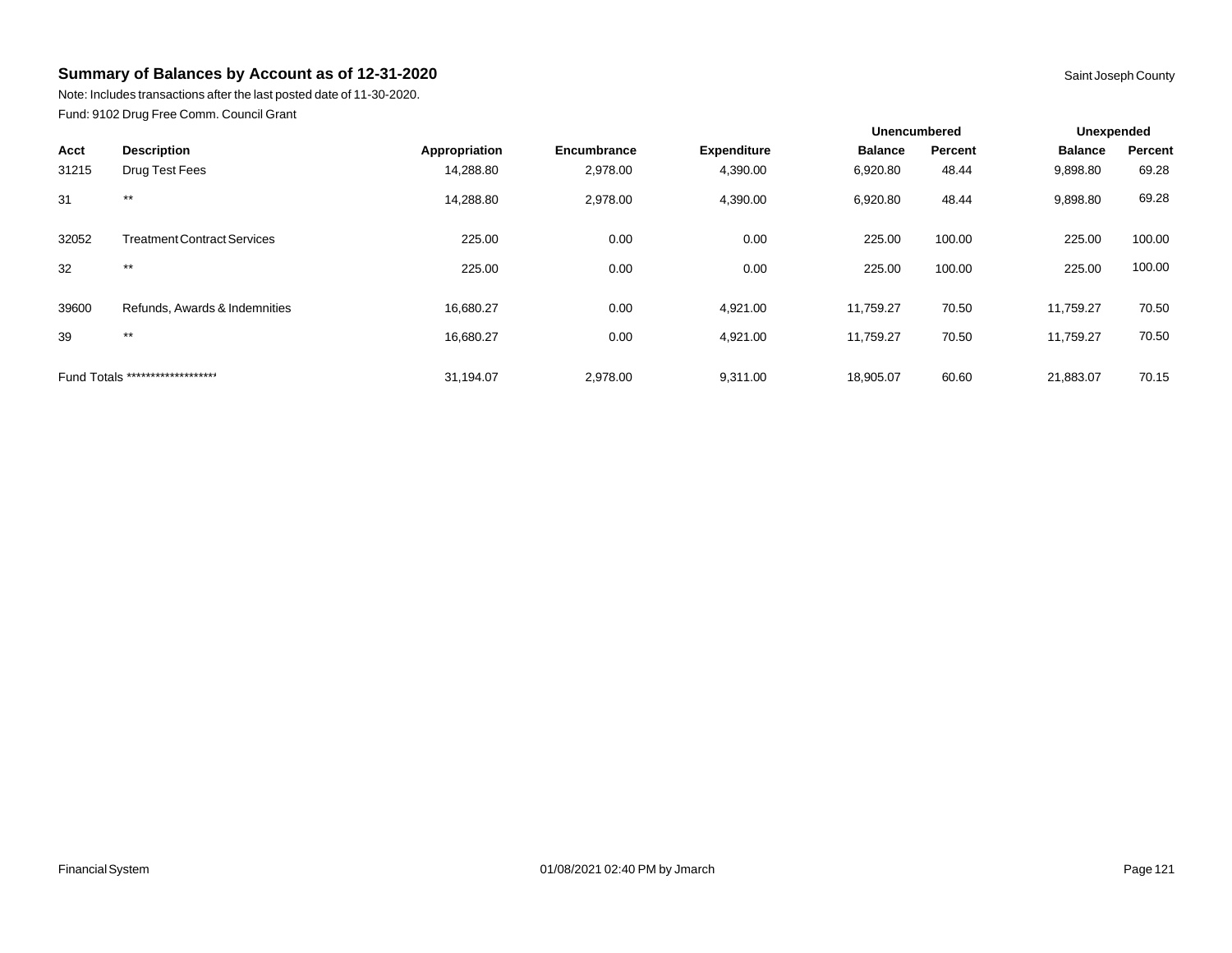Note: Includes transactions after the last posted date of 11-30-2020. Fund: 9104 CSAP 2012 Problem Solving Grt

|       |                                  |               |             |                    | <b>Unencumbered</b> |         |                | Unexpended |  |
|-------|----------------------------------|---------------|-------------|--------------------|---------------------|---------|----------------|------------|--|
| Acct  | <b>Description</b>               | Appropriation | Encumbrance | <b>Expenditure</b> | <b>Balance</b>      | Percent | <b>Balance</b> | Percent    |  |
| 31215 | Drug Test Fees                   | 23,255.98     | 0.00        | 6,626.15           | 16.629.83           | 71.51   | 16,629.83      | 71.51      |  |
| 31    | $***$                            | 23,255.98     | 0.00        | 6,626.15           | 16.629.83           | 71.51   | 16,629.83      | 71.51      |  |
|       | Fund Totals ******************** | 23,255.98     | 0.00        | 6,626.15           | 16,629.83           | 71.51   | 16,629.83      | 71.51      |  |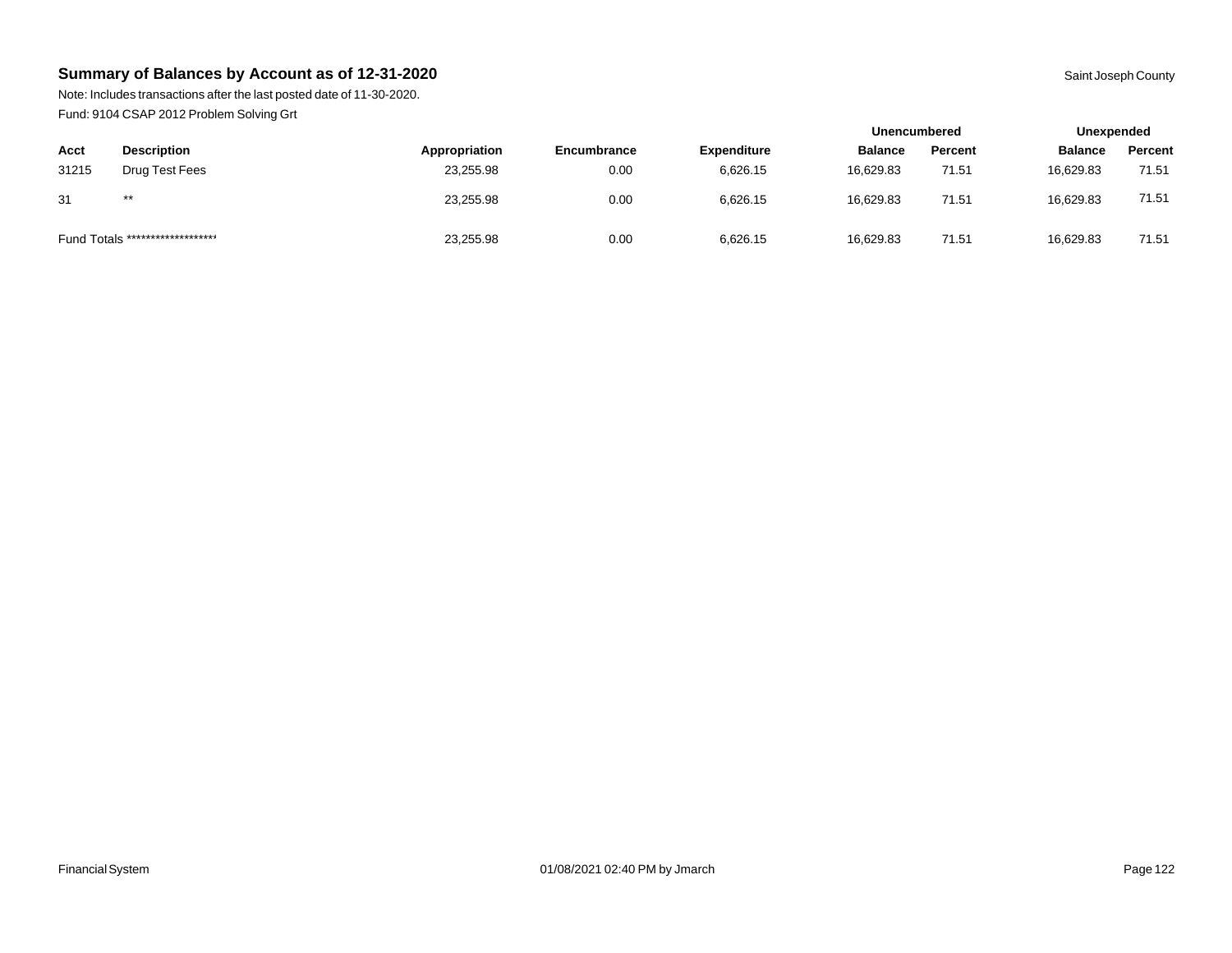Note: Includes transactions after the last posted date of 11-30-2020. Fund: 9108 Adult Protective Services Grnt

|       |                                  |               |             | <b>Unencumbered</b><br>Unexpended |                |         |                |         |
|-------|----------------------------------|---------------|-------------|-----------------------------------|----------------|---------|----------------|---------|
| Acct  | <b>Description</b>               | Appropriation | Encumbrance | <b>Expenditure</b>                | <b>Balance</b> | Percent | <b>Balance</b> | Percent |
| 11318 | Investigator APS                 | 495,449.89    | 0.00        | 307,825.91                        | 187,623.98     | 37.87   | 187,623.98     | 37.87   |
| 11319 | <b>Director APS</b>              | 102,417.34    | 0.00        | 68,279.00                         | 34,138.34      | 33.33   | 34,138.34      | 33.33   |
| 11    | $***$                            | 597,867.23    | 0.00        | 376,104.91                        | 221,762.32     | 37.09   | 221,762.32     | 37.09   |
| 32020 | Travel/Mileage                   | 24,771.07     | 0.00        | 8,026.84                          | 16,744.23      | 67.60   | 16,744.23      | 67.60   |
| 32200 | Telephone                        | 9,855.02      | 0.00        | 6,477.11                          | 3,377.91       | 34.28   | 3,377.91       | 34.28   |
| 32    | $***$                            | 34,626.09     | 0.00        | 14,503.95                         | 20,122.14      | 58.11   | 20,122.14      | 58.11   |
| 39150 | Other Expense                    | 106,176.86    | 0.00        | 0.00                              | 106,176.86     | 100.00  | 106,176.86     | 100.00  |
| 39    | $***$                            | 106,176.86    | 0.00        | 0.00                              | 106,176.86     | 100.00  | 106,176.86     | 100.00  |
|       | Fund Totals ******************** | 738,670.18    | 0.00        | 390,608.86                        | 348,061.32     | 47.12   | 348,061.32     | 47.12   |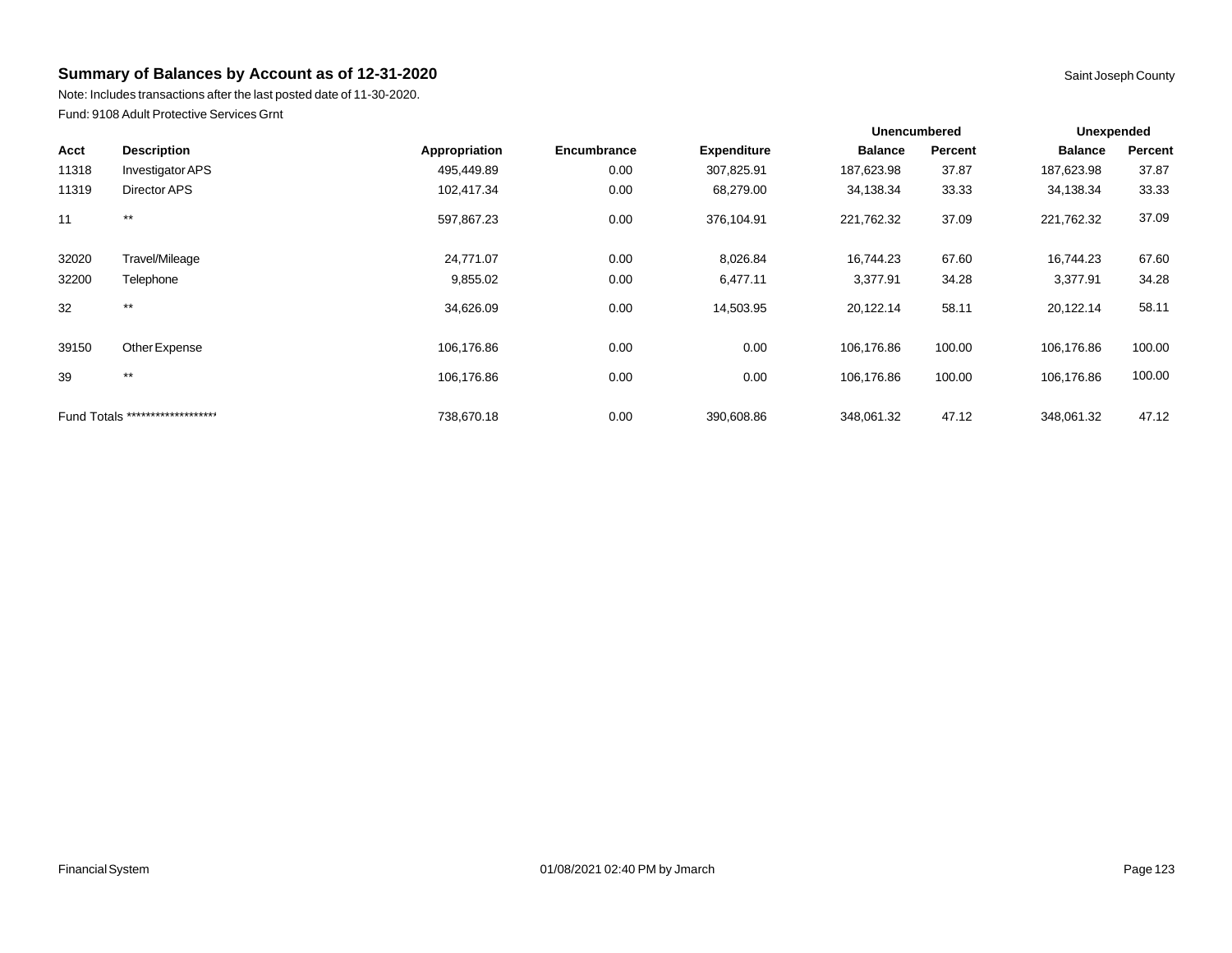Note: Includes transactions after the last posted date of 11-30-2020. Fund: 9111 Health Trust Fund

|       |                                   |               |             |                                                                                                                                                                                                                                                                                                                                                                                                                                                                                                                                                                                                                                                                                                                                                                                                                                                                                                                                                                                                                                                                                                               | <b>Unencumbered</b> | <b>Unexpended</b> |  |
|-------|-----------------------------------|---------------|-------------|---------------------------------------------------------------------------------------------------------------------------------------------------------------------------------------------------------------------------------------------------------------------------------------------------------------------------------------------------------------------------------------------------------------------------------------------------------------------------------------------------------------------------------------------------------------------------------------------------------------------------------------------------------------------------------------------------------------------------------------------------------------------------------------------------------------------------------------------------------------------------------------------------------------------------------------------------------------------------------------------------------------------------------------------------------------------------------------------------------------|---------------------|-------------------|--|
| Acct  | <b>Description</b>                | Appropriation | Encumbrance | <b>Expenditure</b><br><b>Balance</b><br>Percent<br><b>Balance</b><br>Percent<br>0.00<br>41,915.00<br>0.00<br>0.00<br>0.00<br>0.00<br>0.00<br>0.00<br>0.00<br>41,915.00<br>0.00<br>0.00<br>3,063.55<br>0.00<br>143.45<br>4.47<br>143.45<br>4.47<br>0.00<br>4,694.53<br>0.47<br>0.01<br>0.47<br>0.01<br>0.00<br>0.00<br>16,930.00<br>0.00<br>0.00<br>0.00<br>0.58<br>0.58<br>0.00<br>24,688.08<br>143.92<br>143.92<br>615.76<br>1,176.80<br>64.15<br>3,207.44<br>3,823.20<br>76.46<br>64.15<br>76.46<br>615.76<br>1,176.80<br>3,207.44<br>3,823.20<br>0.00<br>1,500.00<br>6.25<br>6.25<br>100.00<br>100.00<br>6.25<br>0.00<br>1,500.00<br>6.25<br>100.00<br>100.00<br>0.00<br>809.24<br>80.26<br>80.26<br>3,290.76<br>3,290.76<br>80.26<br>80.26<br>0.00<br>809.24<br>3,290.76<br>3,290.76<br>0.00<br>11,252.44<br>3,081.87<br>21.50<br>3,081.87<br>21.50<br>21.50<br>0.00<br>3,081.87<br>21.50<br>11,252.44<br>3,081.87<br>0.00<br>3,276.00<br>14.91<br>574.00<br>14.91<br>574.00<br>14.91<br>0.00<br>3,276.00<br>14.91<br>574.00<br>574.00<br>615.76<br>84,617.56<br>10,397.99<br>10.87<br>11,013.75<br>11.52 |                     |                   |  |
| 11195 | Public Health Coordinator         | 41,915.00     |             |                                                                                                                                                                                                                                                                                                                                                                                                                                                                                                                                                                                                                                                                                                                                                                                                                                                                                                                                                                                                                                                                                                               |                     |                   |  |
| 11    | $***$                             | 41,915.00     |             |                                                                                                                                                                                                                                                                                                                                                                                                                                                                                                                                                                                                                                                                                                                                                                                                                                                                                                                                                                                                                                                                                                               |                     |                   |  |
| 14800 | <b>FICA Taxes</b>                 | 3,207.00      |             |                                                                                                                                                                                                                                                                                                                                                                                                                                                                                                                                                                                                                                                                                                                                                                                                                                                                                                                                                                                                                                                                                                               |                     |                   |  |
| 14810 | <b>PERF</b>                       | 4,695.00      |             |                                                                                                                                                                                                                                                                                                                                                                                                                                                                                                                                                                                                                                                                                                                                                                                                                                                                                                                                                                                                                                                                                                               |                     |                   |  |
| 14840 | Group Health Insurance            | 16,930.00     |             |                                                                                                                                                                                                                                                                                                                                                                                                                                                                                                                                                                                                                                                                                                                                                                                                                                                                                                                                                                                                                                                                                                               |                     |                   |  |
| 14    | $***$                             | 24,832.00     |             |                                                                                                                                                                                                                                                                                                                                                                                                                                                                                                                                                                                                                                                                                                                                                                                                                                                                                                                                                                                                                                                                                                               |                     |                   |  |
| 22328 | <b>Equipment Repairs</b>          | 5,000.00      |             |                                                                                                                                                                                                                                                                                                                                                                                                                                                                                                                                                                                                                                                                                                                                                                                                                                                                                                                                                                                                                                                                                                               |                     |                   |  |
| 22    | $***$                             | 5,000.00      |             |                                                                                                                                                                                                                                                                                                                                                                                                                                                                                                                                                                                                                                                                                                                                                                                                                                                                                                                                                                                                                                                                                                               |                     |                   |  |
| 31070 | <b>Other Contractual Services</b> | 1,600.00      |             |                                                                                                                                                                                                                                                                                                                                                                                                                                                                                                                                                                                                                                                                                                                                                                                                                                                                                                                                                                                                                                                                                                               |                     |                   |  |
| 31    | $***$                             | 1,600.00      |             |                                                                                                                                                                                                                                                                                                                                                                                                                                                                                                                                                                                                                                                                                                                                                                                                                                                                                                                                                                                                                                                                                                               |                     |                   |  |
| 32020 | Travel/Mileage                    | 4,100.00      |             |                                                                                                                                                                                                                                                                                                                                                                                                                                                                                                                                                                                                                                                                                                                                                                                                                                                                                                                                                                                                                                                                                                               |                     |                   |  |
| 32    | $***$                             | 4,100.00      |             |                                                                                                                                                                                                                                                                                                                                                                                                                                                                                                                                                                                                                                                                                                                                                                                                                                                                                                                                                                                                                                                                                                               |                     |                   |  |
| 34030 | Liability Insurance Coverage      | 14,334.31     |             |                                                                                                                                                                                                                                                                                                                                                                                                                                                                                                                                                                                                                                                                                                                                                                                                                                                                                                                                                                                                                                                                                                               |                     |                   |  |
| 34    | $***$                             | 14,334.31     |             |                                                                                                                                                                                                                                                                                                                                                                                                                                                                                                                                                                                                                                                                                                                                                                                                                                                                                                                                                                                                                                                                                                               |                     |                   |  |
| 36500 | Service Contract                  | 3,850.00      |             |                                                                                                                                                                                                                                                                                                                                                                                                                                                                                                                                                                                                                                                                                                                                                                                                                                                                                                                                                                                                                                                                                                               |                     |                   |  |
| 36    | $***$                             | 3,850.00      |             |                                                                                                                                                                                                                                                                                                                                                                                                                                                                                                                                                                                                                                                                                                                                                                                                                                                                                                                                                                                                                                                                                                               |                     |                   |  |
|       | Fund Totals ********************  | 95,631.31     |             |                                                                                                                                                                                                                                                                                                                                                                                                                                                                                                                                                                                                                                                                                                                                                                                                                                                                                                                                                                                                                                                                                                               |                     |                   |  |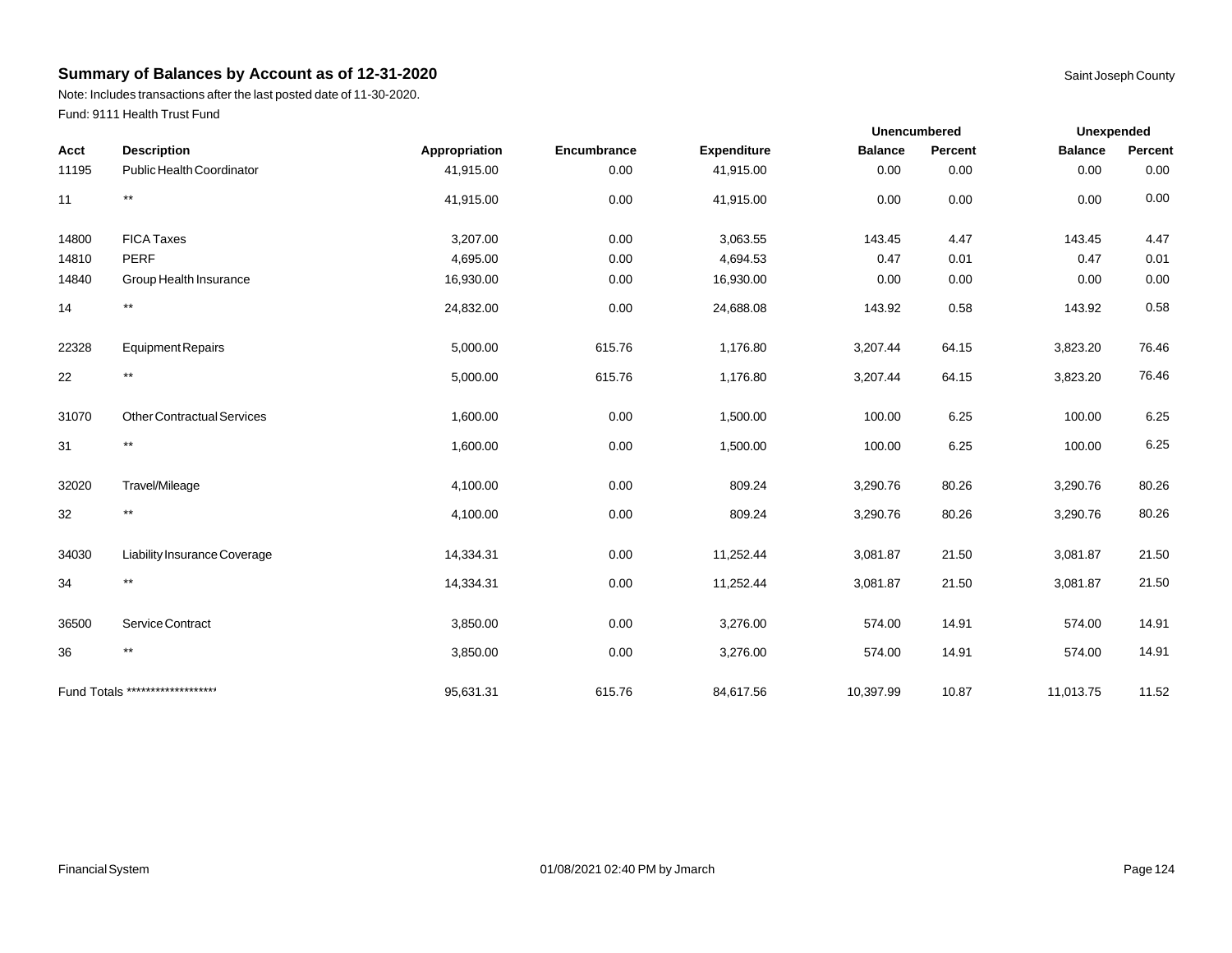Note: Includes transactions after the last posted date of 11-30-2020. Fund: 9112 Juvenile Detention Alternative

|       |                                  |               |             |             | <b>Unencumbered</b> |         | Unexpended     |         |
|-------|----------------------------------|---------------|-------------|-------------|---------------------|---------|----------------|---------|
| Acct  | <b>Description</b>               | Appropriation | Encumbrance | Expenditure | <b>Balance</b>      | Percent | <b>Balance</b> | Percent |
| 11439 | Overtime                         | 12,733.67     | 0.00        | 1,349.90    | 11,383.77           | 89.40   | 11,383.77      | 89.40   |
| 11    | $^{\star\star}$                  | 12,733.67     | 0.00        | 1,349.90    | 11,383.77           | 89.40   | 11,383.77      | 89.40   |
| 14800 | <b>FICA Taxes</b>                | 992.37        | 0.00        | 95.68       | 896.69              | 90.36   | 896.69         | 90.36   |
| 14810 | PERF                             | 1,430.16      | 0.00        | 151.18      | 1,278.98            | 89.43   | 1,278.98       | 89.43   |
| 14    | $\star\star$                     | 2,422.53      | 0.00        | 246.86      | 2,175.67            | 89.81   | 2,175.67       | 89.81   |
| 21030 | <b>Office Supplies</b>           | 600.00        | 0.00        | 0.00        | 600.00              | 100.00  | 600.00         | 100.00  |
| 21    | $^{\star\star}$                  | 600.00        | 0.00        | 0.00        | 600.00              | 100.00  | 600.00         | 100.00  |
| 24100 | Food                             | 3,000.00      | 0.00        | 0.00        | 3,000.00            | 100.00  | 3,000.00       | 100.00  |
| 24    | $\star\star$                     | 3,000.00      | 0.00        | 0.00        | 3,000.00            | 100.00  | 3,000.00       | 100.00  |
| 32020 | Travel/Mileage                   | 3,742.26      | 0.00        | 49.46       | 3,692.80            | 98.68   | 3,692.80       | 98.68   |
| 32053 | <b>Public Relations</b>          | 1,710.00      | 0.00        | 0.00        | 1,710.00            | 100.00  | 1,710.00       | 100.00  |
| 32    | $^{\star\star}$                  | 5,452.26      | 0.00        | 49.46       | 5,402.80            | 99.09   | 5,402.80       | 99.09   |
| 36015 | <b>Contractual Services</b>      | 4,980.75      | 0.00        | 4,980.75    | 0.00                | 0.00    | 0.00           | 0.00    |
| 36    | $^{\star\star}$                  | 4,980.75      | 0.00        | 4,980.75    | 0.00                | 0.00    | 0.00           | 0.00    |
| 39750 | Information Technology           | 900.00        | 0.00        | 0.00        | 900.00              | 100.00  | 900.00         | 100.00  |
| 39    | $^{\star\star}$                  | 900.00        | 0.00        | 0.00        | 900.00              | 100.00  | 900.00         | 100.00  |
| 44600 | Special Equipment                | 15,225.00     | 0.00        | 0.00        | 15,225.00           | 100.00  | 15,225.00      | 100.00  |
| 44    | $^{\star\star}$                  | 15,225.00     | $0.00\,$    | 0.00        | 15,225.00           | 100.00  | 15,225.00      | 100.00  |
|       | Fund Totals ******************** | 45,314.21     | 0.00        | 6,626.97    | 38,687.24           | 85.38   | 38,687.24      | 85.38   |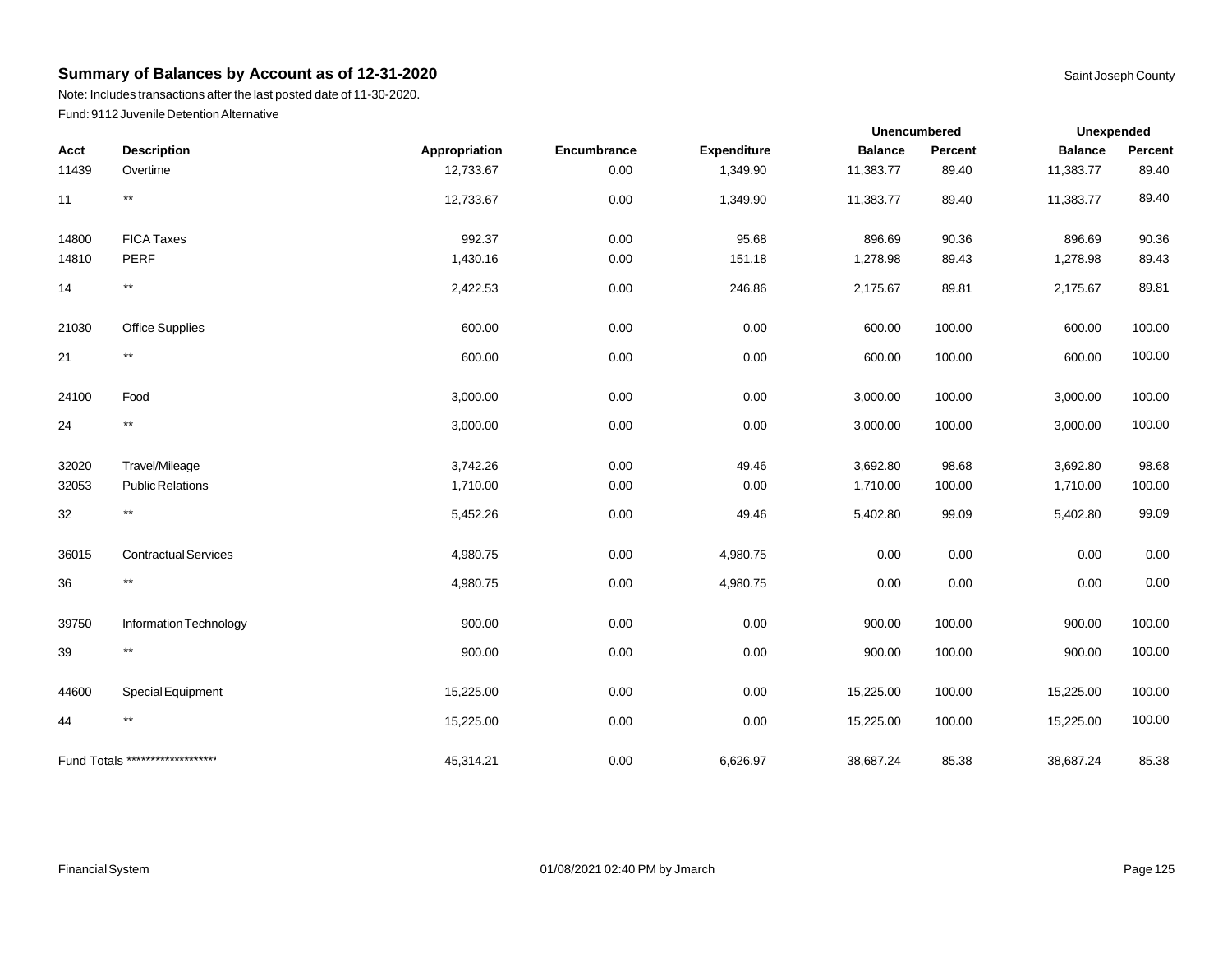Note: Includes transactions after the last posted date of 11-30-2020. Fund: 9117 Court Interpreter Grant

|       |                                  |               |             |                    | <b>Unencumbered</b> |         |                | Unexpended |  |
|-------|----------------------------------|---------------|-------------|--------------------|---------------------|---------|----------------|------------|--|
| Acct  | <b>Description</b>               | Appropriation | Encumbrance | <b>Expenditure</b> | <b>Balance</b>      | Percent | <b>Balance</b> | Percent    |  |
| 39404 | Court Interpreter Services       | 10,510.00     | 0.00        | 10,510.00          | 0.00                | 0.00    | 0.00           | 0.00       |  |
| 39    | $***$                            | 10,510.00     | 0.00        | 10,510.00          | 0.00                | 0.00    | 0.00           | 0.00       |  |
|       | Fund Totals ******************** | 10,510.00     | 0.00        | 10,510.00          | 0.00                | 0.00    | 0.00           | 0.00       |  |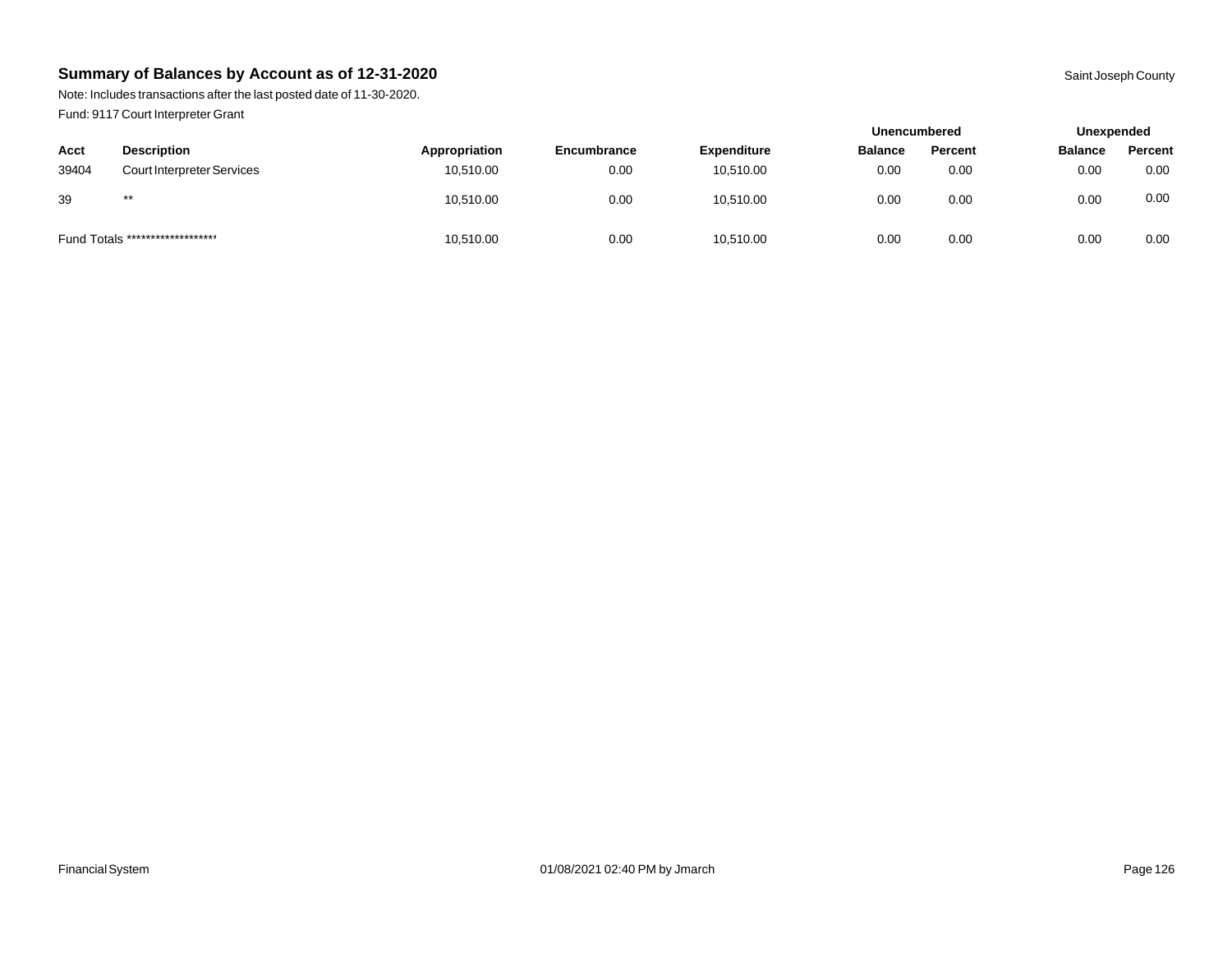Note: Includes transactions after the last posted date of 11-30-2020. Fund: 9122 Sheriff DARE Program

|       |                                  |               |             |                    |                | <b>Unencumbered</b> |                | Unexpended |  |
|-------|----------------------------------|---------------|-------------|--------------------|----------------|---------------------|----------------|------------|--|
| Acct  | <b>Description</b>               | Appropriation | Encumbrance | <b>Expenditure</b> | <b>Balance</b> | Percent             | <b>Balance</b> | Percent    |  |
| 22417 | <b>General Supplies</b>          | 0.00          | 174.90      | 5,448.40           | (5,623.30)     | 0.00                | (5,448.40)     | 0.00       |  |
| 22    | $***$                            | 0.00          | 174.90      | 5,448.40           | (5,623.30)     | 0.00                | (5,448.40)     | 0.00       |  |
|       | Fund Totals ******************** | 0.00          | 174.90      | 5,448.40           | (5,623.30)     | 0.00                | (5,448.40)     | 0.00       |  |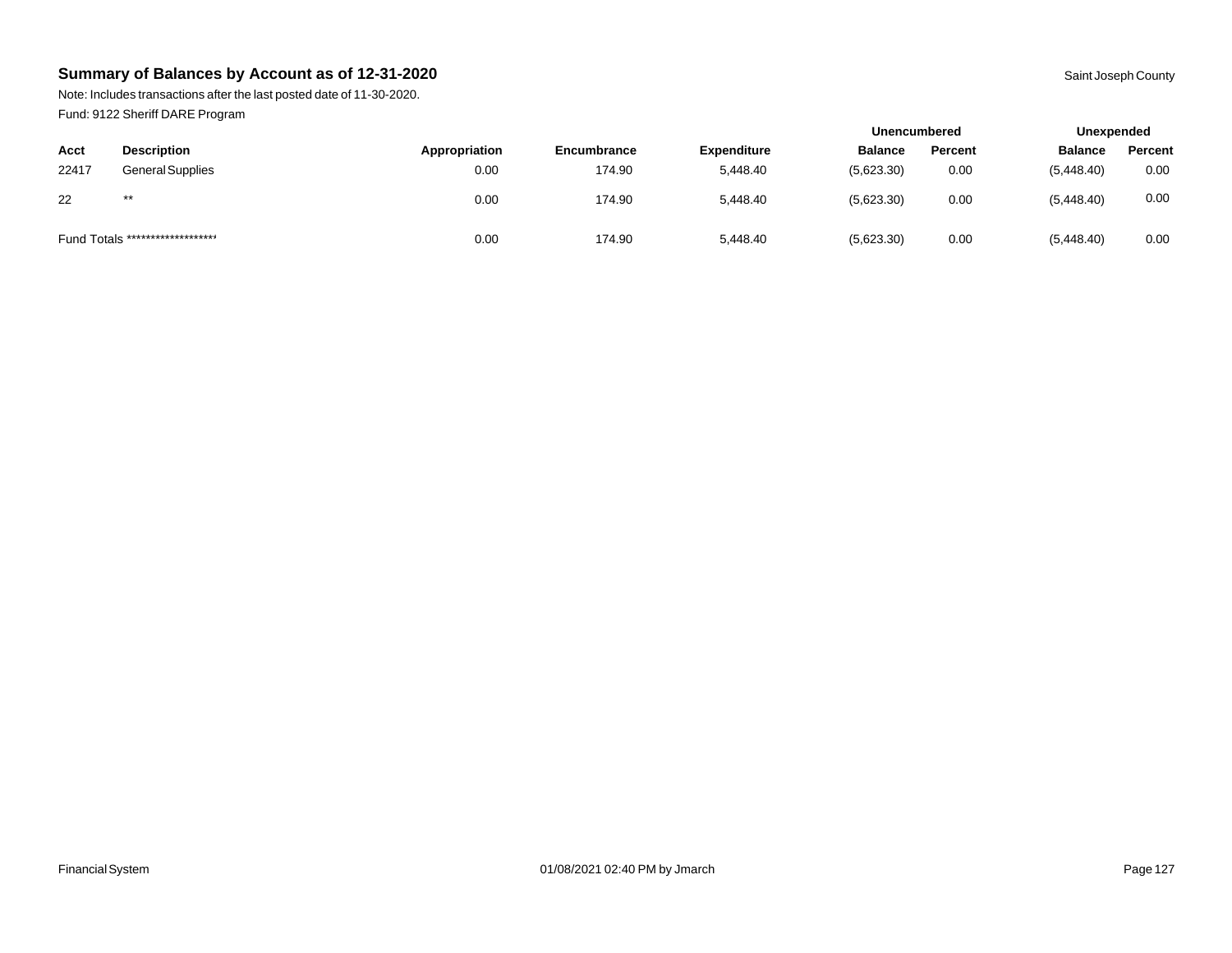Note: Includes transactions after the last posted date of 11-30-2020. Fund: 9124 Real Services Grant

|       |                                  |               |             |                    | <b>Unencumbered</b> |         |                | Unexpended |  |
|-------|----------------------------------|---------------|-------------|--------------------|---------------------|---------|----------------|------------|--|
| Acct  | <b>Description</b>               | Appropriation | Encumbrance | <b>Expenditure</b> | <b>Balance</b>      | Percent | <b>Balance</b> | Percent    |  |
| 36015 | <b>Contractual Services</b>      | 75,000.00     | 0.00        | 75,000.00          | 0.00                | 0.00    | 0.00           | 0.00       |  |
| 36    | $***$                            | 75,000.00     | 0.00        | 75,000.00          | 0.00                | 0.00    | 0.00           | 0.00       |  |
|       | Fund Totals ******************** | 75,000.00     | 0.00        | 75,000.00          | 0.00                | 0.00    | 0.00           | 0.00       |  |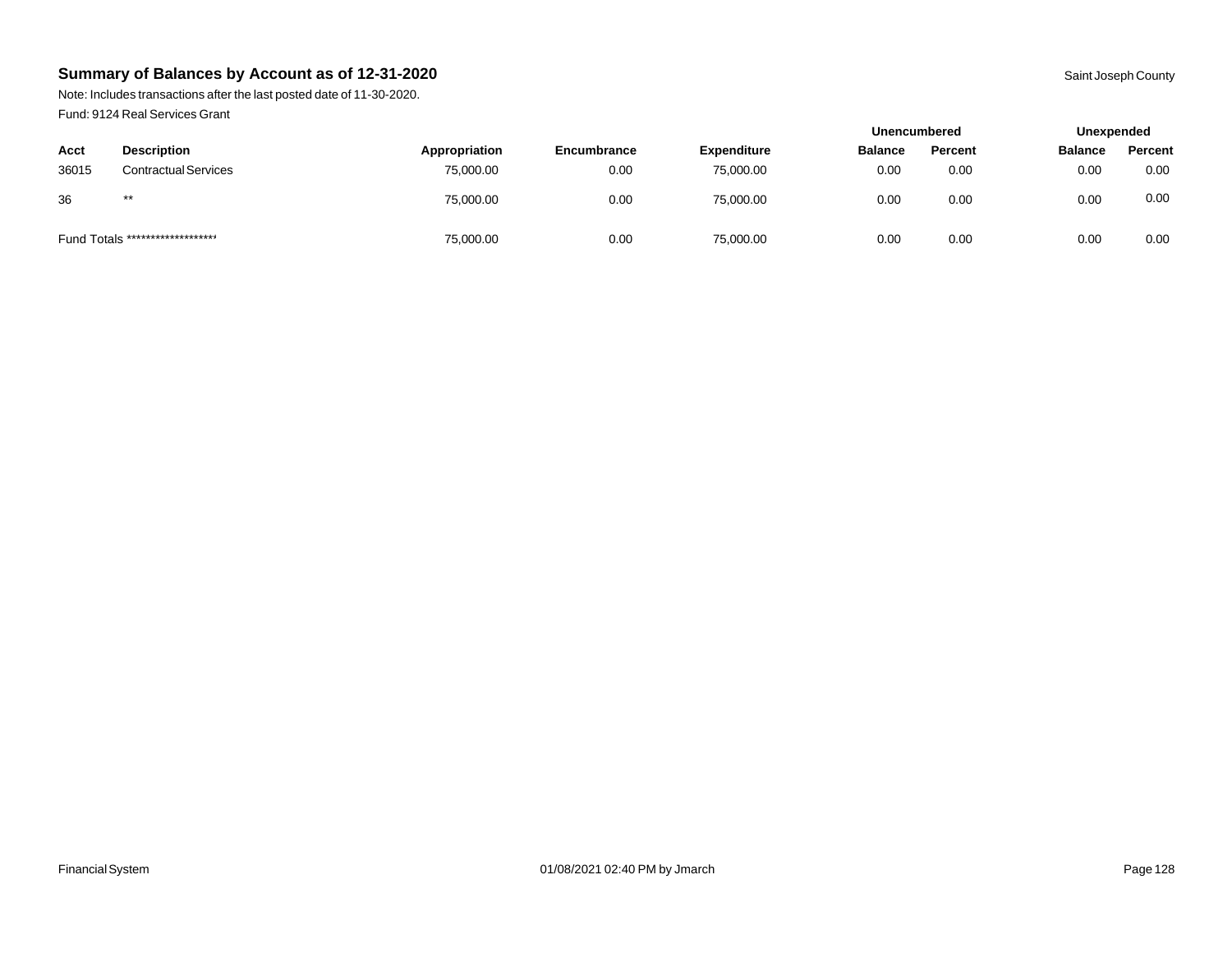## **Summary of Balances by Account as of 12-31-2020** Saint Joseph County **Saint Joseph County** Saint Joseph County

Note: Includes transactions after the last posted date of 11-30-2020. Fund: 9125 Ducomb Comm. Based Correction

|       |                                     |               |             |                    |                | <b>Unencumbered</b> | <b>Unexpended</b> |         |
|-------|-------------------------------------|---------------|-------------|--------------------|----------------|---------------------|-------------------|---------|
| Acct  | <b>Description</b>                  | Appropriation | Encumbrance | <b>Expenditure</b> | <b>Balance</b> | Percent             | <b>Balance</b>    | Percent |
| 11009 | Director                            | 78.750.03     | 0.00        | 78,750.03          | 0.00           | 0.00                | 0.00              | 0.00    |
| 11032 | <b>Executive Director</b>           | 49,999.95     | 0.00        | 49,999.95          | 0.00           | 0.00                | 0.00              | 0.00    |
| 11077 | Admin, Assistant                    | 35,647.50     | 0.00        | 35,647.50          | 0.00           | 0.00                | 0.00              | 0.00    |
| 11211 | Financial Coordinator               | 51,371.16     | 0.00        | 51,371.16          | 0.00           | 0.00                | 0.00              | 0.00    |
| 11215 | Substance Abuse Counselor           | 42,329.61     | 0.00        | 42,329.61          | 0.00           | 0.00                | 0.00              | 0.00    |
| 11216 | Work Release Case Mgr.              | 61,319.91     | 0.00        | 61,319.91          | 0.00           | 0.00                | 0.00              | 0.00    |
| 11217 | Home Detention Case Mgr.            | 64,428.00     | 0.00        | 64,428.00          | 0.00           | 0.00                | 0.00              | 0.00    |
| 11290 | <b>Coordinator Support Services</b> | 66,379.43     | 0.00        | 66,379.43          | 0.00           | 0.00                | 0.00              | 0.00    |
| 11291 | Client Srv Coord/Drug Court         | 61,320.00     | 0.00        | 61,320.00          | 0.00           | 0.00                | 0.00              | 0.00    |
| 11370 | <b>Detention Officers</b>           | 579,644.10    | 0.00        | 579,644.10         | 0.00           | 0.00                | 0.00              | 0.00    |
| 11376 | <b>Education Coordinator</b>        | 31,500.00     | 0.00        | 31,500.00          | 0.00           | 0.00                | 0.00              | 0.00    |
| 11379 | Counselor/Caseworker                | 33,599.96     | 0.00        | 33,599.96          | 0.00           | 0.00                | 0.00              | 0.00    |
| 11402 | Asst. Supervisors                   | 34,650.00     | 0.00        | 34,650.00          | 0.00           | 0.00                | 0.00              | 0.00    |
| 11405 | Receptionist                        | 31,490.55     | 0.00        | 31,490.55          | 0.00           | 0.00                | 0.00              | 0.00    |
| 11601 | Supervisor                          | 51,855.33     | 0.00        | 51,855.33          | 0.00           | 0.00                | 0.00              | 0.00    |
| 11690 | Maintenance Worker                  | 34,766.55     | 0.00        | 34,766.55          | 0.00           | 0.00                | 0.00              | 0.00    |
| 11706 | Food Service Supervisor             | 51,371.16     | 0.00        | 51,371.16          | 0.00           | 0.00                | 0.00              | 0.00    |
| 11800 | <b>Director of Security</b>         | 52,500.00     | 0.00        | 52,500.00          | 0.00           | 0.00                | 0.00              | 0.00    |
| 11967 | Day Reporting Case Worker           | 32,445.00     | 0.00        | 32,445.00          | 0.00           | 0.00                | 0.00              | 0.00    |
| 11    | $***$                               | 1,445,368.24  | 0.00        | 1,445,368.24       | 0.00           | 0.00                | 0.00              | 0.00    |
| 14800 | <b>FICA Taxes</b>                   | 106,477.24    | 0.00        | 106,477.24         | 0.00           | 0.00                | 0.00              | 0.00    |
| 14810 | PERF                                | 151,134.30    | 0.00        | 151,134.30         | 0.00           | 0.00                | 0.00              | 0.00    |
| 14840 | Group Health Insurance              | 209,655.22    | 0.00        | 209,655.22         | 0.00           | 0.00                | 0.00              | 0.00    |
|       |                                     |               |             |                    |                |                     |                   |         |

Financial System 01/08/2021 02:40 PM by Jmarch Page 129

\*\* 467,266.76 0.00 467,266.76 0.00 0.00 0.00 0.00

 Office Supplies 5,398.12 1,116.00 5,369.13 (1,087.01) (20.14) 28.99 0.54 Copier Costs 0.00 0.00 0.00 0.00 0.00 0.00 0.00 \*\* 5,398.12 1,116.00 5,369.13 (1,087.01) (20.14) 28.99 0.54

 Gas Oil & Lubricants 7,890.86 0.00 7,890.86 0.00 0.00 0.00 0.00 Garage & Motor Supplies 5,554.32 0.00 5,554.32 0.00 0.00 0.00 0.00 Household Supplies 11,100.47 1,153.85 9,946.62 0.00 0.00 1,153.85 10.39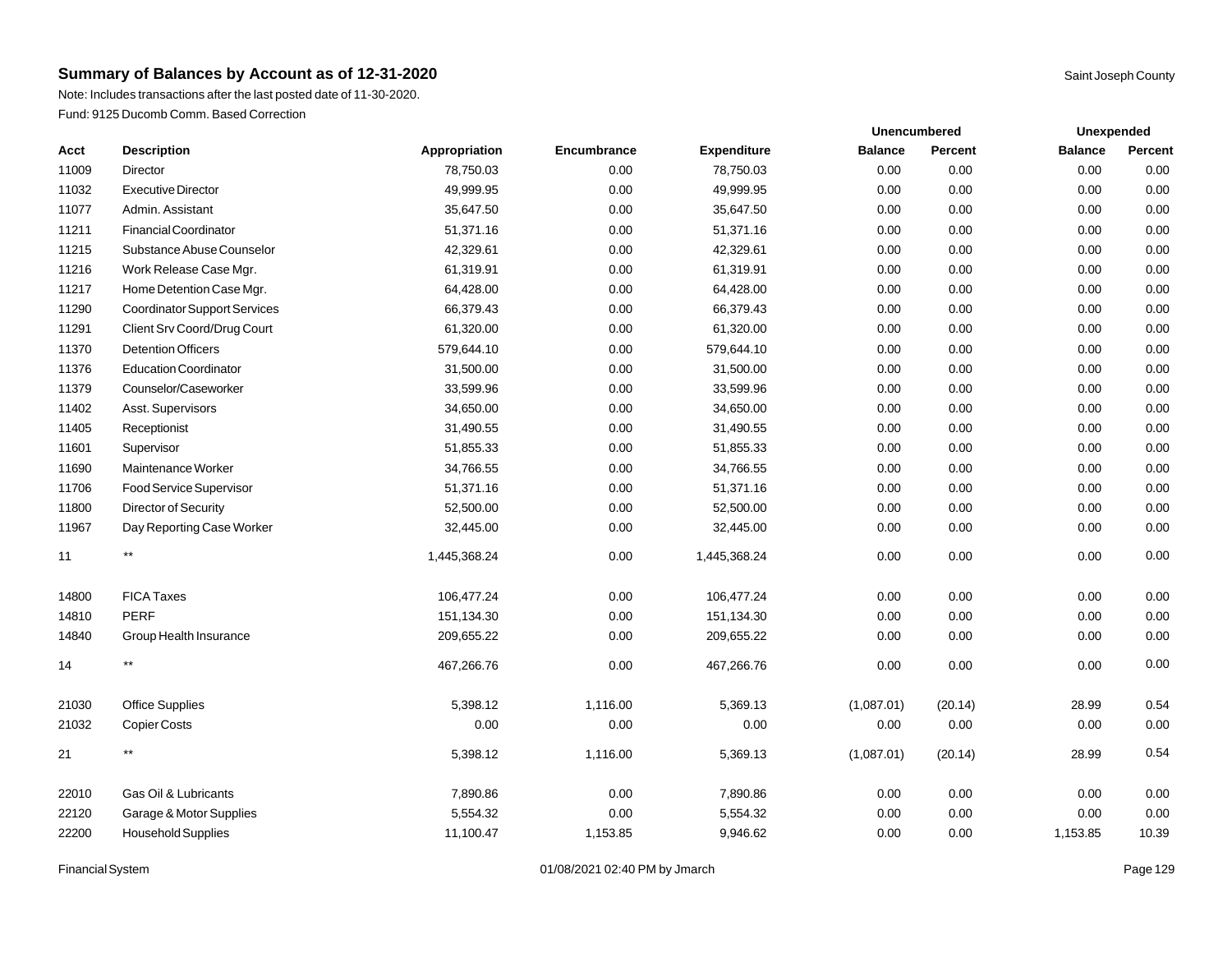Note: Includes transactions after the last posted date of 11-30-2020. Fund: 9125 Ducomb Comm. Based Correction

|       |                                   |               |             |             | Unencumbered   |         | Unexpended     |         |
|-------|-----------------------------------|---------------|-------------|-------------|----------------|---------|----------------|---------|
| Acct  | <b>Description</b>                | Appropriation | Encumbrance | Expenditure | <b>Balance</b> | Percent | <b>Balance</b> | Percent |
| 22215 | <b>Drug Testing Supplies</b>      | 7,502.26      | 0.00        | 7,502.26    | 0.00           | 0.00    | 0.00           | 0.00    |
| 22216 | <b>Alcohol Testing Supplies</b>   | 0.00          | 0.00        | 0.00        | 0.00           | 0.00    | 0.00           | 0.00    |
| 22217 | Program Manuals                   | 0.00          | 0.00        | 0.00        | 0.00           | 0.00    | 0.00           | 0.00    |
| 22249 | Publications                      | 0.00          | 0.00        | 0.00        | 0.00           | 0.00    | 0.00           | 0.00    |
| 22448 | <b>Education Books</b>            | 0.00          | 0.00        | 0.00        | 0.00           | 0.00    | 0.00           | 0.00    |
| 22    | $^{\star\star}$                   | 32,047.91     | 1,153.85    | 30,894.06   | 0.00           | 0.00    | 1,153.85       | 3.60    |
| 23010 | Maintenance Supplies              | 17,722.92     | 803.60      | 16,919.32   | 0.00           | 0.00    | 803.60         | 4.53    |
| 23242 | <b>Repair Supplies</b>            | 3,728.44      | 0.00        | 3,728.44    | 0.00           | 0.00    | 0.00           | 0.00    |
| 23    | $^{\star\star}$                   | 21,451.36     | 803.60      | 20,647.76   | 0.00           | 0.00    | 803.60         | 3.75    |
| 24010 | <b>Other Supplies</b>             | 1,755.56      | 0.00        | 1,755.56    | 0.00           | 0.00    | 0.00           | 0.00    |
| 24100 | Food                              | 0.00          | 0.00        | 0.00        | 0.00           | 0.00    | 0.00           | 0.00    |
| 24101 | Vending                           | 0.00          | 0.00        | 0.00        | 0.00           | 0.00    | 0.00           | 0.00    |
| 24120 | <b>Medical Supplies</b>           | 0.00          | 0.00        | 0.00        | 0.00           | 0.00    | 0.00           | 0.00    |
| 24    | $***$                             | 1,755.56      | 0.00        | 1,755.56    | 0.00           | 0.00    | 0.00           | 0.00    |
| 31070 | <b>Other Contractual Services</b> | 0.00          | 0.00        | 0.00        | 0.00           | 0.00    | 0.00           | 0.00    |
| 31215 | Drug Test Fees                    | 0.00          | 0.00        | 0.00        | 0.00           | 0.00    | 0.00           | 0.00    |
| 31    | $^{\star\star}$                   | 0.00          | 0.00        | 0.00        | 0.00           | 0.00    | 0.00           | 0.00    |
| 32020 | Travel/Mileage                    | 9,173.16      | 6,000.00    | 3,173.16    | 0.00           | 0.00    | 6,000.00       | 65.41   |
| 32203 | Cell Phones                       | 7,125.85      | 0.00        | 7,125.85    | 0.00           | 0.00    | 0.00           | 0.00    |
| 32350 | Postage                           | 32.51         | 0.00        | 32.51       | 0.00           | 0.00    | 0.00           | 0.00    |
| 32706 | <b>Bus Passes</b>                 | 0.00          | 0.00        | 0.00        | 0.00           | 0.00    | 0.00           | 0.00    |
| 32707 | Incentives                        | 0.00          | 0.00        | 0.00        | 0.00           | 0.00    | 0.00           | 0.00    |
| 32708 | Pest Control                      | 1,786.00      | 0.00        | 1,786.00    | 0.00           | 0.00    | 0.00           | 0.00    |
| 32709 | <b>Internet Services</b>          | 5,057.97      | 0.00        | 5,057.97    | 0.00           | 0.00    | 0.00           | 0.00    |
| 32    | $^{\star\star}$                   | 23,175.49     | 6,000.00    | 17,175.49   | 0.00           | 0.00    | 6,000.00       | 25.89   |
| 33025 | Other Expenditures                | 122,635.69    | 1,926.67    | 120,709.02  | 0.00           | 0.00    | 1,926.67       | 1.57    |
| 33100 | Printing                          | 0.00          | 0.00        | 0.00        | 0.00           | 0.00    | 0.00           | 0.00    |

Financial System **Example 201/08/2021 02:40 PM by Jmarch Page 130** Page 130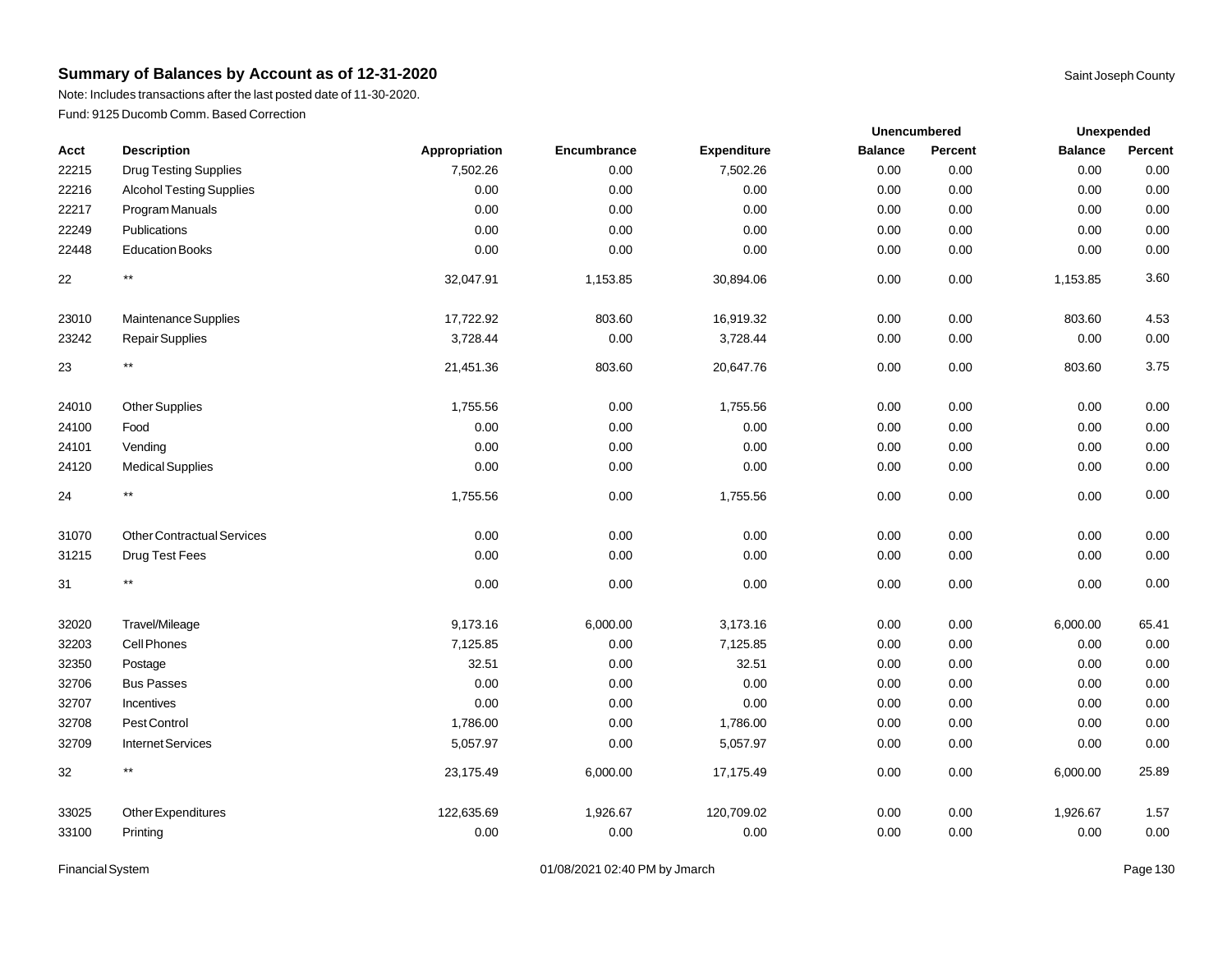Note: Includes transactions after the last posted date of 11-30-2020. Fund: 9125 Ducomb Comm. Based Correction

|       |                                  |               |             |                    | <b>Unencumbered</b> |          | <b>Unexpended</b> |         |
|-------|----------------------------------|---------------|-------------|--------------------|---------------------|----------|-------------------|---------|
| Acct  | <b>Description</b>               | Appropriation | Encumbrance | <b>Expenditure</b> | <b>Balance</b>      | Percent  | <b>Balance</b>    | Percent |
| 33    | $***$                            | 122,635.69    | 1,926.67    | 120,709.02         | 0.00                | 0.00     | 1,926.67          | 1.57    |
| 35015 | <b>Utilities</b>                 | 74,753.11     | 0.00        | 74,753.11          | 0.00                | 0.00     | 0.00              | 0.00    |
| 35    | $***$                            | 74,753.11     | 0.00        | 74,753.11          | 0.00                | 0.00     | 0.00              | 0.00    |
| 36011 | Repair Maintenance               | 0.00          | 0.00        | 0.00               | 0.00                | 0.00     | 0.00              | 0.00    |
| 36050 | <b>Equipment Leasing</b>         | 42,653.89     | 0.00        | 42,653.89          | 0.00                | 0.00     | 0.00              | 0.00    |
| 36500 | Service Contract                 | 8,413.49      | 0.00        | 8,413.49           | 0.00                | 0.00     | 0.00              | 0.00    |
| 36    | $***$                            | 51,067.38     | 0.00        | 51,067.38          | 0.00                | 0.00     | 0.00              | 0.00    |
| 37411 | <b>Confirmation Testing</b>      | 9,637.74      | 0.00        | 9,637.74           | 0.00                | 0.00     | 0.00              | 0.00    |
| 37412 | Electronic Monitoring Contract   | 140,889.12    | 0.00        | 140,889.12         | 0.00                | 0.00     | 0.00              | 0.00    |
| 37413 | Fire Testing                     | 1,404.00      | 0.00        | 1,404.00           | 0.00                | 0.00     | 0.00              | 0.00    |
| 37414 | <b>Counseling Services</b>       | 2,382.50      | 0.00        | 2,382.50           | 0.00                | 0.00     | 0.00              | 0.00    |
| 37    | $***$                            | 154,313.36    | 0.00        | 154,313.36         | 0.00                | 0.00     | 0.00              | 0.00    |
| 39010 | Dues & Subscription              | 404.97        | 0.00        | 404.97             | 0.00                | 0.00     | 0.00              | 0.00    |
| 39100 | Laundry & Cleaning               | 0.00          | 0.00        | 0.00               | 0.00                | $0.00\,$ | 0.00              | 0.00    |
| 39    | $***$                            | 404.97        | 0.00        | 404.97             | 0.00                | 0.00     | 0.00              | 0.00    |
| 45500 | <b>Office Furniture</b>          | 0.00          | 0.00        | 0.00               | 0.00                | 0.00     | 0.00              | 0.00    |
| 45520 | Computer Equipment               | 1,500.00      | 1,500.00    | 0.00               | 0.00                | 0.00     | 1,500.00          | 100.00  |
| 45    | $^{\star\star}$                  | 1,500.00      | 1,500.00    | 0.00               | 0.00                | 0.00     | 1,500.00          | 100.00  |
|       | Fund Totals ******************** | 2,401,137.95  | 12,500.12   | 2,389,724.84       | (1,087.01)          | (0.05)   | 11,413.11         | 0.48    |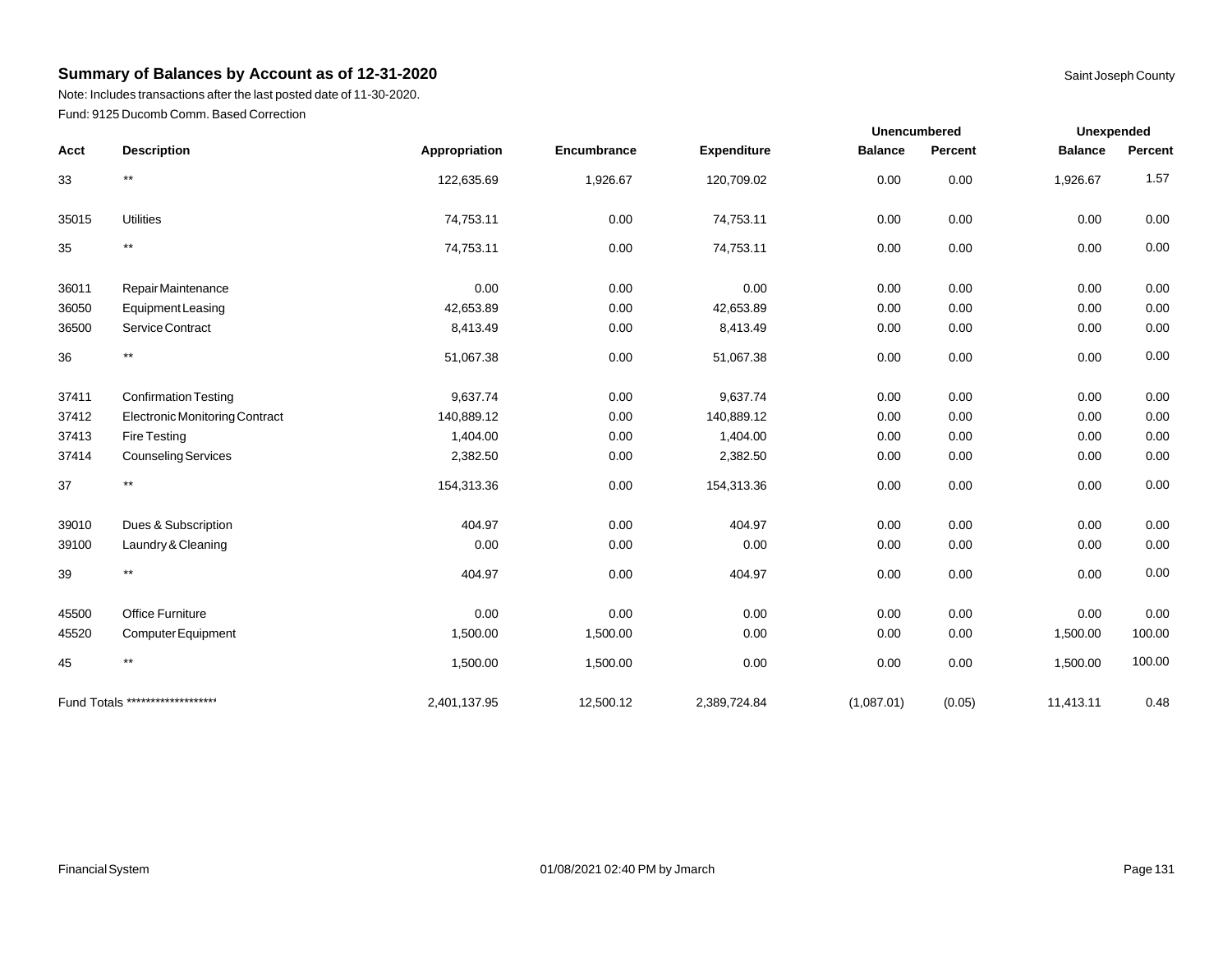Note: Includes transactions after the last posted date of 11-30-2020. Fund: 9126 Ducomb Comm.Transition Program

|       |                                  |               |             | <b>Unencumbered</b> |                | <b>Unexpended</b> |                |         |
|-------|----------------------------------|---------------|-------------|---------------------|----------------|-------------------|----------------|---------|
| Acct  | <b>Description</b>               | Appropriation | Encumbrance | <b>Expenditure</b>  | <b>Balance</b> | Percent           | <b>Balance</b> | Percent |
| 11219 | Community Transition Case Mgr.   | 62,720.70     | 0.00        | 47,937.44           | 14,783.26      | 23.57             | 14,783.26      | 23.57   |
| 11    | $***$                            | 62,720.70     | 0.00        | 47,937.44           | 14,783.26      | 23.57             | 14,783.26      | 23.57   |
| 14800 | <b>FICA Taxes</b>                | 4,798.13      | 0.00        | 3,556.57            | 1,241.56       | 25.88             | 1,241.56       | 25.88   |
| 14810 | <b>PERF</b>                      | 7,024.72      | 0.00        | 5,369.06            | 1,655.66       | 23.57             | 1,655.66       | 23.57   |
| 14840 | Group Health Insurance           | 33,500.00     | 0.00        | 33,500.00           | 0.00           | 0.00              | 0.00           | 0.00    |
| 14    | $\star\star$                     | 45,322.85     | 0.00        | 42,425.63           | 2,897.22       | 6.39              | 2,897.22       | 6.39    |
| 22120 | Garage & Motor Supplies          | 500.00        | 0.00        | 336.60              | 163.40         | 32.68             | 163.40         | 32.68   |
| 22    | $***$                            | 500.00        | 0.00        | 336.60              | 163.40         | 32.68             | 163.40         | 32.68   |
| 32020 | Travel/Mileage                   | 500.00        | 0.00        | 0.00                | 500.00         | 100.00            | 500.00         | 100.00  |
| 32    | $***$                            | 500.00        | 0.00        | 0.00                | 500.00         | 100.00            | 500.00         | 100.00  |
|       | Fund Totals ******************** | 109,043.55    | 0.00        | 90,699.67           | 18,343.88      | 16.82             | 18,343.88      | 16.82   |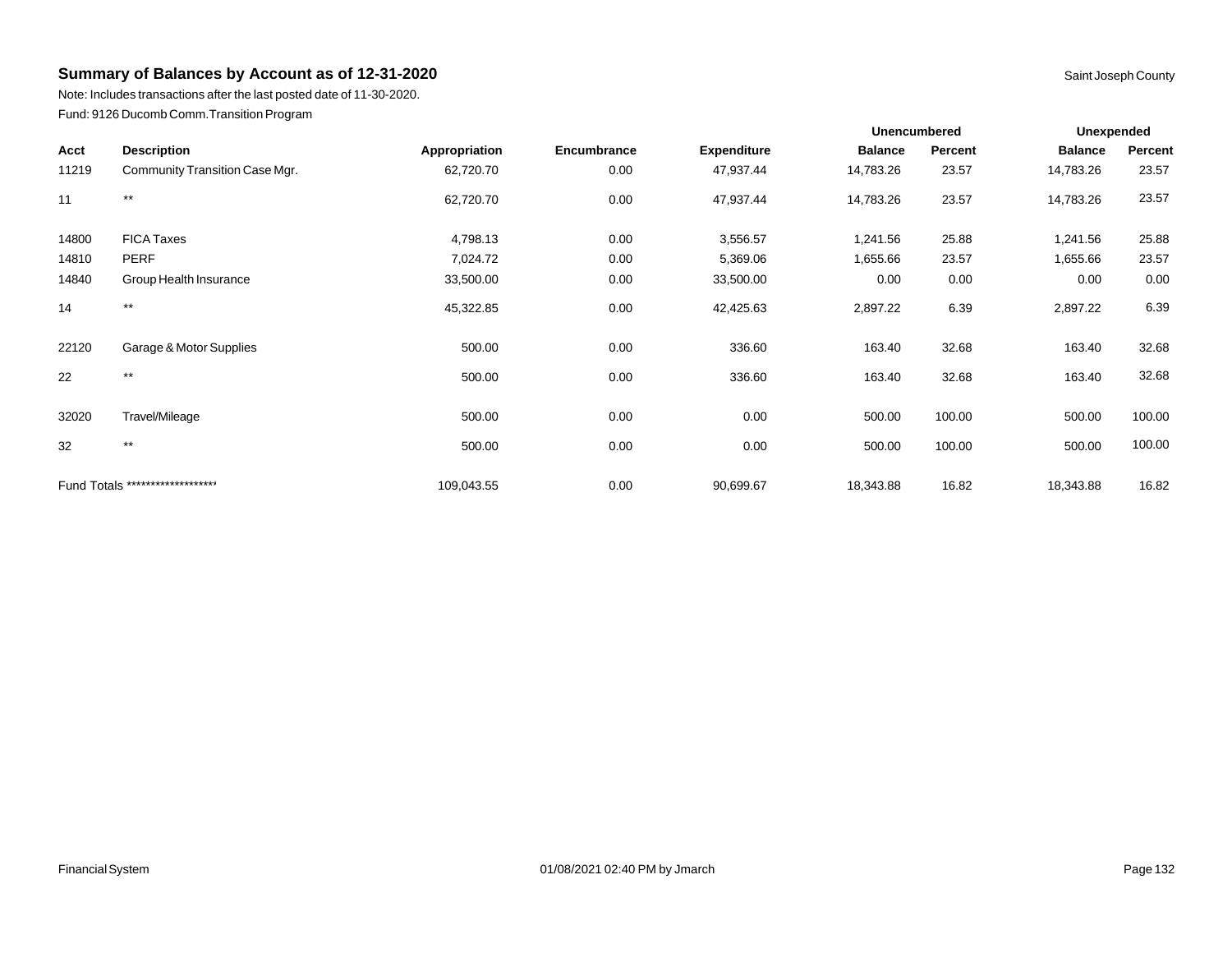Note: Includes transactions after the last posted date of 11-30-2020. Fund: 9127 Ducomb Project Income

| Acct  | <b>Description</b>           | Appropriation | Encumbrance | <b>Expenditure</b> | <b>Balance</b> | Percent | <b>Balance</b> | Percent |
|-------|------------------------------|---------------|-------------|--------------------|----------------|---------|----------------|---------|
| 11215 | Substance Abuse Counselor    | 23,205.00     | 0.00        | 4,330.00           | 18,875.00      | 81.34   | 18,875.00      | 81.34   |
| 11370 | <b>Detention Officers</b>    | 139,230.02    | 0.00        | 33,399.58          | 105,830.44     | 76.01   | 105,830.44     | 76.01   |
| 11395 | Community Co-Ordinator       | 41,097.00     | 0.00        | 22,129.01          | 18,967.99      | 46.15   | 18,967.99      | 46.15   |
| 11571 | Overtime                     | 60,000.00     | 0.00        | 21,484.56          | 38,515.44      | 64.19   | 38,515.44      | 64.19   |
| 11670 | Bookkeeper                   | 30,712.50     | 0.00        | 4,683.75           | 26,028.75      | 84.75   | 26,028.75      | 84.75   |
| 11690 | Maintenance Worker           | 28,357.35     | 0.00        | 14,132.62          | 14,224.73      | 50.16   | 14,224.73      | 50.16   |
| 11716 | Cooks                        | 94,185.00     | 0.00        | 31,528.20          | 62,656.80      | 66.53   | 62,656.80      | 66.53   |
| 11717 | Dietary Aide                 | 30,712.50     | 0.00        | 0.00               | 30,712.50      | 100.00  | 30,712.50      | 100.00  |
| 11950 | Part Time                    | 55,380.00     | 0.00        | 11,334.77          | 44,045.23      | 79.53   | 44,045.23      | 79.53   |
| 11    | $^{\star\star}$              | 502,879.37    | 0.00        | 143,022.49         | 359,856.88     | 71.56   | 359,856.88     | 71.56   |
| 14800 | <b>FICA Taxes</b>            | 21,016.42     | 0.00        | 10,501.32          | 10,515.10      | 50.03   | 10,515.10      | 50.03   |
| 14810 | <b>PERF</b>                  | 38,868.63     | 0.00        | 14,350.17          | 24,518.46      | 63.08   | 24,518.46      | 63.08   |
| 14840 | Group Health Insurance       | 40,907.71     | 0.00        | 40,907.71          | 0.00           | 0.00    | 0.00           | 0.00    |
| 14    | $^{\star\star}$              | 100,792.76    | 0.00        | 65,759.20          | 35,033.56      | 34.76   | 35,033.56      | 34.76   |
| 21030 | <b>Office Supplies</b>       | 1,087.00      | 409.66      | 0.00               | 677.34         | 62.31   | 1,087.00       | 100.00  |
| 21    | $^{\star\star}$              | 1,087.00      | 409.66      | 0.00               | 677.34         | 62.31   | 1,087.00       | 100.00  |
| 22120 | Garage & Motor Supplies      | 9,500.00      | 0.00        | 3,393.54           | 6,106.46       | 64.28   | 6,106.46       | 64.28   |
| 22200 | Household Supplies           | 6,121.50      | 0.00        | 2,106.21           | 4,015.29       | 65.59   | 4,015.29       | 65.59   |
| 22215 | <b>Drug Testing Supplies</b> | 5,000.00      | 0.00        | 1,269.60           | 3,730.40       | 74.61   | 3,730.40       | 74.61   |
| 22    | $^{\star\star}$              | 20,621.50     | 0.00        | 6,769.35           | 13,852.15      | 67.17   | 13,852.15      | 67.17   |
| 23010 | Maintenance Supplies         | 3,189.05      | 1,251.82    | 499.83             | 1,437.40       | 45.07   | 2,689.22       | 84.33   |
| 23242 | Repair Supplies              | 5,000.00      | 0.00        | 1,517.54           | 3,482.46       | 69.65   | 3,482.46       | 69.65   |
| 23    | $^{\star\star}$              | 8,189.05      | 1,251.82    | 2,017.37           | 4,919.86       | 60.08   | 6,171.68       | 75.37   |
| 24010 | <b>Other Supplies</b>        | 5,920.00      | 0.00        | 185.00             | 5,735.00       | 96.88   | 5,735.00       | 96.88   |
| 24100 | Food                         | 36,000.00     | 7,162.00    | 28,342.80          | 495.20         | 1.38    | 7,657.20       | 21.27   |
| 24110 | Clothing/Wearing Apparel     | 5,000.00      | 0.00        | 0.00               | 5,000.00       | 100.00  | 5,000.00       | 100.00  |

**Unexpended**

**Unencumbered**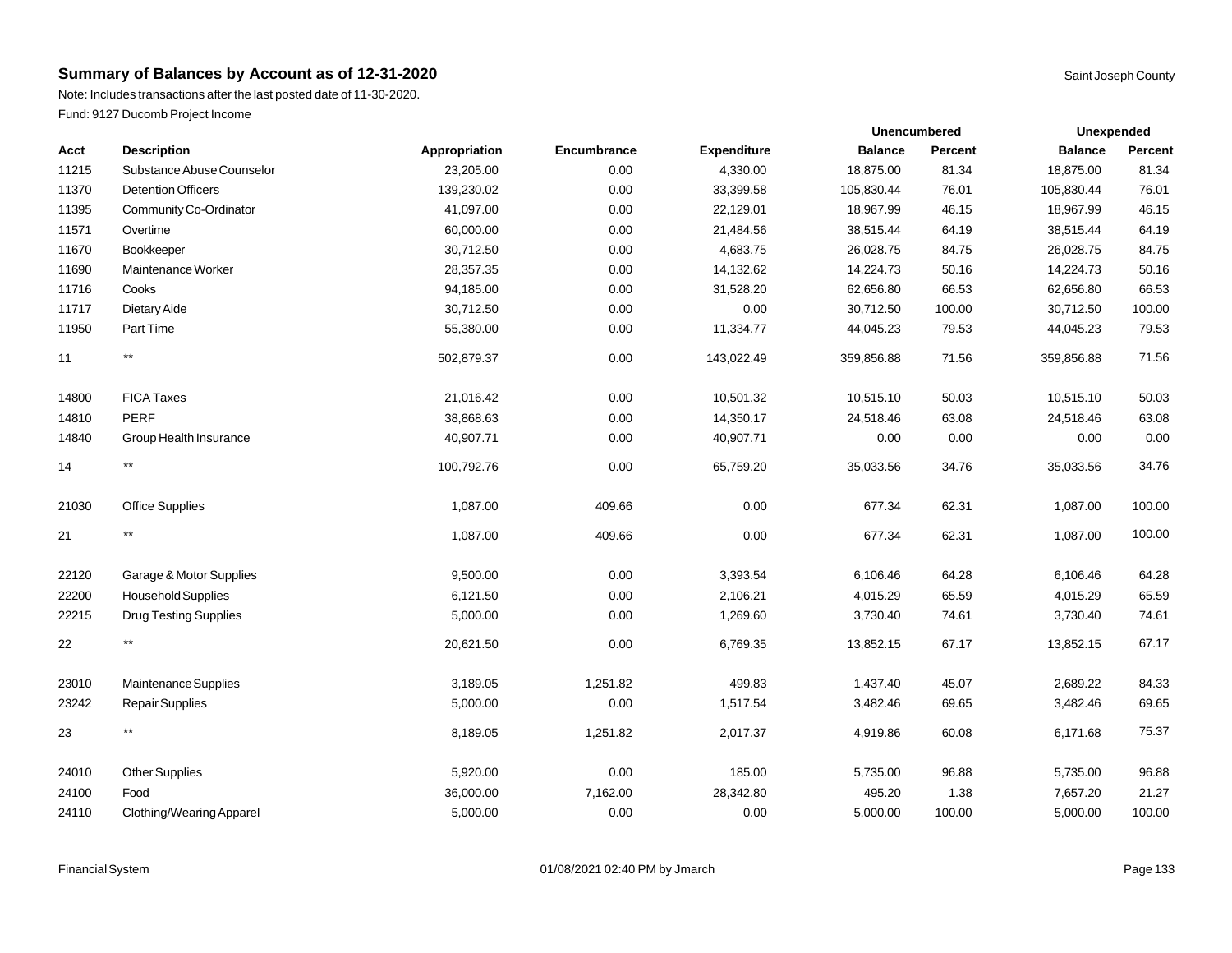Note: Includes transactions after the last posted date of 11-30-2020. Fund: 9127 Ducomb Project Income

|        |                                       |               |             |                    | Unencumbered   |         | <b>Unexpended</b> |         |
|--------|---------------------------------------|---------------|-------------|--------------------|----------------|---------|-------------------|---------|
| Acct   | <b>Description</b>                    | Appropriation | Encumbrance | <b>Expenditure</b> | <b>Balance</b> | Percent | <b>Balance</b>    | Percent |
| 24     | $^{\star\star}$                       | 46,920.00     | 7,162.00    | 28,527.80          | 11,230.20      | 23.93   | 18,392.20         | 39.20   |
| 31070  | <b>Other Contractual Services</b>     | 26,089.76     | 3,690.00    | 18,882.89          | 3,516.87       | 13.48   | 7,206.87          | 27.62   |
| 31     | $^{\star\star}$                       | 26,089.76     | 3,690.00    | 18,882.89          | 3,516.87       | 13.48   | 7,206.87          | 27.62   |
| 32050  | Conferences & Training                | 1,000.00      | 0.00        | 0.00               | 1,000.00       | 100.00  | 1,000.00          | 100.00  |
| 32200  | Telephone                             | 2,000.00      | 0.00        | 690.04             | 1,309.96       | 65.50   | 1,309.96          | 65.50   |
| 32203  | Cell Phones                           | 6,500.00      | 0.00        | 1,054.39           | 5,445.61       | 83.78   | 5,445.61          | 83.78   |
| 32350  | Postage                               | 100.00        | 0.00        | 0.00               | 100.00         | 100.00  | 100.00            | 100.00  |
| 32     | $***$                                 | 9,600.00      | 0.00        | 1,744.43           | 7,855.57       | 81.83   | 7,855.57          | 81.83   |
| 33100  | Printing                              | 100.00        | 0.00        | 0.00               | 100.00         | 100.00  | 100.00            | 100.00  |
| $33\,$ | $^{\star\star}$                       | 100.00        | 0.00        | 0.00               | 100.00         | 100.00  | 100.00            | 100.00  |
| 35010  | Electricity                           | 5,000.00      | 0.00        | 0.00               | 5,000.00       | 100.00  | 5,000.00          | 100.00  |
| 35020  | Gas                                   | 5,000.00      | 0.00        | 0.00               | 5,000.00       | 100.00  | 5,000.00          | 100.00  |
| 35031  | <b>Water Services</b>                 | 8,000.00      | 0.00        | 0.00               | 8,000.00       | 100.00  | 8,000.00          | 100.00  |
| 35     | $^{\star\star}$                       | 18,000.00     | 0.00        | 0.00               | 18,000.00      | 100.00  | 18,000.00         | 100.00  |
| 36011  | Repair Maintenance                    | 20,000.00     | 0.00        | 15,483.78          | 4,516.22       | 22.58   | 4,516.22          | 22.58   |
| 36050  | <b>Equipment Leasing</b>              | 0.00          | 0.00        | 0.00               | 0.00           | 0.00    | 0.00              | 0.00    |
| 36     | $^{\star\star}$                       | 20,000.00     | 0.00        | 15,483.78          | 4,516.22       | 22.58   | 4,516.22          | 22.58   |
| 37410  | <b>GPS</b> Monitoring                 | 58,500.00     | 0.00        | 0.00               | 58,500.00      | 100.00  | 58,500.00         | 100.00  |
| 37412  | <b>Electronic Monitoring Contract</b> | 155,000.00    | 20,510.39   | 780.00             | 133,709.61     | 86.26   | 154,220.00        | 99.50   |
| 37     | $^{\star\star}$                       | 213,500.00    | 20,510.39   | 780.00             | 192,209.61     | 90.03   | 212,720.00        | 99.63   |
| 38012  | Interest on Debt                      | 5,000.00      | 0.00        | 804.60             | 4,195.40       | 83.91   | 4,195.40          | 83.91   |
| 38013  | Principal on Debt                     | 144,000.00    | 0.00        | 24,838.11          | 119,161.89     | 82.75   | 119,161.89        | 82.75   |
| 38     | $^{\star\star}$                       | 149,000.00    | 0.00        | 25,642.71          | 123,357.29     | 82.79   | 123,357.29        | 82.79   |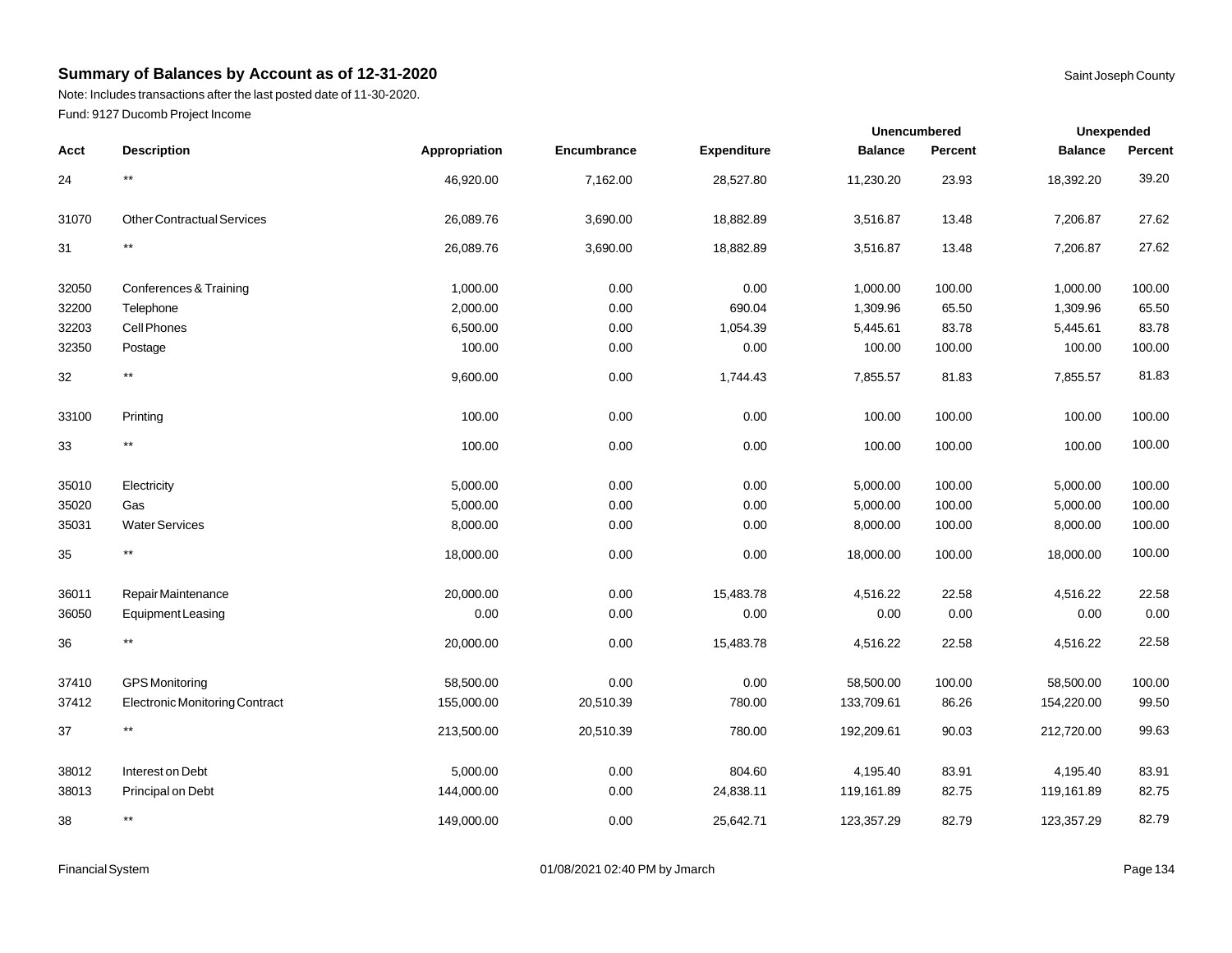Note: Includes transactions after the last posted date of 11-30-2020. Fund: 9127 Ducomb Project Income

|       |                                  |               |             |                    | <b>Unencumbered</b> |         | Unexpended     |         |
|-------|----------------------------------|---------------|-------------|--------------------|---------------------|---------|----------------|---------|
| Acct  | <b>Description</b>               | Appropriation | Encumbrance | <b>Expenditure</b> | <b>Balance</b>      | Percent | <b>Balance</b> | Percent |
| 44600 | <b>Special Equipment</b>         | 0.00          | 0.00        | 0.00               | 0.00                | 0.00    | 0.00           | 0.00    |
| 44    | $***$                            | 0.00          | 0.00        | 0.00               | 0.00                | 0.00    | 0.00           | 0.00    |
|       | Fund Totals ******************** | 1,116,779.44  | 33,023.87   | 308,630.02         | 775,125.55          | 69.41   | 808,149.42     | 72.36   |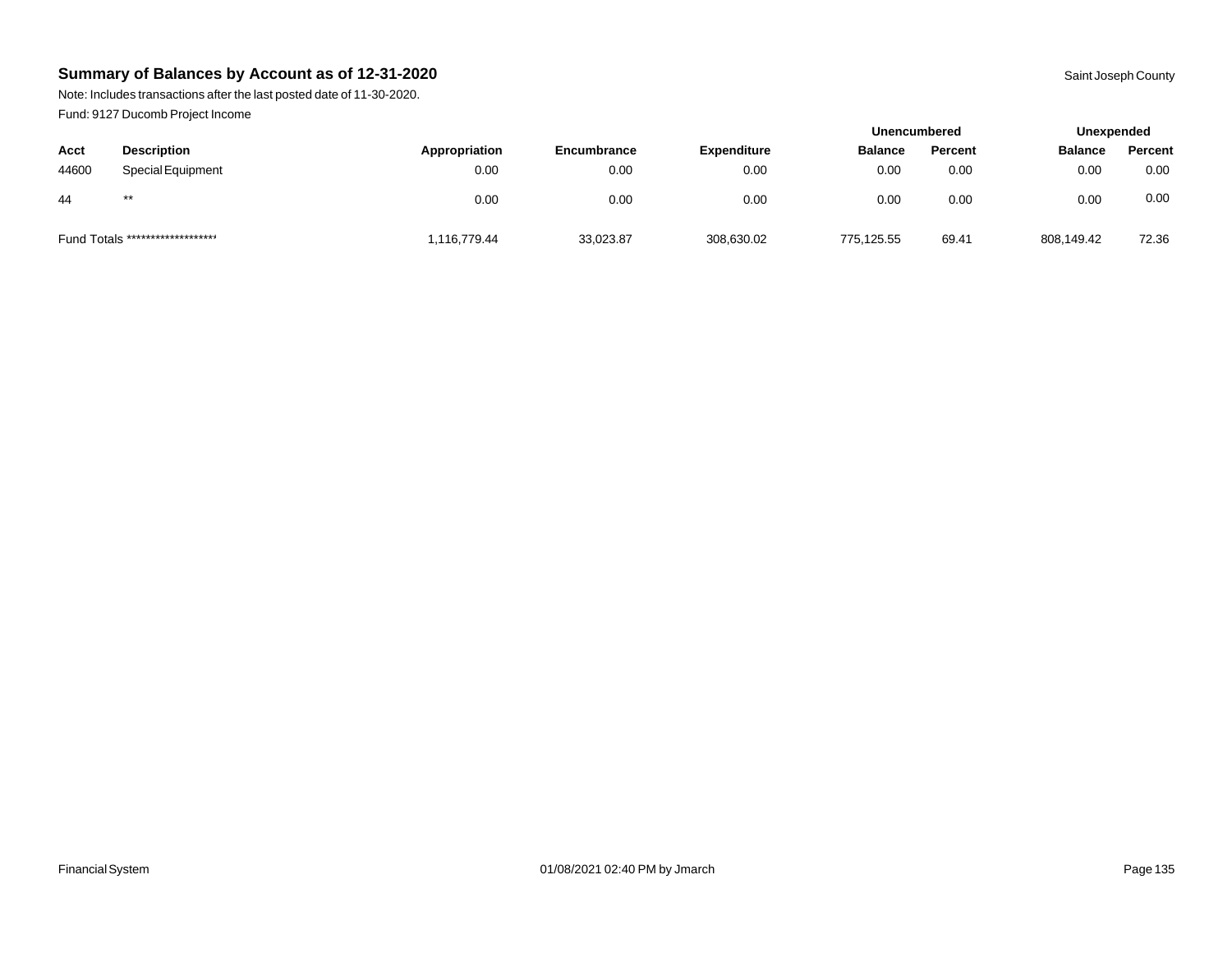Note: Includes transactions after the last posted date of 11-30-2020. Fund: 9129 JJC DOC Grant (CBC)

| Acct  | <b>Description</b>               | Appropriation | Encumbrance | <b>Expenditure</b> | <b>Balance</b> | Percent | <b>Balance</b> | Percent |
|-------|----------------------------------|---------------|-------------|--------------------|----------------|---------|----------------|---------|
| 11217 | Home Detention Case Mgr.         | 64,767.54     | 0.00        | 29,989.45          | 34,778.09      | 53.70   | 34,778.09      | 53.70   |
| 11334 | Controller - JJC                 | 7,344.00      | 0.00        | 3,672.00           | 3,672.00       | 50.00   | 3,672.00       | 50.00   |
| 11439 | Overtime                         | 19,460.52     | 0.00        | 13,074.66          | 6,385.86       | 32.81   | 6,385.86       | 32.81   |
| 11707 | <b>Activity Director</b>         | 66,565.73     | 0.00        | 43,027.51          | 23,538.22      | 35.36   | 23,538.22      | 35.36   |
| 11967 | Day Reporting Case Worker        | 114,249.90    | 0.00        | 76,062.44          | 38,187.46      | 33.42   | 38,187.46      | 33.42   |
| 11    | $***$                            | 272,387.69    | 0.00        | 165,826.06         | 106,561.63     | 39.12   | 106,561.63     | 39.12   |
| 14800 | <b>FICA Taxes</b>                | 21,109.25     | 0.00        | 12,258.04          | 8,851.21       | 41.93   | 8,851.21       | 41.93   |
| 14810 | <b>PERF</b>                      | 30,715.93     | 0.00        | 18,348.24          | 12,367.69      | 40.26   | 12,367.69      | 40.26   |
| 14840 | Group Health Insurance           | 132,000.00    | 0.00        | 29,209.25          | 102,790.75     | 77.87   | 102,790.75     | 77.87   |
| 14    | $***$                            | 183,825.18    | 0.00        | 59,815.53          | 124,009.65     | 67.46   | 124,009.65     | 67.46   |
| 21030 | <b>Office Supplies</b>           | 676.00        | 0.00        | 0.00               | 676.00         | 100.00  | 676.00         | 100.00  |
| 21    | $***$                            | 676.00        | 0.00        | 0.00               | 676.00         | 100.00  | 676.00         | 100.00  |
| 36015 | <b>Contractual Services</b>      | 14,967.10     | 13.00       | 14,921.91          | 32.19          | 0.22    | 45.19          | 0.30    |
| 36    | $***$                            | 14,967.10     | 13.00       | 14,921.91          | 32.19          | 0.22    | 45.19          | 0.30    |
|       | Fund Totals ******************** | 471,855.97    | 13.00       | 240,563.50         | 231,279.47     | 49.01   | 231,292.47     | 49.02   |

**Unexpended**

**Unencumbered**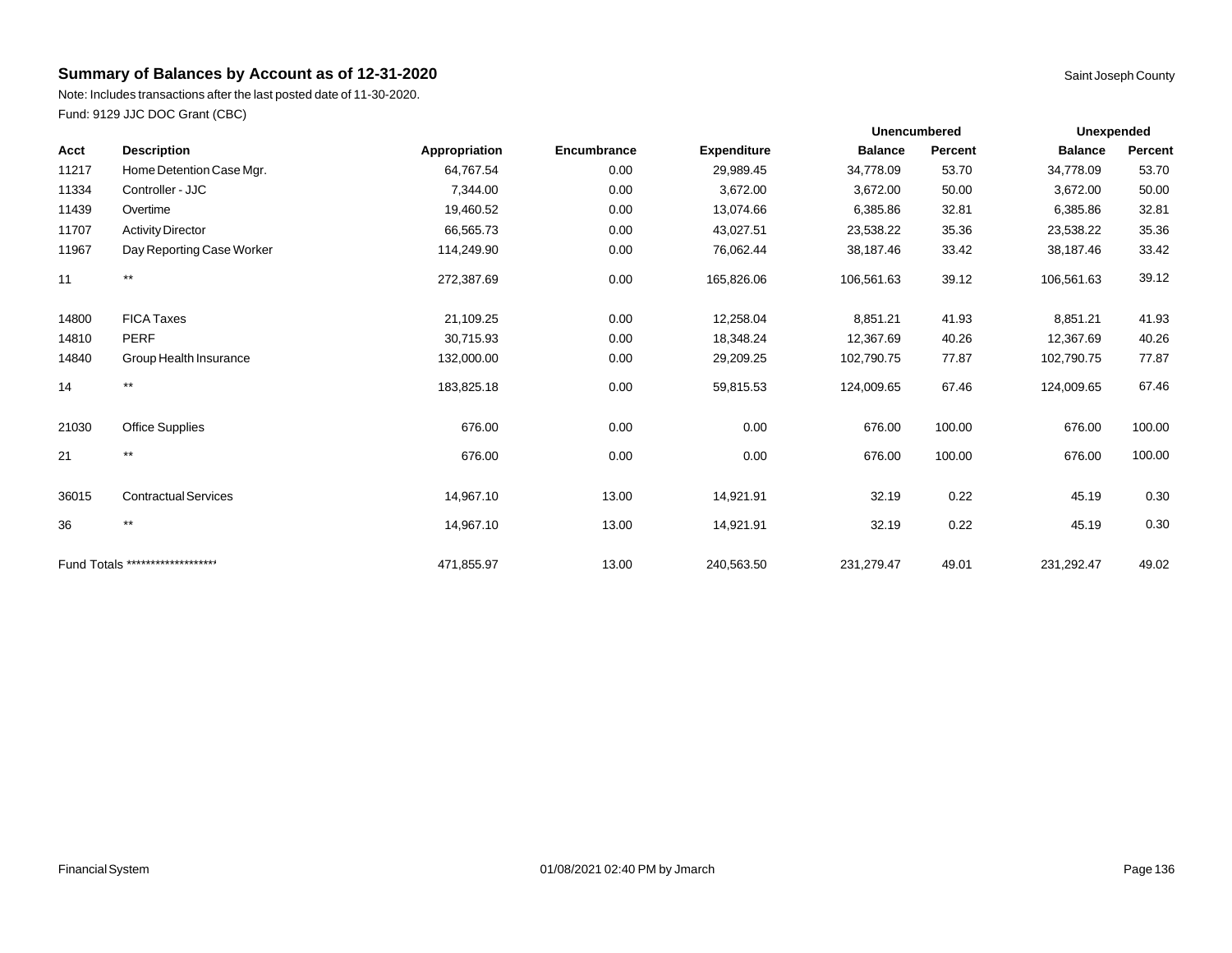Note: Includes transactions after the last posted date of 11-30-2020. Fund: 9130 JJC Project Income (CTP)

|       |                               |               |             |                    | Unencumbered   |                | <b>Unexpended</b> |         |
|-------|-------------------------------|---------------|-------------|--------------------|----------------|----------------|-------------------|---------|
| Acct  | <b>Description</b>            | Appropriation | Encumbrance | <b>Expenditure</b> | <b>Balance</b> | <b>Percent</b> | <b>Balance</b>    | Percent |
| 11439 | Overtime                      | 4,242.20      | 0.00        | 135.00             | 4,107.20       | 96.82          | 4,107.20          | 96.82   |
| 11    | $^{\star\star}$               | 4,242.20      | 0.00        | 135.00             | 4,107.20       | 96.82          | 4,107.20          | 96.82   |
| 14800 | <b>FICA Taxes</b>             | 770.18        | 0.00        | 156.72             | 613.46         | 79.65          | 613.46            | 79.65   |
| 14810 | PERF                          | 1,075.15      | 0.00        | 239.34             | 835.81         | 77.74          | 835.81            | 77.74   |
| 14840 | Group Health Insurance        | 200.00        | 0.00        | 0.00               | 200.00         | 100.00         | 200.00            | 100.00  |
| 14900 | Uniforms                      | 5,000.00      | 0.00        | 0.00               | 5,000.00       | 100.00         | 5,000.00          | 100.00  |
| 14    | $***$                         | 7,045.33      | 0.00        | 396.06             | 6,649.27       | 94.38          | 6,649.27          | 94.38   |
| 21030 | Office Supplies               | 2,130.34      | 0.00        | 1,345.35           | 784.99         | 36.85          | 784.99            | 36.85   |
| 21    | $***$                         | 2,130.34      | 0.00        | 1,345.35           | 784.99         | 36.85          | 784.99            | 36.85   |
| 32020 | Travel/Mileage                | 6,596.31      | 0.00        | 178.97             | 6,417.34       | 97.29          | 6,417.34          | 97.29   |
| 32050 | Conferences & Training        | 7,500.00      | 0.00        | 913.33             | 6,586.67       | 87.82          | 6,586.67          | 87.82   |
| 32053 | <b>Public Relations</b>       | 7,174.03      | 193.67      | 2,059.53           | 4,920.83       | 68.59          | 5,114.50          | 71.29   |
| 32200 | Telephone                     | 907.62        | 0.00        | 573.69             | 333.93         | 36.79          | 333.93            | 36.79   |
| 32350 | Postage                       | 600.00        | 0.00        | 0.00               | 600.00         | 100.00         | 600.00            | 100.00  |
| 32    | $\star\star$                  | 22,777.96     | 193.67      | 3,725.52           | 18,858.77      | 82.79          | 19,052.44         | 83.64   |
| 36015 | <b>Contractual Services</b>   | 37,000.00     | 0.00        | 31,925.28          | 5,074.72       | 13.72          | 5,074.72          | 13.72   |
| 36    | $***$                         | 37,000.00     | 0.00        | 31,925.28          | 5,074.72       | 13.72          | 5,074.72          | 13.72   |
| 39600 | Refunds, Awards & Indemnities | 1,000.00      | 0.00        | 0.00               | 1,000.00       | 100.00         | 1,000.00          | 100.00  |
| 39    | $***$                         | 1,000.00      | 0.00        | 0.00               | 1,000.00       | 100.00         | 1,000.00          | 100.00  |
| 43033 | Unity Garden Materials        | 500.00        | 0.00        | 0.00               | 500.00         | 100.00         | 500.00            | 100.00  |
| 43    | $\star\star$                  | 500.00        | 0.00        | 0.00               | 500.00         | 100.00         | 500.00            | 100.00  |
| 45010 | Vehicles                      | 2,000.00      | 0.00        | 0.00               | 2,000.00       | 100.00         | 2,000.00          | 100.00  |
| 45    | $***$                         | 2,000.00      | 0.00        | 0.00               | 2,000.00       | 100.00         | 2,000.00          | 100.00  |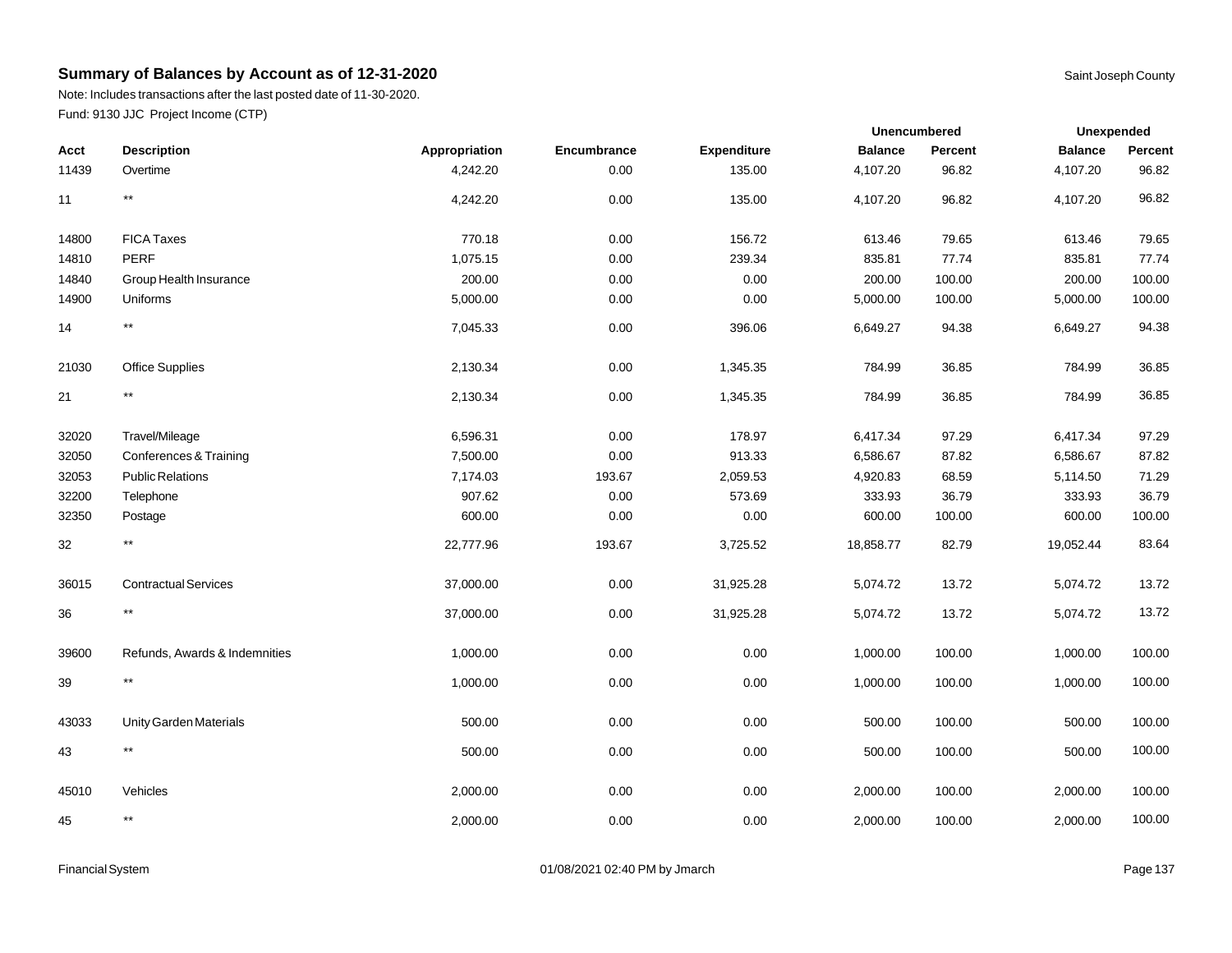Note: Includes transactions after the last posted date of 11-30-2020. Fund: 9130 JJC Project Income (CTP)

|      |                                  |               |             |                    | Unencumbered |         |                | <b>Unexpended</b> |
|------|----------------------------------|---------------|-------------|--------------------|--------------|---------|----------------|-------------------|
| Acct | <b>Description</b>               | Appropriation | Encumbrance | <b>Expenditure</b> | Balance      | Percent | <b>Balance</b> | Percent           |
|      | Fund Totals ******************** | 76,695.83     | 193.67      | 37.527.21          | 38.974.95    | 50.82   | 39,168.62      | 51.07             |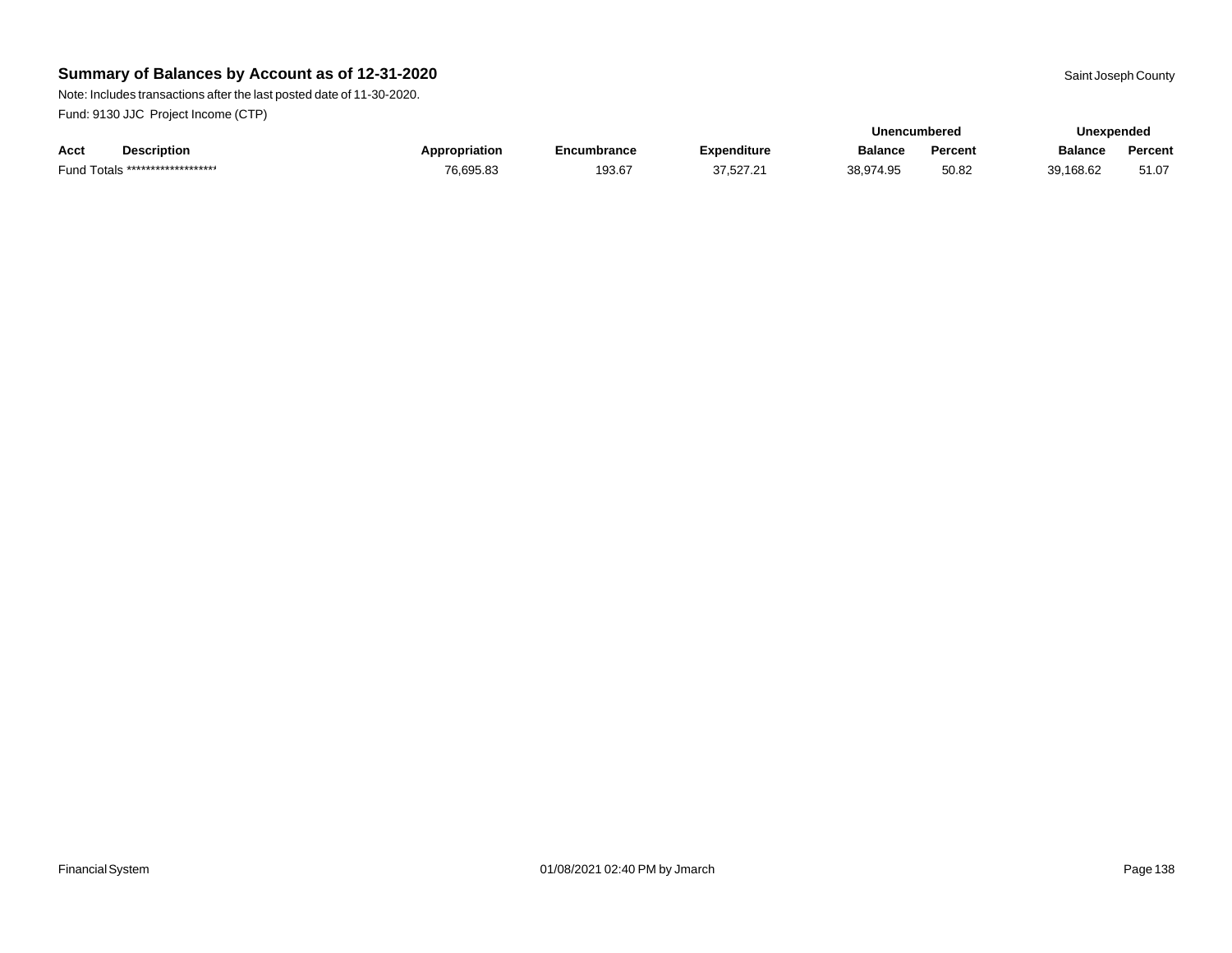Note: Includes transactions after the last posted date of 11-30-2020. Fund: 9133 CASA Capacity Bldg Grant

|       |                                  |               |             |                    | <b>Unencumbered</b> |         | Unexpended     |         |  |
|-------|----------------------------------|---------------|-------------|--------------------|---------------------|---------|----------------|---------|--|
| Acct  | <b>Description</b>               | Appropriation | Encumbrance | <b>Expenditure</b> | <b>Balance</b>      | Percent | <b>Balance</b> | Percent |  |
| 11772 | Casa Volunteer Supervisor I      | 45,633.17     | 0.00        | 31,041.11          | 14,592.06           | 31.98   | 14,592.06      | 31.98   |  |
| 11    | $***$                            | 45,633.17     | 0.00        | 31,041.11          | 14,592.06           | 31.98   | 14,592.06      | 31.98   |  |
| 14800 | <b>FICA Taxes</b>                | 4,041.92      | 0.00        | 4,041.92           | 0.00                | 0.00    | 0.00           | 0.00    |  |
| 14810 | <b>PERF</b>                      | 6,064.27      | 0.00        | 6,064.27           | 0.00                | 0.00    | 0.00           | 0.00    |  |
| 14840 | Group Health Insurance           | 31,628.22     | 0.00        | 0.00               | 31,628.22           | 100.00  | 31,628.22      | 100.00  |  |
| 14    | $***$                            | 41,734.41     | 0.00        | 10,106.19          | 31,628.22           | 75.78   | 31,628.22      | 75.78   |  |
| 32051 | Promotion                        | 6,449.59      | 0.00        | 0.00               | 6,449.59            | 100.00  | 6,449.59       | 100.00  |  |
| 32    | $***$                            | 6,449.59      | 0.00        | 0.00               | 6,449.59            | 100.00  | 6,449.59       | 100.00  |  |
|       | Fund Totals ******************** | 93,817.17     | 0.00        | 41,147.30          | 52,669.87           | 56.14   | 52,669.87      | 56.14   |  |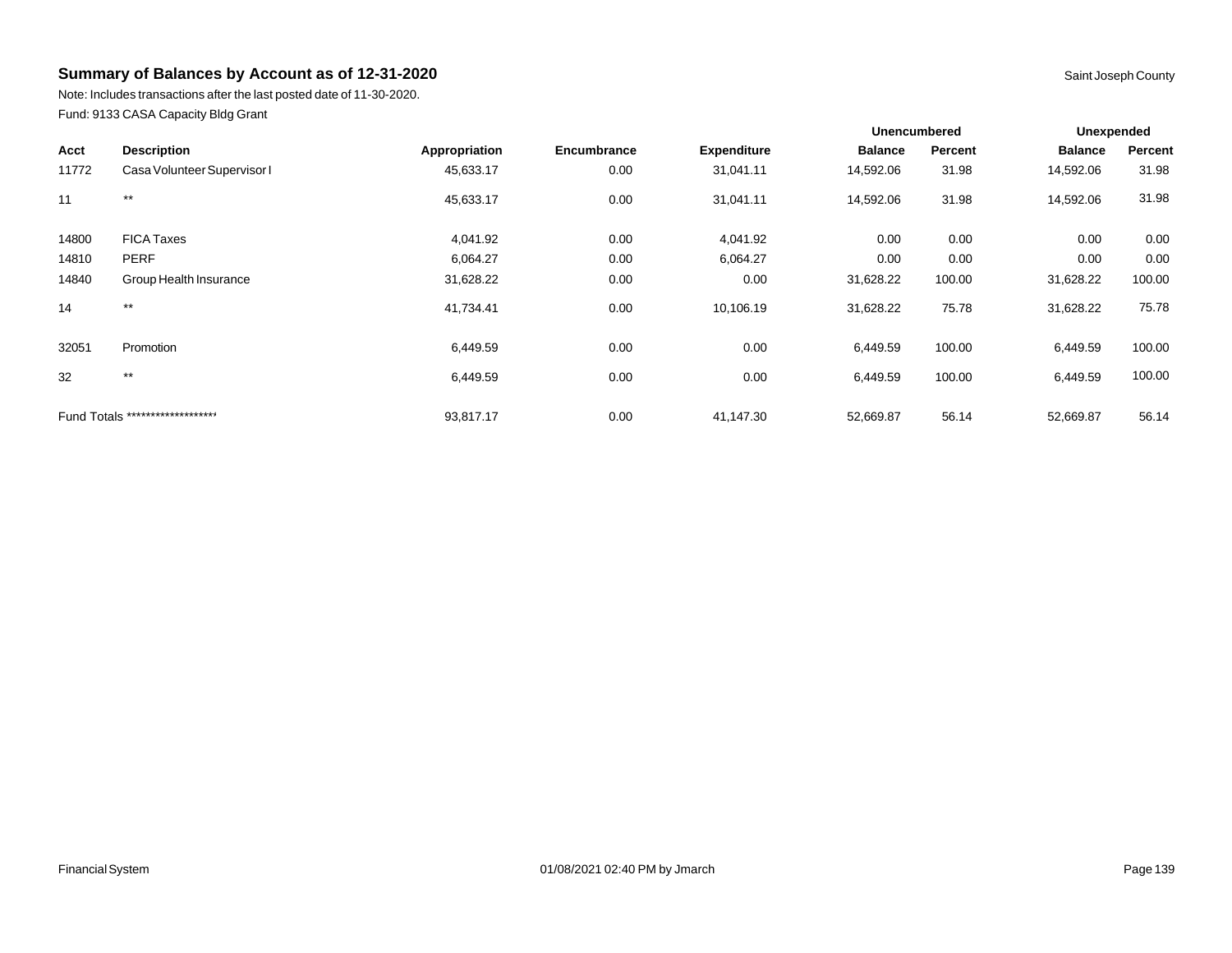Note: Includes transactions after the last posted date of 11-30-2020. Fund: 9134 Health Cooking Healthy

|       |                                  |               |             |                    | <b>Unencumbered</b> |         | Unexpended     |         |
|-------|----------------------------------|---------------|-------------|--------------------|---------------------|---------|----------------|---------|
| Acct  | <b>Description</b>               | Appropriation | Encumbrance | <b>Expenditure</b> | <b>Balance</b>      | Percent | <b>Balance</b> | Percent |
| 33368 | Public Info. & Educ.             | 634.62        | 0.00        | 0.00               | 634.62              | 100.00  | 634.62         | 100.00  |
| 33    | $***$                            | 634.62        | 0.00        | 0.00               | 634.62              | 100.00  | 634.62         | 100.00  |
|       | Fund Totals ******************** | 634.62        | 0.00        | 0.00               | 634.62              | 100.00  | 634.62         | 100.00  |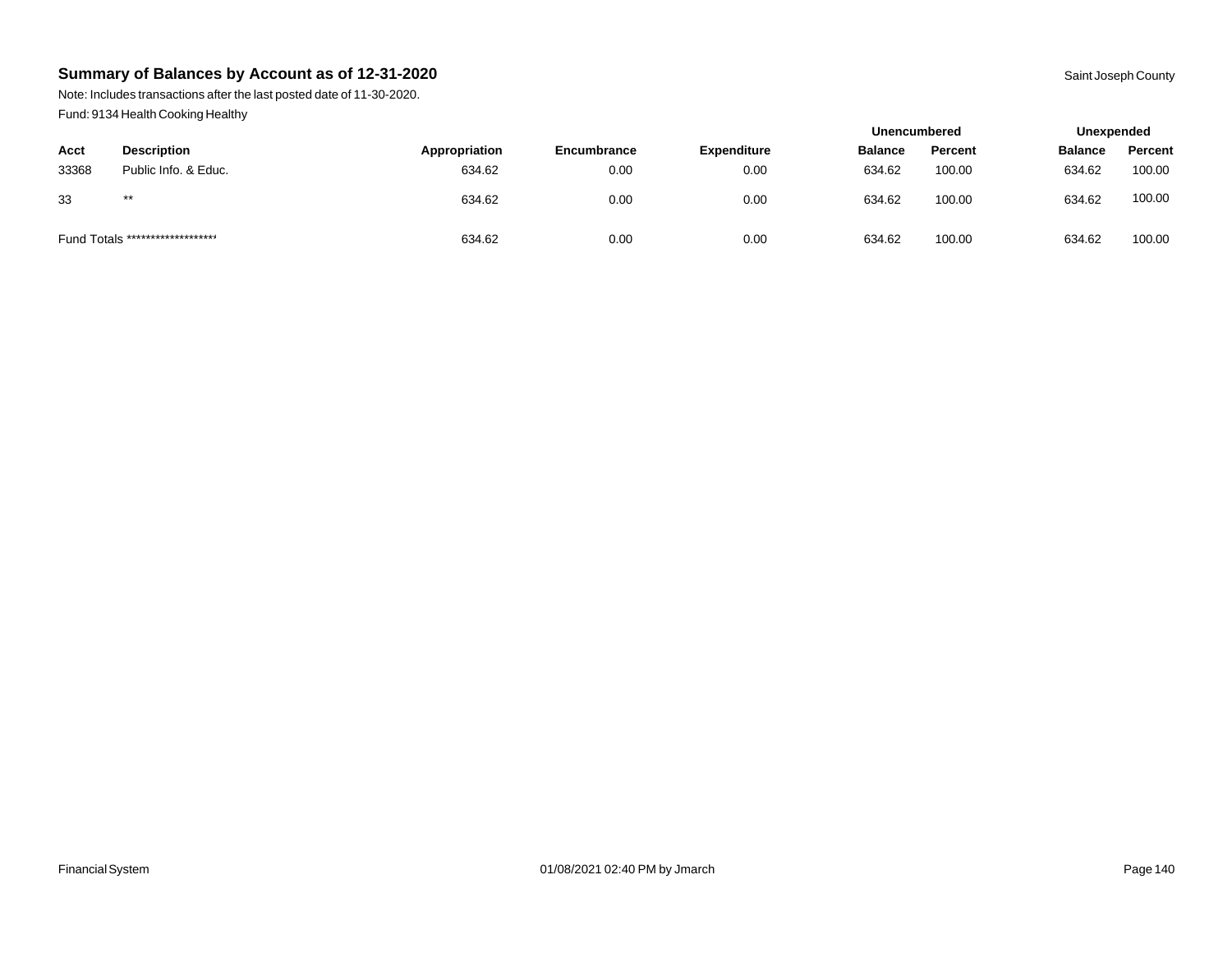Note: Includes transactions after the last posted date of 11-30-2020. Fund: 9135 Big Box Appeals

|                                  |                    |               |                    |                    | <b>Unencumbered</b> |         | Unexpended     |         |
|----------------------------------|--------------------|---------------|--------------------|--------------------|---------------------|---------|----------------|---------|
| Acct                             | <b>Description</b> | Appropriation | <b>Encumbrance</b> | <b>Expenditure</b> | <b>Balance</b>      | Percent | <b>Balance</b> | Percent |
| 31010                            | Legal Services     | 10,000.00     | 0.00               | 0.00               | 10,000.00           | 100.00  | 10,000.00      | 100.00  |
| 31300                            | Appraisers Fees    | 10,000.00     | 0.00               | 0.00               | 10.000.00           | 100.00  | 10,000.00      | 100.00  |
| 31                               | $***$              | 20,000.00     | 0.00               | 0.00               | 20,000.00           | 100.00  | 20,000.00      | 100.00  |
| Fund Totals ******************** |                    | 20,000.00     | 0.00               | 0.00               | 20,000.00           | 100.00  | 20,000.00      | 100.00  |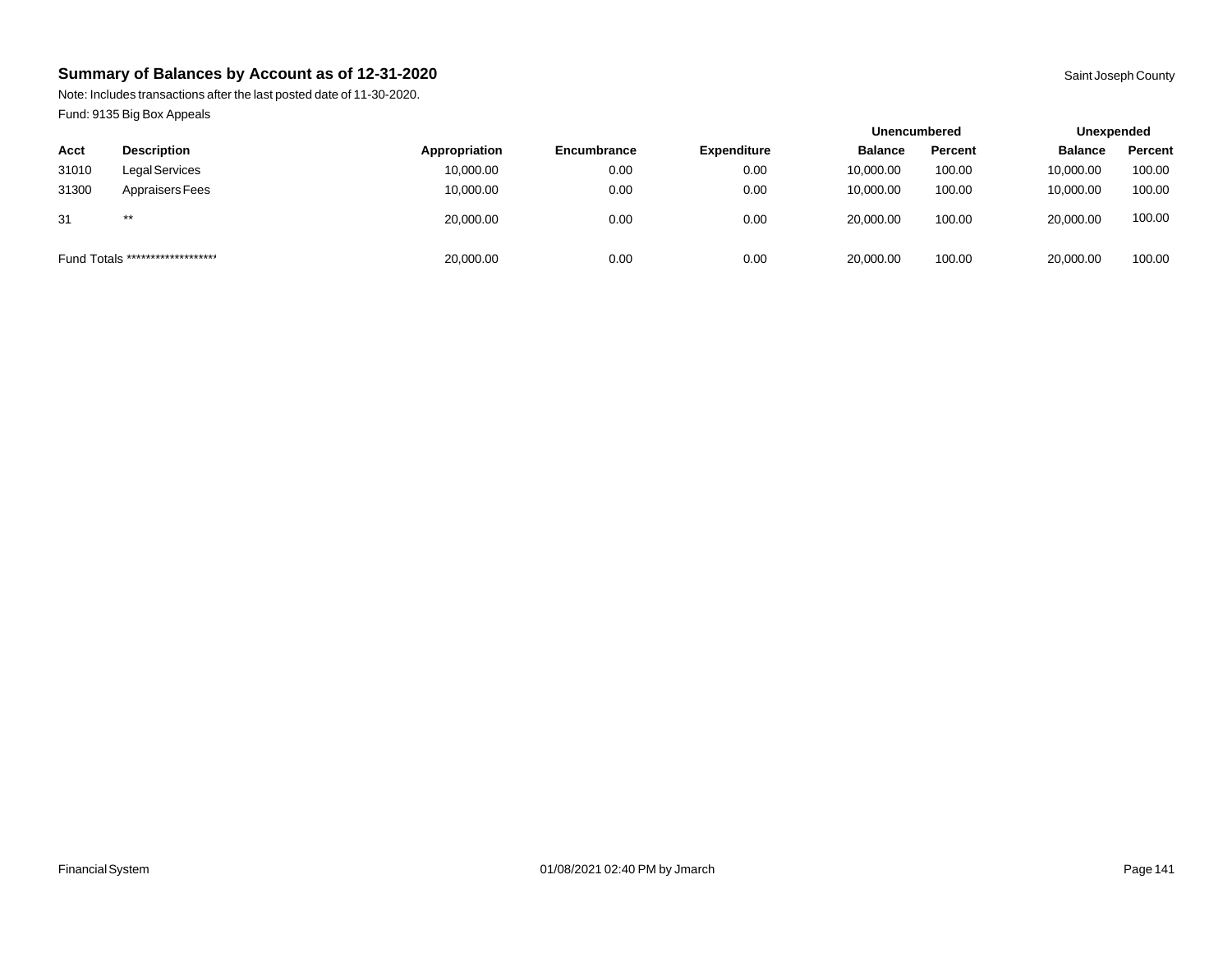Note: Includes transactions after the last posted date of 11-30-2020. Fund: 9137 Veterans Court Grant

|       |                                    |               |             |                    | <b>Unencumbered</b> |         | Unexpended     |         |
|-------|------------------------------------|---------------|-------------|--------------------|---------------------|---------|----------------|---------|
| Acct  | <b>Description</b>                 | Appropriation | Encumbrance | <b>Expenditure</b> | <b>Balance</b>      | Percent | <b>Balance</b> | Percent |
| 32052 | <b>Treatment Contract Services</b> | 2,048.00      | 0.00        | 0.00               | 2.048.00            | 100.00  | 2.048.00       | 100.00  |
| 32    | $***$                              | 2,048.00      | 0.00        | 0.00               | 2.048.00            | 100.00  | 2,048.00       | 100.00  |
|       | Fund Totals ********************   | 2,048.00      | 0.00        | 0.00               | 2,048.00            | 100.00  | 2,048.00       | 100.00  |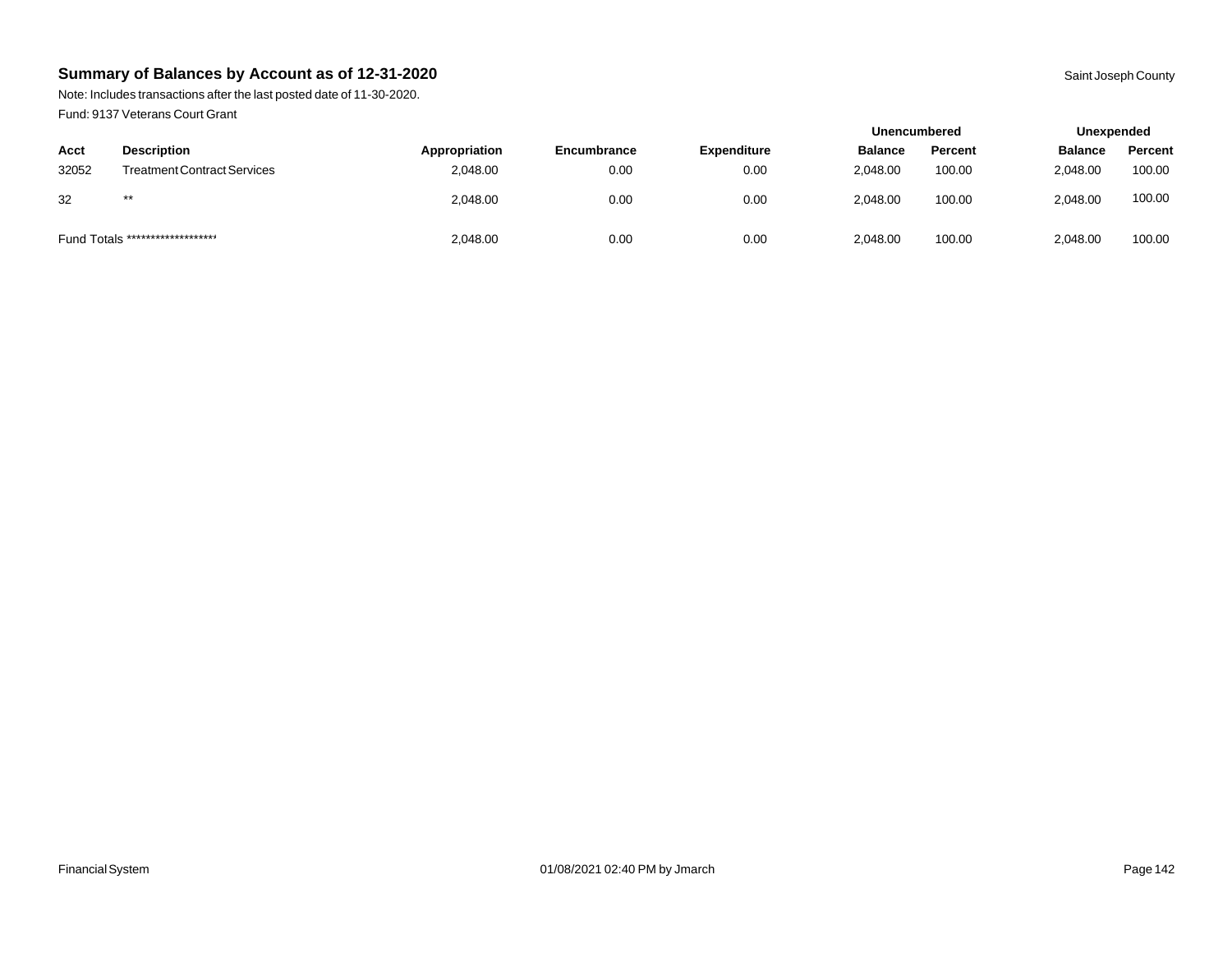Note: Includes transactions after the last posted date of 11-30-2020. Fund: 9138 Ducomb Adult IDOC 1006 Add

|       |                                     |               |             |                    |                | Unencumbered   |                | <b>Unexpended</b> |
|-------|-------------------------------------|---------------|-------------|--------------------|----------------|----------------|----------------|-------------------|
| Acct  | <b>Description</b>                  | Appropriation | Encumbrance | <b>Expenditure</b> | <b>Balance</b> | <b>Percent</b> | <b>Balance</b> | Percent           |
| 11290 | <b>Coordinator Support Services</b> | 33,096.00     | 0.00        | 0.00               | 33,096.00      | 100.00         | 33,096.00      | 100.00            |
| 11291 | Client Srv Coord/Drug Court         | 62,959.00     | 0.00        | 0.00               | 62,959.00      | 100.00         | 62,959.00      | 100.00            |
| 11370 | <b>Detention Officers</b>           | 57,982.00     | 0.00        | 0.00               | 57,982.00      | 100.00         | 57,982.00      | 100.00            |
| 11376 | <b>Education Coordinator</b>        | 30,900.00     | 0.00        | 0.00               | 30,900.00      | 100.00         | 30,900.00      | 100.00            |
| 11    | $^{\star\star}$                     | 184,937.00    | 0.00        | 0.00               | 184,937.00     | 100.00         | 184,937.00     | 100.00            |
| 14800 | <b>FICA Taxes</b>                   | 14,147.00     | 0.00        | 0.00               | 14,147.00      | 100.00         | 14,147.00      | 100.00            |
| 14810 | <b>PERF</b>                         | 20,713.00     | 0.00        | 0.00               | 20,713.00      | 100.00         | 20,713.00      | 100.00            |
| 14    | $\star\star$                        | 34,860.00     | 0.00        | 0.00               | 34,860.00      | 100.00         | 34,860.00      | 100.00            |
| 21030 | Office Supplies                     | 2,812.00      | 0.00        | 0.00               | 2,812.00       | 100.00         | 2,812.00       | 100.00            |
| 21032 | <b>Copier Costs</b>                 | 250.00        | 0.00        | 0.00               | 250.00         | 100.00         | 250.00         | 100.00            |
| 21    | $***$                               | 3,062.00      | 0.00        | 0.00               | 3,062.00       | 100.00         | 3,062.00       | 100.00            |
| 22010 | Gas Oil & Lubricants                | 1,000.00      | 0.00        | 0.00               | 1,000.00       | 100.00         | 1,000.00       | 100.00            |
| 22120 | Garage & Motor Supplies             | 750.00        | 0.00        | 0.00               | 750.00         | 100.00         | 750.00         | 100.00            |
| 22200 | Household Supplies                  | 4,155.90      | 330.90      | 402.06             | 3,422.94       | 82.36          | 3,753.84       | 90.33             |
| 22215 | <b>Drug Testing Supplies</b>        | 2,500.00      | 0.00        | 0.00               | 2,500.00       | 100.00         | 2,500.00       | 100.00            |
| 22216 | <b>Alcohol Testing Supplies</b>     | 750.00        | 0.00        | 0.00               | 750.00         | 100.00         | 750.00         | 100.00            |
| 22217 | Program Manuals                     | 200.00        | 0.00        | 0.00               | 200.00         | 100.00         | 200.00         | 100.00            |
| 22249 | Publications                        | 125.00        | 0.00        | 0.00               | 125.00         | 100.00         | 125.00         | 100.00            |
| 22448 | <b>Education Books</b>              | 125.00        | 0.00        | 0.00               | 125.00         | 100.00         | 125.00         | 100.00            |
| 22    | $^{\star\star}$                     | 9,605.90      | 330.90      | 402.06             | 8,872.94       | 92.37          | 9,203.84       | 95.81             |
| 23010 | Maintenance Supplies                | 812.00        | 0.00        | 0.00               | 812.00         | 100.00         | 812.00         | 100.00            |
| 23240 | <b>Other Supplies</b>               | 500.00        | 0.00        | 0.00               | 500.00         | 100.00         | 500.00         | 100.00            |
| 23242 | <b>Repair Supplies</b>              | 2,000.00      | 0.00        | 0.00               | 2,000.00       | 100.00         | 2,000.00       | 100.00            |
| 23    | $^{\star\star}$                     | 3,312.00      | 0.00        | 0.00               | 3,312.00       | 100.00         | 3,312.00       | 100.00            |
| 24100 | Food                                | 33,750.00     | 0.00        | 0.00               | 33,750.00      | 100.00         | 33,750.00      | 100.00            |
| 24101 | Vending                             | 2,250.00      | 0.00        | 0.00               | 2,250.00       | 100.00         | 2,250.00       | 100.00            |
| 24120 | <b>Medical Supplies</b>             | 125.00        | 0.00        | 0.00               | 125.00         | 100.00         | 125.00         | 100.00            |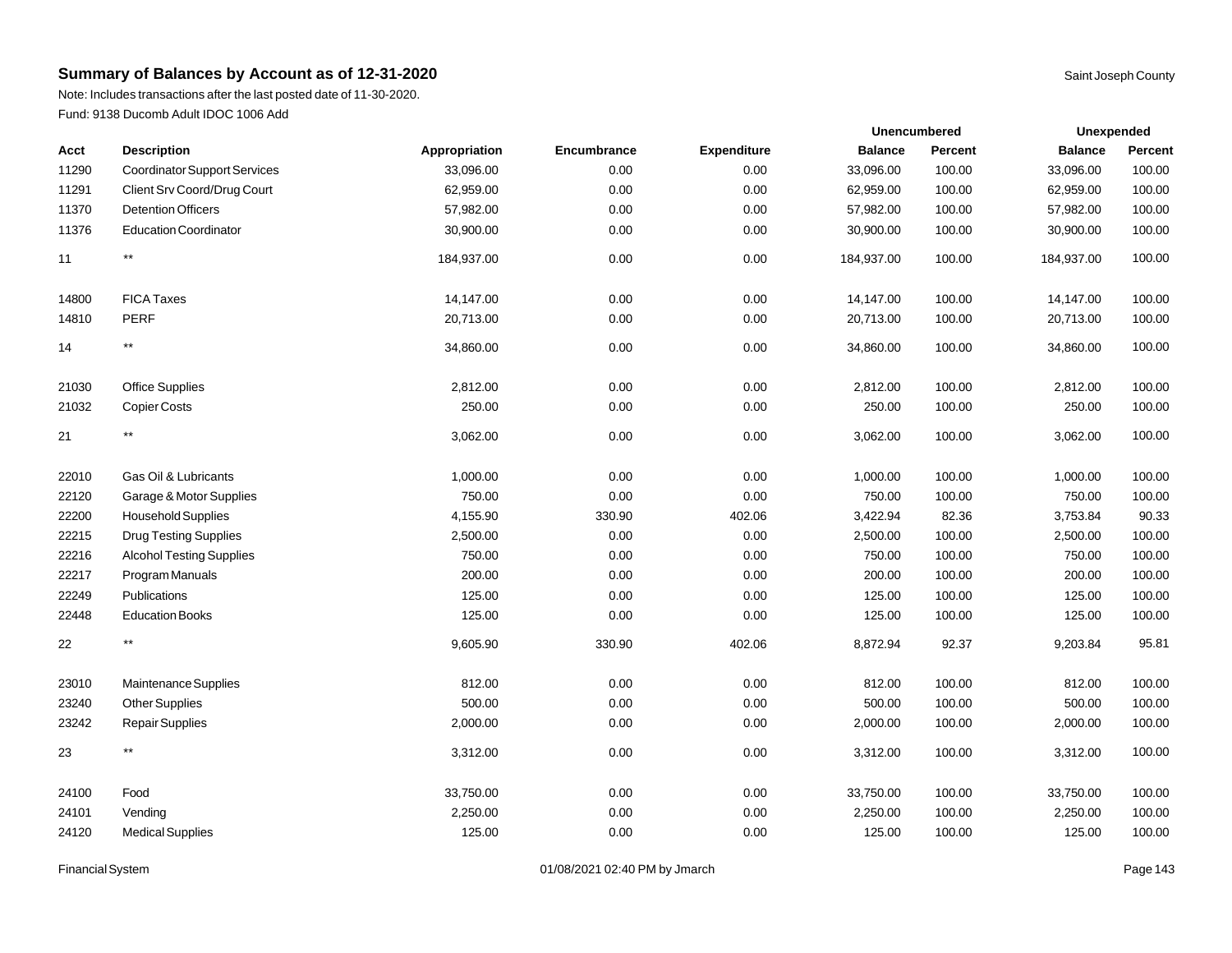Note: Includes transactions after the last posted date of 11-30-2020. Fund: 9138 Ducomb Adult IDOC 1006 Add

|       |                                       |               |             |                    | Unencumbered   |                | <b>Unexpended</b> |         |
|-------|---------------------------------------|---------------|-------------|--------------------|----------------|----------------|-------------------|---------|
| Acct  | <b>Description</b>                    | Appropriation | Encumbrance | <b>Expenditure</b> | <b>Balance</b> | <b>Percent</b> | <b>Balance</b>    | Percent |
| 24    | $^{\star\star}$                       | 36,125.00     | 0.00        | 0.00               | 36,125.00      | 100.00         | 36,125.00         | 100.00  |
| 32020 | Travel/Mileage                        | 500.00        | 0.00        | 0.00               | 500.00         | 100.00         | 500.00            | 100.00  |
| 32050 | Conferences & Training                | 750.00        | 0.00        | 0.00               | 750.00         | 100.00         | 750.00            | 100.00  |
| 32054 | Hotel/Lodging                         | 1,000.00      | 0.00        | 0.00               | 1,000.00       | 100.00         | 1,000.00          | 100.00  |
| 32203 | Cell Phones                           | 375.00        | 0.00        | 0.00               | 375.00         | 100.00         | 375.00            | 100.00  |
| 32350 | Postage                               | 62.00         | 0.00        | 0.00               | 62.00          | 100.00         | 62.00             | 100.00  |
| 32706 | <b>Bus Passes</b>                     | 75.00         | 0.00        | 0.00               | 75.00          | 100.00         | 75.00             | 100.00  |
| 32707 | Incentives                            | 125.00        | 0.00        | 0.00               | 125.00         | 100.00         | 125.00            | 100.00  |
| 32708 | Pest Control                          | 225.00        | 0.00        | 0.00               | 225.00         | 100.00         | 225.00            | 100.00  |
| 32709 | <b>Internet Services</b>              | 562.00        | 0.00        | 0.00               | 562.00         | 100.00         | 562.00            | 100.00  |
| 32    | $^{\star\star}$                       | 3,674.00      | 0.00        | 0.00               | 3,674.00       | 100.00         | 3,674.00          | 100.00  |
| 33100 | Printing                              | 62.00         | 0.00        | 0.00               | 62.00          | 100.00         | 62.00             | 100.00  |
| 33    | $***$                                 | 62.00         | 0.00        | 0.00               | 62.00          | 100.00         | 62.00             | 100.00  |
| 35010 | Electricity                           | 6,250.00      | 0.00        | 0.00               | 6,250.00       | 100.00         | 6,250.00          | 100.00  |
| 35020 | Gas                                   | 3,500.00      | 0.00        | 0.00               | 3,500.00       | 100.00         | 3,500.00          | 100.00  |
| 35031 | <b>Water Services</b>                 | 3,500.00      | 0.00        | 0.00               | 3,500.00       | 100.00         | 3,500.00          | 100.00  |
| 35090 | <b>Trash Removal</b>                  | 1,250.00      | 0.00        | 0.00               | 1,250.00       | 100.00         | 1,250.00          | 100.00  |
| 35    | $^{\star\star}$                       | 14,500.00     | 0.00        | 0.00               | 14,500.00      | 100.00         | 14,500.00         | 100.00  |
| 37300 | Lease - Office Equipment              | 2,550.00      | 0.00        | 0.00               | 2,550.00       | 100.00         | 2,550.00          | 100.00  |
| 37411 | <b>Confirmation Testing</b>           | 2,100.00      | 0.00        | 0.00               | 2,100.00       | 100.00         | 2,100.00          | 100.00  |
| 37412 | <b>Electronic Monitoring Contract</b> | 37,900.00     | 0.00        | 0.00               | 37,900.00      | 100.00         | 37,900.00         | 100.00  |
| 37413 | Fire Testing                          | 1,500.00      | 0.00        | 0.00               | 1,500.00       | 100.00         | 1,500.00          | 100.00  |
| 37414 | Counseling Services                   | 7,500.00      | 0.00        | 0.00               | 7,500.00       | 100.00         | 7,500.00          | 100.00  |
| 37    | $^{\star\star}$                       | 51,550.00     | 0.00        | 0.00               | 51,550.00      | 100.00         | 51,550.00         | 100.00  |
| 39010 | Dues & Subscription                   | 250.00        | 0.00        | 0.00               | 250.00         | 100.00         | 250.00            | 100.00  |
| 39100 | Laundry & Cleaning                    | 250.00        | 0.00        | 0.00               | 250.00         | 100.00         | 250.00            | 100.00  |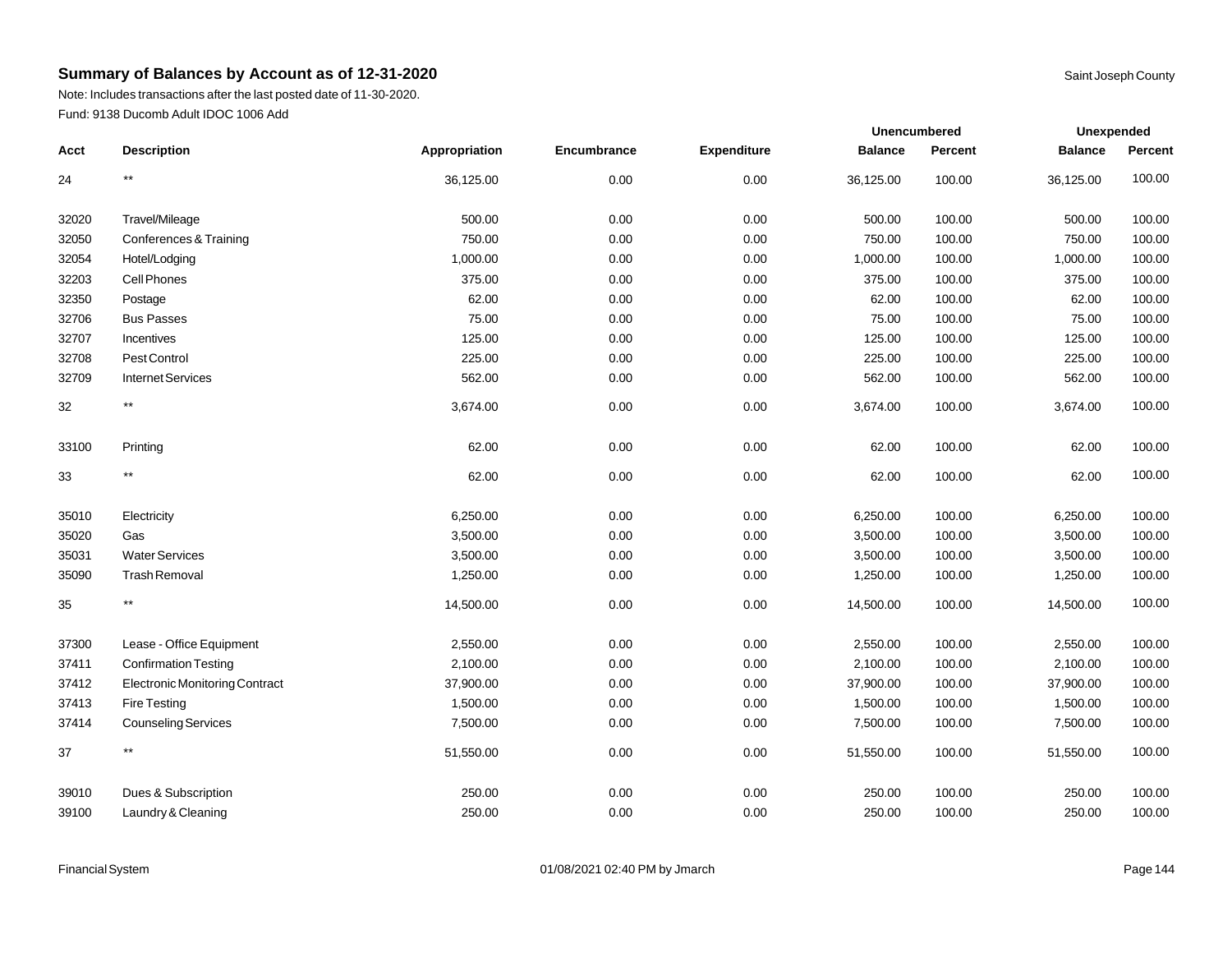Note: Includes transactions after the last posted date of 11-30-2020. Fund: 9138 Ducomb Adult IDOC 1006 Add

|                                  |                     |               |             |                    |                | <b>Unencumbered</b> |                | Unexpended |  |
|----------------------------------|---------------------|---------------|-------------|--------------------|----------------|---------------------|----------------|------------|--|
| Acct                             | <b>Description</b>  | Appropriation | Encumbrance | <b>Expenditure</b> | <b>Balance</b> | Percent             | <b>Balance</b> | Percent    |  |
| 39                               | $***$               | 500.00        | 0.00        | 0.00               | 500.00         | 100.00              | 500.00         | 100.00     |  |
| 45500                            | Office Furniture    | 250.00        | 0.00        | 0.00               | 250.00         | 100.00              | 250.00         | 100.00     |  |
| 45520                            | Computer Equipment  | 125.00        | 0.00        | 0.00               | 125.00         | 100.00              | 125.00         | 100.00     |  |
| 45522                            | <b>Body Scanner</b> | 37,250.00     | 0.00        | 0.00               | 37,250.00      | 100.00              | 37,250.00      | 100.00     |  |
| 45                               | $***$               | 37,625.00     | 0.00        | 0.00               | 37.625.00      | 100.00              | 37,625.00      | 100.00     |  |
| Fund Totals ******************** |                     | 379,812.90    | 330.90      | 402.06             | 379.079.94     | 99.81               | 379.410.84     | 99.89      |  |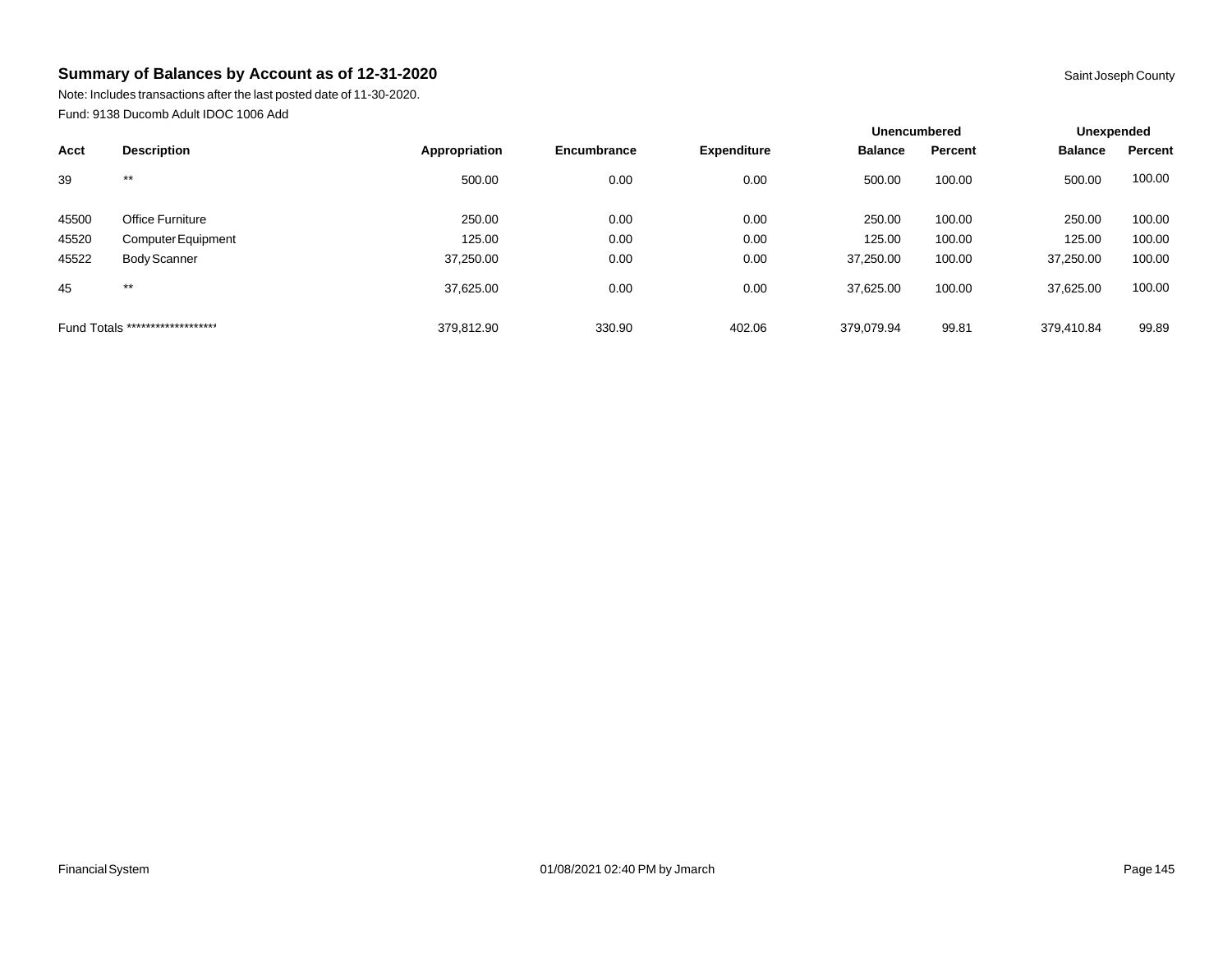Note: Includes transactions after the last posted date of 11-30-2020. Fund: 9139 Prosecutor IDOC Pretrial FY17

|       |                                   |               |             |                    | <b>Unencumbered</b> |                |                | <b>Unexpended</b> |  |  |
|-------|-----------------------------------|---------------|-------------|--------------------|---------------------|----------------|----------------|-------------------|--|--|
| Acct  | <b>Description</b>                | Appropriation | Encumbrance | <b>Expenditure</b> | <b>Balance</b>      | <b>Percent</b> | <b>Balance</b> | Percent           |  |  |
| 11320 | Coordinator Pre-Trial             | 43,260.00     | 0.00        | 43,260.00          | 0.00                | 0.00           | 0.00           | 0.00              |  |  |
| 11355 | Investigator                      | 38,033.00     | 0.00        | 38,033.00          | 0.00                | 0.00           | 0.00           | 0.00              |  |  |
| 11    | $\star\star$                      | 81,293.00     | 0.00        | 81,293.00          | 0.00                | 0.00           | 0.00           | 0.00              |  |  |
| 14800 | <b>FICA Taxes</b>                 | 6,219.00      | 0.00        | 6,060.23           | 158.77              | 2.55           | 158.77         | 2.55              |  |  |
| 14810 | <b>PERF</b>                       | 9,105.00      | 0.00        | 9,104.67           | 0.33                | 0.00           | 0.33           | 0.00              |  |  |
| 14840 | Group Health Insurance            | 34,000.00     | 0.00        | 0.00               | 34,000.00           | 100.00         | 34,000.00      | 100.00            |  |  |
| 14    | $***$                             | 49,324.00     | 0.00        | 15,164.90          | 34,159.10           | 69.25          | 34,159.10      | 69.25             |  |  |
| 31070 | <b>Other Contractual Services</b> | 300.00        | 0.00        | 0.00               | 300.00              | 100.00         | 300.00         | 100.00            |  |  |
| 31    | $\star\star$                      | 300.00        | 0.00        | 0.00               | 300.00              | 100.00         | 300.00         | 100.00            |  |  |
| 32020 | Travel/Mileage                    | 1,700.00      | 0.00        | 156.73             | 1,543.27            | 90.78          | 1,543.27       | 90.78             |  |  |
| 32203 | Cell Phones                       | 2,000.00      | 0.00        | 1,054.46           | 945.54              | 47.28          | 945.54         | 47.28             |  |  |
| 32    | $***$                             | 3,700.00      | 0.00        | 1,211.19           | 2,488.81            | 67.27          | 2,488.81       | 67.27             |  |  |
|       | Fund Totals ********************  | 134,617.00    | 0.00        | 97,669.09          | 36,947.91           | 27.45          | 36,947.91      | 27.45             |  |  |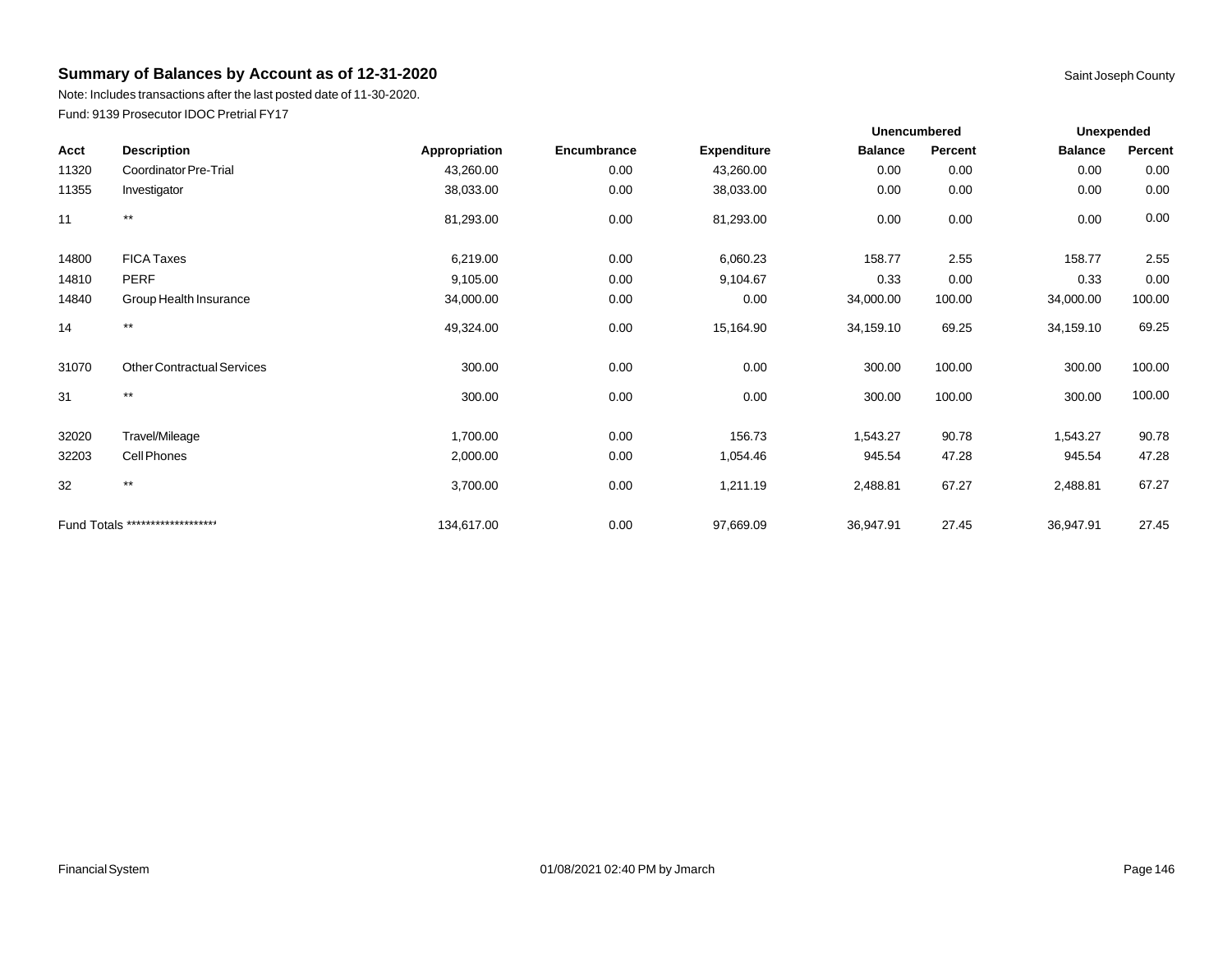Note: Includes transactions after the last posted date of 11-30-2020. Fund: 9140 IDOC CRRP FY17

|       |                                  |               |             |                    | <b>Unencumbered</b> |         | Unexpended     |         |
|-------|----------------------------------|---------------|-------------|--------------------|---------------------|---------|----------------|---------|
| Acct  | <b>Description</b>               | Appropriation | Encumbrance | <b>Expenditure</b> | <b>Balance</b>      | Percent | <b>Balance</b> | Percent |
| 11615 | <b>Probation Officer VIII</b>    | 35,000.00     | 0.00        | 0.00               | 35,000.00           | 100.00  | 35,000.00      | 100.00  |
| 11    | $***$                            | 35,000.00     | 0.00        | 0.00               | 35,000.00           | 100.00  | 35,000.00      | 100.00  |
| 14800 | <b>FICA Taxes</b>                | 2,678.00      | 0.00        | 0.00               | 2.678.00            | 100.00  | 2,678.00       | 100.00  |
| 14810 | <b>PERF</b>                      | 3,920.00      | 0.00        | 0.00               | 3,920.00            | 100.00  | 3,920.00       | 100.00  |
| 14840 | Group Health Insurance           | 17,000.00     | 0.00        | 0.00               | 17,000.00           | 100.00  | 17,000.00      | 100.00  |
| 14    | $***$                            | 23,598.00     | 0.00        | 0.00               | 23,598.00           | 100.00  | 23,598.00      | 100.00  |
|       | Fund Totals ******************** | 58.598.00     | 0.00        | 0.00               | 58.598.00           | 100.00  | 58,598.00      | 100.00  |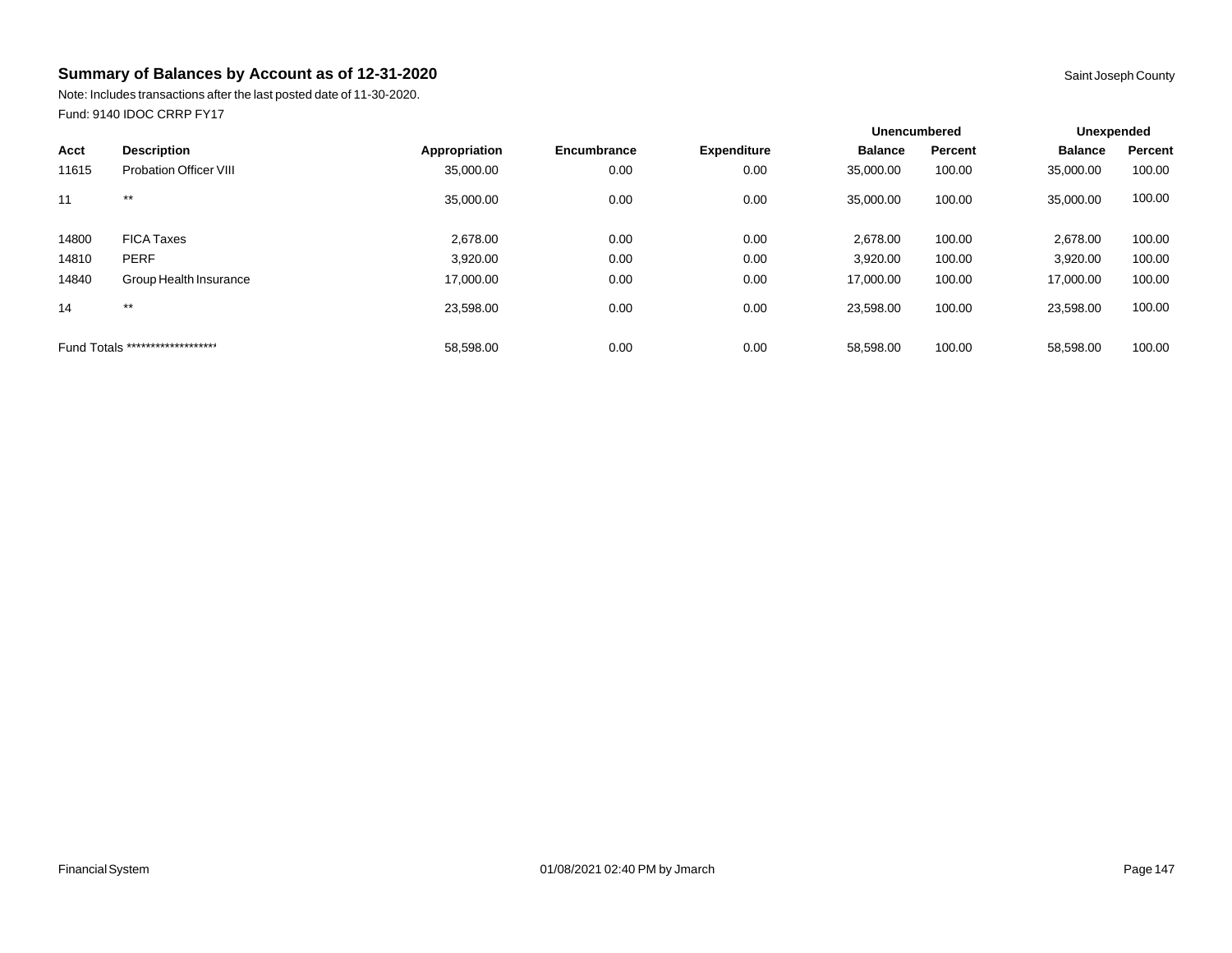Note: Includes transactions after the last posted date of 11-30-2020. Fund: 9141 Adult Prob IDOC Pretrial FY17

|       |                                  |               |             |                    | <b>Unencumbered</b> |         | Unexpended |         |
|-------|----------------------------------|---------------|-------------|--------------------|---------------------|---------|------------|---------|
| Acct  | <b>Description</b>               | Appropriation | Encumbrance | <b>Expenditure</b> | <b>Balance</b>      | Percent | Balance    | Percent |
| 11613 | <b>Probation Officer VI</b>      | 112.752.00    | 0.00        | 116,720.77         | (3,968.77)          | (3.52)  | (3,968.77) | (3.52)  |
| 11615 | <b>Probation Officer VIII</b>    | 37,584.00     | 0.00        | 0.00               | 37,584.00           | 100.00  | 37,584.00  | 100.00  |
| 11    | $***$                            | 150.336.00    | 0.00        | 116.720.77         | 33.615.23           | 22.36   | 33,615.23  | 22.36   |
| 14800 | <b>FICA Taxes</b>                | 11,492.00     | 0.00        | 8,729.46           | 2,762.54            | 24.04   | 2,762.54   | 24.04   |
| 14810 | <b>PERF</b>                      | 16,836.00     | 0.00        | 13,072.92          | 3,763.08            | 22.35   | 3,763.08   | 22.35   |
| 14840 | Group Health Insurance           | 57,327.00     | 0.00        | 0.00               | 57,327.00           | 100.00  | 57,327.00  | 100.00  |
| 14    | $***$                            | 85.655.00     | 0.00        | 21,802.38          | 63,852.62           | 74.55   | 63,852.62  | 74.55   |
|       | Fund Totals ******************** | 235.991.00    | 0.00        | 138.523.15         | 97.467.85           | 41.30   | 97.467.85  | 41.30   |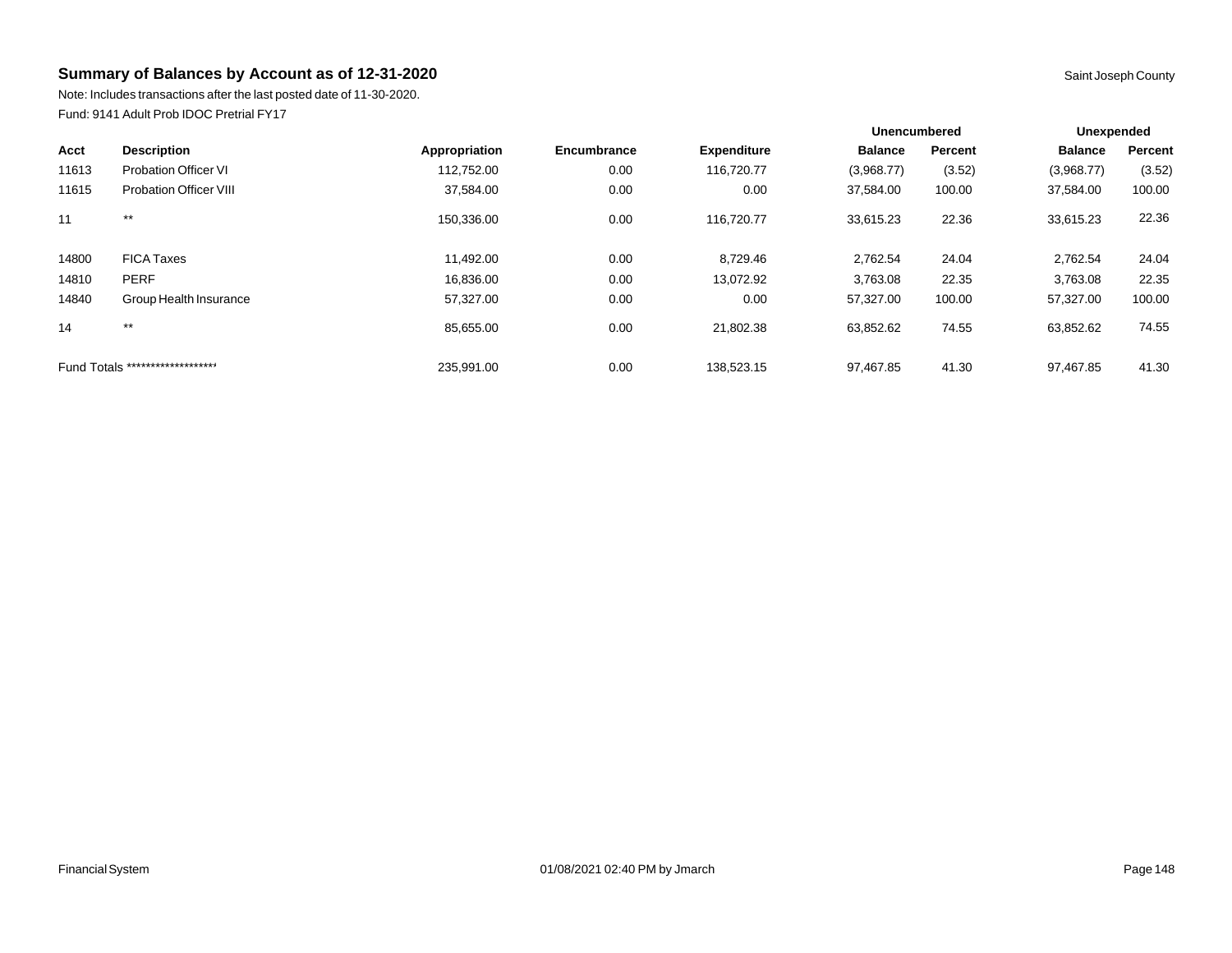Note: Includes transactions after the last posted date of 11-30-2020. Fund: 9143 Adult Prob Pretrial Services

|       |                                  |               |             |                    |                | <b>Unencumbered</b> |                | <b>Unexpended</b> |  |
|-------|----------------------------------|---------------|-------------|--------------------|----------------|---------------------|----------------|-------------------|--|
| Acct  | <b>Description</b>               | Appropriation | Encumbrance | <b>Expenditure</b> | <b>Balance</b> | Percent             | <b>Balance</b> | Percent           |  |
| 11613 | <b>Probation Officer VI</b>      | 69,129.09     | 0.00        | 89,706.00          | (20, 576.91)   | (29.77)             | (20, 576.91)   | (29.77)           |  |
| 11616 | Supervisor Of Probation          | 99,265.00     | 0.00        | 0.00               | 99,265.00      | 100.00              | 99,265.00      | 100.00            |  |
| 11    | $***$                            | 168,394.09    | 0.00        | 89,706.00          | 78,688.09      | 46.73               | 78,688.09      | 46.73             |  |
| 14800 | <b>FICA Taxes</b>                | 12,970.51     | 0.00        | 6,638.77           | 6,331.74       | 48.82               | 6,331.74       | 48.82             |  |
| 14810 | <b>PERF</b>                      | 18,858.60     | 0.00        | 10,047.18          | 8,811.42       | 46.72               | 8,811.42       | 46.72             |  |
| 14840 | Group Health Insurance           | 63,825.00     | 0.00        | 0.00               | 63,825.00      | 100.00              | 63,825.00      | 100.00            |  |
| 14    | $***$                            | 95,654.11     | 0.00        | 16,685.95          | 78,968.16      | 82.56               | 78,968.16      | 82.56             |  |
| 31015 | <b>Consultant Services</b>       | 82,082.35     | 0.00        | 49,999.92          | 32,082.43      | 39.09               | 32,082.43      | 39.09             |  |
| 31    | $***$                            | 82,082.35     | 0.00        | 49,999.92          | 32,082.43      | 39.09               | 32,082.43      | 39.09             |  |
|       | Fund Totals ******************** | 346,130.55    | 0.00        | 156,391.87         | 189,738.68     | 54.82               | 189,738.68     | 54.82             |  |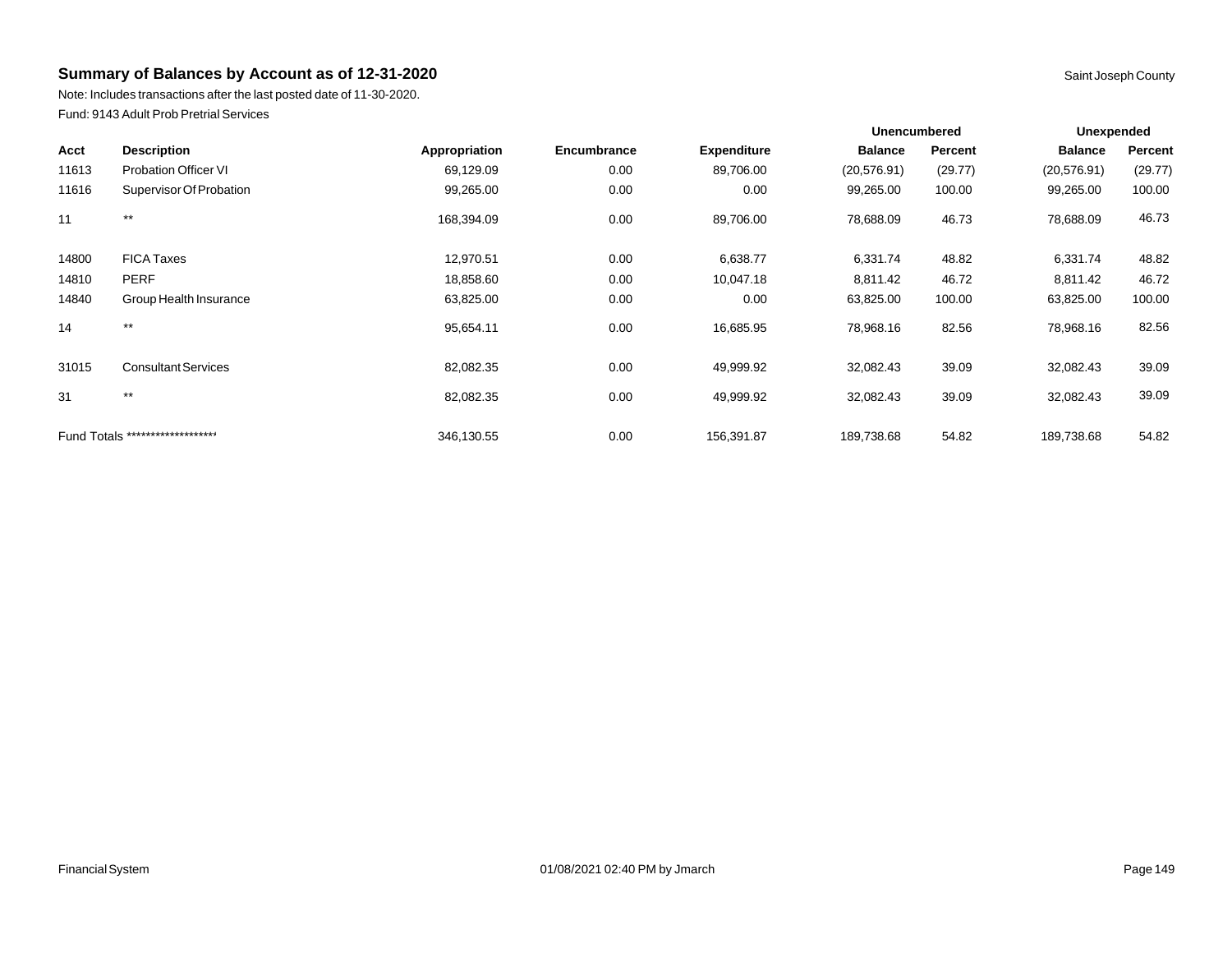Note: Includes transactions after the last posted date of 11-30-2020. Fund: 9147 JJC 2018 Family Court Project

|       |                                  |               |             |                    | <b>Unencumbered</b> |         | Unexpended     |         |
|-------|----------------------------------|---------------|-------------|--------------------|---------------------|---------|----------------|---------|
| Acct  | <b>Description</b>               | Appropriation | Encumbrance | <b>Expenditure</b> | <b>Balance</b>      | Percent | <b>Balance</b> | Percent |
| 11079 | Court Administrator              | 4,200.00      | 0.00        | 4,196.19           | 3.81                | 0.09    | 3.81           | 0.09    |
| 11    | $***$                            | 4,200.00      | 0.00        | 4,196.19           | 3.81                | 0.09    | 3.81           | 0.09    |
| 14800 | <b>FICA Taxes</b>                | 329.00        | 0.00        | 301.26             | 27.74               | 8.43    | 27.74          | 8.43    |
| 14810 | <b>PERF</b>                      | 471.00        | 0.00        | 451.86             | 19.14               | 4.06    | 19.14          | 4.06    |
| 14    | $***$                            | 800.00        | 0.00        | 753.12             | 46.88               | 5.86    | 46.88          | 5.86    |
|       | Fund Totals ******************** | 5,000.00      | 0.00        | 4,949.31           | 50.69               | 1.01    | 50.69          | 1.01    |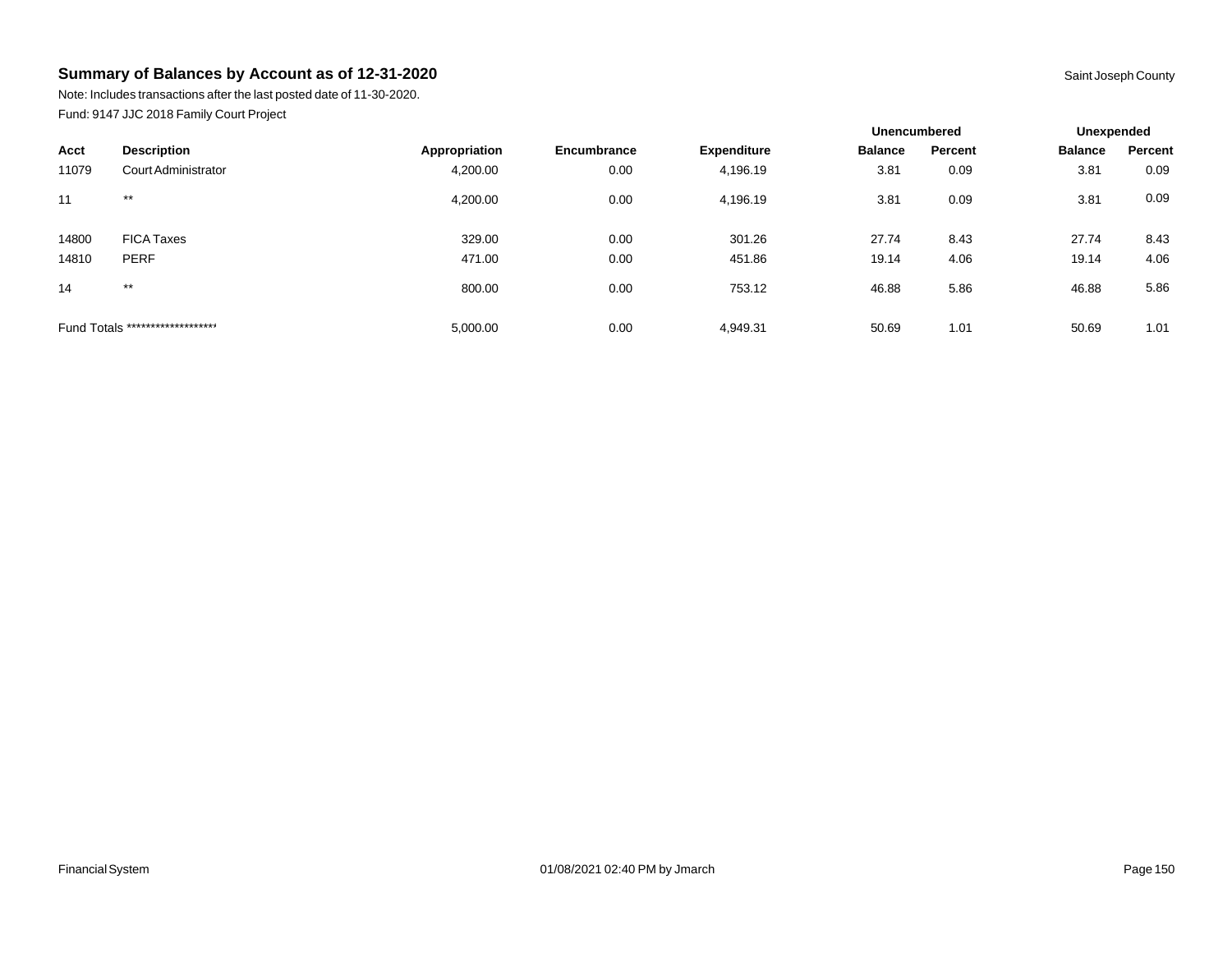Note: Includes transactions after the last posted date of 11-30-2020. Fund: 9148 JJC Discretionary Grant

|                                  |                        |               |                    |                    |                | <b>Unencumbered</b> |                | Unexpended |  |
|----------------------------------|------------------------|---------------|--------------------|--------------------|----------------|---------------------|----------------|------------|--|
| Acct                             | <b>Description</b>     | Appropriation | <b>Encumbrance</b> | <b>Expenditure</b> | <b>Balance</b> | Percent             | <b>Balance</b> | Percent    |  |
| 32020                            | Travel/Mileage         | 0.00          | 0.00               | 0.00               | 0.00           | 0.00                | 0.00           | 0.00       |  |
| 32050                            | Conferences & Training | 3,650.00      | 0.00               | 3.650.00           | 0.00           | 0.00                | 0.00           | 0.00       |  |
| 32                               | $***$                  | 3,650.00      | 0.00               | 3,650.00           | 0.00           | 0.00                | 0.00           | 0.00       |  |
| Fund Totals ******************** |                        | 3,650.00      | 0.00               | 3,650.00           | 0.00           | 0.00                | 0.00           | 0.00       |  |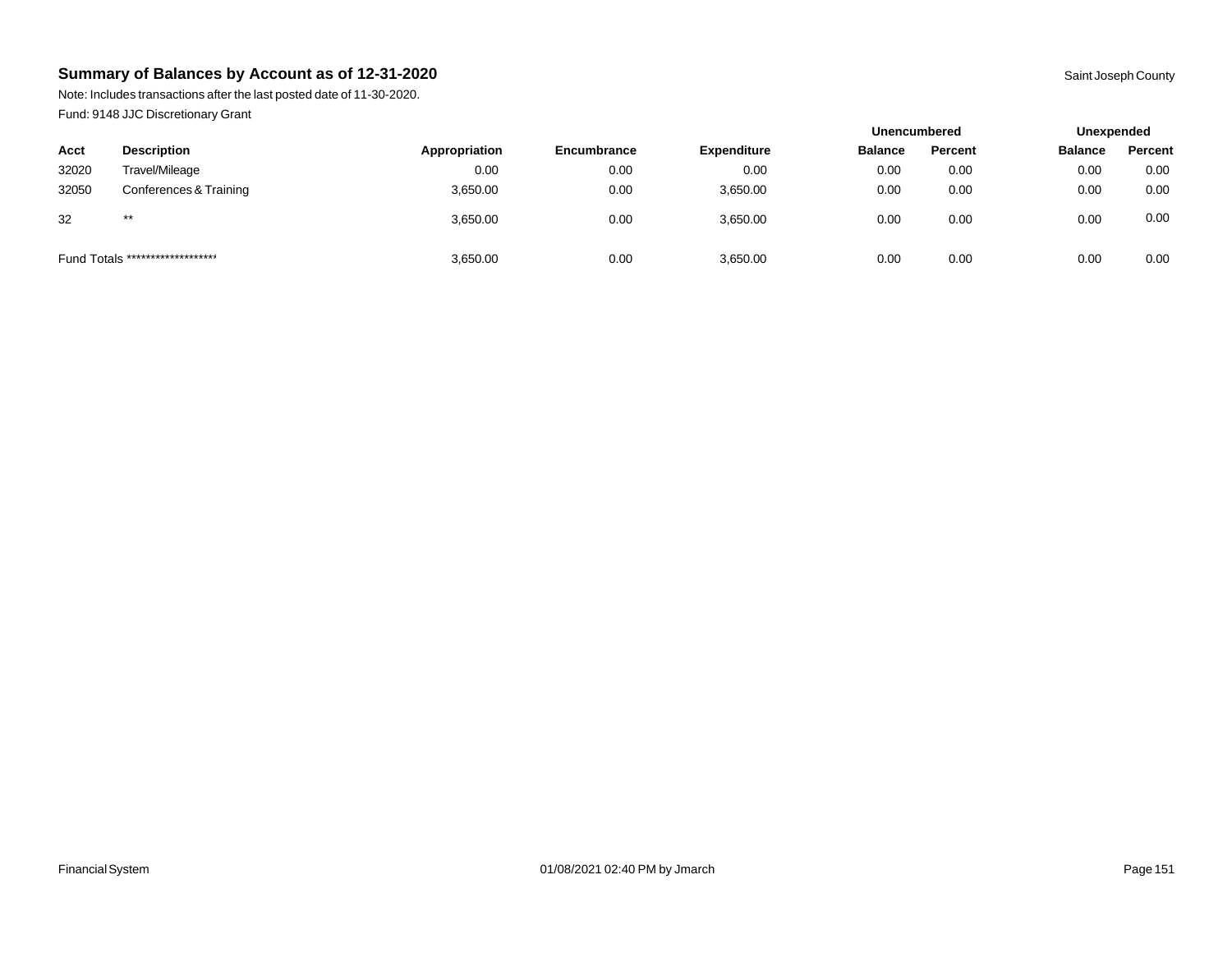Note: Includes transactions after the last posted date of 11-30-2020. Fund: 9149 IDOC Jail Treatment Services

|        |                                     |               |             | Unencumbered       |                | Unexpended |                |         |
|--------|-------------------------------------|---------------|-------------|--------------------|----------------|------------|----------------|---------|
| Acct   | <b>Description</b>                  | Appropriation | Encumbrance | <b>Expenditure</b> | <b>Balance</b> | Percent    | <b>Balance</b> | Percent |
| 11290  | <b>Coordinator Support Services</b> | 35,802.00     | 0.00        | 0.00               | 35,802.00      | 100.00     | 35,802.00      | 100.00  |
| 11     | $^{\star\star}$                     | 35,802.00     | 0.00        | 0.00               | 35,802.00      | 100.00     | 35,802.00      | 100.00  |
| 14800  | <b>FICA Taxes</b>                   | 2,739.00      | 0.00        | 0.00               | 2,739.00       | 100.00     | 2,739.00       | 100.00  |
| 14810  | <b>PERF</b>                         | 4,010.00      | 0.00        | 0.00               | 4,010.00       | 100.00     | 4,010.00       | 100.00  |
| 14840  | Group Health Insurance              | 17,000.00     | 0.00        | 0.00               | 17,000.00      | 100.00     | 17,000.00      | 100.00  |
| 14     | $^{\star\star}$                     | 23,749.00     | 0.00        | 0.00               | 23,749.00      | 100.00     | 23,749.00      | 100.00  |
| 21030  | Office Supplies                     | 500.00        | 0.00        | 0.00               | 500.00         | 100.00     | 500.00         | 100.00  |
| 21032  | <b>Copier Costs</b>                 | 100.00        | 0.00        | 0.00               | 100.00         | 100.00     | 100.00         | 100.00  |
| 21     | $***$                               | 600.00        | 0.00        | 0.00               | 600.00         | 100.00     | 600.00         | 100.00  |
| 22217  | Program Manuals                     | 300.00        | 0.00        | 0.00               | 300.00         | 100.00     | 300.00         | 100.00  |
| 22249  | Publications                        | 500.00        | 0.00        | 0.00               | 500.00         | 100.00     | 500.00         | 100.00  |
| 22448  | <b>Education Books</b>              | 200.00        | 0.00        | 0.00               | 200.00         | 100.00     | 200.00         | 100.00  |
| 22     | $^{\star\star}$                     | 1,000.00      | 0.00        | 0.00               | 1,000.00       | 100.00     | 1,000.00       | 100.00  |
| 32020  | Travel/Mileage                      | 500.00        | 0.00        | 0.00               | 500.00         | 100.00     | 500.00         | 100.00  |
| 32050  | Conferences & Training              | 500.00        | 0.00        | 0.00               | 500.00         | 100.00     | 500.00         | 100.00  |
| 32054  | Hotel/Lodging                       | 1,000.00      | 0.00        | 0.00               | 1,000.00       | 100.00     | 1,000.00       | 100.00  |
| 32707  | Incentives                          | 200.00        | 0.00        | 0.00               | 200.00         | 100.00     | 200.00         | 100.00  |
| 32     | $***$                               | 2,200.00      | 0.00        | 0.00               | 2,200.00       | 100.00     | 2,200.00       | 100.00  |
| 33100  | Printing                            | 50.00         | 0.00        | 0.00               | 50.00          | 100.00     | 50.00          | 100.00  |
| 33     | $^{\star\star}$                     | 50.00         | 0.00        | 0.00               | 50.00          | 100.00     | 50.00          | 100.00  |
| 39010  | Dues & Subscription                 | 200.00        | 0.00        | 0.00               | 200.00         | 100.00     | 200.00         | 100.00  |
| $39\,$ | $***$                               | 200.00        | 0.00        | 0.00               | 200.00         | 100.00     | 200.00         | 100.00  |
|        | Fund Totals ********************    | 63,601.00     | 0.00        | 0.00               | 63,601.00      | 100.00     | 63,601.00      | 100.00  |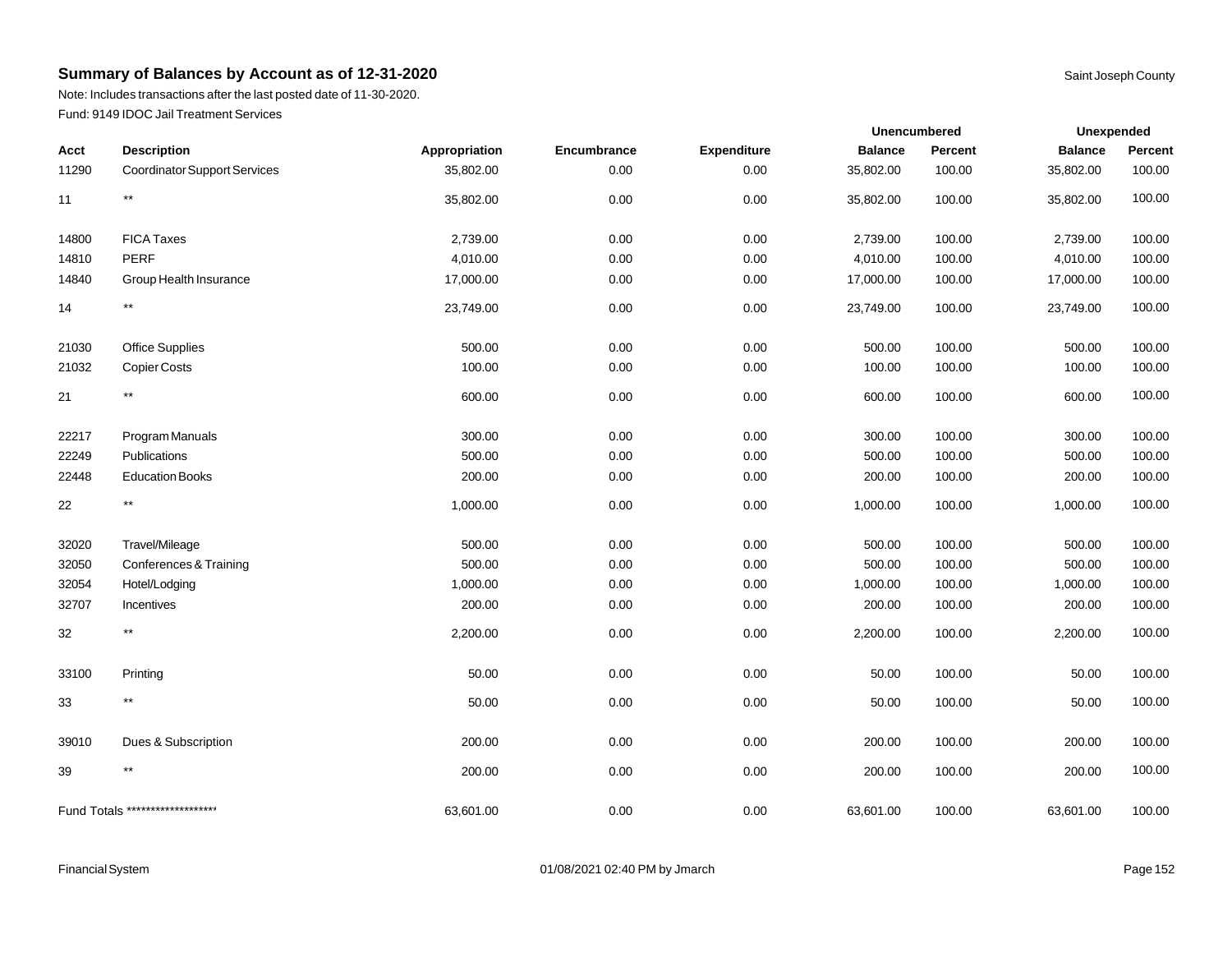Note: Includes transactions after the last posted date of 11-30-2020. Fund: 9154 CASA Triage Tool Pilot

|       |                                  |               |             |                    | <b>Unencumbered</b> |         | Unexpended     |         |
|-------|----------------------------------|---------------|-------------|--------------------|---------------------|---------|----------------|---------|
| Acct  | <b>Description</b>               | Appropriation | Encumbrance | <b>Expenditure</b> | <b>Balance</b>      | Percent | <b>Balance</b> | Percent |
| 11772 | Casa Volunteer Supervisor I      | 31,056.01     | 0.00        | 25,827.24          | 5,228.77            | 16.84   | 5,228.77       | 16.84   |
| 11    | $***$                            | 31,056.01     | 0.00        | 25,827.24          | 5.228.77            | 16.84   | 5,228.77       | 16.84   |
| 14800 | <b>FICA Taxes</b>                | 2.513.57      | 0.00        | 2,513.57           | 0.00                | 0.00    | 0.00           | 0.00    |
| 14810 | <b>PERF</b>                      | 1,023.63      | 0.00        | 1,023.63           | 0.00                | 0.00    | 0.00           | 0.00    |
| 14    | $***$                            | 3,537.20      | 0.00        | 3,537.20           | 0.00                | 0.00    | 0.00           | 0.00    |
|       | Fund Totals ******************** | 34,593.21     | 0.00        | 29,364.44          | 5.228.77            | 15.12   | 5,228.77       | 15.12   |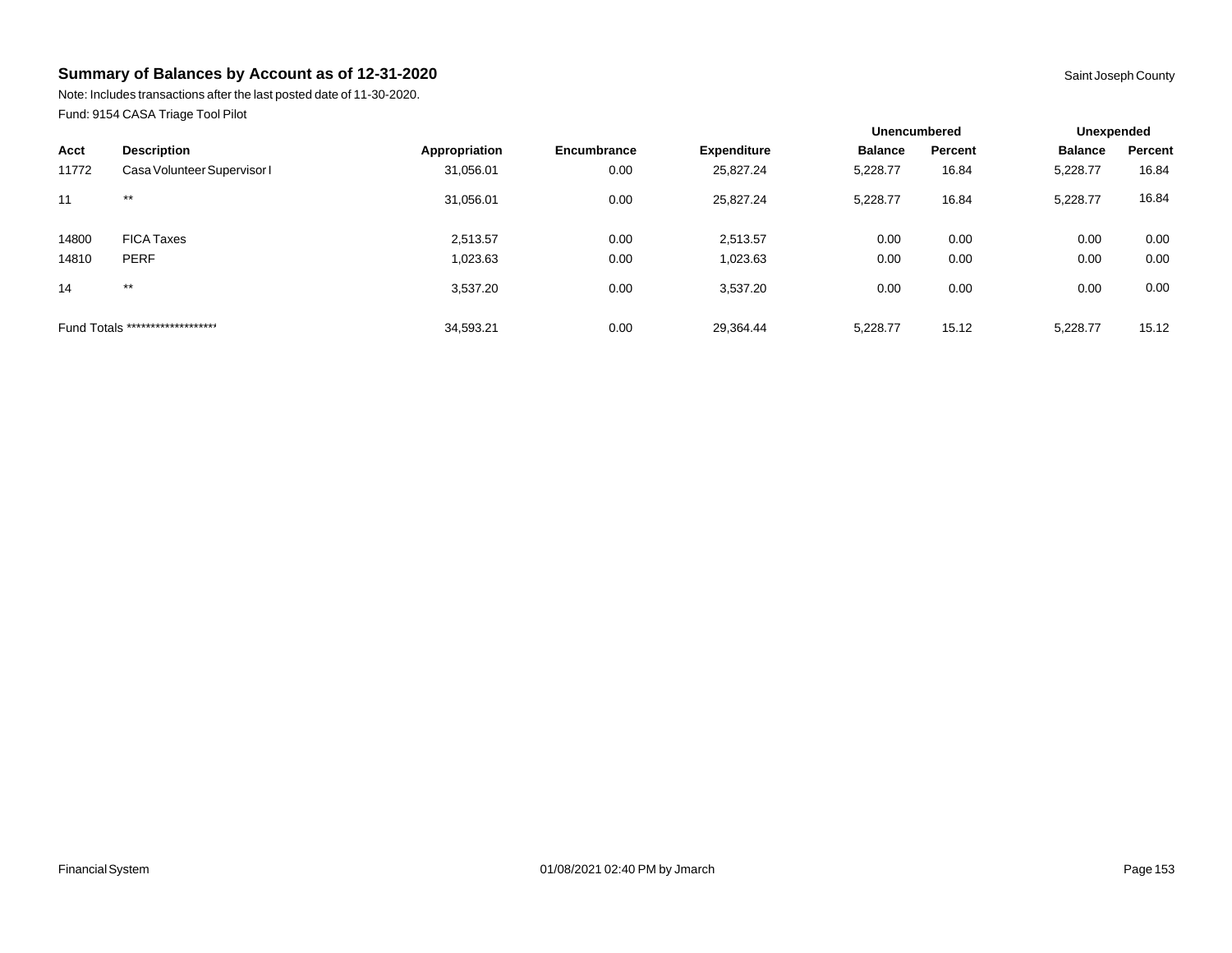Note: Includes transactions after the last posted date of 11-30-2020. Fund: 9155 NIPSCO PSAP Training Grant

|       |                                  |               |                    |                    | <b>Unencumbered</b> |         | Unexpended     |         |
|-------|----------------------------------|---------------|--------------------|--------------------|---------------------|---------|----------------|---------|
| Acct  | <b>Description</b>               | Appropriation | <b>Encumbrance</b> | <b>Expenditure</b> | <b>Balance</b>      | Percent | <b>Balance</b> | Percent |
| 32050 | Conferences & Training           | 3,680.00      | 0.00               | 3,680.00           | 0.00                | 0.00    | 0.00           | 0.00    |
| 32    | $***$                            | 3,680.00      | 0.00               | 3,680.00           | 0.00                | 0.00    | 0.00           | 0.00    |
|       | Fund Totals ******************** | 3,680.00      | 0.00               | 3,680.00           | 0.00                | 0.00    | 0.00           | 0.00    |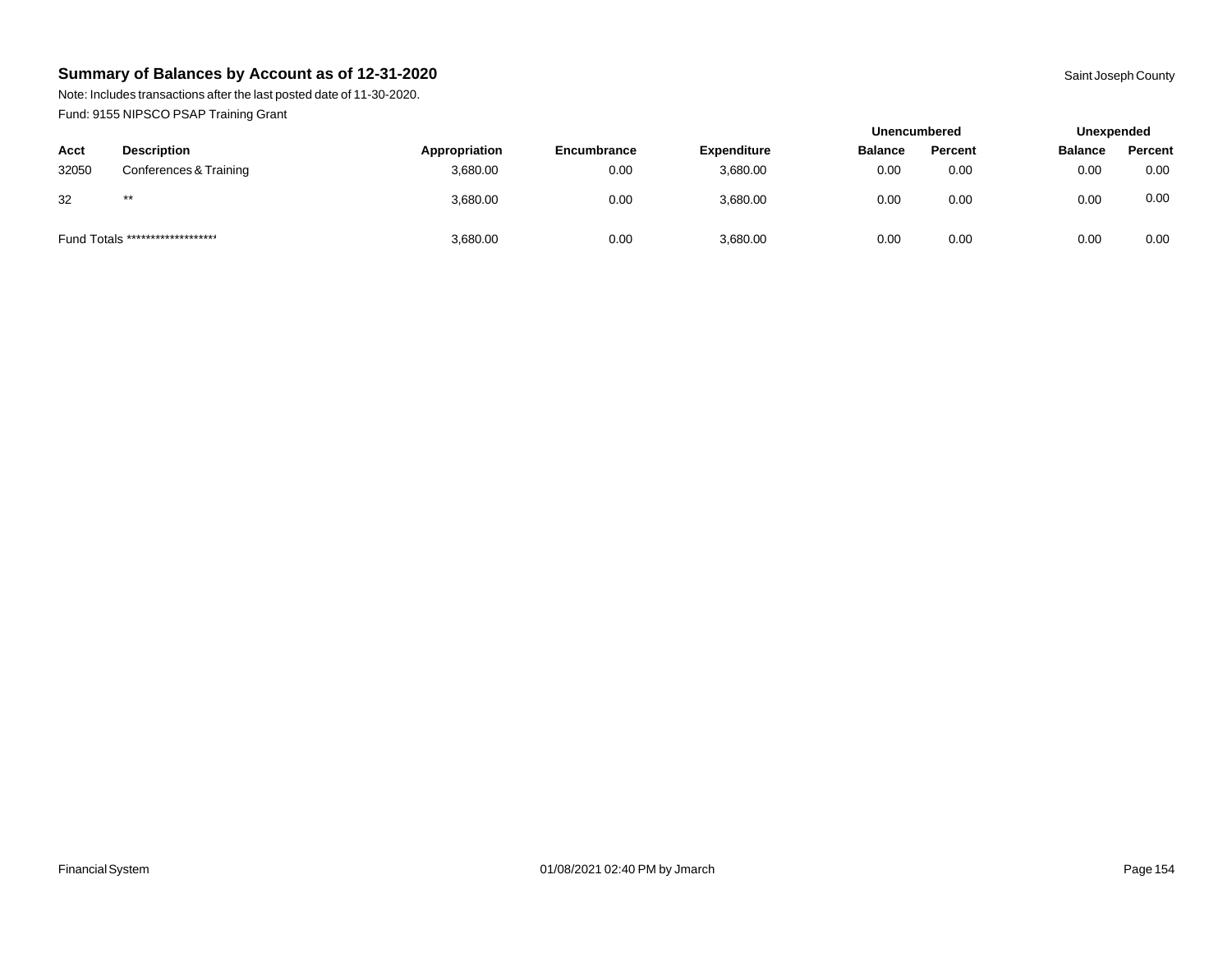Note: Includes transactions after the last posted date of 11-30-2020. Fund: 9156 Justice Addictions Resp (Fed)

|       |                                  |               |             | <b>Unencumbered</b> |                | Unexpended |                |         |
|-------|----------------------------------|---------------|-------------|---------------------|----------------|------------|----------------|---------|
| Acct  | <b>Description</b>               | Appropriation | Encumbrance | <b>Expenditure</b>  | <b>Balance</b> | Percent    | <b>Balance</b> | Percent |
| 36015 | <b>Contractual Services</b>      | 60,000.00     | 0.00        | 25,000.00           | 35,000.00      | 58.33      | 35,000.00      | 58.33   |
| 36    | $***$                            | 60,000.00     | 0.00        | 25,000.00           | 35,000.00      | 58.33      | 35,000.00      | 58.33   |
|       | Fund Totals ******************** | 60,000.00     | 0.00        | 25,000.00           | 35,000.00      | 58.33      | 35,000.00      | 58.33   |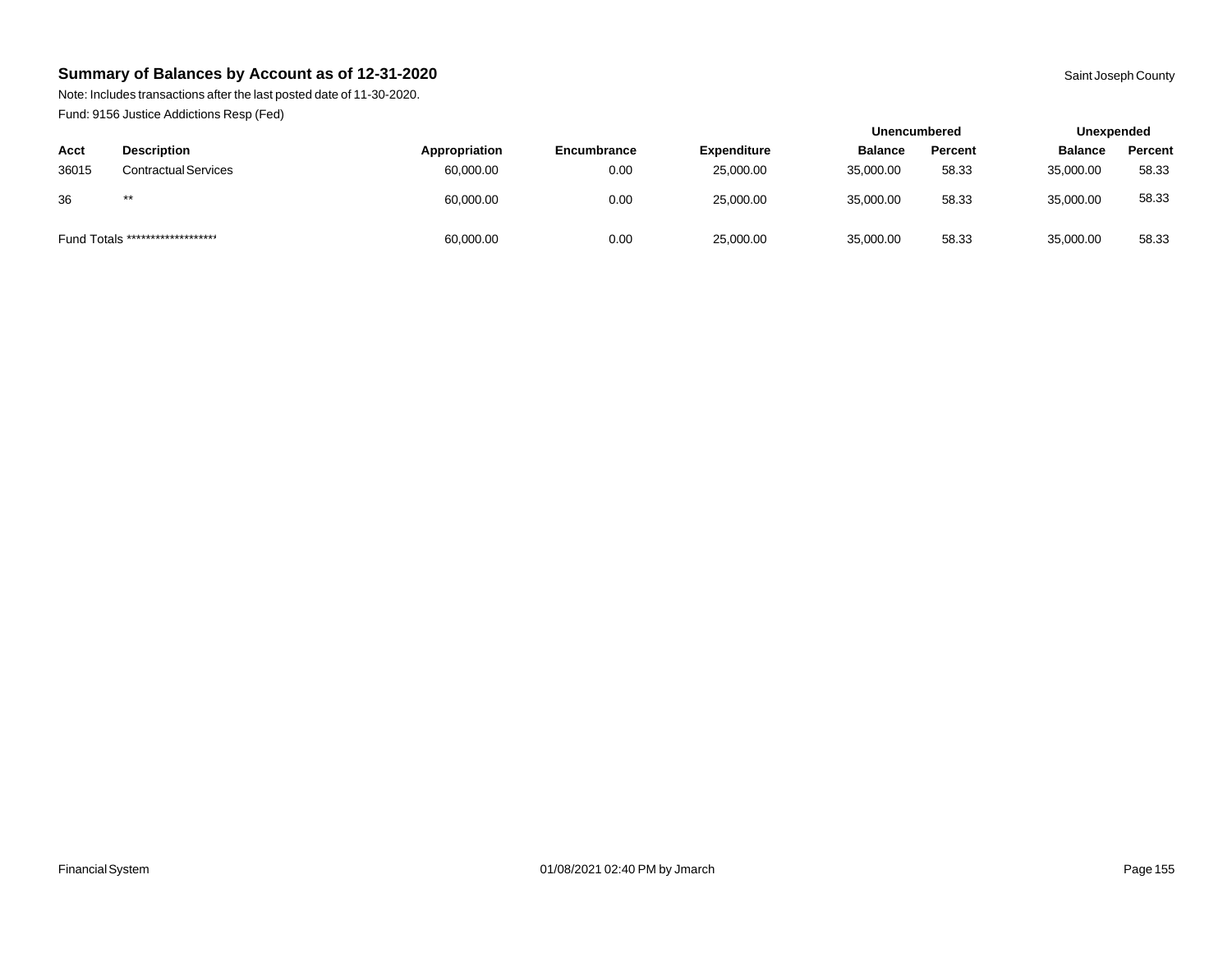Note: Includes transactions after the last posted date of 11-30-2020. Fund: 9157 Court Security Grant

|       |                                  |               |             |                    | <b>Unencumbered</b> |         | Unexpended     |         |
|-------|----------------------------------|---------------|-------------|--------------------|---------------------|---------|----------------|---------|
| Acct  | <b>Description</b>               | Appropriation | Encumbrance | <b>Expenditure</b> | <b>Balance</b>      | Percent | <b>Balance</b> | Percent |
| 36011 | Repair Maintenance               | 31,000.00     | 0.00        | 30,176.66          | 823.34              | 2.66    | 823.34         | 2.66    |
| 36    | $***$                            | 31,000.00     | 0.00        | 30.176.66          | 823.34              | 2.66    | 823.34         | 2.66    |
|       | Fund Totals ******************** | 31,000.00     | 0.00        | 30,176.66          | 823.34              | 2.66    | 823.34         | 2.66    |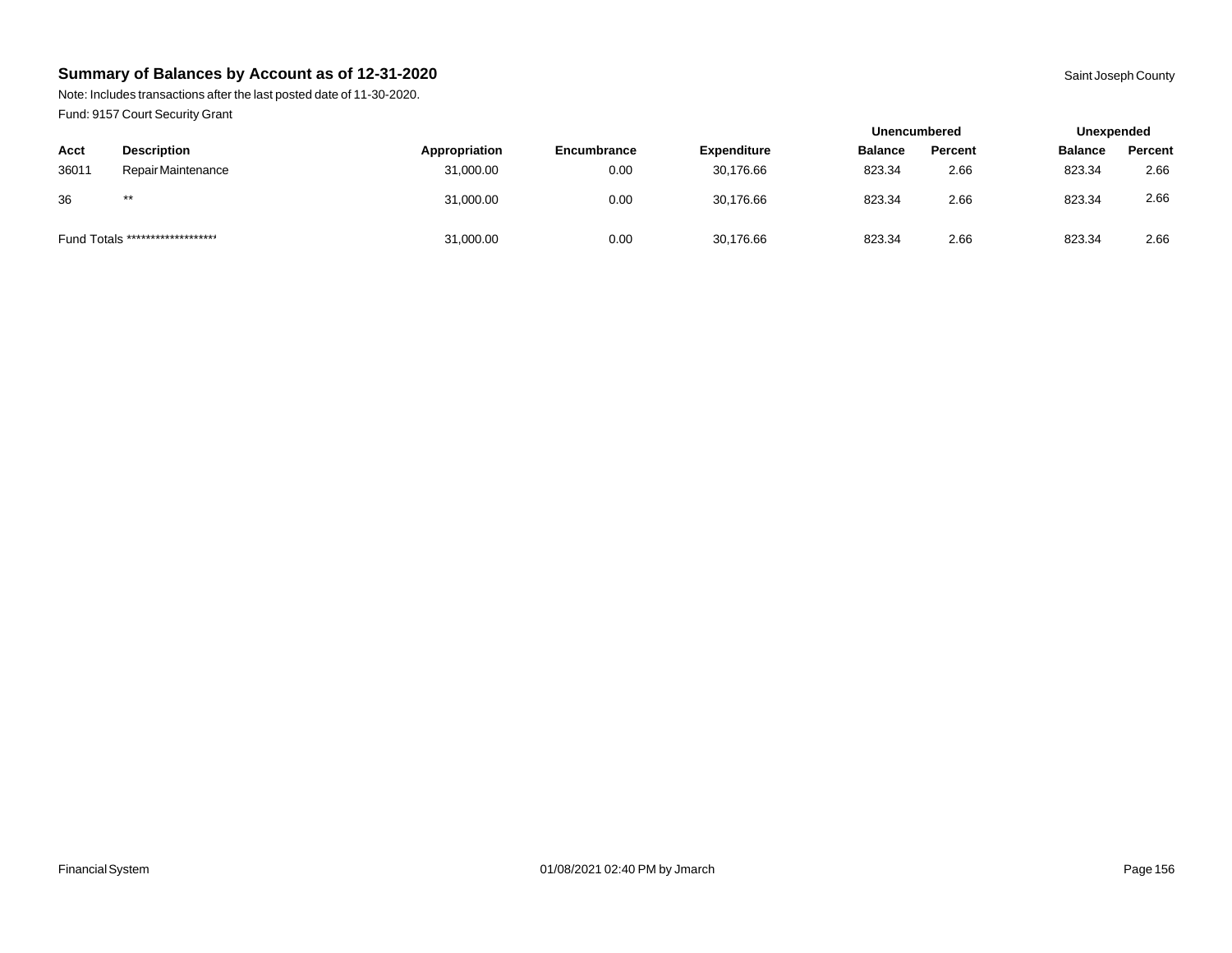Note: Includes transactions after the last posted date of 11-30-2020. Fund: 9158 Health Vector Program

|                                  |                         |               |             |                    | <b>Unencumbered</b> |         | Unexpended     |         |
|----------------------------------|-------------------------|---------------|-------------|--------------------|---------------------|---------|----------------|---------|
| Acct                             | <b>Description</b>      | Appropriation | Encumbrance | <b>Expenditure</b> | <b>Balance</b>      | Percent | <b>Balance</b> | Percent |
| 33938                            | <b>Vector Abatement</b> | 25,000.00     | 0.00        | 13.075.20          | 11.924.80           | 47.70   | 11.924.80      | 47.70   |
| 33                               | $***$                   | 25,000.00     | 0.00        | 13,075.20          | 11.924.80           | 47.70   | 11.924.80      | 47.70   |
| Fund Totals ******************** |                         | 25,000.00     | 0.00        | 13,075.20          | 11,924.80           | 47.70   | 11.924.80      | 47.70   |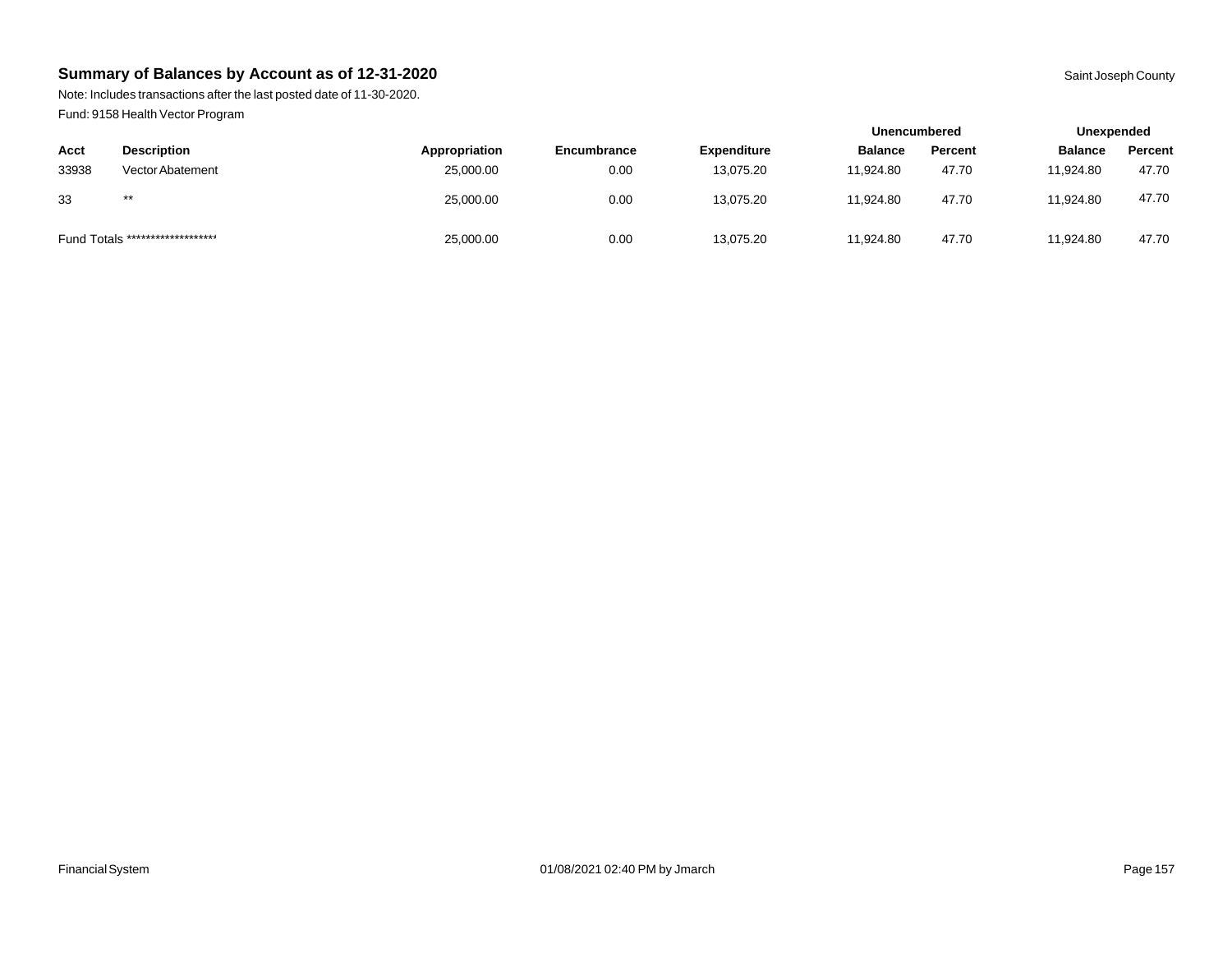Note: Includes transactions after the last posted date of 11-30-2020. Fund: 9159 2020 Family Recovery Court Gnt

|                                  |                        |               |             |                    | <b>Unencumbered</b> |         | Unexpended     |         |
|----------------------------------|------------------------|---------------|-------------|--------------------|---------------------|---------|----------------|---------|
| Acct                             | <b>Description</b>     | Appropriation | Encumbrance | <b>Expenditure</b> | <b>Balance</b>      | Percent | <b>Balance</b> | Percent |
| 21010                            | Stationery & Printing  | 2,000.00      | 0.00        | 0.00               | 2,000.00            | 100.00  | 2,000.00       | 100.00  |
| 21                               | $***$                  | 2,000.00      | 0.00        | 0.00               | 2,000.00            | 100.00  | 2,000.00       | 100.00  |
| 32020                            | Travel/Mileage         | 5,000.00      | 0.00        | 0.00               | 5,000.00            | 100.00  | 5,000.00       | 100.00  |
| 32050                            | Conferences & Training | 5,000.00      | 0.00        | 0.00               | 5,000.00            | 100.00  | 5,000.00       | 100.00  |
| 32051                            | Promotion              | 13,500.00     | 0.00        | 0.00               | 13,500.00           | 100.00  | 13,500.00      | 100.00  |
| 32                               | $***$                  | 23,500.00     | 0.00        | 0.00               | 23,500.00           | 100.00  | 23,500.00      | 100.00  |
| Fund Totals ******************** |                        | 25.500.00     | 0.00        | 0.00               | 25,500.00           | 100.00  | 25,500.00      | 100.00  |